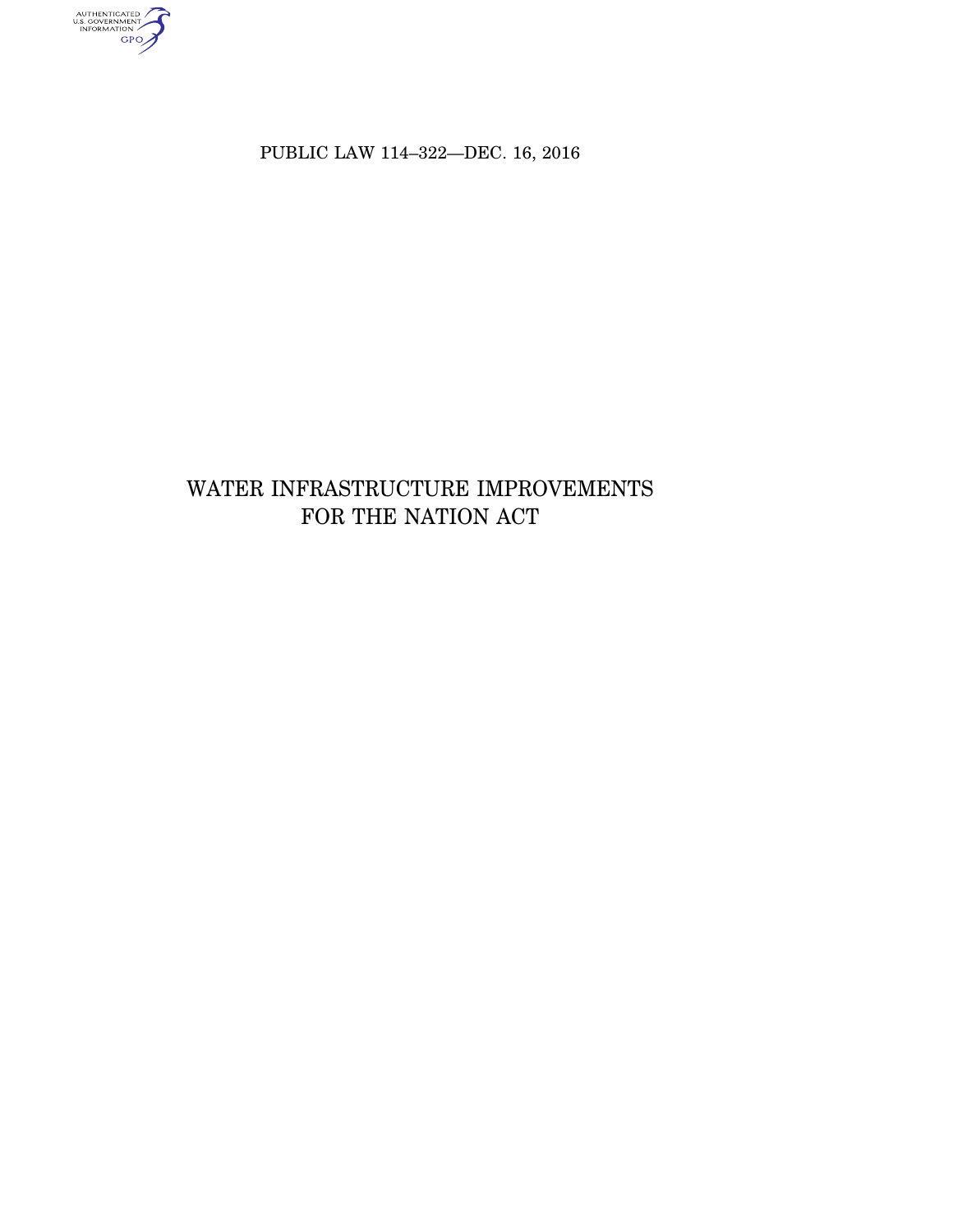# Public Law 114–322 114th Congress

# An Act

Dec. 16, 2016 [S. 612]

To provide for improvements to the rivers and harbors of the United States, to provide for the conservation and development of water and related resources, and for other purposes.

*Be it enacted by the Senate and House of Representatives of the United States of America in Congress assembled,* 

Water Infrastructure Improvements for the Nation Act. 33 USC 2201 note.

# **SECTION 1. SHORT TITLE; TABLE OF CONTENTS.**

(a) SHORT TITLE.—This Act may be cited as the ''Water Infrastructure Improvements for the Nation Act'' or the ''WIIN Act''. (b) TABLE OF CONTENTS.—

### Sec. 1. Short title; table of contents.

### TITLE I—WATER RESOURCES DEVELOPMENT

- Sec. 1001. Short title.
- Sec. 1002. Secretary defined.

### Subtitle A—General Provisions

- Sec. 1101. Youth service and conservation corps organizations.
- Sec. 1102. Navigation safety.
- Sec. 1103. Emerging harbors.
- Sec. 1104. Federal breakwaters and jetties. Sec. 1105. Remote and subsistence harbors.
- Sec. 1106. Alternative projects to maintenance dredging.
- Sec. 1107. Great Lakes Navigation System.
- Sec. 1108. Funding for harbor maintenance programs.
- Sec. 1109. Maintenance of harbors of refuge.
- Sec. 1110. Donor ports and energy transfer ports.
- Sec. 1111. Harbor deepening.
- Sec. 1112. Implementation guidance.
- Sec. 1113. Non-Federal interest dredging authority.
- Sec. 1114. Transportation cost savings.
- Sec. 1115. Reservoir sediment.
- Sec. 1116. Water supply conservation.
- Sec. 1117. Drought emergencies.
- Sec. 1118. Leveraging Federal infrastructure for increased water supply.
- Sec. 1119. Indian tribes.
- Sec. 1120. Tribal consultation reports.<br>Sec. 1121. Tribal partnership program
- Sec. 1121. Tribal partnership program.
- Sec. 1122. Beneficial use of dredged material.
- Sec. 1123. Great Lakes fishery and ecosystem restoration.
- Sec. 1124. Corps of Engineers operation of unmanned aircraft systems.
- Sec. 1125. Funding to process permits.
- Sec. 1126. Study of water resources development projects by non-Federal interests.
- Sec. 1127. Non-Federal construction of authorized flood damage reduction projects.
- Sec. 1128. Multistate activities.
- Sec. 1129. Planning assistance to States.
- Sec. 1130. Regional participation assurance for levee safety activities.
- Sec. 1131. Participation of non-Federal interests.
- Sec. 1132. Post-authorization change reports.
- Sec. 1133. Maintenance dredging data.
- Sec. 1134. Electronic submission and tracking of permit applications.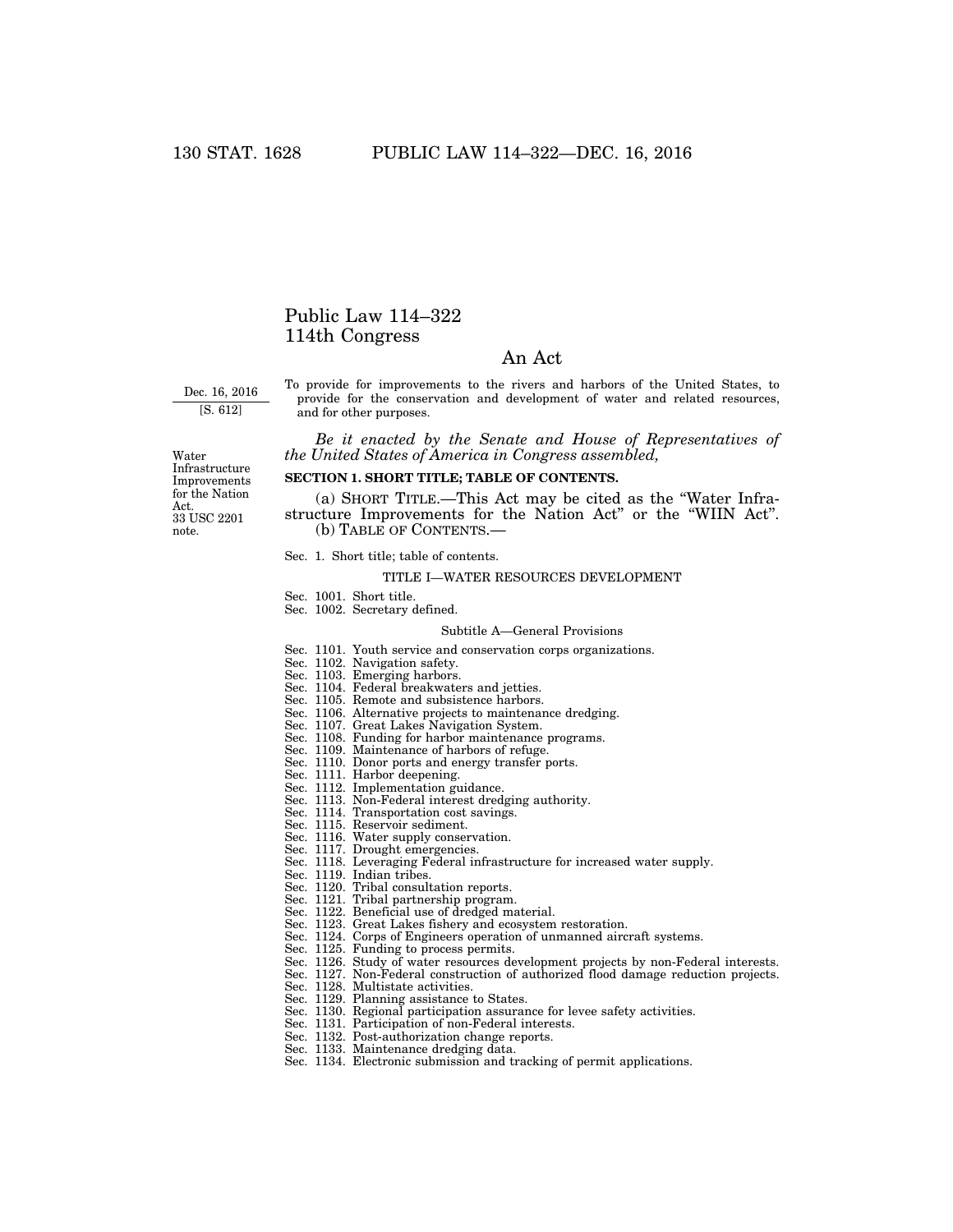- Sec. 1135. Data transparency. Sec. 1136. Quality control. Sec. 1137. Report on purchase of foreign manufactured articles. Sec. 1138. International outreach program. Sec. 1139. Dam safety repair projects. Sec. 1140. Federal cost limitation for certain projects. Sec. 1141. Lake Kemp, Texas. Sec. 1142. Corrosion prevention. Sec. 1143. Sediment sources. Sec. 1144. Prioritization of certain projects. Sec. 1145. Gulf Coast oyster bed recovery assessment. Sec. 1146. Initiating work on separable elements. Sec. 1147. Lower Bois d'Arc Creek Reservoir Project, Fannin County, Texas. Sec. 1148. Recreational access at Corps of Engineers reservoirs. Sec. 1149. No wake zones in navigation channels. Sec. 1150. Ice jam prevention and mitigation. Sec. 1151. Structural health monitoring. Sec. 1152. Kennewick Man. Sec. 1153. Authority to accept and use materials and services. Sec. 1154. Munitions disposal. Sec. 1155. Management of recreation facilities. Sec. 1156. Structures and facilities constructed by Secretary. Sec. 1157. Project completion. Sec. 1158. New England District headquarters. Sec. 1159. Buffalo District headquarters. Sec. 1160. Future facility investment. Sec. 1161. Completion of ecosystem restoration projects. Sec. 1162. Fish and wildlife mitigation. Sec. 1163. Wetlands mitigation. Sec. 1164. Debris removal. Sec. 1165. Disposition studies. Sec. 1166. Transfer of excess credit. Sec. 1167. Hurricane and storm damage reduction. Sec. 1168. Fish hatcheries.<br>Sec. 1169. Shore damage p Shore damage prevention or mitigation. Sec. 1170. Enhancing lake recreation opportunities. Sec. 1171. Credit in lieu of reimbursement. Sec. 1172. Easements for electric, telephone, or broadband service facilities.<br>Sec. 1173. Study on performance of innovative materials. Sec. 1173. Study on performance of innovative materials.<br>Sec. 1174. Conversion of surplus water agreements. Sec. 1174. Conversion of surplus water agreements.<br>Sec. 1175. Projects funded by the Inland Waterways Sec. 1175. Projects funded by the Inland Waterways Trust Fund. Rehabilitation assistance. Sec. 1177. Rehabilitation of Corps of Engineers constructed dams. Sec. 1178. Columbia River. Sec. 1179. Missouri River. Sec. 1180. Chesapeake Bay oyster restoration. Sec. 1181. Salton Sea, California. Sec. 1182. Adjustment. Sec. 1183. Coastal engineering. Sec. 1184. Consideration of measures. Sec. 1185. Table Rock Lake, Arkansas and Missouri. Sec. 1186. Rural western water. Sec. 1187. Interstate compacts. Sec. 1188. Sense of Congress. Sec. 1189. Dredged material disposal. Subtitle B—Studies Sec. 1201. Authorization of proposed feasibility studies.
- Sec. 1202. Additional studies.
- Sec. 1203. North Atlantic Coastal Region.
- Sec. 1204. South Atlantic coastal study.
- Sec. 1205. Texas coastal area.
- Sec. 1206. Upper Mississippi and Illinois Rivers.

# Sec. 1207. Kanawha River Basin.

# Subtitle C—Deauthorizations, Modifications, and Related Provisions

- Sec. 1301. Deauthorization of inactive projects.
- Sec. 1302. Backlog prevention.
- Sec. 1303. Valdez, Alaska.
- Sec. 1304. Los Angeles County Drainage Area, Los Angeles County, California.
- Sec. 1305. Sutter Basin, California.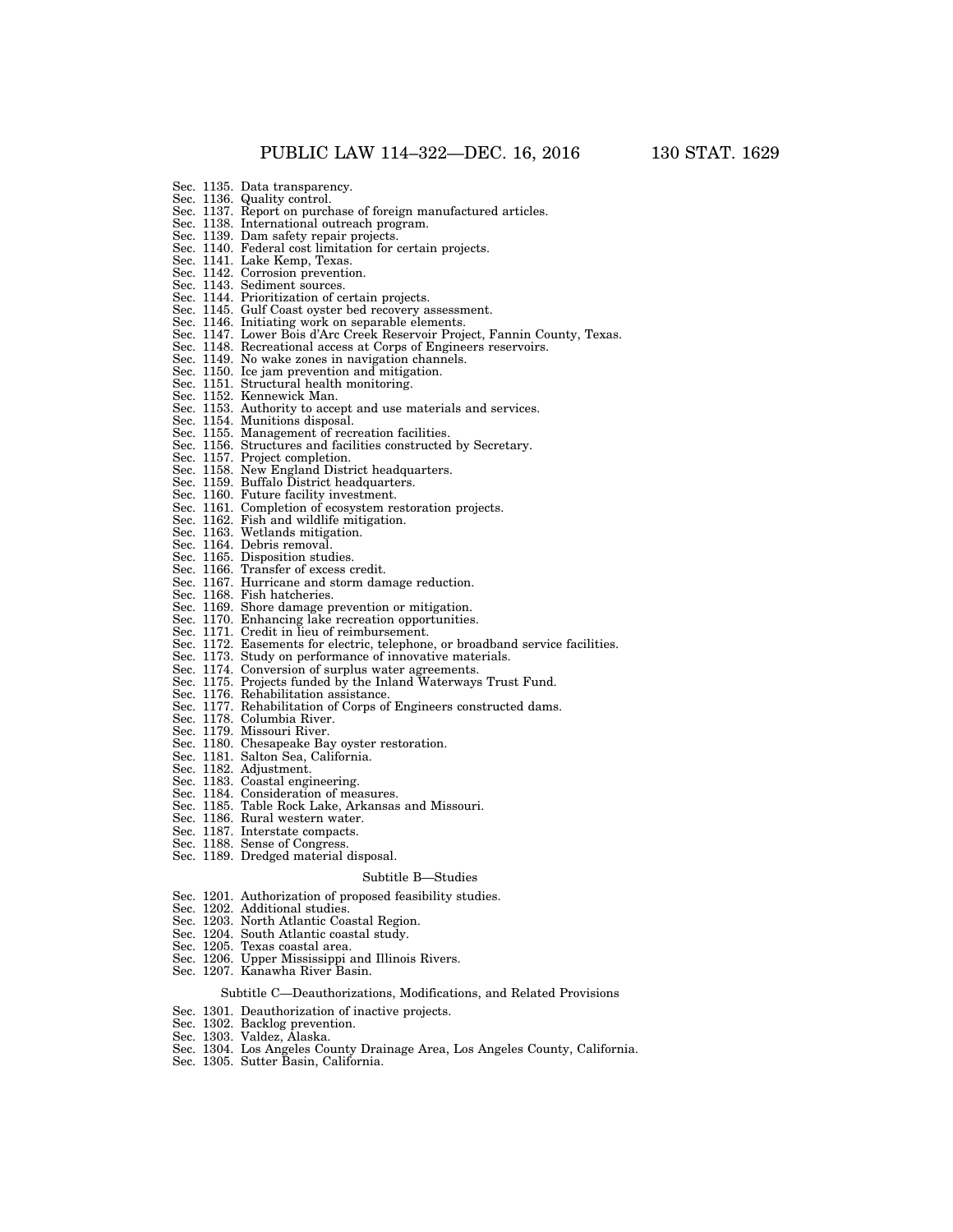- Sec. 1306. Essex River, Massachusetts.
- 
- 
- 
- 
- 
- 
- Sec. 1307. Port of Cascade Locks, Oregon.<br>Sec. 1308. Central Delaware River, Philadelphia, Pennsylvania.<br>Sec. 1309. Huntingdon County, Pennsylvania.<br>Sec. 1310. Rivercenter, Philadelphia, Pennsylvania.<br>Sec. 1311. Salt Creek isiana.
- 
- Sec. 1315. Green River and Barren River, Kentucky. Sec. 1316. Hannibal Small Boat Harbor, Hannibal, Missouri. Sec. 1317. Land transfer and trust land for Muscogee (Creek) Nation.
- 
- Sec. 1318. Cameron County, Texas. Sec. 1319. New Savannah Bluff Lock and Dam, Georgia and South Carolina.
- Sec. 1320. Hamilton City, California. Sec. 1321. Conveyances.
- 
- Sec. 1322. Expedited consideration.

### Subtitle D—Water Resources Infrastructure

- Sec. 1401. Project authorizations. Sec. 1402. Special rules.
- 

### TITLE II—WATER AND WASTE ACT OF 2016

- Sec. 2001. Short title.
- Sec. 2002. Definition of Administrator.

### Subtitle A—Safe Drinking Water

- Sec. 2101. Sense of Congress on appropriations levels. Sec. 2102. Preconstruction work. Sec. 2103. Administration of State loan funds.
- 
- 
- Sec. 2104. Assistance for small and disadvantaged communities.
- Sec. 2105. Reducing lead in drinking water.
- Sec. 2106. Notice to persons served."<br>Sec. 2107. Lead testing in school and child care program drinking water.<br>Sec. 2108. Water supply cost savings.<br>Sec. 2109. Innovation in the provision of safe drinking water.
- 
- 
- Sec. 2110. Small system technical assistance.
- 
- Sec. 2111. Definition of Indian Tribe. Sec. 2112. Technical assistance for tribal water systems.
- Sec. 2113. Materials requirement for certain Federally funded projects.

### Subtitle B—Drinking Water Disaster Relief and Infrastructure Investments

- Sec. 2201. Drinking water infrastructure. Sec. 2202. Sense of Congress.
- 
- Sec. 2203. Registry for lead exposure and advisory committee. Sec. 2204. Other lead programs.

# Subtitle C—Control of Coal Combustion Residuals

Sec. 2301. Approval of State programs for control of coal combustion residuals.

### TITLE III—NATURAL RESOURCES

### Subtitle A—Indian Dam Safety

Sec. 3101. Indian dam safety.

### Subtitle B—Irrigation Rehabilitation and Renovation for Indian Tribal Governments and Their Economies

Sec. 3201. Definitions.

### PART I—INDIAN IRRIGATION FUND

- Sec. 3211. Establishment.
- 
- Sec. 3212. Deposits to fund. Sec. 3213. Expenditures from fund.
- Sec. 3214. Investments of amounts.
- Sec. 3215. Transfers of amounts. Sec. 3216. Termination.
- 

### PART II—REPAIR, REPLACEMENT, AND MAINTENANCE OF CERTAIN INDIAN IRRIGATION PROJECTS

Sec. 3221. Repair, replacement, and maintenance of certain indian irrigation projects.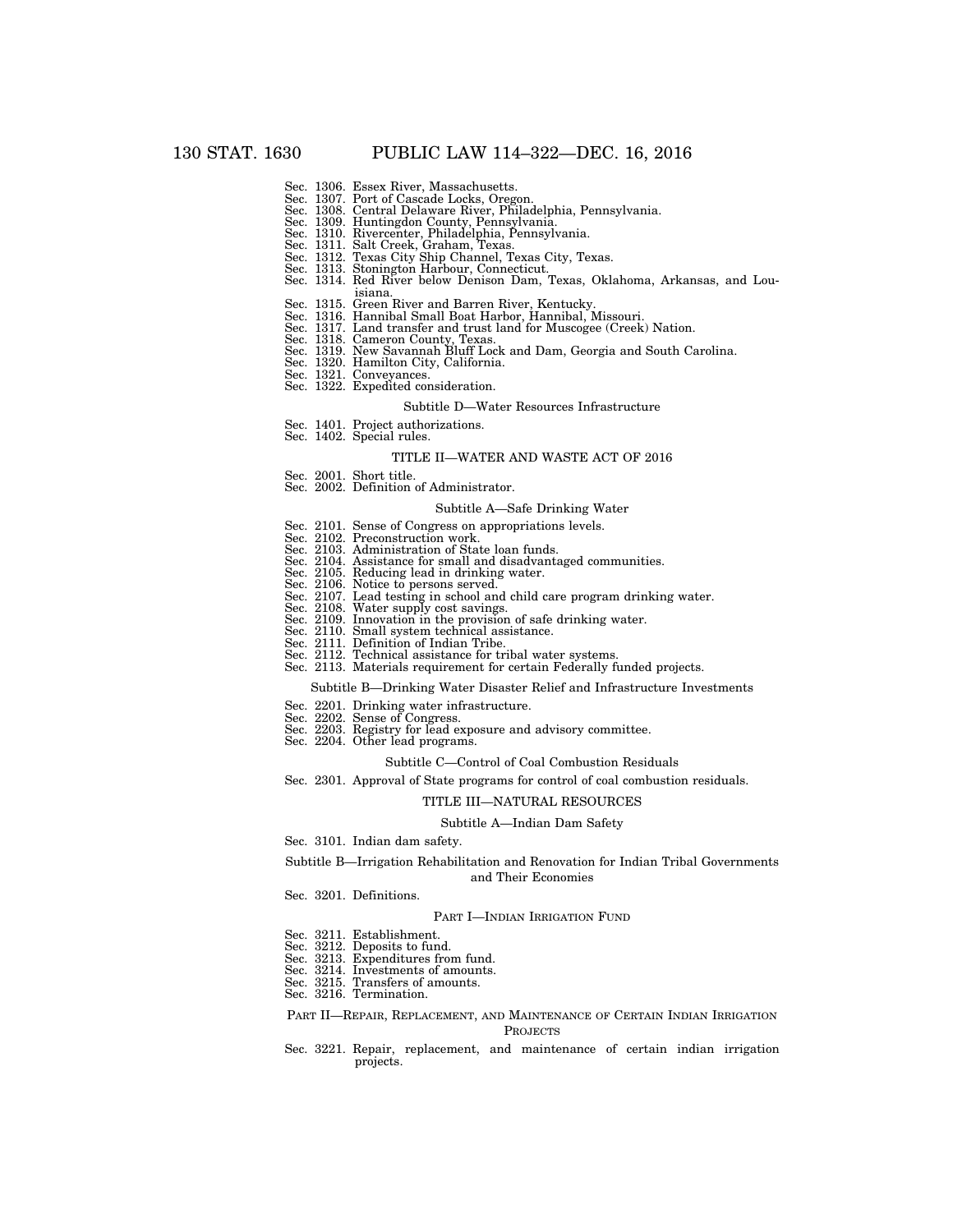- Sec. 3222. Eligible projects.
- Sec. 3223. Requirements and conditions.<br>Sec. 3224. Study of Indian irrigation pro
- Study of Indian irrigation program and project management.
- Sec. 3225. Tribal consultation and user input.
- Sec. 3226. Allocation among projects.

### Subtitle C—Weber Basin Prepayments

Sec. 3301. Prepayment of certain repayment obligations under contracts between the United States and the Weber Basin Water Conservancy District.

### Subtitle D—Pechanga Water Rights Settlement

- Sec. 3401. Short title.
- Sec. 3402. Purposes.
- Sec. 3403. Definitions.
- Sec. 3404. Approval of the Pechanga Settlement Agreement.
- Sec. 3405. Tribal Water Right.
- Sec. 3406. Satisfaction of claims.<br>Sec. 3407. Waiver of claims.
- Sec. 3407. Waiver of claims.
- Sec. 3408. Water facilities.
- Sec. 3409. Pechanga Settlement Fund. Sec. 3410. Miscellaneous provisions.
- Sec. 3411. Authorization of appropriations.
- Sec. 3412. Expiration on failure of enforceability date.
- Sec. 3413. Antideficiency.

### Subtitle E—Delaware River Basin Conservation

- Sec. 3501. Findings.
- Sec. 3502. Definitions.
- Sec. 3503. Program establishment.
- Sec. 3504. Grants and assistance.
- Sec. 3505. Annual letter.
- Sec. 3506. Prohibition on use of funds for Federal acquisition of interests in land.
- Sec. 3507. Sunset.

### Subtitle F—Miscellaneous Provisions

- Sec. 3601. Bureau of Reclamation Dakotas Area Office permit fees for cabins and trailers.
- Sec. 3602. Use of trailer homes at Heart Butte Dam and Reservoir (Lake Tschida).
- Sec. 3603. Lake Tahoe Restoration.
- Sec. 3604. Tuolumne Band of Me-Wuk Indians.
- Sec. 3605. San Luis Rey settlement agreement implementation.
- Sec. 3606. Tule River Indian Tribe.
- Sec. 3607. Morongo Band of Mission Indians.
- Sec. 3608. Choctaw Nation of Oklahoma and the Chickasaw Nation Water Settlement.

### Subtitle G—Blackfeet Water Rights Settlement

- Sec. 3701. Short title.
- Sec. 3702. Purposes.
- Sec. 3703. Definitions.
- Sec. 3704. Ratification of compact.
- Sec. 3705. Milk river water right.
- Sec. 3706. Water delivery through milk river project.
- Sec. 3707. Bureau of reclamation activities to improve water management.
- Sec. 3708. St. Mary canal hydroelectric power generation.
- Sec. 3709. Storage allocation from Lake Elwell.
- Sec. 3710. Irrigation activities.<br>Sec. 3711. Design and construc
- 
- Sec. 3711. Design and construction of MR&I System.<br>Sec. 3712. Design and construction of water storage a Design and construction of water storage and irrigation facilities.
- Sec. 3713. Blackfeet water, storage, and development projects.
- Sec. 3714. Easements and rights-of-way.
- Sec. 3715. Tribal water rights.
- Sec. 3716. Blackfeet settlement trust fund.
- Sec. 3717. Blackfeet water settlement implementation fund.
- 
- Sec. 3718. Authorization of appropriations.<br>Sec. 3719. Water rights in Lewis and Clar Sec. 3719. Water rights in Lewis and Clark National Forest and Glacier National Park.
- Sec. 3720. Waivers and releases of claims.
- Sec. 3721. Satisfaction of claims.
- Sec. 3722. Miscellaneous provisions.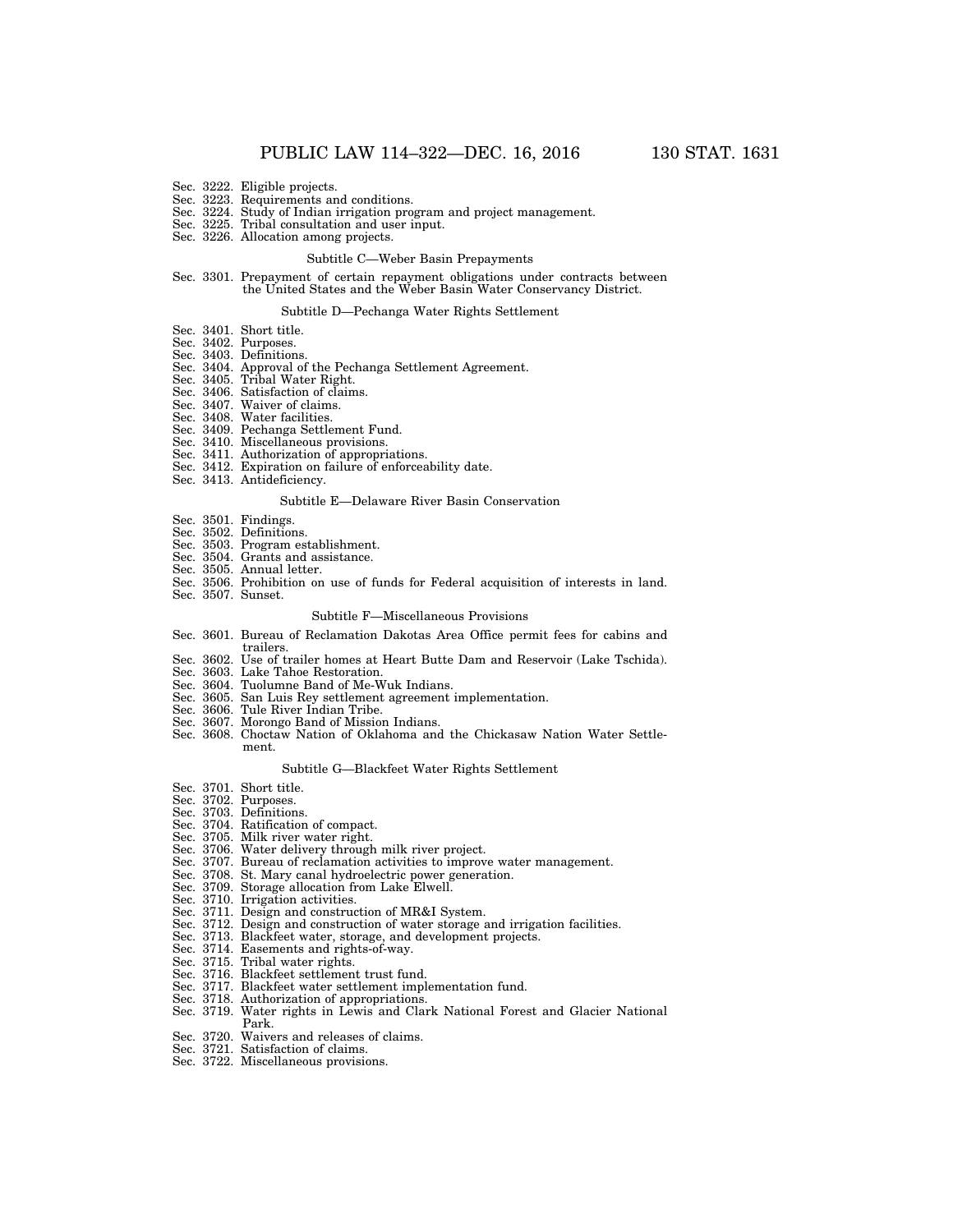- Sec. 3723. Expiration on failure to meet enforceability date.
- Sec. 3724. Antideficiency.

### Subtitle H—Water Desalination

# Sec. 3801. Reauthorization of Water Desalination Act of 1996.

### Subtitle I—Amendments to the Great Lakes Fish and Wildlife Restoration Act of 1990

### Sec. 3901. Amendments to the Great Lakes Fish and Wildlife Restoration Act of 1990.

### Subtitle J—California Water

- Sec. 4001. Operations and reviews.
- Sec. 4002. Scientifically supported implementation of OMR flow requirements.
- Sec. 4003. Temporary operational flexibility for storm events.
- Sec. 4004. Consultation on coordinated operations.
- Sec. 4005. Protections.
- Sec. 4006. New Melones Reservoir.
- Sec. 4007. Storage.
- Sec. 4008. Losses caused by the construction and operation of storage projects.
- Sec. 4009. Other water supply projects.
- Sec. 4010. Actions to benefit threatened and endangered species and other wildlife.
- Sec. 4011. Offsets and water storage account.
- Sec. 4012. Savings language.
- Sec. 4013. Duration.
- Sec. 4014. Definitions.

### TITLE IV—OTHER MATTERS

- Sec. 5001. Congressional notification requirements.
- Sec. 5002. Reauthorization of Denali Commission.
- Sec. 5003. Recreational access for floating cabins at TVA reservoirs.
- Sec. 5004. Gold King Mine spill recovery.
- Sec. 5005. Great Lakes Restoration Initiative.
- Sec. 5006. Rehabilitation of high hazard potential dams. Sec. 5007. Chesapeake Bay grass survey.
- Sec. 5008. Water infrastructure finance and innovation.
- Sec. 5009. Report on groundwater contamination.
- Sec. 5010. Columbia River Basin restoration.
- Sec. 5011. Regulation of aboveground storage at farms.
- 
- Sec. 5012. Irrigation districts.
- Sec. 5013. Estuary restoration. Sec. 5014. Environmental banks.
	- **TITLE I—WATER RESOURCES DEVELOPMENT**

33 USC 2201 note. Water Resources Development Act of 2016. 33 USC 2201 note.

### **SEC. 1001. SHORT TITLE.**

This title may be cited as the ''Water Resources Development Act of 2016''.

### **SEC. 1002. SECRETARY DEFINED.**

In this title, the term "Secretary" means the Secretary of the Army.

# **Subtitle A—General Provisions**

# **SEC. 1101. YOUTH SERVICE AND CONSERVATION CORPS ORGANIZA-TIONS.**

Section 213 of the Water Resources Development Act of 2000 (33 U.S.C. 2339) is amended—

- (1) by redesignating subsection (c) as subsection (d); and
- (2) by inserting after subsection (b) the following: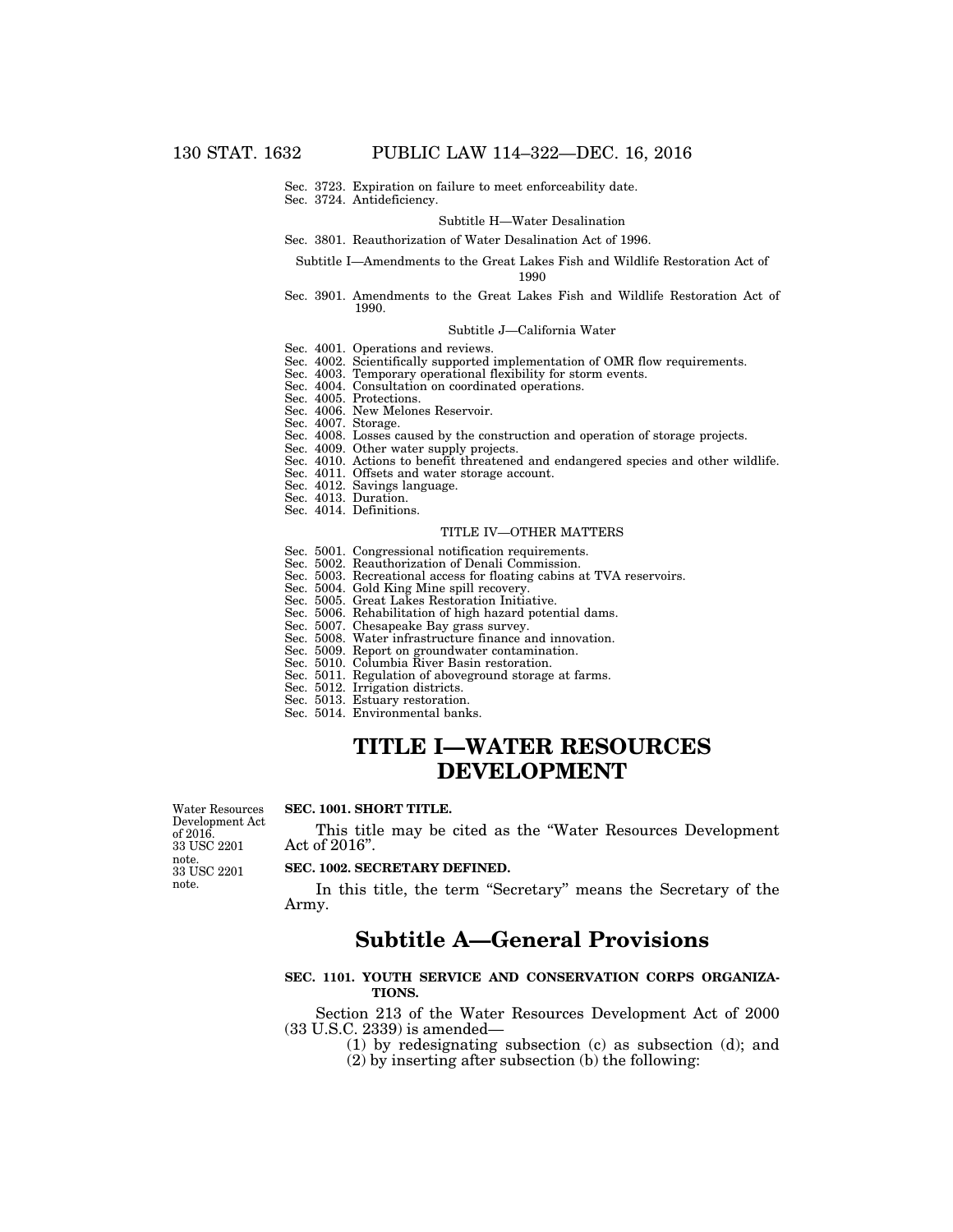''(c) YOUTH SERVICE AND CONSERVATION CORPS ORGANIZA- TIONS.—The Secretary, to the maximum extent practicable, shall enter into cooperative agreements with qualified youth service and conservation corps organizations for services relating to projects under the jurisdiction of the Secretary and shall do so in a manner that ensures the maximum participation and opportunities for such organizations.''.

### **SEC. 1102. NAVIGATION SAFETY.**

The Secretary shall use section 5 of the Act of March 4, 1915 (38 Stat. 1053, chapter 142; 33 U.S.C. 562), to carry out navigation safety activities at those projects eligible for operation and maintenance under section 204(f) of the Water Resources Development Act of 1986 (33 U.S.C. 2232(f)).

### **SEC. 1103. EMERGING HARBORS.**

Section 210 of the Water Resources Development Act of 1986 (33 U.S.C. 2238) is amended—

 $(1)$  in subsection  $(c)(3)$  by striking "for each of fiscal years 2015 through 2022'' and inserting ''for each fiscal year''; and

(2) by striking subsection  $(d)(1)(A)$  and inserting the following:

''(A) IN GENERAL.—For each fiscal year, if priority funds are available, the Secretary shall use at least 10 percent of such funds for emerging harbor projects.''.

# **SEC. 1104. FEDERAL BREAKWATERS AND JETTIES.**

(a) IN GENERAL.—The Secretary, at Federal expense, shall establish an inventory and conduct an assessment of the general structural condition of all Federal breakwaters and jetties protecting harbors and inland harbors within the United States.

(b) CONTENTS.—The inventory and assessment carried out under subsection (a) shall include—

(1) compiling location information for all Federal breakwaters and jetties protecting harbors and inland harbors within the United States;

(2) determining the general structural condition of each breakwater and jetty;

(3) analyzing the potential risks to navigational safety, and the impact on the periodic maintenance dredging needs of protected harbors and inland harbors, resulting from the general structural condition of each breakwater and jetty; and

(4) estimating the costs, for each breakwater and jetty, to restore or maintain the breakwater or jetty to authorized levels and the total of all such costs.

(c) REPORT TO CONGRESS.—Not later than 1 year after the date of enactment of this Act, the Secretary shall submit to Congress a report on the results of the inventory and assessment carried out under subsection (a).

# **SEC. 1105. REMOTE AND SUBSISTENCE HARBORS.**

Section 2006 of the Water Resources Development Act of 2007 (33 U.S.C. 2242) is amended—

(1) in subsection (a)(3) by inserting ''in which the project is located, or the long-term viability of a community that is located in the region that is served by the project and that will rely on the project," after "community"; and

 $(2)$  in subsection  $(b)$ —

33 USC 2232 note.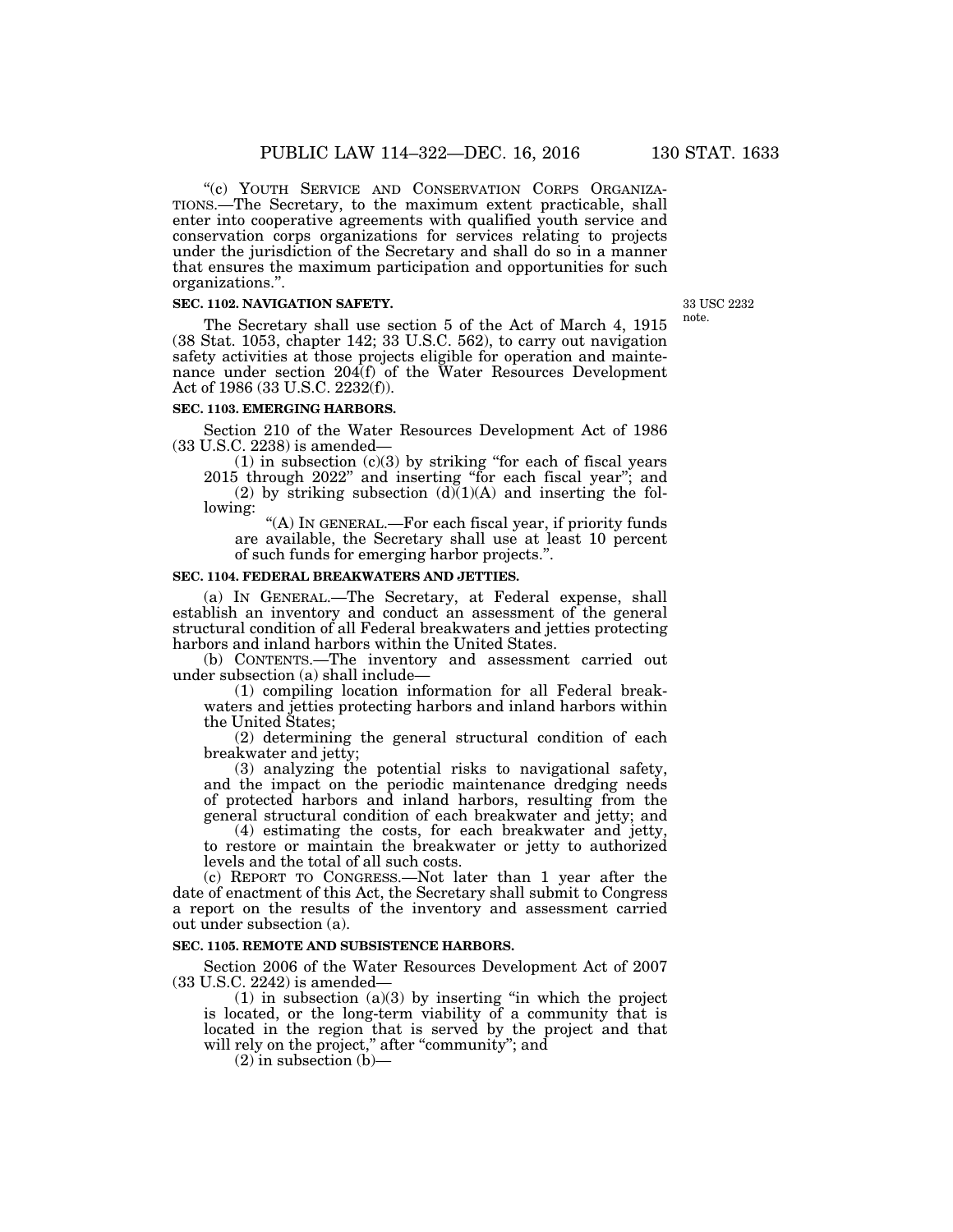(A) in paragraph (1) by inserting ''and communities that are located in the region to be served by the project and that will rely on the project" after "community";

(B) in paragraph (4) by striking ''local population'' and inserting "regional population to be served by the project"; and

(C) in paragraph (5) by striking ''community'' and inserting ''local community and communities that are located in the region to be served by the project and that will rely on the project".

33 USC 2326d.

# **SEC. 1106. ALTERNATIVE PROJECTS TO MAINTENANCE DREDGING.**

The Secretary may enter into agreements to assume the operation and maintenance costs of an alternative project to maintenance dredging for a Federal navigation channel if the costs of the operation and maintenance of the alternative project, and any remaining costs necessary for maintaining the Federal navigation channel, are less than the costs of maintaining such channel without the alternative project.

### **SEC. 1107. GREAT LAKES NAVIGATION SYSTEM.**

Section 210(d)(1)(B) of the Water Resources Development Act of 1986 (33 U.S.C.  $2238(d)(1)(B)$ ) is amended in the matter preceding clause (i) by striking ''For each of fiscal years 2015 through 2024'' and inserting ''For each fiscal year''.

# **SEC. 1108. FUNDING FOR HARBOR MAINTENANCE PROGRAMS.**

Section 2101 of the Water Resources Reform and Development Act of 2014 (33 U.S.C. 2238b) is amended—

 $(1)$  in subsection  $(b)(1)$ , in the matter preceding subparagraph (A), by striking ''The target total'' and inserting ''Except as provided in subsection (c), the target total'';

(2) by redesignating subsection (c) as subsection (d); and (3) by inserting after subsection (b) the following:

''(c) EXCEPTION.—If the target total budget resources for a fiscal year described in subparagraphs  $(A)$  through  $(J)$  of subsection  $(b)(1)$ is lower than the target total budget resources for the previous fiscal year, the target total budget resources shall be adjusted to be equal to the lesser of—

 $(1)$  103 percent of the total budget resources appropriated for the previous fiscal year; or

" $(2)$  100 percent of the total amount of harbor maintenance taxes received in the previous fiscal year.''.

33 USC 2238d.

# **SEC. 1109. MAINTENANCE OF HARBORS OF REFUGE.**

The Secretary is authorized to maintain federally authorized harbors of refuge to restore and maintain the authorized dimensions of the harbors.

# **SEC. 1110. DONOR PORTS AND ENERGY TRANSFER PORTS.**

Section 2106 of the Water Resources Reform and Development Act of 2014 (33 U.S.C. 2238c) is amended—

 $(1)$  in subsection  $(a)$ 

(A) by redesignating paragraphs (2) through (6) as paragraphs (3) through (7), respectively;

 $(B)$  by inserting after paragraph  $(1)$  the following: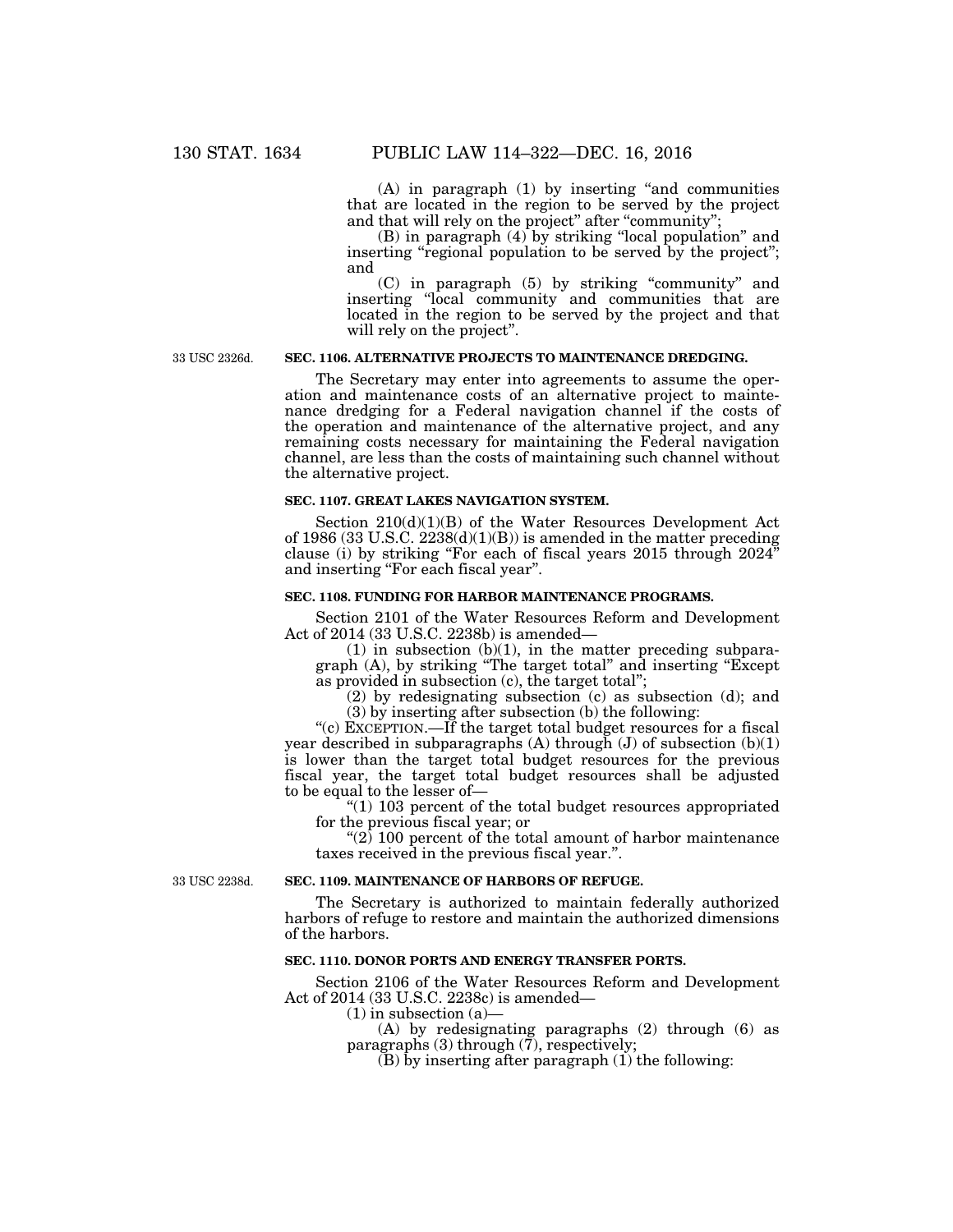''(2) DISCRETIONARY CARGO.—The term 'discretionary cargo' means maritime cargo for which the United States port of unlading is different than the United States port of entry.'';

(C) in paragraph (3) (as redesignated)—

(i) by redesignating subparagraphs (A) through (D) as clauses (i) through (iv), respectively, and indenting appropriately;

(ii) in the matter preceding clause (i) (as redesignated) by striking "The term" and inserting the following:

''(A) IN GENERAL.—The term''; and

(iii) by adding at the end the following:

''(B) CALCULATION.—For the purpose of calculating the percentage described in subparagraph (A)(iii), payments described under subsection  $(c)(1)$  shall not be included.";

(D) in paragraph  $(5)(A)$  (as redesignated), by striking "Code of Federal Regulation" and inserting "Code of Federal Regulations''; and

(E) by adding at the end the following:

''(8) MEDIUM-SIZED DONOR PORT.—The term 'medium-sized donor port' means a port—

''(A) that is subject to the harbor maintenance fee under section 24.24 of title 19, Code of Federal Regulations (or a successor regulation);

''(B) at which the total amount of harbor maintenance taxes collected comprise annually more than \$5,000,000 but less than \$15,000,000 of the total funding of the Harbor Maintenance Trust Fund established under section 9505 of the Internal Revenue Code of 1986;

 $(C)$  that received less than 25 percent of the total amount of harbor maintenance taxes collected at that port in the previous 5 fiscal years; and

" $(D)$  that is located in a State in which more than 2,000,000 cargo containers were unloaded from or loaded onto vessels in fiscal year 2012.'';

 $(2)$  in subsection  $(b)$ —

(A) in paragraph (1), by striking ''donor ports'' and inserting ''donor ports, medium-sized donor ports,''; and (B) in paragraph  $(2)$ -

 $(i)$  in subparagraph  $(A)$ , by striking "and" at the end; and

(ii) by striking subparagraph (B) and inserting the following:

''(B) shall be made available to a port as either a donor port, medium-sized donor port, or an energy transfer port, and no port may receive amounts from more than 1 designation; and

" $(\overline{C})$  for donor ports and medium-sized donor ports—

"(i) 50 percent of the funds shall be equally divided between the eligible donor ports as authorized by this section; and

"(ii) 50 percent of the funds shall be divided between the eligible donor ports and eligible mediumsized donor ports based on the percentage of the total harbor maintenance tax revenues generated at each eligible donor port and medium-sized donor port.'';

 $(3)$  in subsection  $(c)$ —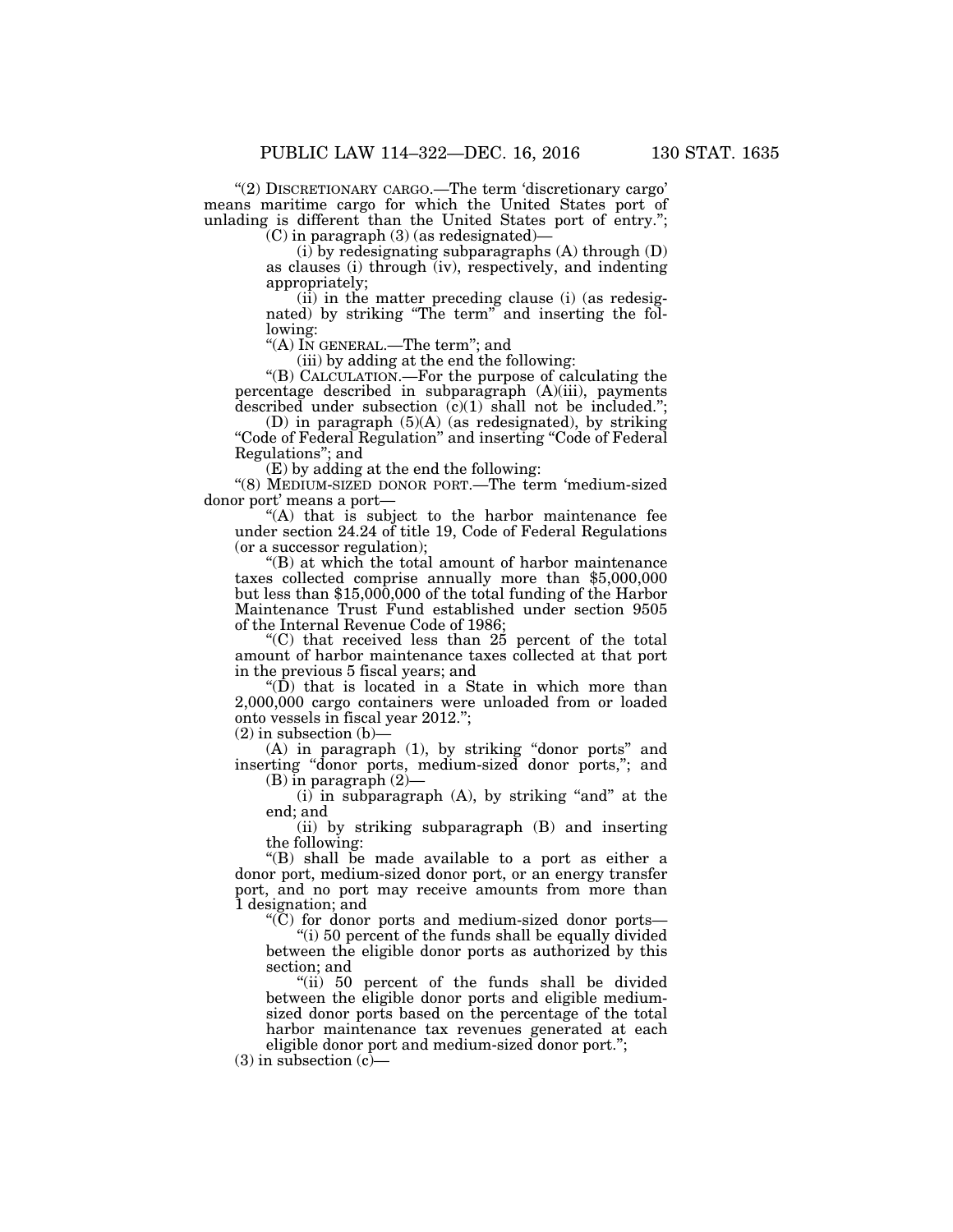(A) in the matter preceding paragraph (1), by striking ''donor port'' and inserting ''donor port, a medium-sized donor port,''; and

 $(B)$  in paragraph  $(1)$ —

(i) by striking ''or shippers transporting cargo''; (ii) by striking ''U.S. Customs and Border Protection'' and inserting ''the Secretary''; and

(iii) by striking ''amount of harbor maintenance taxes collected'' and inserting ''value of discretionary cargo'';

(4) by striking subsection (d) and inserting the following: "(d) ADMINISTRATION OF PAYMENTS.—

"(1) IN GENERAL.—If a donor port, a medium-sized donor port, or an energy transfer port elects to provide payments to importers under subsection (c), the Secretary shall transfer to the Commissioner of U.S. Customs and Border Protection an amount equal to those payments that would otherwise be provided to the port under this section to provide the payments to the importers of the discretionary cargo that is—

 $f(A)$  shipped through the port; and

''(B) most at risk of diversion to seaports outside of the United States.

"(2) REQUIREMENT. The Secretary, in consultation with a port electing to provide payments under subsection (c), shall determine the top importers at the port, as ranked by the value of discretionary cargo, and payments shall be limited to those top importers.'';

 $(5)$  in subsection  $(f)$ —

(A) in paragraph  $(1)$  by striking "2018" and inserting "2020"

(B) by striking paragraph (2) and inserting the following:

"(2) DIVISION BETWEEN DONOR PORTS, MEDIUM-SIZED DONOR PORTS, AND ENERGY TRANSFER PORTS.—For each fiscal year, amounts made available to carry out this section shall be provided in equal amounts to—

''(A) donor ports and medium-sized donor ports; and

''(B) energy transfer ports.''; and

 $(C)$  in paragraph  $(3)$ –

(i) by striking ''2015 through 2018'' and inserting ''2016 through 2020''; and

(ii) by striking "2019 through 2022" and inserting ''2021 through 2025''; and

 $(6)$  by adding at the end the following:

"(g) SAVINGS CLAUSE.—Nothing in this section waives any statutory requirement related to the transportation of merchandise as authorized under chapter 551 of title 46, United States Code.''.

# **SEC. 1111. HARBOR DEEPENING.**

Section 101(a)(1) of the Water Resources Development Act of 1986 (33 U.S.C.  $2211(a)(1)$ ) is amended-

(1) in the matter preceding subparagraph (A) by striking ''the date of enactment of this Act'' and inserting ''the date of enactment of the Water Resources Reform and Development Act of 2014 (Public Law 113–121)'';

 $(2)$  in subparagraph  $(B)$  by striking "45 feet" and inserting "50 feet"; and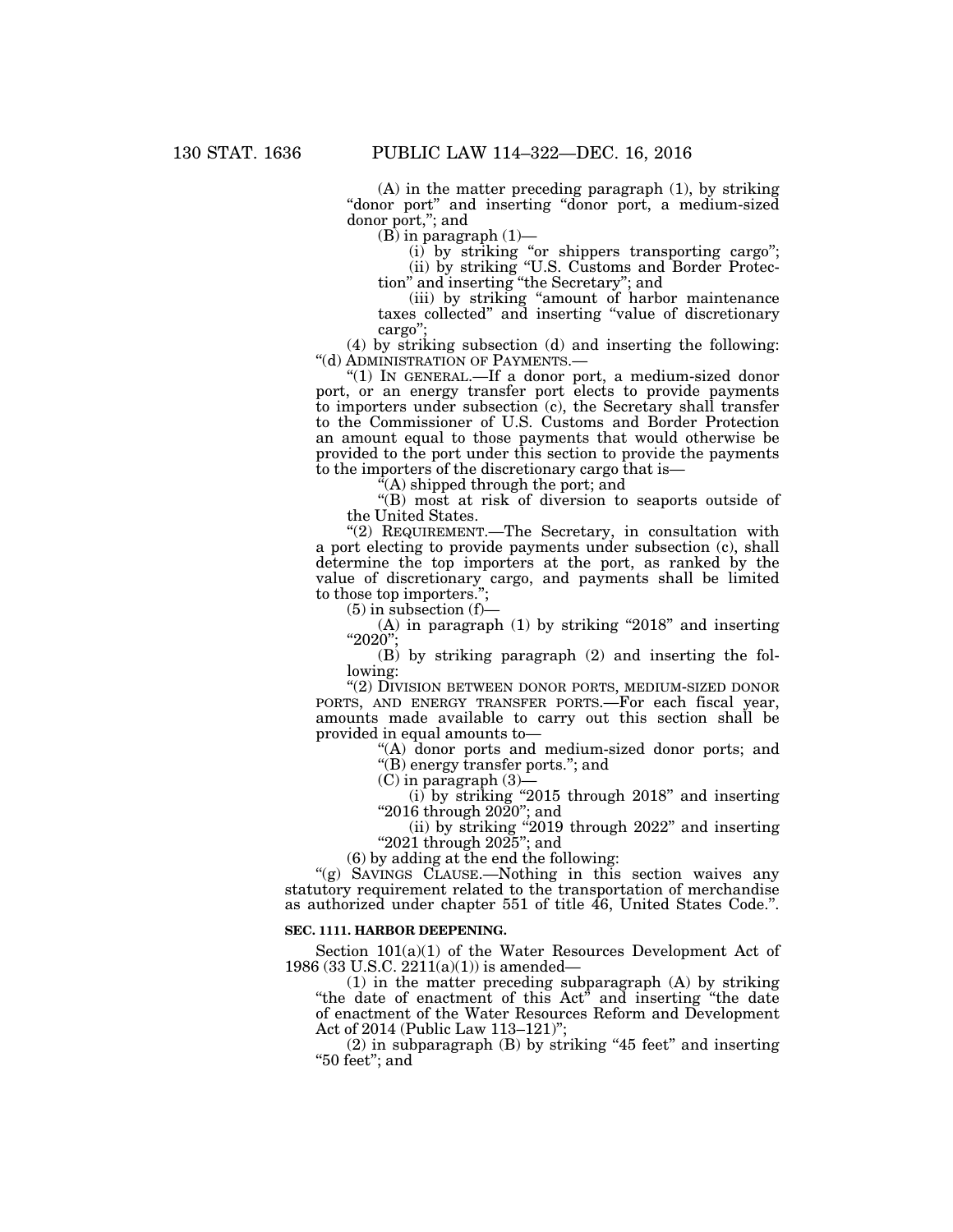$(3)$  in subparagraph  $(C)$  by striking "45 feet" and inserting ''50 feet''.

### **SEC. 1112. IMPLEMENTATION GUIDANCE.**

Section 2102 of the Water Resources Reform and Development Act of 2014 (Public Law 113–121; 128 Stat. 1273) is amended by adding at the end the following: note.

''(d) GUIDANCE.—Not later than 90 days after the date of enactment of the Water Resources Development Act of 2016, the Secretary shall publish on the website of the Corps of Engineers guidance on the implementation of this section and the amendments made by this section.''.

# **SEC. 1113. NON-FEDERAL INTEREST DREDGING AUTHORITY.**

(a) IN GENERAL.—The Secretary may permit a non-Federal interest to carry out, for an authorized navigation project (or a separable element of an authorized navigation project), such maintenance activities as are necessary to ensure that the project is maintained to not less than the minimum project dimensions.

(b) COST LIMITATIONS.—Except as provided in this section and subject to the availability of appropriations, the costs incurred by a non-Federal interest in performing the maintenance activities described in subsection (a) shall be eligible for reimbursement, not to exceed an amount that is equal to the estimated Federal cost for the performance of the maintenance activities, with any reimbursement subject to the non-Federal interest complying with all Federal laws and regulations that would apply to such maintenance activities if carried out by the Secretary.

(c) AGREEMENT.—Before initiating maintenance activities under this section, a non-Federal interest shall enter into an agreement with the Secretary that specifies, for the performance of the maintenance activities, the terms and conditions that are acceptable to the non-Federal interest and the Secretary.

(d) PROVISION OF EQUIPMENT.—In carrying out maintenance activities under this section, a non-Federal interest shall—

(1) provide equipment at no cost to the Federal Government; and

(2) hold and save the United States free from any and all damage that arises from the use of the equipment of the non-Federal interest, except for damage due to the fault or negligence of a contractor of the Federal Government.

(e) REIMBURSEMENT ELIGIBILITY LIMITATIONS.—Costs that are eligible for reimbursement under this section are the costs of maintenance activities directly related to the costs associated with operation and maintenance of a dredge based on the lesser of—

(1) the costs associated with operation and maintenance of the dredge during the period of time that the dredge is being used in the performance of work for the Federal Government during a given fiscal year; or

(2) the actual fiscal year Federal appropriations that are made available for the portion of the maintenance activities for which the dredge was used.

(f) AUDIT.—Not earlier than 5 years after the date of enactment of this Act, the Secretary may conduct an audit on any maintenance activities for an authorized navigation project (or a separable element of an authorized navigation project) carried out under this section to determine if permitting a non-Federal interest to carry out maintenance activities under this section has resulted in—

33 USC 2326e.

33 USC 2238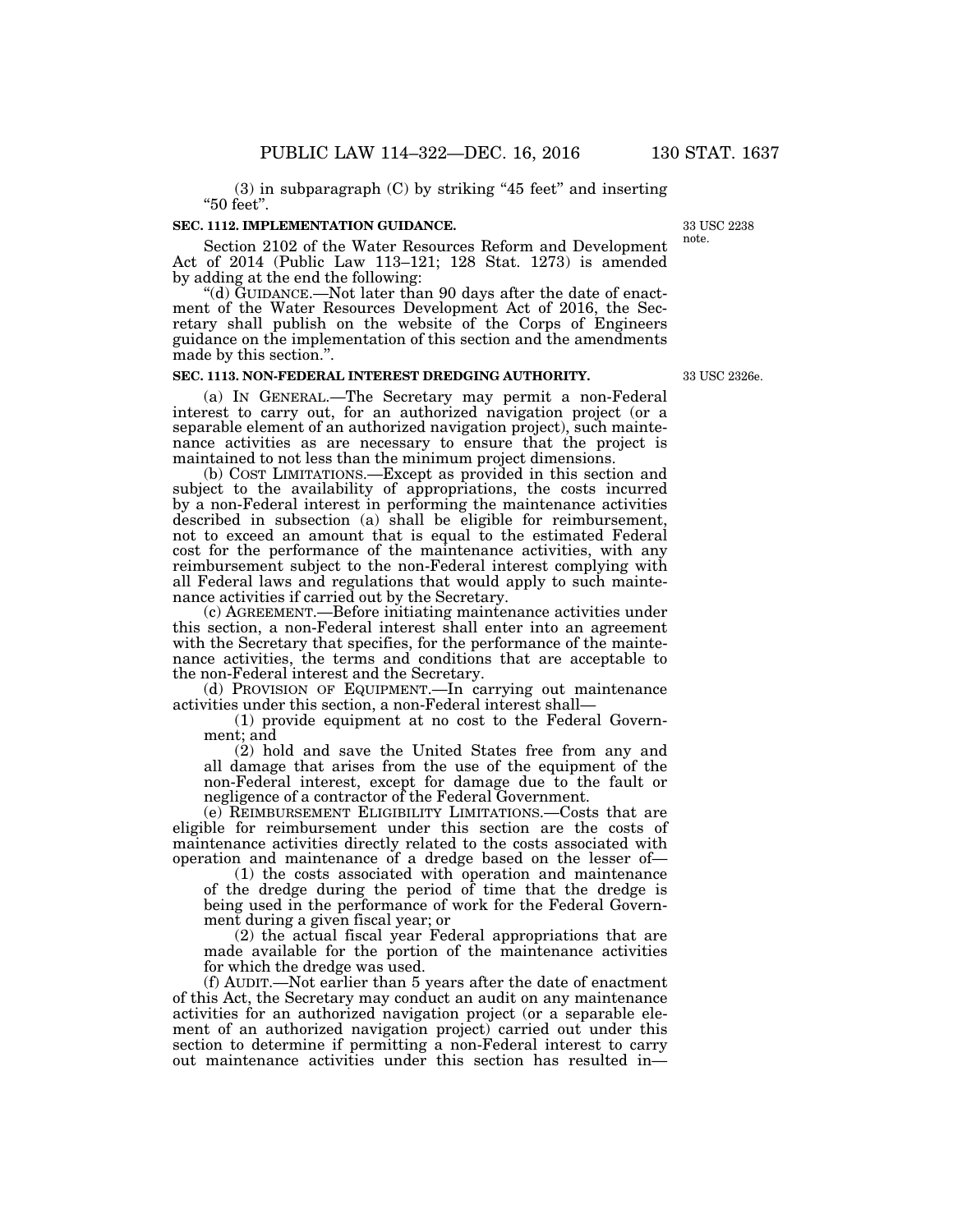(1) improved reliability and safety for navigation; and

(2) cost savings to the Federal Government.

(g) TERMINATION OF AUTHORITY.—The authority of the Secretary under this section terminates on the date that is 10 years after the date of enactment of this Act.

# **SEC. 1114. TRANSPORTATION COST SAVINGS.**

Section 210(e)(3) of the Water Resources Development Act of 1986 (33 U.S.C. 2238(e)(3)) is amended—

(1) by redesignating subparagraph (B) as subparagraph (C); and

(2) by inserting after subparagraph (A) the following:

''(B) ADDITIONAL REQUIREMENT.—In the first report submitted under subparagraph (A) following the date of enactment of the Water Resources Development Act of 2016, the Secretary shall identify, to the maximum extent practicable, transportation cost savings realized by achieving and maintaining the constructed width and depth for the harbors and inland harbors referred to in subsection  $(a)(2)$ , on a project-by-project basis.".

### **SEC. 1115. RESERVOIR SEDIMENT.**

(a) IN GENERAL.—Section 215 of the Water Resources Development Act of 2000 (33 U.S.C. 2326c) is amended to read as follows: **''SEC. 215. RESERVOIR SEDIMENT.** 

''(a) IN GENERAL.—Not later than 180 days after the date of enactment of the Water Resources Development Act of 2016 and after providing public notice, the Secretary shall establish, using available funds, a pilot program to accept services provided by a non-Federal interest or commercial entity for removal of sediment captured behind a dam owned or operated by the United States and under the jurisdiction of the Secretary for the purpose of restoring the authorized storage capacity of the project concerned.

''(b) REQUIREMENTS.—In carrying out this section, the Secretary shall—

"(1) review the services of the non-Federal interest or commercial entity to ensure that the services are consistent with the authorized purposes of the project concerned;

 $(2)$  ensure that the non-Federal interest or commercial entity will indemnify the United States for, or has entered into an agreement approved by the Secretary to address, any adverse impact to the dam as a result of such services;

''(3) require the non-Federal interest or commercial entity, prior to initiating the services and upon completion of the services, to conduct sediment surveys to determine the preand post-services sediment profile and sediment quality; and

 $\sqrt{4}$ ) limit the number of dams for which services are accepted to 10.

''(c) LIMITATION.—

''(1) IN GENERAL.—The Secretary may not accept services under subsection (a) if the Secretary, after consultation with the Chief of Engineers, determines that accepting the services is not advantageous to the United States.

''(2) REPORT TO CONGRESS.—If the Secretary makes a determination under paragraph (1), the Secretary shall provide to the Committee on Transportation and Infrastructure of the House of Representatives and the Committee on Environment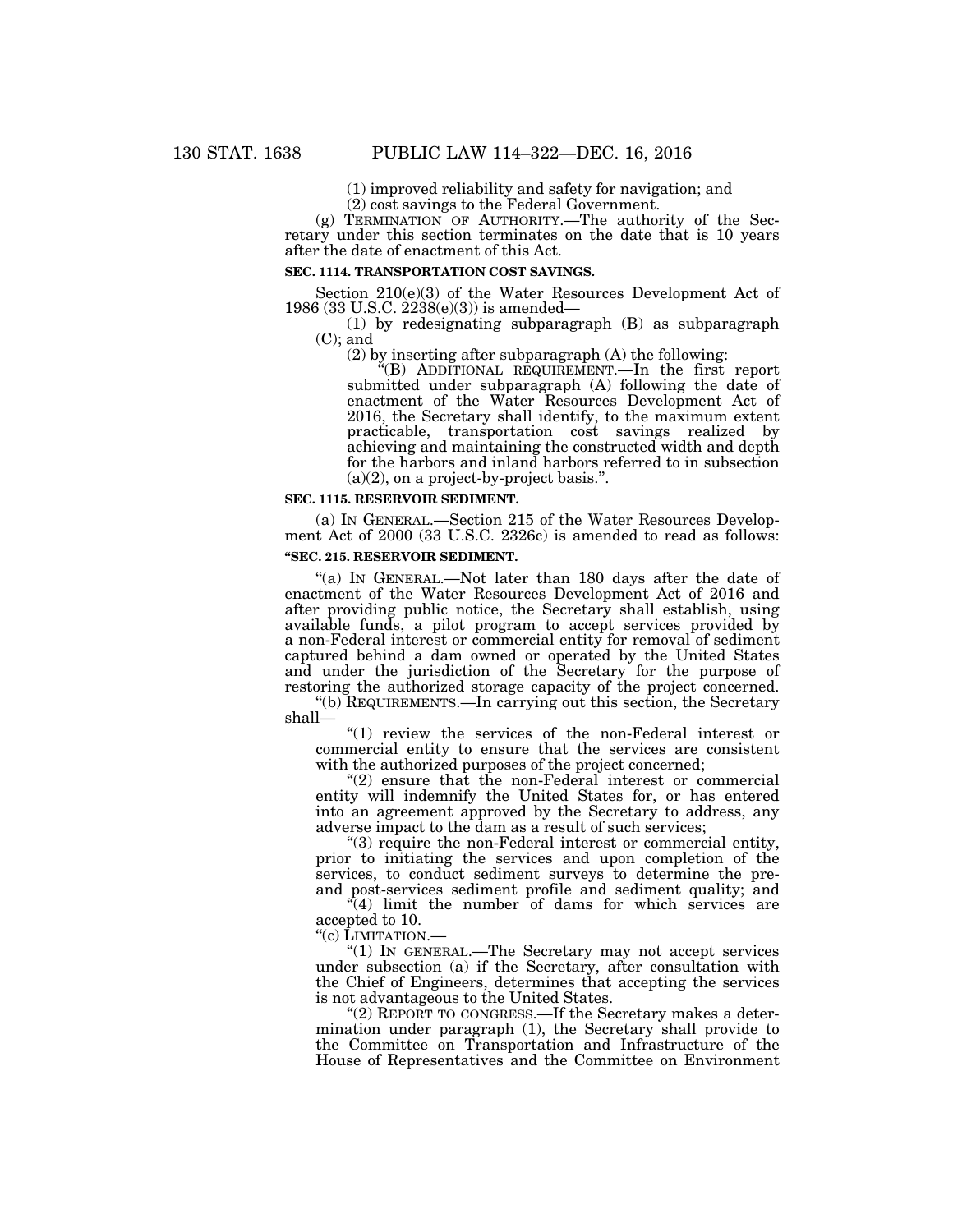and Public Works of the Senate written notice describing the reasoning for the determination.

''(d) DISPOSITION OF REMOVED SEDIMENT.—In exchange for providing services under subsection (a), a non-Federal interest or commercial entity is authorized to retain, use, recycle, sell, or otherwise dispose of any sediment removed in connection with the services and the Corps of Engineers may not seek any compensation for the value of the sediment.

''(e) CONGRESSIONAL NOTIFICATION.—Prior to accepting services provided by a non-Federal interest or commercial entity under this section, the Secretary shall provide to the Committee on Transportation and Infrastructure of the House of Representatives and the Committee on Environment and Public Works of the Senate written notice of the acceptance of the services.

''(f) REPORT TO CONGRESS.—Upon completion of services at the 10 dams allowed under subsection (b)(4), the Secretary shall make publicly available and submit to the Committee on Transportation and Infrastructure of the House of Representatives and the Committee on Environment and Public Works of the Senate a report documenting the results of the services.''.

(b) CLERICAL AMENDMENT.—The table of contents in section 1(b) of the Water Resources Development Act of 2000 is amended by striking the item relating to section 215 and inserting the following:

''Sec. 215. Reservoir sediment.''.

# **SEC. 1116. WATER SUPPLY CONSERVATION.**

(a) IN GENERAL.—In a State in which a drought emergency has been declared or was in effect during the 1-year period ending on the date of enactment of this Act, the Secretary is authorized—

(1) to conduct an evaluation for purposes of approving water supply conservation measures that are consistent with the authorized purposes of water resources development projects under the jurisdiction of the Secretary; and

(2) to enter into written agreements pursuant to section 221 of the Flood Control Act of 1970 (42 U.S.C. 1962d–5b) with non-Federal interests to carry out the conservation measures approved by such evaluations.

(b) ELIGIBILITY.—Water supply conservation measures evaluated under subsection (a) may include the following:

(1) Stormwater capture.

(2) Releases for ground water replenishment or aquifer storage and recovery.

(3) Releases to augment water supply at another Federal or non-Federal storage facility.

(4) Other conservation measures that enhance usage of a Corps of Engineers project for water supply.

(c) COSTS.—A non-Federal interest shall pay only the separable costs associated with the evaluation, implementation, operation, and maintenance of an approved water supply conservation measure, which payments may be accepted and expended by the Corps of Engineers to cover such costs.

(d) STATUTORY CONSTRUCTION.—Nothing in this section may be construed to modify or alter the obligations of a non-Federal interest under existing or future agreements for—

(1) water supply storage pursuant to section 301 of the Water Supply Act of 1958 (43 U.S.C. 390b); or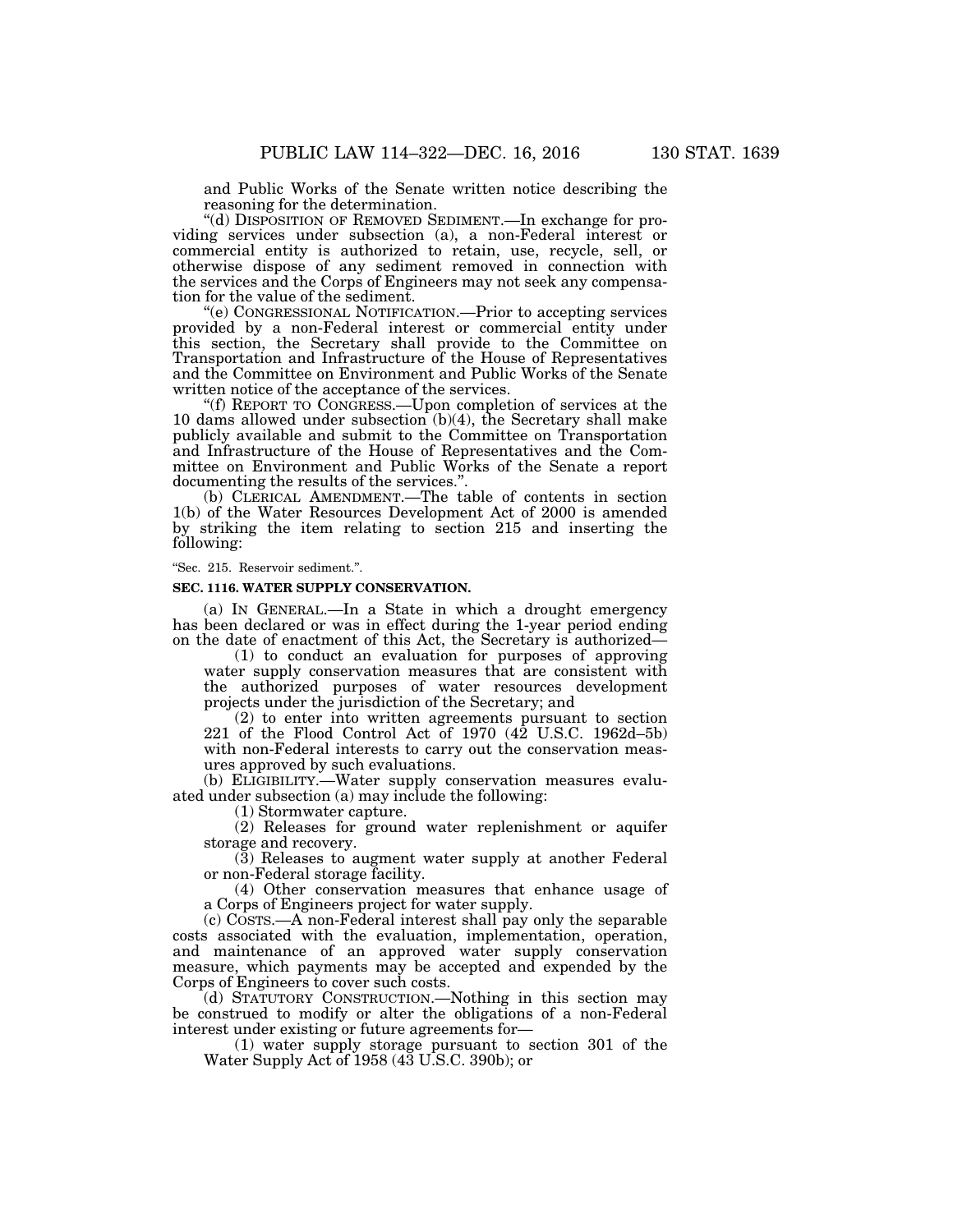(2) surplus water use pursuant to section 6 of the Act of December 22, 1944 (58 Stat. 890, chapter 665; 33 U.S.C. 708).

(e) LIMITATIONS.—Nothing in this section—

(1) affects, modifies, or changes the authorized purposes of a Corps of Engineers project;

(2) affects existing Corps of Engineers authorities, including its authorities with respect to navigation, flood damage reduction, and environmental protection and restoration;

(3) affects the Corps of Engineers ability to provide for temporary deviations;

(4) affects the application of a cost-share requirement under section 101, 102, or 103 of the Water Resources Development Act of 1986 (33 U.S.C. 2211, 2212, and 2213);

(5) supersedes or modifies any written agreement between the Federal Government and a non-Federal interest that is in effect on the date of enactment of this Act;

(6) supersedes or modifies any amendment to an existing multistate water control plan, including those water control plans along the Missouri River and those water control plans in the Apalachicola-Chattahoochee-Flint and Alabama-Coosa-Tallapoosa basins;

(7) affects any water right in existence on the date of enactment of this Act; or

(8) preempts or affects any State water law or interstate compact governing water.

### **SEC. 1117. DROUGHT EMERGENCIES.**

(a) AUTHORIZED ACTIVITIES.—With respect to a State in which a drought emergency is in effect on the date of enactment of this Act, or was in effect at any time during the 1-year period ending on such date of enactment, and upon the request of the Governor of the State, the Secretary is authorized to—

(1) prioritize the updating of the water control manuals for control structures under the jurisdiction of the Secretary that are located in the State; and

(2) incorporate into the update seasonal operations for water conservation and water supply for such control structures.

(b) COORDINATION.—The Secretary shall carry out the update under subsection (a) in coordination with all appropriate Federal agencies, elected officials, and members of the public.

(c) STATUTORY CONSTRUCTION.—Nothing in this section affects, modifies, or changes the authorized purposes of a Corps of Engineers project, or affects the applicability of section 301 of the Water Supply Act of 1958 (43 U.S.C. 390b).

43 USC 390b–2.

# **SEC. 1118. LEVERAGING FEDERAL INFRASTRUCTURE FOR INCREASED WATER SUPPLY.**

(a) IN GENERAL.—At the request of a non-Federal interest, the Secretary may review proposals to increase the quantity of available supplies of water at a Federal water resources development project through—

 $(1)$  modification of the project;

(2) modification of how the project is managed; or

(3) accessing water released from the project.

(b) PROPOSALS INCLUDED.—A proposal under subsection (a) may include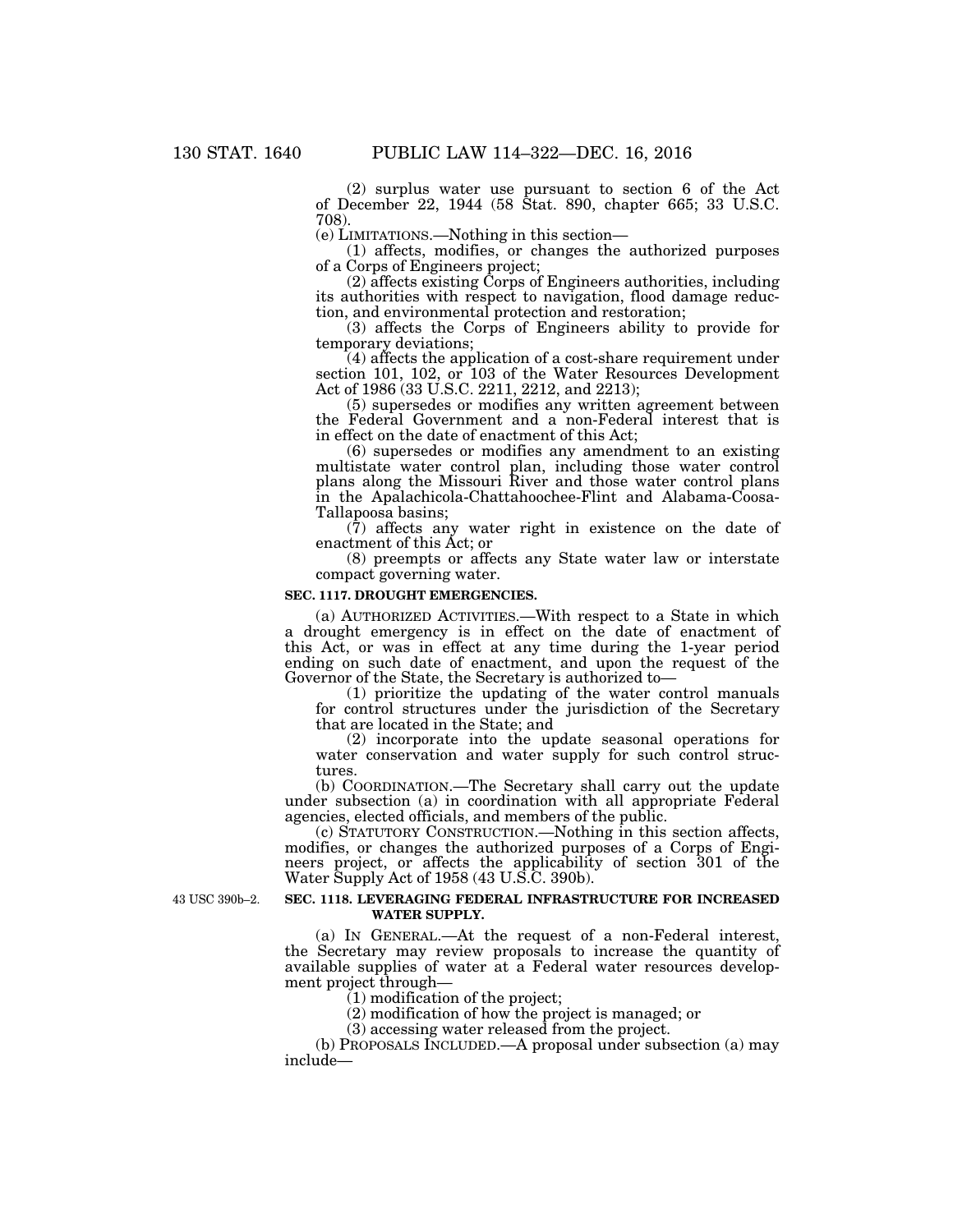(1) increasing the storage capacity of the project;

(2) diversion of water released or withdrawn from the project—

(A) to recharge groundwater;

(B) to aquifer storage and recovery; or

(C) to any other storage facility;

(3) construction of facilities for delivery of water from pumping stations constructed by the Secretary;

(4) construction of facilities to access water; and

(5) a combination of the activities described in paragraphs (1) through (4).

(c) EXCLUSIONS.—This section shall not apply to a proposal that—

(1) reallocates existing water supply or hydropower storage; or

(2) reduces water available for any authorized project purpose.

(d) OTHER FEDERAL PROJECTS.—In any case in which a proposal relates to a Federal project that is not operated by the Secretary, this section shall apply only to activities under the authority of the Secretary.

(e) REVIEW PROCESS.—

(1) NOTICE.—On receipt of a proposal submitted under subsection (a), the Secretary shall provide a copy of the proposal to each entity described in paragraph (2) and, if applicable, the Federal agency that operates the project, in the case of a project operated by an agency other than the Department of the Army.

(2) PUBLIC PARTICIPATION.—In reviewing proposals submitted under subsection (a), and prior to making any decisions regarding a proposal, the Secretary shall comply with all applicable public participation requirements under law, including consultation with—

(A) affected States;

(B) power marketing administrations, in the case of reservoirs with Federal hydropower projects;

(C) entities responsible for operation and maintenance costs;

(D) any entity that has a contractual right from the Federal Government or a State to withdraw water from, or use storage at, the project;

(E) entities that the State determines hold rights under State law to the use of water from the project; and

 $(F)$  units of local government with flood risk reduction responsibilities downstream of the project.

(f) AUTHORITIES.—A proposal submitted to the Secretary under subsection (a) may be reviewed and approved, if applicable and appropriate, under—

(1) the specific authorization for the water resources development project;

 $(2)$  section 216 of the Flood Control Act of 1970 (33 U.S.C.) 549a);

(3) section 301 of the Water Supply Act of 1958 (43 U.S.C. 390b); and

(4) section 14 of the Act of March 3, 1899 (30 Stat. 1152, chapter 425; 33 U.S.C. 408).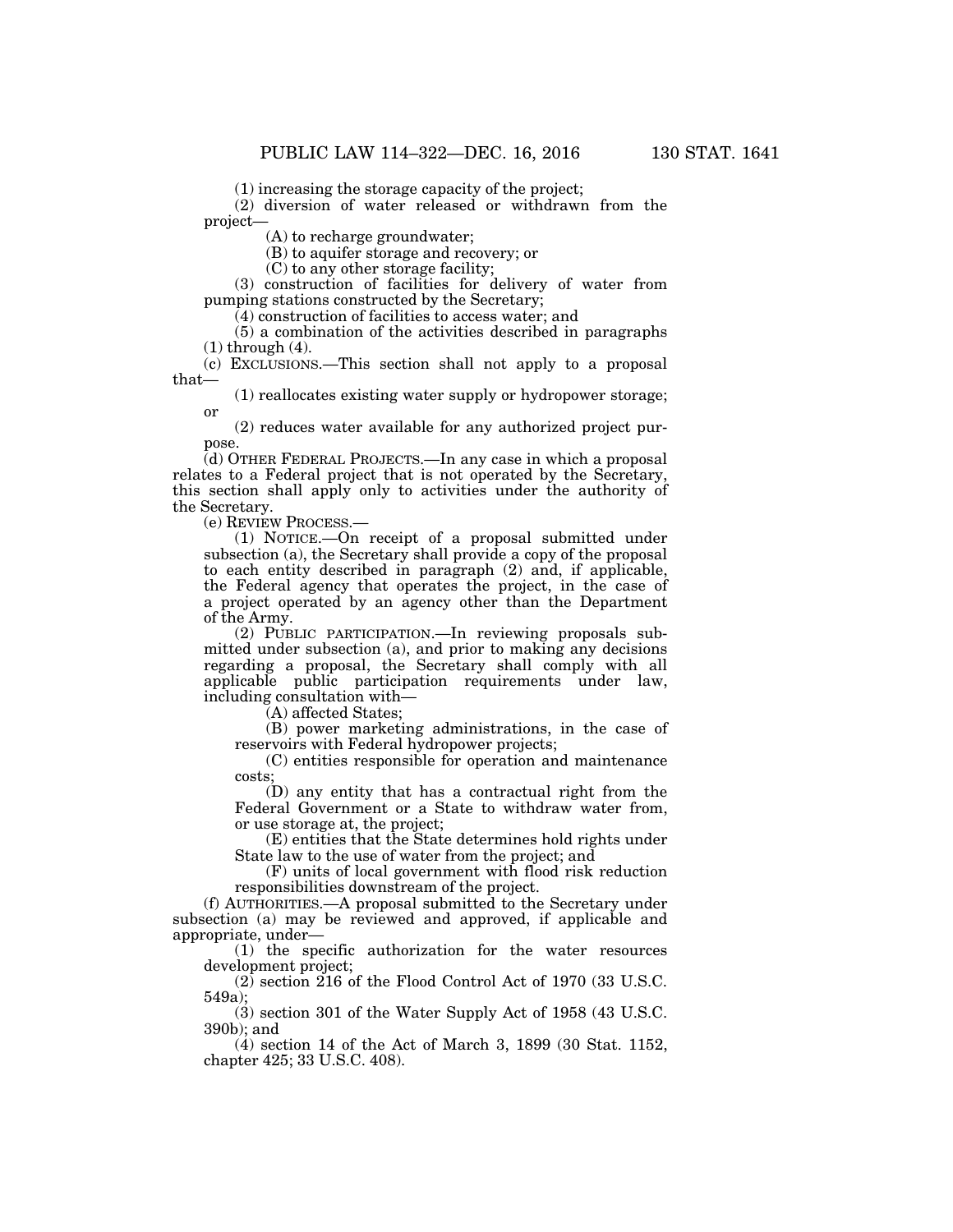(g) LIMITATIONS.—The Secretary shall not approve a proposal submitted under subsection (a) that—

(1) is not supported by the Federal agency that operates the project, if that agency is not the Department of the Army;

(2) interferes with an authorized purpose of the project; (3) adversely impacts contractual rights to water or storage

at the reservoir;

(4) adversely impacts legal rights to water under State law, as determined by an affected State;

(5) increases costs for any entity other than the entity that submitted the proposal; or

(6) if a project is subject to section 301(e) of the Water Supply Act of 1958 (43 U.S.C. 390b(e)), makes modifications to the project that do not meet the requirements of that section unless the modification is submitted to and authorized by Congress.

(h) COST SHARE.—

(1) IN GENERAL.—Except as provided in paragraph (2), 100 percent of the cost of developing, reviewing, and implementing a proposal submitted under subsection (a) shall be provided by an entity other than the Federal Government.

(2) PLANNING ASSISTANCE TO STATES.—In the case of a proposal from an entity authorized to receive assistance under section 22 of the Water Resources Development Act of 1974 (42 U.S.C. 1962d–16), the Secretary may use funds available under that section to pay 50 percent of the cost of a review of a proposal submitted under subsection (a).

(3) OPERATION AND MAINTENANCE COSTS.—

(A) IN GENERAL.—Except as provided in subparagraphs (B) and (C), the operation and maintenance costs for the non-Federal sponsor of a proposal submitted under subsection (a) shall be 100 percent of the separable operation and maintenance costs associated with the costs of implementing the proposal.

(B) CERTAIN WATER SUPPLY STORAGE PROJECTS.—For a proposal submitted under subsection (a) for constructing additional water supply storage at a reservoir for use under a water supply storage agreement, in addition to the costs under subparagraph (A), the non-Federal costs shall include the proportional share of any joint-use costs for operation, maintenance, repair, replacement, or rehabilitation of the reservoir project determined in accordance with section 301 of the Water Supply Act of 1958 (43 U.S.C. 390b)

(C) VOLUNTARY CONTRIBUTIONS.—An entity other than an entity described in subparagraph (A) may voluntarily contribute to the costs of implementing a proposal submitted under subsection (a).

(i) CONTRIBUTED FUNDS.—The Secretary may receive and expend funds contributed by a non-Federal interest for the review and approval of a proposal submitted under subsection (a).

(j) ASSISTANCE.—On request by a non-Federal interest, the Secretary may provide technical assistance in the development or implementation of a proposal under subsection (a), including assistance in obtaining necessary permits for construction, if the non-Federal interest contracts with the Secretary to pay all costs of providing the technical assistance.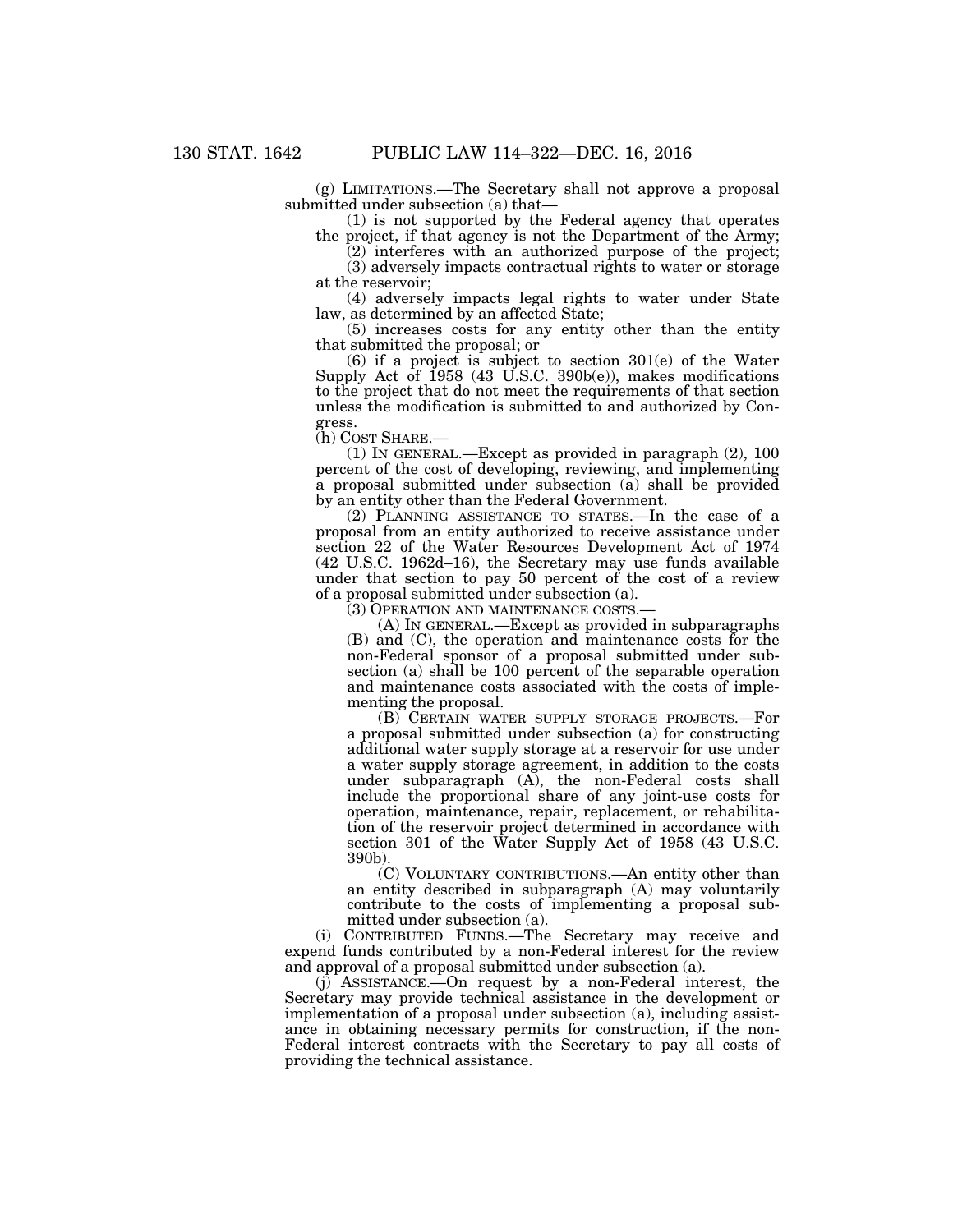(k) EXCLUSION.—This section shall not apply to reservoirs in—

(1) the Upper Missouri River;

(2) the Apalachicola-Chattahoochee-Flint river system;

(3) the Alabama-Coosa-Tallapoosa river system; and

(4) the Stones River.

(l) EFFECT OF SECTION.—Nothing in this section affects or modifies any authority of the Secretary to review or modify reservoirs.

# **SEC. 1119. INDIAN TRIBES.**

Section 1156 of the Water Resources Development Act of 1986 (33 U.S.C. 2310) is amended—

(1) in the section heading by inserting ''**AND INDIAN TRIBES**'' after ''**TERRITORIES**''; and

 $(2)$  in subsection  $(a)$ -

(A) by striking ''projects in American'' and inserting ''projects—

" $(1)$  in American";

(B) by striking the period at the end and inserting ''; and''; and

(C) by adding at the end the following:

''(2) for any Indian tribe (as defined in section 102 of the Federally Recognized Indian Tribe List Act of 1994 (25 U.S.C. 5130)).".

# **SEC. 1120. TRIBAL CONSULTATION REPORTS.**

(a) REVIEW.—The Secretary shall submit to the Committee on Environment and Public Works of the Senate and the Committee on Transportation and Infrastructure of the House of Representatives the following:

(1) Not later than 30 days after the date of enactment of this Act, all reports of the Corps of Engineers developed pursuant to its Tribal Consultation Policy, dated November 2012, and submitted to the Office of Management and Budget before the date of enactment of this Act.

(2) Not later than 30 days after the date of the submission to the Committees under paragraph (1), all reports of the Corps of Engineers developed pursuant to its Tribal Consultation Policy, dated November 2012, or successor policy, and submitted to the Office of Management and Budget after the date of enactment of this Act.

(3) Not later than 1 year after the date of enactment of this Act, a report that describes the results of a review by the Secretary of existing policies, regulations, and guidance related to consultation with Indian tribes on water resources development projects or other activities that require the approval of, or the issuance of a permit by, the Secretary and that may have an impact on tribal cultural or natural resources.

(b) CONSULTATION.—In completing the review under subsection (a)(3), the Secretary shall provide for public and private meetings with Indian tribes and other stakeholders.

(c) NO DELAYS.—During the review required under subsection  $(a)(3)$ , the Secretary shall ensure that-

(1) all existing tribal consultation policies, regulations, and guidance continue to be implemented; and

(2) the review does not affect an approval or issuance of a permit required by the Secretary.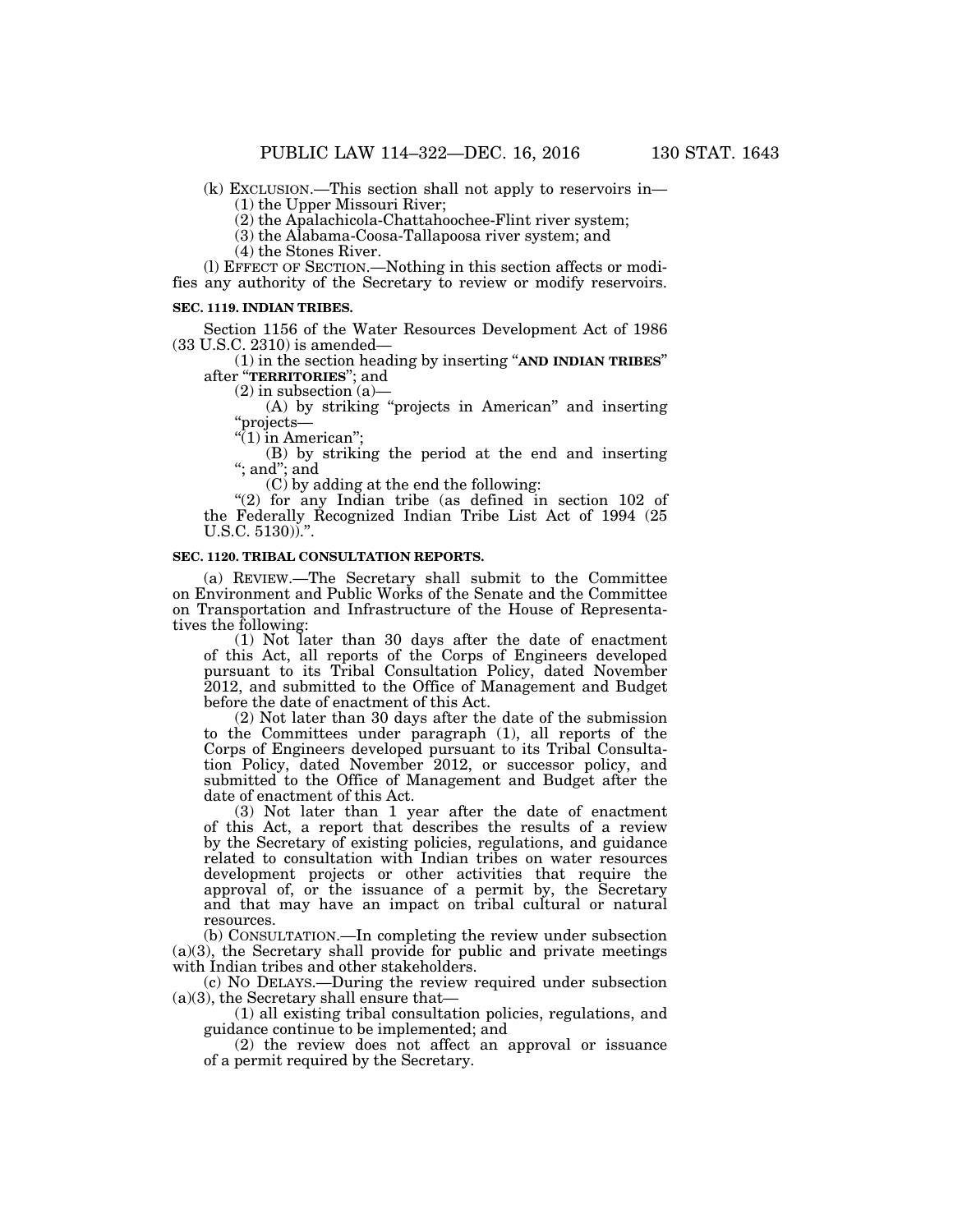# **SEC. 1121. TRIBAL PARTNERSHIP PROGRAM.**

Section 203 of the Water Resources Development Act of 2000 (33 U.S.C. 2269) is amended—

 $(1)$  in subsection  $(b)$ –

(A) in paragraph (1), in the matter preceding subparagraph (A), by striking ''the Secretary'' and all that follows through ''projects'' and inserting ''the Secretary may carry out water-related planning activities, or activities relating to the study, design, and construction of water resources development projects,"

 $(B)$  in paragraph  $(2)$  by striking " $(2)$  MATTERS TO BE STUDIED.—A study'' and inserting the following:

"(2) AUTHORIZED ACTIVITIES.—An activity"; and

(C) by adding at the end the following:<br>"(3) FEASIBILITY STUDY AND REPORTS.—

"(A) IN GENERAL.—On the request of an Indian tribe, the Secretary shall conduct a study on, and provide to the Indian tribe a report describing, the feasibility of a water resources development project described in paragraph (1).

''(B) RECOMMENDATION.—A report under subparagraph (A) may, but shall not be required to, contain a recommendation on a specific water resources development project.

"(4) DESIGN AND CONSTRUCTION.—

''(A) IN GENERAL.—The Secretary may carry out the design and construction of a water resources development project described in paragraph (1) that the Secretary determines is feasible if the Federal share of the cost of the project is not more than \$10,000,000.

''(B) SPECIFIC AUTHORIZATION.—If the Federal share of the cost of a project described in subparagraph (A) is more than  $$10,000,000$ , the Secretary may only carry out the project if Congress enacts a law authorizing the Secretary to carry out the project.'';

 $(2)$  in subsection  $(c)$ 

(A) in paragraph (1) by striking ''studies'' and inserting "an activity"; and

(B) in paragraph (2)(B) by striking "carrying out projects studied'' and inserting ''an activity conducted''; and  $(3)$  in subsection  $(d)$ 

 $(A)$  in paragraph  $(1)(A)$  by striking "a study" and inserting "an activity conducted"; and

(B) by striking paragraph (2) and inserting the following:

"(2) CREDIT.—The Secretary may credit toward the non-Federal share of the costs of an activity conducted under subsection (b) the cost of services, studies, supplies, or other inkind contributions provided by the non-Federal interest.

''(3) SOVEREIGN IMMUNITY.—The Secretary shall not require an Indian tribe to waive the sovereign immunity of the Indian tribe as a condition to entering into a cost-sharing agreement under this subsection.

"(4) WATER RESOURCES DEVELOPMENT PROJECTS.-

''(A) IN GENERAL.—The non-Federal share of costs for the study of a water resources development project described in subsection (b)(1) shall be 50 percent.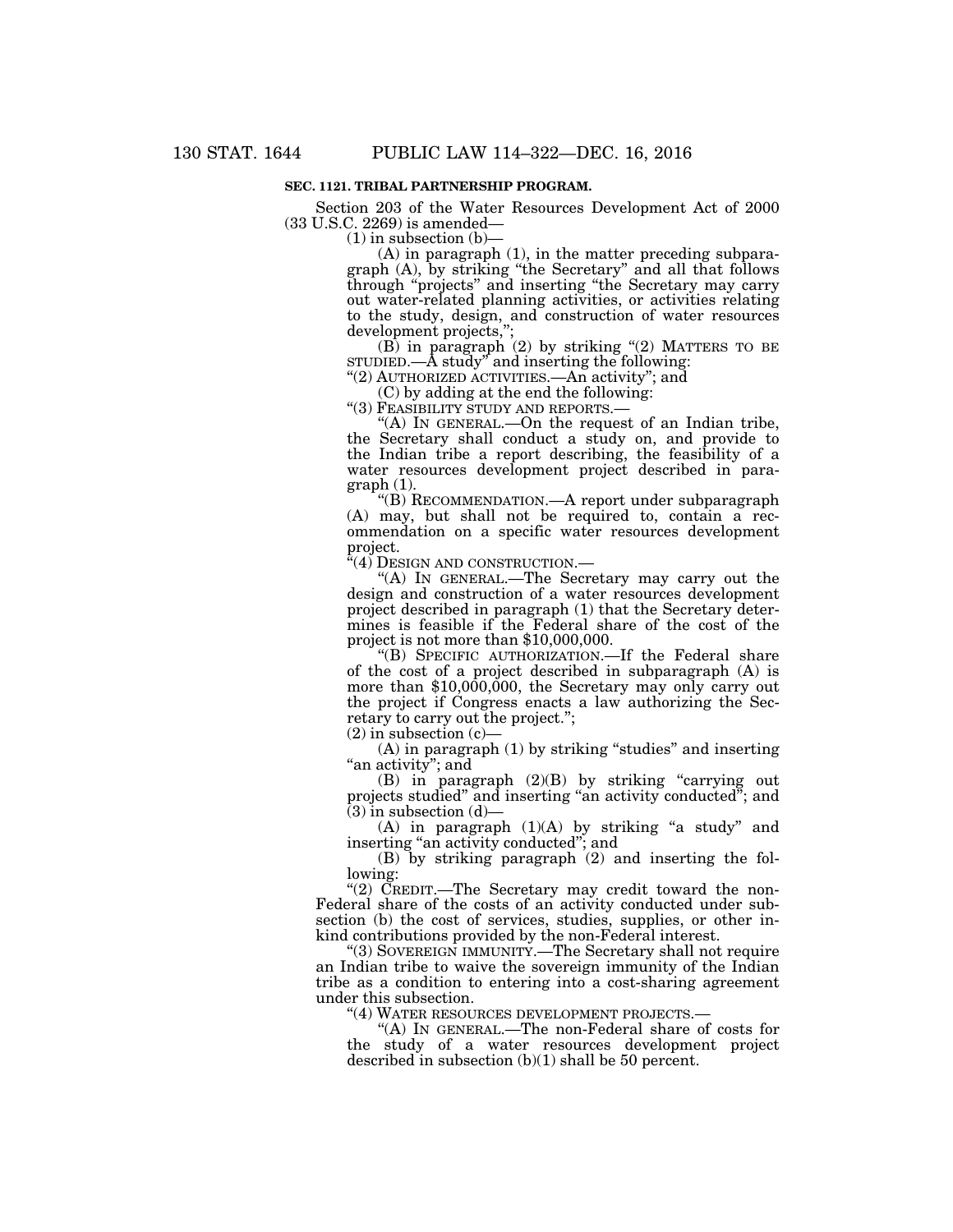''(B) OTHER COSTS.—The non-Federal share of costs of design and construction of a project described in subparagraph (A) shall be assigned to the appropriate project purposes described in sections 101 and 103 of the Water Resources Development Act of 1986 (33 U.S.C. 2211, 2213) and shared in the same percentages as the purposes to which the costs are assigned.

''(5) WATER-RELATED PLANNING ACTIVITIES.—

''(A) IN GENERAL.—The non-Federal share of costs of a watershed and river basin assessment conducted under subsection (b) shall be 25 percent.

''(B) OTHER COSTS.—The non-Federal share of costs of other water-related planning activities described in subsection  $(b)(1)$  shall be  $5\overline{0}$  percent.".

### **SEC. 1122. BENEFICIAL USE OF DREDGED MATERIAL.**

33 USC 2326 note.

(a) IN GENERAL.—Not later than 90 days after the date of enactment of this Act, the Secretary shall establish a pilot program to carry out projects for the beneficial use of dredged material, including projects for the purposes of—

(1) reducing storm damage to property and infrastructure;

(2) promoting public safety;

(3) protecting, restoring, and creating aquatic ecosystem habitats;

(4) stabilizing stream systems and enhancing shorelines; (5) promoting recreation;

(6) supporting risk management adaptation strategies; and

(7) reducing the costs of dredging and dredged material placement or disposal, such as projects that use dredged material for—

(A) construction or fill material;

(B) civic improvement objectives; and

(C) other innovative uses and placement alternatives

that produce public economic or environmental benefits. (b) PROJECT SELECTION.—In carrying out the pilot program, the Secretary shall—

(1) identify for inclusion in the pilot program and carry out 10 projects for the beneficial use of dredged material;

(2) consult with relevant State agencies in selecting projects; and

(3) select projects solely on the basis of—

(A) the environmental, economic, and social benefits of the projects, including monetary and nonmonetary benefits; and

(B) the need for a diversity of project types and geographical project locations.

(c) REGIONAL BENEFICIAL USE TEAMS.—

(1) IN GENERAL.—In carrying out the pilot program, the Secretary shall establish regional beneficial use teams to identify and assist in the implementation of projects under the pilot program.

(2) COMPOSITION.—

(A) LEADERSHIP.—For each regional beneficial use team established under paragraph  $(\tilde{1})$ , the Secretary shall appoint the Commander of the relevant division of the Corps of Engineers to serve as the head of the team.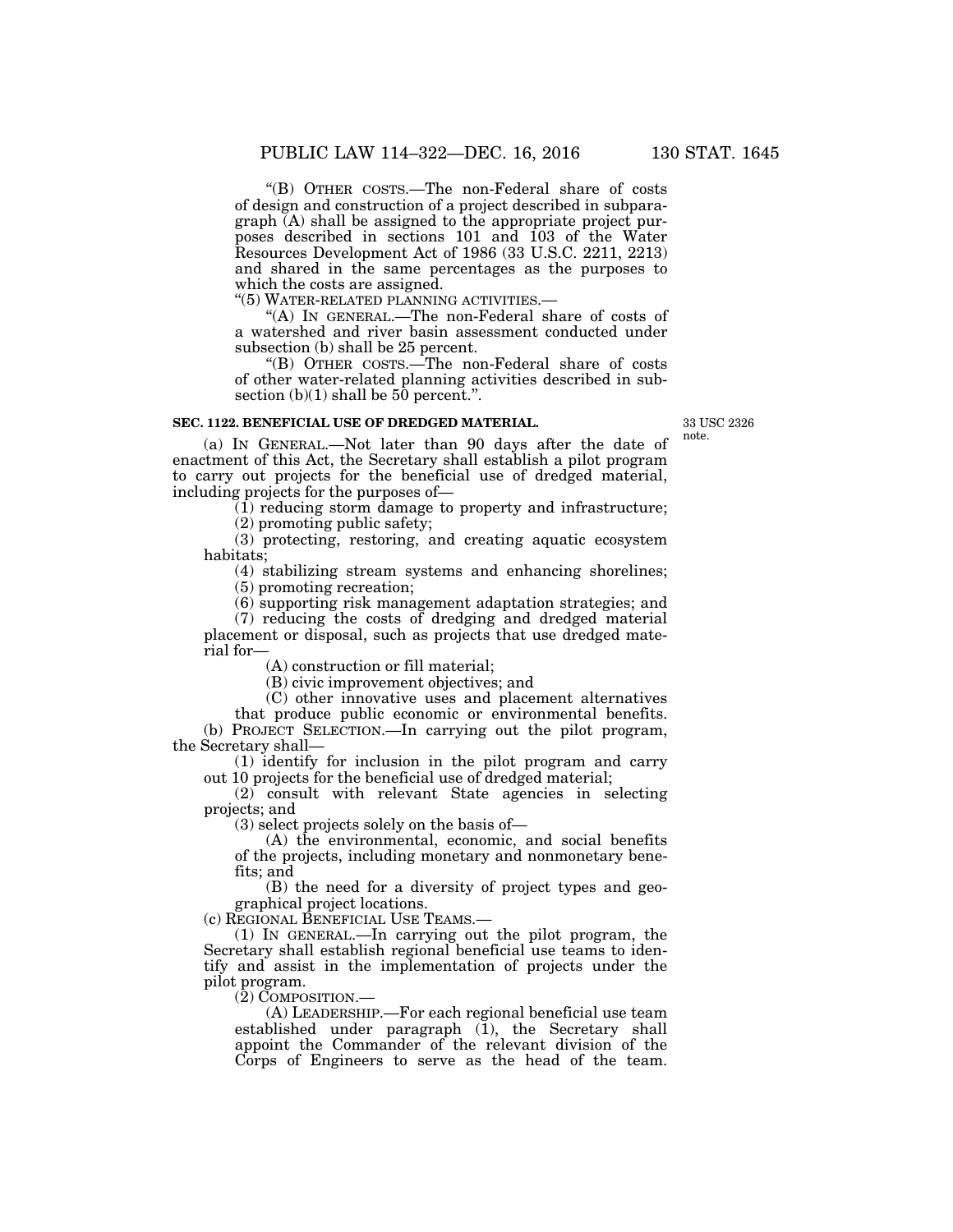(B) MEMBERSHIP.—The membership of each regional beneficial use team shall include—

(i) representatives of relevant Corps of Engineers districts and divisions;

(ii) representatives of relevant State and local agencies; and

(iii) representatives of Federal agencies and such other entities as the Secretary determines appropriate, consistent with the purposes of this section.

(d) CONSIDERATIONS.—The Secretary shall carry out the pilot program in a manner that—

(1) maximizes the beneficial placement of dredged material from Federal and non-Federal navigation channels;

(2) incorporates, to the maximum extent practicable, 2 or more Federal navigation, flood control, storm damage reduction, or environmental restoration projects;

(3) coordinates the mobilization of dredges and related equipment, including through the use of such efficiencies in contracting and environmental permitting as can be implemented under existing laws and regulations;

(4) fosters Federal, State, and local collaboration;

(5) implements best practices to maximize the beneficial use of dredged sand and other sediments; and

(6) ensures that the use of dredged material is consistent with all applicable environmental laws.

(e) COST SHARING.—

(1) IN GENERAL.—Projects carried out under this section shall be subject to the cost-sharing requirements applicable to projects carried out under section 204 of the Water Resources Development Act of 1992 (33 U.S.C. 2326).

(2) ADDITIONAL COSTS.—Notwithstanding paragraph (1), if the cost of transporting and depositing dredged material for a project carried out under this section exceeds the cost of carrying out those activities pursuant to any other water resources project in accordance, if applicable, with the Federal standard (as defined in section 335.7 of title 33, Code of Federal Regulations), the Secretary may not require the non-Federal interest to bear the additional cost of such activities.

(f) REPORT.—Not later than 2 years after the date of enactment of this Act, and annually thereafter, the Secretary shall submit to the Committee on Environment and Public Works of the Senate and the Committee on Transportation and Infrastructure of the House of Representatives a report that includes—

(1) a description of the projects selected to be carried out under the pilot program;

(2) documentation supporting each of the projects selected; (3) the findings of regional beneficial use teams regarding

project selection; and (4) any recommendations of the Secretary or regional bene-

ficial use teams with respect to the pilot program.

(g) TERMINATION.—The pilot program shall terminate after completion of the 10 projects carried out pursuant to subsection  $(b)(1)$ .

(h) EXEMPTION FROM OTHER STANDARDS.—The projects carried out under this section shall be carried out notwithstanding the definition of the term "Federal standard" in section 335.7 of title 33, Code of Federal Regulations.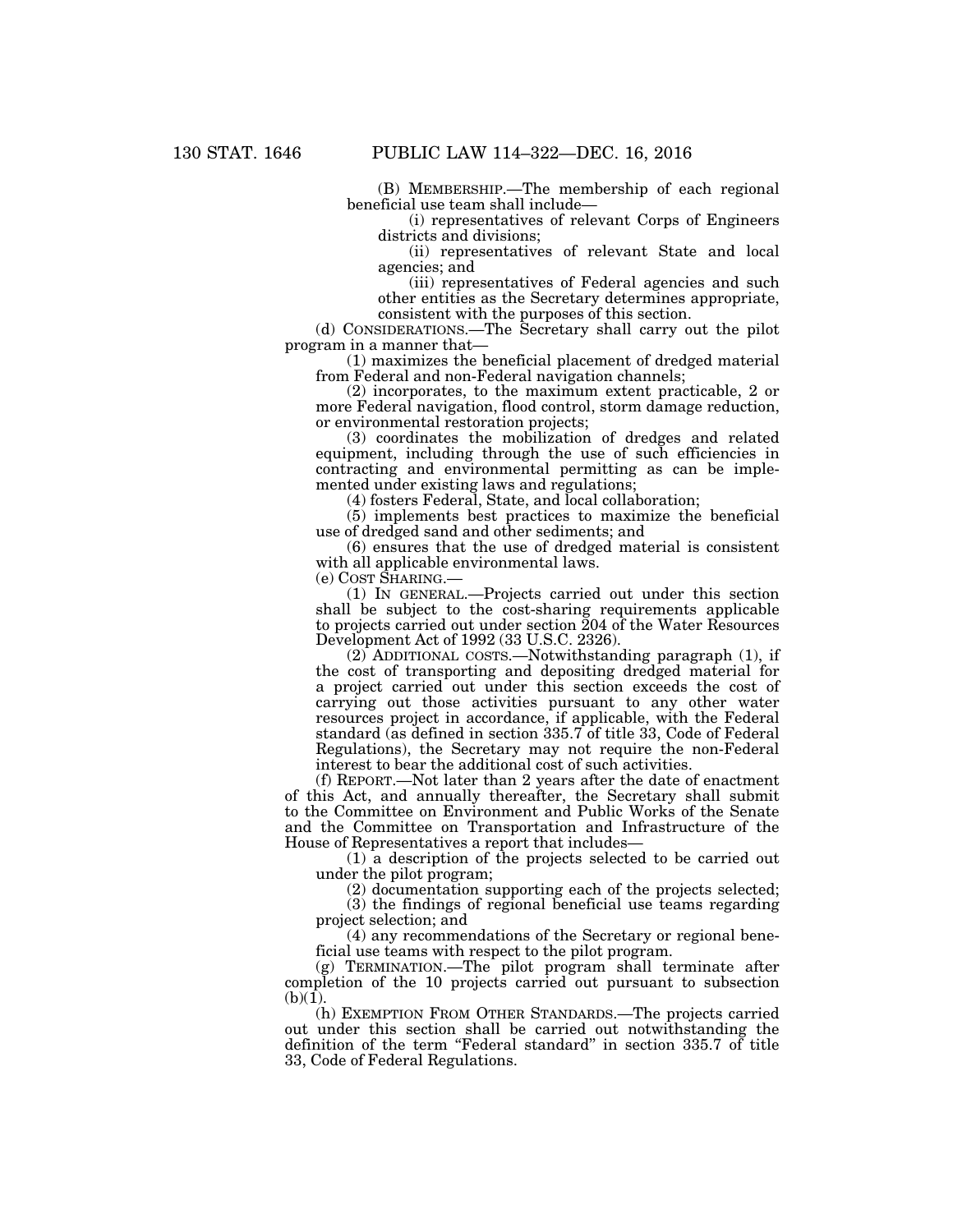(i) REGIONAL SEDIMENT MANAGEMENT.—Section 204 of the Water Resources Development Act of 1992 (33 U.S.C. 2326) is amended—

 $(1)$  in subsection  $(a)(1)$ —

(A) by striking "For sediment" and inserting the following:

"(A) SEDIMENT FROM FEDERAL WATER RESOURCES PROJECTS.—For sediment''; and

(B) by adding at the end the following:

''(B) SEDIMENT FROM OTHER FEDERAL SOURCES AND NON-FEDERAL SOURCES.—For purposes of projects carried out under this section, the Secretary may include sediment from other Federal sources and non-Federal sources, subject to the requirement that any sediment obtained from a non-Federal source shall not be obtained at Federal expense.''; and

 $(2)$  in subsection (d) by adding at the end the following: ''(3) SPECIAL RULE.—Disposal of dredged material under this subsection may include a single or periodic application of sediment for beneficial use and shall not require operation and maintenance.

"(4) DISPOSAL AT NON-FEDERAL COST.—The Secretary may accept funds from a non-Federal interest to dispose of dredged material as provided under section  $103(d)(1)$  of the Water Resources Development Act of 1986 (33 U.S.C. 2213(d)(1)).''.

(j) CLARIFICATION.—Section 156(e) of the Water Resources Development Act of 1976 (42 U.S.C. 1962d–5f(e)) is amended by striking "3" and inserting "6".

# **SEC. 1123. GREAT LAKES FISHERY AND ECOSYSTEM RESTORATION.**

Section 506(g) of the Water Resources Development Act of 2000 (42 U.S.C. 1962d–22(g)) is repealed.

### **SEC. 1124. CORPS OF ENGINEERS OPERATION OF UNMANNED AIR-**33 USC 576c. **CRAFT SYSTEMS.**

(a) IN GENERAL.—The Secretary shall designate an individual, within the headquarters office of the Corps of Engineers, who shall serve as the coordinator and principal approving official for developing the process and procedures by which the Corps of Engineers—

(1) operates and maintains small unmanned aircraft (as defined in section 331 of the FAA Modernization and Reform Act of 2012 (49 U.S.C. 40101 note)) systems in support of civil works and emergency response missions of the Corps of Engineers; and

(2) acquires, applies for, and receives any necessary Federal Aviation Administration authorizations for such operations and systems.

(b) REQUIREMENTS.—A small unmanned aircraft system acquired, operated, or maintained for carrying out the missions specified in subsection (a) shall be operated in accordance with regulations of the Federal Aviation Administration as a civil aircraft or public aircraft, at the discretion of the Secretary, and shall be exempt from regulations of the Department of Defense, including the Department of the Army, governing such system.

(c) LIMITATION.—A small unmanned aircraft system acquired, operated, or maintained by the Corps of Engineers is excluded from use by the Department of Defense, including the Department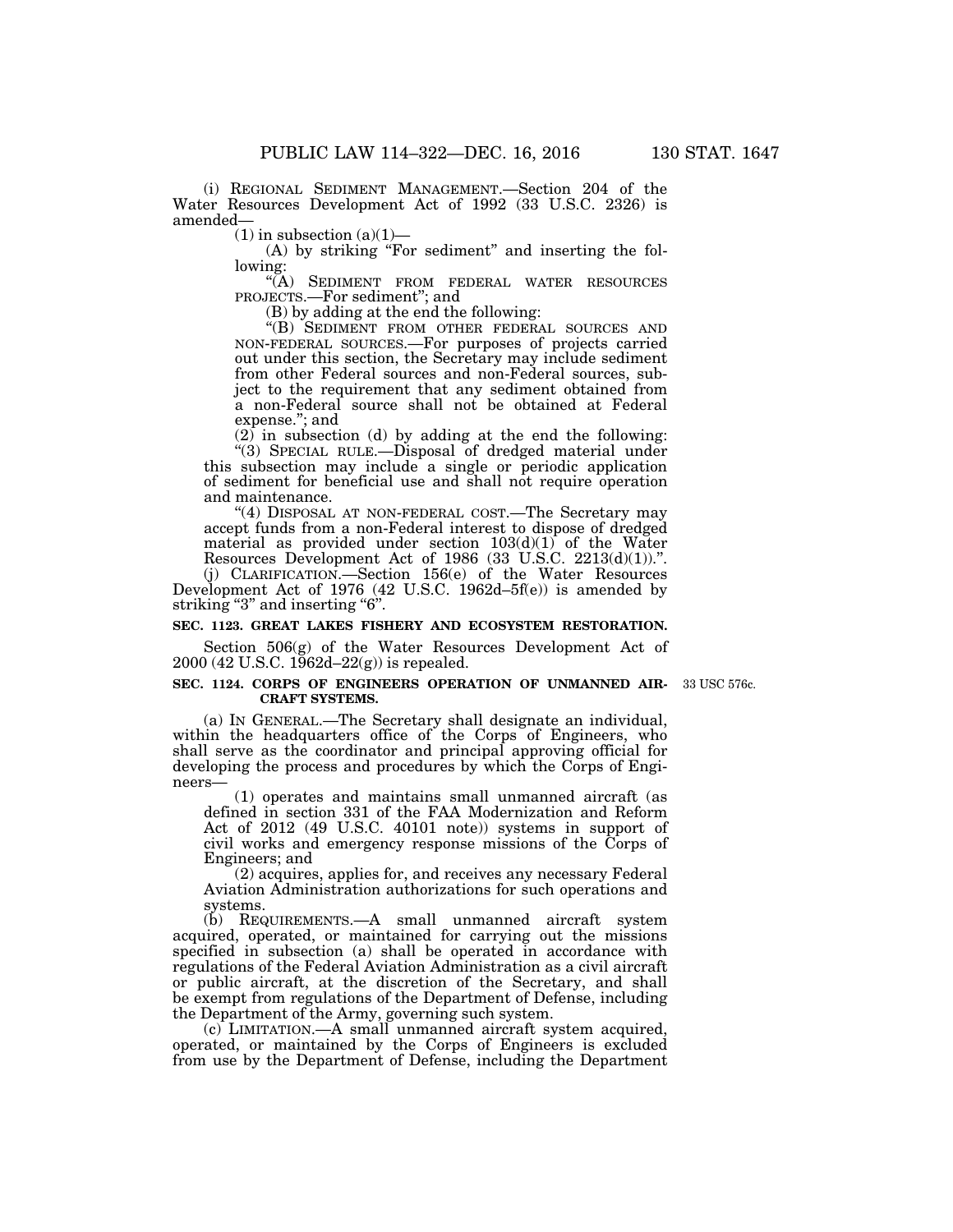of the Army, for any mission of the Department of Defense other than a mission specified in subsection (a).

# **SEC. 1125. FUNDING TO PROCESS PERMITS.**

Section 214(a) of the Water Resources Development Act of 2000 (33 U.S.C. 2352(a)) is amended—

(1) in paragraph (1) by adding at the end the following: "(C) RAILROAD CARRIER.—The term 'railroad carrier' has the meaning given the term in section 20102 of title 49, United States Code.'';

 $(2)$  in paragraph  $(2)$ —

 $(A)$  by striking "or natural gas company" and inserting '', natural gas company, or railroad carrier''; and

(B) by striking "or company" and inserting ", company, or carrier'

(3) in paragraph (3)—

(A) by striking ''or natural gas company'' and inserting '', natural gas company, or railroad carrier''; and

(B) by striking ''7 years'' and inserting ''10 years''; and

(4) in paragraph (5) by striking ''and natural gas companies'' and inserting '', natural gas companies, and railroad carriers, including an evaluation of the compliance with the requirements of this section and, with respect to a permit for those entities, the requirements of applicable Federal laws''.

# **SEC. 1126. STUDY OF WATER RESOURCES DEVELOPMENT PROJECTS BY NON-FEDERAL INTERESTS.**

Section 203 of the Water Resources Development Act of 1986 (33 U.S.C. 2231) is amended by adding at the end the following:

''(e) TECHNICAL ASSISTANCE.—At the request of a non-Federal interest, the Secretary may provide to the non-Federal interest technical assistance relating to any aspect of a feasibility study if the non-Federal interest contracts with the Secretary to pay all costs of providing such technical assistance.''.

# **SEC. 1127. NON-FEDERAL CONSTRUCTION OF AUTHORIZED FLOOD DAMAGE REDUCTION PROJECTS.**

Section 204(d) of the Water Resources Development Act of 1986 (33 U.S.C. 2232(d)) is amended by adding at the end the following:

''(5) DISCRETE SEGMENTS.—

''(A) IN GENERAL.—The Secretary may authorize credit or reimbursement under this subsection for a discrete segment of a flood damage reduction project, or separable element thereof, before final completion of the project or separable element if—

"(i) except as provided in clause (ii), the Secretary determines that the discrete segment satisfies the requirements of paragraphs (1) through (4) in the same manner as the project or separable element; and

"(ii) notwithstanding paragraph  $(1)(A)(ii)$ , the Secretary determines, before the approval of the plans under paragraph  $(1)(A)(i)$ , that the discrete segment is technically feasible and environmentally acceptable.

''(B) DETERMINATION.—Credit or reimbursement may not be made available to a non-Federal interest pursuant to this paragraph until the Secretary determines that—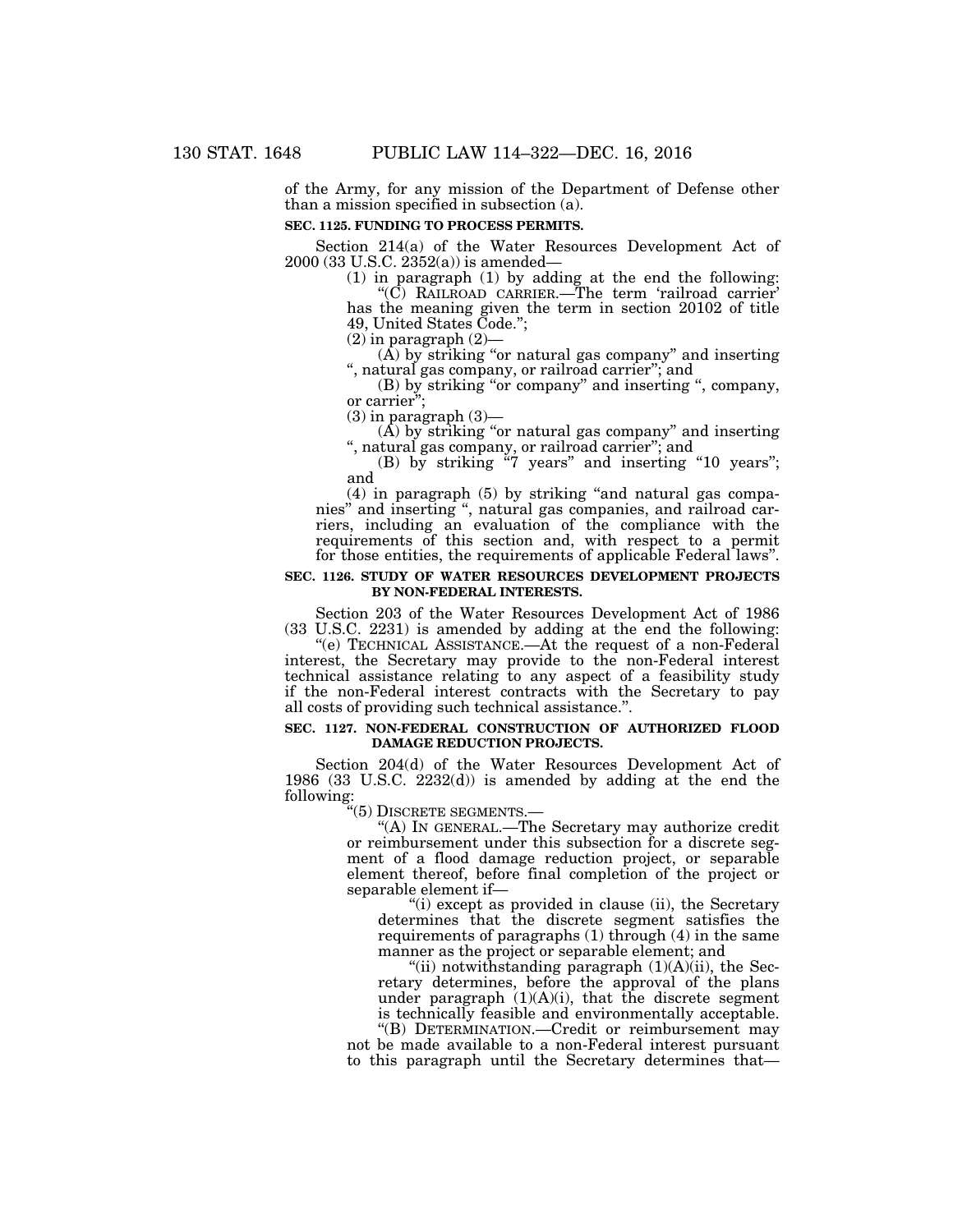''(i) the construction of the discrete segment for which credit or reimbursement is requested is complete; and

''(ii) the construction is consistent with the authorization of the applicable flood damage reduction project, or separable element thereof, and the plans approved under paragraph (1)(A)(i).<br>"(C) WRITTEN AGREEMENT.—

"(i) IN GENERAL.—As part of the written agreement required under paragraph (1)(A)(iii), a non-Federal interest to be eligible for credit or reimbursement under this paragraph shall—

''(I) identify any discrete segment that the non-Federal interest may carry out; and

''(II) agree to the completion of the flood damage reduction project, or separable element thereof, with respect to which the discrete segment is a part and establish a timeframe for such completion.

''(ii) REMITTANCE.—If a non-Federal interest fails to complete a flood damage reduction project, or separable element thereof, that it agreed to complete under clause (i)(II), the non-Federal interest shall remit any reimbursements received under this paragraph for a discrete segment of such project or separable element.

''(D) DISCRETE SEGMENT DEFINED.—In this paragraph, the term 'discrete segment' means a physical portion of a flood damage reduction project, or separable element thereof—

"(i) described by a non-Federal interest in a written agreement required under paragraph (1)(A)(iii); and

"(ii) that the non-Federal interest can operate and maintain, independently and without creating a hazard, in advance of final completion of the flood damage reduction project, or separable element thereof.''.

# **SEC. 1128. MULTISTATE ACTIVITIES.**

Section 22 of the Water Resources Development Act of 1974 (42 U.S.C. 1962d–16) is amended—

 $(1)$  in subsection  $(a)(1)$ —

(A) by striking ''or other non-Federal interest'' and inserting ", group of States, or non-Federal interest";

(B) by inserting ''or group of States'' after ''working with a State''; and

(C) by inserting ''or group of States'' after ''boundaries of such State''; and

 $(2)$  in subsection  $(c)(1)$  by adding at the end the following: ''The Secretary may allow 2 or more States to combine all or a portion of the funds that the Secretary makes available to the States in carrying out subsection  $(a)(1)$ .

# **SEC. 1129. PLANNING ASSISTANCE TO STATES.**

Section 22 of the Water Resources Development Act of 1974 (42 U.S.C. 1962d–16) is amended by adding at the end the following:

''(f) SPECIAL RULE.—The cost-share for assistance under this section provided to Indian tribes, the Commonwealth of Puerto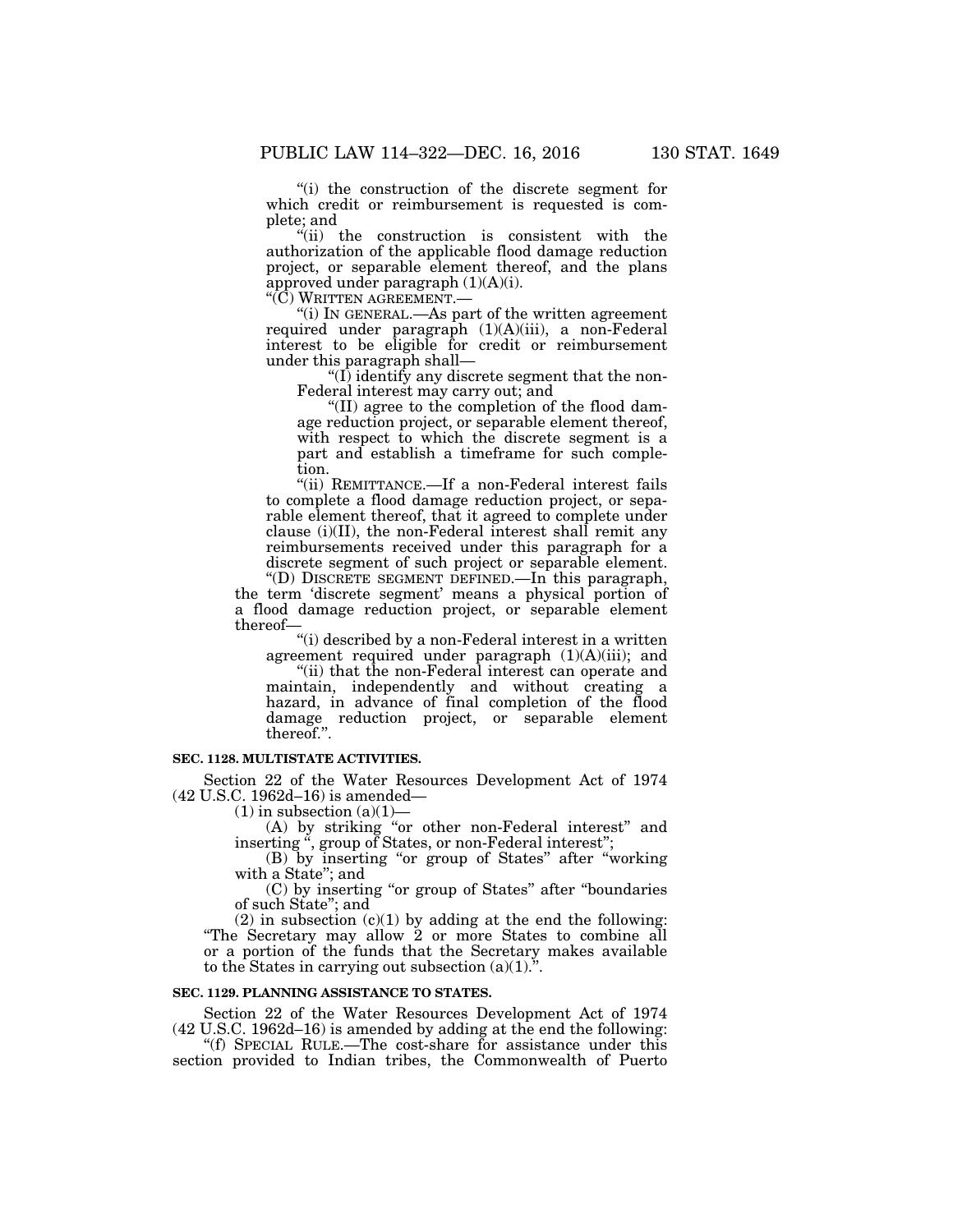Rico, Guam, American Samoa, the Virgin Islands, the Commonwealth of the Northern Marianas, and the Trust Territory of the Pacific Islands shall be as provided under section 1156 of the Water Resources Development Act of 1986 (33 U.S.C. 2310).''.

# **SEC. 1130. REGIONAL PARTICIPATION ASSURANCE FOR LEVEE SAFETY ACTIVITIES.**

(a) NATIONAL LEVEE SAFETY PROGRAM.—Section 9002 of the Water Resources Development Act of 2007 (33 U.S.C. 3301) is amended—

(1) in paragraph (11) by striking ''State or Indian tribe'' and inserting ''State, regional district, or Indian tribe'';

(2) by redesignating paragraphs (12) through (16) as paragraphs (13) through (17), respectively; and

(3) by inserting after paragraph (11) the following:

"(12) REGIONAL DISTRICT.—The term 'regional district' means a subdivision of a State government, or a subdivision of multiple State governments, that is authorized to acquire, construct, operate, and maintain projects for the purpose of flood damage reduction.''.

(b) INVENTORY AND INSPECTION OF LEVEES.—Section 9004 of the Water Resources Development Act of 2007 (33 U.S.C. 3303) is amended—

 $(1)$  in subsection  $(a)$ —

(A) in paragraph (1) by striking ''one year after the date of enactment of this Act" and inserting "1 year after the date of enactment of the Water Resources Development Act of 2016'';

(B) in paragraph (2)(A) by striking ''States, Indian tribes, Federal agencies, and other entities'' and inserting ''States, regional districts, Indian tribes, Federal agencies, and other entities''; and

 $(C)$  in paragraph  $(3)$ -

 $(i)$  in the heading for subparagraph  $(A)$  by striking ''FEDERAL, STATE, AND LOCAL'' and inserting ''FEDERAL, STATE, REGIONAL, TRIBAL, AND LOCAL''; and

(ii) in subparagraph (A) by striking ''Federal, State, and local'' and inserting ''Federal, State, regional, tribal, and local''; and

 $(2)$  in subsection  $(c)$ 

(A) in paragraph (4)—

 $(i)$  in the paragraph heading by striking "STATE" AND TRIBAL'' and inserting ''STATE, REGIONAL, AND TRIBAL''; and

(ii) by striking ''State or Indian tribe'' each place it appears and inserting ''State, regional district, or Indian tribe''; and

 $(B)$  in paragraph  $(5)$ 

(i) by striking ''State or Indian tribe'' and inserting ''State, regional district, or Indian tribe''; and

(ii) by striking ''chief executive of the tribal government" and inserting "chief executive of the regional district or tribal government''.

(c) LEVEE SAFETY INITIATIVE.—Section 9005 of the Water Resources Development Act of 2007 (33 U.S.C. 3303a) is amended—

 $(1)$  in subsection  $(c)$ —  $(A)$  in paragraph  $(1)$ —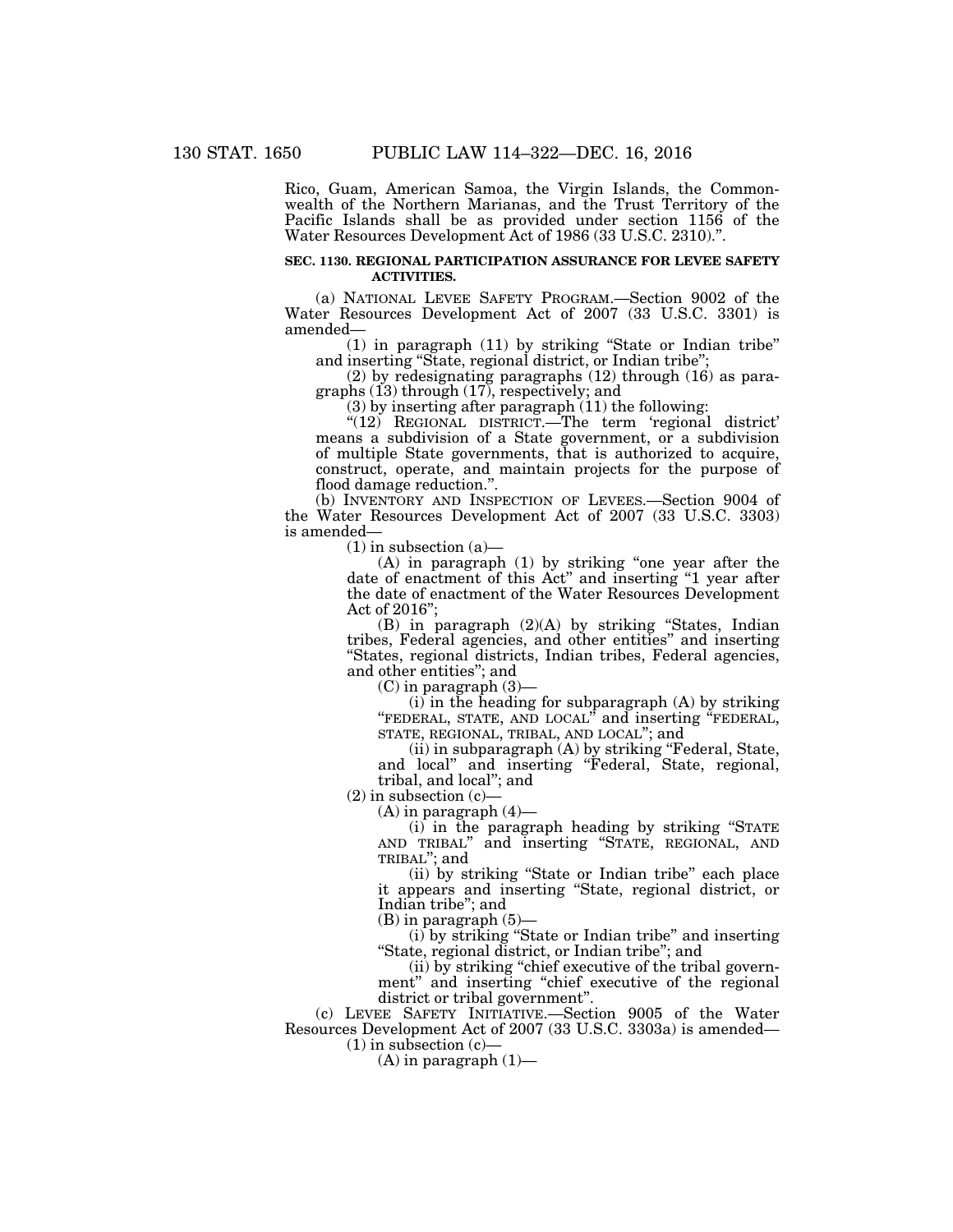(i) in the matter preceding subparagraph (A)—

(I) by striking ''1 year after the date of enactment of this subsection" and inserting "1 year after the date of enactment of the Water Resources Development Act of 2016''; and

(II) by striking ''State, local, and tribal governments and organizations'' and inserting ''State, regional, local, and tribal governments and organizations''; and

 $(ii)$  in subparagraph  $(A)$  by striking "Federal, State, tribal, and local agencies" and inserting "Federal, State, regional, local, and tribal agencies'';

(B) in paragraph (3)—

(i) in subparagraph (A) by striking ''State, local, and tribal governments,'' and inserting ''State, regional, local, and tribal governments''; and

(ii) in subparagraph (B) by inserting '', regional, or tribal'' after ''State'' each place it appears; and

 $(C)$  in paragraph  $(5)(A)$  by striking "States, non-Federal interests, and other appropriate stakeholders'' and inserting ''States, regional districts, Indian tribes, non-Federal interests, and other appropriate stakeholders'';

 $(2)$  in subsection  $(e)(1)$  in the matter preceding subparagraph (A) by striking ''States, communities, and levee owners'' and inserting "States, regional districts, Indian tribes, communities, and levee owners'';

 $(3)$  in subsection  $(g)$ —

(A) in the subsection heading by striking ''STATE AND TRIBAL'' and inserting ''STATE, REGIONAL, AND TRIBAL'';

 $(B)$  in paragraph  $(1)$ —

 $(i)$  in subparagraph  $(A)$ —

(I) by striking ''1 year after the date of enactment of this subsection" and inserting "1 year after the date of enactment of the Water Resources Development Act of 2016''; and

(II) by striking ''State or tribal'' and inserting ''State, regional, or tribal''; and

(ii) in subparagraph (B)—

(I) by striking ''State and Indian tribe'' and inserting ''State, regional district, and Indian tribe''; and

(II) by striking ''State or Indian tribe'' and inserting "State, regional district, or Indian tribe"; and

 $(C)$  in paragraph  $(2)$ —

(i) in the paragraph heading by striking ''STATES'' and inserting ''STATES, REGIONAL DISTRICTS, AND INDIAN TRIBES'';

(ii) in subparagraph (A) by striking ''States and Indian tribes'' and inserting ''States, regional districts, and Indian tribes'';

 $(iii)$  in subparagraph  $(B)$ —

(I) in the matter preceding clause (i) by striking ''State or Indian tribe'' and inserting ''State, regional district, or Indian tribe'';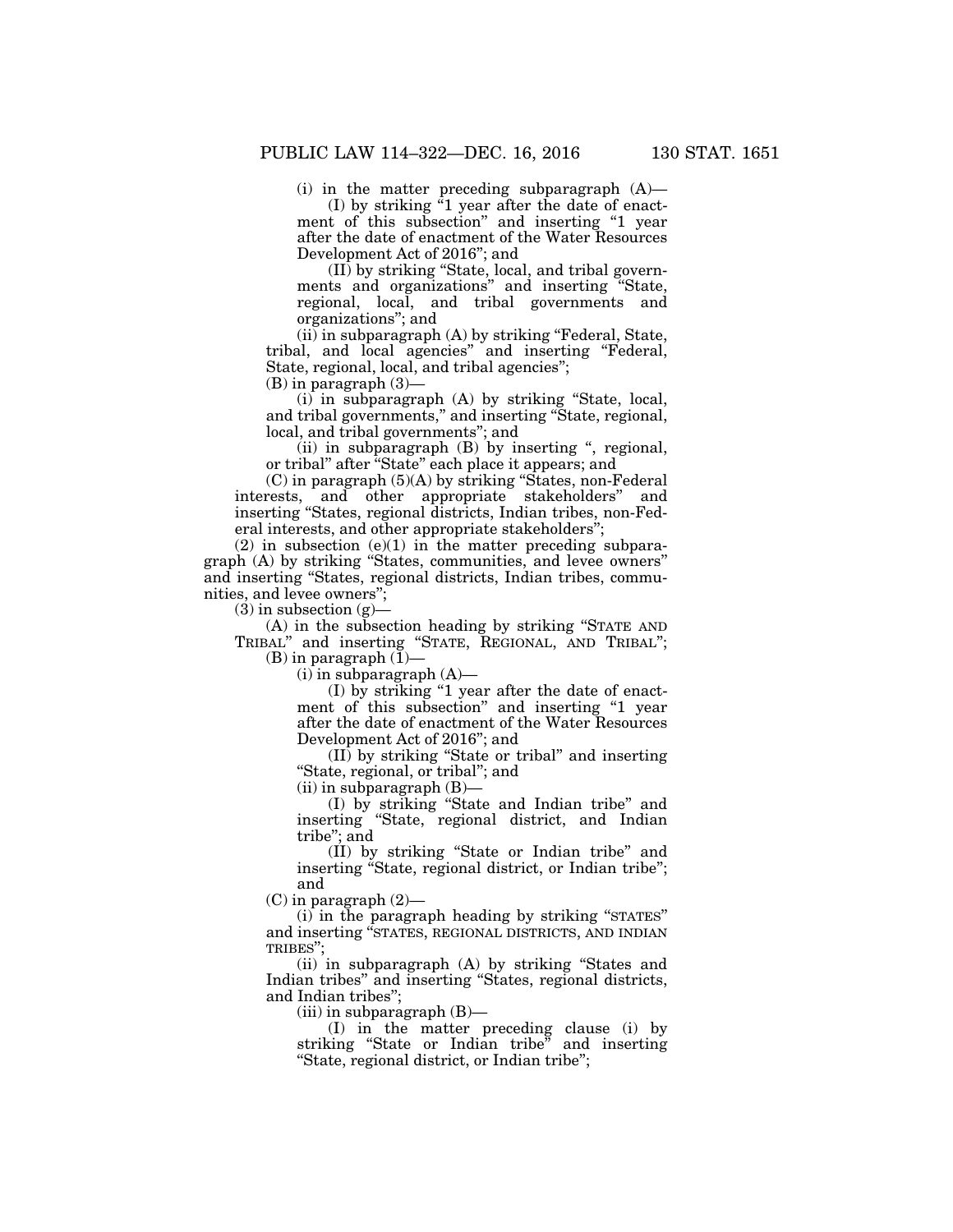(II) in clause (ii) by striking ''levees within the State'' and inserting ''levees within the State or regional district''; and

(III) in clause (iii) by striking ''State or Indian tribe'' and inserting ''State, regional district, or Indian tribe'';

 $(iv)$  in subparagraph  $(C)(ii)$  in the matter preceding subclause (I) by striking "State or tribal" and inserting "State, regional, or tribal"; and

 $(v)$  in subparagraph  $(E)$ —

(I) by striking ''States and Indian tribes'' each place it appears and inserting ''States, regional districts, and Indian tribes'';

 $(II)$  in clause  $(ii)(II)$ —

(aa) in the matter preceding item (aa) by striking "State or Indian tribe" and inserting ''State, regional district, or Indian tribe'';

(bb) in item (aa) by striking ''miles of levees in the State'' and inserting ''miles of levees in the State or regional district''; and

(cc) in item (bb) by striking ''miles of levees in all States'' and inserting ''miles of levees in all States and regional districts''; and

 $(III)$  in clause  $(iii)$ —

(aa) by striking ''State or Indian tribe'' and inserting ''State, regional district, or Indian tribe''; and

(bb) by striking "State or tribal" and inserting "State, regional, or tribal"; and

 $(4)$  in subsection  $(h)$ —

(A) in paragraph (1) by striking ''States, Indian tribes, and local governments'' and inserting ''States, regional districts, Indian tribes, and local governments'';

(B) in paragraph (2)—

(i) in the matter preceding subparagraph (A) by striking ''State, Indian tribe, or local government'' and inserting ''State, regional district, Indian tribe, or local government''; and

(ii) in subparagraph  $(E)$  in the matter preceding clause (i) by striking ''State or tribal'' and inserting ''State, regional, or tribal'';

(C) in paragraph (3)—

(i) in subparagraph (A) by striking ''State, Indian tribe, or local government'' and inserting ''State, regional district, Indian tribe, or local government''; and

(ii) in subparagraph (D) by striking ''180 days after the date of enactment of this subsection'' and inserting "180 days after the date of enactment of the Water Resources Development Act of 2016''; and

(D) in paragraph  $(4)(A)(i)$  by striking "State or tribal" and inserting ''State, regional, or tribal''.

(d) REPORTS.—Section 9006 of the Water Resources Development Act of 2007 (33 U.S.C. 3303b) is amended—

 $(1)$  in subsection  $(a)(1)$ —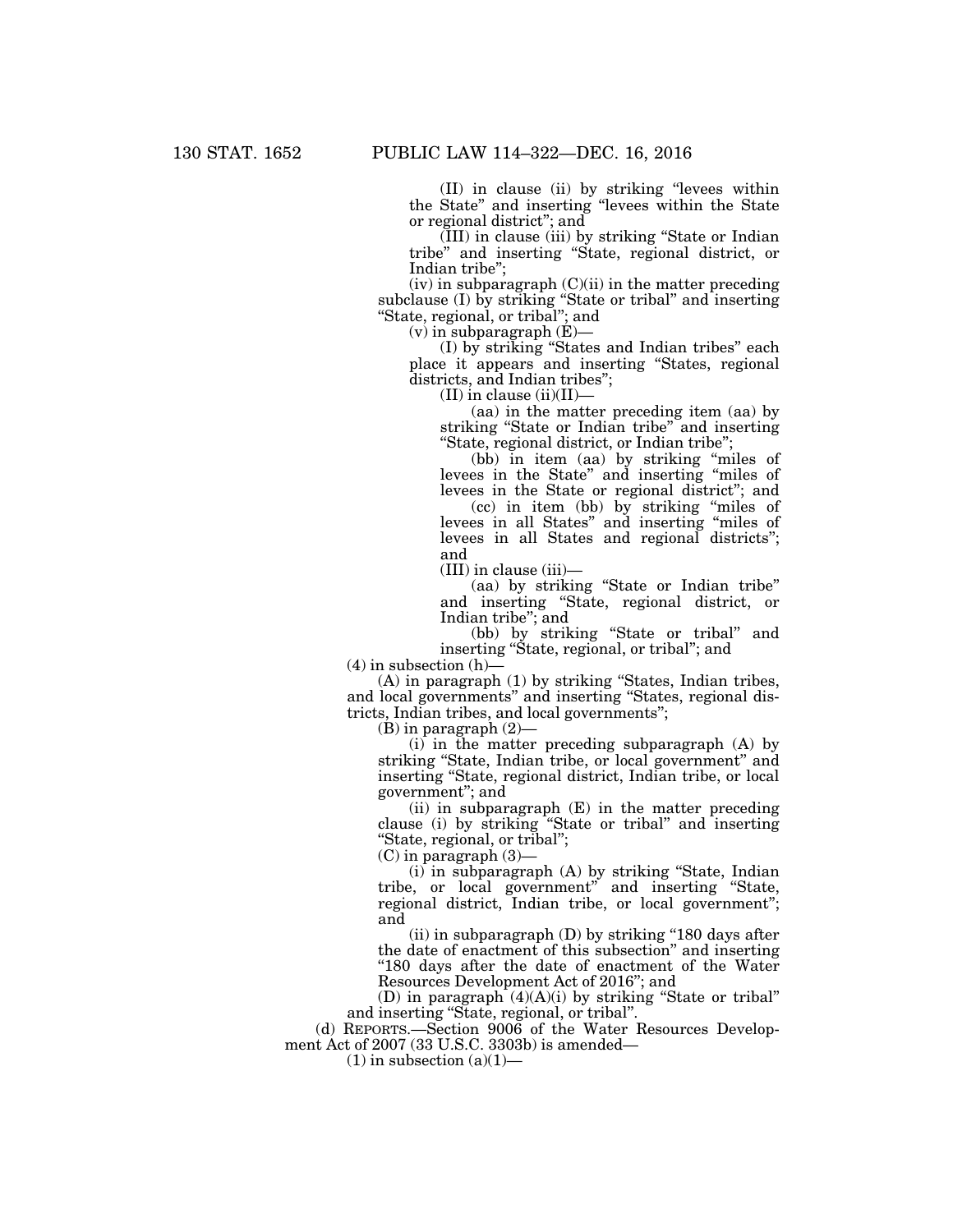of the Water Resources Development Act of 2016''; and (B) in subparagraph (B) by striking ''State and tribal''

and inserting ''State, regional, and tribal'';  $(2)$  in subsection  $(c)$ —

 $(A)$  in the matter preceding paragraph  $(1)$ —

(i) by striking ''2 years after the date of enactment of this subsection'' and inserting ''2 years after the date of enactment of the Water Resources Development Act of 2016''; and

(ii) by striking ''State, tribal, and local'' and inserting ''State, regional, tribal, and local'';

(B) in paragraph (2) by striking "State and tribal" and inserting ''State, regional, and tribal''; and

 $(C)$  in paragraph  $(4)$  by striking "State and local" and inserting ''State, regional, tribal, and local''; and

 $(3)$  in subsection  $(d)$ —

(A) in the matter preceding paragraph (1) by striking "1 year after the date of enactment of this subsection" and inserting ''1 year after the date of enactment of the Water Resources Development Act of 2016''; and

(B) in paragraph  $(2)$  by striking "State or tribal" and inserting "State, regional, or tribal".

# **SEC. 1131. PARTICIPATION OF NON-FEDERAL INTERESTS.**

Section  $221(b)(1)$  of the Flood Control Act of 1970 (42 U.S.C.  $1962d-5b(b)(1)$ ) is amended by inserting "and, as defined in section 3 of the Alaska Native Claims Settlement Act (43 U.S.C. 1602), a Native village, Regional Corporation, and Village Corporation'' after ''Indian tribe''.

### **SEC. 1132. POST-AUTHORIZATION CHANGE REPORTS.**

33 USC 2282e.

(a) IN GENERAL.—The completion of a post-authorization change report prepared by the Corps of Engineers for a water resources development project—

(1) may not be delayed as a result of consideration being given to changes in policy or priority with respect to project consideration; and

(2) shall be submitted, upon completion, to—

(A) the Committee on Environment and Public Works of the Senate; and

(B) the Committee on Transportation and Infrastructure of the House of Representatives.

(b) COMPLETION REVIEW.—With respect to a post-authorization change report subject to review by the Secretary, the Secretary shall, not later than 120 days after the date of completion of such report—

(1) review the report; and

(2) provide to Congress any recommendations of the Secretary regarding modification of the applicable water resources development project.

(c) PRIOR REPORTS.—Not later than 120 days after the date of enactment of this Act, with respect to any post-authorization change report that was completed prior to the date of enactment of this Act and is subject to a review by the Secretary that has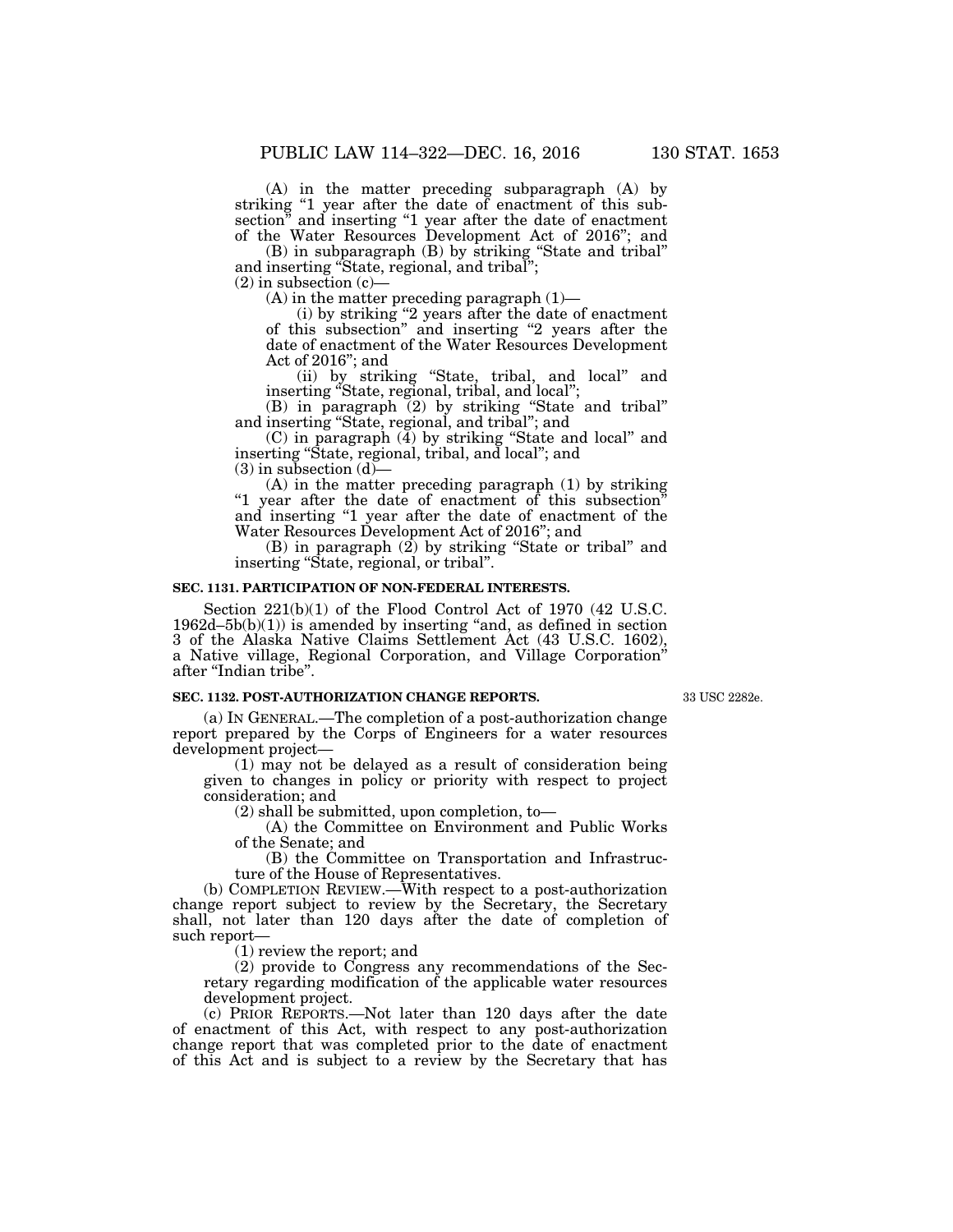yet to be completed, the Secretary shall complete review of, and provide recommendations to Congress with respect to, the report.

(d) POST-AUTHORIZATION CHANGE REPORT INCLUSIONS.—In this section, the term "post-authorization change report" includes—

(1) a general reevaluation report;

(2) a limited reevaluation report; and

(3) any other report that recommends the modification of an authorized water resources development project.

33 USC 2326f.

# **SEC. 1133. MAINTENANCE DREDGING DATA.**

(a) IN GENERAL.—The Secretary shall establish, maintain, and make publicly available a database on maintenance dredging carried out by the Secretary, which shall include information on maintenance dredging carried out by Federal and non-Federal vessels.

(b) SCOPE.—The Secretary shall include in the database maintained under subsection (a), for each maintenance dredging project and contract, estimated and actual data on—

(1) the volume of dredged material removed;

(2) the initial cost estimate of the Corps of Engineers; (3) the total cost;

(4) the party and vessel carrying out the work; and

(5) the number of private contractor bids received and the bid amounts, including bids that did not win the final contract award.

### **SEC. 1134. ELECTRONIC SUBMISSION AND TRACKING OF PERMIT APPLICATIONS.**

(a) IN GENERAL.—Section 2040 of the Water Resources Development Act of 2007 (33 U.S.C. 2345) is amended to read as follows:

### **''SEC. 2040. ELECTRONIC SUBMISSION AND TRACKING OF PERMIT APPLICATIONS.**

''(a) DEVELOPMENT OF ELECTRONIC SYSTEM.—

''(1) IN GENERAL.—The Secretary shall research, develop, and implement an electronic system to allow the electronic preparation and submission of applications for permits and requests for jurisdictional determinations under the jurisdiction of the Secretary.

"(2) INCLUSION.—The electronic system required under paragraph (1) shall address—

''(A) applications for standard individual permits;

''(B) applications for letters of permission;

''(C) joint applications with States for State and Federal permits;

''(D) applications for emergency permits;

"(E) applications or requests for jurisdictional determinations; and

 $f(F)$  preconstruction notification submissions, when required for a nationwide or other general permit.

''(3) IMPROVING EXISTING DATA SYSTEMS.—The Secretary shall seek to incorporate the electronic system required under paragraph (1) into existing systems and databases of the Corps of Engineers to the maximum extent practicable.

"(4) PROTECTION OF INFORMATION.—The electronic system required under paragraph (1) shall provide for the protection of personal, private, privileged, confidential, and proprietary information, and information the disclosure of which is otherwise prohibited by law.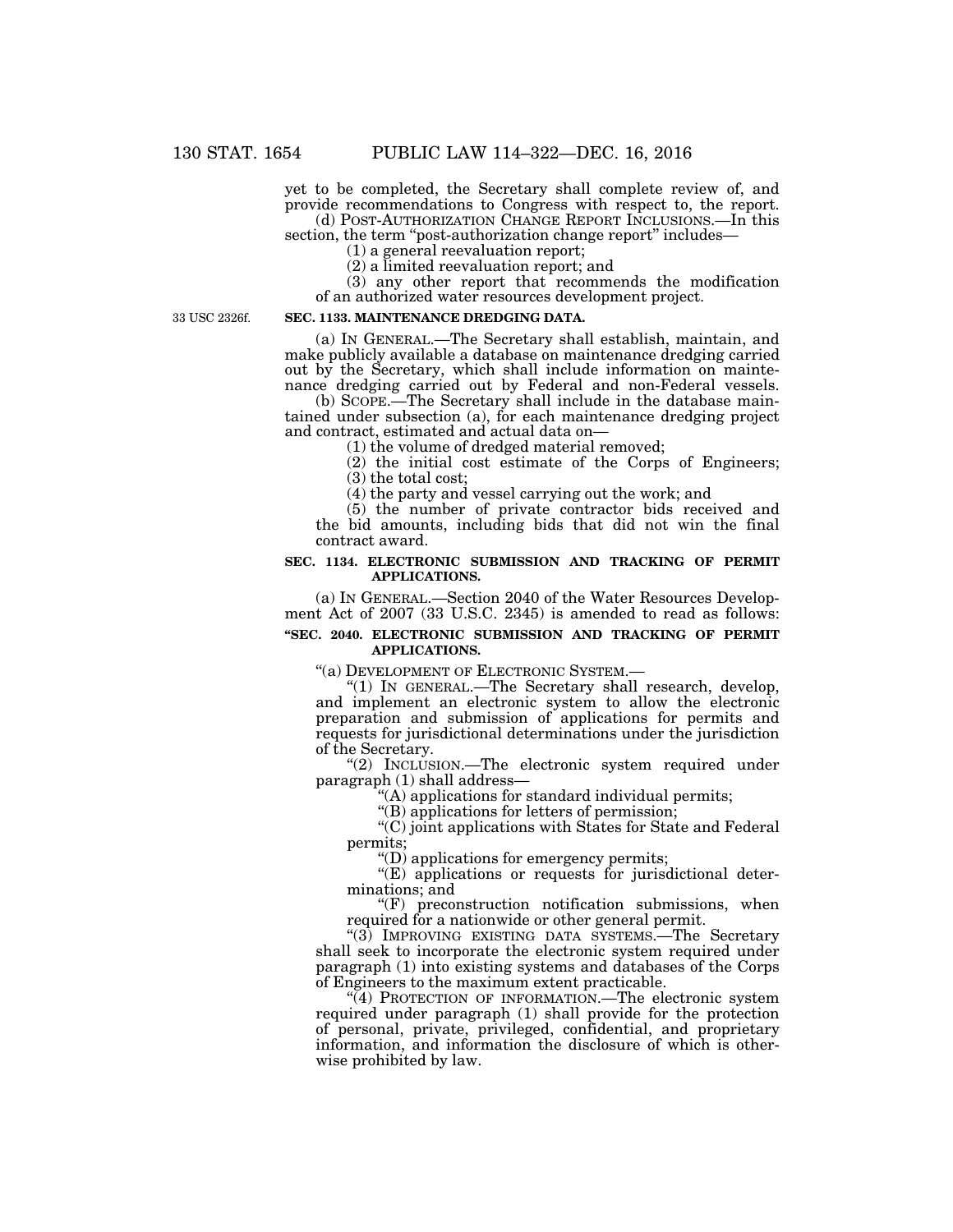''(b) SYSTEM REQUIREMENTS.—The electronic system required under subsection (a) shall—

 $(1)$  enable an applicant or requester to prepare electronically an application for a permit or request;

"(2) enable an applicant or requester to submit to the Secretary, by email or other means through the Internet, the completed application form or request;

 $(3)$  enable an applicant or requester to submit to the Secretary, by email or other means through the Internet, data and other information in support of the permit application or request;

 $\sqrt{4}$ ) provide an online interactive guide to provide assistance to an applicant or requester at any time while filling out the permit application or request; and

 $"(5)$  enable an applicant or requester (or a designated agent) to track the status of a permit application or request in a manner that will—

"(A) allow the applicant or requester to determine whether the application is pending or final and the disposition of the request;

''(B) allow the applicant or requester to research previously submitted permit applications and requests within a given geographic area and the results of such applications or requests; and

''(C) allow identification and display of the location of the activities subject to a permit or request through a map-based interface.

''(c) DOCUMENTATION.—All permit decisions and jurisdictional determinations made by the Secretary shall be in writing and include documentation supporting the basis for the decision or determination. The Secretary shall prescribe means for documenting all decisions or determinations to be made by the Secretary.

''(d) RECORD OF DETERMINATIONS.—

''(1) IN GENERAL.—The Secretary shall maintain, for a minimum of 5 years, a record of each permit decision and jurisdictional determination made by the Secretary, including documentation supporting the basis of the decision or determination.

"(2) ARCHIVING OF INFORMATION.—The Secretary shall explore and implement an appropriate mechanism for archiving records of permit decisions and jurisdictional determinations, including documentation supporting the basis of the decisions and determinations, after the 5-year maintenance period described in paragraph (1).

''(e) AVAILABILITY OF DETERMINATIONS.—

''(1) IN GENERAL.—The Secretary shall make the records of all permit decisions and jurisdictional determinations made by the Secretary available to the public for review and reproduction.

"(2) PROTECTION OF INFORMATION.-The Secretary shall provide for the protection of personal, private, privileged, confidential, and proprietary information, and information the disclosure of which is prohibited by law, which may be excluded from disclosure.

''(f) DEADLINE FOR ELECTRONIC SYSTEM IMPLEMENTATION.—

"(1) IN GENERAL.—The Secretary shall develop and implement, to the maximum extent practicable, the electronic system required under subsection (a) not later than 2 years after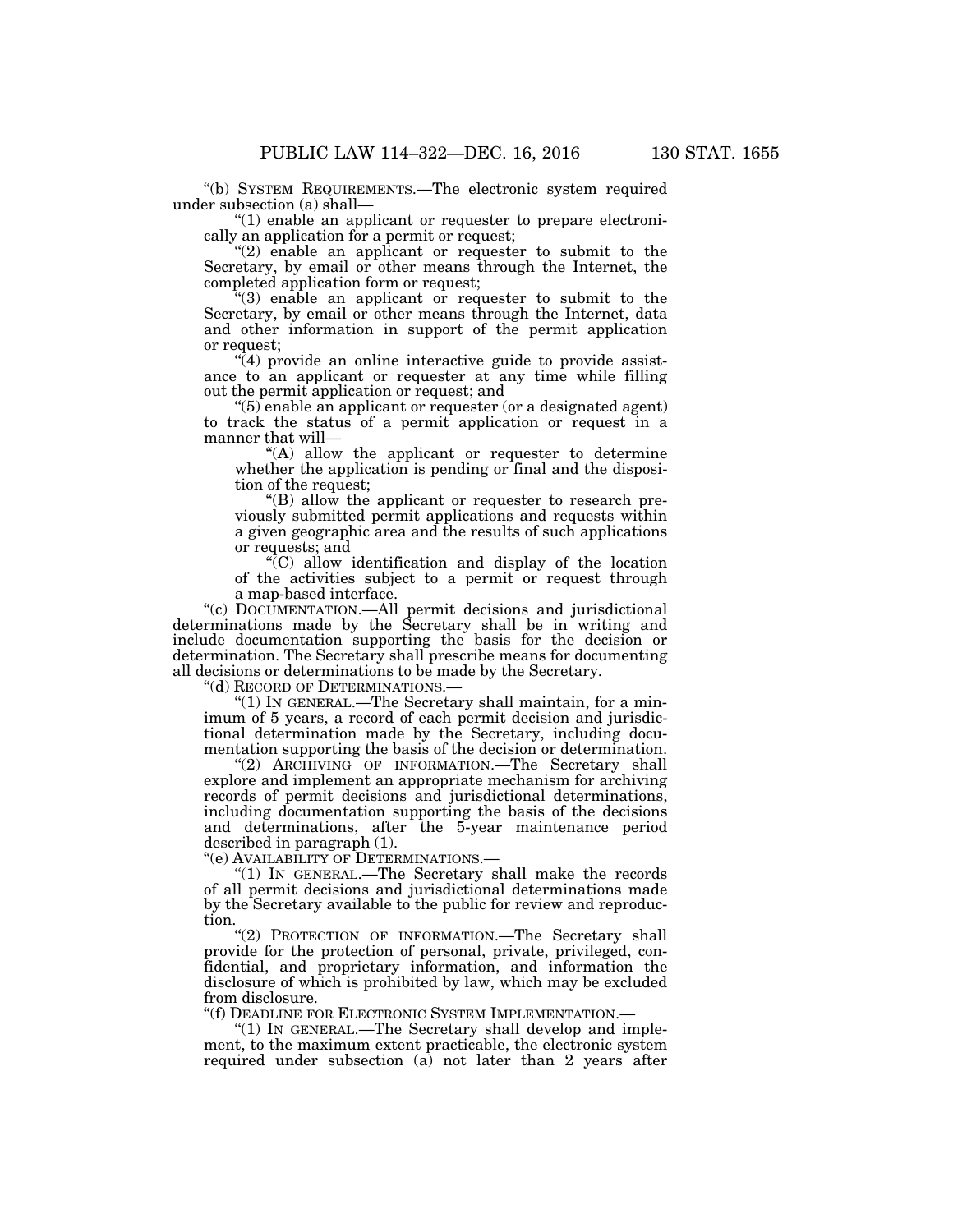the date of enactment of the Water Resources Development Act of 2016.

''(2) REPORT ON ELECTRONIC SYSTEM IMPLEMENTATION.— Not later than 180 days after the expiration of the deadline under paragraph (1), the Secretary shall submit to the Committee on Transportation and Infrastructure of the House of Representatives and the Committee on Environment and Public Works of the Senate a report describing the measures implemented and barriers faced in carrying out this section.

''(g) APPLICABILITY.—The requirements described in subsections (c), (d), and (e) shall apply to permit applications and requests for jurisdictional determinations submitted to the Secretary after the date of enactment of the Water Resources Development Act of 2016.

''(h) LIMITATION.—This section shall not preclude the submission to the Secretary, acting through the Chief of Engineers, of a physical copy of a permit application or a request for a jurisdictional determination.''.

(b) CLERICAL AMENDMENT.—The table of contents in section 1(b) of the Water Resources Development Act of 2007 is amended by striking the item relating to section 2040 and inserting the following:

''Sec. 2040. Electronic submission and tracking of permit applications.''.

# **SEC. 1135. DATA TRANSPARENCY.**

Section 2017 of the Water Resources Development Act of 2007 (33 U.S.C. 2342) is amended to read as follows:

# **''SEC. 2017. ACCESS TO WATER RESOURCE DATA.**

"(a) IN GENERAL.—Using available funds, the Secretary shall make publicly available, including on the Internet, all data in the custody of the Corps of Engineers on—

''(1) the planning, design, construction, operation, and maintenance of water resources development projects; and

"(2) water quality and water management of projects" owned, operated, or managed by the Corps of Engineers.

''(b) LIMITATION.—Nothing in this section may be construed to compel or authorize the disclosure of data or other information determined by the Secretary to be confidential information, privileged information, law enforcement information, national security information, infrastructure security information, personal information, or information the disclosure of which is otherwise prohibited by law.

''(c) TIMING.—The Secretary shall ensure that data is made publicly available under subsection (a) as quickly as practicable after the data is generated by the Corps of Engineers.

''(d) PARTNERSHIPS.—In carrying out this section, the Secretary may develop partnerships, including through cooperative agreements, with State, tribal, and local governments and other Federal agencies.''.

### **SEC. 1136. QUALITY CONTROL.**

(a) IN GENERAL.—Paragraph (a) of the first section of the Act of December 22, 1944 (58 Stat. 888, chapter 665; 33 U.S.C. 701– 1(a)), is amended by inserting ''and shall be made publicly available'' before the period at the end of the last sentence.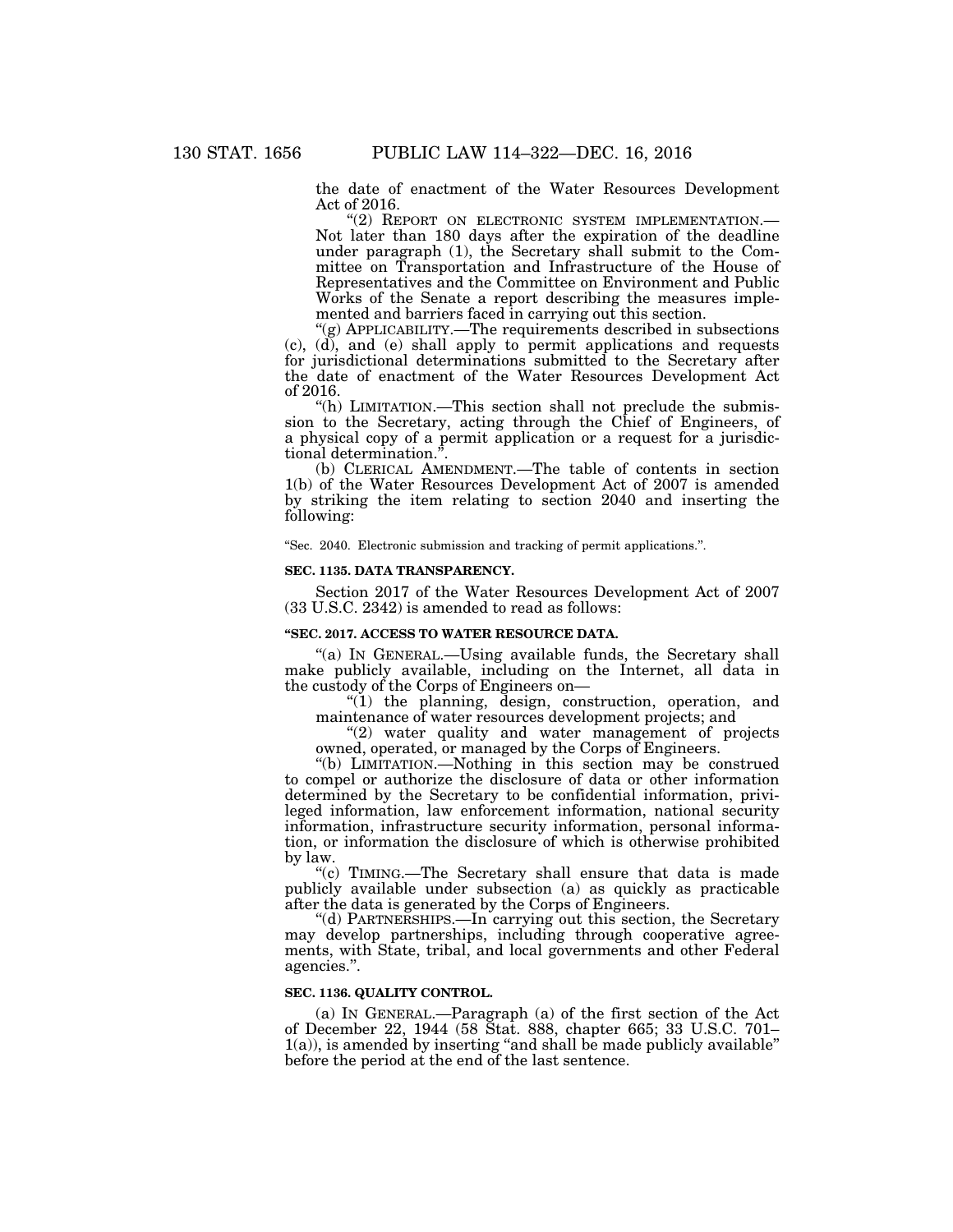(b) PROJECT ADMINISTRATION.—Section 2041(b)(1) of the Water Resources Development Act of 2007 (33 U.S.C. 2346(b)(1)) is amended by inserting "final post-authorization change report," after ''final reevaluation report,''.

# **SEC. 1137. REPORT ON PURCHASE OF FOREIGN MANUFACTURED ARTI-CLES.**

Section 213(a) of the Water Resources Development Act of 1992 (Public Law 102–580; 106 Stat. 4831) is amended by adding at the end the following:

"(4) REPORT ON PURCHASE OF FOREIGN MANUFACTURED ARTI-CLES.—

''(A) IN GENERAL.—In the first annual report submitted to Congress after the date of enactment of this paragraph in accordance with section 8 of the Act of August 11, 1888 (25 Stat. 424, chapter 860; 33 U.S.C. 556), and section 925(b) of the Water Resources Development Act of 1986 (33 U.S.C. 2295(b)), the Secretary shall include a report on the amount of acquisitions in the prior fiscal year made by the Corps of Engineers for civil works projects from entities that manufactured the articles, materials, or supplies outside of the United States.

''(B) CONTENTS.—The report required under subparagraph (A) shall indicate, for each category of acquisition—

"(i) the dollar value of articles, materials, and supplies purchased that were manufactured outside of the United States; and

''(ii) a summary of the total procurement funds spent on goods manufactured in the United States and the total procurement funds spent on goods manufactured outside of the United States.

''(C) PUBLIC AVAILABILITY.—Not later than 30 days after the submission of the report required under subparagraph (A), the Secretary shall make such report publicly available, including on the Internet.''.

### **SEC. 1138. INTERNATIONAL OUTREACH PROGRAM.**

Section 401(a) of the Water Resources Development Act of 1992 (33 U.S.C. 2329(a)) is amended to read as follows:

''(a) AUTHORIZATION.—

''(1) IN GENERAL.—The Secretary may engage in activities to inform the United States of technological innovations abroad that could significantly improve water resources development in the United States.

''(2) INCLUSIONS.—Activities under paragraph (1) may include— $\frac{a}{A}$ 

development, monitoring, assessment, and dissemination of information about foreign water resources projects that could significantly improve water resources development in the United States;

''(B) research, development, training, and other forms of technology transfer and exchange; and

''(C) offering technical services that cannot be readily obtained in the private sector to be incorporated into water resources projects if the costs for assistance will be recovered under the terms of each project.''.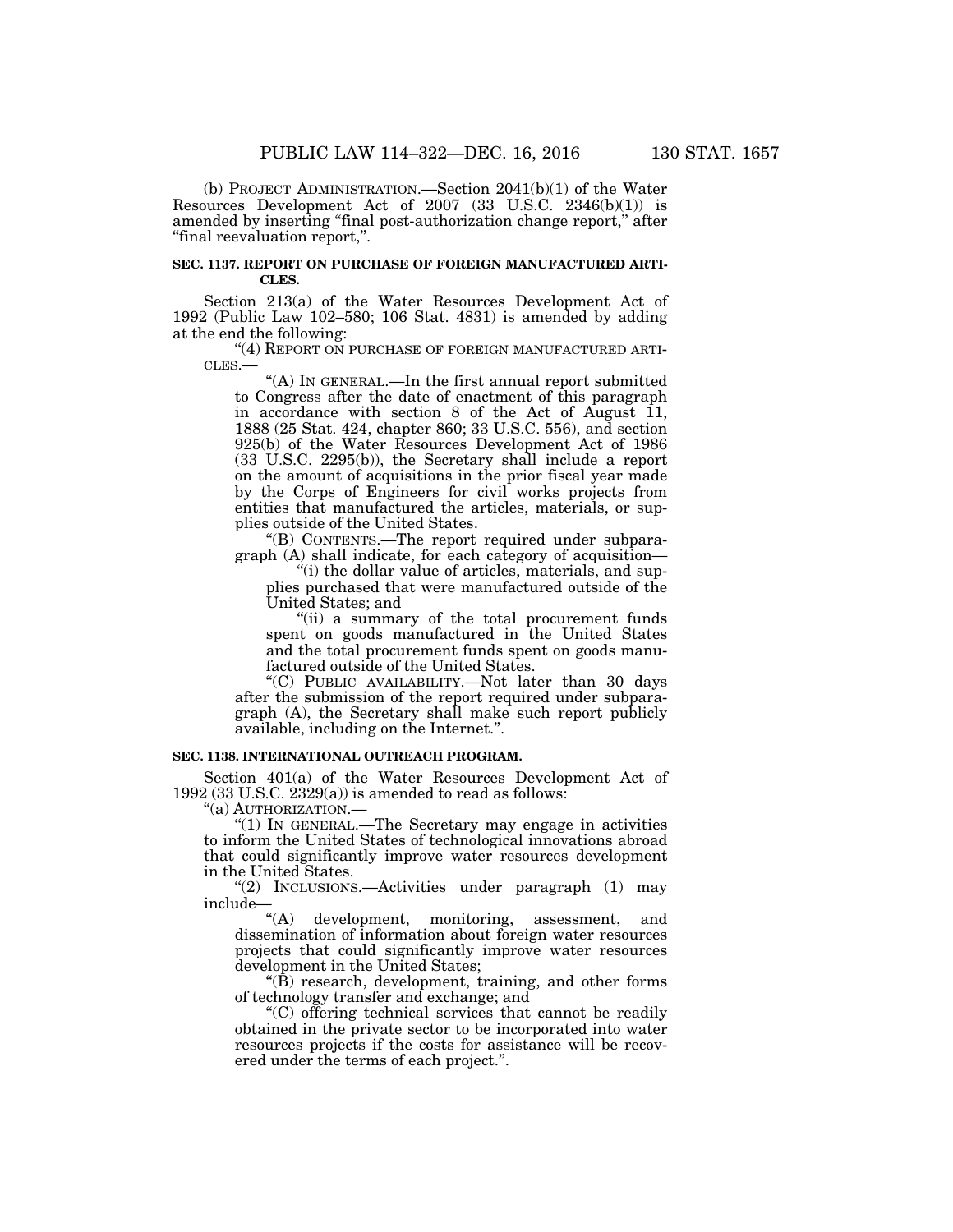33 USC 467n note.

# **SEC. 1139. DAM SAFETY REPAIR PROJECTS.**

The Secretary shall issue guidance—

(1) on the types of circumstances under which the requirement in section 1203(a) of the Water Resources Development Act of 1986 (33 U.S.C. 467n(a)) relating to state-of-the-art design or construction criteria deemed necessary for safety purposes applies to a dam safety repair project;

(2) to assist district offices of the Corps of Engineers in communicating with non-Federal interests when entering into and implementing cost-sharing agreements for dam safety repair projects; and

(3) to assist the Corps of Engineers in communicating with non-Federal interests concerning the estimated and final cost-share responsibilities of the non-Federal interests under agreements for dam safety repair projects.

### **SEC. 1140. FEDERAL COST LIMITATION FOR CERTAIN PROJECTS.**

Section 506(c) of the Water Resources Development Act of 2000  $(42 \text{ U.S.C. } 1962d-22(c))$  is amended by adding at the end the following:

''(5) RECREATION FEATURES.—A project carried out pursuant to this subsection may include compatible recreation features as determined by the Secretary, except that the Federal costs of such features may not exceed 10 percent of the Federal ecosystem restoration costs of the project.''.

### **SEC. 1141. LAKE KEMP, TEXAS.**

Section 3149(a) of the Water Resources Development Act of 2007 (Public Law 110–114; 121 Stat. 1147) is amended—

 $(1)$  by striking "2020" and inserting "2025"; and

(2) by striking ''this Act'' and inserting ''the Water Resources Development Act of 2016''.

### **SEC. 1142. CORROSION PREVENTION.**

Section 1033 of the Water Resources Reform and Development Act of 2014 (33 U.S.C. 2350) is amended by adding at the end the following:

''(d) REPORT.—In the first annual report submitted to Congress after the date of enactment of this subsection in accordance with section 8 of the Act of August 11, 1888 (25 Stat. 424, chapter 860; 33 U.S.C. 556), and section 925(b) of the Water Resources Development Act of 1986 (33 U.S.C. 2295(b)), the Secretary shall report on the corrosion prevention activities encouraged under this section, including—

''(1) a description of the actions the Secretary has taken to implement this section; and

 $\sqrt{\gamma(2)}$  a description of the projects utilizing corrosion prevention activities, including which activities were undertaken.''.

# **SEC. 1143. SEDIMENT SOURCES.**

(a) IN GENERAL.—The Secretary is authorized to undertake a study of the economic and noneconomic costs, benefits, and impacts of acquiring by purchase, exchange, or otherwise sediment from domestic and nondomestic sources for shoreline protection.

(b) REPORT.—Upon completion of the study, the Secretary shall report to Congress on the availability, benefits, and impacts, of using domestic and nondomestic sources of sediment for shoreline protection.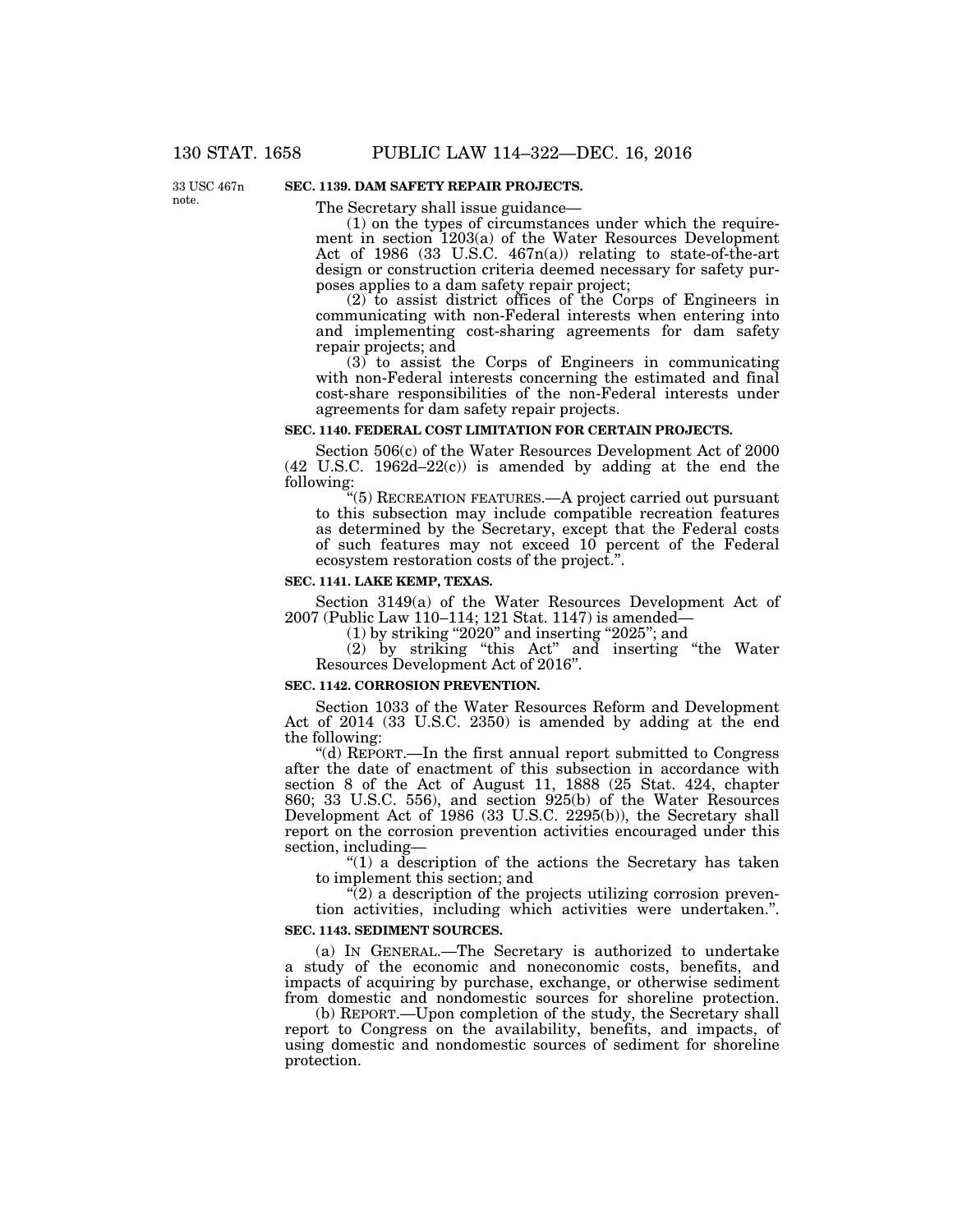# **SEC. 1144. PRIORITIZATION OF CERTAIN PROJECTS.**

The Secretary shall give priority to a project for flood risk management if—

(1) there is an executed project partnership agreement for the project; and

(2) the project is located in an area—

(A) with respect to which—

(i) there has been a loss of life due to flood events; and

(ii) the President has declared that a major disaster or emergency exists under section 401 of the Robert T. Stafford Disaster Relief and Emergency Assistance Act (42 U.S.C. 5170); or

(B) that is at significant risk for catastrophic flooding.

# **SEC. 1145. GULF COAST OYSTER BED RECOVERY ASSESSMENT.**

(a) GULF STATES DEFINED.—In this section, the term ''Gulf States'' means each of the States of Alabama, Florida, Louisiana, Mississippi, and Texas.

(b) GULF COAST OYSTER BED RECOVERY ASSESSMENT.—The Secretary, in coordination with the Gulf States, shall conduct an assessment relating to the recovery of oyster beds on the coasts of the Gulf States that were damaged by events, including—

(1) Hurricane Katrina in 2005;

(2) the *Deepwater Horizon* oil spill in 2010; and

(3) floods in 2011 and 2016.

(c) INCLUSION.—The assessment conducted under subsection (b) shall address the beneficial use of dredged material in providing substrate for oyster bed development.

(d) REPORT.—Not later than 180 days after the date of enactment of this Act, the Secretary shall submit to the Committee on Environment and Public Works of the Senate and the Committee on Transportation and Infrastructure of the House of Representatives a report on the assessment conducted under subsection (b).

# **SEC. 1146. INITIATING WORK ON SEPARABLE ELEMENTS.**

With respect to a water resources development project that has received construction funds in the previous 6-year period, for purposes of initiating work on a separable element of the project—

(1) no new start or new investment decision shall be required; and

(2) the work shall be treated as ongoing work.

### **SEC. 1147. LOWER BOIS D'ARC CREEK RESERVOIR PROJECT, FANNIN COUNTY, TEXAS.**

(a) FINALIZATION REQUIRED.—The Secretary shall ensure that environmental decisions and reviews related to the construction of, impoundment of water in, and operation of the Lower Bois d'Arc Creek Reservoir Project, including any associated water transmission facilities, by the North Texas Municipal Water District in Fannin County, Texas, are made on an expeditious basis using the fastest applicable process.

(b) INTERIM REPORT.—Not later than June 30, 2017, the Secretary shall report to Congress on the implementation of subsection (a).

33 USC 2331a.

33 USC 2341b.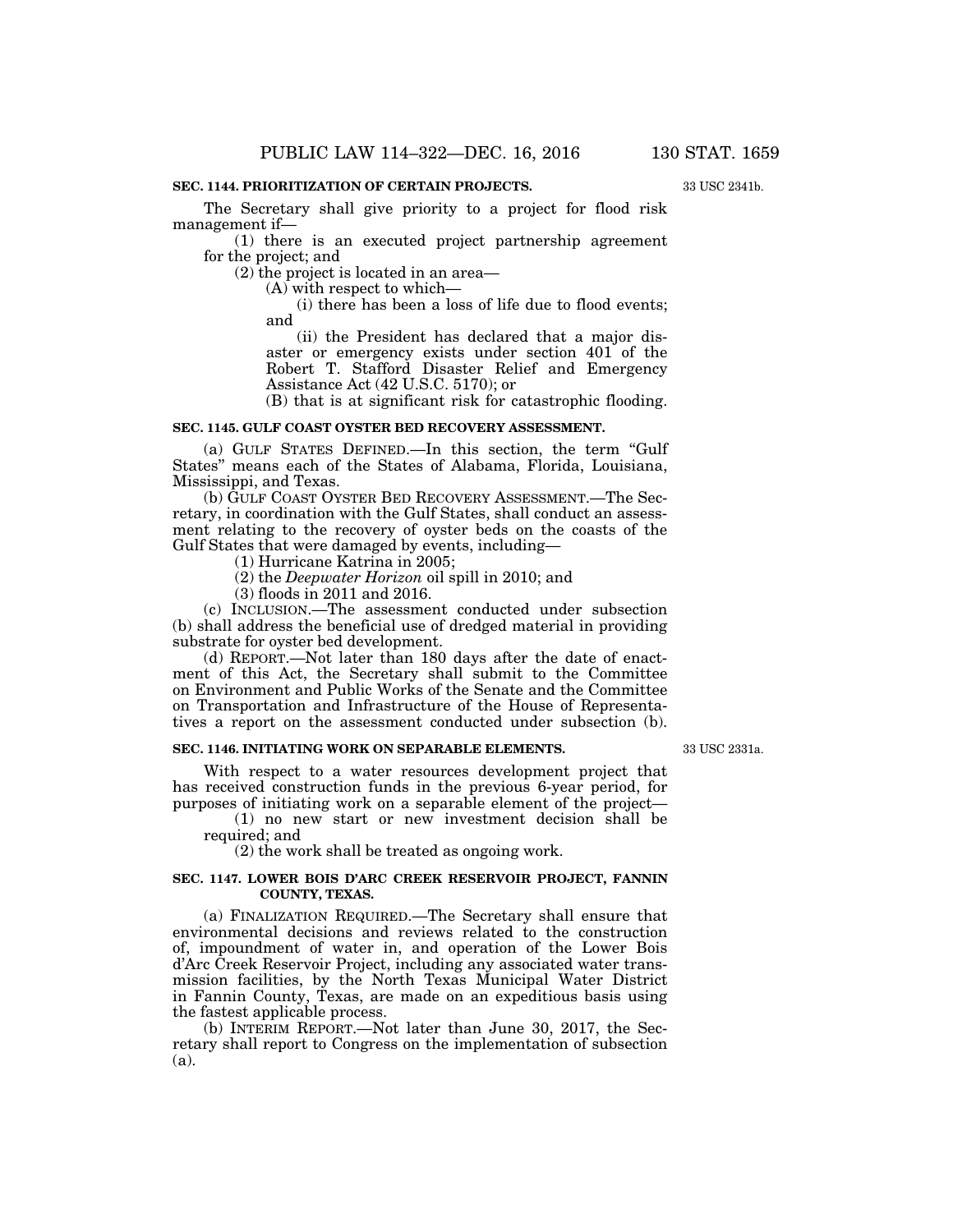### **SEC. 1148. RECREATIONAL ACCESS AT CORPS OF ENGINEERS RES-ERVOIRS.**

Section 1035 of the Water Resources Reform and Development Act of 2014 (Public Law 113–121; 128 Stat. 1234) is amended—

(1) by striking subsection (b) and inserting the following: ''(b) RECREATIONAL ACCESS.—The Secretary shall allow the use of a floating cabin on waters under the jurisdiction of the Secretary in the Cumberland River basin if—

''(1) the floating cabin—

"(A) is in compliance with, and maintained by the owner to satisfy the requirements of, regulations for recreational vessels, including health and safety standards, issued under chapter 43 of title 46, United States Code, and section 312 of the Federal Water Pollution Control Act (33 U.S.C. 1322); and

''(B) is located at a marina leased by the Corps of Engineers; and

" $(2)$ " the Secretary has authorized the use of recreational vessels on such waters.''; and

(2) by adding at the end the following:

''(c) LIMITATION ON STATUTORY CONSTRUCTION.—

 $(1)$  In GENERAL.—Nothing in this section may be construed to authorize the Secretary to impose requirements on a floating cabin or on any facility that serves a floating cabin, including marinas or docks located on waters under the jurisdiction of the Secretary in the Cumberland River basin, that are different or more stringent than the requirements imposed on all recreational vessels authorized to use such waters.

" $(2)$  DEFINITIONS.—In this subsection, the following definitions apply:

"(A) VESSEL.—The term 'vessel' has the meaning given that term in section 3 of title 1, United States Code.

''(B) REQUIREMENT.—The term 'requirement' includes

a requirement imposed through the utilization of guidance.''.

33 USC 1223 note.

# **SEC. 1149. NO WAKE ZONES IN NAVIGATION CHANNELS.**

(a) IN GENERAL.—At the request of a State or local official, the Secretary, in consultation with the Commandant of the Coast Guard, shall promptly identify and, subject to the considerations in subsection (b), allow the implementation of measures for addressing navigation safety hazards in a covered navigation channel resulting from wakes created by recreational vessels identified by such official, while maintaining the navigability of the channel.

(b) CONSIDERATIONS.—In identifying measures under subsection (a) with respect to a covered navigation channel, the Secretary shall consider, at a minimum, whether—

(1) State or local law enforcement officers have documented the existence of safety hazards in the channel that are the direct result of excessive wakes from recreational vessels present in the channel;

(2) the Secretary has made a determination that safety concerns exist in the channel and that the proposed measures will remedy those concerns without significant impacts to the navigable capacity of the channel; and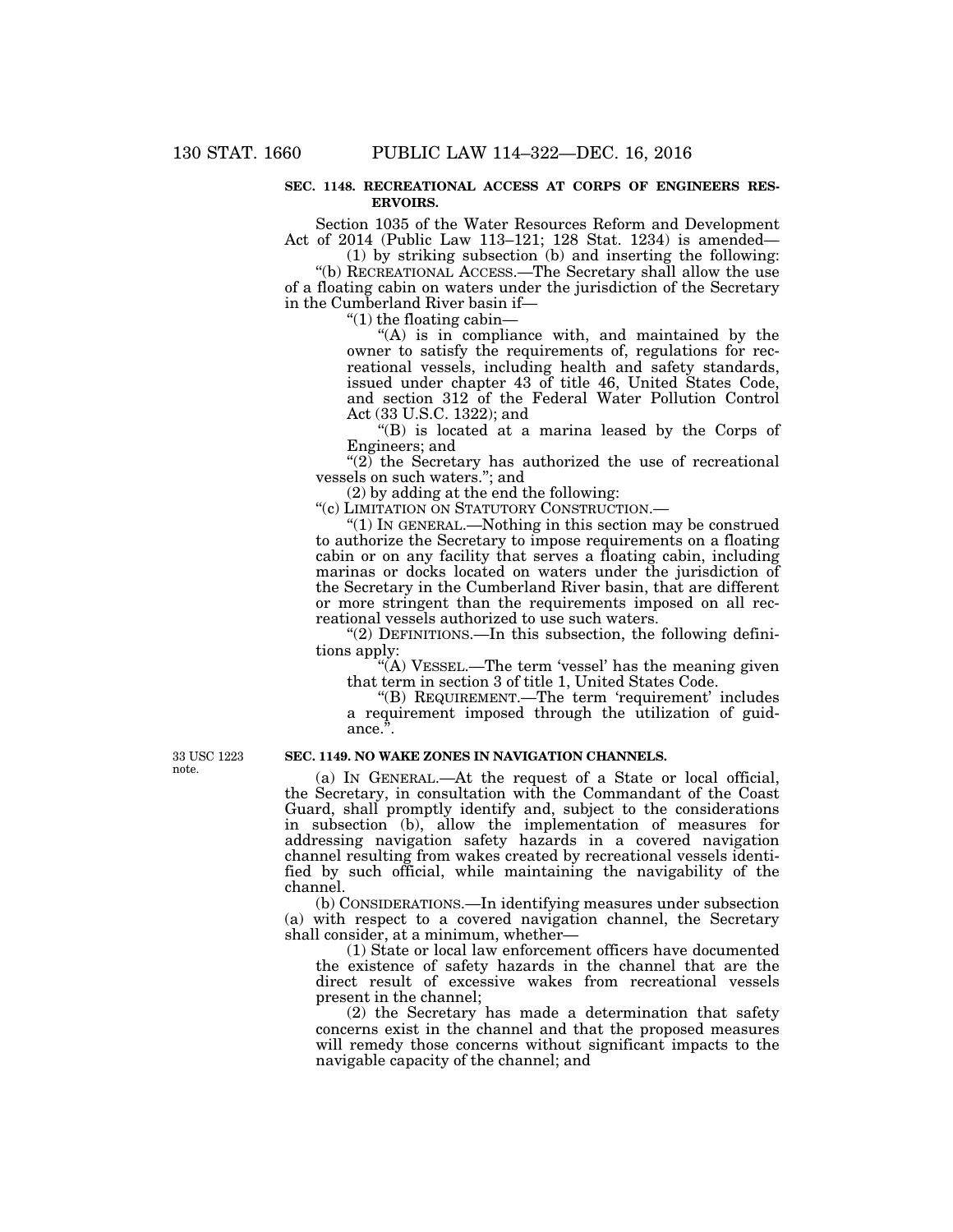(3) the measures are consistent with any recommendations made by the Commandant of the Coast Guard to ensure the safety of vessels operating in the channel and the safety of the passengers and crew aboard such vessels.

(c) COVERED NAVIGATION CHANNEL DEFINED.—In this section, the term ''covered navigation channel'' means a navigation channel that—

(1) is federally marked or maintained;

(2) is part of the Atlantic Intracoastal Waterway; and

(3) is adjacent to a marina.

(d) SAVINGS CLAUSE.—Nothing in this section shall be construed to relieve the master, pilot, or other person responsible for determining the speed of a vessel from the obligation to comply with the inland navigation regulations promulgated pursuant to section 3 of the Inland Navigational Rules Act of 1980 (33 U.S.C. 2071) or any other applicable laws or regulations governing the safe navigation of a vessel.

# **SEC. 1150. ICE JAM PREVENTION AND MITIGATION.**

(a) IN GENERAL.—The Secretary may carry out projects under section 205 of the Flood Control Act of 1948 (33 U.S.C. 701s), including planning, design, construction, and monitoring of structural and nonstructural technologies and measures, for preventing and mitigating flood damages associated with ice jams.

(b) INCLUSION.—The projects described in subsection (a) may include the development and demonstration of cost-effective technologies and designs developed in consultation with—

(1) the Cold Regions Research and Engineering Laboratory of the Corps of Engineers;

(2) universities;

(3) Federal, State, and local agencies; and

(4) private organizations.

(c) PILOT PROGRAM.—

(1) IN GENERAL.—During fiscal years 2017 through 2022, the Secretary shall identify and carry out not fewer than 10 projects under this section to demonstrate technologies and designs developed in accordance with this section.

(2) PROJECT SELECTION.—The Secretary shall ensure that the projects are selected from all cold regions of the United States, including the Upper Missouri River Basin and the Northeast.

# **SEC. 1151. STRUCTURAL HEALTH MONITORING.**

(a) IN GENERAL.—The Secretary shall design and develop a structural health monitoring program to assess and improve the condition of infrastructure constructed and maintained by the Corps of Engineers, including research, design, and development of systems and frameworks for—

(1) response to flood and earthquake events;

(2) predisaster mitigation measures;

(3) lengthening the useful life of the infrastructure; and (4) identifying risks due to sea level rise.

(b) CONSULTATION AND CONSIDERATIONS.—In developing the program under subsection (a), the Secretary shall—

(1) consult with academic and other experts; and

33 USC 701s note.

33 USC 2353.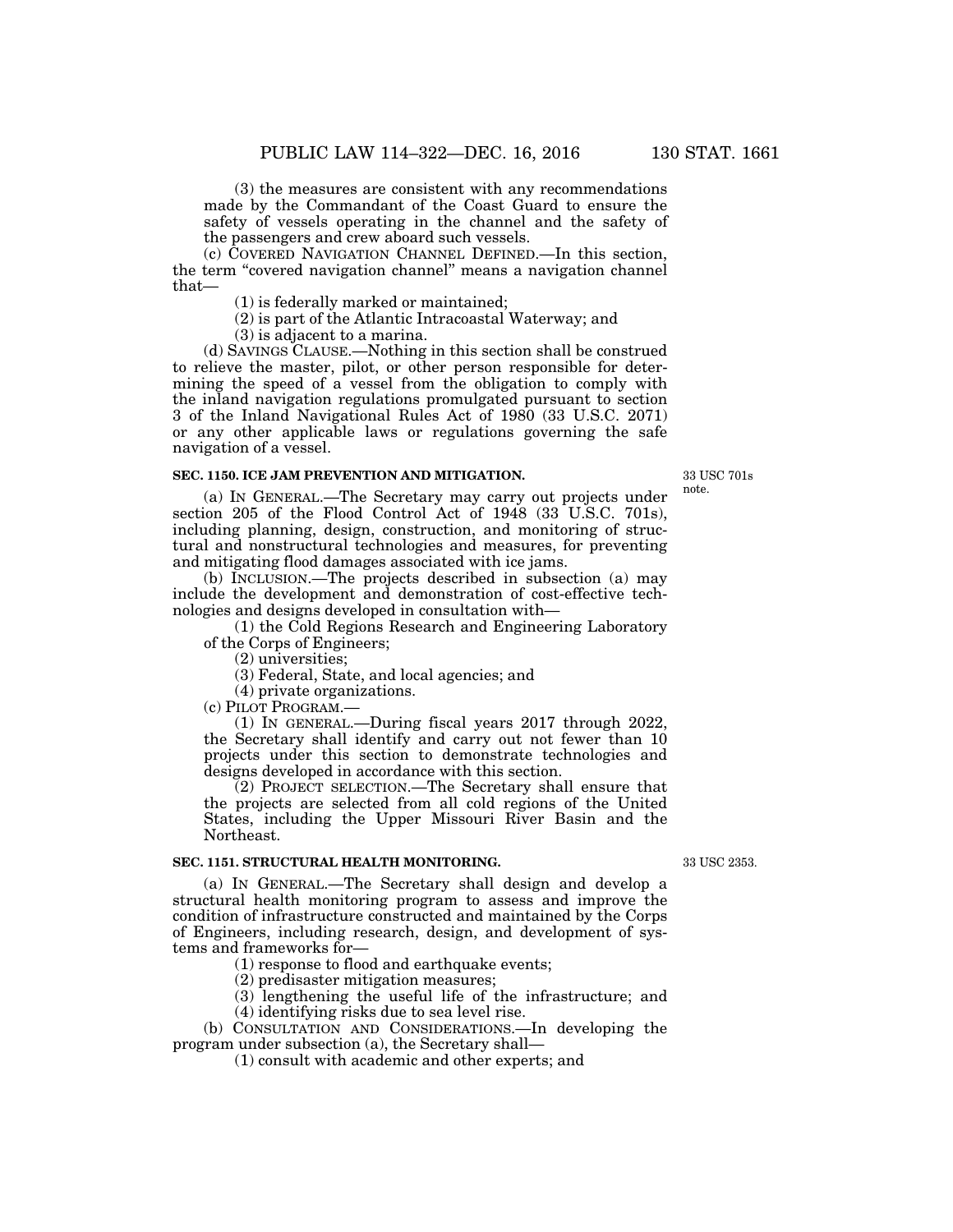(2) consider models for maintenance and repair information, the development of degradation models for real-time measurements and environmental inputs, and research on qualitative inspection data as surrogate sensors.

# **SEC. 1152. KENNEWICK MAN.**

(a) DEFINITIONS.—In this section, the following definitions apply:

(1) CLAIMANT TRIBES.—The term ''claimant tribes'' means the Confederated Tribes of the Colville Reservation, the Confederated Tribes and Bands of the Yakama Nation, the Nez Perce Tribe, the Confederated Tribes of the Umatilla Indian Reservation, and the Wanapum Band of Priest Rapids.

 $(2)$  DEPARTMENT.—The term "Department" means the Washington State Department of Archaeology and Historic Preservation.

(3) HUMAN REMAINS.—The term ''human remains'' means the human remains that—

(A) are known as Kennewick Man or the Ancient One, which includes the projectile point lodged in the right ilium bone, as well as any residue from previous sampling and studies; and

(B) are part of archaeological collection number 45BN495.

(b) TRANSFER.—Notwithstanding any other provision of Federal law, including the Native American Graves Protection and Repatriation Act (25 U.S.C. 3001 et seq.), or law of the State of Washington, not later than 90 days after the date of enactment of this Act, the Secretary, acting through the Chief of Engineers, shall transfer the human remains to the Department, on the condition that the Department, acting through the State Historic Preservation Officer, disposes of the human remains and repatriates the human remains to the claimant tribes.

(c) TERMS AND CONDITIONS.—The transfer shall be subject to the following terms and conditions:

(1) The release of the human remains to the claimant tribes is contingent upon the claimant tribes following the Department's requirements in the Revised Code of Washington.

(2) The claimant tribes verify to the Department their agreement on the final burial place of the human remains.

(3) The claimant tribes verify to the Department their agreement that the human remains will be buried in the State of Washington.

(4) The claimant tribes verify to the Department their agreement that the Department will take legal custody of the human remains upon the transfer by the Secretary.

(d) COST.—The Corps of Engineers shall be responsible for any costs associated with the transfer.

(e) LIMITATIONS.—

(1) IN GENERAL.—The transfer shall be limited solely to the human remains portion of the archaeological collection.

(2) SECRETARY.—The Secretary shall have no further responsibility for the human remains transferred pursuant to subsection (b) after the date of the transfer.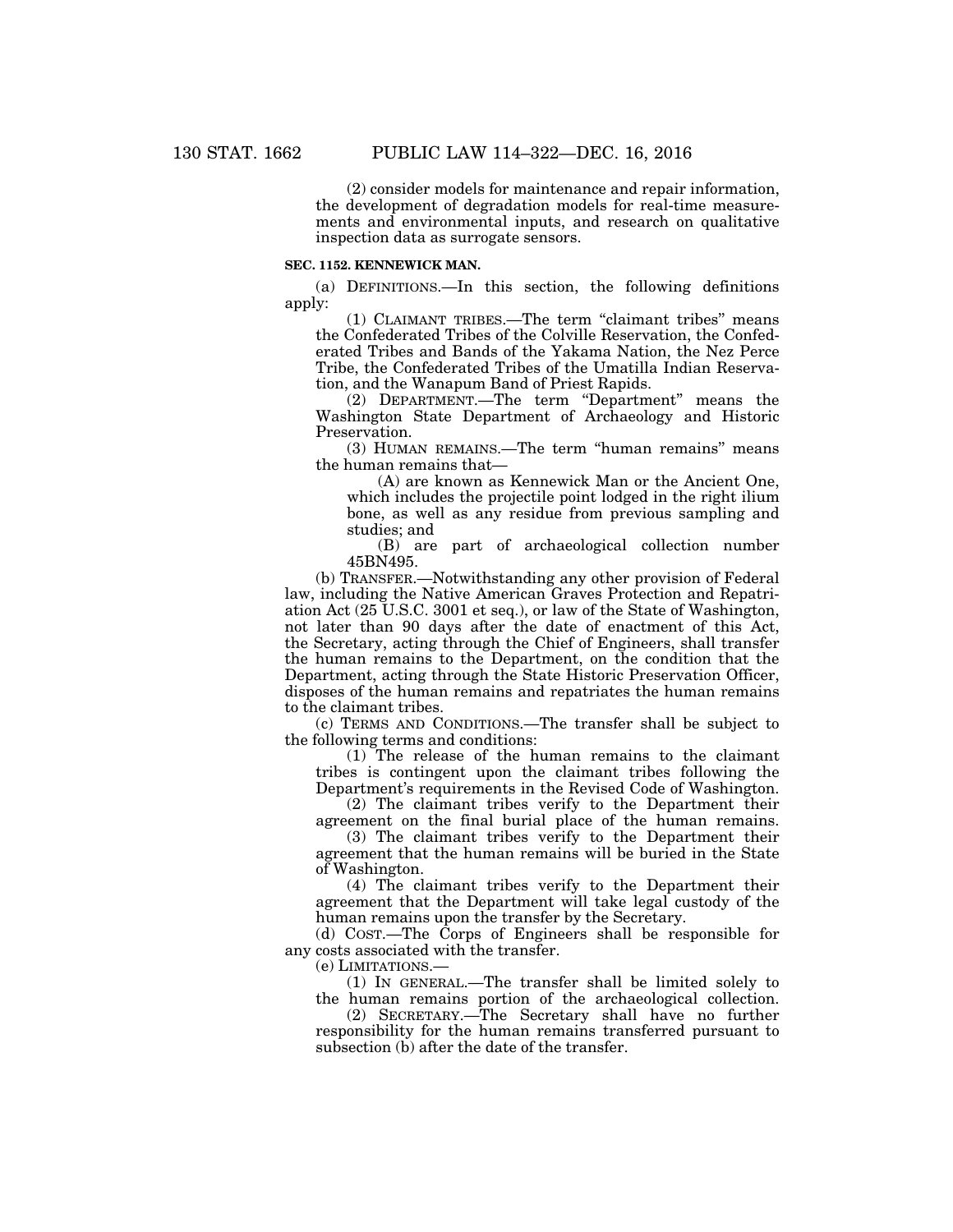## **SEC. 1153. AUTHORITY TO ACCEPT AND USE MATERIALS AND SERV-ICES.**

Section 1024 of the Water Resources Reform and Development Act of 2014 (33 U.S.C. 2325a) is amended—

(1) by striking subsection (a) and inserting the following: ''(a) IN GENERAL.—Subject to subsection (b), the Secretary is authorized to accept and use materials, services, or funds contributed by a non-Federal public entity, a nonprofit entity, or a private entity to repair, restore, replace, or maintain a water resources project in any case in which the District Commander determines that—

" $(1)$  there is a risk of adverse impacts to the functioning of the project for the authorized purposes of the project; and

" $(2)$  acceptance of the materials and services or funds is in the public interest.'';

 $(2)$  by redesignating subsection (c) as subsection (d);

(3) by inserting after subsection (b) the following:

''(c) ADDITIONAL REQUIREMENTS.—

''(1) APPLICABLE LAWS AND REGULATIONS.—The Secretary may only use materials or services accepted under this section if such materials and services comply with all applicable laws and regulations that would apply if such materials and services were acquired by the Secretary.

"(2) SUPPLEMENTARY SERVICES.—The Secretary may only accept and use services under this section that provide supplementary services to existing Federal employees, and may only use such services to perform work that would not otherwise be accomplished as a result of funding or personnel limitations.''; and

(4) in subsection (d) (as redesignated by paragraph (2)) in the matter preceding paragraph  $(1)$ —

(A) by striking ''Not later than 60 days after initiating an activity under this section,'' and inserting ''Not later than February 1 of each year after the first fiscal year in which materials, services, or funds are accepted under this section,''; and

(B) by striking "a report" and inserting "an annual report''.

### **SEC. 1154. MUNITIONS DISPOSAL.**

Section 1027 of the Water Resources Reform and Development Act of 2014 (33 U.S.C. 426e–2) is amended—

(1) in subsection (a), in the matter preceding paragraph (1), by inserting '', at full Federal expense,'' after ''The Secretary may''; and

(2) in subsection (b) by striking ''funded'' and inserting "reimbursed".

## **SEC. 1155. MANAGEMENT OF RECREATION FACILITIES.**

Section 225 of the Water Resources Development Act of 1992 (33 U.S.C. 2328) is amended—

(1) by redesignating subsection (c) as subsection (d); and (2) by inserting after subsection (b) the following:

"(c) USER FEES.-

"(1) COLLECTION OF FEES.—<br>"(A) IN GENERAL.—The Secretary may allow a non-Federal public entity that has entered into an agreement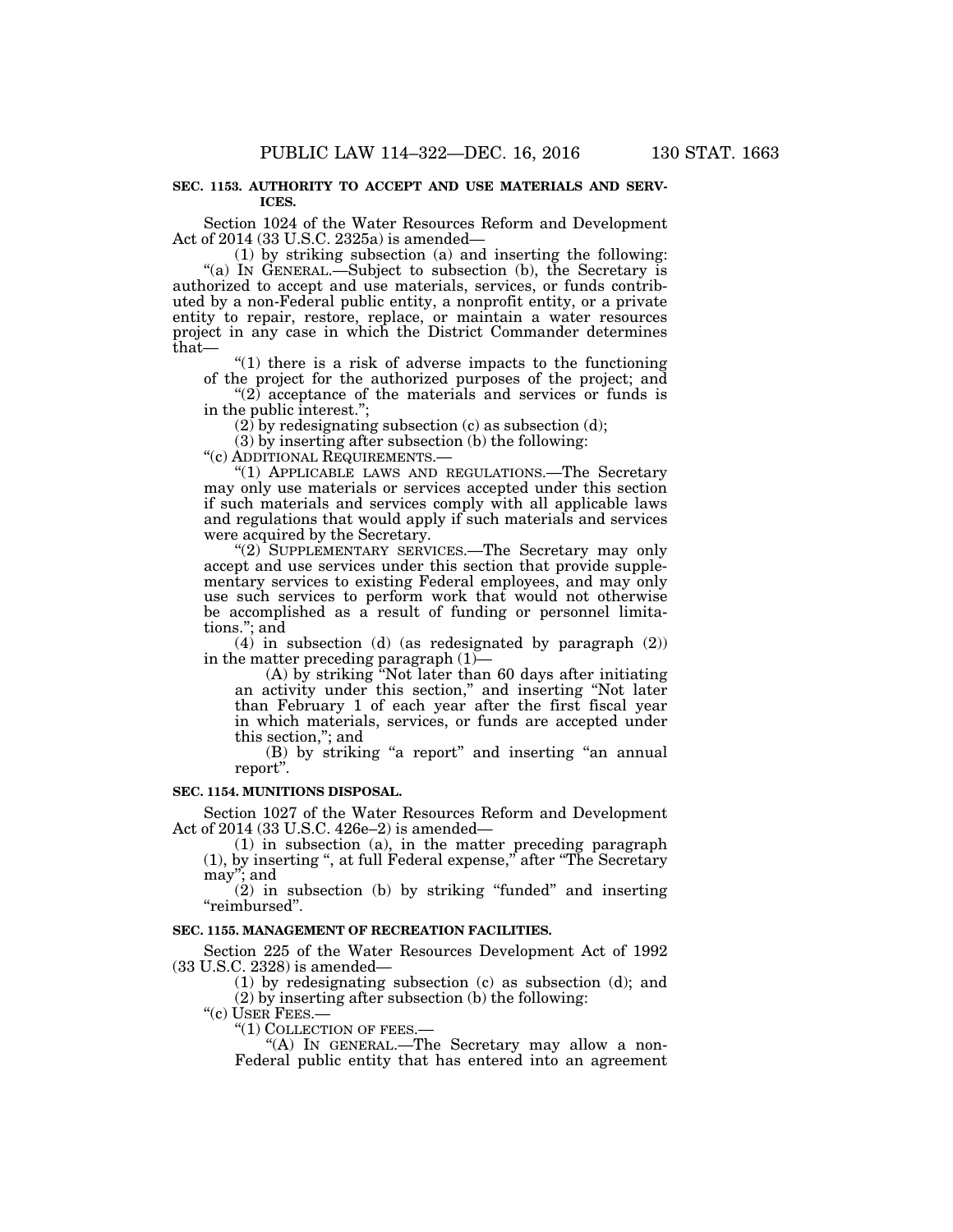pursuant to subsection (b) to collect user fees for the use of developed recreation sites and facilities, whether developed or constructed by that entity or the Department of the Army.

"(B) USE OF VISITOR RESERVATION SERVICES.—A non-Federal public entity described in subparagraph (A) may use, to manage fee collections and reservations under this section, any visitor reservation service that the Secretary has provided for by contract or interagency agreement, subject to such terms and conditions as the Secretary determines to be appropriate.

" $(2)$  USE OF FEES.—A non-Federal public entity that collects user fees under paragraph (1)—

''(A) may retain up to 100 percent of the fees collected, as determined by the Secretary; and

 $\mathrm{``(B)}$  notwithstanding section  $210(b)(4)$  of the Flood Control Act of 1968 (16 U.S.C. 460d-3 $(b)(4)$ ), shall use any retained amount for operation, maintenance, and management activities at the recreation site at which the fee is collected.

"(3) TERMS AND CONDITIONS.—The authority of a non-Federal public entity under this subsection shall be subject to such terms and conditions as the Secretary determines necessary to protect the interests of the United States.''.

## **SEC. 1156. STRUCTURES AND FACILITIES CONSTRUCTED BY SEC-RETARY.**

(a) IN GENERAL.—Section 14 of the Act of March 3, 1899 (30 Stat. 1152, chapter 425; 33 U.S.C. 408), is amended—

(1) by striking ''That it shall not be lawful'' and inserting the following:

''(a) PROHIBITIONS AND PERMISSIONS.—It shall not be lawful''; and

(2) by adding at the end the following:

''(b) CONCURRENT REVIEW.—

''(1) NEPA REVIEW.—

''(A) IN GENERAL.—In any case in which an activity subject to this section requires a review under the National Environmental Policy Act of 1969 (42 U.S.C. 4321 et seq.), review and approval of the activity under this section shall, to the maximum extent practicable, occur concurrently with any review and decisions made under that Act.

''(B) CORPS OF ENGINEERS AS A COOPERATING AGENCY.— If the Corps of Engineers is not the lead Federal agency for an environmental review described in subparagraph (A), the Corps of Engineers shall, to the maximum extent practicable and consistent with Federal laws—

''(i) participate in the review as a cooperating agency (unless the Corps of Engineers does not intend to submit comments on the project); and

''(ii) adopt and use any environmental document prepared under the National Environmental Policy Act of 1969 (42 U.S.C. 4321 et seq.) by the lead agency to the same extent that a Federal agency could adopt or use a document prepared by another Federal agency under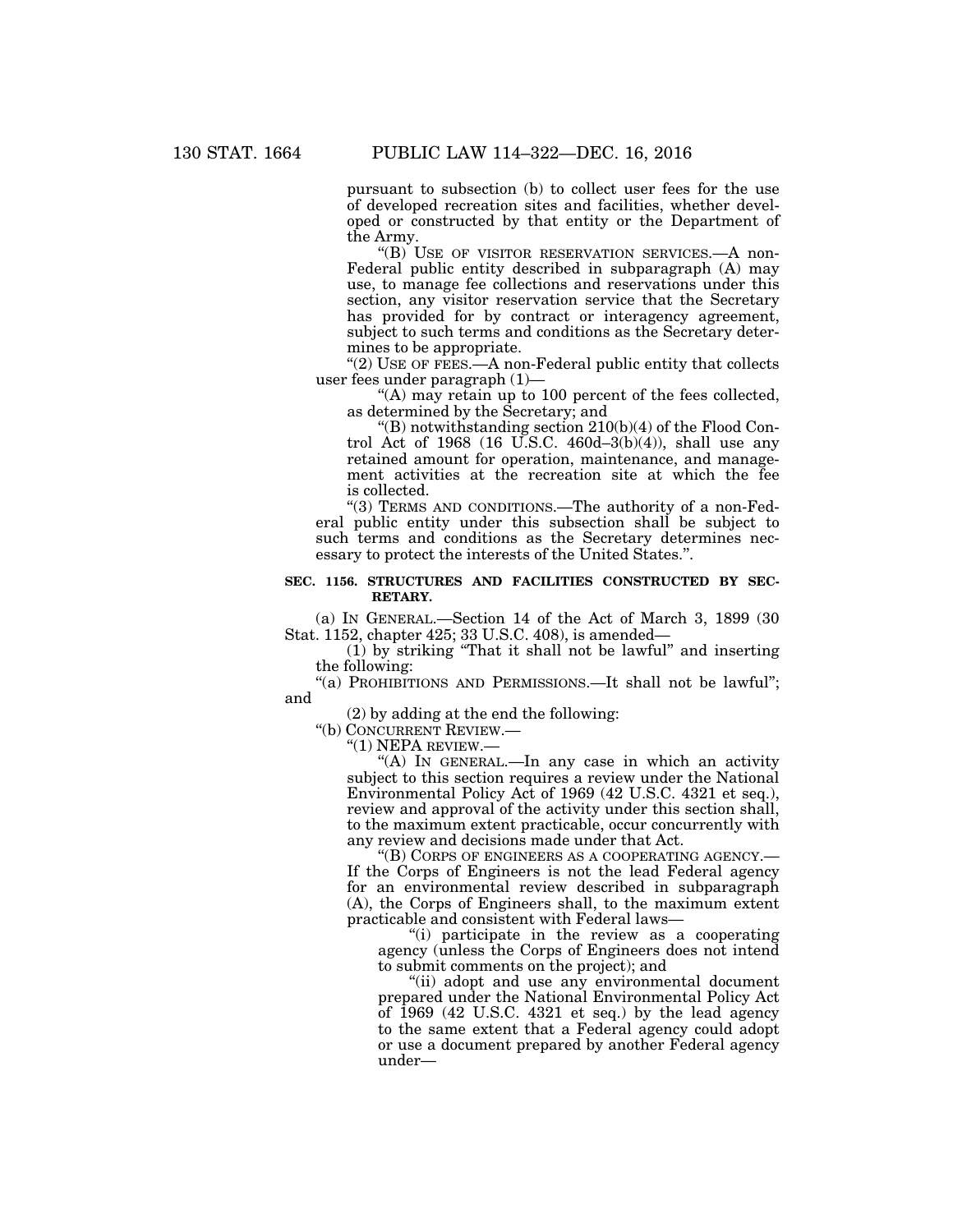''(I) the National Environmental Policy Act of

1969 (42 U.S.C. 4321 et seq.); and

''(II) parts 1500 through 1508 of title 40, Code of Federal Regulations (or successor regulations).

" $(2)$  REVIEWS BY SECRETARY.—In any case in which the Secretary must approve an action under this section and under another authority, including sections 9 and 10 of this Act, section 404 of the Federal Water Pollution Control Act (33 U.S.C. 1344), and section 103 of the Marine Protection, Research, and Sanctuaries Act of 1972 (33 U.S.C. 1413), the Secretary shall—

 $(A)$  coordinate applicable reviews and, to the maximum extent practicable, carry out the reviews concurrently; and

''(B) adopt and use any document prepared by the Corps of Engineers for the purpose of complying with the same law and that addresses the same types of impacts in the same geographic area if such document, as determined by the Secretary, is current and applicable.

"(3) CONTRIBUTED FUNDS.—The Secretary may accept and expend funds received from non-Federal public or private entities to evaluate under this section an alteration or permanent occupation or use of a work built by the United States.

''(c) TIMELY REVIEW.—

''(1) COMPLETE APPLICATION.—On or before the date that is 30 days after the date on which the Secretary receives an application for permission to take action affecting public projects pursuant to subsection (a), the Secretary shall inform the applicant whether the application is complete and, if it is not, what items are needed for the application to be complete.

"(2) DECISION.—On or before the date that is 90 days after the date on which the Secretary receives a complete application for permission under subsection (a), the Secretary shall—

''(A) make a decision on the application; or

''(B) provide a schedule to the applicant identifying when the Secretary will make a decision on the application.

"(3) NOTIFICATION TO CONGRESS.—In any case in which a schedule provided under paragraph (2)(B) extends beyond 120 days from the date of receipt of a complete application, the Secretary shall provide to the Committee on Environment and Public Works of the Senate and the Committee on Transportation and Infrastructure of the House of Representatives an explanation justifying the extended timeframe for review.''.

(b) GUIDANCE.—Section 1007 of the Water Resources Reform and Development Act of 2014 (33 U.S.C. 408a) is amended by adding at the end the following:

''(f) GUIDANCE.—

"(1) IN GENERAL.—Not later than 120 days after the date of enactment of this subsection, the Secretary shall issue guidance on the implementation of this section.

''(2) INCORPORATION.—In issuing guidance under paragraph (1), or any other regulation, guidance, or engineering circular related to activities covered under section 14 of the Act of March 3, 1899 (30 Stat. 1152, chapter 425; 33 U.S.C. 408),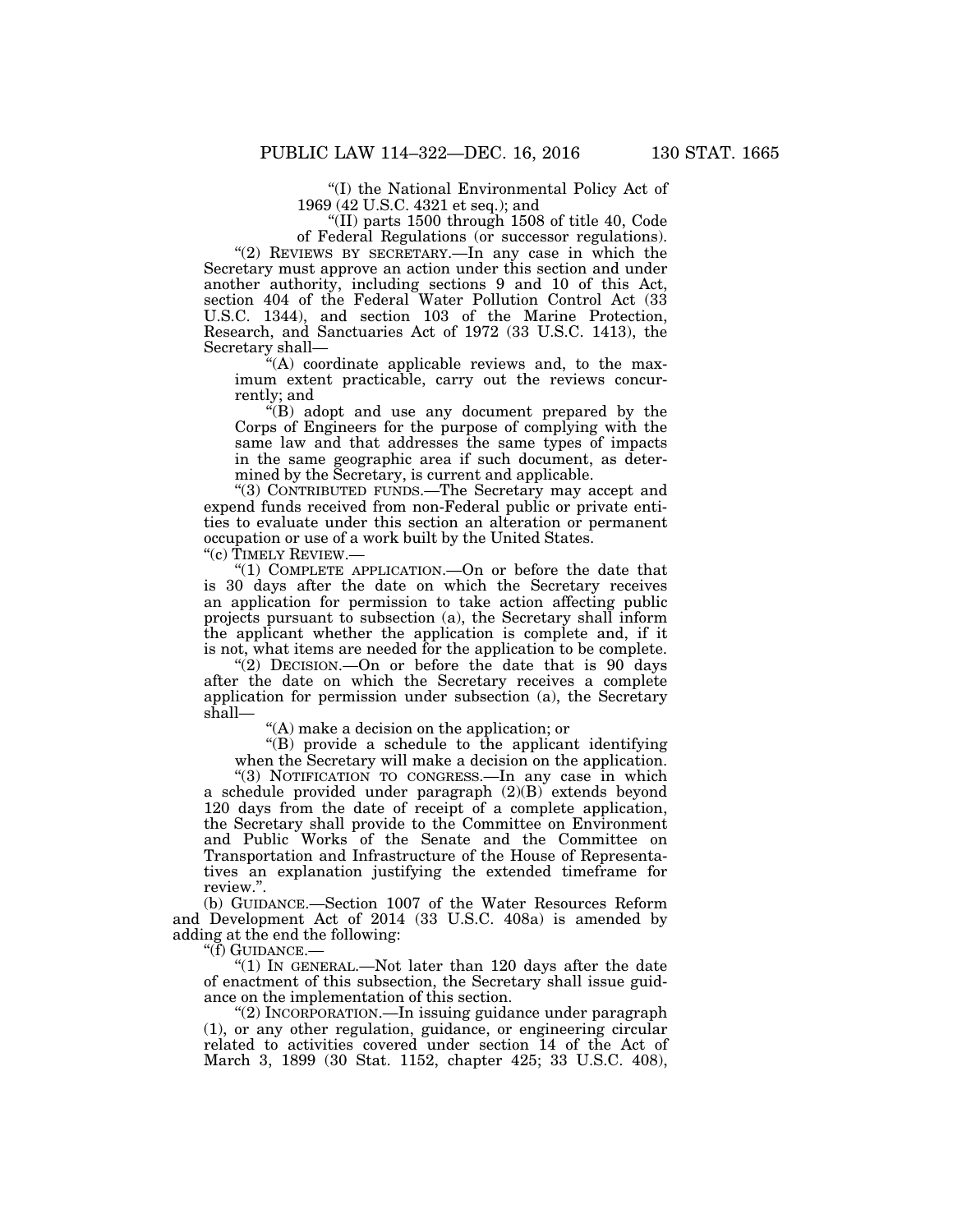the Secretary shall incorporate the requirements under this section.

''(g) PRIORITIZATION.—The Secretary shall prioritize and complete the activities required of the Secretary under this section.''. **SEC. 1157. PROJECT COMPLETION.** 

(a) COMPLETION OF PROJECTS AND PROGRAMS.— (1) IN GENERAL.—For any project or program of assistance authorized under section 219 of the Water Resources Development Act of 1992 (Public Law 102–580; 106 Stat. 4835), the Secretary is authorized to carry out the project to completion if—

(A) as of the date of enactment of this Act, the project has received more than \$4,000,000 in Federal appropriations and those appropriations equal an amount that is greater than 80 percent of the authorized amount;

(B) as of the date of enactment of this Act, significant progress has been demonstrated toward completion of the project or segments of the project but the project is not complete; and

(C) the benefits of the Federal investment will not be realized without completion of the project.

(2) AUTHORIZATION OF APPROPRIATIONS.—There is authorized to be appropriated to the Secretary to carry out this subsection \$50,000,000 for fiscal years 2017 through 2021.

(b) MODIFICATION OF PROJECTS OR PROGRAMS OF ASSISTANCE.— Section 7001(f) of the Water Resources Reform and Development Act of 2014 (33 U.S.C. 2282d(f)) is amended by adding at the end the following:

"(5) WATER RESOURCES DEVELOPMENT PROJECT.—The term 'water resources development project' includes a project under an environmental infrastructure assistance program if authorized before the date of enactment of the Water Resources Development Act of 2016.''.

## **SEC. 1158. NEW ENGLAND DISTRICT HEADQUARTERS.**

(a) IN GENERAL.—Subject to subsection (b), using amounts available in the revolving fund established by the first section of the Act of July 27, 1953 (67 Stat. 199, chapter 245; 33 U.S.C. 576), and not otherwise obligated, the Secretary may—

(1) design, renovate, and construct additions to 2 buildings located on Hanscom Air Force Base in Bedford, Massachusetts, for the headquarters of the New England District of the Corps of Engineers; and

(2) carry out such construction and infrastructure improvements as are required to support the headquarters of the New England District of the Corps of Engineers, including any necessary demolition of the existing infrastructure.

(b) REQUIREMENT.—In carrying out subsection (a), the Secretary shall ensure that the revolving fund established by such first section is appropriately reimbursed from funds appropriated for programs that receive a benefit under this section.

#### **SEC. 1159. BUFFALO DISTRICT HEADQUARTERS.**

(a) IN GENERAL.—Subject to subsection (b), using amounts available in the revolving fund established by the first section of the Act of July 27, 1953 (67 Stat. 199, chapter 245; 33 U.S.C. 576), and not otherwise obligated, the Secretary may—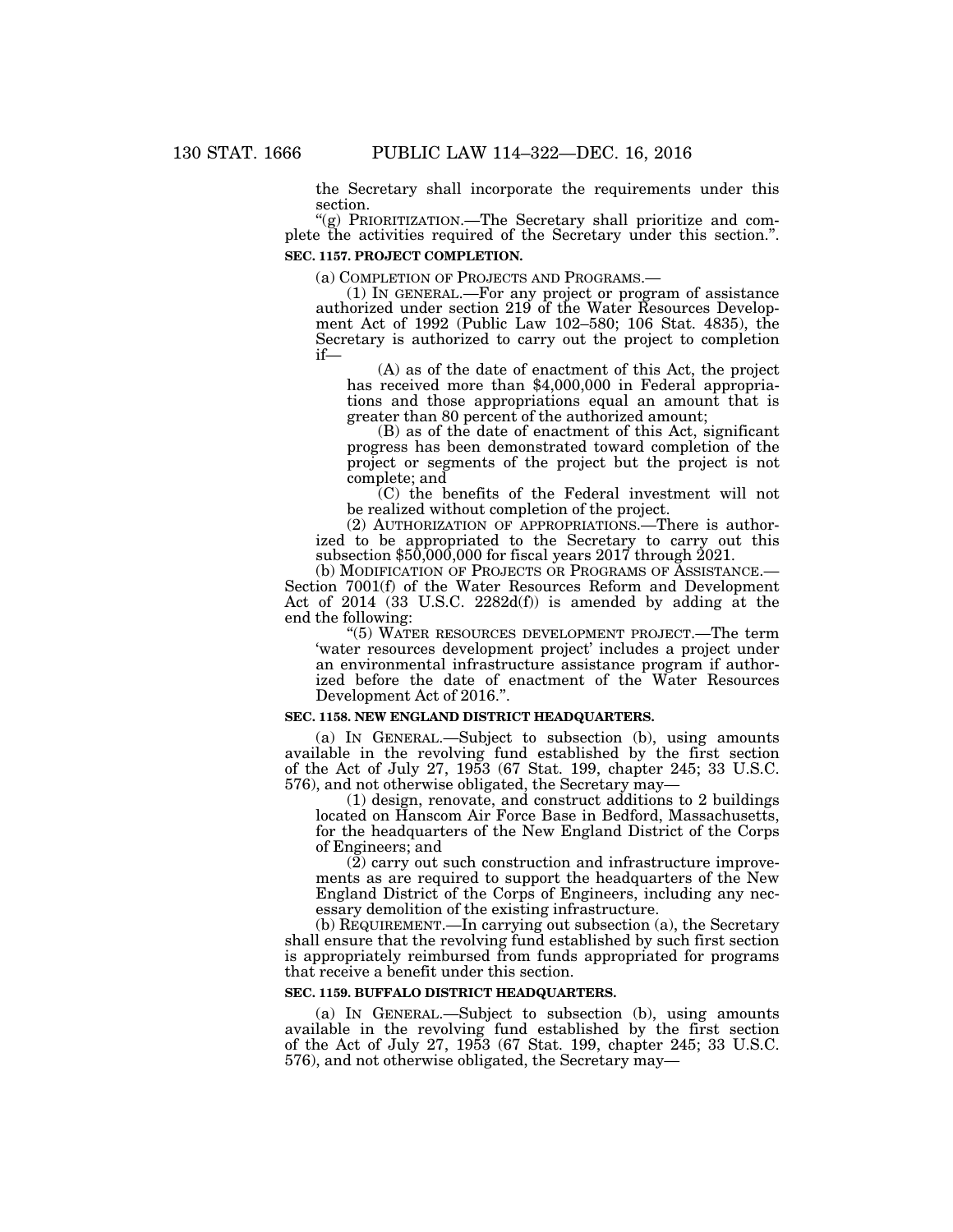(1) design and construct a new building in Buffalo, New York, for the headquarters of the Buffalo District of the Corps of Engineers; and

(2) carry out such construction and infrastructure improvements as are required to support the headquarters and related installations and facilities of the Buffalo District of the Corps of Engineers, including any necessary demolition or renovation of the existing infrastructure.

(b) REQUIREMENT.—In carrying out subsection (a), the Secretary shall ensure that the revolving fund established by such first section is appropriately reimbursed from funds appropriated for programs that receive a benefit under this section.

## **SEC. 1160. FUTURE FACILITY INVESTMENT.**

The first section of the Act of July 27, 1953 (67 Stat. 199, chapter 245; 33 U.S.C. 576), is amended—

(1) by striking ''For establishment of a revolving fund'' and inserting the following:

"(a) REVOLVING FUND.—For establishment of a revolving fund"; and

(2) by adding at the end the following:

"(b) PROHIBITION.-

''(1) IN GENERAL.—No funds may be expended or obligated from the revolving fund described in subsection (a) to newly construct, or perform a major renovation on, a building for use by the Corps of Engineers unless specifically authorized by law.

''(2) STATUTORY CONSTRUCTION.—Nothing in this subsection may be construed to—

''(A) change any authority provided under subchapter I of chapter 169 of title 10; or

 $\mathrm{``(B)}$  change the use of funds under subsection (a) for purposes other than those described in paragraph (1).

''(c) TRANSMISSION TO CONGRESS OF PROSPECTUS.—To secure consideration for an authorization under subsection (b), the Secretary shall transmit to the Committee on Transportation and Infrastructure of the House of Representative and the Committee on Environment and Public Works of the Senate a prospectus of the proposed construction or major renovation of a building that includes—

 $''(1)$  a brief description of the building;

" $(2)$  the location of the building;

 $''(3)$  an estimate of the maximum cost to be provided by the revolving fund for the building to be constructed or renovated;

"(4) the total size of the building after the proposed construction or major renovation;

''(5) the number of personnel proposed to be housed in the building after the construction or major renovation;

''(6) a statement that other suitable space owned by the Federal Government is not available;

 $\degree$ (7) a statement of rents and other housing costs currently being paid for the tenants proposed to be housed in the building; and

''(8) the size of the building currently housing the tenants proposed to be housed in the building.

'(d) Provision of Building Project Surveys.—

33 USC 701b–10.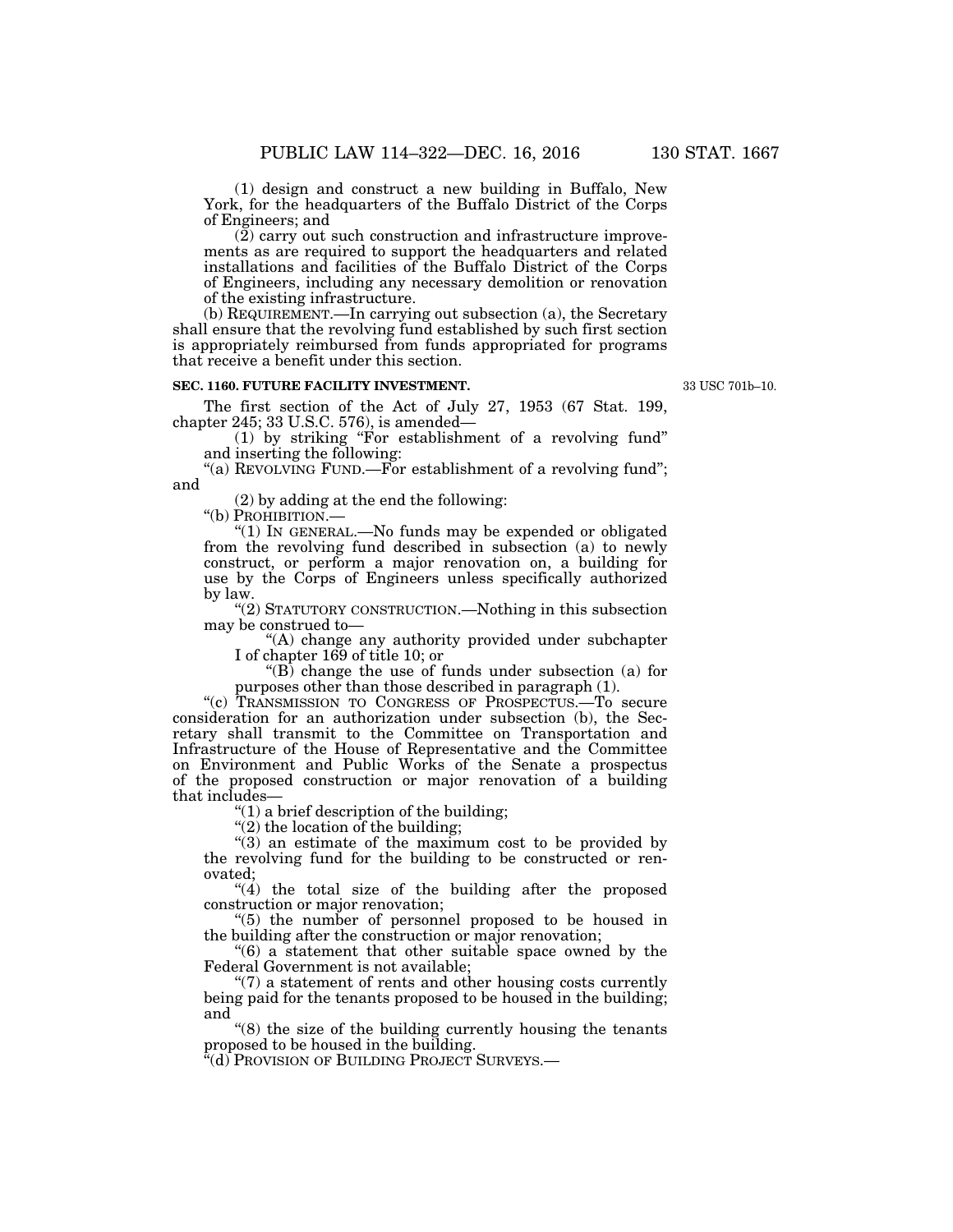"(1) IN GENERAL.—If requested by resolution by the Committee on Environment and Public Works of the Senate or the Committee on Transportation and Infrastructure of the House of Representatives, the Secretary shall create a building project survey for the construction or major renovation of a building described in subsection (b).

" $(2)$  REPORT.—Within a reasonable time after creating a building project survey under paragraph (1), the Secretary shall submit to Congress a report on the survey that includes the information required to be included in a prospectus under subsection (c).

''(e) MAJOR RENOVATION DEFINED.—In this section, the term 'major renovation' means a renovation or alteration of a building for use by the Corps of Engineers with a total expenditure of more than \$20,000,000.".

## **SEC. 1161. COMPLETION OF ECOSYSTEM RESTORATION PROJECTS.**

Section 2039 of the Water Resources Development Act of 2007 (33 U.S.C. 2330a) is amended by adding at the end the following:

"(d) INCLUSIONS.—A monitoring plan under subsection (b) shall include a description of—

"(1) the types and number of restoration activities to be conducted;

"(2) the physical action to be undertaken to achieve the restoration objectives of the project;

''(3) the functions and values that will result from the restoration plan; and

"(4) a contingency plan for taking corrective actions in cases in which monitoring demonstrates that restoration measures are not achieving ecological success in accordance with criteria described in the monitoring plan.<br>"(e) CONCLUSION OF OPERATION AND MAINTENANCE RESPONSI-

BILITY.—The responsibility of a non-Federal interest for operation and maintenance of the nonstructural and nonmechanical elements of a project, or a component of a project, for ecosystem restoration shall cease 10 years after the date on which the Secretary makes a determination of success under subsection (b)(2).

''(f) FEDERAL OBLIGATIONS.—The Secretary is not responsible for the operation or maintenance of any components of a project with respect to which a non-Federal interest is released from obligations under subsection (e).''.

## **SEC. 1162. FISH AND WILDLIFE MITIGATION.**

Section 906 of the Water Resources Development Act of 1986 (33 U.S.C. 2283) is amended—

(1) in subsection (h)—

 $(A)$  in paragraph  $(4)$ —

(i) by redesignating subparagraphs (D) and (E) as subparagraphs  $(E)$  and  $(F)$ , respectively; and

(ii) by inserting after subparagraph (C) the following:

''(D) include measures to protect or restore habitat connectivity;'';

(B) in paragraph (6)(C) by striking ''impacts'' and inserting ''impacts, including impacts to habitat connectivity''; and

(C) by striking paragraph (11) and inserting the following: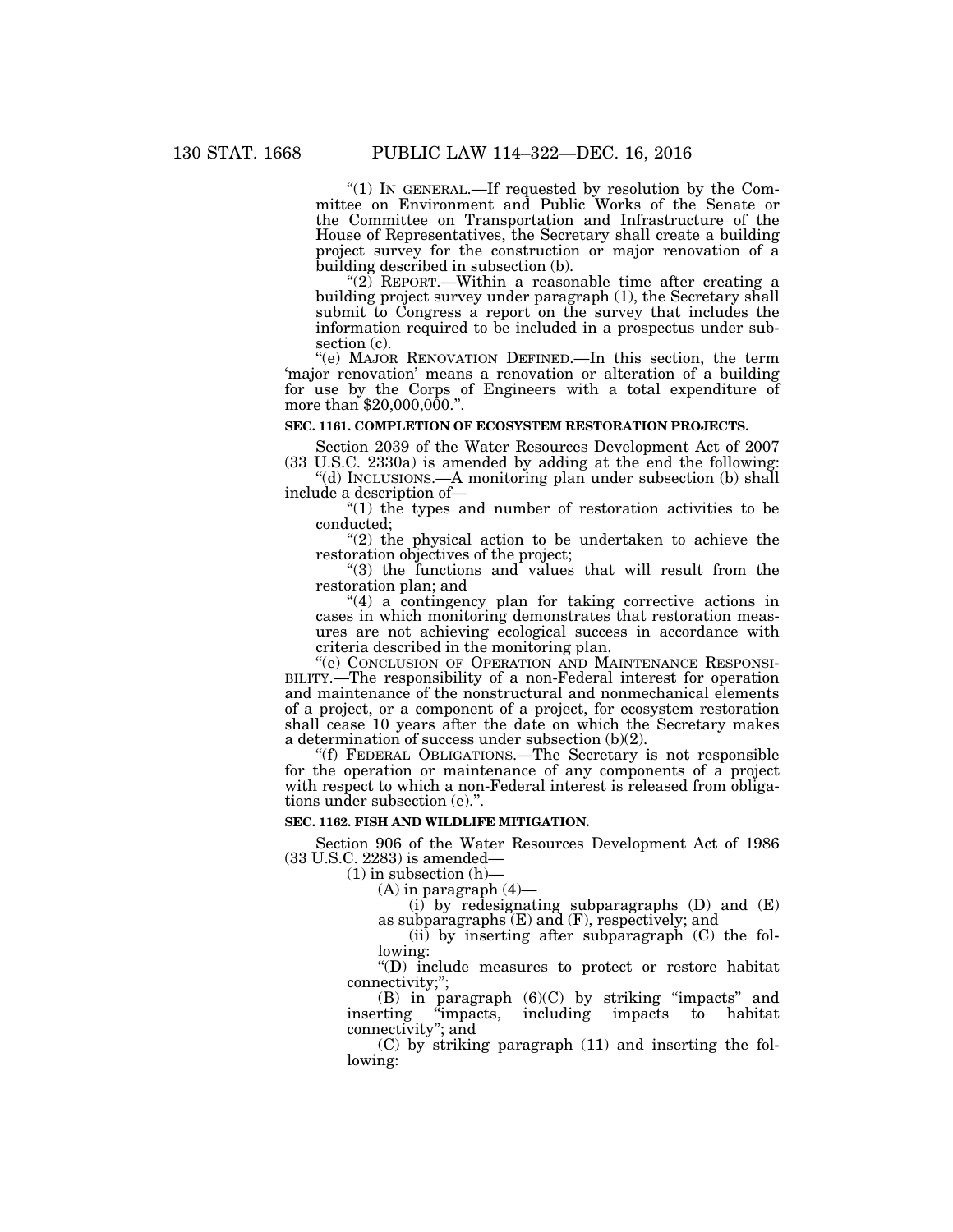''(11) EFFECT.—Nothing in this subsection—

''(A) requires the Secretary to undertake additional mitigation for existing projects for which mitigation has already been initiated, including the addition of fish passage to an existing water resources development project; or

''(B) affects the mitigation responsibilities of the Secretary under any other provision of law.''; and

(2) by adding at the end the following:

''(j) USE OF FUNDS.—

''(1) IN GENERAL.—The Secretary, with the consent of the applicable non-Federal interest, may use funds made available for preconstruction engineering and design after authorization of project construction to satisfy mitigation requirements through third-party arrangements or to acquire interests in land necessary for meeting mitigation requirements under this section.

"(2) NOTIFICATION.—Prior to the expenditure of any funds for a project pursuant to paragraph (1), the Secretary shall notify the Committee on Appropriations and the Committee on Transportation and Infrastructure of the House of Representatives and the Committee on Appropriations and the Committee on Environment and Public Works of the Senate.

"(k) MEASURES.—The Secretary shall consult with interested members of the public, the Director of the United States Fish and Wildlife Service, the Assistant Administrator for Fisheries of the National Oceanic and Atmospheric Administration, States, including State fish and game departments, and interested local governments to identify standard measures under subsection  $(h)(6)(C)$  that reflect the best available scientific information for evaluating habitat connectivity.''.

#### **SEC. 1163. WETLANDS MITIGATION.**

Section 2036(c) of the Water Resources Development Act of 2007 (33 U.S.C. 2317b) is amended to read as follows:

"(c) MITIGATION BANKS AND IN-LIEU FEE ARRANGEMENTS.—

''(1) IN GENERAL.—Not later than 180 days after the date of enactment of the Water Resources Development Act of 2016, the Secretary shall issue implementation guidance that provides for the consideration in water resources development feasibility studies of the entire amount of potential in-kind credits available at mitigation banks approved by the Secretary and in-lieu fee programs with an approved service area that includes the location of the projected impacts of the water resources development project.

''(2) REQUIREMENTS.—All potential mitigation bank and inlieu fee credits that meet the criteria under paragraph (1) shall be considered a reasonable alternative for planning purposes if—

''(A) the applicable mitigation bank—

''(i) has an approved mitigation banking instrument; and

''(ii) has completed a functional analysis of the potential credits using the approved Corps of Engineers certified habitat assessment model specific to the region; and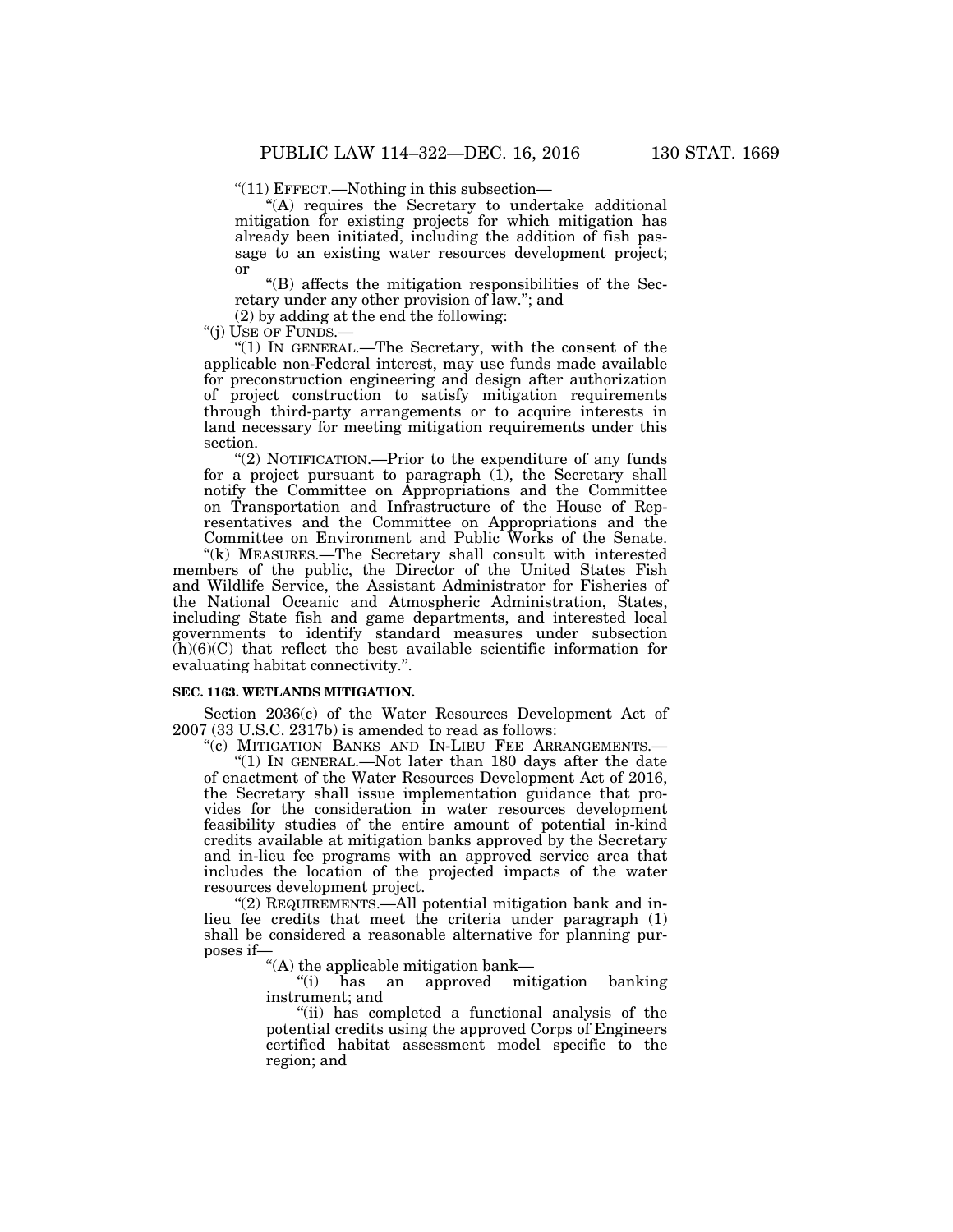''(B) the Secretary determines that the use of such banks or in-lieu fee programs provide reasonable assurance that the statutory (and regulatory) mitigation requirements for a water resources development project are met, including monitoring or demonstrating mitigation success. ''(3) EFFECT.—Nothing in this subsection—

"(A) modifies or alters any requirement for a water resources development project to comply with applicable laws or regulations, including section 906 of the Water Resources Development Act of 1986 (33 U.S.C. 2283); or

''(B) shall be construed as to limit mitigation alternatives or require the use of mitigation banks or in-lieu fee programs.''.

## **SEC. 1164. DEBRIS REMOVAL.**

Section 3 of the Act of March 2, 1945 (59 Stat. 23, chapter 19; 33 U.S.C. 603a), is amended—

(1) by striking ''\$1,000,000'' and inserting ''\$5,000,000'';

(2) by striking ''accumulated snags and other debris'' and inserting ''accumulated snags, obstructions, and other debris located in or adjacent to a Federal channel''; and

(3) by striking "or flood control" and inserting ", flood control, or recreation''.

33 USC 578a.

## **SEC. 1165. DISPOSITION STUDIES.**

(a) IN GENERAL.—In carrying out a disposition study for a project of the Corps of Engineers, including a disposition study under section 216 of the Flood Control Act of 1970 (33 U.S.C. 549a) or an assessment under section 6002 of the Water Resources Reform and Development Act of 2014 (Public Law 113–121; 128 Stat. 1349), the Secretary shall consider the extent to which the property concerned has economic, cultural, historic, or recreational significance or impacts at the national, State, or local level.

(b) COMPLETION OF ASSESSMENT AND INVENTORY.—Not later than 1 year after the date of enactment of this Act, the Secretary shall complete the assessment and inventory required under section 6002(a) of the Water Resources Reform and Development Act of 2014 (Public Law 113–121; 128 Stat. 1349).

## **SEC. 1166. TRANSFER OF EXCESS CREDIT.**

Section 1020(a) of the Water Resources Reform and Development Act of 2014 (33 U.S.C. 2223(a)) is amended—

(1) by striking the subsection designation and heading and all that follows through ''Subject to subsection (b)'' and inserting the following:

''(a) APPLICATION OF CREDIT.—

" $(1)$  In GENERAL.—Subject to subsection  $(b)$ "; and

(2) by adding at the end the following:

"(2) APPLICATION PRIOR TO COMPLETION OF PROJECT. On request of a non-Federal interest, the credit described in paragraph (1) may be applied prior to completion of a study or project, if the credit amount is verified by the Secretary.''.

## **SEC. 1167. HURRICANE AND STORM DAMAGE REDUCTION.**

Section 3(c)(2)(B) of the Act of August 13, 1946 (60 Stat. 1056, chapter 960; 33 U.S.C.  $426g(c)(2)(B)$ , is amended by striking ''\$5,000,000'' and inserting ''\$10,000,000''.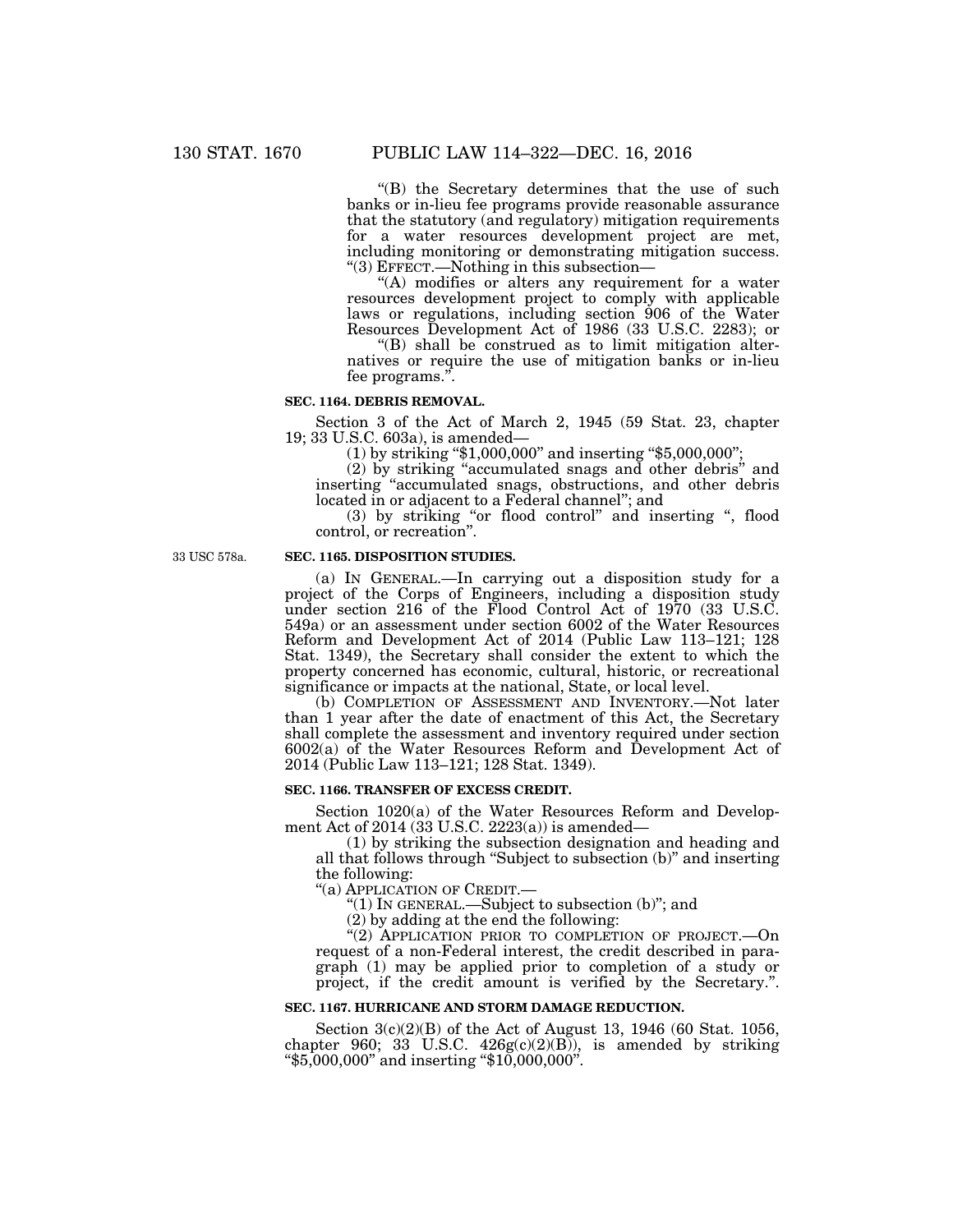33 USC 2330b.

### **SEC. 1168. FISH HATCHERIES.**

(a) IN GENERAL.—Notwithstanding any other provision of law, the Secretary may operate a fish hatchery for the purpose of restoring a population of fish species located in the region surrounding the fish hatchery that is listed as a threatened species or an endangered species under the Endangered Species Act of 1973 (16 U.S.C. 1531 et seq.) or a similar State law.

(b) COSTS.—A non-Federal entity, another Federal agency, or a group of non-Federal entities or other Federal agencies shall be responsible for 100 percent of the additional costs associated with managing a fish hatchery for the purpose described in subsection (a) that are not authorized as of the date of enactment of this Act for the fish hatchery.

### **SEC. 1169. SHORE DAMAGE PREVENTION OR MITIGATION.**

Section 111 of the River and Harbor Act of 1968 (33 U.S.C. 426i) is amended—

(1) in subsection (b) by striking ''measures'' and all that follows through ''project'' and inserting ''measures, including a study, shall be cost-shared in the same proportion as the cost-sharing provisions applicable to construction of the project''; and

(2) by adding at the end the following:

''(e) REIMBURSEMENT FOR FEASIBILITY STUDIES.—Beginning on the date of enactment of this subsection, in any case in which the Secretary implements a project under this section, the Secretary shall reimburse or credit the non-Federal interest for any amounts contributed for the study evaluating the damage in excess of the non-Federal share of the costs, as determined under subsection  $(b)$ .".

## **SEC. 1170. ENHANCING LAKE RECREATION OPPORTUNITIES.**

Section 3134 of the Water Resources Development Act of 2007 (Public Law 110–114; 121 Stat. 1142) is amended by striking subsection (e).

## **SEC. 1171. CREDIT IN LIEU OF REIMBURSEMENT.**

Section 1022 of the Water Resources Reform and Development Act of 2014 (33 U.S.C. 2225) is amended—

(1) in subsection (a) by striking ''that has been constructed by a non-Federal interest under section 211 of the Water Resources Development Act of 1996 (33 U.S.C. 701b–13) before the date of enactment of this Act'' and inserting ''for which a written agreement with the Corps of Engineers for construction was finalized on or before December 31, 2014, under section 211 of the Water Resources Development Act of 1996 (33 U.S.C. 701b–13) (as it existed before the repeal made by section  $1014(c)(3)$ "; and

(2) in subsection (b) by striking ''share of the cost of the non-Federal interest of carrying out other flood damage reduction projects or studies'' and inserting ''non-Federal share of the cost of carrying out other water resources development projects or studies of the non-Federal interest''.

#### **SEC. 1172. EASEMENTS FOR ELECTRIC, TELEPHONE, OR BROADBAND**  33 USC 2354. **SERVICE FACILITIES.**

(a) DEFINITION OF WATER RESOURCES DEVELOPMENT PROJECT.—In this section, the term "water resources development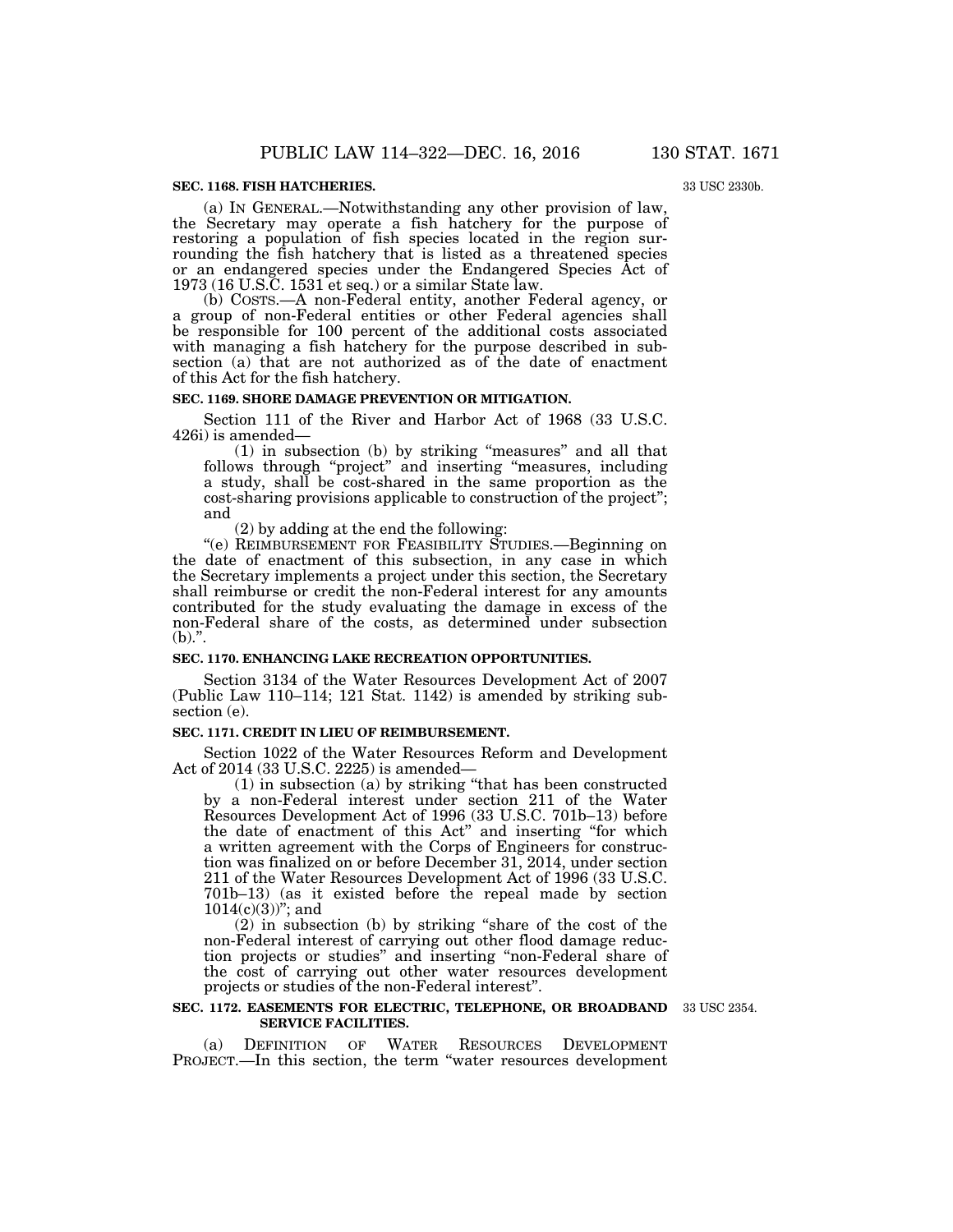project'' means a project under the administrative jurisdiction of the Corps of Engineers that is subject to part 327 of title 36, Code of Federal Regulations (or successor regulations).

(b) NO CONSIDERATION FOR EASEMENTS.—The Secretary may not collect consideration for an easement across water resources development project land for the electric, telephone, or broadband service facilities of nonprofit organizations eligible for financing under the Rural Electrification Act of 1936 (7  $\check{U}$ .S.C. 901 et seq.).

(c) ADMINISTRATIVE EXPENSES.—Nothing in this section affects the authority of the Secretary under section 2695 of title 10, United States Code, or under section 9701 of title 31, United State Code, to collect funds to cover reasonable administrative expenses incurred by the Secretary.

### **SEC. 1173. STUDY ON PERFORMANCE OF INNOVATIVE MATERIALS.**

(a) INNOVATIVE MATERIAL DEFINED.—In this section, the term "innovative material", with respect to a water resources development project, includes high performance concrete formulations, geosynthetic materials, advanced alloys and metals, reinforced polymer composites, including any coatings or other corrosion prevention methods used in conjunction with such materials, and any other material, as determined by the Secretary.

(b) STUDY.—

(1) IN GENERAL.—The Secretary shall offer to enter into a contract with the Transportation Research Board of the National Academy of Sciences—

(A) to develop a proposal to study the use and performance of innovative materials in water resources development projects carried out by the Corps of Engineers; and

(B) after the opportunity for public comment provided in accordance with subsection (c), to carry out the study proposed under subparagraph (A).

 $(2)$  CONTENTS.—The study under paragraph  $(1)$  shall identify—

(A) the conditions that result in degradation of water resources infrastructure;

(B) the capabilities of innovative materials in reducing degradation;

(C) any statutory, fiscal, regulatory, or other barriers to the expanded successful use of innovative materials;

(D) recommendations on including performance-based requirements for the incorporation of innovative materials into the Unified Facilities Guide Specifications;

(E) recommendations on how greater use of innovative materials could increase performance of an asset of the Corps of Engineers in relation to extended service life;

(F) additional ways in which greater use of innovative materials could empower the Corps of Engineers to accomplish the goals of the Strategic Plan for Civil Works of the Corps of Engineers; and

(G) recommendations on any further research needed to improve the capabilities of innovative materials in achieving extended service life and reduced maintenance costs in water resources development infrastructure.

(c) PUBLIC COMMENT.—After developing the study proposal under subsection  $(b)(1)(A)$  and before carrying out the study under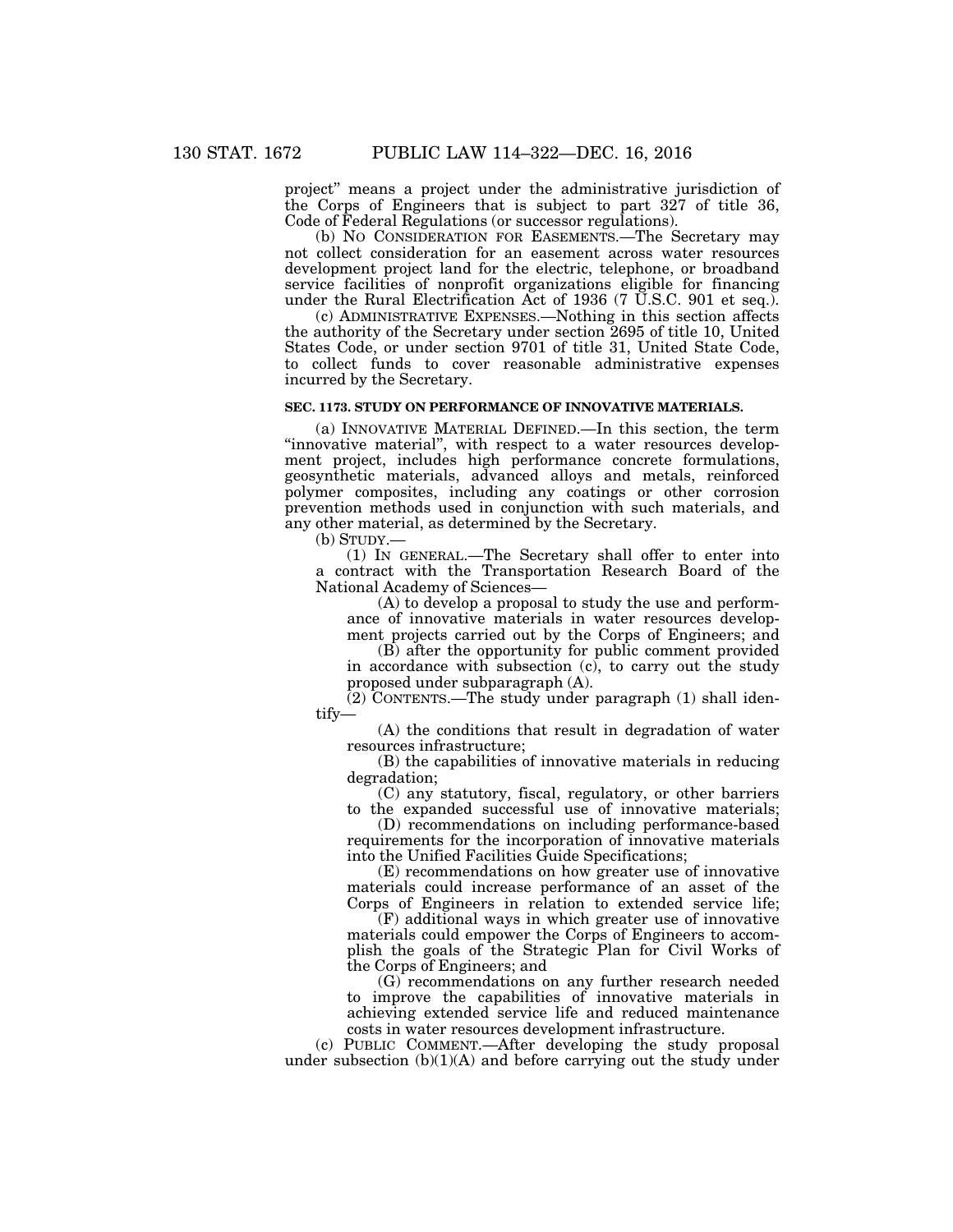subsection  $(b)(1)(B)$ , the Secretary shall provide an opportunity for public comment on the study proposal.

(d) CONSULTATION.—In carrying out the study under subsection (b)(1), the Secretary, at a minimum, shall consult with relevant experts on engineering, environmental, and industry considerations.

(e) REPORT TO CONGRESS.—Not later than 2 years after the date of enactment of this Act, the Secretary shall submit to Congress a report describing the results of the study under subsection  $(b)(1)$ .

## **SEC. 1174. CONVERSION OF SURPLUS WATER AGREEMENTS.**

For the purposes of section 6 of the Act of December 22, 1944 (58 Stat. 890, chapter 665; 33 U.S.C. 708), in any case in which a water supply agreement with a duration of 30 years or longer was predicated on water that was surplus to a purpose and provided for the complete payment of the actual investment costs of storage to be used, and that purpose is no longer authorized as of the date of enactment of this section, the Secretary shall provide to the non-Federal entity an opportunity to convert the agreement to a permanent storage agreement in accordance with section 301 of the Water Supply Act of 1958 (43 U.S.C. 390b), with the same payment terms incorporated in the agreement.

## **SEC. 1175. PROJECTS FUNDED BY THE INLAND WATERWAYS TRUST FUND.**

Beginning on June 10, 2014, and ending on the date of the completion of the project for navigation, Lower Ohio River, Locks and Dams 52 and 53, Illinois and Kentucky, authorized by section 3(a)(6) of the Water Resources Development Act of 1988 (102 Stat. 4013), section 1001(b)(2) of the Water Resources Development Act of 1986 (33 U.S.C. 579a(b)(2)) shall not apply to any project authorized to receive funding from the Inland Waterways Trust Fund established by section 9506(a) of the Internal Revenue Code of 1986.

#### **SEC. 1176. REHABILITATION ASSISTANCE.**

Section 5 of the Act of August 18, 1941 (55 Stat. 650, chapter 377; 33 U.S.C. 701n), is amended—

(1) in subsection (a) by adding at the end the following:

"(3) NONSTRUCTURAL ALTERNATIVES DEFINED.—In this subsection, the term 'nonstructural alternatives' includes efforts to restore or protect natural resources, including streams, rivers, floodplains, wetlands, or coasts, if those efforts will reduce flood risk.''; and

(2) by adding at the end the following:

''(d) INCREASED LEVEL OF PROTECTION.—In conducting repair or restoration work under subsection (a), at the request of the non-Federal sponsor, the Chief of Engineers may increase the level of protection above the level to which the system was designed, or, if the repair or restoration includes repair or restoration of a pumping station, increase the capacity of a pump, if—

" $(1)$  the Chief of Engineers determines the improvements are in the public interest, including consideration of whether—

" $(\hat{A})$  the authority under this section has been used more than once at the same location;

''(B) there is an opportunity to decrease significantly the risk of loss of life and property damage; or

''(C) there is an opportunity to decrease total life cycle rehabilitation costs for the project; and

33 USC 708 note.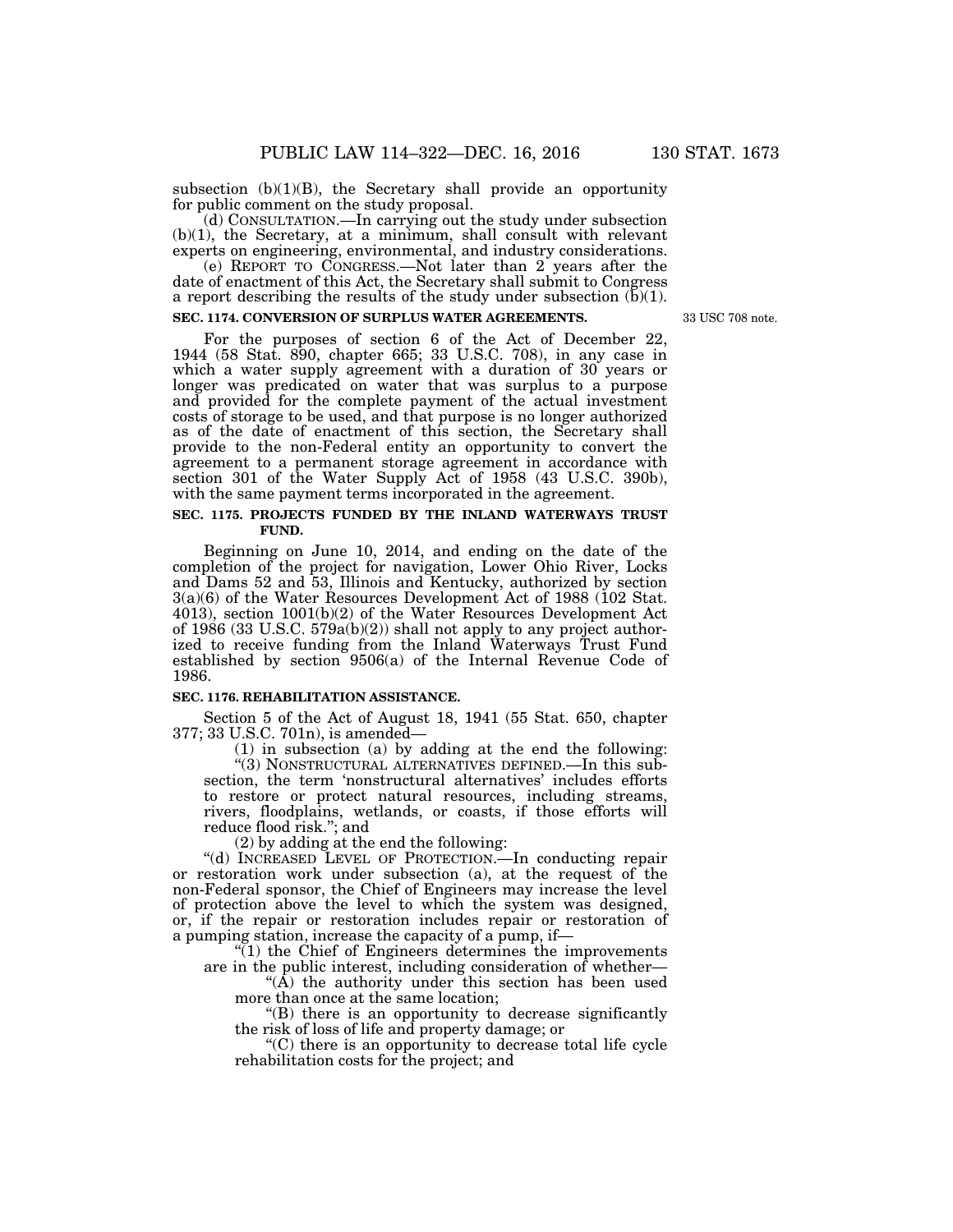" $(2)$  the non-Federal sponsor agrees to pay the difference between the cost of repair or restoration to the original design level or original capacity and the cost of achieving the higher level of protection or capacity sought by the non-Federal sponsor.

''(e) NOTICE.—The Secretary shall notify and consult with the non-Federal sponsor regarding the opportunity to request implementation of nonstructural alternatives to the repair or restoration of a flood control work under subsection (a).''.

33 USC 467f–2 note.

### **SEC. 1177. REHABILITATION OF CORPS OF ENGINEERS CONSTRUCTED DAMS.**

(a) IN GENERAL.—If the Secretary determines that the project is feasible, the Secretary may carry out a project for the rehabilitation of a dam described in subsection (b).

(b) ELIGIBLE DAMS.—A dam eligible for assistance under this section is a dam—

(1) that has been constructed, in whole or in part, by the Corps of Engineers for flood control purposes;

(2) for which construction was completed before 1940;

(3) that is classified as ''high hazard potential'' by the State dam safety agency of the State in which the dam is located; and

(4) that is operated by a non-Federal entity.

(c) COST SHARING.—Non-Federal interests shall provide 35 percent of the cost of construction of any project carried out under this section, including provision of all land, easements, rights-ofway, and necessary relocations.

(d) AGREEMENTS.—Construction of a project under this section shall be initiated only after a non-Federal interest has entered into a binding agreement with the Secretary—

(1) to pay the non-Federal share of the costs of construction under subsection (c); and

(2) to pay 100 percent of any operation, maintenance, and replacement and rehabilitation costs with respect to the project

in accordance with regulations prescribed by the Secretary.

than \$10,000,000 for a project at any single dam under this section.<br>(f) FUNDING.—There is authorized to be appropriated to carry

out this section  $$10,000,000$  for each of fiscal years 2017 through 2026.

## **SEC. 1178. COLUMBIA RIVER.**

(a) ECOSYSTEM RESTORATION.—Section 536(g) of the Water Resources Development Act of 2000 (Public Law 106–541; 114 Stat. 2662; 128 Stat. 1314) is amended by striking ''\$50,000,000'' and inserting ''\$75,000,000''.

(b) WATERCRAFT INSPECTION STATIONS.—Section 104 of the River and Harbor Act of 1958 (33 U.S.C. 610) is amended—

 $(1)$  in subsection  $(d)$ —

(A) by striking paragraph (1) and inserting the following:

" $(1)$  IN GENERAL.—In carrying out this section, the Secretary may establish, operate, and maintain new or existing watercraft inspection stations to protect the Columbia River Basin to be located in the States of Idaho, Montana, Oregon, and Washington at locations, as determined by the Secretary in consultation with such States, with the highest likelihood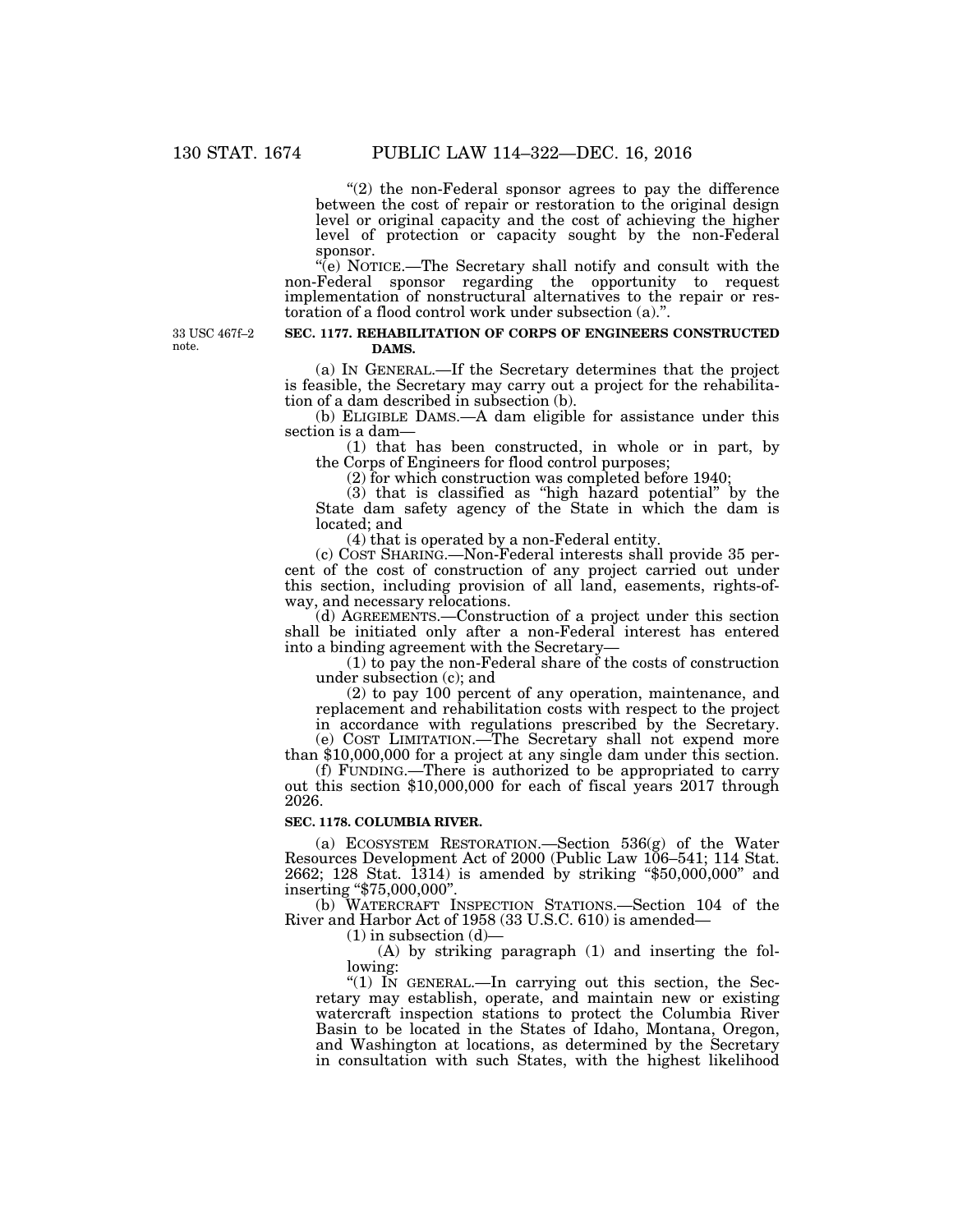of preventing the spread of aquatic invasive species at reservoirs operated and maintained by the Secretary. The Secretary shall also assist the States referred to in this paragraph with rapid response to any aquatic invasive species, including quagga or zebra mussel, infestation.''; and

 $(B)$  in paragraph  $(3)(A)$  by inserting "Governors of the" before "States"; and

(2) in subsection (e) by striking paragraph (3) and inserting the following:

''(3) assist States in early detection of aquatic invasive species, including quagga and zebra mussels; and''.

(c) TRIBAL ASSISTANCE.—

(1) ASSISTANCE AUTHORIZED.—

(A) IN GENERAL.—Upon the request of the Secretary of the Interior, the Secretary may provide assistance on land transferred by the Department of the Army to the Department of the Interior pursuant to title IV of Public Law 100–581 (102 Stat. 2944; 110 Stat. 766; 110 Stat. 3762; 114 Stat. 2679; 118 Stat. 544) to Indian tribes displaced as a result of the construction of the Bonneville Dam, Oregon.

(B) CLARIFICATION.—

(i) IN GENERAL.—The Secretary is authorized to provide the assistance described in subparagraph (A) based on information known or studies undertaken by the Secretary prior to the date of enactment of this subsection.

(ii) ADDITIONAL STUDIES.—To the extent that the Secretary determines necessary, the Secretary is authorized to undertake additional studies to further examine any impacts to Indian tribes identified in subparagraph  $(A)$  beyond any information or studies identified under clause (i), except that the Secretary is authorized to provide the assistance described in subparagraph (A) based solely on information known or studies undertaken by the Secretary prior to the date of enactment of this subsection.

(2) STUDY OF IMPACTS OF JOHN DAY DAM, OREGON.—The Secretary shall—

(A) conduct a study to determine the number of Indian tribes displaced by the construction of the John Day Dam, Oregon; and

(B) recommend to the Committee on Transportation and Infrastructure of the House of Representatives and the Committee on Environment and Public Works of the Senate a plan to provide assistance to Indian tribes displaced as a result of the construction of the John Day Dam, Oregon.

#### **SEC. 1179. MISSOURI RIVER.**

(a) RESERVOIR SEDIMENT MANAGEMENT.—

(1) DEFINITION OF SEDIMENT MANAGEMENT PLAN.—In this subsection, the term "sediment management plan" means a plan for preventing sediment from reducing water storage capacity at a reservoir and increasing water storage capacity through sediment removal at a reservoir.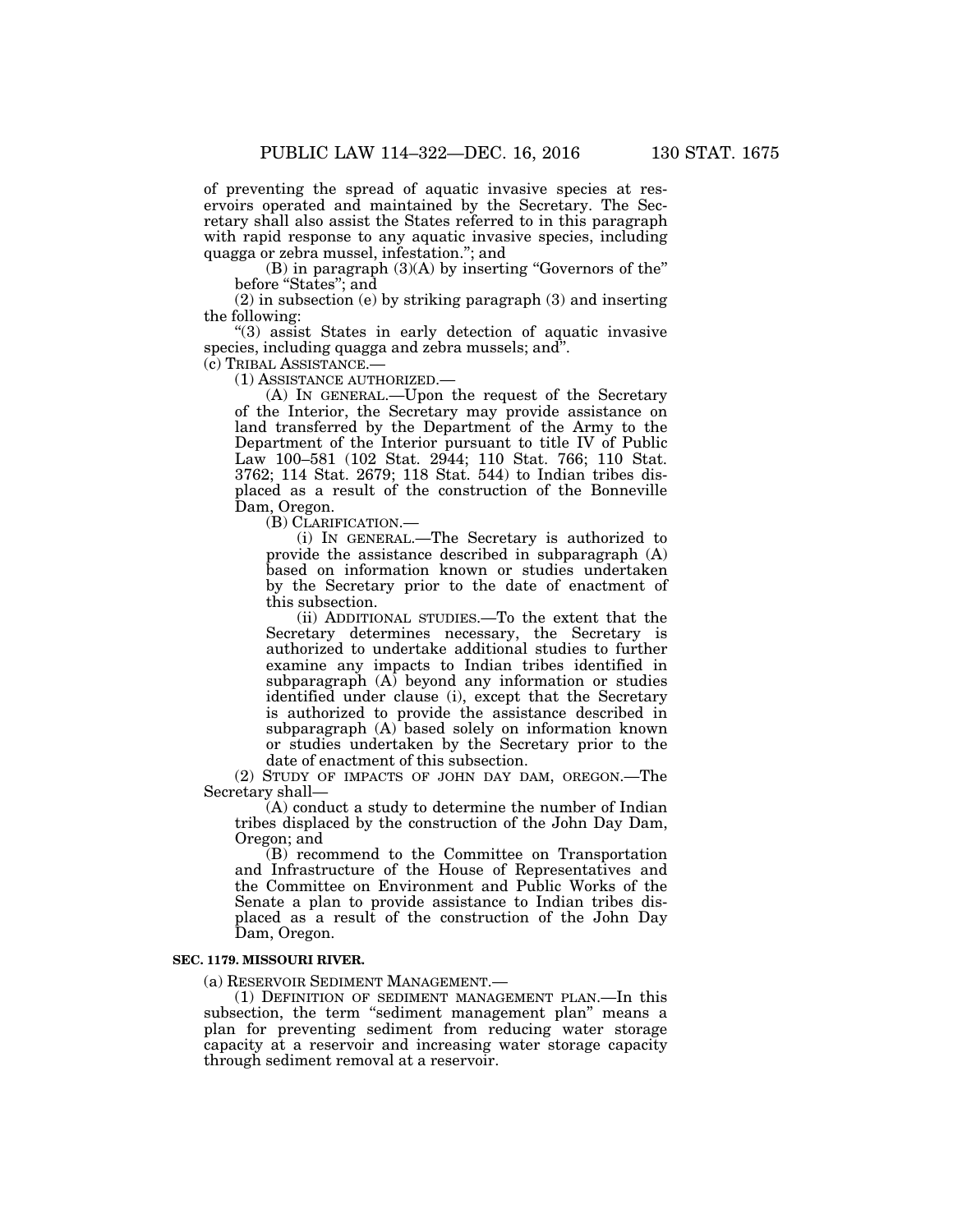(2) UPPER MISSOURI RIVER BASIN PILOT PROGRAM.—The Secretary shall carry out a pilot program for the development and implementation of sediment management plans for reservoirs owned and operated by the Secretary in the Upper Missouri River Basin, on request by project beneficiaries.

(3) PLAN ELEMENTS.—A sediment management plan under paragraph (2) shall—

(A) provide opportunities for project beneficiaries and other stakeholders to participate in sediment management decisions;

(B) evaluate the volume of sediment in a reservoir and impacts on storage capacity;

(C) identify preliminary sediment management options, including sediment dikes and dredging;

(D) identify constraints;

(E) assess technical feasibility, economic justification, and environmental impacts;

(F) identify beneficial uses for sediment; and

(G) to the maximum extent practicable, use, develop, and demonstrate innovative, cost-saving technologies, including structural and nonstructural technologies and designs, to manage sediment.

(4) COST SHARE.—The beneficiaries requesting a sediment management plan shall share in the cost of development and implementation of the plan and such cost shall be allocated among the beneficiaries in accordance with the benefits to be received.

(5) CONTRIBUTED FUNDS.—The Secretary may accept funds from non-Federal interests and other Federal agencies to develop and implement a sediment management plan under this subsection.

(6) GUIDANCE.—The Secretary shall use the knowledge gained through the development and implementation of sediment management plans under paragraph (2) to develop guidance for sediment management at other reservoirs.

(7) PARTNERSHIP WITH SECRETARY OF THE INTERIOR.—

(A) IN GENERAL.—The Secretary shall carry out the pilot program established under this subsection in partnership with the Secretary of the Interior, and the program may apply to reservoirs managed or owned by the Bureau of Reclamation on execution of a memorandum of agreement between the Secretary and the Secretary of the Interior establishing the framework for a partnership and the terms and conditions for sharing expertise and resources.

(B) LEAD AGENCY.—The Secretary that has primary jurisdiction over a reservoir shall take the lead in developing and implementing a sediment management plan for that reservoir.

(8) OTHER AUTHORITIES NOT AFFECTED.—Nothing in this subsection affects sediment management or the share of costs paid by Federal and non-Federal interests relating to sediment management under any other provision of law (including regulations).

(b) SNOWPACK AND DROUGHT MONITORING.—Section 4003(a) of the Water Resources Reform and Development Act of 2014 (Public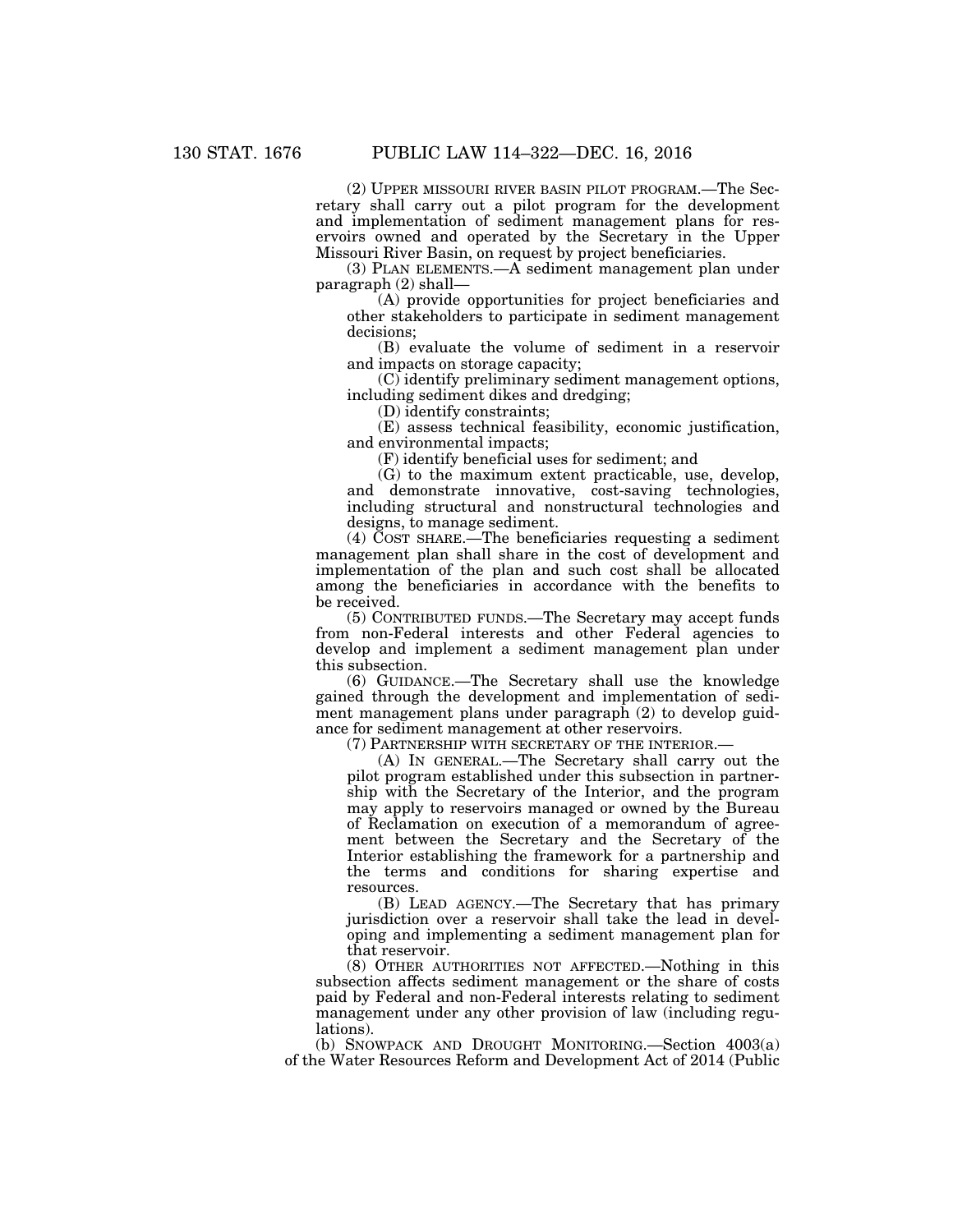Law 113–121; 128 Stat. 1310) is amended by adding at the end the following:

 $^{(6)}$ LEAD AGENCY.—The Corps of Engineers shall be the lead agency for carrying out and coordinating the activities described in paragraph  $(\tilde{1})$ .".

#### **SEC. 1180. CHESAPEAKE BAY OYSTER RESTORATION.**

Section 704(b)(1) of the Water Resources Development Act of 1986 (33 U.S.C. 2263(b)(1)) is amended by striking "\$60,000,000" and inserting "\$100,000,000".

## **SEC. 1181. SALTON SEA, CALIFORNIA.**

(a) IN GENERAL.—Section 3032 of the Water Resources Development Act of 2007 (Public Law 110–114; 121 Stat. 1113) is amended—

(1) in the section heading by inserting "**PROGRAM**" after "**RESTORATION**";

(2) in subsection (b)—

(A) in the subsection heading by striking ''PILOT PROJECTS" and inserting "PROGRAM";

(B) in paragraph  $(1)$ –

(i) by redesignating subparagraphs (A) and (B) as subparagraphs (B) and (C), respectively;

(ii) by inserting before subparagraph (B) (as so redesignated) the following:

''(A) ESTABLISHMENT.—The Secretary shall carry out a program to implement projects to restore the Salton Sea in accordance with this section.'';

(iii) in subparagraph (B) (as redesignated by clause (i)) by striking ''the pilot''; and

 $(iv)$  in subparagraph  $(C)(i)$  (as redesignated by clause (i))—

(I) in the matter preceding subclause (I), by striking "the pilot projects referred to in subparagraph (A)'' and inserting ''the projects referred to in subparagraph (B)'';

 $(I$ I) in subclause  $(I)$  by inserting ", Salton Sea Authority, or other non-Federal interest'' before the semicolon; and

(III) in subclause (II) by striking "pilot";

(C) in paragraph (2), in the matter preceding subparagraph (A), by striking ''pilot''; and

(D) in paragraph  $(3)$ —

(i) by striking ''pilot'' each place it appears; and (ii) by inserting '', Salton Sea Authority, or other non-Federal interest'' after ''State''; and

(3) in subsection (c) by striking "pilot". (b) CLERICAL AMENDMENT.—The table of contents in section 1(b) of the Water Resources Development Act of 2007 (Public Law 110–114; 121 Stat. 1041) is amended by striking the item relating

to section 3032 and inserting the following:

''3032. Salton Sea restoration program, California.''.

## **SEC. 1182. ADJUSTMENT.**

Section 219(f) of the Water Resources Development Act of 1992 (Public Law 102–580) is amended—

(1) in paragraph (25) (113 Stat. 336)—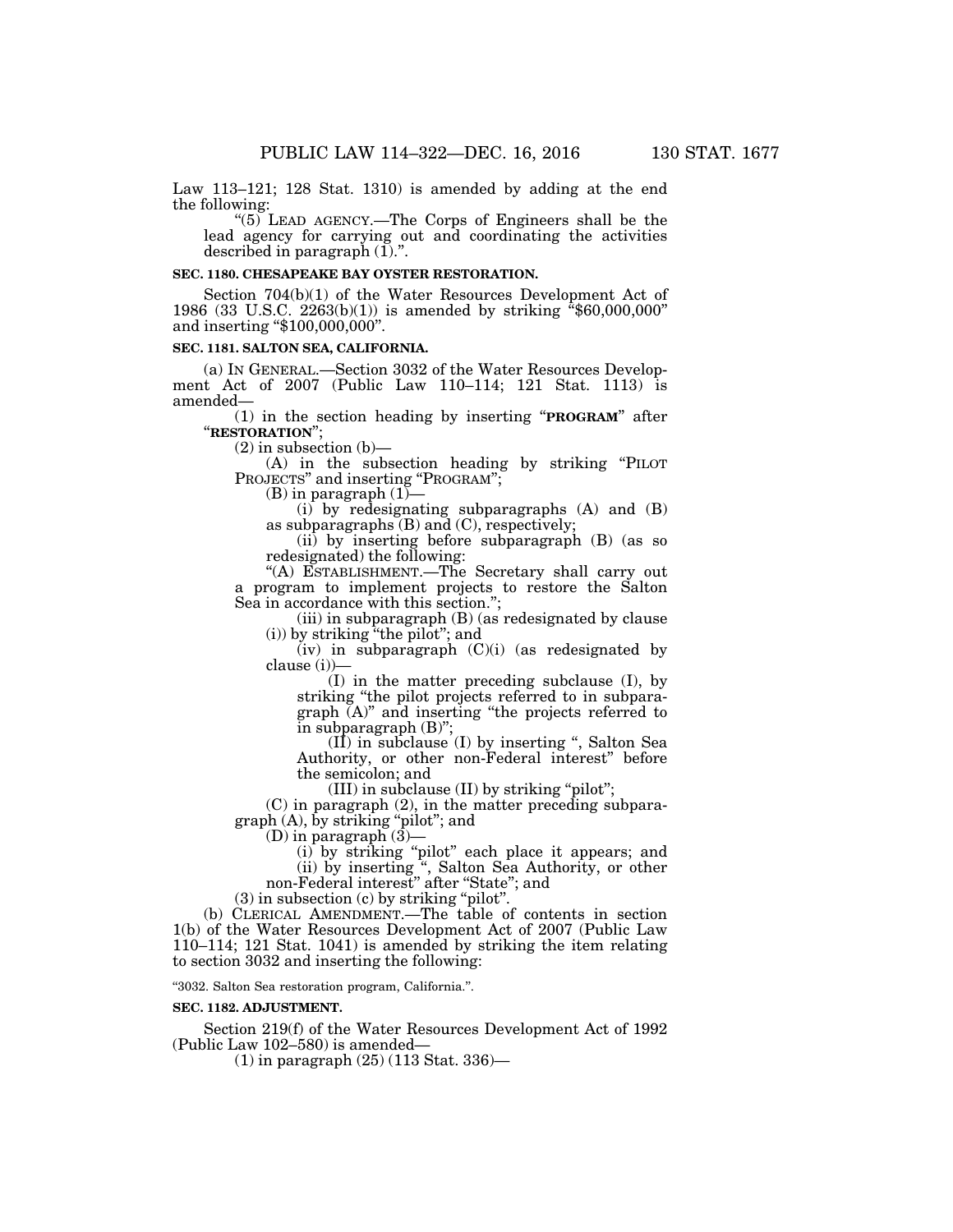(A) by inserting "Berkeley," before "Calhoun,"; and

(B) by striking ''Orangeberg, and Sumter'' and inserting ''and Orangeberg''; and

(2) in paragraph (78) (121 Stat. 1258)—

(A) in the paragraph heading by striking ''ST. CLAIR COUNTY,'' and inserting ''ST. CLAIR COUNTY, BLOUNT COUNTY, AND CULLMAN COUNTY,''; and

(B) by striking ''St. Clair County,'' and inserting ''St. Clair County, Blount County, and Cullman County,''.

## **SEC. 1183. COASTAL ENGINEERING.**

(a) IN GENERAL.—Section 4014(b) of the Water Resources Reform and Development Act of 2014 (33 U.S.C. 2803a(b)) is amended—

(1) in paragraph (1) by inserting ''Indian tribes,'' after ''nonprofit organizations,'';

 $(2)$  by redesignating paragraphs  $(3)$  and  $(4)$  as paragraphs (4) and (5), respectively; and

(3) by inserting after paragraph (2) the following:

''(3) give priority to projects in communities the existence of which is threatened by rising sea level, including projects relating to shoreline restoration, tidal marsh restoration, dunal habitats to protect coastal infrastructure, reduction of future and existing emergency repair costs, and the beneficial reuse of dredged materials;''.

(b) INTERAGENCY COORDINATION ON COASTAL RESILIENCE.—

(1) IN GENERAL.—The Secretary shall convene an interagency working group on resilience to extreme weather, which will coordinate research, data, and Federal investments related to sea level rise, resiliency, and vulnerability to extreme weather, including coastal resilience.

(2) CONSULTATION.—The interagency working group convened under paragraph (1) shall participate in any activity carried out by an organization authorized by a State to study and issue recommendations on how to address the impacts on Federal assets of recurrent flooding and sea level rise, including providing consultation regarding policies, programs, studies, plans, and best practices relating to recurrent flooding and sea level rise in areas with significant Federal assets. (c) REGIONAL ASSESSMENTS.—

(1) IN GENERAL.—The Secretary may conduct regional assessments of coastal and back bay protection and of Federal and State policies and programs related to coastal water resources, including—

(A) an assessment of the probability and the extent of coastal flooding and erosion, including back bay and estuarine flooding;

(B) recommendations for policies and other measures related to regional Federal, State, local, and private participation in shoreline and back bay protection projects;

(C) an evaluation of the performance of existing Federal coastal storm damage reduction, ecosystem restoration, and navigation projects, including recommendations for the improvement of those projects; and

(D) recommendations for the demonstration of methodologies for resilience through the use of natural and nature-based infrastructure approaches, as appropriate.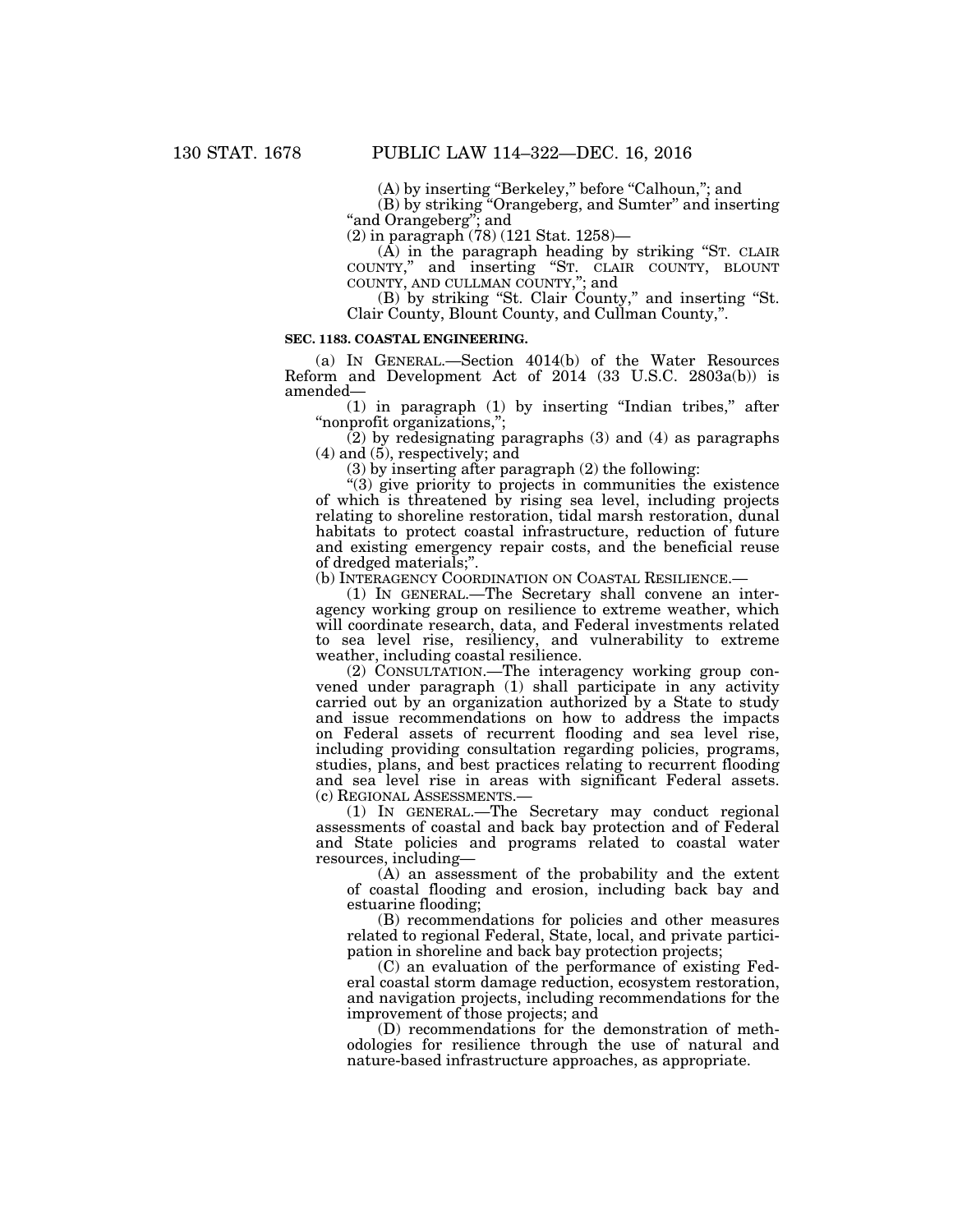(2) COOPERATION.—In carrying out paragraph (1), the Secretary shall cooperate with—

(A) heads of appropriate Federal agencies;

(B) States that have approved coastal management

programs and appropriate agencies of those States;

(C) local governments; and

(D) the private sector.

(d) STREAMLINING.—In carrying out this section, the Secretary shall—

(1) to the maximum extent practicable, use existing research done by Federal, State, regional, local, and private entities to eliminate redundancies and related costs;

(2) receive from any of the entities described in subsection  $(c)(2)$ —

(A) contributed funds; or

(B) research that may be eligible for credit as workin-kind under applicable Federal law; and

(3) enable each District or combination of Districts of the Corps of Engineers that jointly participate in carrying out an assessment under this section to consider regionally appropriate engineering, biological, ecological, social, economic, and other factors in carrying out the assessment.

(e) REPORTS.—The Secretary shall submit in the 2019 annual report submitted to Congress in accordance with section 8 of the Act of August 11, 1888 (25 Stat. 424, chapter 860; 33 U.S.C. 556), and section 925(b) of the Water Resources Development Act of 1986 (33 U.S.C. 2295(b)) all reports and recommendations prepared under this section, together with any necessary supporting documentation.

## **SEC. 1184. CONSIDERATION OF MEASURES.**

33 USC 2289a.

(a) DEFINITIONS.—In this section, the following definitions apply:

(1) NATURAL FEATURE.—The term ''natural feature'' means a feature that is created through the action of physical, geological, biological, and chemical processes over time.

(2) NATURE-BASED FEATURE.—The term ''nature-based feature'' means a feature that is created by human design, engineering, and construction to provide risk reduction in coastal areas by acting in concert with natural processes.

(b) REQUIREMENT.—In studying the feasibility of projects for flood risk management, hurricane and storm damage reduction, and ecosystem restoration the Secretary shall, with the consent of the non-Federal sponsor of the feasibility study, consider, as appropriate—

(1) natural features;

(2) nature-based features;

(3) nonstructural measures; and

(4) structural measures.

(c) REPORT TO CONGRESS.—

(1) IN GENERAL.—Not later than February 1, 2020, and 5 and 10 years thereafter, the Secretary shall submit to the Committee on Environment and Public Works of the Senate and the Committee on Transportation and Infrastructure of the House of Representatives a report on the implementation of subsection (b).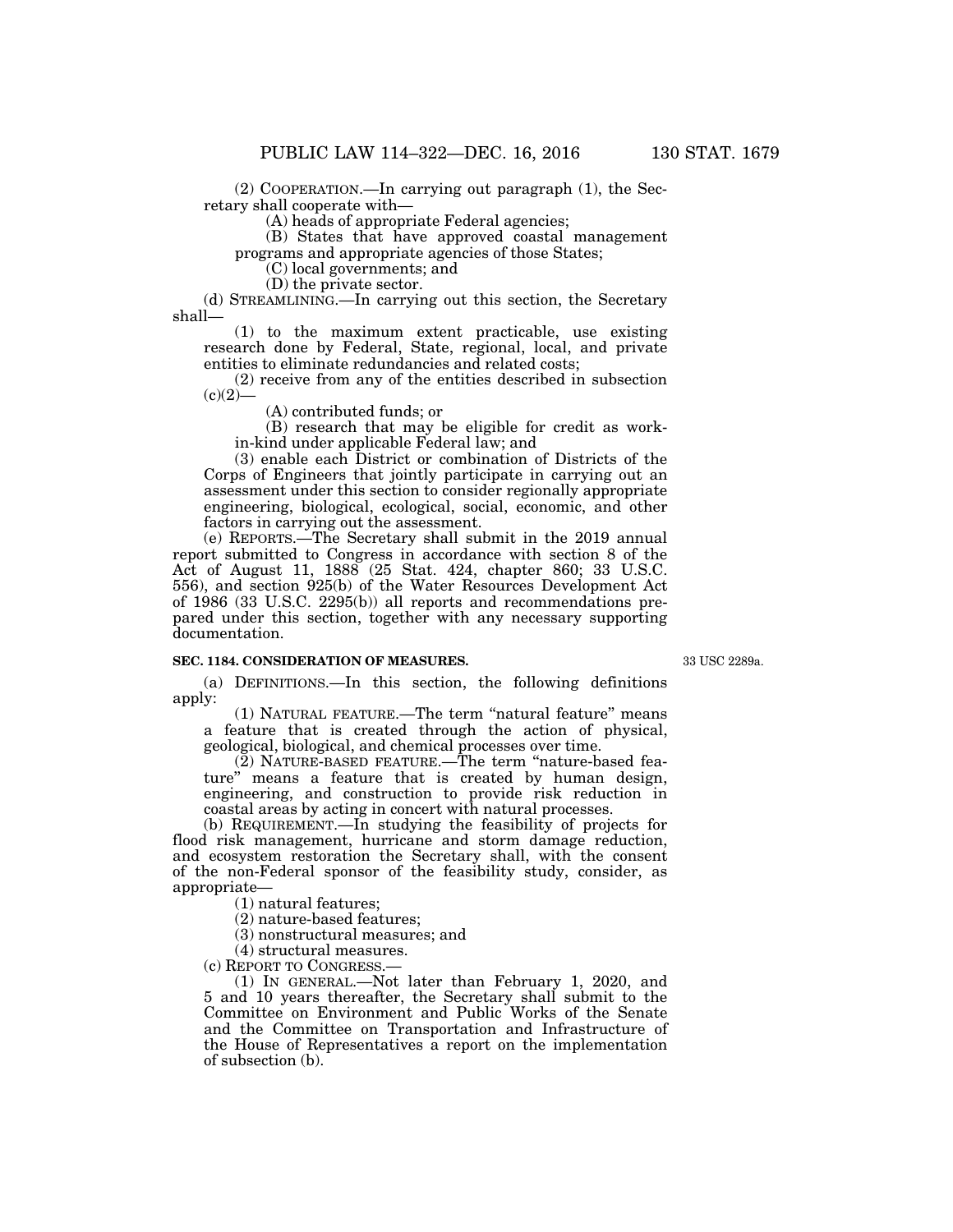(2) CONTENTS.—The report under paragraph (1) shall include, at a minimum, the following:

(A) A description of guidance or instructions issued, and other measures taken, by the Secretary and the Chief of Engineers to implement subsection (b).

(B) An assessment of the costs, benefits, impacts, and trade-offs associated with measures recommended by the Secretary for coastal risk reduction and the effectiveness of those measures.

(C) A description of any statutory, fiscal, or regulatory barriers to the appropriate consideration and use of a full array of measures for coastal risk reduction.

## **SEC. 1185. TABLE ROCK LAKE, ARKANSAS AND MISSOURI.**

(a) IN GENERAL.—Notwithstanding any other provision of law, the Secretary—

(1) shall include a 60-day public comment period for the Table Rock Lake Master Plan and Table Rock Lake Shoreline Management Plan revision; and

(2) shall finalize the revision for the Table Rock Lake Master Plan and Table Rock Lake Shoreline Management Plan during the 2-year period beginning on the date of enactment of this Act.

(b) SHORELINE USE PERMITS.—During the period described in subsection  $(a)(2)$ , the Secretary shall lift or suspend the moratorium on the issuance of new, and modifications to existing, shoreline use permits based on the existing Table Rock Lake Master Plan and Table Rock Lake Shoreline Management Plan.

(c) OVERSIGHT COMMITTEE.—

(1) IN GENERAL.—Not later than 120 days after the date of enactment of this Act, the Secretary shall establish an oversight committee (referred to in this subsection as the ''Committee").

(2) PURPOSES.—The purposes of the Committee shall be—

(A) to review any permit to be issued under the existing Table Rock Lake Master Plan at the recommendation of the District Engineer; and

(B) to advise the District Engineer on revisions to the new Table Rock Lake Master Plan and Table Rock Lake Shoreline Management Plan.

(3) MEMBERSHIP.—The membership of the Committee shall not exceed 6 members and shall include—

(A) not more than 1 representative each from the State of Missouri and the State of Arkansas;

(B) not more than 1 representative each from local economic development organizations with jurisdiction over Table Rock Lake; and

(C) not more than 1 representative each representing the boating and conservation interests of Table Rock Lake. (4) STUDY.—The Secretary shall—

(A) carry out a study on the need to revise permit fees relating to Table Rock Lake to better reflect the cost of issuing those permits and achieve cost savings;

(B) submit to Congress a report on the results of the study described in subparagraph  $(A)$ ; and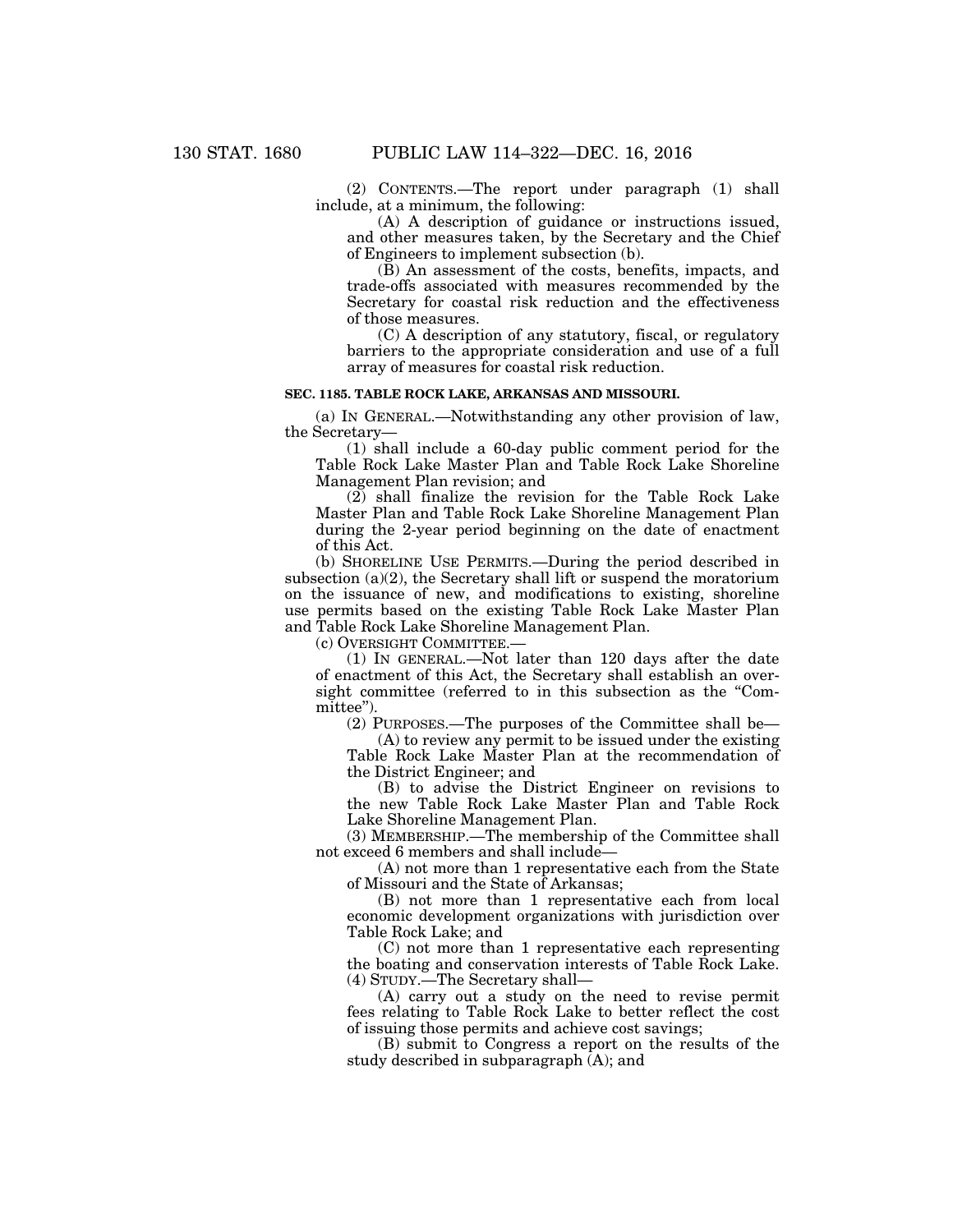(C) begin implementation of a new permit fee structure based on the findings of the study described in subparagraph (A).

## **SEC. 1186. RURAL WESTERN WATER.**

Section 595 of the Water Resources Development Act of 1999 (Public Law 106–53; 113 Stat. 383; 128 Stat. 1316) is amended—

(1) by redesignating subsection (h) as subsection (i);

(2) by inserting after subsection (g) the following: "(h) ELIGIBILITY.—

"(1) IN GENERAL.—Assistance under this section shall be made available to all eligible States and locales described in subsection (b) consistent with program priorities determined by the Secretary in accordance with criteria developed by the Secretary to establish the program priorities.

"(2) SELECTION OF PROJECTS.—In selecting projects for assistance under this section, the Secretary shall give priority to a project located in an eligible State or local entity for which the project sponsor is prepared to—

 $(A)$  execute a new or amended project cooperation agreement; and

''(B) commence promptly after the date of enactment of the Water Resources Development Act of 2016.

''(3) RURAL PROJECTS.—The Secretary shall consider a project authorized under this section and an environmental infrastructure project authorized under section 219 of the Water Resources Development Act of 1992 (Public Law 102–580; 106 Stat. 4835) for new starts on the same basis as any other similarly funded project.''; and

(3) in subsection (i) (as redesignated by paragraph (1)) by striking ''which shall—'' and all that follows through "remain" and inserting "to remain".

## **SEC. 1187. INTERSTATE COMPACTS.**

Section 301 of the Water Supply Act of 1958 (43 U.S.C. 390b) is amended by striking subsection (f).

#### **SEC. 1188. SENSE OF CONGRESS.**

It is the sense of Congress that—

(1) State water quality standards that impact the disposal of dredged material should be developed collaboratively, with input from all relevant stakeholders;

(2) open-water disposal of dredged material should be reduced to the maximum extent practicable; and

(3) where practicable, the preference is for disputes between States related to the disposal of dredged material and the protection of water quality to be resolved between the States in accordance with regional plans and with the involvement of regional bodies.

### **SEC. 1189. DREDGED MATERIAL DISPOSAL.**

33 USC 1344 note.

Disposal of dredged material shall not be considered environmentally acceptable for the purposes of identifying the Federal standard (as defined in section 335.7 of title 33, Code of Federal Regulations (or successor regulations)) if the disposal violates applicable State water quality standards approved by the Administrator of the Environmental Protection Agency under section 303 of the Federal Water Pollution Control Act (33 U.S.C. 1313).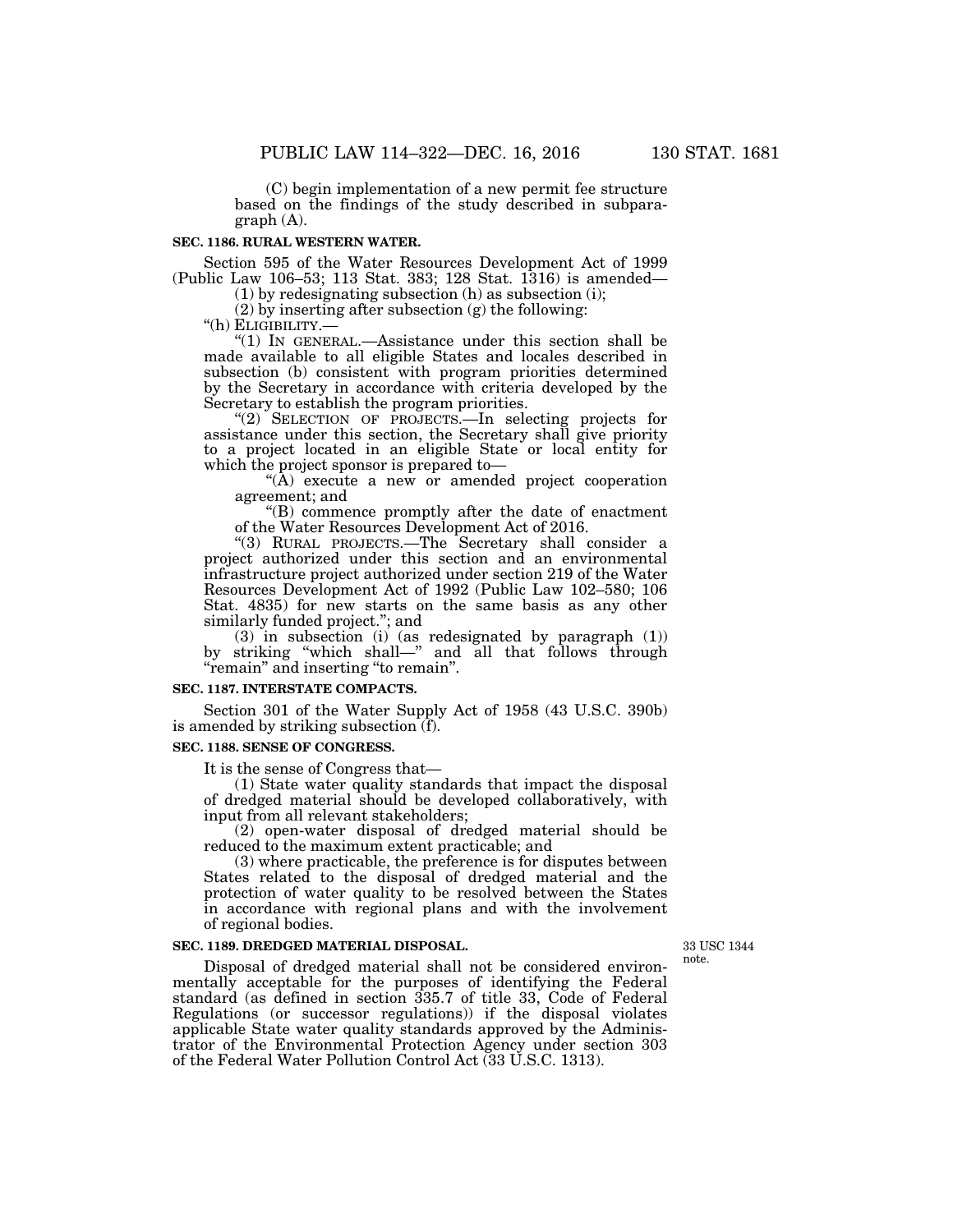# **Subtitle B—Studies**

## **SEC. 1201. AUTHORIZATION OF PROPOSED FEASIBILITY STUDIES.**

The Secretary is authorized to conduct a feasibility study for the following projects for water resources development and conservation and other purposes, as identified in the reports titled "Report to Congress on Future Water Resources Development" submitted to Congress on January 29, 2015, and January 29, 2016, respectively, pursuant to section 7001 of the Water Resources Reform and Development Act of 2014 (33 U.S.C. 2282d) or otherwise reviewed by Congress:

(1) OUACHITA-BLACK RIVERS, ARKANSAS AND LOUISIANA.— Project for navigation, Ouachita-Black Rivers, Arkansas and Louisiana.

(2) CACHE CREEK SETTLING BASIN, CALIFORNIA.—Project for flood damage reduction and ecosystem restoration, Cache Creek Settling Basin, California.

(3) COYOTE VALLEY DAM, CALIFORNIA.—Project for flood control, water conservation, and related purposes, Russian River Basin, California, authorized by the River and Harbor Act of 1950 (64 Stat. 177), to modify the Coyote Valley Dam to add environmental restoration as a project purpose and to increase water supply and improve reservoir operations.

(4) DEL ROSA CHANNEL, CITY OF SAN BERNARDINO, CALI-FORNIA.—Project for flood damage reduction and ecosystem restoration, Del Rosa Channel, city of San Bernardino, California.

(5) MERCED COUNTY STREAMS, CALIFORNIA.—Project for flood damage reduction, Merced County Streams, California.

(6) MISSION-ZANJA CHANNEL, CITIES OF SAN BERNARDINO AND REDLANDS, CALIFORNIA.—Project for flood damage reduction and ecosystem restoration, Mission-Zanja Channel, cities of San Bernardino and Redlands, California.

(7) SOBOBA INDIAN RESERVATION, CALIFORNIA.—Project for flood damage reduction, Soboba Indian Reservation, California.

(8) INDIAN RIVER INLET, DELAWARE.—Project for hurricane and storm damage reduction, Indian River Inlet, Delaware. (9) LEWES BEACH, DELAWARE.—Project for hurricane and

storm damage reduction, Lewes Beach, Delaware.

(10) MISPILLION COMPLEX, KENT AND SUSSEX COUNTIES, DELAWARE.—Project for hurricane and storm damage reduction, Mispillion Complex, Kent and Sussex Counties, Delaware.

(11) DAYTONA BEACH, FLORIDA.—Project for flood damage reduction, Daytona Beach, Florida.

(12) BRUNSWICK HARBOR, GEORGIA.—Project for navigation, Brunswick Harbor, Georgia.

(13) DUBUQUE, IOWA.—Project for flood damage reduction, Dubuque, Iowa.

(14) ST. TAMMANY PARISH, LOUISIANA.—Project for flood damage reduction and ecosystem restoration, St. Tammany Parish, Louisiana.

(15) CATTARAUGUS CREEK, NEW YORK.—Project for flood damage reduction, Cattaraugus Creek, New York.

(16) CAYUGA INLET, ITHACA, NEW YORK.—Project for navigation and flood damage reduction, Cayuga Inlet, Ithaca, New York.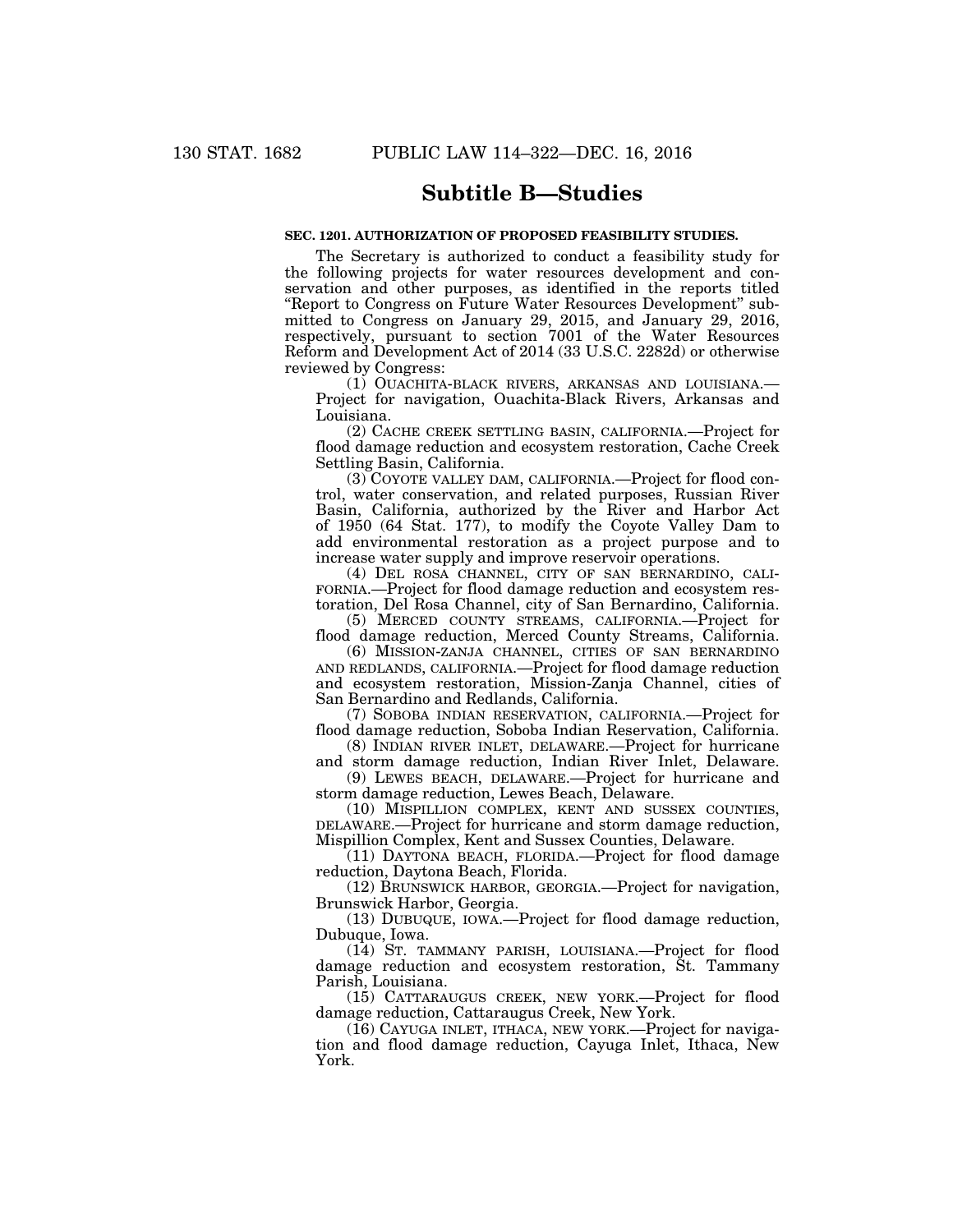(17) DELAWARE RIVER BASIN, NEW YORK, NEW JERSEY, PENNSYLVANIA, AND DELAWARE.—Projects for flood control, Delaware River Basin, New York, New Jersey, Pennsylvania, and Delaware, authorized by section 408 of the Act of July 24, 1946 (60 Stat. 644, chapter 596), and section 203 of the Flood Control Act of 1962 (76 Stat. 1182), to review operations of the projects to enhance opportunities for ecosystem restoration and water supply.

(18) SILVER CREEK, HANOVER, NEW YORK.—Project for flood damage reduction and ecosystem restoration, Silver Creek, Hanover, New York.<br>(19) STONYCREEK AND LITTLE CONEMAUGH RIVERS, PENNSYL-

VANIA.-Project for flood damage reduction and recreation, Stonycreek and Little Conemaugh Rivers, Pennsylvania.

(20) TIOGA-HAMMOND LAKE, PENNSYLVANIA.—Project for ecosystem restoration, Tioga-Hammond Lake, Pennsylvania.

(21) BRAZOS RIVER, FORT BEND COUNTY, TEXAS.—Project for flood damage reduction in the vicinity of the Brazos River, Fort Bend County, Texas.

(22) CHACON CREEK, CITY OF LAREDO, TEXAS.—Project for flood damage reduction, ecosystem restoration, and recreation, Chacon Creek, city of Laredo, Texas.

(23) CORPUS CHRISTI SHIP CHANNEL, TEXAS.—Project for navigation, Corpus Christi Ship Channel, Texas.

(24) CITY OF EL PASO, TEXAS.—Project for flood damage reduction, city of El Paso, Texas.

(25) GULF INTRACOASTAL WATERWAY, BRAZORIA AND MATAGORDA COUNTIES, TEXAS.—Project for navigation and hurricane and storm damage reduction, Gulf Intracoastal Waterway, Brazoria and Matagorda Counties, Texas.

(26) PORT OF BAY CITY, TEXAS.—Project for navigation, Port of Bay City, Texas.

(27) CHINCOTEAGUE ISLAND, VIRGINIA.—Project for hurricane and storm damage reduction, navigation, and ecosystem restoration, Chincoteague Island, Virginia.

(28) BURLEY CREEK WATERSHED, KITSAP COUNTY, WASH-INGTON.—Project for flood damage reduction and ecosystem restoration, Burley Creek Watershed, Kitsap County, Washington.

(29) SAVANNAH RIVER BELOW AUGUSTA, GEORGIA.—Project for ecosystem restoration, water supply, recreation, and flood control, Savannah River below Augusta, Georgia.

(30) JOHNSTOWN, PENNSYLVANIA.—Project for flood damage reduction, Johnstown, Pennsylvania.

#### **SEC. 1202. ADDITIONAL STUDIES.**

(a) TULSA AND WEST TULSA, ARKANSAS RIVER, OKLAHOMA.—

(1) IN GENERAL.—The Secretary shall conduct a study to determine the feasibility of modifying the projects for flood risk management, Tulsa and West Tulsa, Oklahoma, authorized by section 3 of the Act of August 18, 1941 (55 Stat. 645, chapter 377).

(2) REQUIREMENTS.—In carrying out the study under paragraph (1), the Secretary shall address project deficiencies, uncertainties, and significant data gaps, including material, construction, and subsurface, which render the project at risk of overtopping, breaching, or system failure.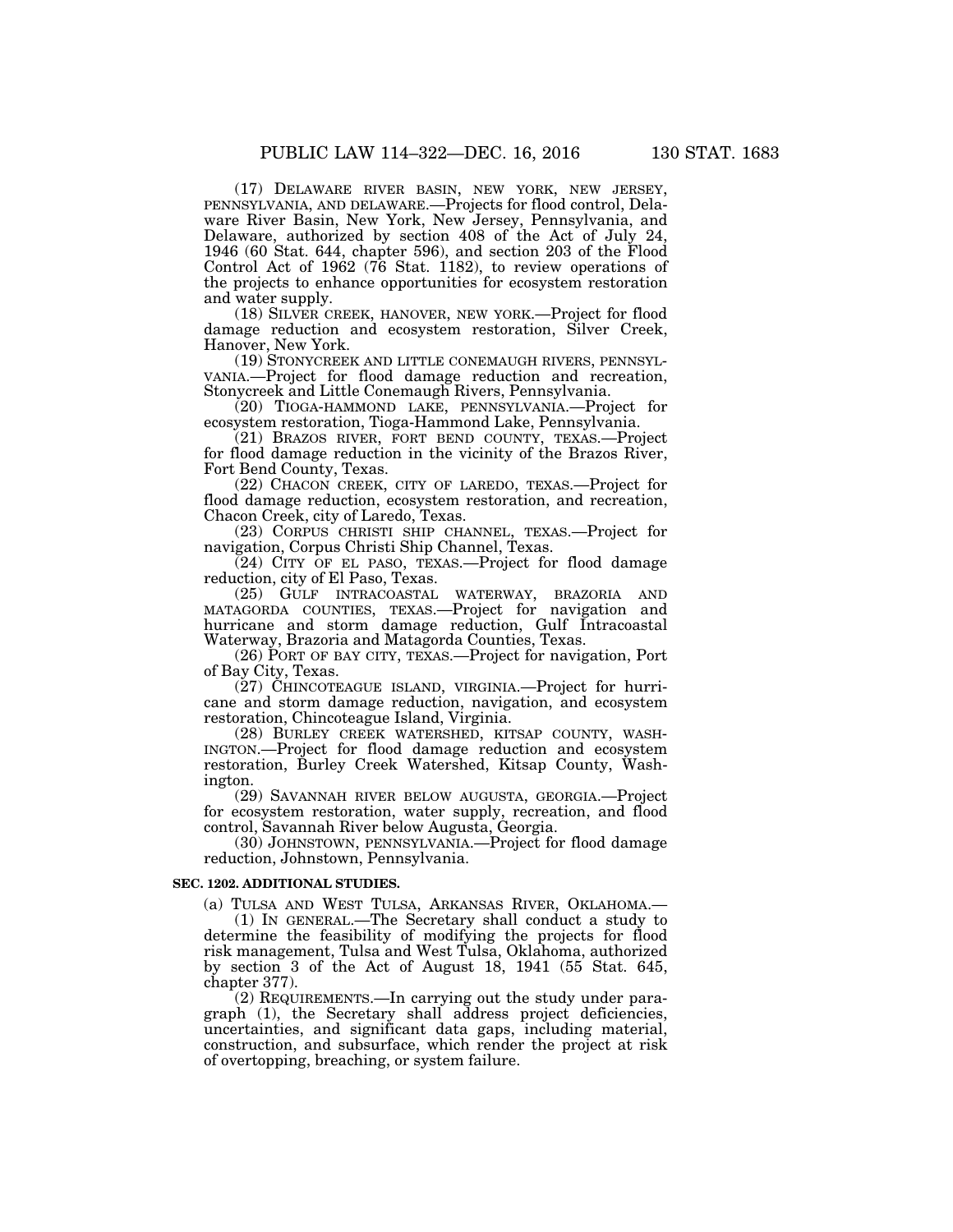(3) PRIORITIZATION TO ADDRESS SIGNIFICANT RISKS.—In any case in which a levee or levee system (as defined in section 9002 of the Water Resources Development Act of 2007 (33 U.S.C. 3301)) is classified as Class  $\overline{I}$  or II under the levee safety action classification tool developed by the Corps of Engineers, the Secretary shall expedite the project for budget consideration.

(b) CINCINNATI, OHIO.—<br>(1) REVIEW.—The Secretary shall review the Central Riverfront Park Master Plan, dated December 1999, and the Ohio Riverfront Study, Cincinnati, Ohio, dated August 2002, to determine the feasibility of carrying out flood risk reduction, ecosystem restoration, and recreation components beyond the ecosystem restoration and recreation components that were undertaken pursuant to section 5116 of the Water Resources Development Act of 2007 (Public Law 110–114; 121 Stat. 1238) as a second phase of that project.

(2) AUTHORIZATION.—The project authorized under section 5116 of the Water Resources Development Act of 2007 (Public Law 110–114; 121 Stat. 1238) is modified to authorize the Secretary to undertake the additional flood risk reduction and ecosystem restoration components described in paragraph (1), at a total cost of \$30,000,000, if the Secretary determines that the additional flood risk reduction, ecosystem restoration, and recreation components, considered together, are feasible.

(c) ARCTIC DEEP DRAFT PORT DEVELOPMENT PARTNERSHIPS.— Section 2105 of the Water Resources Reform and Development Act of 2014 (33 U.S.C. 2243) is amended—

(1) by striking " $(25 \text{ U.S.C. } 450 \text{ b}))$ " each place it appears and inserting "(25 U.S.C. 5304)) and a Native village, Regional Corporation, or Village Corporation (as those terms are defined in section 3 of the Alaska Native Claims Settlement Act (43 U.S.C. 1602)'';

(2) in subsection (d) by striking ''the Secretary of Homeland Security" and inserting "the Secretary of the department in which the Coast Guard is operating''; and

(3) by adding at the end the following:

''(e) CONSIDERATION OF NATIONAL SECURITY INTERESTS.—In carrying out a study of the feasibility of an Arctic deep draft port, the Secretary—

" $(1)$  shall consult with the Secretary of the department in which the Coast Guard is operating to identify benefits in carrying out the missions specified in section 888 of the Homeland Security Act of 2002 (6 U.S.C. 468) associated with an Arctic deep draft port;

"(2) shall consult with the Secretary of Defense to identify national security benefits associated with an Arctic deep draft port; and

''(3) may consider such benefits in determining whether an Arctic deep draft port is feasible.".<br>(d) MISSISSIPPI RIVER SHIP CHANNEL, GULF TO BATON ROUGE,

LOUISIANA.—The Secretary shall conduct a study to determine the feasibility of modifying the project for navigation, Mississippi River Ship Channel, Gulf to Baton Rouge, Louisiana, authorized by section 201(a) of the Harbor Development and Navigation Improvement Act of 1986 (Public Law 99–662; 100 Stat. 4090), to deepen the channel approaches and the associated area on the left descending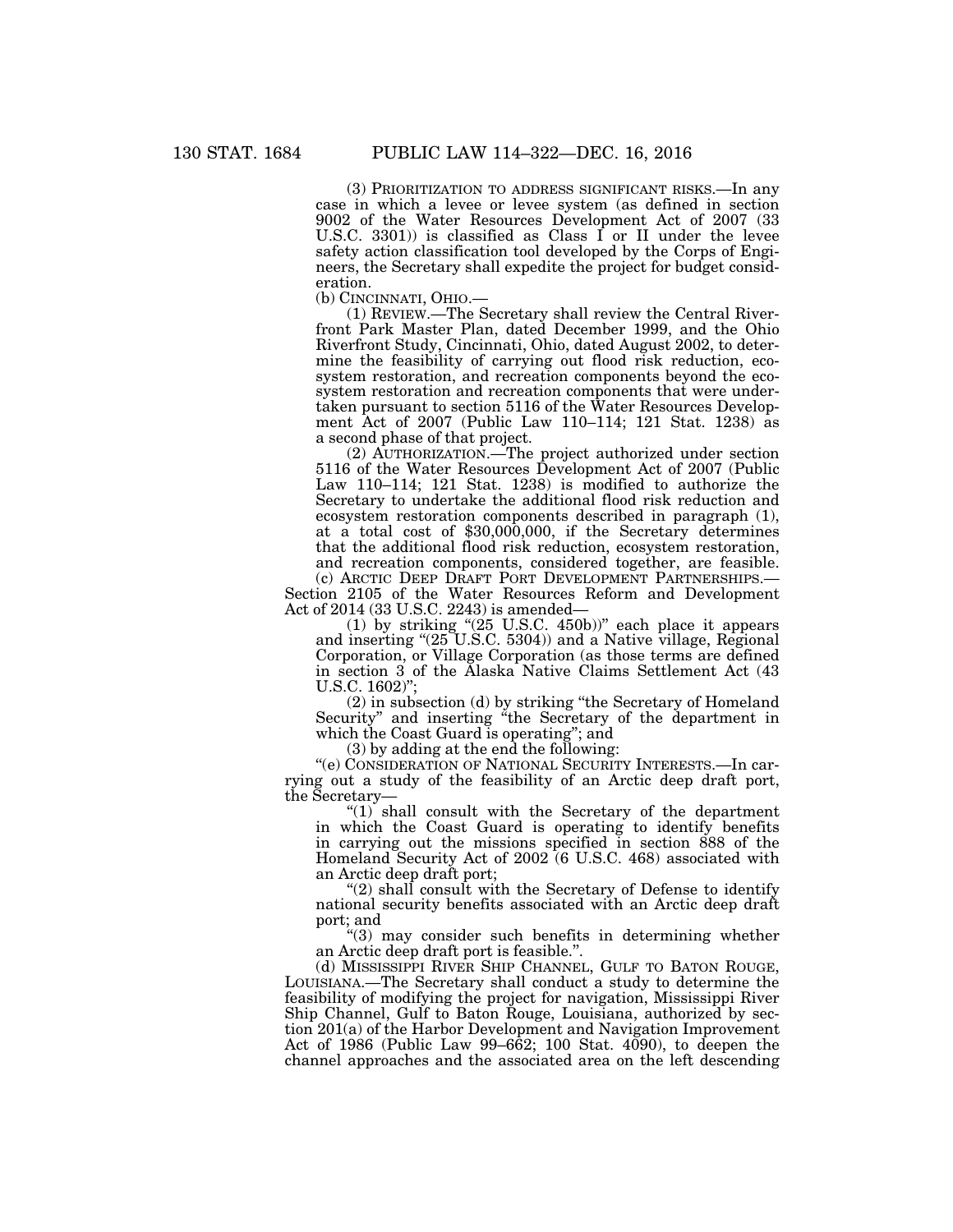bank of the Mississippi River between mile 98.3 and mile 100.6 Above Head of Passes (AHP) to a depth equal to the Channel. **SEC. 1203. NORTH ATLANTIC COASTAL REGION.** 

Section 4009 of the Water Resources Reform and Development Act of 2014 (Public Law 113–121; 128 Stat. 1316) is amended—

(1) in subsection (a) by striking ''conduct a study to determine the feasibility of carrying out projects'' and inserting "carry out a comprehensive assessment and management plan";

 $(2)$  in subsection  $(b)$ —

(A) in the subsection heading by striking ''STUDY'' and inserting "ASSESSMENT AND PLAN"; and

(B) in the matter preceding paragraph (1) by striking ''study'' and inserting ''assessment and plan''; and

(3) in subsection  $(c)(1)$  by striking "study" and inserting ''assessment and plan''.

#### **SEC. 1204. SOUTH ATLANTIC COASTAL STUDY.**

(a) IN GENERAL.—The Secretary shall conduct a study of the coastal areas located within the geographical boundaries of the South Atlantic Division of the Corps of Engineers to identify the risks and vulnerabilities of those areas to increased hurricane and storm damage as a result of sea level rise.

(b) REQUIREMENTS.—In carrying out the study under subsection (a), the Secretary shall—

(1) conduct a comprehensive analysis of current hurricane and storm damage reduction measures with an emphasis on regional sediment management practices to sustainably maintain or enhance current levels of storm protection;

(2) identify risks and coastal vulnerabilities in the areas affected by sea level rise;

(3) recommend measures to address the vulnerabilities described in paragraph (2); and

(4) develop a long-term strategy for—

(A) addressing increased hurricane and storm damages that result from rising sea levels; and

(B) identifying opportunities to enhance resiliency, increase sustainability, and lower risks in—

(i) populated areas;

(ii) areas of concentrated economic development; and

(iii) areas with vulnerable environmental resources.

(c) REPORT.—Not later than 4 years after the date of enactment of this Act, the Secretary shall submit to the Committee on Environment and Public Works of the Senate and the Committee on Transportation and Infrastructure of the House of Representatives a report recommending specific and detailed actions to address the risks and vulnerabilities of the areas described in subsection (a) due to increased hurricane and storm damage as a result of sea level rise.

## **SEC. 1205. TEXAS COASTAL AREA.**

In carrying out the comprehensive plan authorized by section 4091 of the Water Resources Development Act of 2007 (Public Law 110–114; 121 Stat. 1187), the Secretary shall consider studies, data, and information developed by the Gulf Coast Community Protection and Recovery District to expedite completion of the plan.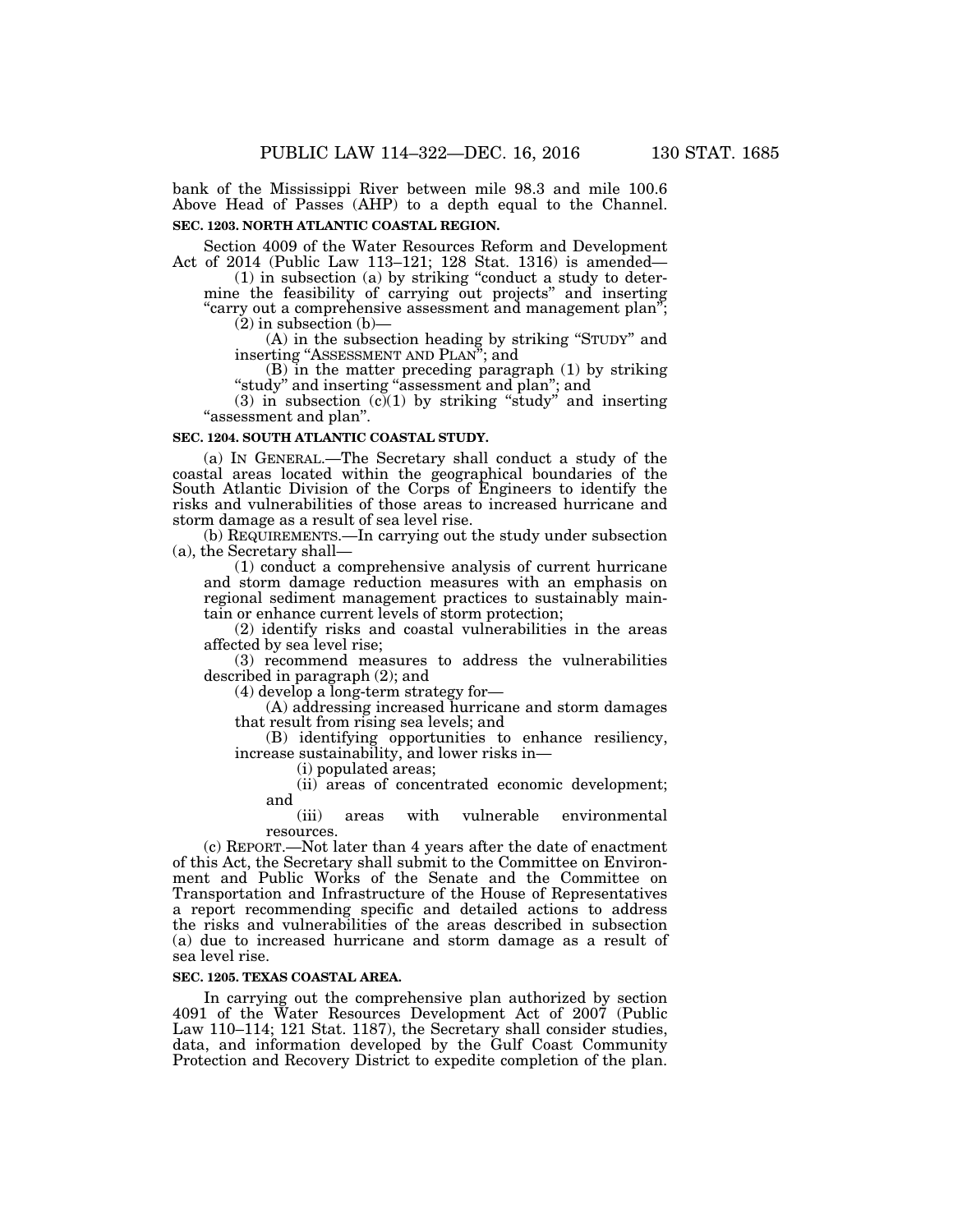## **SEC. 1206. UPPER MISSISSIPPI AND ILLINOIS RIVERS.**

(a) IN GENERAL.—The Secretary shall conduct a study of the riverine areas located within the Upper Mississippi River and Illinois River basins to identify the risks and vulnerabilities of those areas to increased flood damages.

(b) REQUIREMENTS.—In carrying out the study under subsection (a), the Secretary shall—

(1) conduct a comprehensive analysis of flood risk management measures to maintain or enhance current levels of protection;

(2) identify risks and vulnerabilities in the areas affected by flooding;

(3) recommend specific measures and actions to address the risks and vulnerabilities described in paragraph (2);

(4) coordinate with the heads of other appropriate Federal agencies, the Governors of the States within the Upper Mississippi and Illinois River basins, the appropriate levee and drainage districts, nonprofit organizations, and other interested parties;

(5) develop basinwide hydrologic models for the Upper Mississippi River System and improve analytical methods needed to produce scientifically based recommendations for improvements to flood risk management; and

(6) develop a long-term strategy for—

(A) addressing increased flood damages; and

(B) identifying opportunities to enhance resiliency, increase sustainability, and lower risks in—

(i) populated areas;

(ii) areas of concentrated economic development; and

(iii) areas with vulnerable environmental resources.

(c) REPORT.—Not later than 4 years after the date of enactment of this Act, the Secretary shall submit to the Committee on Environment and Public Works of the Senate and the Committee on Transportation and Infrastructure of the House of Representatives and make publicly available a report describing the results of the study conducted under subsection (b).

#### **SEC. 1207. KANAWHA RIVER BASIN.**

The Secretary shall conduct studies to determine the feasibility of implementing projects for flood risk management, ecosystem restoration, navigation, water supply, recreation, and other water resource related purposes within the Kanawha River Basin, West Virginia, Virginia, and North Carolina.

# **Subtitle C—Deauthorizations, Modifications, and Related Provisions**

33 USC 579d.

## **SEC. 1301. DEAUTHORIZATION OF INACTIVE PROJECTS.**

(a) PURPOSES.—The purposes of this section are—

 $(1)$  to identify  $$10,000,000,000$  in water resources development projects authorized by Congress that are no longer viable for construction due to—

(A) a lack of local support;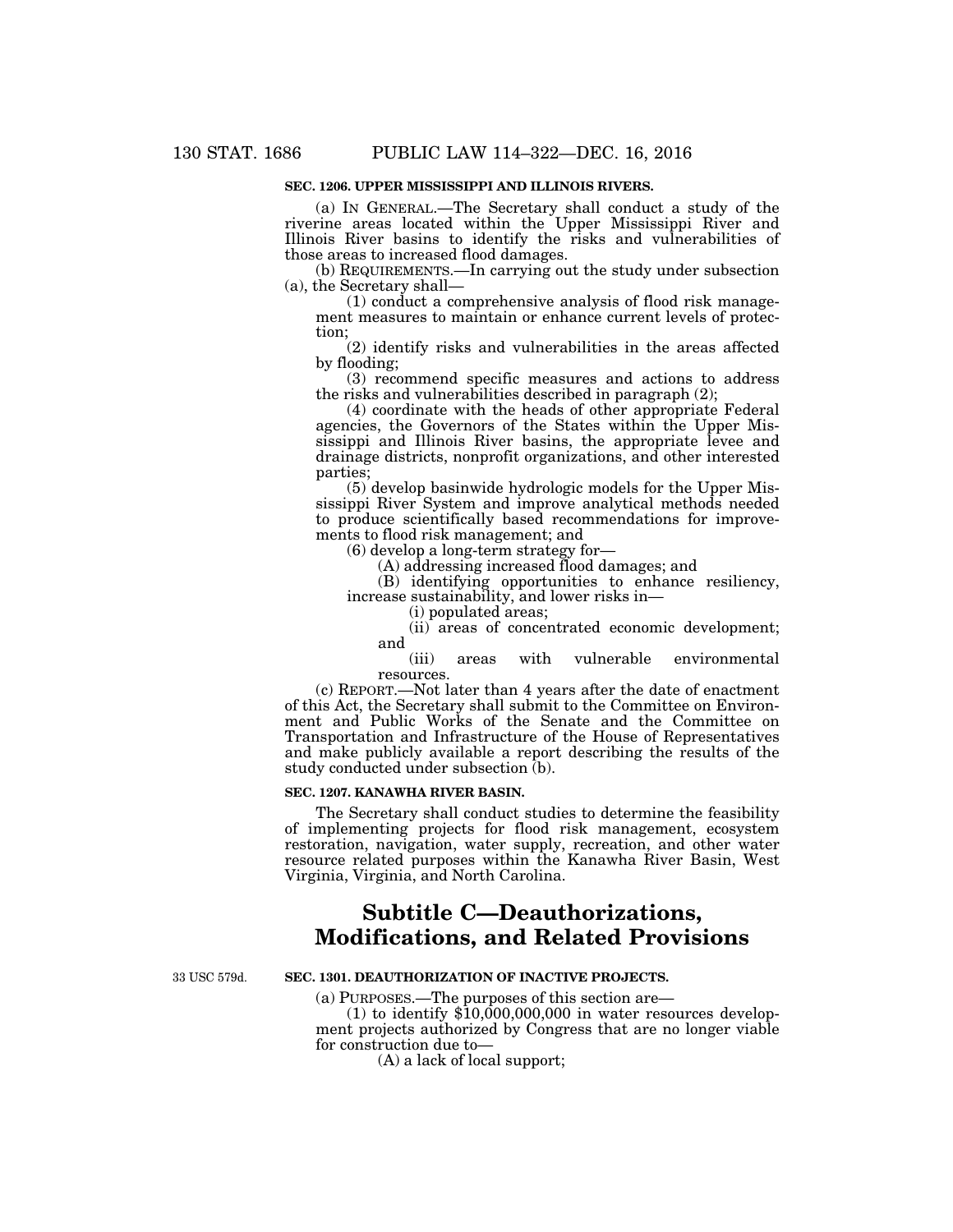(B) a lack of available Federal or non-Federal resources; or

(C) an authorizing purpose that is no longer relevant or feasible;

(2) to create an expedited and definitive process for Congress to deauthorize water resources development projects that are no longer viable for construction; and

(3) to allow the continued authorization of water resources development projects that are viable for construction.<br>(b) INTERIM DEAUTHORIZATION LIST.—

 $(1)$  In GENERAL.—The Secretary shall develop an interim deauthorization list that identifies—

(A) each water resources development project, or separable element of a project, authorized for construction before November 8, 2007, for which—

(i) planning, design, or construction was not initiated before the date of enactment of this Act; or

(ii) planning, design, or construction was initiated before the date of enactment of this Act, but for which no funds, Federal or non-Federal, were obligated for planning, design, or construction of the project or separable element of the project during the current fiscal year or any of the 6 preceding fiscal years; and

(B) each project or separable element identified and included on a list to Congress for deauthorization pursuant to section 1001(b)(2) of the Water Resources Development Act of 1986 (33 U.S.C. 579a(b)(2)).

(2) PUBLIC COMMENT AND CONSULTATION.—

(A) IN GENERAL.—The Secretary shall solicit comments from the public and the Governors of each applicable State on the interim deauthorization list developed under paragraph (1).

(B) COMMENT PERIOD.—The public comment period shall be 90 days.

(3) SUBMISSION TO CONGRESS; PUBLICATION.—Not later than 90 days after the date of the close of the comment period under paragraph (2), the Secretary shall—

(A) submit a revised interim deauthorization list to the Committee on Environment and Public Works of the Senate and the Committee on Transportation and Infrastructure of the House of Representatives; and

(B) publish the revised interim deauthorization list in the Federal Register.

(c) FINAL DEAUTHORIZATION LIST.—

(1) IN GENERAL.—The Secretary shall develop a final deauthorization list of water resources development projects, or separable elements of projects, from the revised interim deauthorization list described in subsection (b)(3).

(2) DEAUTHORIZATION AMOUNT.—

(A) PROPOSED FINAL LIST.—The Secretary shall prepare a proposed final deauthorization list of projects and separable elements of projects that have, in the aggregate, an estimated Federal cost to complete that is at least \$10,000,000,000.

(B) DETERMINATION OF FEDERAL COST TO COMPLETE.— For purposes of subparagraph (A), the Federal cost to complete shall take into account any allowances authorized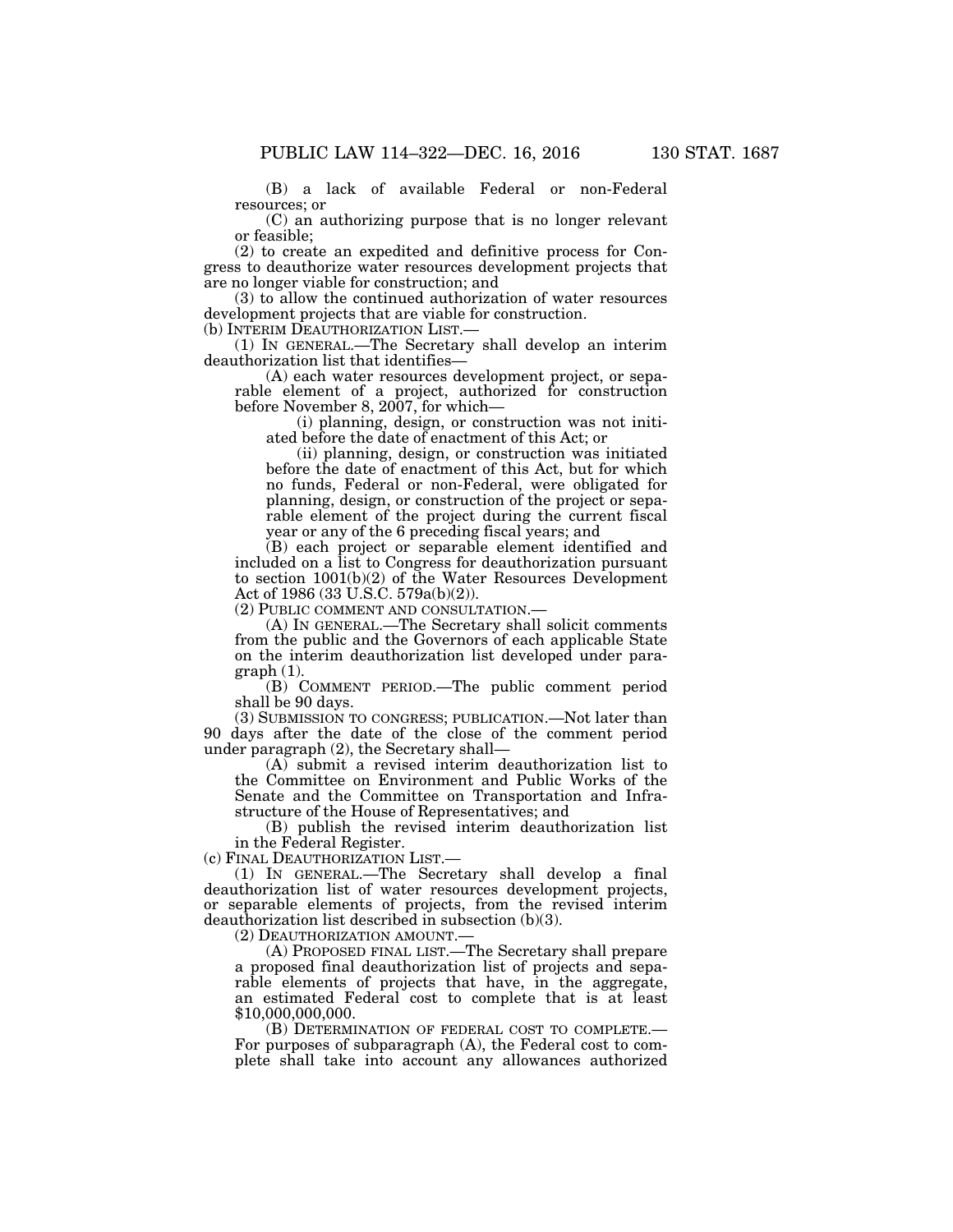by section 902 of the Water Resources Development Act of 1986 (33 U.S.C. 2280), as applied to the most recent project schedule and cost estimate.

(3) IDENTIFICATION OF PROJECTS.—

(A) SEQUENCING OF PROJECTS.—

(i) IN GENERAL.—The Secretary shall identify projects and separable elements of projects for inclusion on the proposed final deauthorization list according to the order in which the projects and separable elements of the projects were authorized, beginning with the earliest authorized projects and separable elements of projects and ending with the latest project or separable element of a project necessary to meet the aggregate amount under paragraph  $(2)(\overrightarrow{A})$ .

(ii) FACTORS TO CONSIDER.—The Secretary may identify projects and separable elements of projects in an order other than that established by clause (i) if the Secretary determines, on a case-by-case basis, that a project or separable element of a project is critical for interests of the United States, based on the possible impact of the project or separable element of the project on public health and safety, the national economy, or the environment.

(iii) CONSIDERATION OF PUBLIC COMMENTS.—In making determinations under clause (ii), the Secretary shall consider any comments received under subsection  $(b)(2)$ .

(B) APPENDIX.—The Secretary shall include as part of the proposed final deauthorization list an appendix that—

(i) identifies each project or separable element of a project on the interim deauthorization list developed under subsection (b) that is not included on the proposed final deauthorization list; and

(ii) describes the reasons why the project or separable element is not included on the proposed final list.

(4) PUBLIC COMMENT AND CONSULTATION.—

(A) IN GENERAL.—The Secretary shall solicit comments from the public and the Governor of each applicable State on the proposed final deauthorization list and appendix developed under paragraphs (2) and (3).

(B) COMMENT PERIOD.—The public comment period shall be 90 days.

(5) SUBMISSION OF FINAL LIST TO CONGRESS; PUBLICATION.— Not later than 120 days after the date of the close of the comment period under paragraph (4), the Secretary shall—

(A) submit a final deauthorization list and an appendix to the final deauthorization list in a report to the Committee on Environment and Public Works of the Senate and the Committee on Transportation and Infrastructure of the House of Representatives; and

(B) publish the final deauthorization list and the appendix to the final deauthorization list in the Federal Register.

(d) DEAUTHORIZATION; CONGRESSIONAL REVIEW.—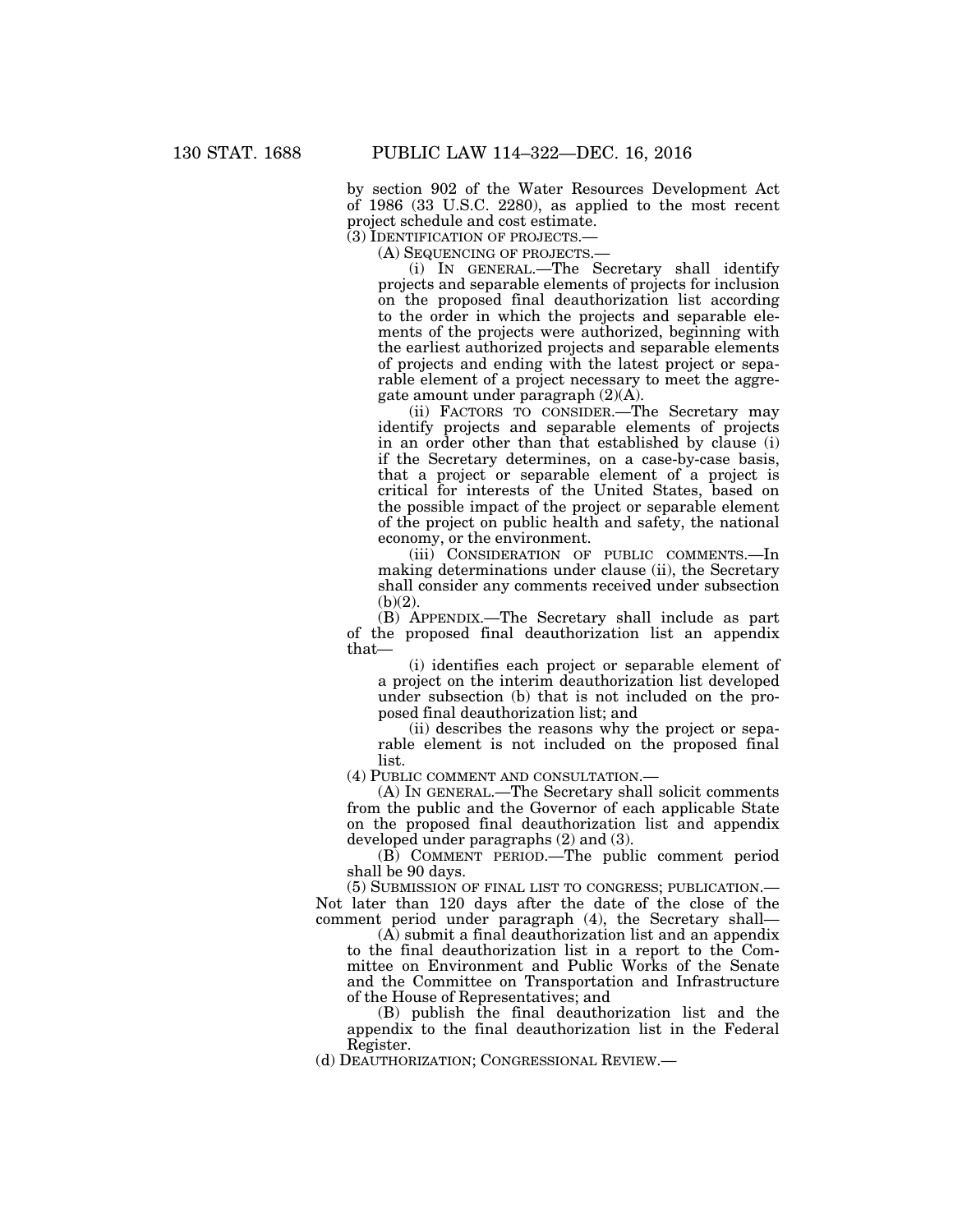(1) IN GENERAL.—After the expiration of the 180-day period beginning on the date of submission of the final deauthorization list and appendix under subsection (c), a project or separable element of a project identified in the final deauthorization list is hereby deauthorized, unless Congress passes a joint resolution disapproving the final deauthorization list prior to the end of such period.<br>(2) NON-FEDERAL CONTRIBUTIONS.—

 $(A)$  In GENERAL.—A project or separable element of a project identified in the final deauthorization list under subsection (c) shall not be deauthorized under this subsection if, before the expiration of the 180-day period referred to in paragraph (1), the non-Federal interest for the project or separable element of the project provides sufficient funds to complete the project or separable ele-

ment of the project.<br>(B) TREATMENT (B) TREATMENT OF PROJECTS.—Notwithstanding subparagraph (A), each project and separable element of a project identified in the final deauthorization list shall be treated as deauthorized for purposes of the aggregate deauthorization amount specified in subsection  $(c)(2)(A)$ .

(3) PROJECTS IDENTIFIED IN APPENDIX.—A project or separable element of a project identified in the appendix to the final deauthorization list shall remain subject to future deauthorization by Congress.

(e) SPECIAL RULE FOR PROJECTS RECEIVING FUNDS FOR POST-AUTHORIZATION STUDY.—A project or separable element of a project may not be identified on the interim deauthorization list developed under subsection (b), or the final deauthorization list developed under subsection (c), if the project or separable element received funding for a post-authorization study during the current fiscal year or any of the 6 preceding fiscal years.

(f) GENERAL PROVISIONS.—

(1) DEFINITIONS.—In this section, the following definitions apply:

(A) POST-AUTHORIZATION STUDY.—The term ''postauthorization study'' means—

(i) a feasibility report developed under section 905 of the Water Resources Development Act of 1986 (33 U.S.C. 2282);

(ii) a feasibility study, as defined in section  $105(d)$ of the Water Resources Development Act of 1986 (33 U.S.C. 2215(d)); or

(iii) a review conducted under section 216 of the Flood Control Act of 1970 (33 U.S.C. 549a), including an initial appraisal that—

(I) demonstrates a Federal interest; and

(II) requires additional analysis for the project or separable element.

(B) WATER RESOURCES DEVELOPMENT PROJECT.—The term ''water resources development project'' includes an environmental infrastructure assistance project or program of the Corps of Engineers.

(2) TREATMENT OF PROJECT MODIFICATIONS.—For purposes of this section, if an authorized water resources development project or separable element of the project has been modified by an Act of Congress, the date of the authorization of the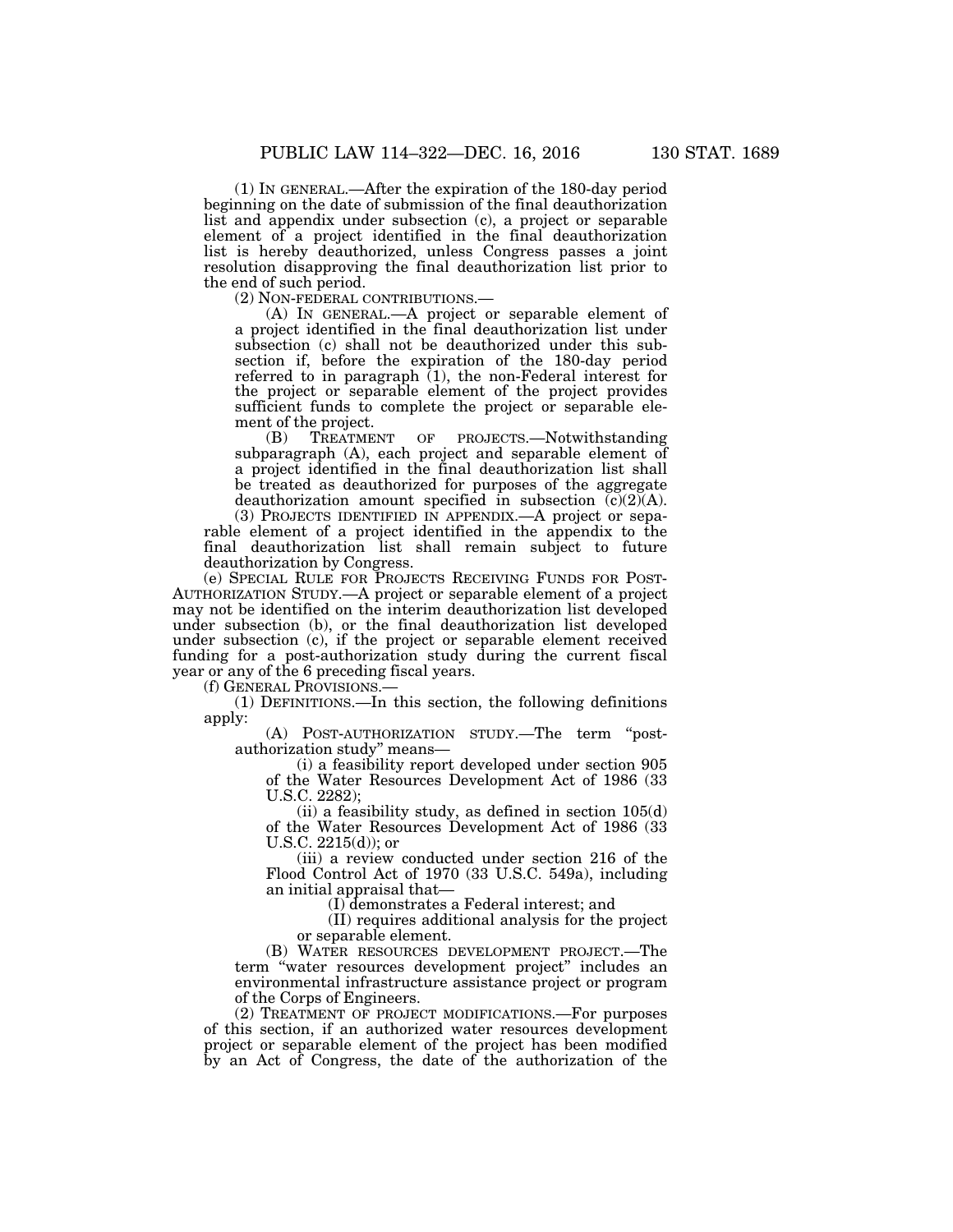project or separable element shall be deemed to be the date of the most recent modification.

(g) REPEAL.—Subsection (a) and subsections (c) through (f) of section 6001 of the Water Resources Reform and Development Act of 2014 (33 U.S.C. 579b) are repealed.

33 USC 579c–1.

## **SEC. 1302. BACKLOG PREVENTION.**

(a) PROJECT DEAUTHORIZATION.— (1) IN GENERAL.—A water resources development project, or separable element of such a project, authorized for construction by this Act shall not be authorized after the last day of the 10-year period beginning on the date of enactment of this Act unless—

(A) funds have been obligated for construction of, or a post-authorization study for, such project or separable element during that period; or

(B) the authorization contained in this Act has been modified by a subsequent Act of Congress.

(2) IDENTIFICATION OF PROJECTS.—Not later than 60 days after the expiration of the 10-year period referred to in paragraph (1), the Secretary shall submit to the Committee on Environment and Public Works of the Senate and the Committee on Transportation and Infrastructure of the House of Representatives a report that identifies the projects deauthorized under paragraph (1).

(b) REPORT TO CONGRESS.—Not later than 60 days after the expiration of the 12-year period beginning on the date of enactment of this Act, the Secretary shall submit to the Committee on Environment and Public Works of the Senate and the Committee on Transportation and Infrastructure of the House of Representatives, and make available to the public, a report that contains—

(1) a list of any water resources development projects authorized by this Act for which construction has not been completed during that period;

 $(2)$  a description of the reasons the projects were not completed;

(3) a schedule for the completion of the projects based on expected levels of appropriations; and

 $(4)$  a 5-year and  $10$ -year projection of construction backlog and any recommendations to Congress regarding how to mitigate current problems and the backlog.

#### **SEC. 1303. VALDEZ, ALASKA.**

(a) IN GENERAL.—Subject to subsection (b), the portion of the project for navigation, Valdez, Alaska, identified as Tract G, Harbor Subdivision, shall not be subject to navigational servitude beginning on the date of enactment of this Act.

(b) ENTRY BY FEDERAL GOVERNMENT.—The Federal Government may enter upon the property referred to in subsection (a) to carry out any required operation and maintenance of the general navigation features of the project referred to in subsection (a).

## **SEC. 1304. LOS ANGELES COUNTY DRAINAGE AREA, LOS ANGELES COUNTY, CALIFORNIA.**

(a) IN GENERAL.—The Secretary shall—

(1) prioritize the updating of the water control manuals for control structures for the project for flood control, Los Angeles County Drainage Area, Los Angeles County, California,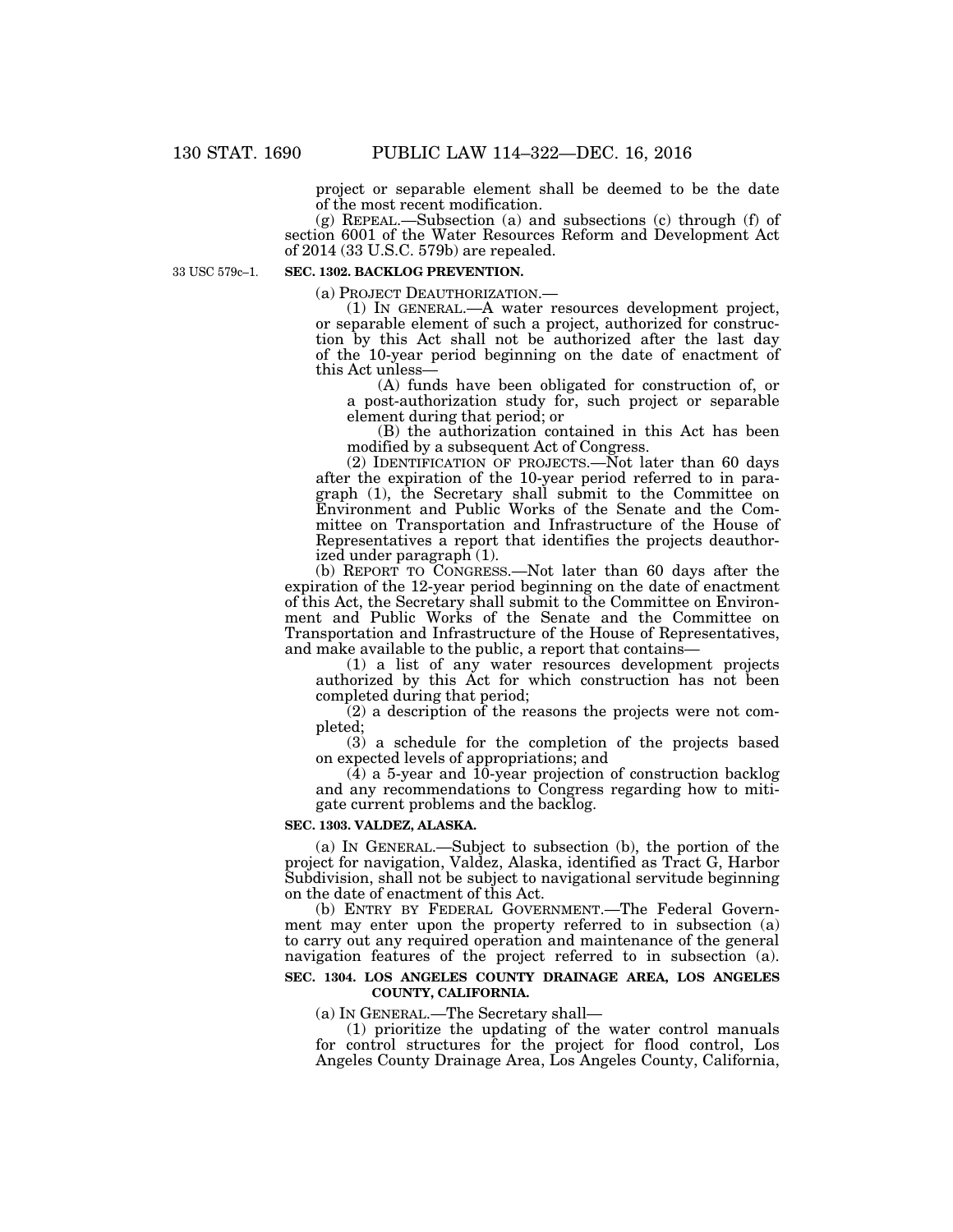(2) integrate and incorporate into the project seasonal operations for water conservation and water supply.

(b) PARTICIPATION.—The update referred to in subsection  $(a)$ shall be done in coordination with all appropriate Federal agencies, elected officials, and members of the public.

## **SEC. 1305. SUTTER BASIN, CALIFORNIA.**

(a) IN GENERAL.—The separable element constituting the locally preferred plan increment reflected in the report of the Chief of Engineers dated March 12, 2014, and authorized for construction in item 8 of the table contained in section 7002(2) of the Water Resources Reform and Development Act of 2014 (Public Law 113– 121; 128 Stat. 1366) is no longer authorized beginning on the date of enactment of this Act.

(b) SAVINGS PROVISIONS.—The deauthorization under subsection (a) does not affect—

(1) the national economic development plan separable element reflected in the report of the Chief of Engineers dated March 12, 2014, and authorized for construction in item 8 of the table contained in section 7002(2) of the Water Resources Reform and Development Act of 2014 (Public Law 113–121; 128 Stat. 1366); or

(2) previous authorizations providing for the Sacramento River and major and minor tributaries project, including—

(A) section 2 of the Act of March 1, 1917 (39 Stat. 949, chapter 144);

(B) section 10 of the Act of December 22, 1944 (58 Stat. 900, chapter 665);

(C) section 204 of the Flood Control Act of 1950 (64 Stat. 177, chapter 188); and

(D) any other Acts relating to the authorization for the Sacramento River and major and minor tributaries project along the Feather River right bank between levee stationing 1483+33 and levee stationing 2368+00.

## **SEC. 1306. ESSEX RIVER, MASSACHUSETTS.**

(a) DEAUTHORIZATION.—The portions of the project for navigation, Essex River, Massachusetts, authorized by the Act of July 13, 1892 (27 Stat. 88, chapter 158), and modified by the Act of March 3, 1899 (30 Stat. 1121, chapter 425), and the Act of March 2, 1907 (34 Stat. 1073, chapter 2509), that do not lie within the areas described in subsection (b) are no longer authorized beginning on the date of enactment of this Act.

(b) DESCRIPTION OF PROJECT AREAS.—The areas described in this subsection are as follows: Beginning at a point N3056139.82 E851780.21, thence southwesterly about 156.88 feet to a point N3055997.75 E851713.67; thence southwesterly about 64.59 feet to a point N3055959.37 E851661.72; thence southwesterly about 145.14 feet to a point N3055887.10 E851535.85; thence southwesterly about 204.91 feet to a point N3055855.12 E851333.45; thence northwesterly about 423.50 feet to a point N3055976.70 E850927.78; thence northwesterly about 58.77 feet to a point N3056002.99 E850875.21; thence northwesterly about 240.57 feet to a point N3056232.82 E850804.14; thence northwesterly about 203.60 feet to a point N3056435.41 E850783.93; thence northwesterly about 78.63 feet to a point N3056499.63 E850738.56; thence northwesterly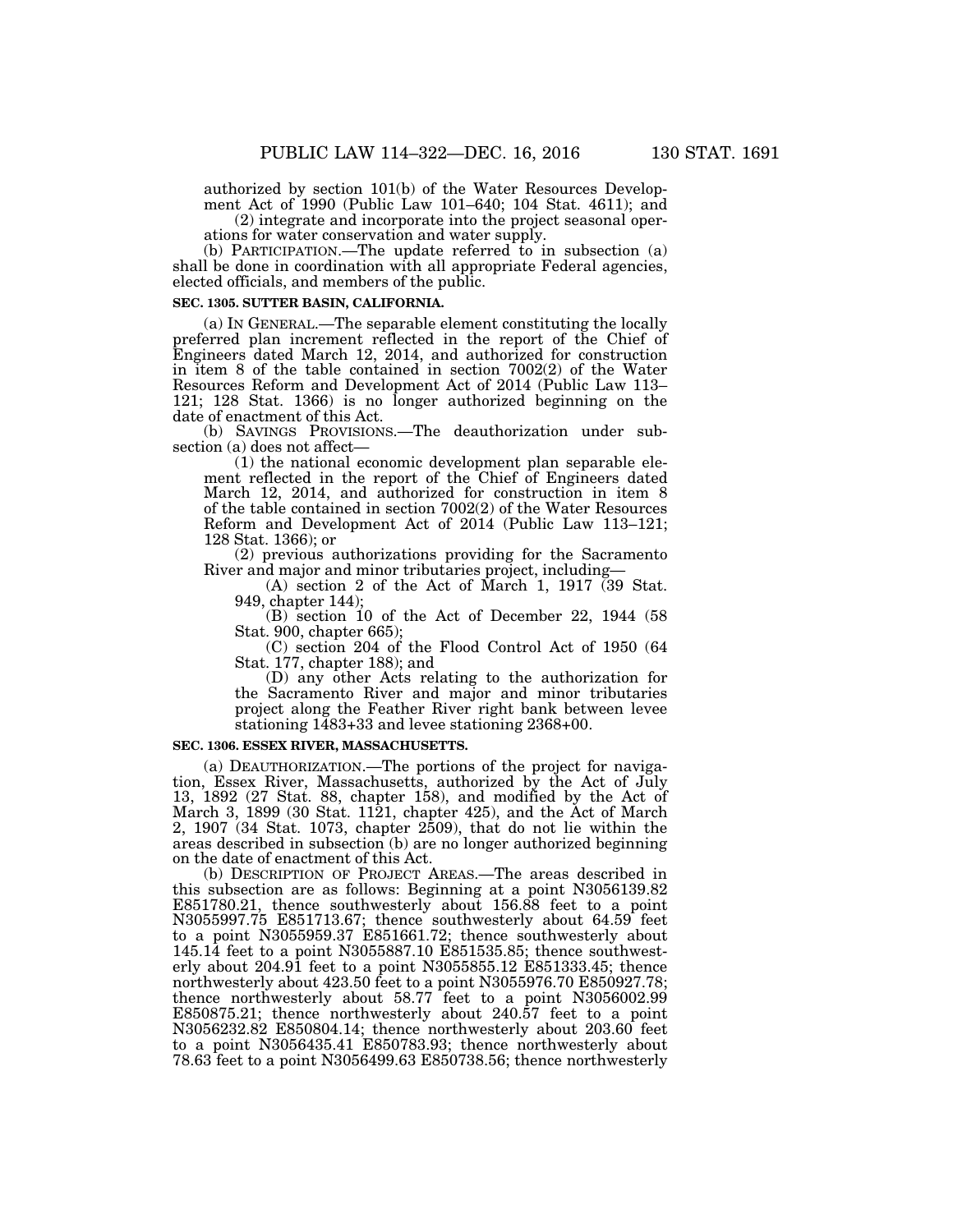about 60.00 feet to a point N3056526.30 E850684.81; thence southwesterly about 85.56 feet to a point N3056523.33 E850599.31; thence southwesterly about 36.20 feet to a point N3056512.37 E850564.81; thence southwesterly about  $80.\overline{10}$  feet to a point N3056467.08 E850498.74; thence southwesterly about 169.05 feet to a point N3056334.36 E850394.03; thence northwesterly about 48.52 feet to a point N3056354.38 E850349.83; thence northeasterly about 83.71 feet to a point N3056436.35 E850366.84; thence northeasterly about 212.38 feet to a point N3056548.70 E850547.07; thence northeasterly about 47.60 feet to a point N3056563.12 E850592.43; thence northeasterly about 101.16 feet to a point N3056566.62 E850693.53; thence southeasterly about 80.22 feet to a point N3056530.97 E850765.40; thence southeasterly about 99.29 feet to a point N3056449.88 E850822.69; thence southeasterly about 210.12 feet to a point N3056240.79 E850843.54; thence southeasterly about 219.46 feet to a point N3056031.13 E850908.38; thence southeasterly about 38.23 feet to a point N3056014.02 E850942.57; thence southeasterly about 410.93 feet to a point N3055896.06 E851336.21; thence northeasterly about 188.43 feet to a point N3055925.46 E851522.33; thence northeasterly about 135.47 feet to a point N3055992.91 E851639.80; thence northeasterly about 52.15 feet to a point N3056023.90 E851681.75; thence northeasterly about 91.57 feet to a point N3056106.82 E851720.59.

#### **SEC. 1307. PORT OF CASCADE LOCKS, OREGON.**

(a) EXTINGUISHMENT OF PORTIONS OF EXISTING FLOWAGE EASE-MENT.—With respect to the properties described in subsection (b), beginning on the date of enactment of this Act, the flowage easements described in subsection (c) are extinguished above elevation 82.2 feet (NGVD29), the ordinary high water line.

(b) AFFECTED PROPERTIES.—The properties described in this subsection, as recorded in Hood River County, Oregon, are as follows:

(1) Lots 3, 4, 5, and 7 of the ''Port of Cascade Locks Business Park'' subdivision, Instrument Number 2014–00436.

(2) Parcels 1, 2, and 3 of Hood River County Partition, Plat Number 2008–25P.

(c) FLOWAGE EASEMENTS.—The flowage easements described in this subsection are identified as Tracts 302E–1 and 304E–1 on the easement deeds recorded as instruments in Hood River County, Oregon, and described as follows:

(1) A flowage easement dated October 3, 1936, recorded December 1, 1936, book 25, page 531 (Records of Hood River County, Oregon), in favor of the United States (302E–1–Perpetual Flowage Easement from 10/5/37, 10/5/36, and 10/3/36; previously acquired as Tracts OH–36 and OH–41 and a portion of Tract OH–47).

(2) A flowage easement dated October 5, 1936, recorded October 17, 1936, book 25, page 476 (Records of Hood River County, Oregon), in favor of the United States, affecting that portion below the 94-foot contour line above main sea level (304 E1–Perpetual Flowage Easement from 8/10/37 and 10/ 3/36; previously acquired as Tract OH–042 and a portion of Tract OH–47).

(d) FEDERAL LIABILITIES; CULTURAL, ENVIRONMENTAL, AND OTHER REGULATORY REVIEWS.—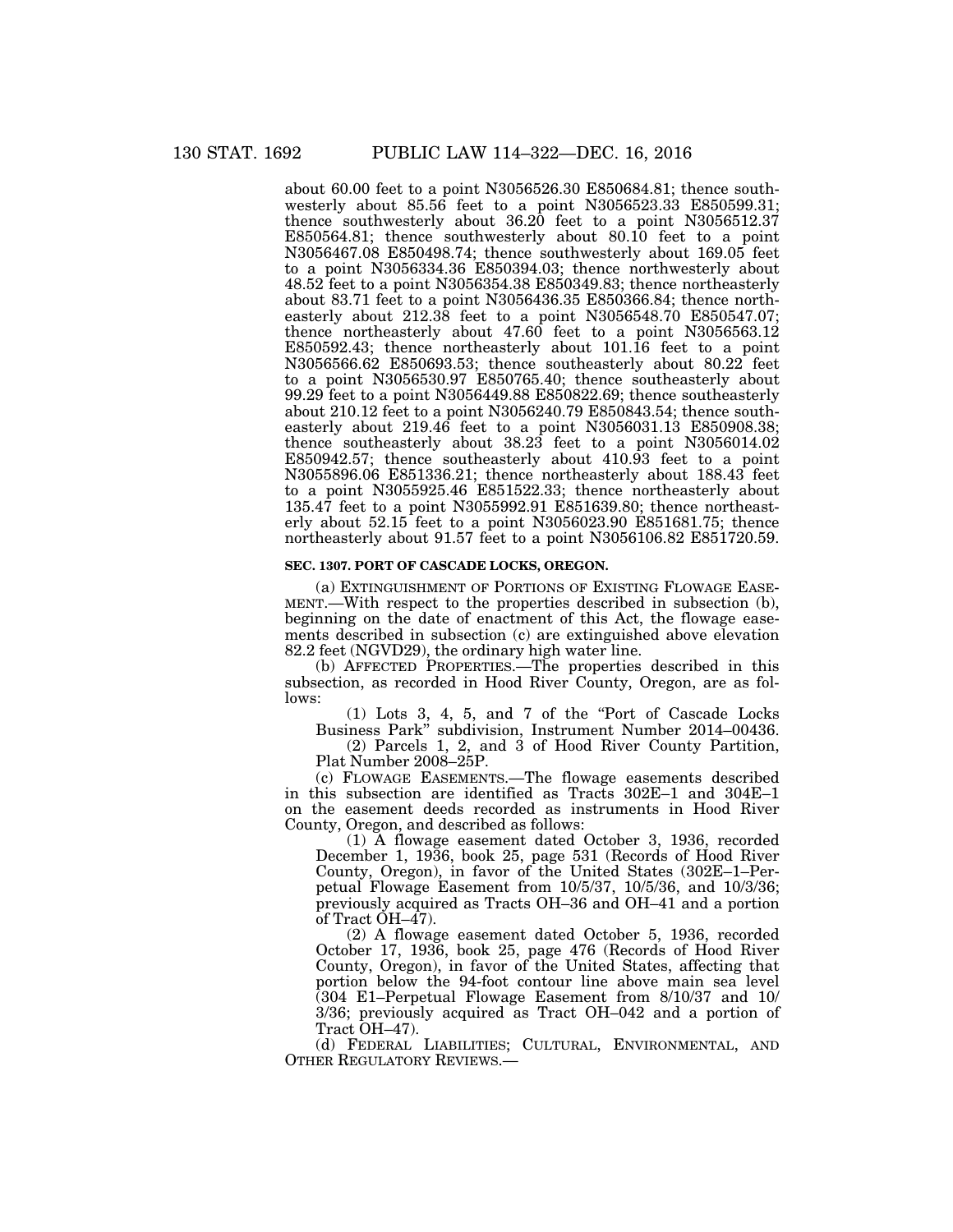(1) FEDERAL LIABILITY.—The United States shall not be liable for any injury caused by the extinguishment of an easement under this section.

(2) CULTURAL AND ENVIRONMENTAL REGULATORY ACTIONS.— Nothing in this section establishes any cultural or environmental regulation relating to the properties described in subsection (b).

(e) EFFECT ON OTHER RIGHTS.—Nothing in this section affects any remaining right or interest of the Corps of Engineers in the properties described in subsection (b).

#### **SEC. 1308. CENTRAL DELAWARE RIVER, PHILADELPHIA, PENNSYL-**33 USC 5911. **VANIA.**

(a) AREA TO BE DECLARED NONNAVIGABLE.—Subject to subsection (c), unless the Secretary finds, after consultation with local and regional public officials (including local and regional public planning organizations), that there are substantive objections, those portions of the Delaware River, bounded by the former bulkhead and pierhead lines that were established by the Secretary of War and successors and described as follows, are declared to be nonnavigable waters of the United States:

(1) Piers 70 South through 38 South, encompassing an area bounded by the southern line of Moore Street extended to the northern line of Catherine Street extended, including the following piers: Piers 70, 68, 67, 64, 61–63, 60, 57, 55, 53, 48, 46, 40, and 38.

(2) Piers 24 North through 72 North, encompassing an area bounded by the southern line of Callowhill Street extended to the northern line of East Fletcher Street extended, including the following piers: Piers 24, 25, 27–35, 35.5, 36, 37, 38, 39, 49, 51–52, 53–57, 58–65, 66, 67, 69, 70–72, and Rivercenter.

(b) PUBLIC INTEREST DETERMINATION.—The Secretary shall make the public interest determination under subsection (a) separately for each proposed project to be undertaken within the boundaries described in subsection (a), using reasonable discretion, not later than 150 days after the date of submission of appropriate plans for the proposed project.

(c) LIMITS ON APPLICABILITY.—The declaration under subsection (a) shall apply only to those parts of the areas described in subsection (a) that are or will be bulkheaded and filled or otherwise occupied by permanent structures, including marina and recreation facilities.

#### **SEC. 1309. HUNTINGDON COUNTY, PENNSYLVANIA.**

(a) IN GENERAL.—The Secretary shall—

(1) prioritize the updating of the master plan for the Juniata River and tributaries project, Huntingdon County, Pennsylvania, authorized by section 203 of the Flood Control Act of 1962 (Public Law 87–874; 76 Stat. 1182); and

(2) ensure that alternatives for additional recreation access and development at the project are fully assessed, evaluated, and incorporated as a part of the update.

(b) PARTICIPATION.—The update referred to in subsection (a) shall be done in coordination with all appropriate Federal agencies, elected officials, and members of the public.

(c) INVENTORY.—In carrying out the update under subsection (a), the Secretary shall include an inventory of those lands that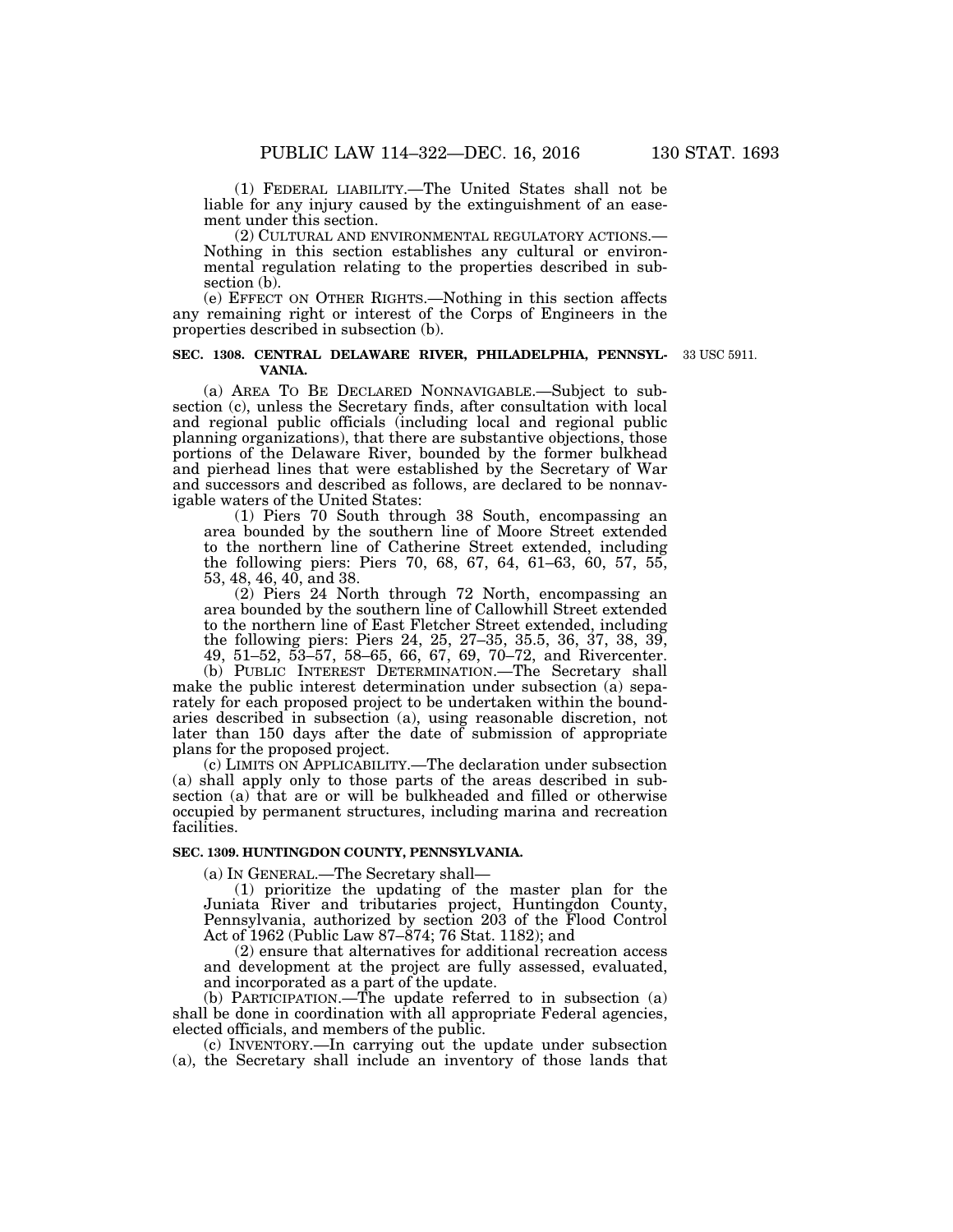are not necessary to carry out the authorized purposes of the project.

#### **SEC. 1310. RIVERCENTER, PHILADELPHIA, PENNSYLVANIA.**

Section 38(c) of the Water Resources Development Act of 1988  $(33 \text{ U.S.C. } 59j-1(c))$  is amended-

(1) by striking ''(except 30 years from such date of enactment, in the case of the area or any part thereof described in subsection  $(a)(5)$ "; and

(2) by adding at the end the following: ''Notwithstanding the preceding sentence, the declaration of nonnavigability for the area described in subsection  $(a)(5)$ , or any part thereof, shall not expire.''.

## **SEC. 1311. SALT CREEK, GRAHAM, TEXAS.**

(a) IN GENERAL.—The project for flood control, environmental restoration, and recreation, Salt Creek, Graham, Texas, authorized by section 101(a)(30) of the Water Resources Development Act of 1999 (Public Law 106–53; 113 Stat. 278), is no longer authorized as a Federal project beginning on the date of enactment of this Act.  $(b)$ 

(b) CERTAIN PROJECT-RELATED CLAIMS.—The non-Federal interest for the project shall hold and save the United States harmless from any claim that has arisen, or that may arise, in connection with the project.

(c) TRANSFER.—The Secretary is authorized to transfer any land acquired by the Federal Government for the project on behalf of the non-Federal interest that remains in Federal ownership on or after the date of enactment of this Act to the non-Federal interest.

(d) REVERSION.—If the Secretary determines that land transferred under subsection (c) ceases to be owned by the public, all right, title, and interest in and to the land and improvements thereon shall revert, at the discretion of the Secretary, to the United States.

## **SEC. 1312. TEXAS CITY SHIP CHANNEL, TEXAS CITY, TEXAS.**

(a) IN GENERAL.—The portion of the Texas City Ship Channel, Texas City, Texas, described in subsection (b) shall not be subject to navigational servitude beginning on the date of enactment of this Act.

(b) DESCRIPTION.—The portion of the Texas City Ship Channel described in this subsection is a tract or parcel containing 393.53 acres (17,142,111 square feet) of land situated in the City of Texas City Survey, Abstract Number 681, and State of Texas Submerged Lands Tracts 98A and 99A, Galveston County, Texas, said 393.53 acre tract being more particularly described as follows:

(1) Beginning at the intersection of an edge of fill along Galveston Bay with the most northerly east survey line of said City of Texas City Survey, Abstract No. 681, the same being a called 375.75 acre tract patented by the State of Texas to the City of Texas City and recorded in Volume 1941, Page 750 of the Galveston County Deed Records (G.C.D.R.), from which a found U.S. Army Corps of Engineers Brass Cap stamped ''R 4–3'' set in the top of the Texas City Dike along the east side of Bay Street bears North 56° 14' 32'' West, a distance of 6,045.31 feet and from which a found U.S. Army Corps of Engineers Brass Cap stamped ''R 4–2'' set in the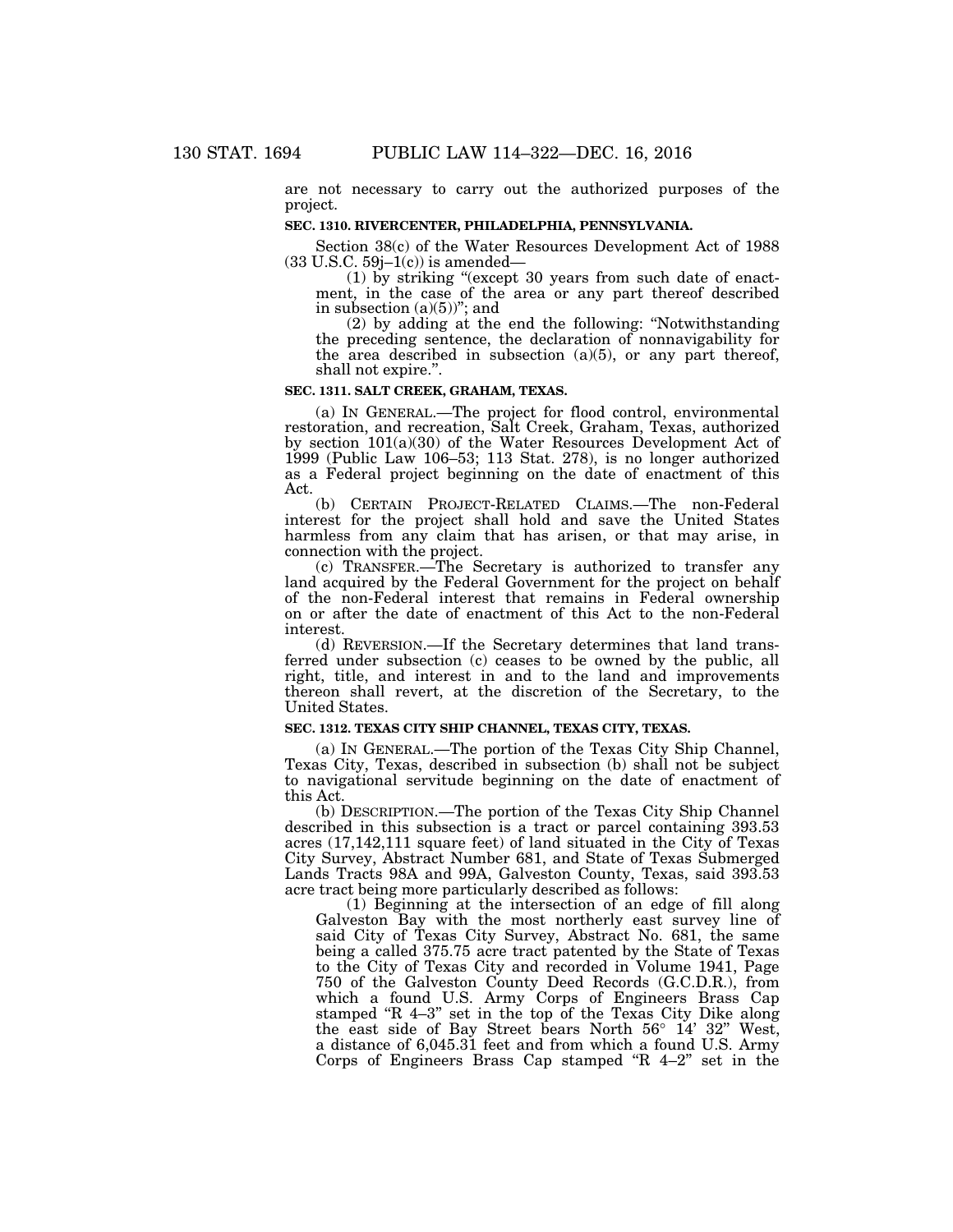top of the Texas City Dike along the east side of Bay Street bears North 49° 13' 20'' West, a distance of 6,693.64 feet.

(2) Thence, over and across said State Tracts 98A and 99A and along the edge of fill along said Galveston Bay, the following 8 courses and distances:

 $(A)$  South 75° 49' 13" East, a distance of 298.08 feet to an angle point of the tract herein described.

(B) South  $81^\circ$  16'  $26$ " East, a distance of 170.58 feet to an angle point of the tract herein described.

(C) South 79° 20' 31'' East, a distance of 802.34 feet to an angle point of the tract herein described.

(D) South 75° 57' 32'' East, a distance of 869.68 feet to a point for the beginning of a non-tangent curve to the right.

 $(E)$  Easterly along said non-tangent curve to the right having a radius of 736.80 feet, a central angle of 24° 55' 59'', a chord of South 68° 47' 35'' East – 318.10 feet, and an arc length of 320.63 feet to a point for the beginning of a non-tangent curve to the left.

(F) Easterly along said non-tangent curve to the left having a radius of 373.30 feet, a central angle of 31°  $57'$   $42''$ , a chord of South  $66^{\circ}$   $10'$   $42''$  East –  $205.55$  feet, and an arc length of 208.24 feet to a point for the beginning of a non-tangent curve to the right.

(G) Easterly along said non-tangent curve to the right having a radius of 15,450.89 feet, a central angle of 02<sup>o</sup> 04'  $10$ ", a chord of South  $81^{\circ}$  56'  $20^{\circ}$  East – 558.04 feet, and an arc length of 558.07 feet to a point for the beginning of a compound curve to the right and the northeasterly corner of the tract herein described.

(H) Southerly along said compound curve to the right and the easterly line of the tract herein described, having a radius of  $1,425.00$  feet, a central angle of  $133^\circ$  08' 00" a chord of South  $14^{\circ}$  20' 15" East  $-2,614.94$  feet, and an arc length of 3,311.15 feet to a point on a line lying 125.00 feet northerly of and parallel with the centerline of an existing levee for the southeasterly corner of the tract herein described.

(3) Thence, continuing over and across said State Tracts 98A and 99A and along lines lying 125.00 feet northerly of, parallel, and concentric with the centerline of said existing levee, the following 12 courses and distances:

(A) North 78° 01' 58'' West, a distance of 840.90 feet to an angle point of the tract herein described.

(B) North  $76^{\circ}$  58' 35" West, a distance of 976.66 feet to an angle point of the tract herein described.

(C) North 76° 44' 33'' West, a distance of 1,757.03 feet to a point for the beginning of a tangent curve to the left.

(D) Southwesterly, along said tangent curve to the left having a radius of 185.00 feet, a central angle of 82° 27' 32'', a chord of South 62° 01' 41'' West – 243.86 feet, and an arc length of 266.25 feet to a point for the beginning of a compound curve to the left.

(E) Southerly, along said compound curve to the left having a radius of 4,535.58 feet, a central angle of 11° 06' 58'', a chord of South 15° 14' 26'' West – 878.59 feet,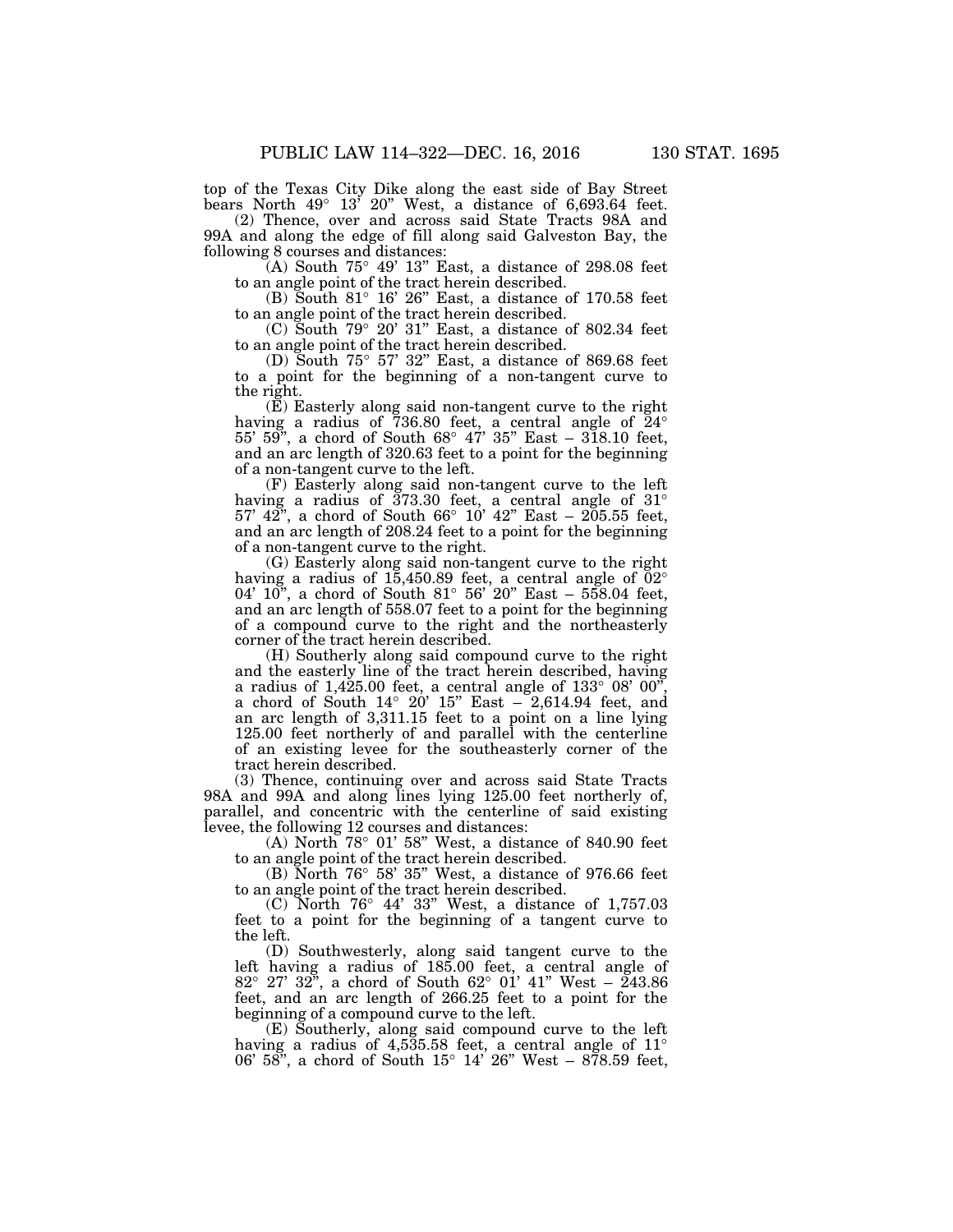and an arc length of 879.97 feet to an angle point of the tract herein described.

 $(F)$  South  $64^{\circ}$  37' 11" West, a distance of 146.03 feet to an angle point of the tract herein described.

(G) South  $67^{\circ}$  08' 21" West, a distance of 194.42 feet to an angle point of the tract herein described.

(H) North 34° 48' 22'' West, a distance of 789.69 feet to an angle point of the tract herein described.

(I) South  $42^{\circ}$  47' 10" West, a distance of 161.01 feet to an angle point of the tract herein described.

(J) South 42° 47' 10'' West, a distance of 144.66 feet to a point for the beginning of a tangent curve to the right.

(K) Westerly, along said tangent curve to the right having a radius of 310.00 feet, a central angle of  $59^{\circ}$ 50' 28'', a chord of South 72° 42' 24'' West – 309.26 feet, and an arc length of 323.77 feet to an angle point of the tract herein described.

(L) North 77° 22' 21'' West, a distance of 591.41 feet to the intersection of said parallel line with the edge of fill adjacent to the easterly edge of the Texas City Turning Basin for the southwesterly corner of the tract herein described, from which a found U.S. Army Corps of Engineers Brass Cap stamped ''SWAN 2'' set in the top of a concrete column set flush in the ground along the north bank of Swan Lake bears South 20° 51' 58'' West, a distance of 4,862.67 feet.

(4) Thence, over and across said City of Texas City Survey and along the edge of fill adjacent to the easterly edge of said Texas City Turning Basin, the following 18 courses and distances:

(A) North  $01^{\circ}$  34'  $19"$  East, a distance of 57.40 feet to an angle point of the tract herein described.

(B) North 05° 02' 13'' West, a distance of 161.85 feet to an angle point of the tract herein described.

(C) North  $06^{\circ}$  01' 56" East, a distance of 297.75 feet to an angle point of the tract herein described.

(D) North 06° 18' 07'' West, a distance of 71.33 feet to an angle point of the tract herein described.

 $(E)$  North 07 $^{\circ}$  21' 09" West, a distance of 122.45 feet to an angle point of the tract herein described.

 $(F)$  North 26 $^{\circ}$  41' 15" West, a distance of 46.02 feet to an angle point of the tract herein described.

(G) North  $01^{\circ}$  31' 59" West, a distance of 219.78 feet to an angle point of the tract herein described.

(H) North 15° 54' 07'' West, a distance of 104.89 feet to an angle point of the tract herein described.

(I) North  $04^{\circ}$  00' 34" East, a distance of 72.94 feet to an angle point of the tract herein described.

(J) North  $06^{\circ}$  46' 38" West, a distance of 78.89 feet to an angle point of the tract herein described.

 $(K)$  North 12 $^{\circ}$  07' 59" West, a distance of 182.79 feet to an angle point of the tract herein described.

(L) North 20° 50' 47'' West, a distance of 105.74 feet to an angle point of the tract herein described.

(M) North 02° 02' 04'' West, a distance of 184.50 feet to an angle point of the tract herein described.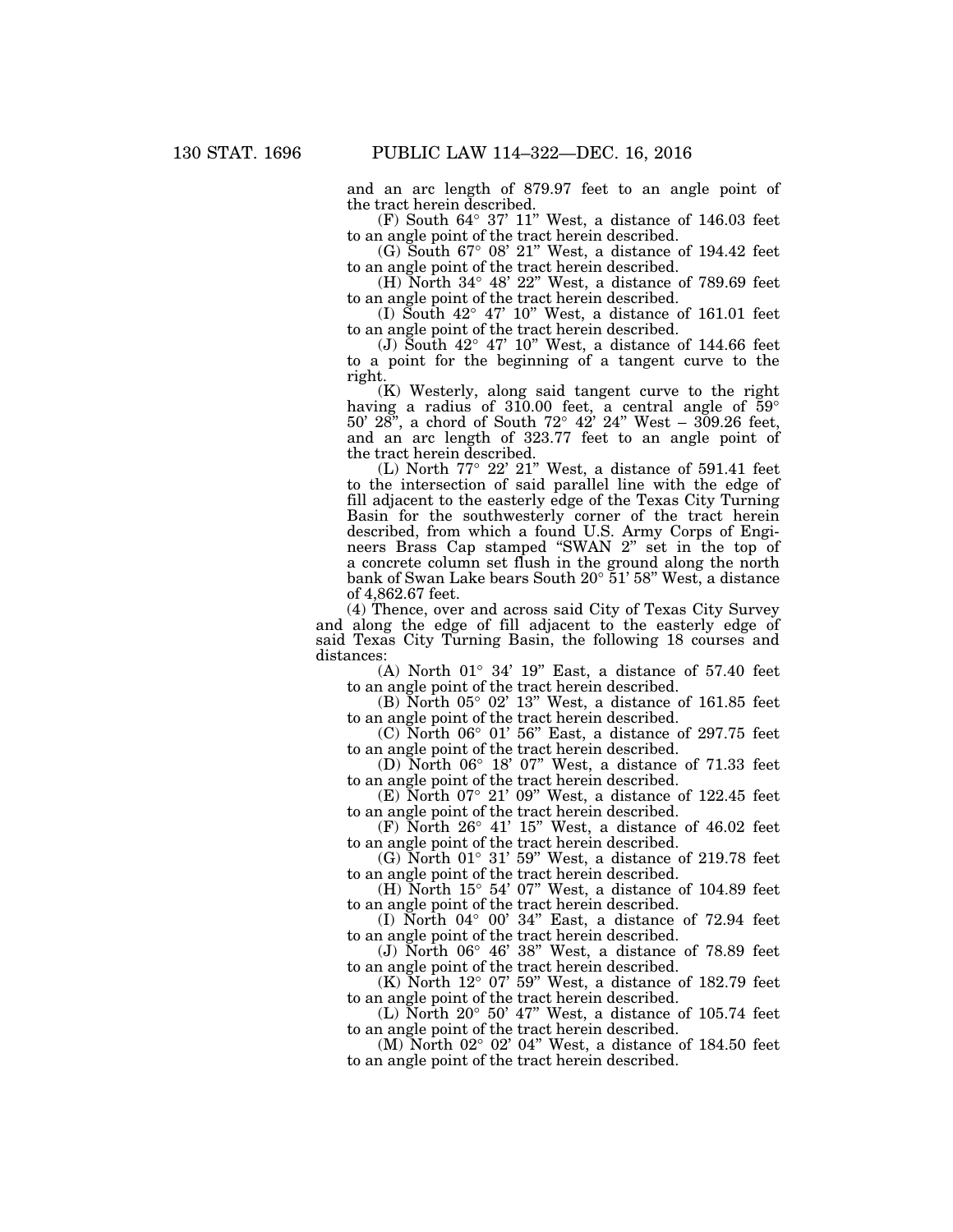(N) North  $08^{\circ}$  07' 11" East, a distance of 102.23 feet to an angle point of the tract herein described.

(O) North  $08^{\circ}$  16' 00" West, a distance of 213.45 feet to an angle point of the tract herein described.

(P) North 03° 15' 16'' West, a distance of 336.45 feet to a point for the beginning of a non-tangent curve to the left.

(Q) Northerly along said non-tangent curve to the left having a radius of  $8\overline{9}6.08$  feet, a central angle of  $14^{\circ}$ 00' 05'', a chord of North 09° 36' 03'' West – 218.43 feet, and an arc length of 218.97 feet to a point for the beginning of a non-tangent curve to the right.

(R) Northerly along said non-tangent curve to the right having a radius of  $\overline{483.33}$  feet, a central angle of  $\overline{19}^{\circ}$ 13'  $34$ ", a chord of North  $13^{\circ}$   $52'$   $03$ " East –  $161.43$  feet, and an arc length of 162.18 feet to a point for the northwesterly corner of the tract herein described.

(5) Thence, continuing over and across said City of Texas City Survey, and along the edge of fill along said Galveston Bay, the following 15 courses and distances:

(A) North  $30^{\circ}$  45' 02" East, a distance of 189.03 feet to an angle point of the tract herein described.

(B) North 34° 20' 49'' East, a distance of 174.16 feet to a point for the beginning of a non-tangent curve to the right.

(C) Northeasterly along said non-tangent curve to the right having a radius of 202.01 feet, a central angle of  $25^{\circ}$  53' 37", a chord of North 33° 14' 58" East – 90.52 feet, and an arc length of 91.29 feet to a point for the beginning of a non-tangent curve to the left.

(D) Northeasterly along said non-tangent curve to the left having a radius of 463.30 feet, a central angle of 23° 23' 57'', a chord of North 48° 02' 53'' East – 187.90 feet, and an arc length of 189.21 feet to a point for the beginning of a non-tangent curve to the right.

(E) Northeasterly along said non-tangent curve to the right having a radius of 768.99 feet, a central angle of  $16^{\circ}$  24' 19", a chord of North 43° 01' 40" East – 219.43 feet, and an arc length of 220.18 feet to an angle point of the tract herein described.

 $(F)$  North 38 $^{\circ}$  56' 50" East, a distance of 126.41 feet to an angle point of the tract herein described.

(G) North  $42^{\circ}$  59' 50" East, a distance of 128.28 feet to a point for the beginning of a non-tangent curve to the right.

(H) Northerly along said non-tangent curve to the right having a radius of 151.96 feet, a central angle of 68° 36' 31'', a chord of North 57° 59' 42'' East – 171.29 feet, and an arc length of 181.96 feet to a point for the most northerly corner of the tract herein described.

(I) South  $77^{\circ}$  14' 49" East, a distance of 131.60 feet to an angle point of the tract herein described.

(J) South  $84^{\circ}$   $44'$   $18''$  East, a distance of  $86.58$  feet to an angle point of the tract herein described.

(K) South  $58^{\circ}$  14'  $45^{\circ}$  East, a distance of 69.62 feet to an angle point of the tract herein described.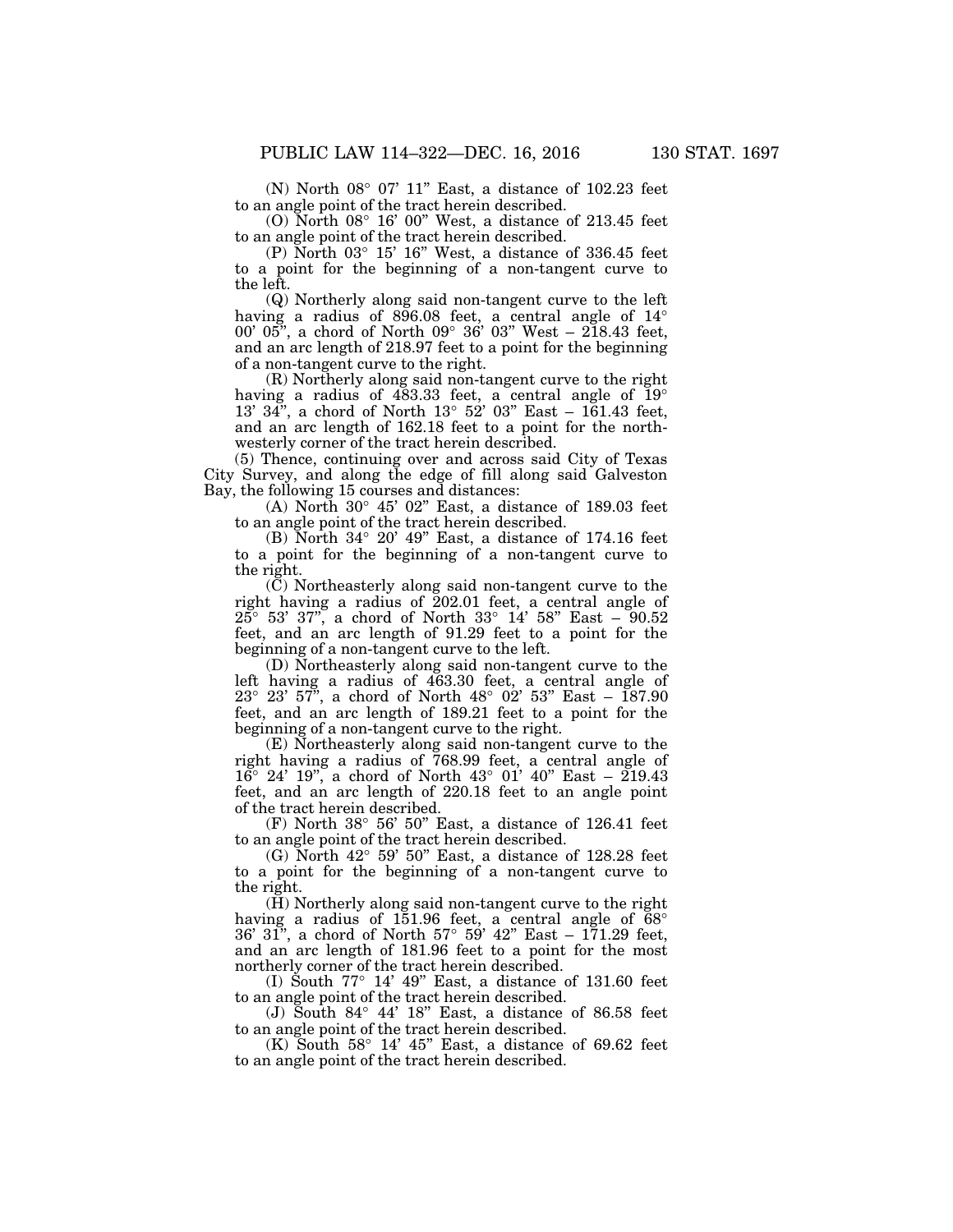(L) South  $49^{\circ}$   $44'$   $51''$  East, a distance of 149.00 feet to an angle point of the tract herein described.

(M) South  $44^{\circ}$   $47'$   $21''$  East, a distance of 353.77 feet to a point for the beginning of a non-tangent curve to the left.

(N) Easterly along said non-tangent curve to the left having a radius of 253.99 feet, a central angle of 98° 53' 23'', a chord of South 83° 28' 51'' East – 385.96 feet, and an arc length of 438.38 feet to an angle point of the tract herein described.

(O) South 75° 49' 13'' East, a distance of 321.52 feet to the point of beginning and containing 393.53 acres  $(17, 142, 111$  square feet) of land.

## **SEC. 1313. STONINGTON HARBOUR, CONNECTICUT.**

The portion of the project for navigation, Stonington Harbour, Connecticut, authorized by the Act of May 23, 1828 (4 Stat. 288, chapter 73), that consists of the inner stone breakwater that begins at coordinates N. 682,146.42, E. 1231,378.69, running north 83.587 degrees west 166.79' to a point N. 682,165.05, E. 1,231,212.94, running north 69.209 degrees west 380.89' to a point N. 682,300.25, E. 1,230,856.86, is no longer authorized as a Federal project beginning on the date of enactment of this Act.

## **SEC. 1314. RED RIVER BELOW DENISON DAM, TEXAS, OKLAHOMA, ARKANSAS, AND LOUISIANA.**

The portion of the project for flood control with respect to the Red River below Denison Dam, Texas, Oklahoma, Arkansas, and Louisiana, authorized by section 10 of the Flood Control Act of 1946 (60 Stat. 647, chapter 596), consisting of the portion of the West Agurs Levee that begins at lat.  $32^{\circ}$   $32'$   $50.86''$  N., by long. 93° 46' 16.82'' W., and ends at lat. 32° 31' 22.79'' N., by long. 93° 45' 2.47'' W., is no longer authorized beginning on the date of enactment of this Act.

## **SEC. 1315. GREEN RIVER AND BARREN RIVER, KENTUCKY.**

(a) IN GENERAL.—Beginning on the date of enactment of this Act, commercial navigation at the locks and dams identified in the report of the Chief of Engineers entitled ''Green River Locks and Dams 3, 4, 5, and 6 and Barren River Lock and Dam 1, Kentucky'' and dated April 30, 2015, shall no longer be authorized, and the land and improvements associated with the locks and dams shall be disposed of—

(1) consistent with this section; and

(2) subject to such terms and conditions as the Secretary determines to be necessary and appropriate in the public interest.

(b) DISPOSITION.—

(1) GREEN RIVER LOCK AND DAM 3.—The Secretary shall convey to the Rochester Dam Regional Water Commission all right, title, and interest of the United States in and to the land associated with Green River Lock and Dam 3, located in Ohio County and Muhlenberg County, Kentucky, together with any improvements on the land.

(2) GREEN RIVER LOCK AND DAM 4.—The Secretary shall convey to Butler County, Kentucky, all right, title, and interest of the United States in and to the land associated with Green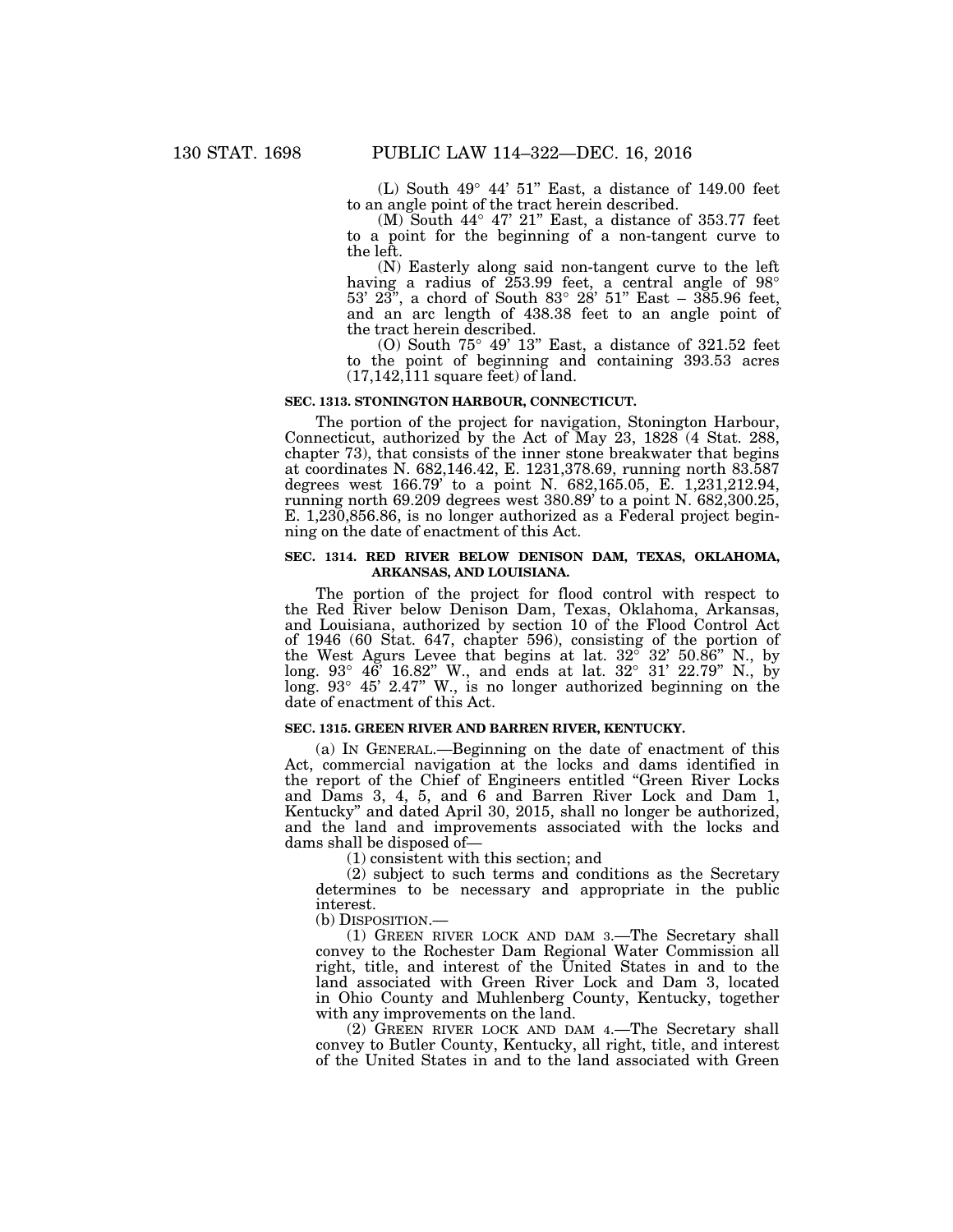River Lock and Dam 4, located in Butler County, Kentucky, together with any improvements on the land.

(3) GREEN RIVER LOCK AND DAM 5.—The Secretary shall convey to the State of Kentucky, a political subdivision of the State of Kentucky, or a nonprofit, nongovernmental organization all right, title, and interest of the United States in and to the land associated with Green River Lock and Dam 5, located in Edmonson County, Kentucky, together with any improvements on the land, for the purposes of—

(A) removing Lock and Dam 5 from the river at the earliest feasible time; and

(B) making the land available for conservation and public recreation, including river access.<br>(4) GREEN RIVER LOCK AND DAM 6.—

 $(A)$  In GENERAL.—The Secretary shall transfer to the Secretary of the Interior administrative jurisdiction over the portion of the land associated with Green River Lock and Dam 6, Edmonson County, Kentucky, that is located on the left descending bank of the Green River, together with any improvements on the land, for inclusion in Mammoth Cave National Park.

(B) TRANSFER TO THE STATE OF KENTUCKY.—The Secretary shall convey to the State of Kentucky all right, title, and interest of the United States in and to the portion of the land associated with Green River Lock and Dam 6, Edmonson County, Kentucky, that is located on the right descending bank of the Green River, together with any improvements on the land, for use by the Department of Fish and Wildlife Resources of the State of Kentucky for the purposes of—

(i) removing Lock and Dam 6 from the river at the earliest feasible time; and

(ii) making the land available for conservation and public recreation, including river access.

(5) BARREN RIVER LOCK AND DAM 1.—The Secretary shall convey to the State of Kentucky, all right, title, and interest of the United States in and to the land associated with Barren River Lock and Dam 1, located in Warren County, Kentucky, together with any improvements on the land, for use by the Department of Fish and Wildlife Resources of the State of Kentucky for the purposes of—

(A) removing Lock and Dam 1 from the river at the earliest feasible time; and

(B) making the land available for conservation and public recreation, including river access.

(c) CONDITIONS.—

(1) IN GENERAL.—The exact acreage and legal description of any land to be disposed of, transferred, or conveyed under this section shall be determined by a survey satisfactory to the Secretary.

(2) QUITCLAIM DEED.—A conveyance under paragraph (1),  $(2)$ ,  $(4)$ , or  $(5)$  of subsection  $(b)$  shall be accomplished by quitclaim deed and without consideration.

(3) ADMINISTRATIVE COSTS.—The Secretary shall be responsible for all administrative costs associated with a transfer or conveyance under this section, including the costs of a survey carried out under paragraph (1).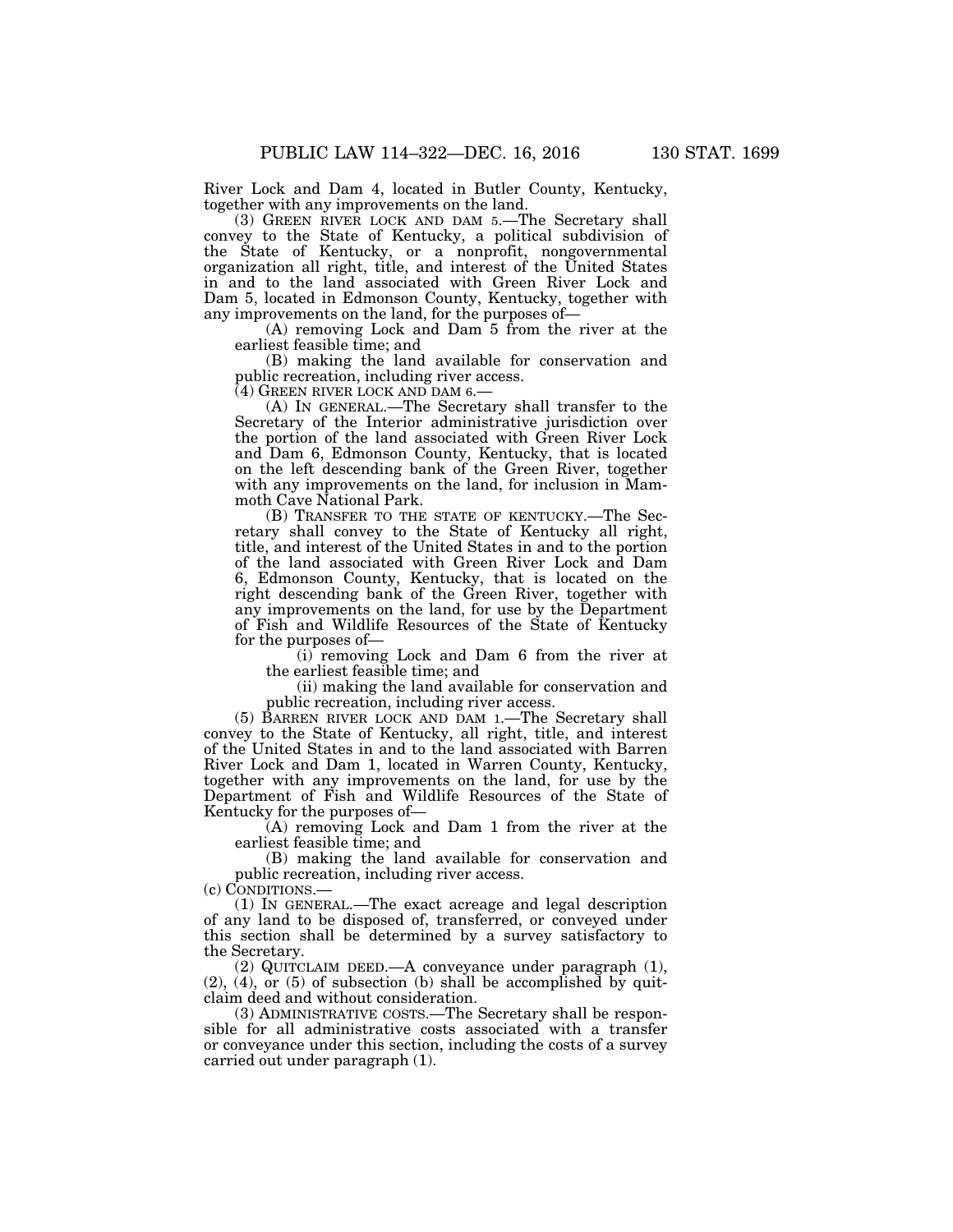(4) REVERSION.—If the Secretary determines that the land conveyed under this section is not used by a non-Federal entity for a purpose that is consistent with the purpose of the conveyance, all right, title, and interest in and to the land, including any improvements on the land, shall revert, at the discretion of the Secretary, to the United States, and the United States shall have the right of immediate entry onto the land.

### **SEC. 1316. HANNIBAL SMALL BOAT HARBOR, HANNIBAL, MISSOURI.**

The project for navigation at Hannibal Small Boat Harbor on the Mississippi River, Hannibal, Missouri, authorized by section 101 of the River and Harbor Act of 1950 (64 Stat. 166, chapter 188), is no longer authorized beginning on the date of enactment of this Act, and any maintenance requirements associated with the project are terminated.

### **SEC. 1317. LAND TRANSFER AND TRUST LAND FOR MUSCOGEE (CREEK) NATION.**

(a) TRANSFER.— (1) IN GENERAL.—Subject to paragraph (2) and for the consideration described in subsection (c), the Secretary shall transfer to the Secretary of the Interior the land described in subsection (b) to be held in trust for the benefit of the Muscogee (Creek) Nation.

(2) CONDITIONS.—The land transfer under this subsection shall be subject to the following conditions:

(A) The transfer—

(i) shall not interfere with the Corps of Engineers operation of the Eufaula Lake Project or any other authorized civil works project; and

(ii) shall be subject to such other terms and conditions as the Secretary determines to be necessary and appropriate to ensure the continued operation of the Eufaula Lake Project or any other authorized civil works project.

(B) The Secretary shall retain the right to inundate with water the land transferred to the Secretary of the Interior under this subsection as necessary to carry out an authorized purpose of the Eufaula Lake Project or any other civil works project.

(C) No gaming activities may be conducted on the land transferred under this subsection.

(b) LAND DESCRIPTION.— (1) IN GENERAL.—The land to be transferred pursuant to subsection (a) is the approximately 18.38 acres of land located in the Northwest Quarter (NW 1/4) of sec. 3, T. 10 N., R. 16 E., McIntosh County, Oklahoma, generally depicted as ''USACE'' on the map entitled ''Muscogee (Creek) Nation Proposed Land Acquisition'' and dated October 16, 2014.

(2) SURVEY.—The exact acreage and legal description of the land to be transferred under subsection (a) shall be determined by a survey satisfactory to the Secretary and the Secretary of the Interior.

(c) CONSIDERATION.—The Muscogee (Creek) Nation shall pay—

(1) to the Secretary an amount that is equal to the fair market value of the land transferred under subsection (a), as determined by the Secretary, which funds may be accepted and expended by the Secretary; and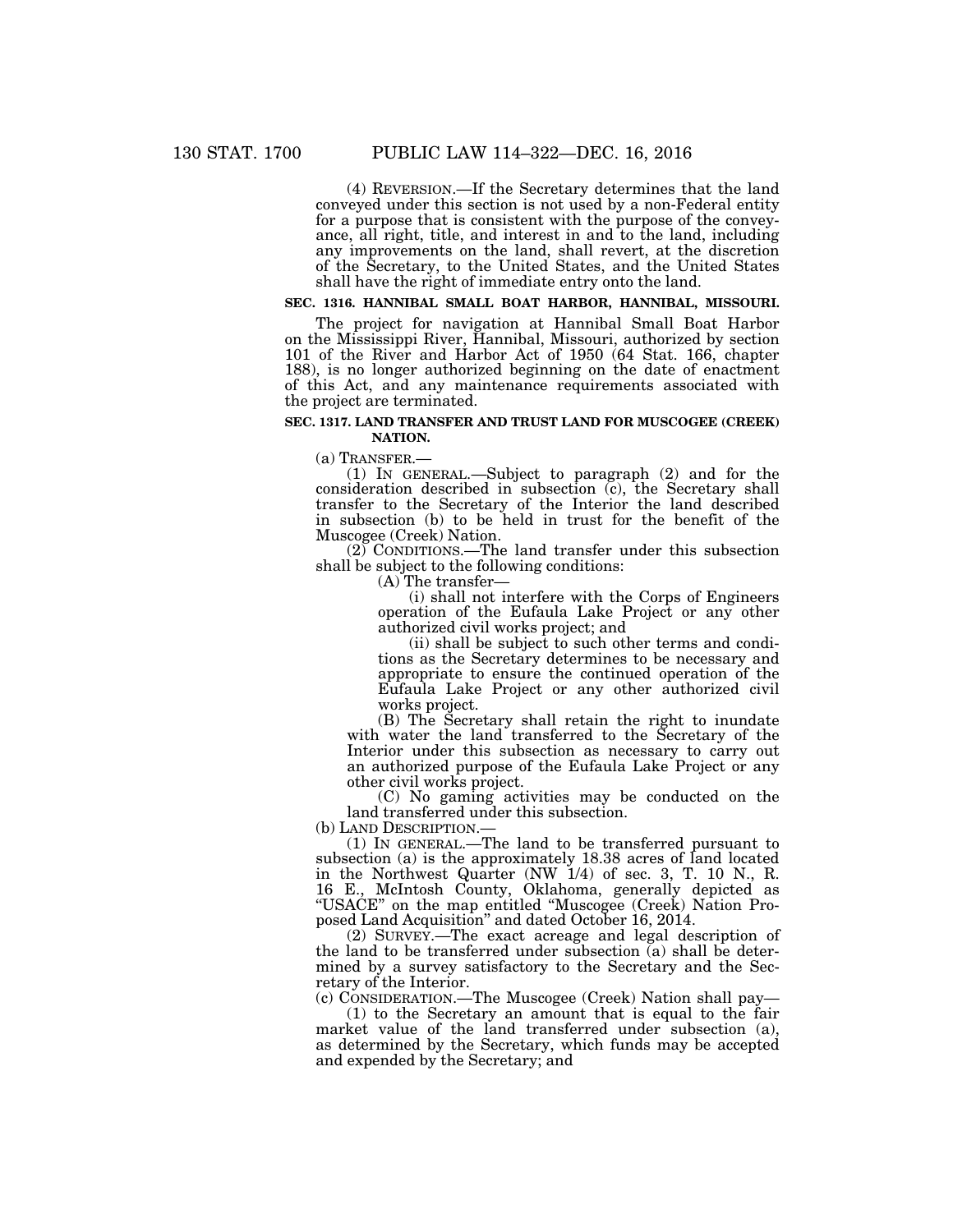(2) all costs and administrative expenses associated with the transfer of land under subsection  $(a)$ , including the costs of—

 $(A)$  the survey under subsection  $(b)(2)$ ;

(B) compliance with the National Environmental Policy Act of 1969 (42 U.S.C. 4321 et seq.); and

(C) any coordination necessary with respect to requirements related to endangered species, cultural resources, clean water, and clean air.

#### **SEC. 1318. CAMERON COUNTY, TEXAS.**

(a) RELEASE.—As soon as practicable after the date of enactment of this Act, the Secretary shall execute and file in the appropriate office a deed of release, amended deed, or other appropriate instrument effectuating the release of the interests of the United States in certain tracts of land located in Cameron County, Texas, as described in subsection (d).

(b) ADDITIONAL TERMS AND CONDITIONS.—The Secretary may require that any release under this section be subject to such additional terms and conditions as the Secretary considers appropriate and necessary to protect the interests of the United States.

(c) COSTS OF CONVEYANCE.—The Brownsville Navigation District shall be responsible for all reasonable and necessary costs, including real estate transaction and environmental documentation costs, associated with the releases.

(d) DESCRIPTION.—The Secretary shall release all or portions of the interests in the following tracts as determined by a survey to be paid for by the Brownsville Navigation District, that is satisfactory to the Secretary:

(1) Tract No. 1: Being 1,277.80 Acres as conveyed by the Brownsville Navigation District of Cameron County, Texas, to the United States of America by instrument dated September 22, 1932, and recorded at Volume 238, pages 578 through 580, in the Deed Records of Cameron County, Texas, to be released and abandoned in its entirety, save and except approximately 361.03 Acres, comprised of the area designated by the U.S. Army Corps of Engineers as required for the project known as Brazos Island Harbor Deepening, and further save and except approximately 165.56 Acres for the existing Dredged Material Placement Area No. 4A1.

(2) Tract No. 2: Being 842.28 Acres as condemned by the United States of America by the Final Report of Commissioners dated May 6, 1938, and recorded at Volume 281, pages 486 through 488, in the Deed Records of Cameron County, Texas, to be released and abandoned in its entirety, save and except approximately 178.15 Acres comprised of a strip 562 feet in width, being the area designated by the U.S. Army Corps of Engineers as required for the project known as Brazos Island Harbor Deepening, further save and except approximately 76.95 Acres for the existing Dredged Material Placement Area No. 4A1, and further save and except approximately 74.40 Acres for the existing Dredged Material Placement Area No. 4B1.

(3) Tract No. 3: Being 362.00 Acres as conveyed by the Manufacturing and Distributing University to the United States of America by instrument dated March 3, 1936, and recorded at Volume ''R'', page 123, in the Miscellaneous Deed Records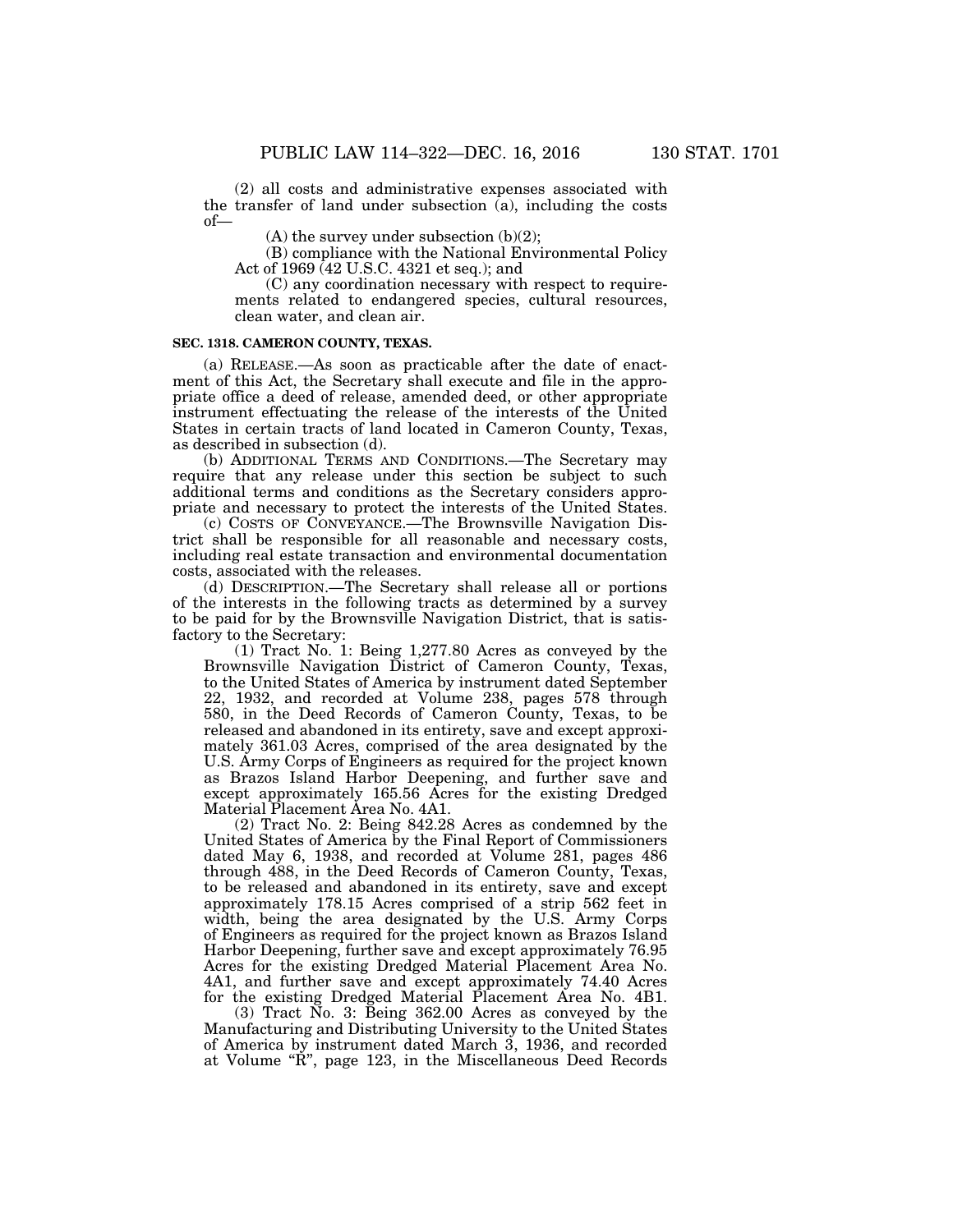of Cameron County, Texas, to be released and abandoned in its entirety.

(4) Tract No. 4: Being 9.48 Acres as conveyed by the Brownsville Navigation District of Cameron County, Texas, to the United States of America by instrument dated January 23, 1939, and recorded at Volume 293, pages 115 through 118, in the Deed Records of Cameron County, Texas (said 9.48 Acres are identified in said instrument as the ''Second Tract''), to be released and abandoned in its entirety, save and except approximately 1.97 Acres, comprised of the area designated by the U.S. Army Corps of Engineers as required for the project known as Brazos Island Harbor Deepening, plus 5.0 feet.

(5) Tract No. 5: Being 10.91 Acres as conveyed by the Brownsville Navigation District of Cameron County, Texas, by instrument dated March 6, 1939, and recorded at Volume 293, pages 113 through 115, in the Deed Records of Cameron County, Texas (said 10.91 Acres are identified in said instrument as ''Third Tract''), to be released and abandoned in its entirety, save and except approximately 0.36 Acre, comprised of the area designated by the U.S. Army Corps of Engineers as required for the project known as Brazos Island Harbor Deepening.

(6) Tract No. 9: Being 552.82 Acres as condemned by the United States of America by the Final Report of Commissioners dated May 6, 1938, and recorded at Volume 281, pages 483 through 486, in the Deed Records of Cameron County, Texas, to be released and abandoned in its entirety, save and except approximately 84.59 Acres, comprised of the area designated by the U.S. Army Corps of Engineers as required for the project known as Brazos Island Harbor Deepening.

(7) Tract No. 10: Being 325.02 Acres as condemned by the United States of America by the Final Report of Commissioners dated May 7, 1935, and recorded at Volume 281, pages 476 through 483, in the Deed Records of Cameron County, Texas, to be released and abandoned in its entirety, save and except approximately 76.81 Acres, comprised of the area designated by the U.S. Army Corps of Engineers as required for the project known as Brazos Island Harbor Deepening.

(8) Tract No. 11: Being 8.85 Acres in as conveyed by the Brownsville Navigation District of Cameron County, Texas, to the United States of America by instrument dated January 23, 1939, and recorded at Volume 293, Pages 115 through 118, in the Deed Records of Cameron County, Texas (said 8.85 Acres are identified in said instrument as the "First Tract''), to be released and abandoned in its entirety, save and except approximately 0.30 Acres, comprised of the area within the project known as Brazos Island Harbor Deepening, plus 5.0 feet.

(9) Tract No. A100E: Being 13.63 Acres in as conveyed by the Brownsville Navigation District of Cameron County, Texas, to the United States of America by instrument dated September 30, 1947, and recorded at Volume 427, page 1 through 4 in the Deed Records of Cameron County, to be released and abandoned in its entirety, save and except approximately 6.60 Acres, comprised of the area designated by the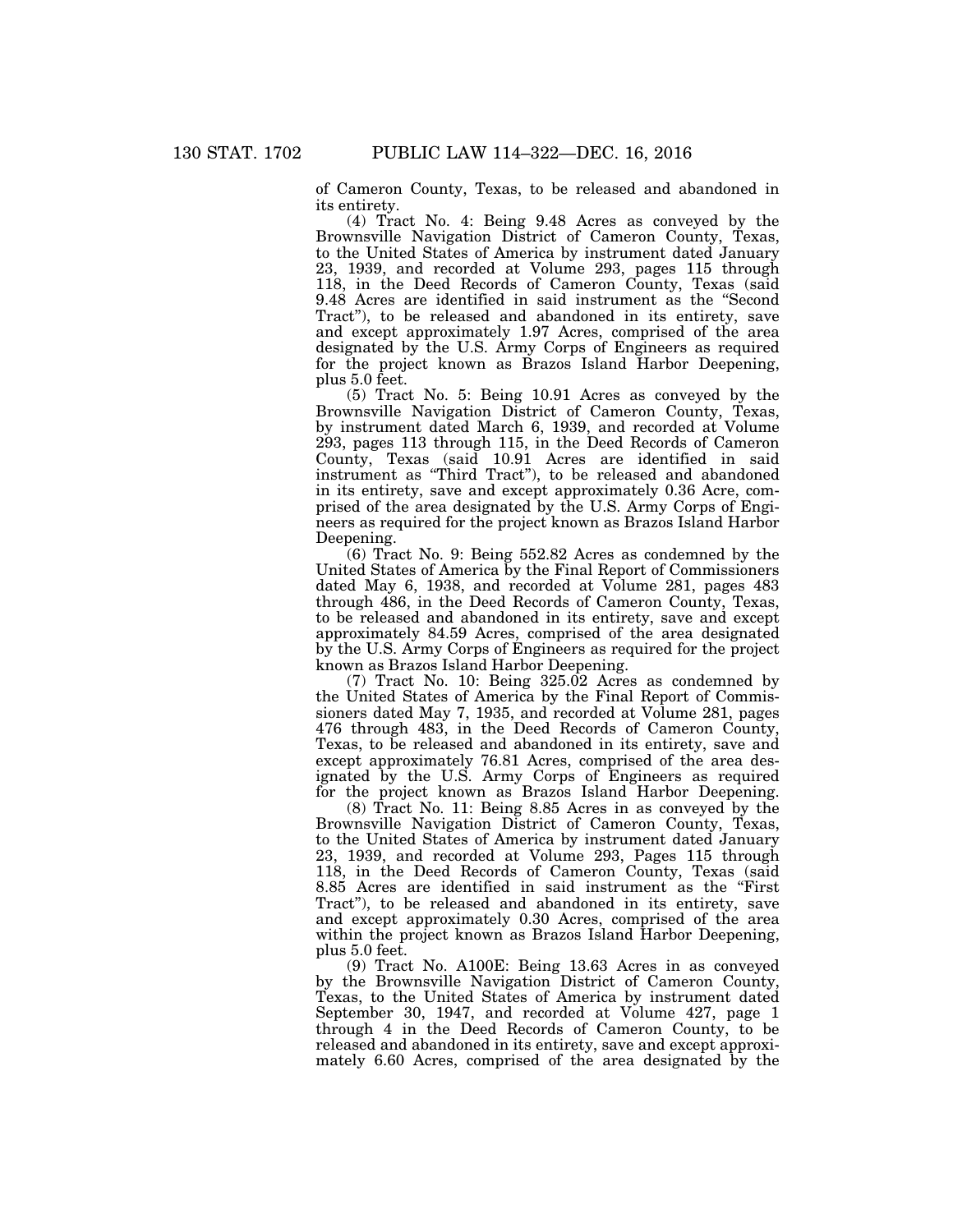U.S. Army Corps of Engineers as required for the existing project known as Brazos Island Harbor, plus 5.0 feet.

(10) Tract No. 122E: Being 31.4 Acres as conveyed by the Brownsville Navigation District of Cameron County, Texas, to the United States of America by instrument dated December 11, 1963 and recorded at Volume 756, page 393 in the Deed Records of Cameron County, Texas, to be released and abandoned in its entirety, save and except approximately 4.18 Acres in Share 31 of the Espiritu Santo Grant in Cameron County, Texas, and further save and except approximately 2.04 Acres in Share 7 of the San Martin Grant in Cameron County, Texas, being portions of the area designated by the U.S. Army Corps of Engineers as required for the current project known as Brazos Island Harbor, plus 5.0 feet.

### **SEC. 1319. NEW SAVANNAH BLUFF LOCK AND DAM, GEORGIA AND SOUTH CAROLINA.**

(a) DEFINITIONS.—In this section, the following definitions apply:

(1) NEW SAVANNAH BLUFF LOCK AND DAM.—The term ''New Savannah Bluff Lock and Dam'' means—

(A) the lock and dam at New Savannah Bluff, Savannah River, Georgia and South Carolina; and

(B) the appurtenant features to the lock and dam, including—

(i) the adjacent approximately 50-acre park and recreation area with improvements made under the project for navigation, Savannah River below Augusta, Georgia, authorized by the first section of the Act of July 3, 1930 (46 Stat. 924), and the first section of the Act of August 30, 1935 (49 Stat. 1032); and

(ii) other land that is part of the project and that the Secretary determines to be appropriate for conveyance under this section.

(2) PROJECT.—The term ''Project'' means the project for navigation, Savannah Harbor expansion, Georgia, authorized by section 7002(1) of the Water Resources Reform and Development Act of 2014 (Public Law 113–121; 128 Stat. 1364). (b) DEAUTHORIZATION.—

(1) IN GENERAL.—Effective beginning on the date of enactment of this Act—

(A) the New Savannah Bluff Lock and Dam is deauthorized; and

 $(B)$  notwithstanding section 348 $(l)(2)(B)$  of the Water Resources Development Act of 2000 (Public Law 106–541; 114 Stat. 2630; 114 Stat. 2763A–228) (as in effect on the day before the date of enactment of this Act) or any other provision of law, the New Savannah Bluff Lock and Dam shall not be conveyed to the city of North Augusta and Aiken County, South Carolina, or any other non-Federal entity.

(2) REPEAL.—Section 348 of the Water Resources Development Act of 2000 (Public Law 106–541; 114 Stat. 2630; 114 Stat. 2763A–228) is amended—

(A) by striking subsection (l); and

(B) by redesignating subsections (m) and (n) as subsections  $(I)$  and  $(m)$ , respectively.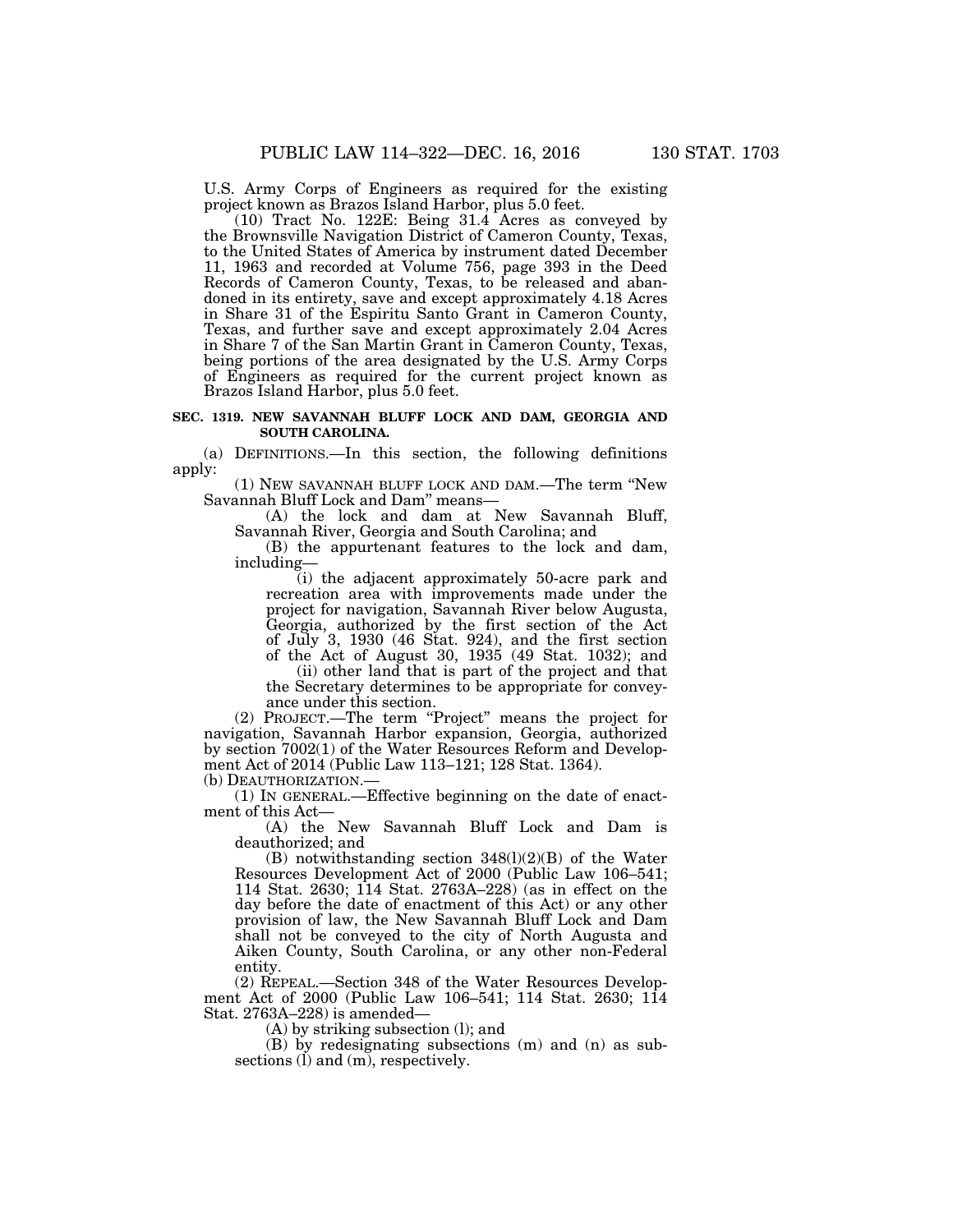(c) PROJECT MODIFICATIONS.— (1) IN GENERAL.—Notwithstanding any other provision of law, the Project is modified to include, as the Secretary determines to be necessary—

 $(A)(i)$  repair of the lock wall of the New Savannah Bluff Lock and Dam and modification of the structure such that the structure is able—

(I) to maintain the pool for navigation, water supply, and recreational activities, as in existence on the date of enactment of this Act; and

(II) to allow safe passage over the structure to historic spawning grounds of shortnose sturgeon, Atlantic sturgeon, and other migratory fish; or

(ii)(I) construction at an appropriate location across the Savannah River of a structure that is able to maintain the pool for water supply and recreational activities, as in existence on the date of enactment of this Act; and

(II) removal of the New Savannah Bluff Lock and Dam on completion of construction of the structure; and

(B) conveyance by the Secretary to Augusta-Richmond County, Georgia, of the park and recreation area adjacent to the New Savannah Bluff Lock and Dam, without consideration.

(2) NON-FEDERAL COST SHARE.—The Federal share of the cost of any Project feature constructed pursuant to paragraph (1) shall be not greater than the share as provided by section 7002(1) of the Water Resources Reform and Development Act of 2014 (Public Law 113–121; 128 Stat. 1364) for the most cost-effective fish passage structure.

(3) OPERATION AND MAINTENANCE COSTS.—The Federal share of the costs of operation and maintenance of any Project feature constructed pursuant to paragraph (1) shall be consistent with the cost sharing of the Project as provided by law.

### **SEC. 1320. HAMILTON CITY, CALIFORNIA.**

Section 1001(8) of the Water Resources Development Act of 2007 (121 Stat. 1050) is modified to authorize the Secretary to construct the project at a total cost of \$91,000,000, with an estimated Federal cost of \$59,735,061 and an estimated non-Federal cost of \$31,264,939.

### **SEC. 1321. CONVEYANCES.**

(a) PEARL RIVER, MISSISSIPPI AND LOUISIANA.— (1) IN GENERAL.—The project for navigation, Pearl River, Mississippi and Louisiana, authorized by the first section of the Act of August 30,  $1935$  (49 Stat. 1033, chapter 831), and section 101 of the River and Harbor Act of 1966 (Public Law 89–789; 80 Stat. 1405), is no longer authorized as a Federal project beginning on the date of enactment of this Act.

(2) TRANSFER.—

(A) IN GENERAL.—Subject to subparagraphs (B) and (C), the Secretary is authorized to convey to a State or local interest, without consideration, all right, title, and interest of the United States in and to—

(i) any land in which the Federal Government has a property interest for the project described in paragraph (1); and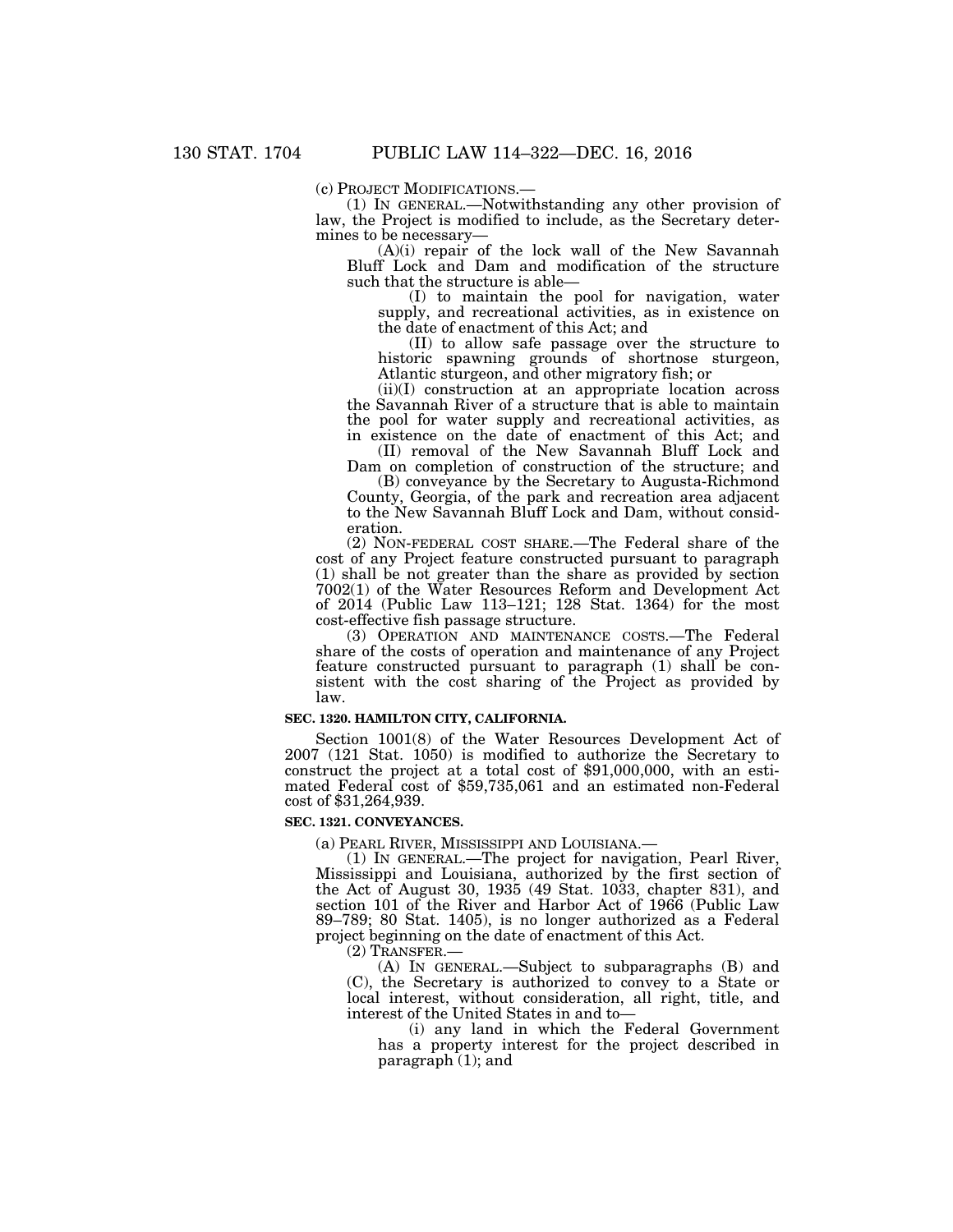(ii) improvements to the land described in clause (i).

(B) RESPONSIBILITY FOR COSTS.—The transferee shall be responsible for the payment of all costs and administrative expenses associated with any transfer carried out pursuant to subparagraph (A), including costs associated with any land survey required to determine the exact acreage and legal description of the land and improvements to be transferred.

(C) OTHER TERMS AND CONDITIONS.—A transfer under subparagraph (A) shall be subject to such other terms and conditions as the Secretary determines to be necessary and appropriate to protect the interests of the United States.

(3) REVERSION.—If the Secretary determines that the land and improvements conveyed under paragraph (2) cease to be owned by the public, all right, title, and interest in and to the land and improvements shall revert, at the discretion of the Secretary, to the United States.

(b) SARDIS LAKE, MISSISSIPPI.—

(1) IN GENERAL.—The Secretary is authorized to convey to the lessee, at full fair market value, all right, title, and interest of the United Sates in and to the property identified in the leases numbered DACW38–1–15–7, DACW38–1–15–33, DACW38–1–15–34, and DACW38–1–15–38, subject to such terms and conditions as the Secretary determines to be necessary and appropriate to protect the interests of the United States.

(2) EASEMENT AND RESTRICTIVE COVENANT.—The conveyance under paragraph (1) shall include—

(A) a restrictive covenant to require the approval of the Secretary for any substantial change in the use of the property; and

(B) a flowage easement.

(c) PENSACOLA DAM AND RESERVOIR, GRAND RIVER, OKLA-HOMA.—

(1) IN GENERAL.—Notwithstanding the Act of June 28, 1938 (52 Stat. 1215, chapter 795), as amended by section 3 of the Act of August 18, 1941 (55 Stat. 645, chapter 377), and notwithstanding section 3 of the Act of July 31, 1946 (60 Stat. 744, chapter 710), the Secretary shall convey, by quitclaim deed and without consideration, to the Grand River Dam Authority, an agency of the State of Oklahoma, for flood control purposes, all right, title, and interest of the United States in and to real property under the administrative jurisdiction of the Secretary acquired in connection with the Pensacola Dam project, together with any improvements on the property.

(2) FLOOD CONTROL PURPOSES.—If any interest in the real property described in paragraph (1) ceases to be managed for flood control or other public purposes and is conveyed to a nonpublic entity, the transferee, as part of the conveyance, shall pay to the United States the fair market value for the interest.

(3) NO EFFECT.—Nothing in this subsection—

(A) amends, modifies, or repeals any existing authority vested in the Federal Energy Regulatory Commission; or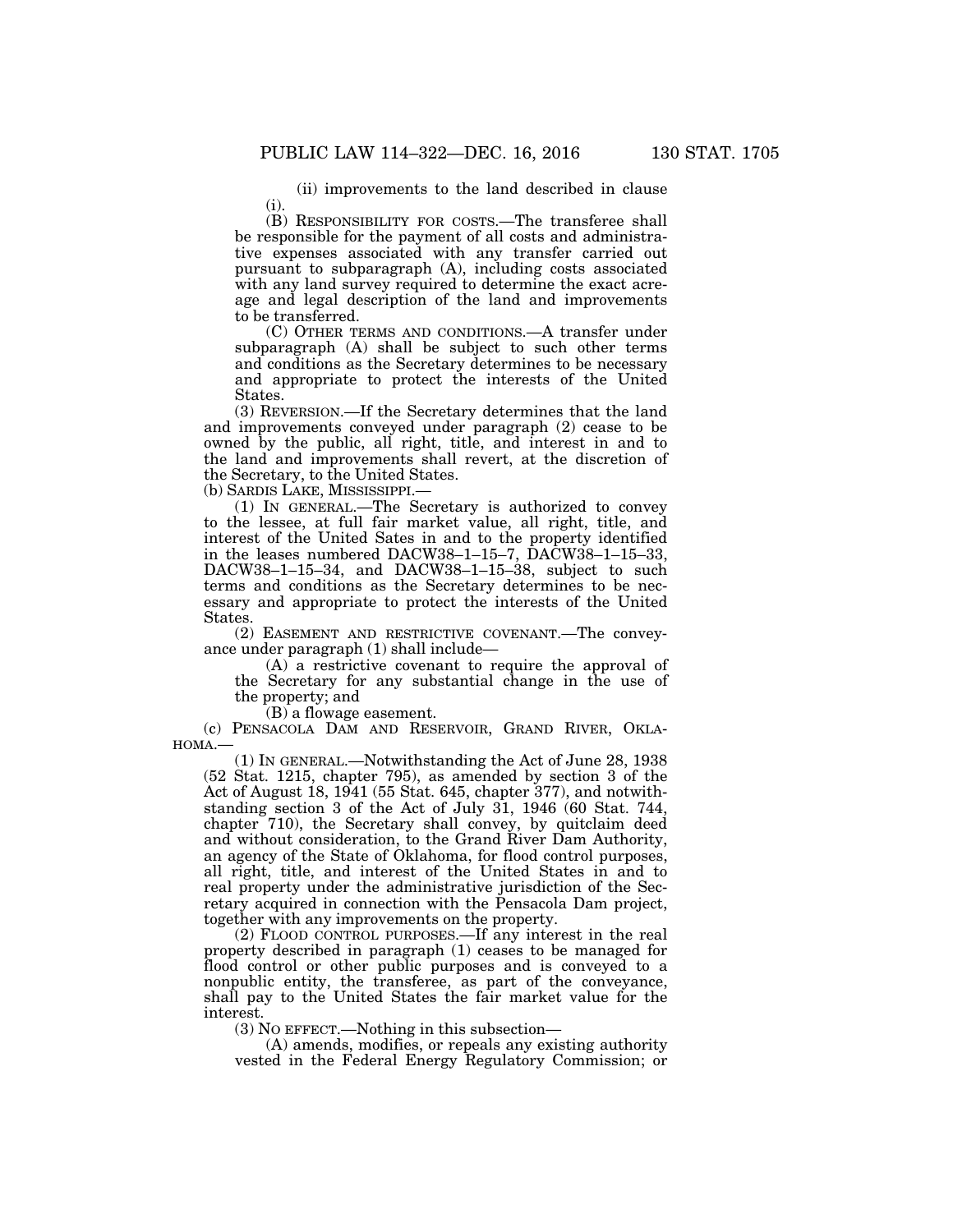(B) amends, modifies, or repeals any authority of the Secretary or the Chief of Engineers pursuant to section 7 of the Act of December 22, 1944 (33 U.S.C. 709).

(d) JOE POOL LAKE, TEXAS.—The Secretary shall accept from the Trinity River Authority of Texas, if received on or before December 31, 2016, \$31,344,841 as payment in full of amounts owed to the United States, including any accrued interest, for the approximately 61,747.1 acre-feet of water supply storage space in Joe Pool Lake, Texas (previously known as Lakeview Lake), for which payment has not commenced under Article 5.a (relating to project investment costs) of contract number DACW63–76–C– 0106 as of the date of enactment of this Act.

### **SEC. 1322. EXPEDITED CONSIDERATION.**

(a) IN GENERAL.—Section 1011 of the Water Resources Reform and Development Act of 2014 (33 U.S.C. 2341a) is amended—  $(1)$  in subsection  $(a)$ 

 $(A)$  in paragraph  $(1)(C)$  by inserting "restore or" before

"prevent the loss"; and (B) in paragraph (2)—

(i) in the matter preceding subparagraph (A), by striking ''the date of enactment of this Act'' and inserting ''the date of enactment of the Water Resources Development Act of 2016''; and

(ii) in subparagraph  $(A)(ii)$  by striking "that—" and all that follows through ''limited reevaluation report''; and

 $(2)$  in subsection  $(b)$ —

(A) in paragraph (1) by redesignating subparagraphs (A) through (C) as clauses (i) through (iii), respectively, and indenting appropriately;

(B) by redesignating paragraphs (1) and (2) as subparagraphs (A) and (B), respectively, and indenting appropriately;

(C) in the matter preceding subparagraph (A) (as so redesignated) by striking "For" and inserting the following: " $(1)$  In GENERAL.—For"; and

(D) by adding at the end the following:

"(2) EXPEDITED CONSIDERATION OF CURRENTLY AUTHORIZED PROGRAMMATIC AUTHORITIES.—Not later than 180 days after the date of enactment of the Water Resources Development Act of 2016, the Secretary shall submit to the Committee on Environment and Public Works of the Senate and the Committee on Transportation and Infrastructure of the House of Representatives a report that contains—

''(A) a list of all programmatic authorities for aquatic ecosystem restoration or improvement of the environment that—

''(i) were authorized or modified in the Water Resources Development Act of 2007 (Public Law 110– 114; 121 Stat. 1041) or any subsequent Act; and

"(ii) that meet the criteria described in paragraph (1); and

 $\mathbf{H}(B)$  a plan for expeditiously completing the projects under the authorities described in subparagraph (A), subject to available funding.''.

(b) EXPEDITED CONSIDERATION.—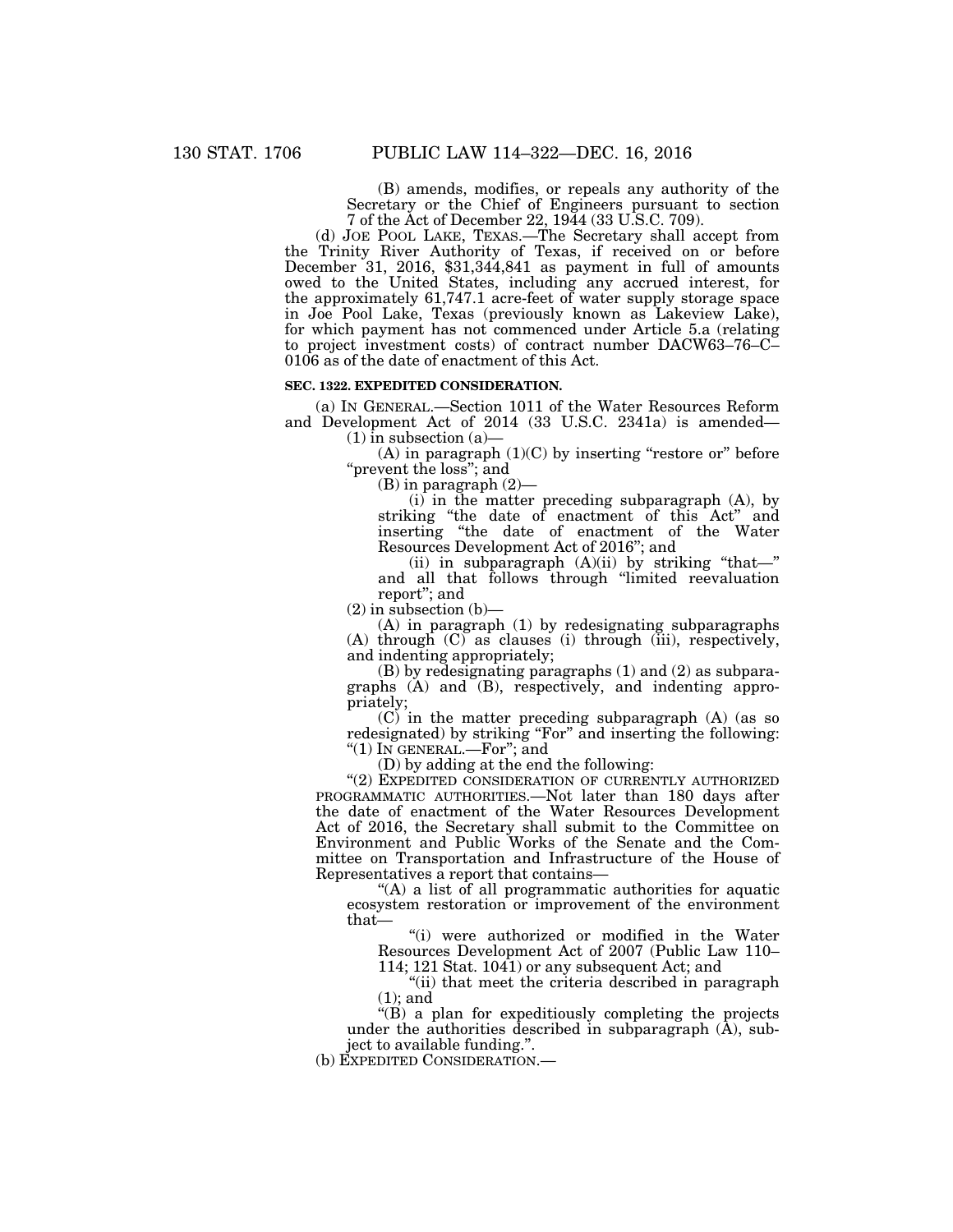(1) EXPEDITED COMPLETION OF FLOOD DAMAGE REDUCTION AND FLOOD RISK MANAGEMENT PROJECTS.—For authorized projects with a primary purpose of flood damage reduction and flood risk management, the Secretary shall provide priority funding for and expedite the completion of the following projects:

(A) Chicagoland Underflow Plan, Illinois, including stage 2 of the McCook Reservoir, as authorized by section  $3(a)(5)$  of the Water Resources Development Act of 1988 (Public Law 100–676; 102 Stat. 4013) and modified by section 319 of the Water Resources Development Act of 1996 (Public Law 104–303; 110 Stat. 3715) and section 501(b) of the Water Resources Development Act of 1999 (Public Law 106–53; 113 Stat. 334).

(B) Cedar River, Cedar Rapids, Iowa, as authorized by section 7002(2)(3) of the Water Resources Reform and Development Act of 2014 (Public Law 113–121; 128 Stat. 1366).

(C) Comite River, Louisiana, authorized as part of the project for flood control, Amite River and Tributaries, Louisiana, by section 101(11) of the Water Resources Development Act of 1992 (Public Law 102–580; 106 Stat. 4802) and modified by section 301(b)(5) of the Water Resources Development Act of 1996 (Public Law 104–303; 110 Stat. 3709) and section 371 of the Water Resources Development Act of 1999 (Public Law 106–53; 113 Stat. 321).

(D) Amite River and Tributaries, Louisiana, East Baton Rouge Parish Watershed, as authorized by section 101(a)(21) of the Water Resources Development Act of 1999 (Public Law 106–53; 113 Stat. 277) and modified by section 116 of title I of division D of Public Law 108–7 (117 Stat. 140) and section 3074 of the Water Resources Development Act of 2007 (Public Law 110–114; 121 Stat. 1124).

(E) The projects described in paragraphs (29) through (33) of section 212(e) of the Water Resources Development Act of 1999 (33 U.S.C. 2332(e)).

(2) EXPEDITED COMPLETION OF FEASIBILITY STUDIES.—The Secretary shall give priority funding and expedite completion of the reports for the following projects, and, if the Secretary determines that a project is justified in the completed report, proceed directly to project preconstruction, engineering, and design in accordance with section 910 of the Water Resources Development Act of 1986 (33 U.S.C. 2287):

(A) The project for navigation, St. George Harbor, Alaska.

(B) The project for flood risk management, Rahway River Basin, New Jersey.

(C) The Hudson-Raritan Estuary Comprehensive Restoration Project.

(D) The project for navigation, Mobile Harbor, Alabama.

(E) The project for flood risk management, Little Colorado River at Winslow, Navajo County, Arizona.

(F) The project for flood risk management, Lower San Joaquin River, California. In carrying out the feasibility study for the project, the Secretary shall include Reclamation District 17 as part of the study.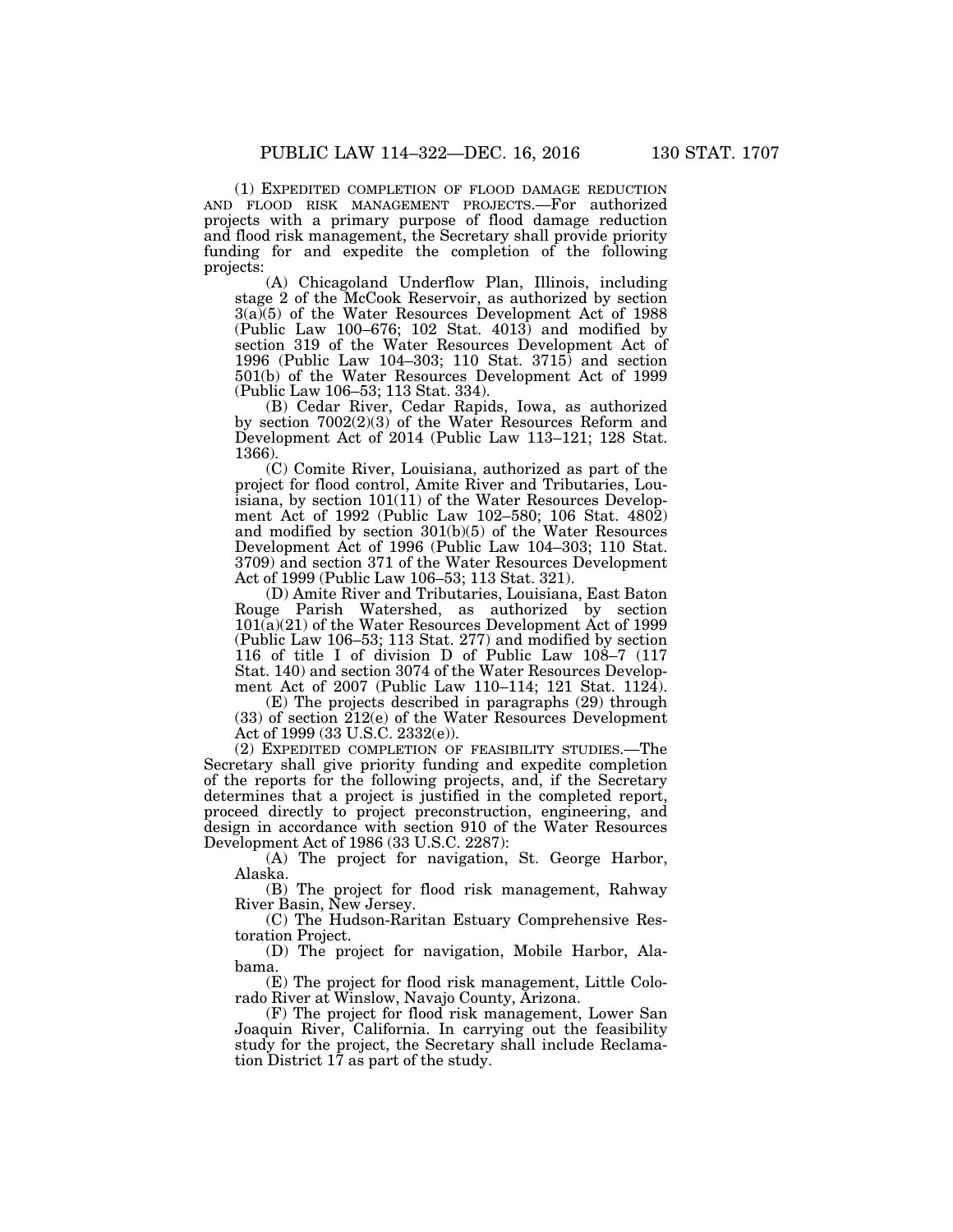(G) The project for flood risk management and ecosystem restoration, Sacramento River Flood Control System, California.

(H) The project for hurricane and storm damage risk reduction, Ft. Pierce, Florida.

(I) The project for flood risk management, Des Moines and Raccoon Rivers, Iowa.

(J) The project for navigation, Mississippi River Ship Channel, Louisiana.

(K) The project for flood risk management, North Branch Ecorse Creek, Wayne County, Michigan.

(3) EXPEDITED COMPLETION OF POST-AUTHORIZATION CHANGE REPORT.—The Secretary shall provide priority funding for, and expedite completion of, a post-authorization change report for the project for hurricane and storm damage risk reduction, New Hanover County, North Carolina.

(4) COMPLETION OF PROJECTS UNDER CONSTRUCTION BY NON-FEDERAL INTERESTS.—The Secretary shall expedite review and decision on recommendations for the following projects for flood damage reduction and flood risk management:

(A) Pearl River Basin, Mississippi, authorized by section 401(e)(3) of the Water Resources Development Act of 1986 (Public Law 99–662; 100 Stat. 4132), as modified by section 3104 of the Water Resources Development Act of 2007 (Public Law 110–114; 121 Stat. 1134), submitted to the Secretary under section 211 of the Water Resources Development Act of 1996 (33 U.S.C. 701b–13) (as in effect on the day before the date of enactment of the Water Resources Reform and Development Act of 2014 (Public Law 113–121; 128 Stat. 1193)).

(B) Brays Bayou, Texas, authorized by section 101(a)(21) of the Water Resources Development Act of 1990 (Public Law 101–640; 104 Stat. 4610), as modified by section 211(f)(6) of the Water Resources Development Act of 1996 (33 U.S.C. 701b–13(f)(6)) (as in effect on the day before the date of enactment of the Water Resources Reform and Development Act of 2014 (Public Law 113–121; 128 Stat. 1193)).

### **Subtitle D—Water Resources Infrastructure**

### **SEC. 1401. PROJECT AUTHORIZATIONS.**

The following projects for water resources development and conservation and other purposes, as identified in the reports titled "Report to Congress on Future Water Resources Development" submitted to Congress on January 29, 2015, and January 29, 2016, respectively, pursuant to section 7001 of the Water Resources Reform and Development Act of 2014 (33 U.S.C. 2282d) or otherwise reviewed by Congress, are authorized to be carried out by the Secretary substantially in accordance with the plans, and subject to the conditions, described in the respective reports designated in this section:

(1) NAVIGATION.—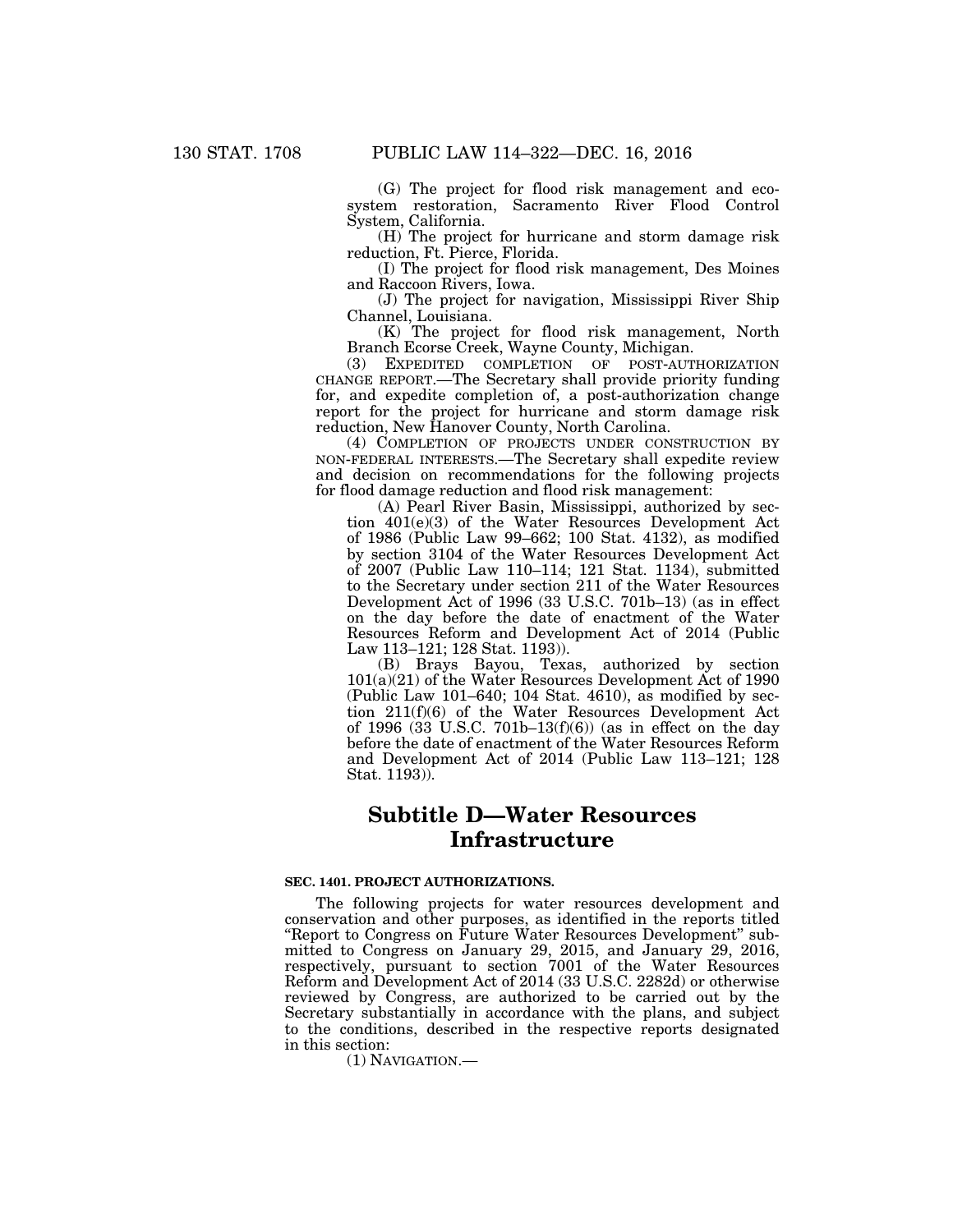# PUBLIC LAW 114-322---DEC. 16, 2016 130 STAT. 1709

| А.<br><b>State</b> | В.<br>Name                                      | C.<br>Date of<br>Report of<br>Chief of<br>Engi-<br>neers | D.<br><b>Estimated</b><br>Costs                                                                                                                                   |
|--------------------|-------------------------------------------------|----------------------------------------------------------|-------------------------------------------------------------------------------------------------------------------------------------------------------------------|
| 1. TX              | Brazos Island<br>Harbor                         | Nov. 3,<br>2014                                          | Federal: \$121,023,000<br>Non-Federal:<br>\$89,453,000<br>Total: \$210,476,000                                                                                    |
| 2. LA              | Calcasieu Lock                                  | Dec. 2,<br>2014                                          | Total: \$17,432,000 (to be<br>derived $\frac{1}{2}$ from the<br>general fund of the<br>Treasury and $\frac{1}{2}$ from<br>the Inland Waterways<br>Trust Fund)     |
| 3. NH,<br>ME       | Portsmouth<br>Harbor and<br>Piscataqua<br>River | Feb. 8,<br>2015                                          | Federal: \$16,015,000<br>Non-Federal: \$5,338,000<br>Total: \$21,353,000                                                                                          |
| 4. FL              | Port Ever-<br>glades                            | Jun. 25,<br>2015                                         | Federal: \$229,770,000<br>Non-Federal:<br>\$107,233,000<br>Total: \$337,003,000                                                                                   |
| 5. AK              | Little Diomede<br>Harbor                        | Aug. 10,<br>2015                                         | Federal: \$26,394,000<br>Non-Federal: \$2,933,000<br>Total: \$29,327,000                                                                                          |
| 6. SC              | Charleston<br>Harbor                            | Sep. 8,<br>2015                                          | Federal: \$231,239,000<br>Non-Federal:<br>\$271,454,000<br>Total: \$502,693,000                                                                                   |
| 7. AK              | Craig Harbor                                    | Mar. 16,<br>2016                                         | Federal: \$29,456,000<br>Non-Federal: \$3,299,000<br>Total: \$32,755,000                                                                                          |
| 8. PA              | <b>Upper Ohio</b>                               | Sep. 12,<br>2016                                         | Total: \$2,691,600,000 (to<br>be derived $\frac{1}{2}$ from the<br>general fund of the<br>Treasury and $\frac{1}{2}$ from<br>the Inland Waterways<br>Trust Fund). |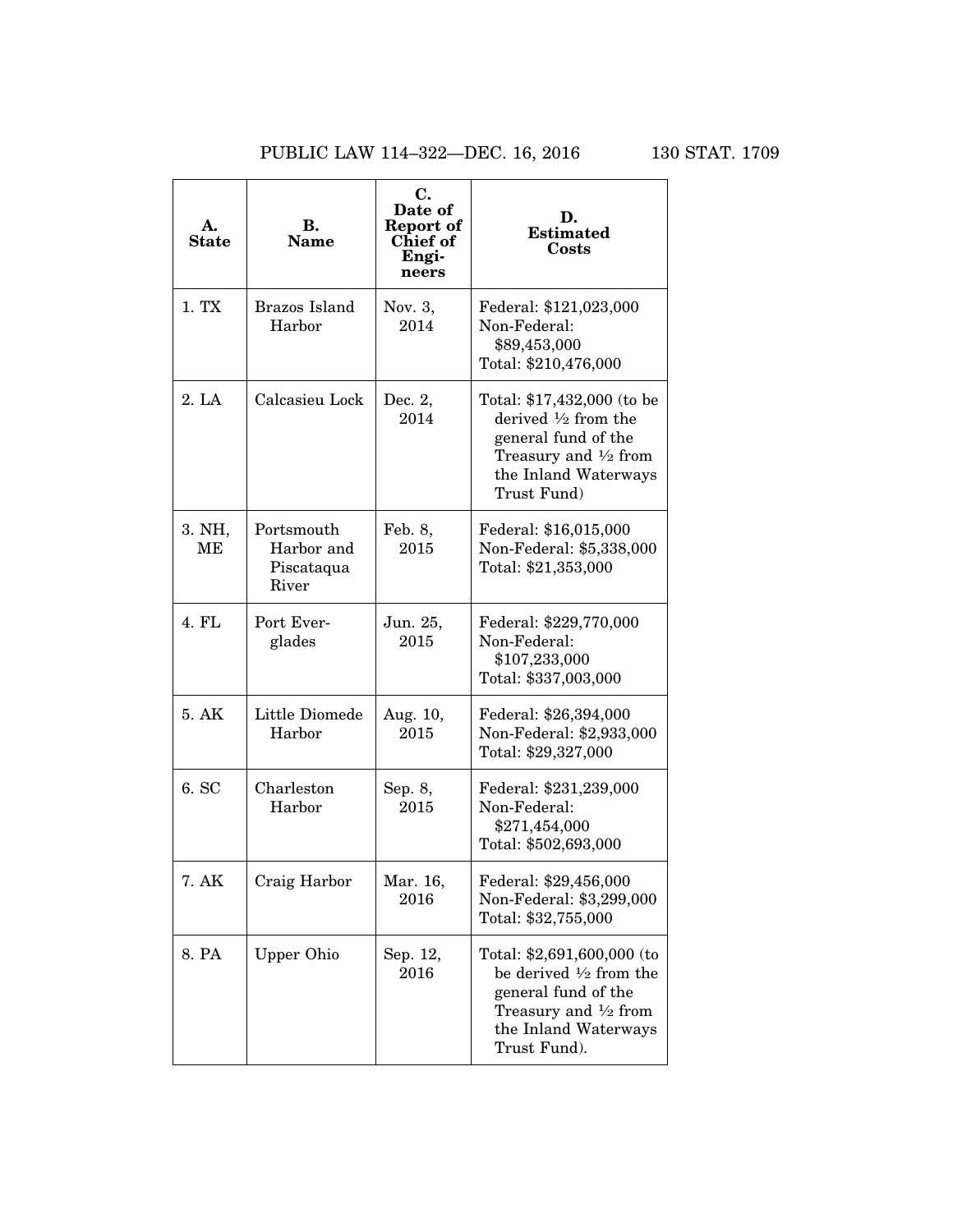| А.<br><b>State</b> | <b>B.</b><br><b>Name</b>                                                                                                          | С.<br>Date of<br>Report of<br>Chief of<br>Engi-<br>neers | D.<br><b>Estimated</b><br>Costs                                                   |
|--------------------|-----------------------------------------------------------------------------------------------------------------------------------|----------------------------------------------------------|-----------------------------------------------------------------------------------|
| 1. TX              | Leon Creek<br>Watershed                                                                                                           | Jun. 30,<br>2014                                         | Federal: \$22,145,000<br>Non-Federal:<br>\$11,925,000<br>Total: \$34,070,000      |
| 2. MO,<br>KS       | Armourdale<br>and Central<br>Industrial<br>District<br>Levee Units,<br>Missouri<br>River and<br>Tributaries<br>at Kansas<br>Citys | Jan. 27,<br>2015                                         | Federal: \$213,271,500<br>Non-Federal:<br>\$114,838,500<br>Total: \$328,110,000   |
| 3. KS              | City of Man-<br>hattan                                                                                                            | Apr. 30,<br>2015                                         | Federal: \$16,151,000<br>Non-Federal: \$8,697,000<br>Total: \$24,848,000          |
| 4. TN              | Mill Creek                                                                                                                        | Oct. 16,<br>2015                                         | Federal: \$17,950,000<br>Non-Federal:<br>\$10,860,000<br>Total: \$28,810,000      |
| 5. KS              | <b>Upper Turkey</b><br><b>Creek Basin</b>                                                                                         | Dec. 22,<br>2015                                         | Federal: \$25,610,000<br>Non-Federal:<br>\$13,790,000<br>Total: \$39,400,000      |
| 6. NC              | Princeville                                                                                                                       | Feb. 23,<br>2016                                         | Federal: \$14,080,000<br>Non-Federal: \$7,582,000<br>Total: \$21,662,000          |
| 7. CA              | American<br>River Com-<br>mon Fea-<br>tures                                                                                       | Apr. 26,<br>2016                                         | Federal: \$890,046,900<br>Non-Federal:<br>\$705,714,100<br>Total: \$1,595,761,000 |

(2) FLOOD RISK MANAGEMENT.—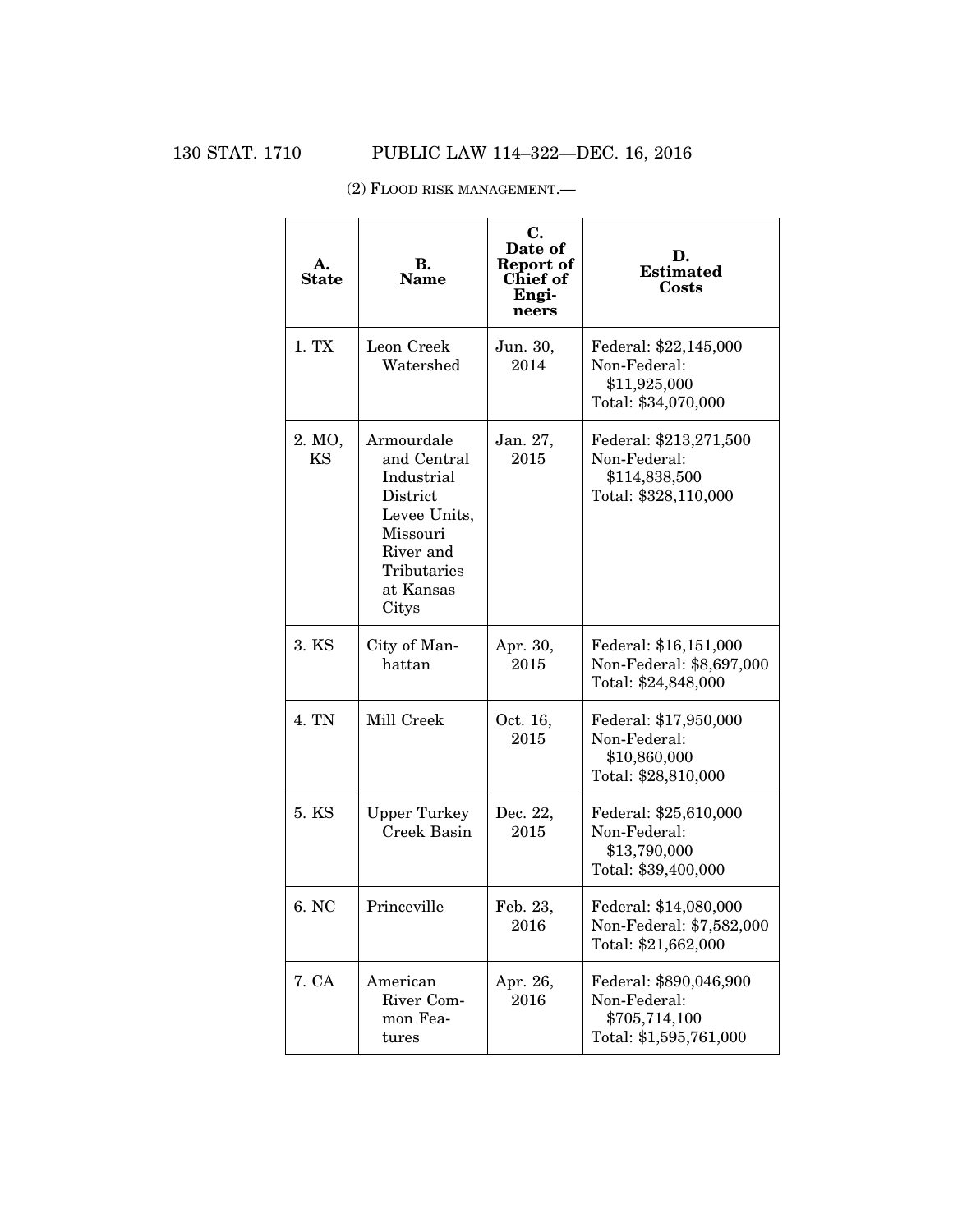## PUBLIC LAW 114-322-DEC. 16, 2016 130 STAT. 1711

| А.<br><b>State</b> | В.<br><b>Name</b>    | С.<br>Date of<br>Report of<br>Chief of<br>Engi-<br>neers | D.<br><b>Estimated</b><br>Costs                                                    |
|--------------------|----------------------|----------------------------------------------------------|------------------------------------------------------------------------------------|
| 8. CA              | West Sac-<br>ramento | Apr. 26,<br>2016                                         | Federal: \$788,861,000<br>Non-Federal:<br>\$424,772,000<br>Total: \$1,213,633,000. |

(3) HURRICANE AND STORM DAMAGE RISK REDUCTION.—

| А.<br><b>State</b> | B.<br><b>Name</b>     | С.<br>Date of<br>Report of<br>Chief of<br>Engi-<br>neers | D.<br><b>Estimated Initial</b><br>Costs and<br><b>Estimated</b><br>Renourishment<br>Costs                                                                                                                                                         |
|--------------------|-----------------------|----------------------------------------------------------|---------------------------------------------------------------------------------------------------------------------------------------------------------------------------------------------------------------------------------------------------|
| 1. SC              | Colleton Coun-<br>ty  | Sep. 5,<br>2014                                          | Initial Federal:<br>\$14,448,000<br>Initial Non-Federal:<br>\$7,780,000<br><b>Initial Total:</b><br>\$22,228,000<br>Renourishment Federal:<br>\$17,491,000<br>Renourishment Non-<br>Federal: \$17,491,000<br>Renourishment Total:<br>\$34,982,000 |
| 2. FL              | <b>Flagler County</b> | Dec. 23,<br>2014                                         | Initial Federal:<br>\$9,561,000<br>Initial Non-Federal:<br>\$5,149,000<br><b>Initial Total:</b><br>\$14,710,000<br>Renourishment Federal:<br>\$15,814,000<br>Renourishment Non-<br>Federal: \$15,815,000<br>Renourishment Total:<br>\$31,629,000  |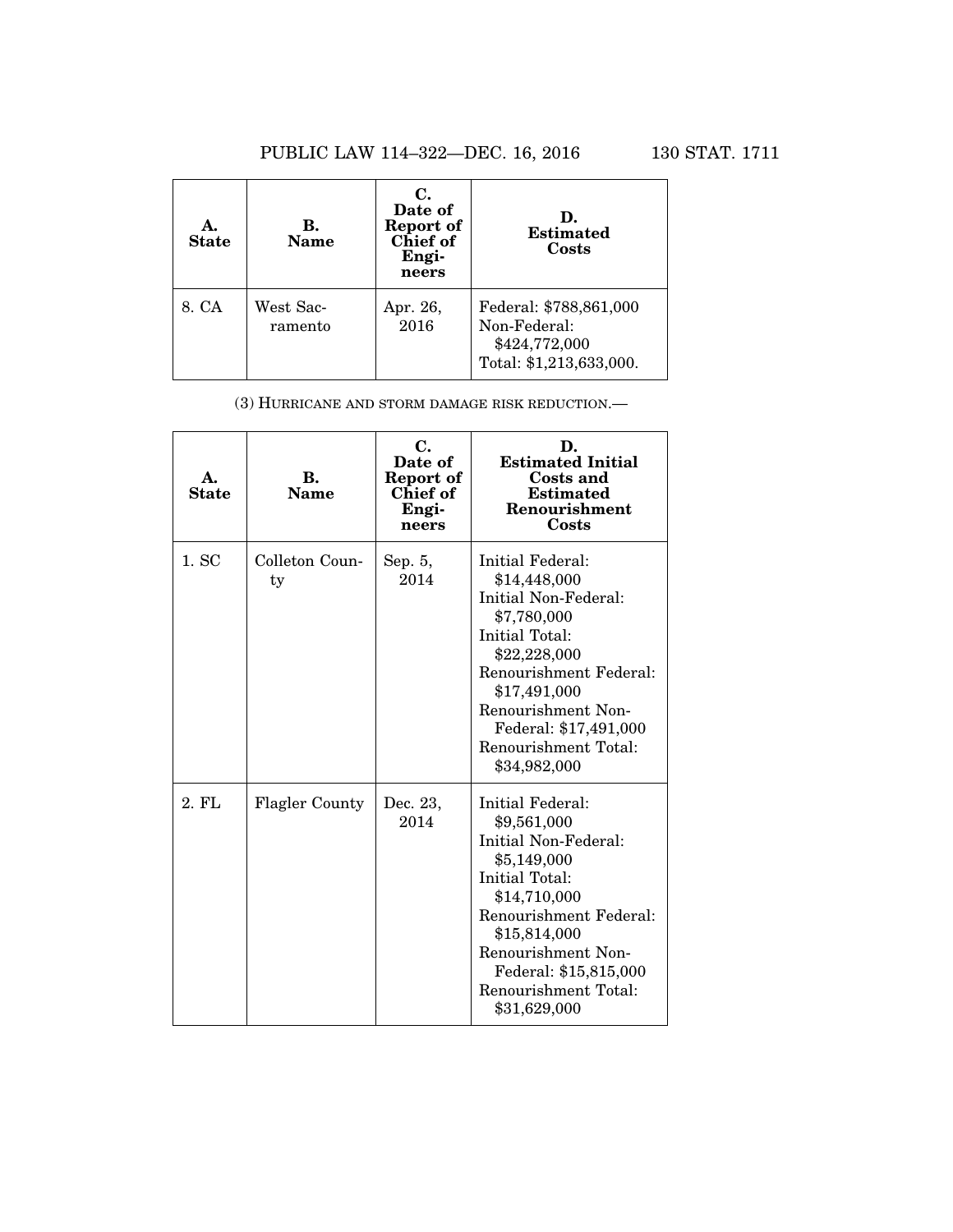# 130 STAT. 1712 PUBLIC LAW 114–322—DEC. 16, 2016

| А.<br><b>State</b> | В.<br>Name                                                 | С.<br>Date of<br>Report of<br>Chief of<br>Engi-<br>neers | D.<br><b>Estimated Initial</b><br>Costs and<br><b>Estimated</b><br>Renourishment<br>Costs                                                                                                                                                                    |
|--------------------|------------------------------------------------------------|----------------------------------------------------------|--------------------------------------------------------------------------------------------------------------------------------------------------------------------------------------------------------------------------------------------------------------|
| 3. NC              | Carteret Coun-<br>ty                                       | Dec. 23,<br>2014                                         | Initial Federal:<br>\$25,468,000<br>Initial Non-Federal:<br>\$13,714,000<br><b>Initial Total:</b><br>\$39,182,000<br><b>Renourishment Federal:</b><br>\$120,428,000<br>Renourishment Non-<br>Federal: \$120,429,000<br>Renourishment Total:<br>\$240,857,000 |
| 4. N.J             | Hereford Inlet<br>to Cape May<br>Inlet, Cape<br>May County | Jan. 23,<br>2015                                         | Initial Federal:<br>\$14,823,000<br>Initial Non-Federal:<br>\$7,981,000<br><b>Initial Total:</b><br>\$22,804,000<br>Renourishment Federal:<br>\$43,501,000<br>Renourishment Non-<br>Federal: \$43,501,000<br>Renourishment Total:<br>\$87,002,000            |
| 5. LA              | West Shore<br>Lake Pont-<br>chartrain                      | Jun. 12,<br>2015                                         | Federal: \$483,496,650<br>Non-Federal:<br>\$260,344,350<br>Total: \$743,841,000                                                                                                                                                                              |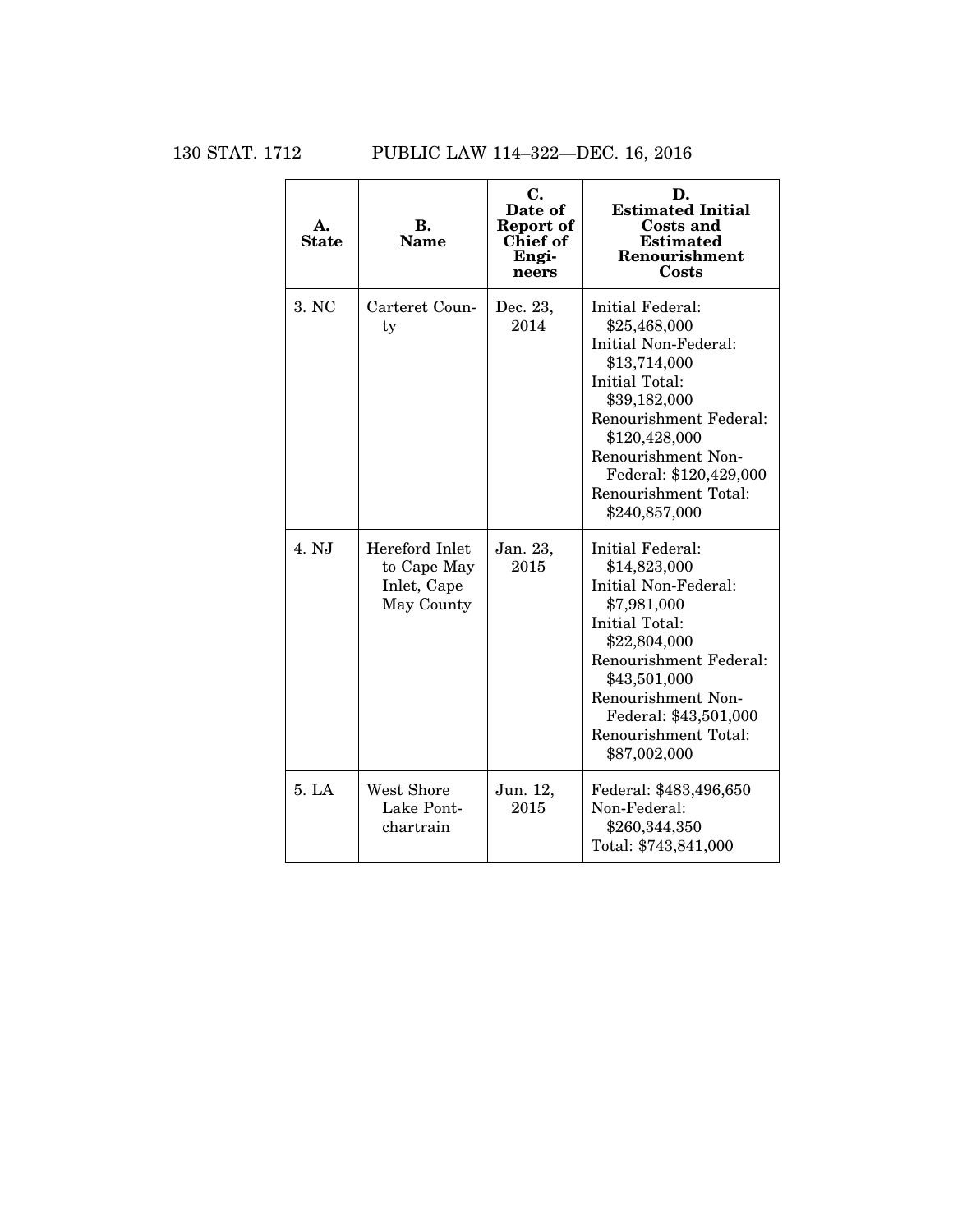## PUBLIC LAW 114-322-DEC. 16, 2016

| A.<br>State | В.<br><b>Name</b>   | С.<br>Date of<br>Report of<br>Chief of<br>Engi-<br>neers | D.<br><b>Estimated Initial</b><br>Costs and<br>Estimated<br><b>Renourishment</b><br>Costs                                                                                                                                                     |
|-------------|---------------------|----------------------------------------------------------|-----------------------------------------------------------------------------------------------------------------------------------------------------------------------------------------------------------------------------------------------|
| 6. CA       | San Diego<br>County | Apr. 26,<br>2016                                         | Initial Federal:<br>\$20,953,000<br>Initial Non-Federal:<br>\$11,282,000<br>Initial Total:<br>\$32,235,000<br>Renourishment Federal:<br>\$70,785,000<br>Renourishment Non-<br>Federal: \$70,785,000<br>Renourishment Total:<br>\$141,570,000. |

(4) ECOSYSTEM RESTORATION.—

| А.<br><b>State</b> | В.<br><b>Name</b>       | C.<br>Date of<br>Report of<br>Chief of<br>Engi-<br>neers | D.<br><b>Estimated</b><br>Costs                                                   |
|--------------------|-------------------------|----------------------------------------------------------|-----------------------------------------------------------------------------------|
| 1. FL              | Central Ever-<br>glades | Dec. 23,<br>2014                                         | Federal: \$993,131,000<br>Non-Federal:<br>\$991,544,000<br>Total: \$1,984,675,000 |
| 2. WA              | Skokomish<br>River      | Dec. 14,<br>2015                                         | Federal: \$13,168,000<br>Non-Federal: \$7,091,000<br>Total: \$20,259,000          |
| 3. WA              | Puget Sound             | Sep. 16,<br>2016                                         | Federal: \$300,009,000<br>Non-Federal:<br>\$161,543,000<br>Total: \$461,552,000.  |

(5) FLOOD RISK MANAGEMENT AND ECOSYSTEM RESTORA-TION.—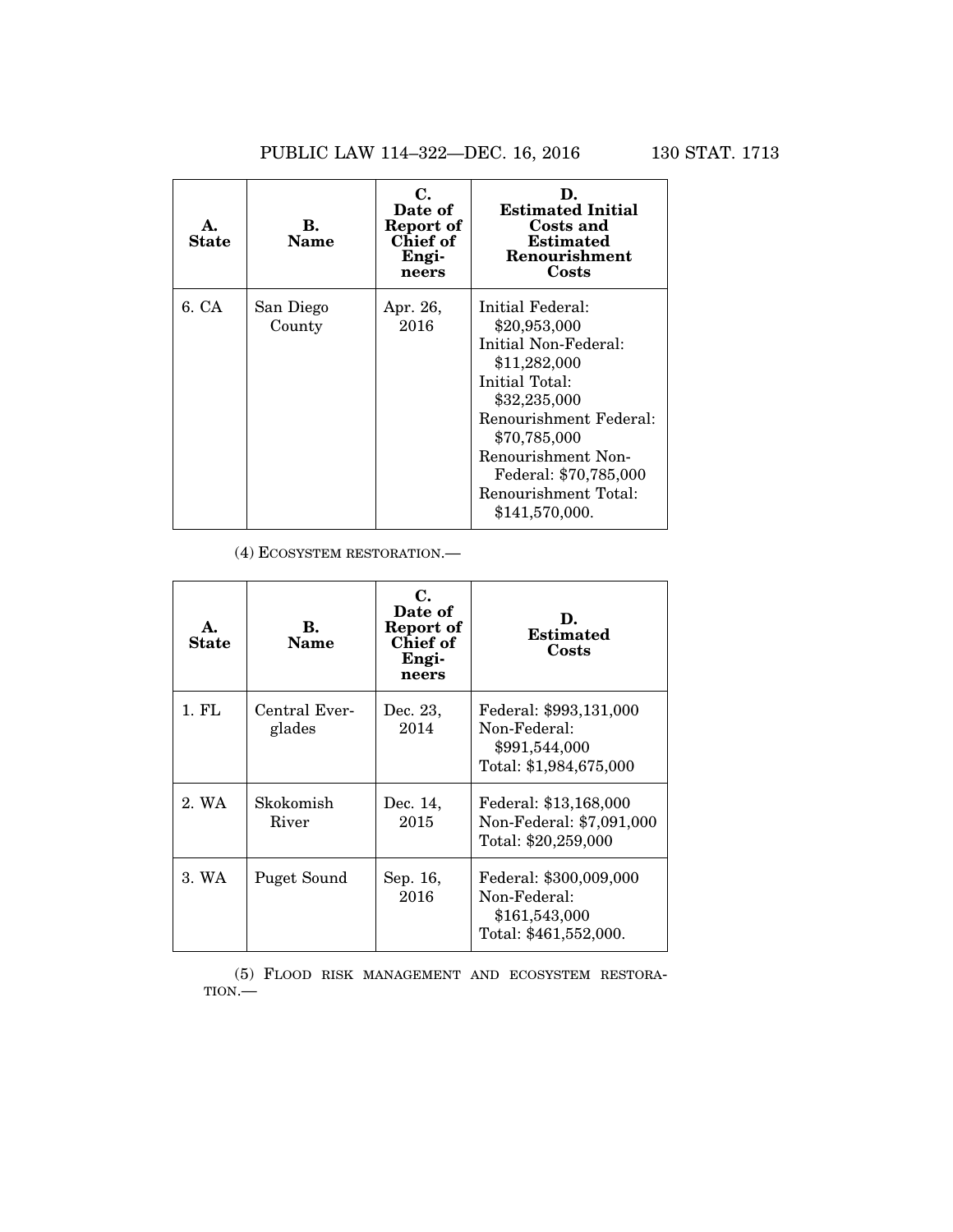### 130 STAT. 1714 PUBLIC LAW 114–322—DEC. 16, 2016

| А.<br><b>State</b> | В.<br><b>Name</b>                                       | С.<br>Date of<br>Report of<br>Chief of<br>Engi-<br>neers | D.<br><b>Estimated</b><br>Costs                                                  |
|--------------------|---------------------------------------------------------|----------------------------------------------------------|----------------------------------------------------------------------------------|
| 1. IL,<br>WI       | <b>Upper Des</b><br>Plaines<br>River and<br>Tributaries | Jun. 8,<br>2015                                          | Federal: \$204,860,000<br>Non-Federal:<br>\$110,642,000<br>Total: \$315,502,000. |

(6) FLOOD RISK MANAGEMENT, ECOSYSTEM RESTORATION, AND RECREATION.—

| А.<br><b>State</b> | В.<br><b>Name</b>                            | С.<br>Date of<br>Report of<br>Chief of<br>Engi-<br>neers | D.<br><b>Estimated</b><br>Costs                                                 |
|--------------------|----------------------------------------------|----------------------------------------------------------|---------------------------------------------------------------------------------|
| 1. CA              | South San<br>Francisco<br>Bay Shore-<br>line | Dec. 18,<br>2015                                         | Federal: \$70,511,000<br>Non-Federal:<br>\$106,689,000<br>Total: \$177,200,000. |

(7) ECOSYSTEM RESTORATION AND RECREATION.—

| A.<br><b>State</b> | В.<br><b>Name</b>    | С.<br>Date of<br>Report of<br>Chief of<br>Engi-<br>neers | D.<br><b>Estimated</b><br>Costs                                                      |
|--------------------|----------------------|----------------------------------------------------------|--------------------------------------------------------------------------------------|
| 1. OR              | Willamette<br>River  | Dec. 14,<br>2015                                         | Federal: \$19,531,000<br>Non-Federal:<br>\$10,845,000<br>Total: \$30,376,000         |
| 2. CA              | Los Angeles<br>River | Dec. 18,<br>2015                                         | Federal: \$373,413,500<br>Non-Federal:<br>\$1,046,893,500<br>Total: \$1,420,307,000. |

(8) HURRICANE AND STORM DAMAGE RISK REDUCTION AND ECOSYSTEM RESTORATION.—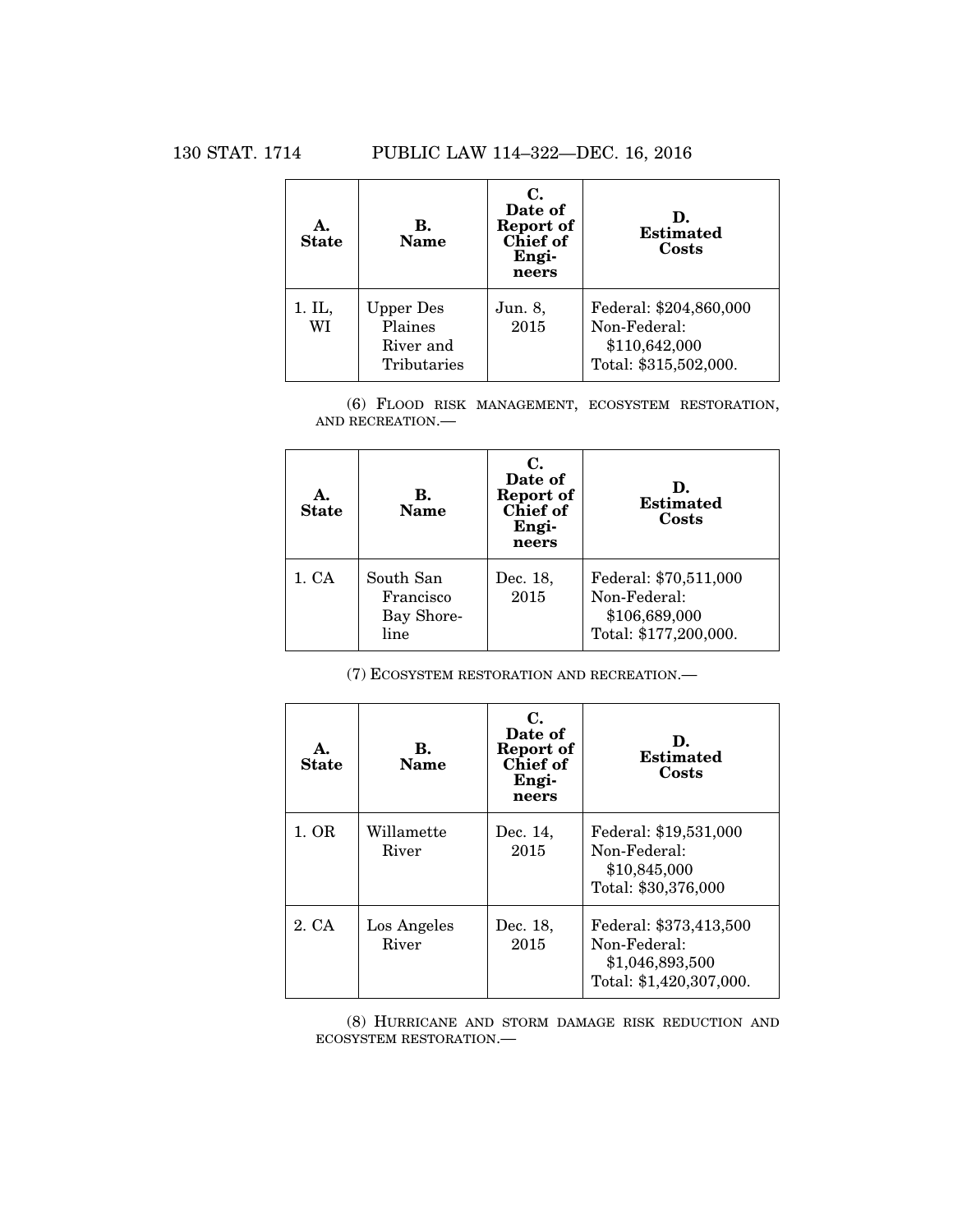## PUBLIC LAW 114-322-DEC. 16, 2016 130 STAT. 1715

| А.<br><b>State</b> | В.<br><b>Name</b>                   | C.<br>Date of<br>Report of<br>Chief of<br>Engi-<br>neers | D.<br><b>Estimated</b><br>Costs                                                        |
|--------------------|-------------------------------------|----------------------------------------------------------|----------------------------------------------------------------------------------------|
| 1. LA              | Southwest<br>Coastal Lou-<br>isiana | Jul. 29,<br>2016                                         | Federal: \$2,054,386,100<br>Non-Federal:<br>\$1,106,207,900<br>Total: \$3,160,594,000. |

(9) MODIFICATIONS AND OTHER PROJECTS.—

| A.<br><b>State</b> | B.<br><b>Name</b>             | $\mathbf{C}$<br>Date of<br><b>Decision</b><br>Docu-<br>ment | D.<br><b>Estimated</b><br>Costs                                                 |
|--------------------|-------------------------------|-------------------------------------------------------------|---------------------------------------------------------------------------------|
| 1. TX              | <b>Upper Trinity</b><br>River | May 21,<br>2008                                             | Federal: \$526,500,000<br>Non-Federal:<br>\$283,500,000<br>Total: \$810,000,000 |
| 2. KS,<br>MO.      | Turkey Creek<br>Basin         | May 13,<br>2016                                             | Federal: \$101,491,650<br>Non-Federal:<br>\$54,649,350<br>Total: \$156,141,000  |
| 3. KY              | Ohio River<br>Shoreline       | May 13,<br>2016                                             | Federal: \$20,309,900<br>Non-Federal:<br>\$10,936,100<br>Total: \$31,246,000    |
| 4. MO              | <b>Blue River</b><br>Basin    | May 13,<br>2016                                             | Federal: \$36,326,250<br>Non-Federal:<br>\$12,108,750<br>Total: \$48,435,000    |
| 5. FL              | Picayune<br>Strand            | Jul. 15,<br>2016                                            | Federal: \$313,166,000<br>Non-Federal:<br>\$313,166,000<br>Total: \$626,332,000 |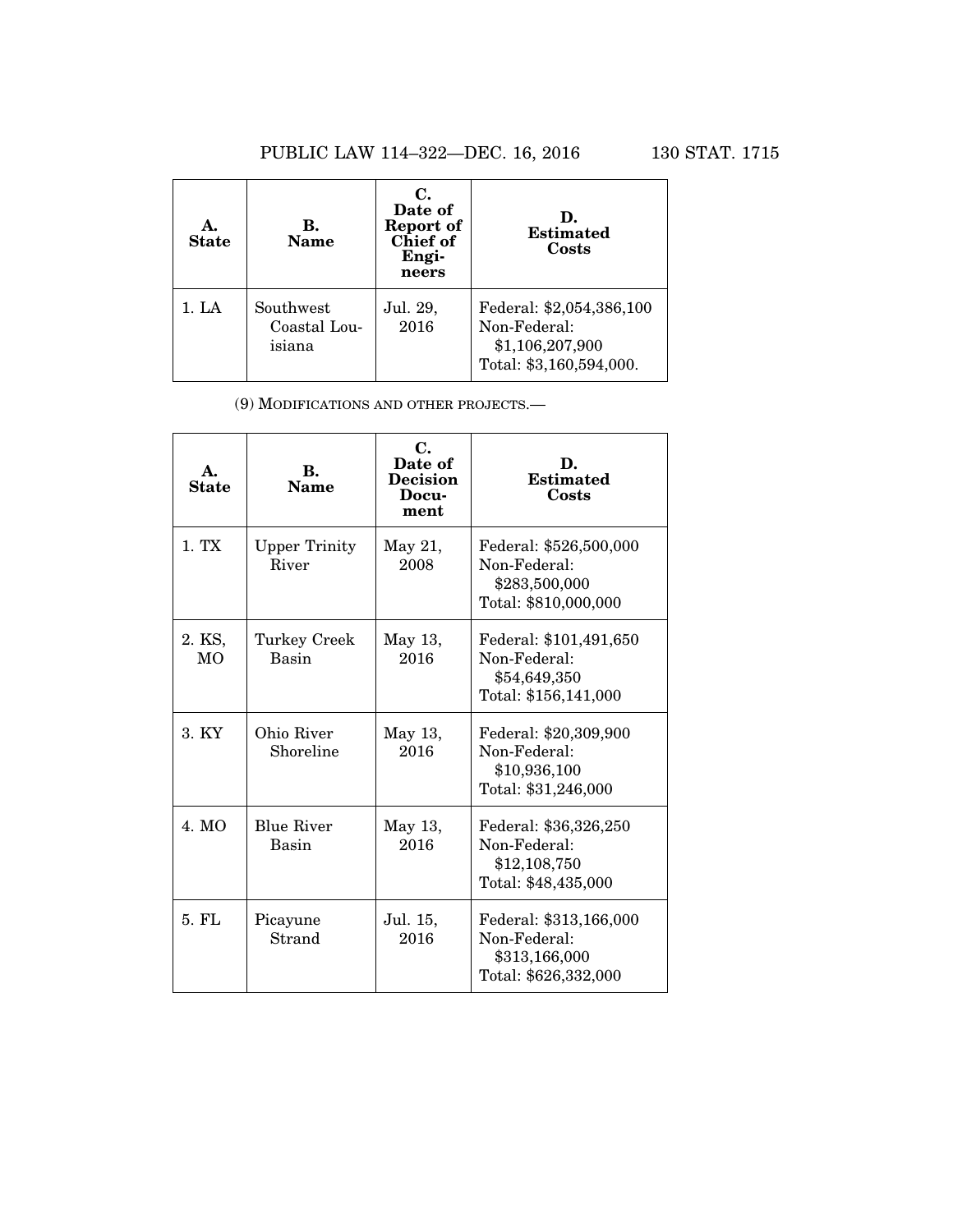| А.<br><b>State</b> | B.<br><b>Name</b>                               | С.<br>Date of<br><b>Decision</b><br>Docu-<br>ment | D.<br><b>Estimated</b><br>Costs                                                  |
|--------------------|-------------------------------------------------|---------------------------------------------------|----------------------------------------------------------------------------------|
| 6. MO              | Swope Park<br>Industrial<br>Area, Blue<br>River | Jul. 15,<br>2016                                  | Federal: \$21,033,350<br>Non-Federal:<br>\$11,325,650<br>Total: \$32,359,000     |
| 7. AZ              | Rio de Flag,<br>Flagstaff                       | Sep. 21,<br>2016                                  | Federal: \$66,844,900<br>Non-Federal:<br>\$36,039,100<br>Total: \$102,884,000    |
| 8. TX              | Houston Ship<br>Channel                         | Nov. 4,<br>2016                                   | Federal: \$381,773,000<br>Non-Federal:<br>\$127,425,000<br>Total: \$509,198,000. |

### **SEC. 1402. SPECIAL RULES.**

(a) MILL CREEK.—The portion of the project for flood risk management, Mill Creek, Tennessee, authorized by section 1401(2) of this Act that consists of measures within the Mill Creek basin shall be carried out pursuant to section 205 of the Flood Control Act of 1948 (33 U.S.C. 701s).

(b) LOS ANGELES RIVER.—The Secretary shall carry out the project for ecosystem restoration and recreation, Los Angeles River, California, authorized by section 1401(7) of this Act substantially in accordance with terms and conditions described in the Report of the Chief of Engineers, dated December 18, 2015, including, notwithstanding section 2008(c) of the Water Resources Development Act of 2007 (Public Law 110–114; 121 Stat. 1074), the recommended cost share.

(c) UPPER TRINITY RIVER.—Not more than \$5,500,000 may be expended to carry out recreation features of the Upper Trinity River project, Texas, authorized by section 1401(9) of this Act.

### **TITLE II—WATER AND WASTE ACT OF 2016**

Water and Waste Act of 2016. 42 USC 201 note.

### **SEC. 2001. SHORT TITLE.**

This title may be cited as the ''Water and Waste Act of 2016''.

42 USC 300j–3d note.

### **SEC. 2002. DEFINITION OF ADMINISTRATOR.**

In this title, the term ''Administrator'' means the Administrator of the Environmental Protection Agency.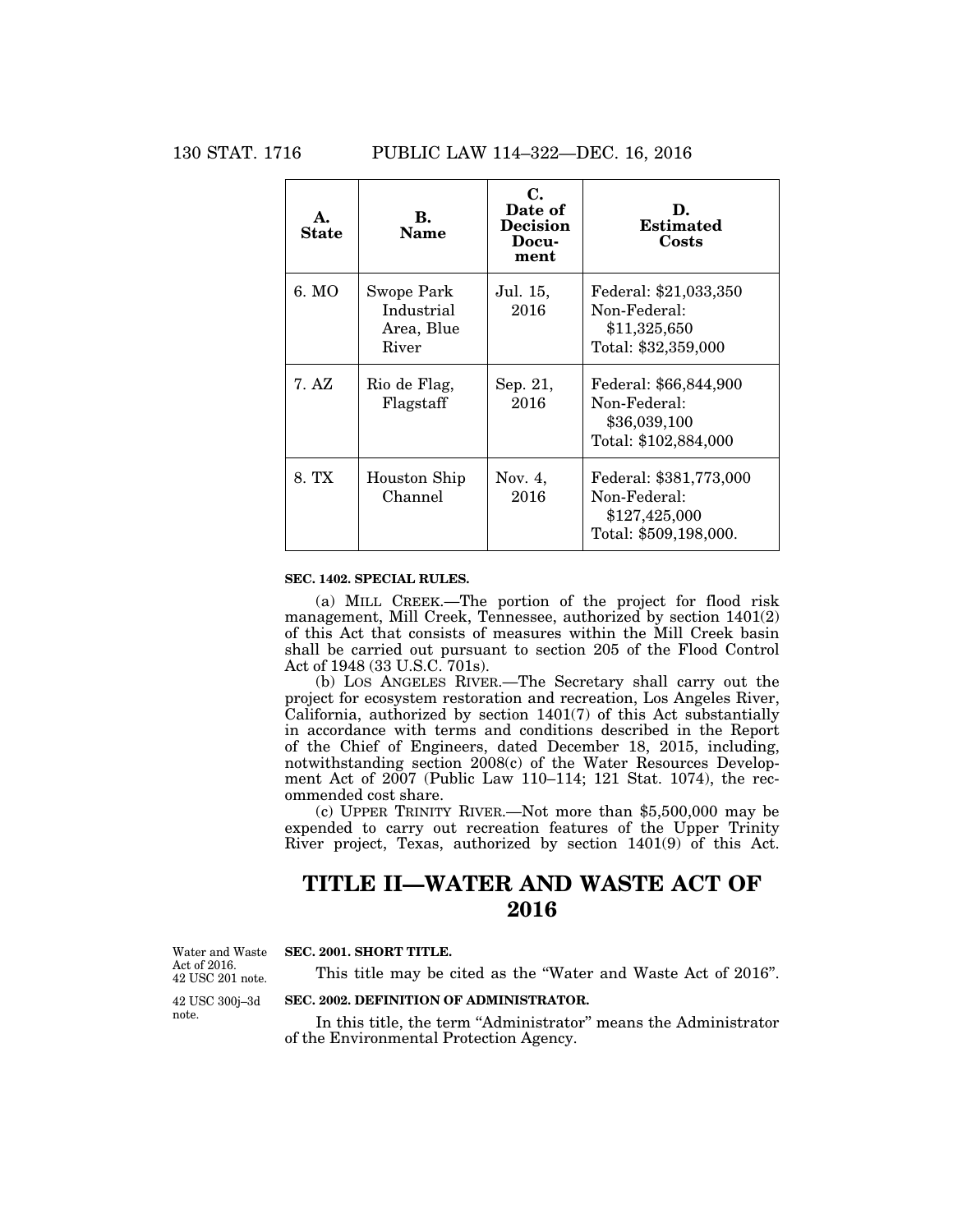### **Subtitle A—Safe Drinking Water**

### **SEC. 2101. SENSE OF CONGRESS ON APPROPRIATIONS LEVELS.**

It is the sense of Congress that Congress should provide robust funding of capitalization grants to States to fund those States' drinking water treatment revolving loan funds established under section 1452 of the Safe Drinking Water Act (42 U.S.C. 300j– 12) and the State water pollution control revolving funds established under title VI of the Federal Water Pollution Control Act (33 U.S.C. 1381 et seq.).

### **SEC. 2102. PRECONSTRUCTION WORK.**

Section 1452(a)(2) of the Safe Drinking Water Act (42 U.S.C.  $300j-12(a)(2)$  is amended—

(1) in the fifth sentence, by striking ''Of the amount'' and inserting the following:

''(F) LOAN ASSISTANCE.—Of the amount'';

(2) in the fourth sentence, by striking ''The funds'' and inserting the following:

''(E) ACQUISITION OF REAL PROPERTY.—The funds under this section'';

(3) in the third sentence, by striking ''The funds'' and inserting the following:

''(D) WATER TREATMENT LOANS.—The funds under this section'';

(4) in the second sentence, by striking ''Financial assistance'' and inserting the following:

''(B) LIMITATION.—Financial assistance'';

 $(5)$  in the first sentence, by striking "Except" and inserting the following:

''(A) IN GENERAL.—Except'';

(6) in subparagraph (B) (as designated by paragraph (4)), by striking "(not" and inserting "(including expenditures for planning, design, and associated preconstruction activities, including activities relating to the siting of the facility, but not''; and

(7) by inserting after subparagraph (B) (as designated by paragraph (4)) the following:

''(C) SALE OF BONDS.—Funds may also be used by a public water system as a source of revenue (restricted solely to interest earnings of the applicable State loan fund) or security for payment of the principal and interest on revenue or general obligation bonds issued by the State to provide matching funds under subsection (e), if the proceeds of the sale of the bonds will be deposited in the State loan fund.''.

### **SEC. 2103. ADMINISTRATION OF STATE LOAN FUNDS.**

Section  $1452(g)(2)$  of the Safe Drinking Water Act (42 U.S.C.  $300j-12(g)(2)$ ) is amended-

 $(1)$  by redesignating subparagraphs  $(A)$  through  $(D)$  as clauses (i) through (iv), respectively, and indenting the clauses appropriately;

(2) by striking the fifth sentence and inserting the following: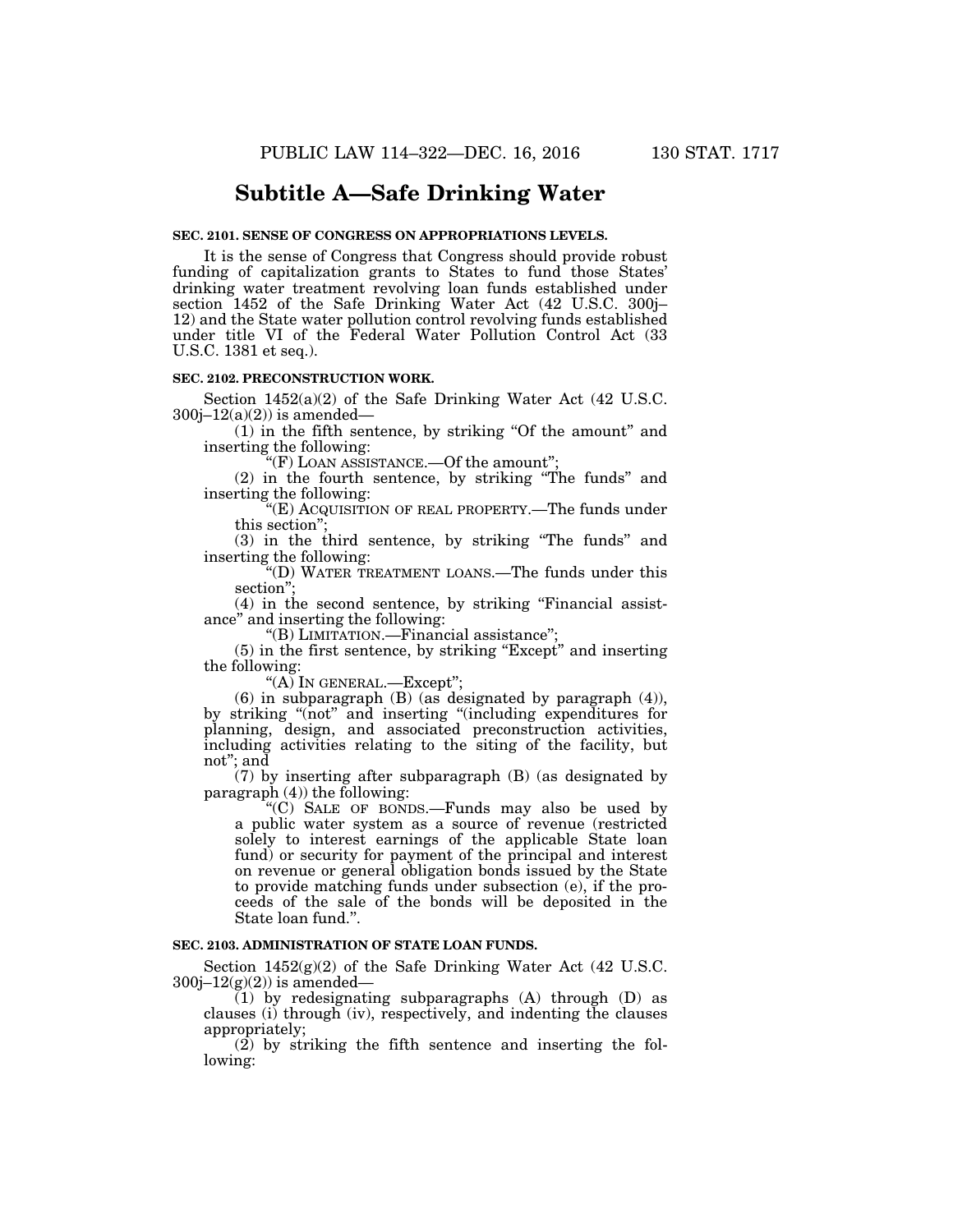''(D) ENFORCEMENT ACTIONS.—Funds used under subparagraph (B)(ii) shall not be used for enforcement actions.

(3) in the fourth sentence, by striking "An additional" and inserting the following:

''(C) TECHNICAL ASSISTANCE.—An additional'';

(4) by striking the third sentence;

(5) in the second sentence, by striking ''For fiscal year'' and inserting the following:

"(B) ADDITIONAL USE OF FUNDS.—For fiscal year";

(6) by striking the first sentence and inserting the following:

''(A) AUTHORIZATION.— ''(i) IN GENERAL.—For each fiscal year, a State may use the amount described in clause  $(ii)$ —

''(I) to cover the reasonable costs of administration of the programs under this section, including the recovery of reasonable costs expended to establish a State loan fund that are incurred after the date of enactment of this section; and

''(II) to provide technical assistance to public water systems within the State.

''(ii) DESCRIPTION OF AMOUNT.—The amount referred to in clause (i) is an amount equal to the sum of—

''(I) the amount of any fees collected by the State for use in accordance with clause (i)(I), regardless of the source; and

"(II) the greatest of  $\stackrel{\text{{\small -}}}{{}}$ "(aa) \$400,000;

"(bb)  $\frac{1}{5}$  percent of the current valuation of the fund; and

"(cc) an amount equal to 4 percent of all grant awards to the fund under this section for the fiscal year.''; and

(7) in subparagraph  $(B)$  (as redesignated by paragraph  $(5)$ )–

(A) in clause (iv) (as redesignated by paragraph (1)), by striking "1419," and inserting "1419."; and

(B) in the undesignated matter following clause (iv) (as redesignated by paragraph  $(1)$ ), by striking "if the State" and all that follows through ''State funds.''.

### **SEC. 2104. ASSISTANCE FOR SMALL AND DISADVANTAGED COMMU-NITIES.**

Part E of the Safe Drinking Water Act (42 U.S.C. 300j et seq.) is amended by adding at the end the following:

**''SEC. 1459A. ASSISTANCE FOR SMALL AND DISADVANTAGED COMMU-NITIES.** 

''(a) DEFINITION OF UNDERSERVED COMMUNITY.—In this section:

''(1) IN GENERAL.—The term 'underserved community' means a political subdivision of a State that, as determined by the Administrator, has an inadequate system for obtaining drinking water.

"(2) INCLUSIONS.—The term 'underserved community' includes a political subdivision of a State that either, as determined by the Administrator—

42 USC 300j–19a.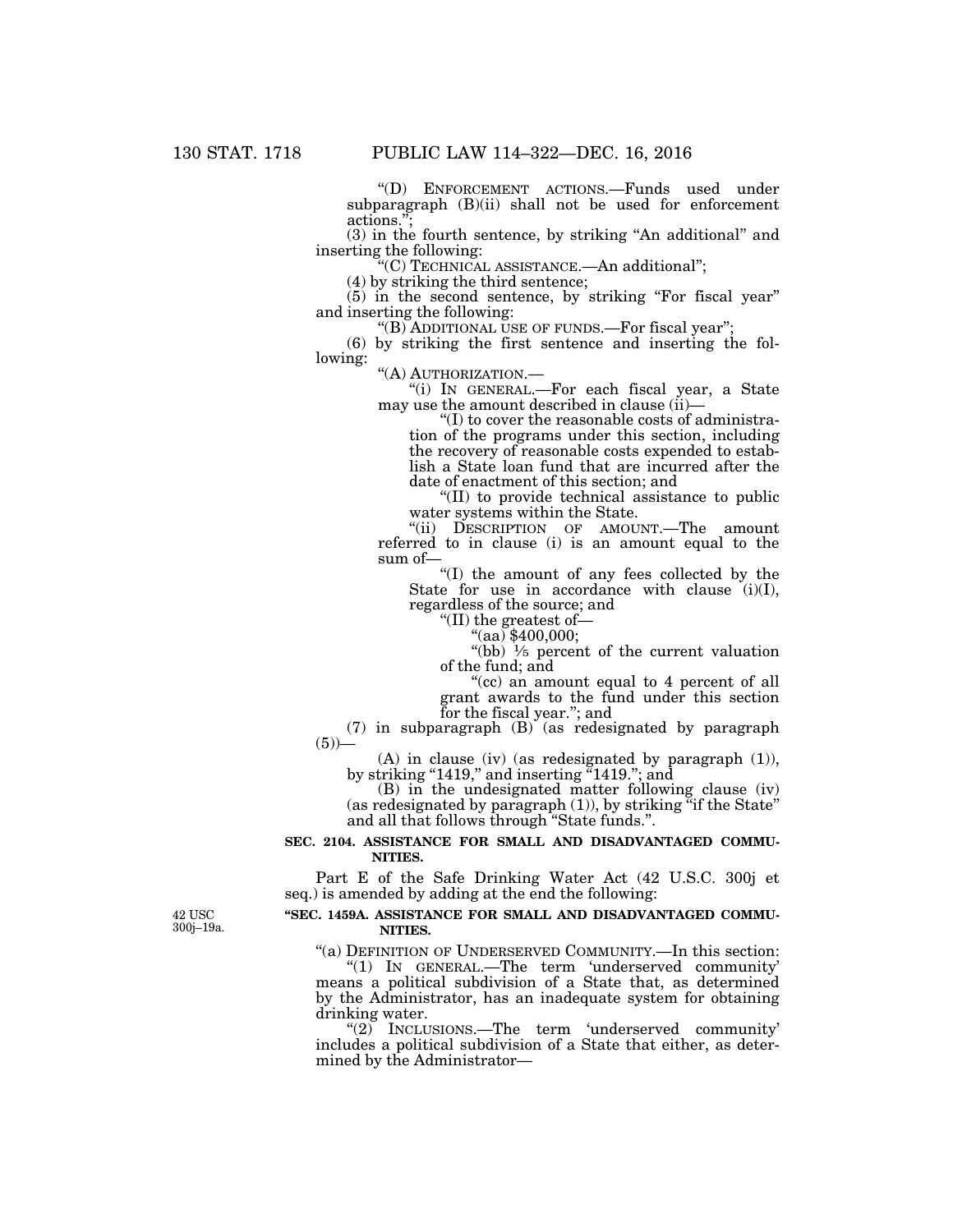"(A) does not have household drinking water or wastewater services; or

 $'(B)$  is served by a public water system that violates, or exceeds, as applicable, a requirement of a national primary drinking water regulation issued under section  $1412$ , including—

''(i) a maximum contaminant level;

''(ii) a treatment technique; and

"(iii) an action level.

''(b) ESTABLISHMENT.—

''(1) IN GENERAL.—The Administrator shall establish a program under which grants are provided to eligible entities for use in carrying out projects and activities the primary purposes of which are to assist public water systems in meeting the requirements of this title.

''(2) INCLUSIONS.—Projects and activities under paragraph (1) include—

''(A) investments necessary for the public water system to comply with the requirements of this title;

 $\mathcal{L}(\tilde{B})$  assistance that directly and primarily benefits the disadvantaged community on a per-household basis; and ''(C) programs to provide household water quality

testing, including testing for unregulated contaminants. ''(c) ELIGIBLE ENTITIES.—An eligible entity under this section—

" $(1)$  is—

''(A) a public water system;

''(B) a water system that is located in an area governed by an Indian Tribe; or

''(C) a State, on behalf of an underserved community; and

''(2) serves a community—

"(A) that, under affordability criteria established by the State under section  $1452(d)(3)$ , is determined by the State—

''(i) to be a disadvantaged community; or

"(ii) to be a community that may become a disadvantaged community as a result of carrying out a project or activity under subsection (b); or

''(B) with a population of less than 10,000 individuals that the Administrator determines does not have the capacity to incur debt sufficient to finance a project or activity under subsection (b).

''(d) PRIORITY.—In prioritizing projects and activities for implementation under this section, the Administrator shall give priority to projects and activities that benefit underserved communities.

''(e) LOCAL PARTICIPATION.—In prioritizing projects and activities for implementation under this section, the Administrator shall consult with and consider the priorities of States, Indian Tribes, and local governments in which communities described in subsection  $(c)(2)$  are located.

''(f) TECHNICAL, MANAGERIAL, AND FINANCIAL CAPABILITY.—The Administrator may provide assistance to increase the technical, managerial, and financial capability of an eligible entity receiving a grant under this section if the Administrator determines that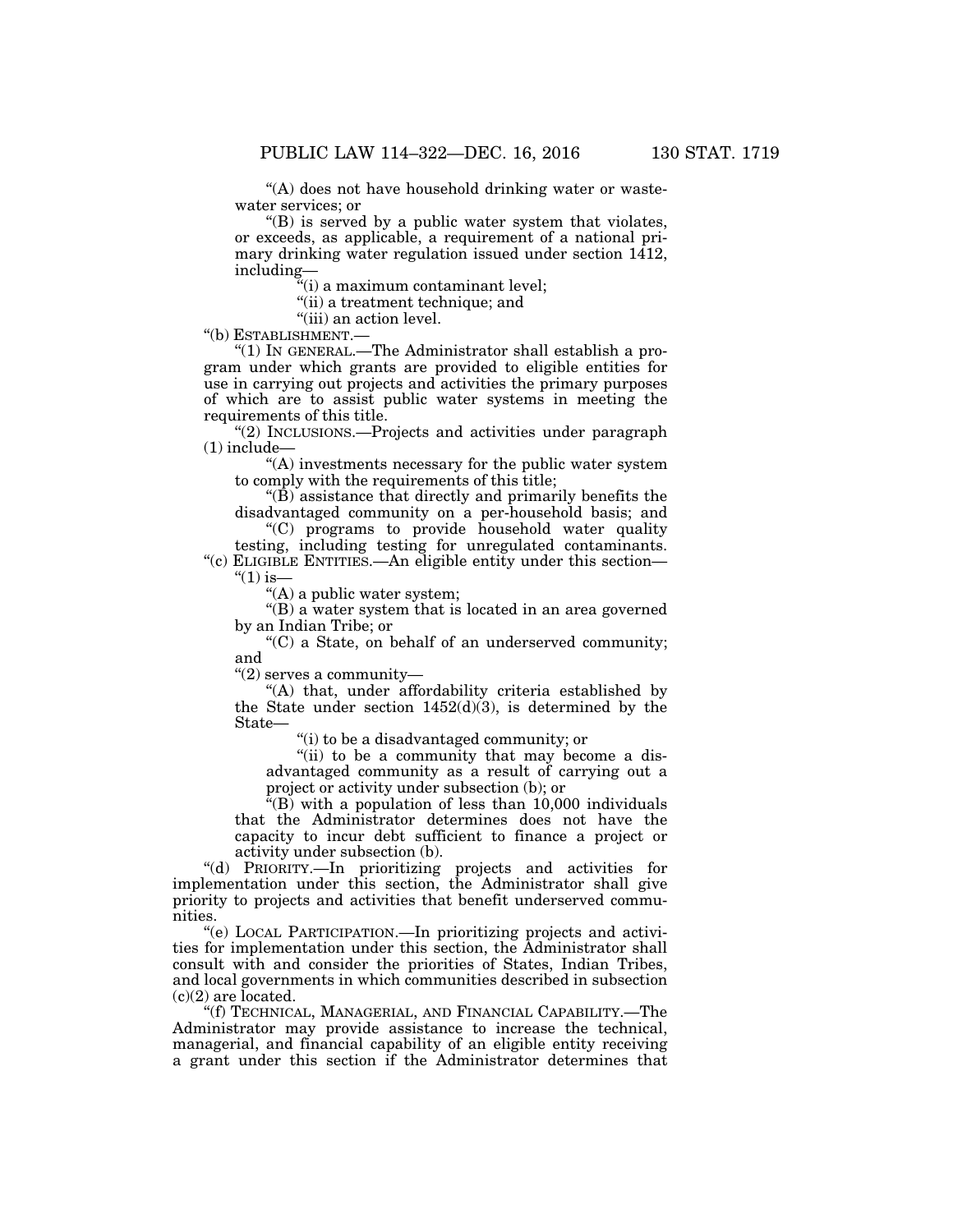the eligible entity lacks appropriate technical, managerial, or financial capability and is not receiving such assistance under another Federal program.

"(g)  $\overline{COST}$  SHARING.—Before providing a grant to an eligible entity under this section, the Administrator shall enter into a binding agreement with the eligible entity to require the eligible entity—

"(1) to pay not less than 45 percent of the total costs of the project or activity, which may include services, materials, supplies, or other in-kind contributions;

 $''(2)$  to provide any land, easements, rights-of-way, and

relocations necessary to carry out the project or activity; and ''(3) to pay 100 percent of any operation and maintenance costs associated with the project or activity.

''(h) WAIVER.—The Administrator may waive, in whole or in part, the requirement under subsection  $(g)(1)$  if the Administrator determines that an eligible entity is unable to pay, or would experience significant financial hardship if required to pay, the non-Federal share.

''(i) LIMITATION ON USE OF FUNDS.—Not more than 4 percent of funds made available for grants under this section may be used to pay the administrative costs of the Administrator.

''(j) AUTHORIZATION OF APPROPRIATIONS.—There are authorized to be appropriated to carry out this section, \$60,000,000 for each of fiscal years 2017 through 2021.''.

### **SEC. 2105. REDUCING LEAD IN DRINKING WATER.**

Part E of the Safe Drinking Water Act (42 U.S.C. 300j et seq.) is further amended by adding at the end the following:

### **''SEC. 1459B. REDUCING LEAD IN DRINKING WATER.**

42 USC 300j–19b.

''(a) DEFINITIONS.—In this section:

"(1) ELIGIBLE ENTITY.—The term 'eligible entity' means— ''(A) a community water system;

''(B) a water system located in an area governed by an Indian Tribe;

''(C) a nontransient noncommunity water system;

''(D) a qualified nonprofit organization, as determined by the Administrator, servicing a public water system; and

 $E(E)$  a municipality or State, interstate, or intermunicipal agency.<br>"(2) LEAD REDUCTION PROJECT.—

"(A) IN GENERAL.—The term 'lead reduction project' means a project or activity the primary purpose of which is to reduce the concentration of lead in water for human consumption by—

''(i) replacement of publicly owned lead service lines;

"(ii) testing, planning, or other relevant activities, as determined by the Administrator, to identify and address conditions (including corrosion control) that contribute to increased concentration of lead in water for human consumption; and

"(iii) providing assistance to low-income homeowners to replace lead service lines.

''(B) LIMITATION.—The term 'lead reduction project' does not include a partial lead service line replacement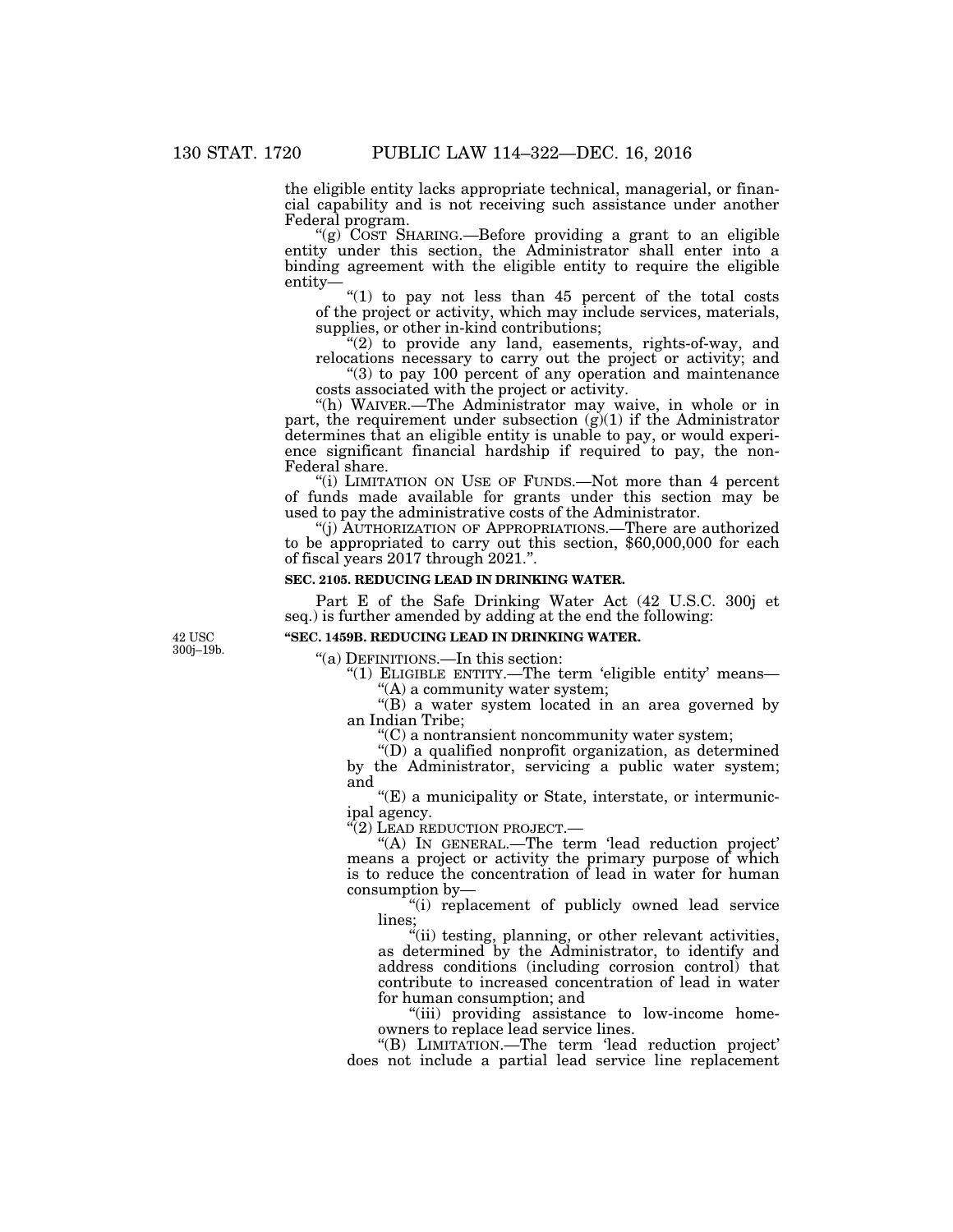if, at the conclusion of the service line replacement, drinking water is delivered to a household through a publicly or privately owned portion of a lead service line.

''(3) LOW-INCOME.—The term 'low-income', with respect to an individual provided assistance under this section, has such meaning as may be given the term by the Governor of the State in which the eligible entity is located, based upon the affordability criteria established by the State under section  $1452(d)(3)$ .

''(4) LEAD SERVICE LINE.—The term 'lead service line' means a pipe and its fittings, which are not lead free (as defined in section 1417(d)), that connect the drinking water main to the building inlet.

"(5) NONTRANSIENT NONCOMMUNITY WATER SYSTEM.—The term 'nontransient noncommunity water system' means a public water system that is not a community water system and that regularly serves at least 25 of the same persons over 6 months per year.

''(b) GRANT PROGRAM.—

''(1) ESTABLISHMENT.—The Administrator shall establish a grant program to provide assistance to eligible entities for lead reduction projects in the United States.

''(2) PRECONDITION.—As a condition of receipt of assistance under this section, an eligible entity shall take steps to identify—

"(A) the source of lead in the public water system that is subject to human consumption; and

''(B) the means by which the proposed lead reduction project would meaningfully reduce the concentration of lead in water provided for human consumption by the applicable public water system.

''(3) PRIORITY APPLICATION.—In providing grants under this subsection, the Administrator shall give priority to an eligible entity that—

''(A) the Administrator determines, based on affordability criteria established by the State under section  $1452(d)(3)$ , to be a disadvantaged community; and

''(B) proposes to—

''(i) carry out a lead reduction project at a public water system or nontransient noncommunity water system that has exceeded the lead action level established by the Administrator under section 1412 at any time during the 3-year period preceding the date of submission of the application of the eligible entity; or

''(ii) address lead levels in water for human consumption at a school, daycare, or other facility that primarily serves children or other vulnerable human subpopulation described in section  $1458(a)(1)$ .

"(4) COST SHARING .-

"(A) IN GENERAL.—Subject to subparagraph  $(B)$ , the non-Federal share of the total cost of a project funded by a grant under this subsection shall be not less than 20 percent.

''(B) WAIVER.—The Administrator may reduce or eliminate the non-Federal share under subparagraph (A) for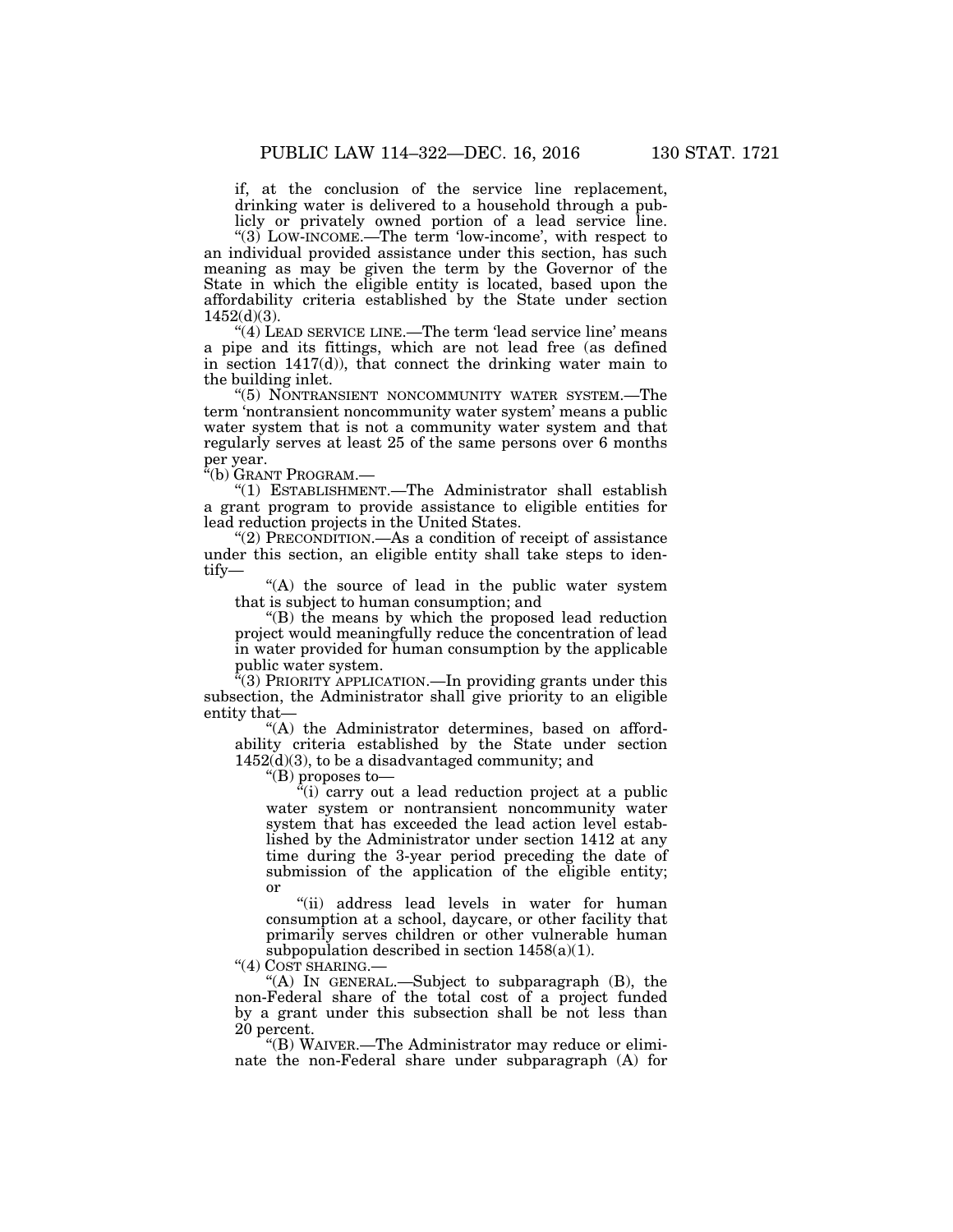reasons of affordability, as the Administrator determines to be appropriate.

''(5) LOW-INCOME ASSISTANCE.—

''(A) IN GENERAL.—Subject to subparagraph (B), an eligible entity may use a grant provided under this subsection to provide assistance to low-income homeowners to replace the lead service lines of such homeowners.

 $\hat{H}(B)$  LIMITATION.—The amount of a grant provided to a low-income homeowner under this paragraph shall not exceed the standard cost of replacement of the privately owned portion of the lead service line.

''(6) SPECIAL CONSIDERATION FOR LEAD SERVICE LINE REPLACEMENT.—In carrying out lead service line replacement using a grant under this subsection, an eligible entity—

''(A) shall notify customers of the replacement of any publicly owned portion of the lead service line;

 $( B )$  may, in the case of a homeowner who is not low-income, offer to replace the privately owned portion of the lead service line at the cost of replacement for that homeowner's property;

 $(C)$  may, in the case of a low-income homeowner, offer to replace the privately owned portion of the lead service line at a cost that is equal to the difference between—

''(i) the cost of replacement; and

"(ii) the amount of assistance available to the lowincome homeowner under paragraph (5);

''(D) shall notify each customer that a planned replacement of any publicly owned portion of a lead service line that is funded by a grant made under this subsection will not be carried out unless the customer agrees to the simultaneous replacement of the privately owned portion of the lead service line; and

 $(E)$  shall demonstrate that the eligible entity has considered other options for reducing the concentration of lead in its drinking water, including an evaluation of options for corrosion control.

"(c) LIMITATION ON USE OF FUNDS.—Not more than 4 percent of funds made available for grants under this section may be used to pay the administrative costs of the Administrator.

''(d) AUTHORIZATION OF APPROPRIATIONS.—There is authorized to be appropriated to carry out this section \$60,000,000 for each of fiscal years 2017 through 2021.

''(e) SAVINGS CLAUSE.—Nothing in this section affects whether a public water system is responsible for the replacement of a lead service line that is—

''(1) subject to the control of the public water system; and  $\mathcal{L}(2)$  located on private property.".

#### **SEC. 2106. NOTICE TO PERSONS SERVED.**

(a) ENFORCEMENT OF DRINKING WATER REGULATIONS.—Section 1414(c) of the Safe Drinking Water Act (42 U.S.C. 300g–3(c)) is amended—

(1) in the subsection heading, by striking ''NOTICE TO'' and inserting ''NOTICE TO STATES, THE ADMINISTRATOR, AND'';

 $(2)$  in paragraph  $(1)$ —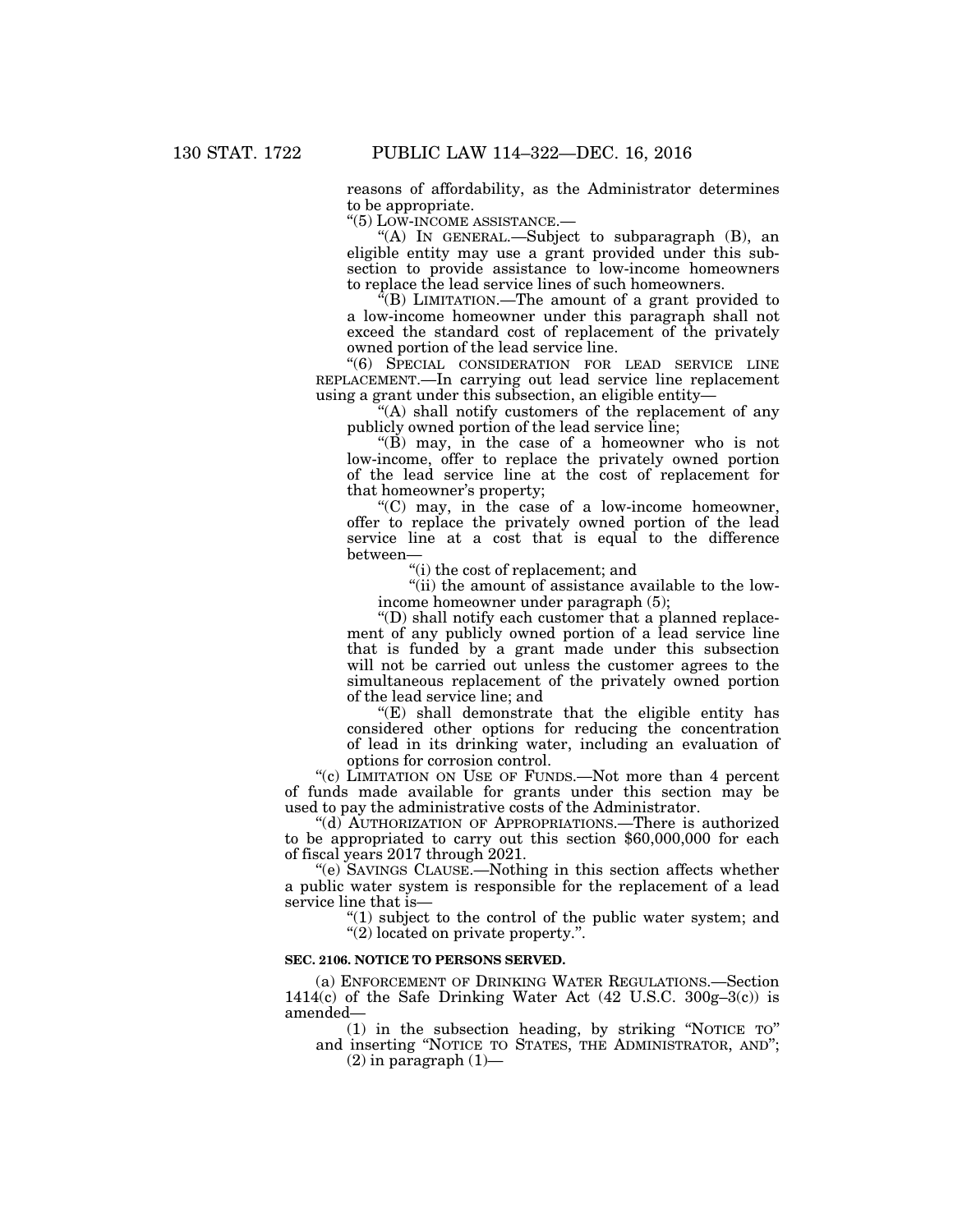(A) in subparagraph  $(C)$ , by striking "paragraph  $(2)(E)$ " and inserting "paragraph  $(2)(F)$ "; and

(B) by adding at the end the following:

''(D) Notice that the public water system exceeded the lead action level under section 141.80(c) of title 40, Code of Federal Regulations (or a prescribed level of lead that the Administrator establishes for public education or notification in a successor regulation promulgated pursuant to section  $1412$ ."

 $(3)$  in paragraph  $(2)$ —

 $(A)$  in subparagraph  $(B)(i)(II)$ , by striking "subpara $graph (D)$ " and inserting "subparagraph  $(E)$ ";

 $(B)$  in subparagraph  $(C)$ -

(i) in the subparagraph heading, by striking ''VIO- LATIONS'' and inserting ''NOTICE OF VIOLATIONS OR EXCEEDANCES'';

 $(ii)$  in the matter preceding clause  $(i)$ —

(I) in the first sentence, by striking ''violation'' and inserting ''violation, and each exceedance described in paragraph  $(1)(D)$ ,"; and

(II) in the second sentence, by striking ''violation'' and inserting ''violation or exceedance'';

(iii) by striking clause (i) and inserting the following:

''(i) be distributed as soon as practicable, but not later than 24 hours, after the public water system learns of the violation or exceedance;'';

(iv) in clause (ii), by inserting ''or exceedance'' after "violation" each place it appears;

(v) by striking clause (iii) and inserting the following:

''(iii) be provided to the Administrator and the head of the State agency that has primary enforcement responsibility under section 1413, as applicable, as soon as practicable, but not later than 24 hours after the public water system learns of the violation or exceedance; and''; and

(vi) in clause (iv)—

(I) in subclause (I), by striking ''broadcast media'' and inserting ''media, including broadcast media''; and

(II) in subclause (III), by striking ''in lieu of notification by means of broadcast media or newspaper'';

(C) by redesignating subparagraphs  $(D)$  and  $(E)$  as subparagraphs (E) and (F), respectively; and

(D) by inserting after subparagraph (C) the following:

''(D) NOTICE BY THE ADMINISTRATOR.—If the State with primary enforcement responsibility or the owner or operator of a public water system has not issued a notice under subparagraph (C) for an exceedance of the lead action level under section 141.80(c) of title 40, Code of Federal Regulations (or a prescribed level of lead that the Administrator establishes for public education or notification in a successor regulation promulgated pursuant to section 1412) that has the potential to have serious adverse effects on human health as a result of short-term exposure, not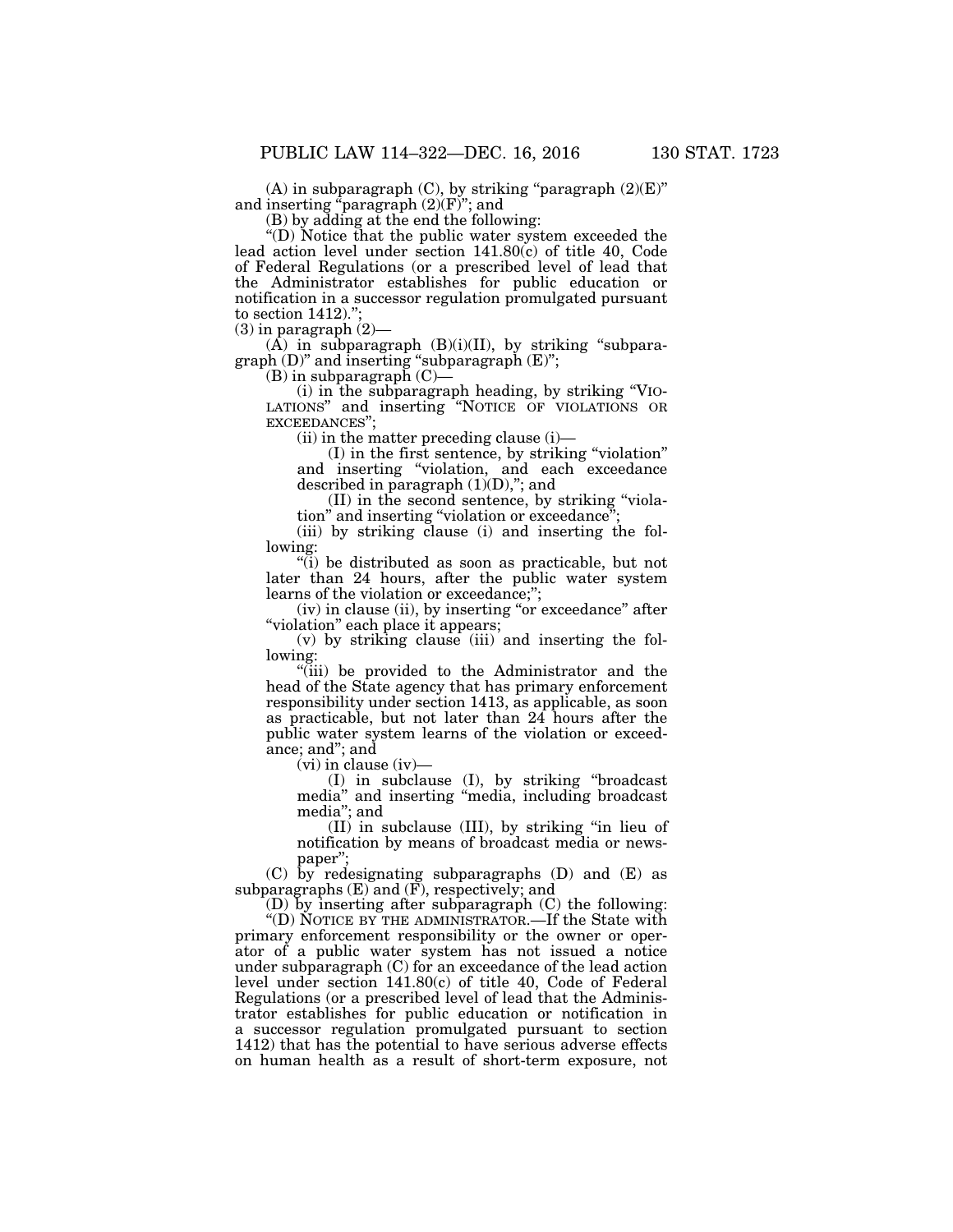later than 24 hours after the Administrator is notified of the exceedance, the Administrator shall issue the required notice under that subparagraph.'';

 $(4)$  in paragraph  $(3)(B)$ , in the first sentence-

(A) by striking ''subparagraph (A) and'' and inserting "subparagraph  $(A)$ ,"; and

 $(B)$  by striking "subparagraph  $(C)$  or  $(D)$  of paragraph  $(2)$ " and inserting "subparagraph  $(C)$  or  $(E)$  of paragraph (2), and notices issued by the Administrator with respect to public water systems serving Indian Tribes under subparagraph (D) of that paragraph";

 $(5)$  in paragraph  $(4)(B)$ 

 $(A)$  in clause (ii), by striking "the terms" and inserting "the terms 'action level',";

(B) by striking clause (iii) and inserting the following:

''(iii) If any regulated contaminant is detected in the water purveyed by the public water system, a statement describing, as applicable—

''(I) the maximum contaminant level goal;

''(II) the maximum contaminant level;

"(III) the level of the contaminant in the water system;

 $f(W)$  the action level for the contaminant; and

"(V) for any contaminant for which there has been a violation of the maximum contaminant level during the year concerned, a brief statement in plain language regarding the health concerns that resulted in regulation of the contaminant, as provided by the Administrator in regulations under subparagraph (A).''; and

(C) in the undesignated matter following clause (vi), in the second sentence, by striking ''subclause (IV) of clause (iii)" and inserting "clause (iii) $(V)$ "; and

(6) by adding at the end the following:

"(A) STRATEGIC PLAN.—Not later than 180 days after the date of enactment of this paragraph, the Administrator shall, in collaboration with owners and operators of public water systems and States, establish a strategic plan for how the Administrator, a State with primary enforcement responsibility, and owners and operators of public water systems shall provide targeted outreach, education, technical assistance, and risk communication to populations affected by the concentration of lead in a public water system, including dissemination of information described in subparagraph (C).

''(B) EPA INITIATION OF NOTICE.—

''(i) FORWARDING OF DATA BY EMPLOYEE OF THE AGENCY.—If the Agency develops, or receives from a source other than a State or a public water system, data that meets the requirements of section  $1412(b)(3)(A)(ii)$  that indicates that the drinking water of a household served by a public water system contains a level of lead that exceeds the lead action level under section 141.80(c) of title 40, Code of Federal Regulations (or a prescribed level of lead that the Administrator establishes for public education or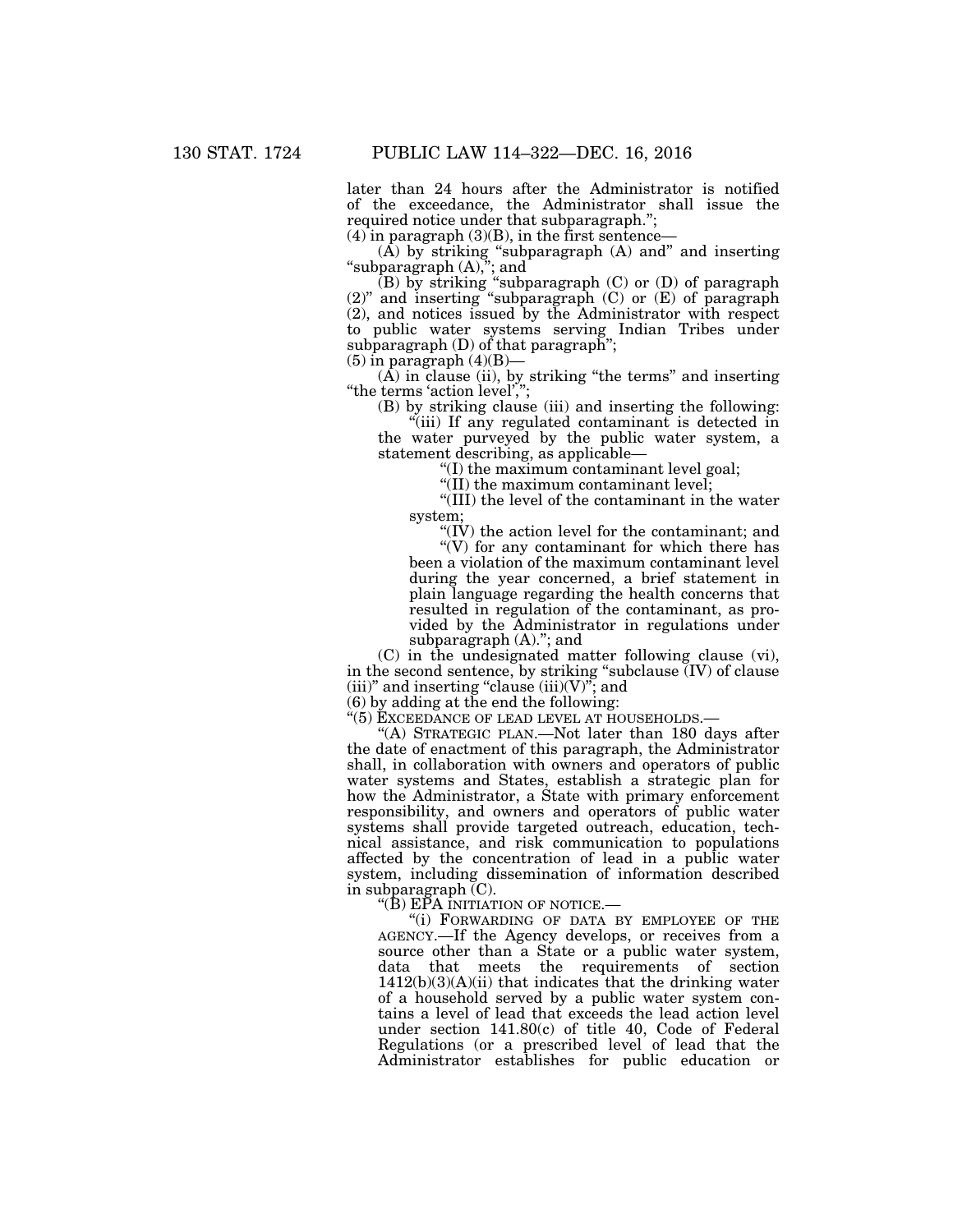notification in a successor regulation promulgated pursuant to section 1412) (referred to in this paragraph as an 'affected household'), the Administrator shall require an appropriate employee of the Agency to forward the data, and information on the sampling techniques used to obtain the data, to the owner or operator of the public water system and the State in which the affected household is located within a time period determined by the Administrator.

"(ii) DISSEMINATION OF INFORMATION BY OWNER OR OPERATOR.—The owner or operator of a public water system shall disseminate to affected households the information described in subparagraph (C) within a time period established by the Administrator, if the owner or operator—

" $(\overline{I})$  receives data and information under clause  $(i)$ ; and

''(II) has not, since the date of the test that developed the data, notified the affected households—

"(aa) with respect to the concentration of lead in the drinking water of the affected households; and

''(bb) that the concentration of lead in the drinking water of the affected households exceeds the lead action level under section 141.80(c) of title 40, Code of Federal Regulations (or a prescribed level of lead that the Administrator establishes for public education or notification in a successor regulation promulgated pursuant to section 1412).

''(iii) CONSULTATION.—

''(I) DEADLINE.—If the owner or operator of the public water system does not disseminate to the affected households the information described in subparagraph (C) as required under clause (ii) within the time period established by the Administrator, not later than 24 hours after the Administrator becomes aware of the failure by the owner or operator of the public water system to disseminate the information, the Administrator shall consult, within a period not to exceed 24 hours, with the applicable Governor to develop a plan, in accordance with the strategic plan, to disseminate the information to the affected households not later than 24 hours after the end of the consultation period.

''(II) DELEGATION.—The Administrator may only delegate the duty to consult under subclause (I) to an employee of the Agency who, as of the date of the delegation, works in the Office of Water at the headquarters of the Agency.

"(iv) DISSEMINATION BY ADMINISTRATOR.—The Administrator shall, as soon as practicable, disseminate to affected households the information described in subparagraph (C) if—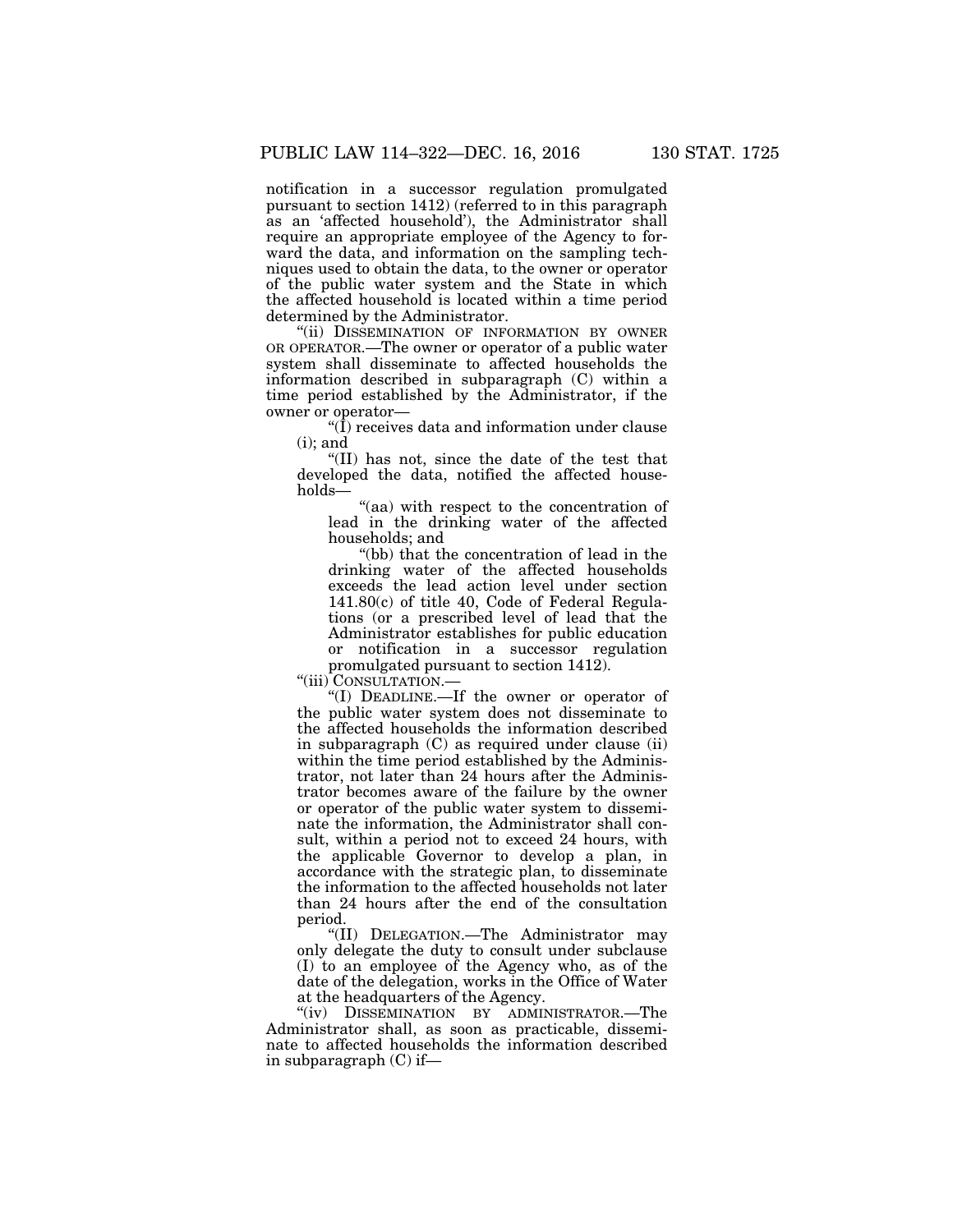''(I) the owner or operator of the public water system does not disseminate the information to the affected households within the time period determined by the Administrator, as required by clause (ii); and

 $\text{``(II)}$ (aa) the Administrator and the applicable Governor do not agree on a plan described in clause (iii)(I) during the consultation period under that clause; or

''(bb) the applicable Governor does not disseminate the information within 24 hours after the end of the consultation period.<br>"(C) INFORMATION REQUIRED.

REQUIRED.—The information described in this subparagraph includes—

''(i) a clear explanation of the potential adverse effects on human health of drinking water that contains a concentration of lead that exceeds the lead action level under section 141.80(c) of title 40, Code of Federal Regulations (or a prescribed level of lead that the Administrator establishes for public education or notification in a successor regulation promulgated pursuant to section 1412);

''(ii) the steps that the owner or operator of the public water system is taking to mitigate the concentration of lead; and

"(iii) the necessity of seeking alternative water supplies until the date on which the concentration of lead is mitigated.

''(6) PRIVACY.—Any notice to the public or an affected household under this subsection shall protect the privacy of individual customer information.''.

(b) PROHIBITION ON USE OF LEAD PIPES, SOLDER, AND FLUX.— Section 1417 of the Safe Drinking Water Act (42 U.S.C. 300g– 6) is amended by adding at the end the following:

''(f) PUBLIC EDUCATION.—

"(1) IN GENERAL.—The Administrator shall make information available to the public regarding lead in drinking water, including information regarding—

 $(A)$  risks associated with lead in drinking water;

''(B) the conditions that contribute to drinking water containing lead in a residence;

''(C) steps that States, public water systems, and consumers can take to reduce the risks of lead in drinking water; and

''(D) the availability of additional resources that consumers can use to minimize lead exposure, including information on sampling for lead in drinking water.

''(2) VULNERABLE POPULATIONS.—In making information available to the public under this subsection, the Administrator shall, subject to the availability of appropriations, carry out targeted outreach strategies that focus on educating groups within the general population that may be at greater risk than the general population of adverse health effects from exposure to lead in drinking water.''.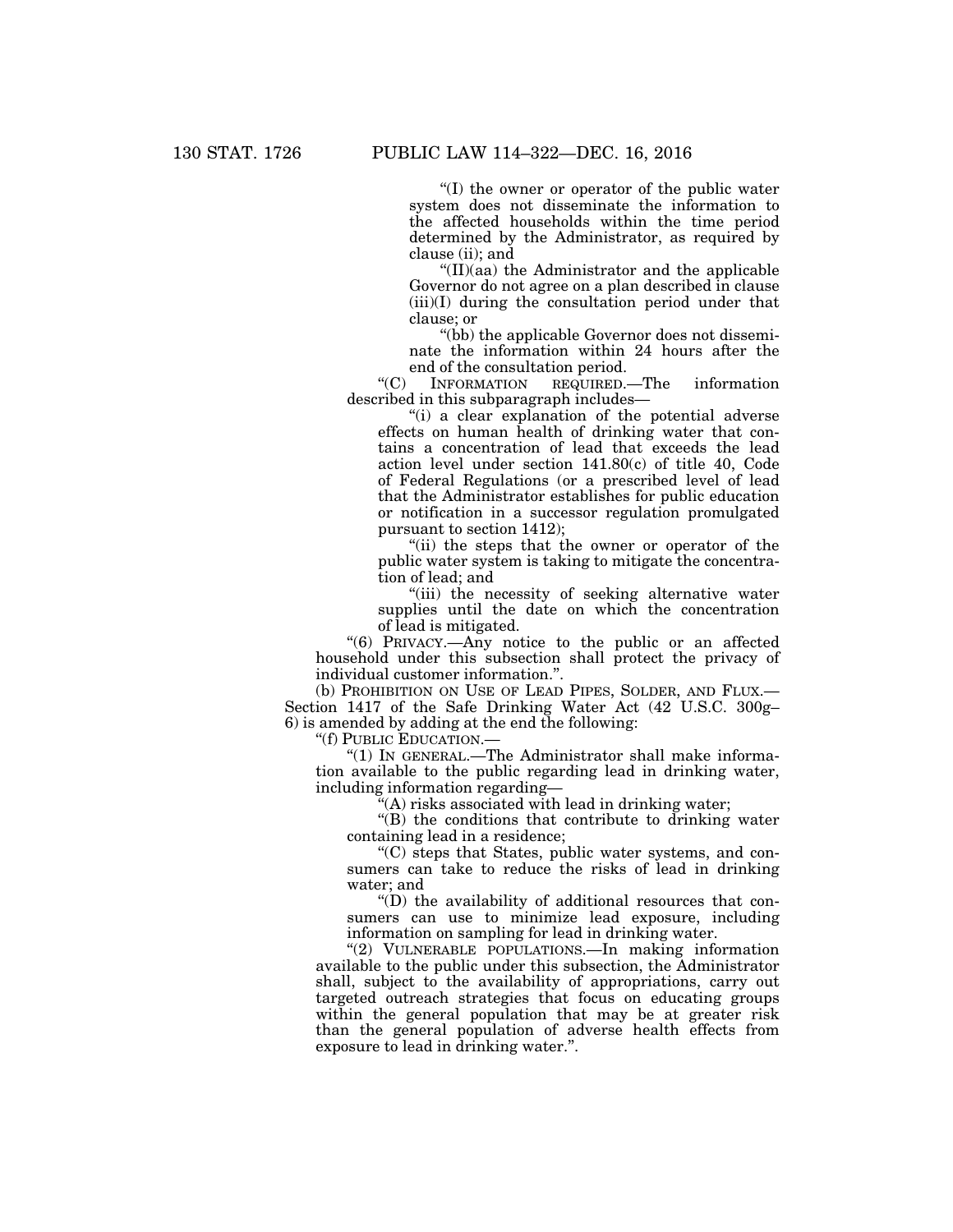#### **SEC. 2107. LEAD TESTING IN SCHOOL AND CHILD CARE PROGRAM DRINKING WATER.**

(a) IN GENERAL.—Section 1464 of the Safe Drinking Water Act (42 U.S.C. 300j–24) is amended by striking subsection (d) and inserting the following:

''(d) VOLUNTARY SCHOOL AND CHILD CARE PROGRAM LEAD TESTING GRANT PROGRAM.—<br>"(1) DEFINITIONS.—In this subsection:

''(A) CHILD CARE PROGRAM.—The term 'child care program' has the meaning given the term 'early childhood education program' in section 103(8) of the Higher Education Act of 1965 (20 U.S.C. 1003(8)).

''(B) LOCAL EDUCATIONAL AGENCY.—The term 'local educational agency' means—

''(i) a local educational agency (as defined in section 8101 of the Elementary and Secondary Education Act of 1965 (20 U.S.C. 7801));

''(ii) a tribal education agency (as defined in section 3 of the National Environmental Education Act (20 U.S.C. 5502)); and

''(iii) a person that owns or operates a child care program facility.

''(2) ESTABLISHMENT.—

''(A) IN GENERAL.—Not later than 180 days after the date of enactment of the Water and Waste Act of 2016, the Administrator shall establish a voluntary school and child care program lead testing grant program to make grants available to States to assist local educational agencies in voluntary testing for lead contamination in drinking water at schools and child care programs under the jurisdiction of the local educational agencies.

''(B) DIRECT GRANTS TO LOCAL EDUCATIONAL AGEN-CIES.—The Administrator may make a grant for the voluntary testing described in subparagraph (A) directly available to—

''(i) any local educational agency described in clause (i) or (iii) of paragraph  $(1)(B)$  located in a State that does not participate in the voluntary grant program established under subparagraph (A); or

''(ii) any local educational agency described in clause (ii) of paragraph  $(1)(B)$ .

''(3) APPLICATION.—To be eligible to receive a grant under this subsection, a State or local educational agency shall submit to the Administrator an application at such time, in such manner, and containing such information as the Administrator may require.

" $(4)$  LIMITATION ON USE OF FUNDS.—Not more than 4 percent of grant funds accepted by a State or local educational agency for a fiscal year under this subsection shall be used to pay the administrative costs of carrying out this subsection.

''(5) GUIDANCE; PUBLIC AVAILABILITY.—As a condition of receiving a grant under this subsection, the recipient State or local educational agency shall ensure that each local educational agency to which grant funds are distributed shall—

''(A) expend grant funds in accordance with—

 $(ii)$  the guidance of the Environmental Protection Agency entitled '3Ts for Reducing Lead in Drinking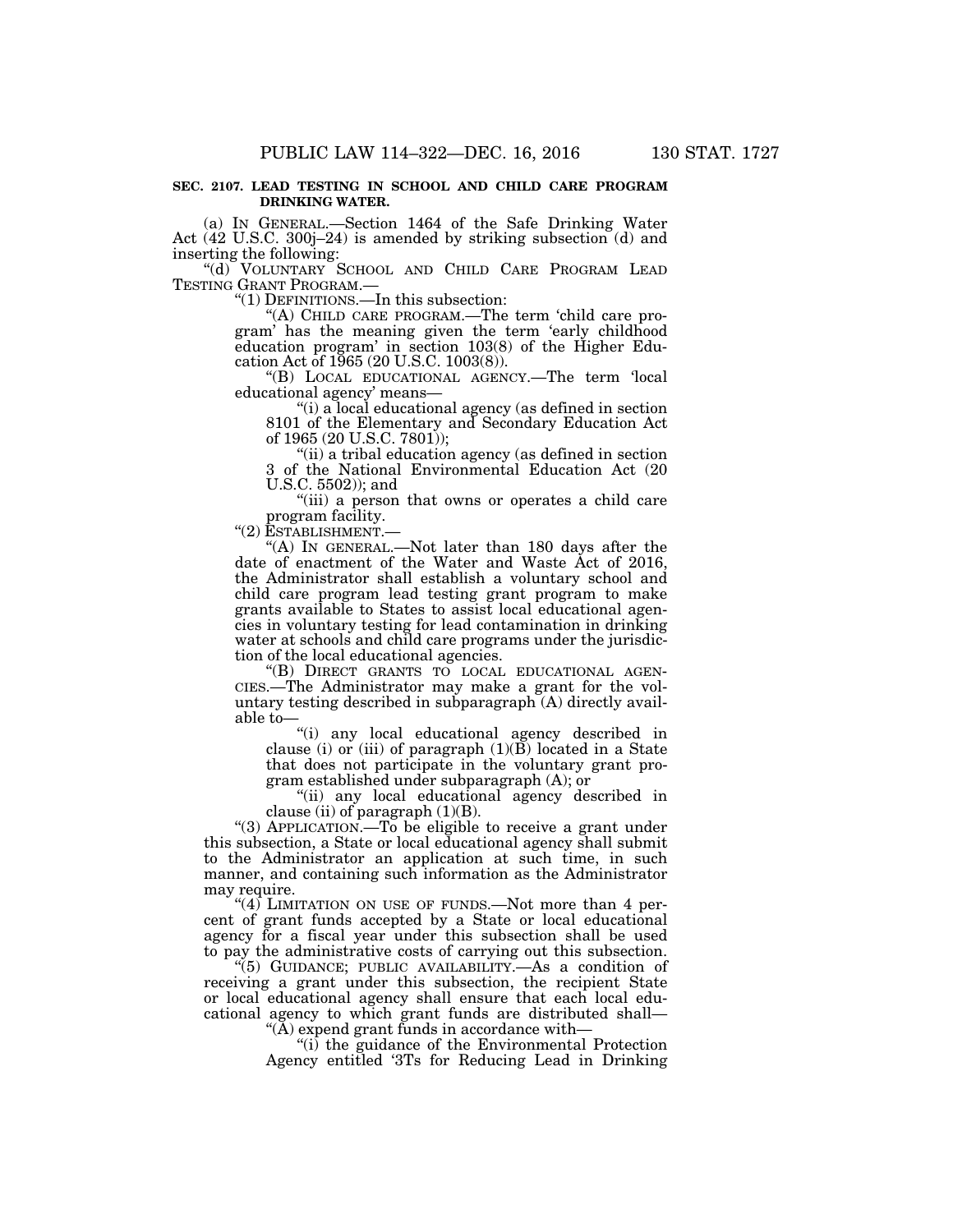Water in Schools: Revised Technical Guidance' and dated October 2006 (or any successor guidance); or

''(ii) applicable State regulations or guidance regarding reducing lead in drinking water in schools and child care programs that are not less stringent than the guidance referred to in clause (i); and

''(B)(i) make available, if applicable, in the administrative offices and, to the extent practicable, on the Internet website of the local educational agency for inspection by the public (including teachers, other school personnel, and parents) a copy of the results of any voluntary testing for lead contamination in school and child care program drinking water carried out using grant funds under this subsection; and

''(ii) notify parent, teacher, and employee organizations of the availability of the results described in clause (i).

"(6) MAINTENANCE OF EFFORT. If resources are available to a State or local educational agency from any other Federal agency, a State, or a private foundation for testing for lead contamination in drinking water, the State or local educational agency shall demonstrate that the funds provided under this subsection will not displace those resources.

"(7) AUTHORIZATION OF APPROPRIATIONS.—There is authorized to be appropriated to carry out this subsection \$20,000,000 for each of fiscal years 2017 through 2021.''.

(b) REPEAL.—Section 1465 of the Safe Drinking Water Act (42 U.S.C. 300j–25) is repealed.

42 USC 300j–3d.

### **SEC. 2108. WATER SUPPLY COST SAVINGS.**

(a) DRINKING WATER TECHNOLOGY CLEARINGHOUSE.—The Administrator, in consultation with the Secretary of Agriculture, shall—

(1) develop a technology clearinghouse for information on the cost-effectiveness of innovative and alternative drinking water delivery systems, including wells and well systems; and

(2) disseminate such information to the public and to communities and not-for-profit organizations seeking Federal funding for drinking water delivery systems serving 500 or fewer persons.

(b) WATER SYSTEM ASSESSMENT.—In any application for a grant or loan for the purpose of construction, replacement, or rehabilitation of a drinking water delivery system serving 500 or fewer persons, the funding for which would come from the Federal Government (either directly or through a State), a unit of local government or not-for-profit organization shall self-certify that the unit of local government or organization has considered, as an alternative drinking water supply, drinking water delivery systems sourced by publicly owned—

 $(i)$  individual wells;

(2) shared wells; and

(3) community wells.

(c) REPORT TO CONGRESS.—Not later than 3 years after the date of enactment of this Act, the Comptroller General of the United States shall submit to Congress a report that describes—

(1) the use of innovative and alternative drinking water delivery systems described in this section;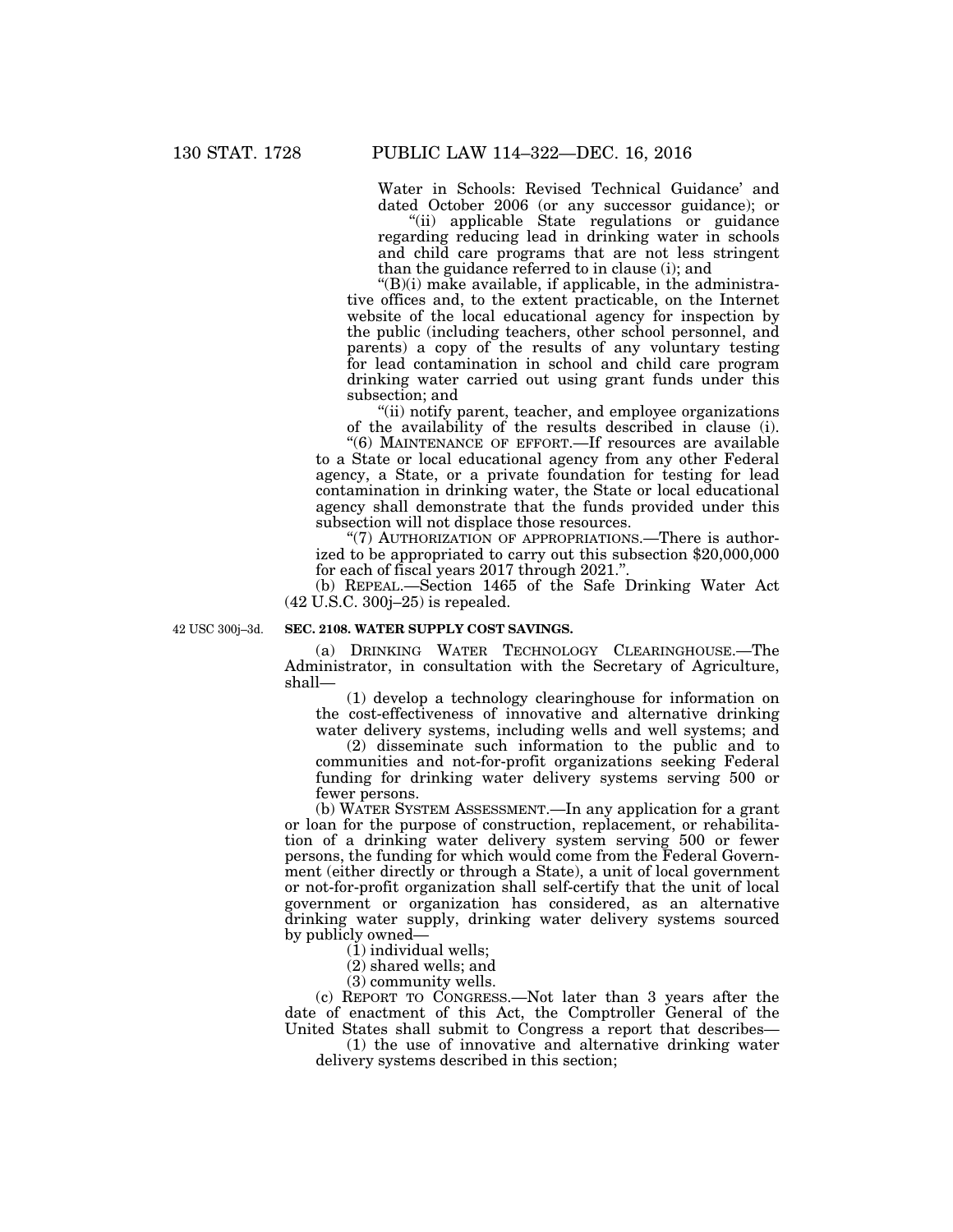(2) the range of cost savings for communities using innovative and alternative drinking water delivery systems described in this section; and

(3) the use of drinking water technical assistance programs operated by the Administrator and the Secretary of Agriculture.

#### **SEC. 2109. INNOVATION IN THE PROVISION OF SAFE DRINKING WATER.**

(a) INNOVATIVE WATER TECHNOLOGIES.—Section  $1442(a)(1)$  of the Safe Drinking Water Act (42 U.S.C. 300j–1(a)(1)) is amended—

(1) in subparagraph (D), by striking ''; and'' and inserting a semicolon;

(2) by striking the period at the end of subparagraph (E) and inserting ''; and''; and

(3) by adding at the end the following new subparagraph:

''(F) innovative water technologies (including technologies to improve water treatment to ensure compliance with this title and technologies to identify and mitigate sources of drinking water contamination, including lead contamination).''. (b) TECHNICAL ASSISTANCE.—Section 1442 of the Safe Drinking Water Act (42 U.S.C. 300j-1) is amended—

(1) in the heading for subsection (e), by inserting ''TO SMALL PUBLIC WATER SYSTEMS" after "ASSISTANCE"; and

(2) by adding at the end the following new subsection: "(f) TECHNICAL ASSISTANCE FOR INNOVATIVE WATER TECH-NOLOGIES.—

''(1) The Administrator may provide technical assistance to public water systems to facilitate use of innovative water technologies.

" $(2)$  There are authorized to be appropriated to the Administrator for use in providing technical assistance under paragraph (1) \$10,000,000 for each of fiscal years 2017 through  $2021$ .".

note.

(c) REPORT.—Not later than 1 year after the date of enactment 42 USC 300j–1 of the Water and Waste Act of 2016, and not less frequently than every 5 years thereafter, the Administrator shall report to Congress on—

(1) the amount of funding used to provide technical assistance under section 1442(f) of the Safe Drinking Water Act to deploy innovative water technologies;

(2) the barriers impacting greater use of innovative water technologies; and

(3) the cost-saving potential to cities and future infrastructure investments from innovative water technologies.

### **SEC. 2110. SMALL SYSTEM TECHNICAL ASSISTANCE.**

Section 1452(q) of the Safe Drinking Water Act (42 U.S.C.  $300j-12(q)$  is amended by striking "appropriated" and all that follows through "2003" and inserting "made available to carry out this section for each of fiscal years 2016 through 2021''.

### **SEC. 2111. DEFINITION OF INDIAN TRIBE.**

Section 1401(14) of the Safe Drinking Water Act (42 U.S.C.  $300(f)(14)$  is amended by striking "section  $1452$ " and inserting ''sections 1452, 1459A, and 1459B''.

#### **SEC. 2112. TECHNICAL ASSISTANCE FOR TRIBAL WATER SYSTEMS.**

(a) TECHNICAL ASSISTANCE.—Section  $1442(e)(7)$  of the Safe Drinking Water Act  $(42 \text{ U.S.C. } 300j-1(e)(7))$  is amended by striking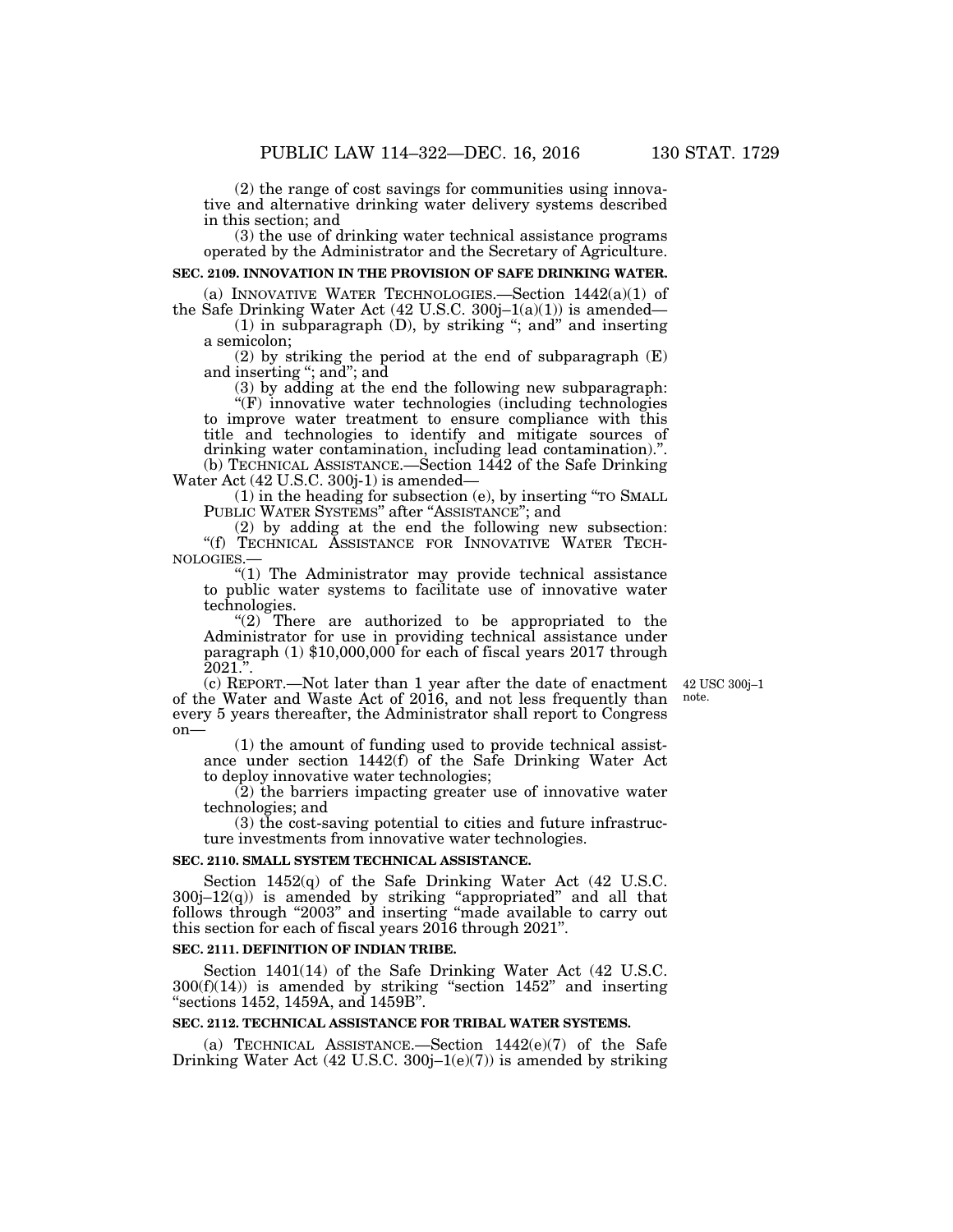''Tribes'' and inserting ''Tribes, including grants to provide training and operator certification services under section  $145\overline{2}$ (i)(5)".

(b) INDIAN TRIBES.—Section 1452(i) of the Safe Drinking Water Act (42 U.S.C. 300j–12(i)) is amended—

 $(1)$  in paragraph  $(1)$ —

(A) in the first sentence, by striking ''Tribes and Alaska Native villages'' and inserting ''Tribes, Alaska Native villages, and, for the purpose of carrying out paragraph (5), intertribal consortia or tribal organizations,''; and

(B) in the second sentence, by striking ''The grants'' and inserting "Except as otherwise provided, the grants"; and

(2) by adding at the end the following:

''(5) TRAINING AND OPERATOR CERTIFICATION.—

''(A) IN GENERAL.—The Administrator may use funds made available under this subsection and section 1442(e)(7) to make grants to intertribal consortia or tribal organizations for the purpose of providing operations and maintenance training and operator certification services to Indian Tribes to enable public water systems that serve Indian Tribes to achieve and maintain compliance with applicable national primary drinking water regulations.

''(B) ELIGIBLE TRIBAL ORGANIZATIONS.—Intertribal consortia or tribal organizations eligible for a grant under subparagraph (A) are intertribal consortia or tribal organizations that—

''(i) as determined by the Administrator, are the most qualified and experienced to provide training and technical assistance to Indian Tribes; and

"(ii) the Indian Tribes find to be the most beneficial and effective.''.

### **SEC. 2113. MATERIALS REQUIREMENT FOR CERTAIN FEDERALLY FUNDED PROJECTS.**

Section 1452(a) of the Safe Drinking Water Act (42 U.S.C.  $300j-12(a)$  is amended by adding at the end the following:

''(4) AMERICAN IRON AND STEEL PRODUCTS.—

''(A) IN GENERAL.—During fiscal year 2017, funds made available from a State loan fund established pursuant to this section may not be used for a project for the construction, alteration, or repair of a public water system unless all of the iron and steel products used in the project are produced in the United States.

''(B) DEFINITION OF IRON AND STEEL PRODUCTS.—In this paragraph, the term 'iron and steel products' means the following products made primarily of iron or steel:

''(i) Lined or unlined pipes and fittings.

"(ii) Manhole covers and other municipal castings. "(iii) Hydrants.

"(iv) Tanks.

"(v) Flanges.

"(vi) Pipe clamps and restraints.

"(vii) Valves.

''(viii) Structural steel.

"(ix) Reinforced precast concrete.

"(x) Construction materials.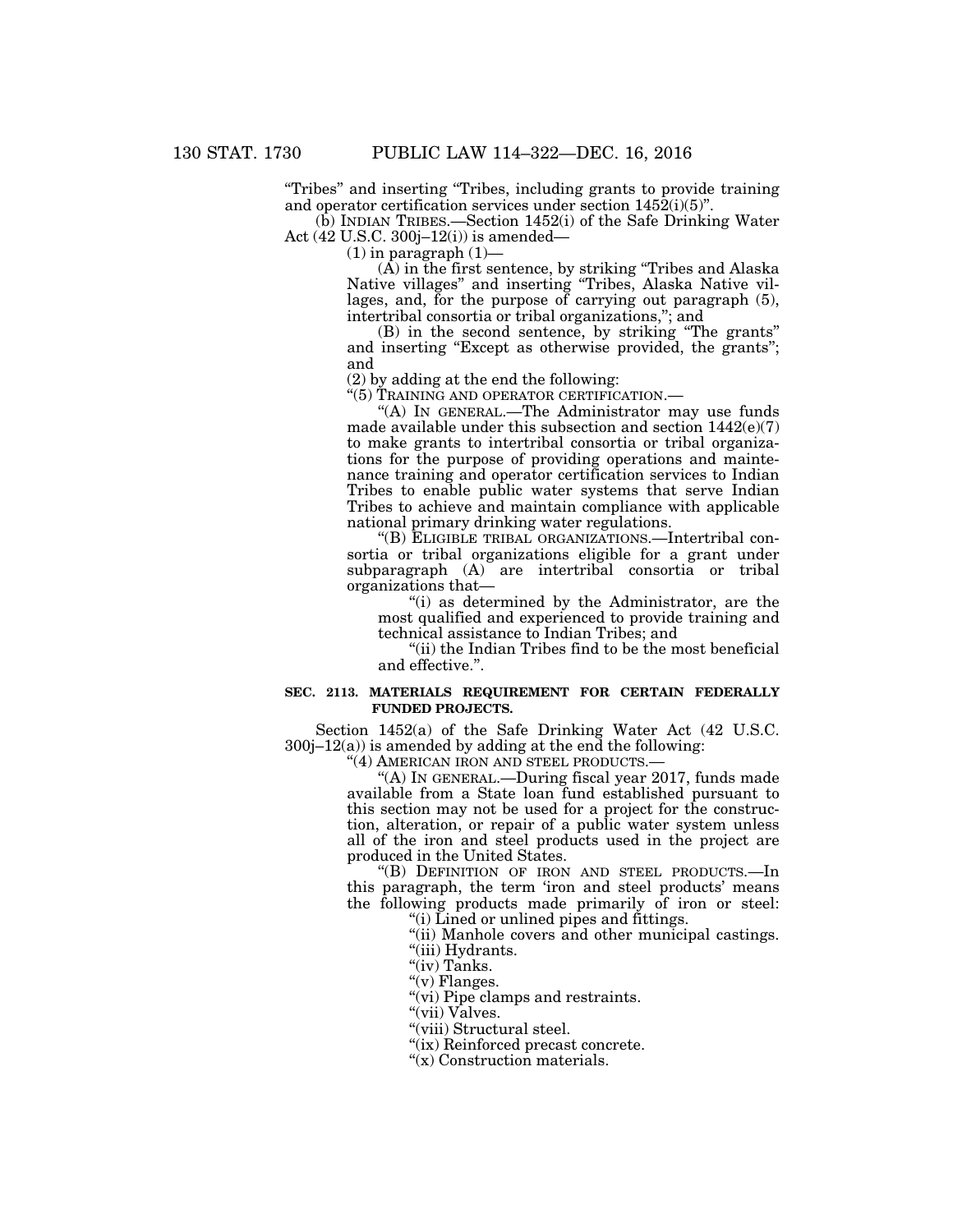''(C) APPLICATION.—Subparagraph (A) shall be waived in any case or category of cases in which the Administrator finds that—

''(i) applying subparagraph (A) would be inconsistent with the public interest;

''(ii) iron and steel products are not produced in the United States in sufficient and reasonably available quantities and of a satisfactory quality; or

''(iii) inclusion of iron and steel products produced in the United States will increase the cost of the overall project by more than 25 percent.

''(D) WAIVER.—If the Administrator receives a request for a waiver under this paragraph, the Administrator shall make available to the public, on an informal basis, a copy of the request and information available to the Administrator concerning the request, and shall allow for informal public input on the request for at least 15 days prior to making a finding based on the request. The Administrator shall make the request and accompanying information available by electronic means, including on the official public Internet site of the Agency.

''(E) INTERNATIONAL AGREEMENTS.—This paragraph shall be applied in a manner consistent with United States obligations under international agreements.

''(F) MANAGEMENT AND OVERSIGHT.—The Administrator may retain up to 0.25 percent of the funds appropriated for this section for management and oversight of the requirements of this paragraph.

''(G) EFFECTIVE DATE.—This paragraph does not apply with respect to a project if a State agency approves the engineering plans and specifications for the project, in that agency's capacity to approve such plans and specifications prior to a project requesting bids, prior to the date of enactment of this paragraph.''.

### **Subtitle B—Drinking Water Disaster Relief and Infrastructure Investments**

### **SEC. 2201. DRINKING WATER INFRASTRUCTURE.**

42 USC 300j–12 note.

(a) DEFINITIONS.—In this section:

(1) ELIGIBLE STATE.—The term ''eligible State'' means a State for which the President has declared an emergency under the Robert T. Stafford Disaster Relief and Emergency Assistance Act (42 U.S.C. 5121 et seq.) relating to the public health threats associated with the presence of lead or other contaminants in drinking water provided by a public water system.

(2) ELIGIBLE SYSTEM.—The term ''eligible system'' means a public water system that has been the subject of an emergency declaration referred to in paragraph (1).

(3) LEAD SERVICE LINE.—The term ''lead service line'' means a pipe and its fittings, which are not lead free (as defined under section 1417 of the Safe Drinking Water Act (42 U.S.C. 300g–6)), that connect the drinking water main to the building inlet.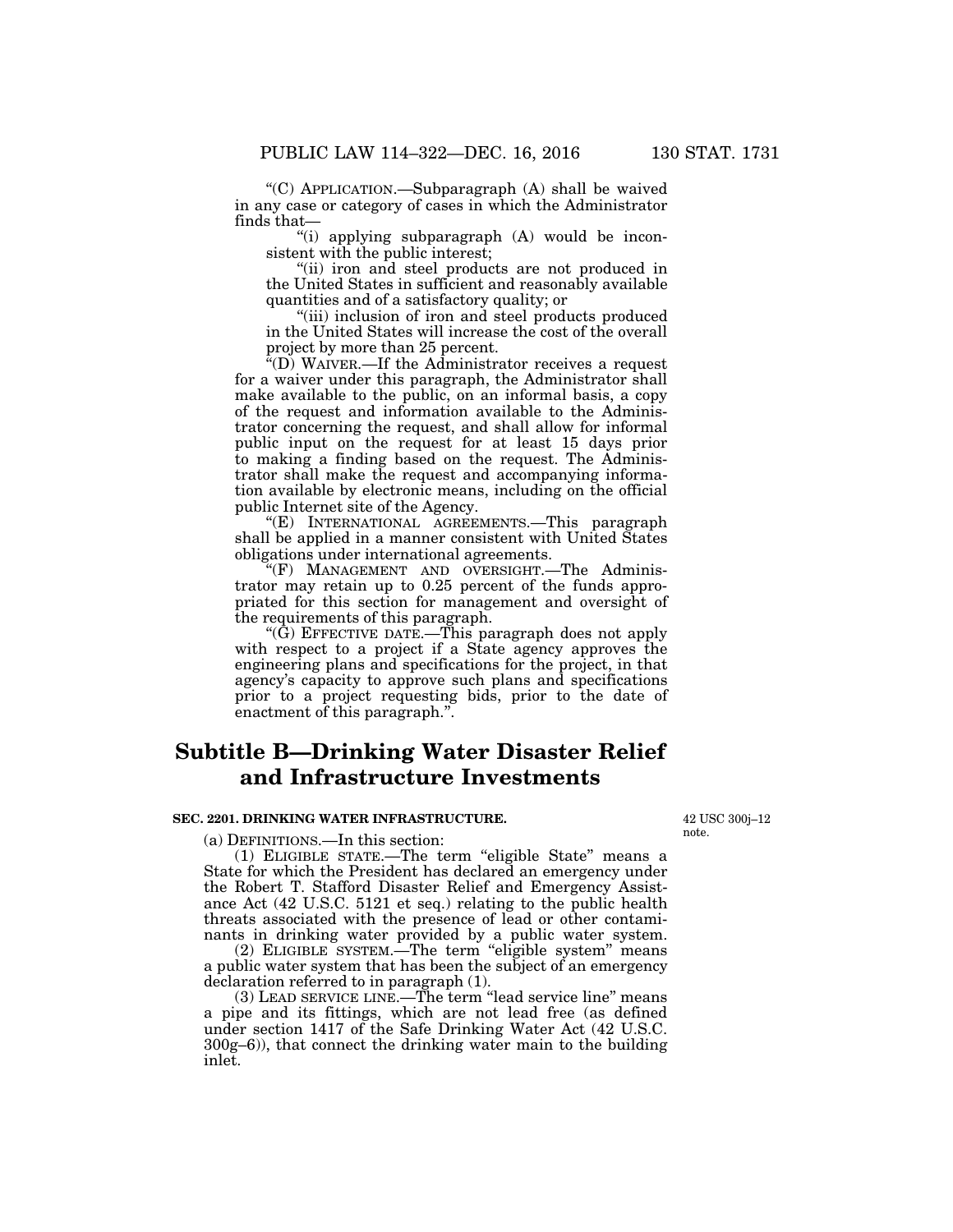(4) PUBLIC WATER SYSTEM.—The term ''public water system'' has the meaning given such term in section 1401(4) of the Safe Drinking Water Act (42 U.S.C. 300f(4)).

(b) STATE REVOLVING LOAN FUND ASSISTANCE.— (1) IN GENERAL.—An eligible system shall be—

(A) considered to be a disadvantaged community under section 1452(d) of the Safe Drinking Water Act (42 U.S.C.  $300j - 12(d)$ ; and

(B) eligible to receive loans with additional subsidization under section  $1452(d)(1)$  of that Act (42 U.S.C. 300j–  $12(d)(1)$ , including forgiveness of principal under that section.<br>(2) AUTHORIZATION.—

(A) IN GENERAL.—Using funds provided pursuant to subsection (d), an eligible State may provide assistance to an eligible system within the eligible State for the purpose of addressing lead or other contaminants in drinking water, including repair and replacement of lead service lines and public water system infrastructure.

(B) INCLUSION.—Assistance provided under subparagraph (A) may include additional subsidization under section 1452(d)(1) of the Safe Drinking Water Act (42 U.S.C.  $300j-12(d)(1)$ , as described in paragraph  $(1)(B)$ .

(C) EXCLUSION.—Assistance provided under subparagraph (A) shall not include assistance for a project that is financed (directly or indirectly), in whole or in part, with proceeds of any obligation issued after the date of enactment of this Act—

(i) the interest of which is exempt from the tax imposed under chapter 1 of the Internal Revenue Code of 1986; or

(ii) with respect to which credit is allowable under subpart I or J of part IV of subchapter A of chapter 1 of such Code.

(3) INAPPLICABILITY OF LIMITATION.—Section  $1452(d)(2)$  of the Safe Drinking Water Act  $(42 \text{ U.S.C. } 300j-12(d)(2))$  shall not apply to—

(A) any funds provided pursuant to subsection (d) of this section;

(B) any other assistance provided to an eligible system; or

(C) any funds required to match the funds provided under subsection (d).

(c) NONDUPLICATION OF WORK.—An activity carried out pursuant to this section shall not duplicate the work or activity of any other Federal or State department or agency.

(d) ADDITIONAL DRINKING WATER STATE REVOLVING FUND CAPITALIZATION GRANTS.—

(1) IN GENERAL.—There is authorized to be appropriated to the Administrator a total of \$100,000,000 to provide additional capitalization grants to eligible States pursuant to section 1452 of the Safe Drinking Water Act (42 U.S.C. 300j–12), to be available for a period of 18 months beginning on the date on which the funds are made available, for the purposes described in subsection (b)(2), and after the end of the 18 month period, until expended for the purposes described in paragraph (3).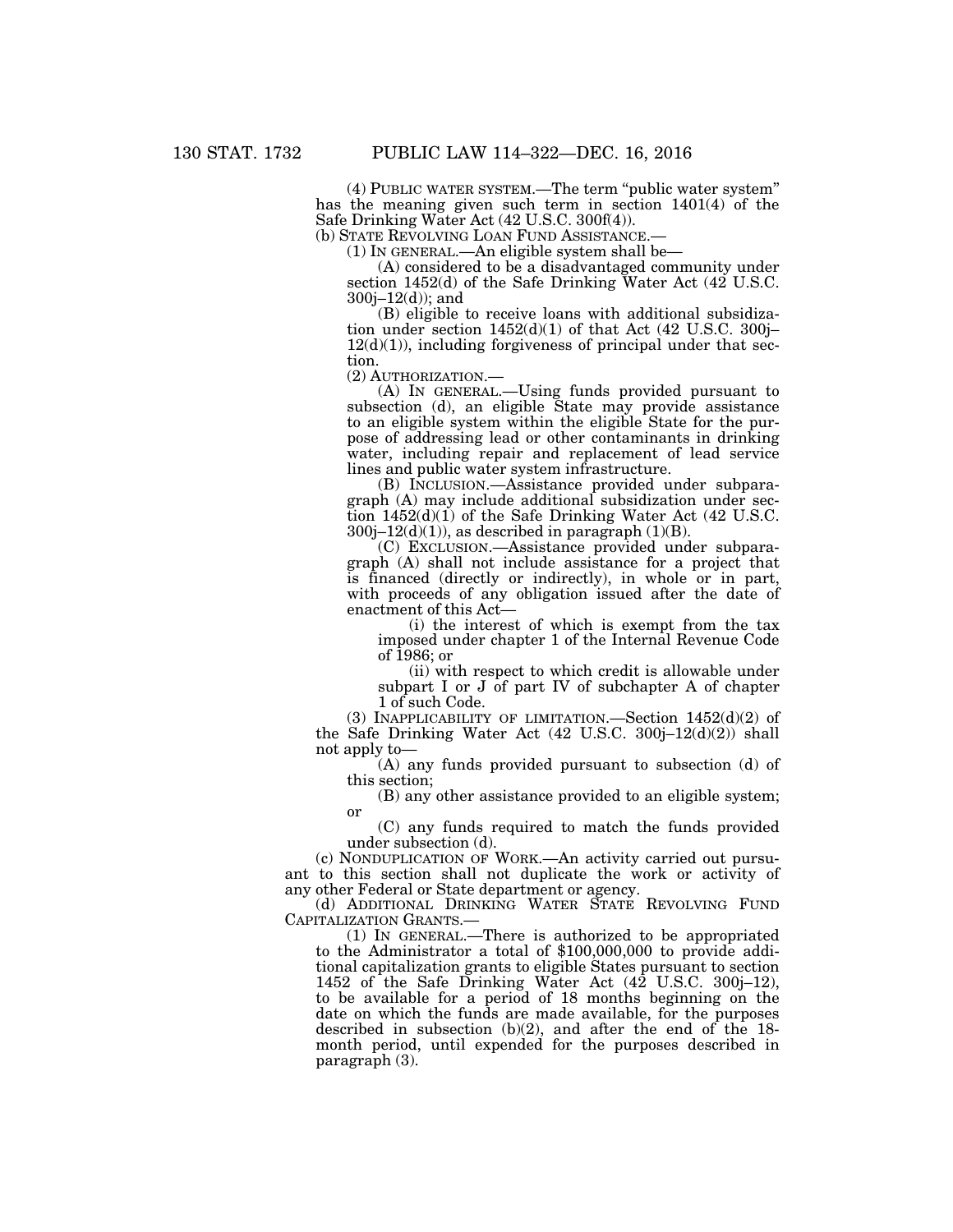(2) SUPPLEMENTED INTENDED USE PLANS.—From funds made available under paragraph (1), the Administrator shall obligate to an eligible State such amounts as are necessary to meet the needs identified in a supplemented intended use plan for the purposes described in subsection (b)(2) by not later than 30 days after the date on which the eligible State submits to the Administrator a supplemented intended use plan under section 1452(b) of the Safe Drinking Water Act  $(42 \text{ U.S.C. } 300j-12(b))$  that includes preapplication information regarding projects to be funded using the additional assistance, including, with respect to each such project—

(A) a description of the project;

(B) an explanation of the means by which the project will address a situation causing a declared emergency in the eligible State;

(C) the estimated cost of the project; and

(D) the projected start date for construction of the project.

(3) UNOBLIGATED AMOUNTS.—Any amounts made available to the Administrator under paragraph (1) that are unobligated on the date that is 18 months after the date on which the amounts are made available shall be available to provide additional grants to States to capitalize State loan funds as provided under section 1452 of the Safe Drinking Water Act (42 U.S.C. 300j–12).

(4) APPLICABILITY.—

(A) Section 1452(b)(1) of the Safe Drinking Water Act  $(42 \text{ U.S.C. } 300j-12(b)(1))$  shall not apply to a supplement to an intended use plan under paragraph (2).

(B) Unless explicitly waived, all requirements under the Safe Drinking Water Act (42 U.S.C. 300f et seq.) shall apply to funding provided under this subsection.

(e) HEALTH EFFECTS EVALUATION.—

(1) IN GENERAL.—Pursuant to section  $104(i)(1)(E)$  of the Comprehensive Environmental Response, Compensation, and Liability Act of 1980 (42 U.S.C. 9604(i)(1)(E)), and on receipt of a request of an appropriate State or local health official of an eligible State, the Director of the Agency for Toxic Substances and Disease Registry of the National Center for Environmental Health shall in coordination with other agencies, as appropriate, conduct voluntary surveillance activities to evaluate any adverse health effects on individuals exposed to lead from drinking water in the affected communities.

(2) CONSULTATIONS.—Pursuant to section 104(i)(4) of the Comprehensive Environmental Response, Compensation, and Liability Act of 1980 (42 U.S.C.  $9604(i)(4)$ ), and on receipt of a request of an appropriate State or local health official of an eligible State, the Director of the Agency for Toxic Substances and Disease Registry of the National Center for Environmental Health shall provide consultations regarding health issues described in paragraph (1).

(f) NO EFFECT ON OTHER PROJECTS.—This section shall not affect the application of any provision of the Water Infrastructure Finance and Innovation Act of 2014 (33 U.S.C. 3901 et seq.) or the Safe Drinking Water Act (42 U.S.C. 300f et seq.) to any project that does not receive assistance pursuant to this subtitle.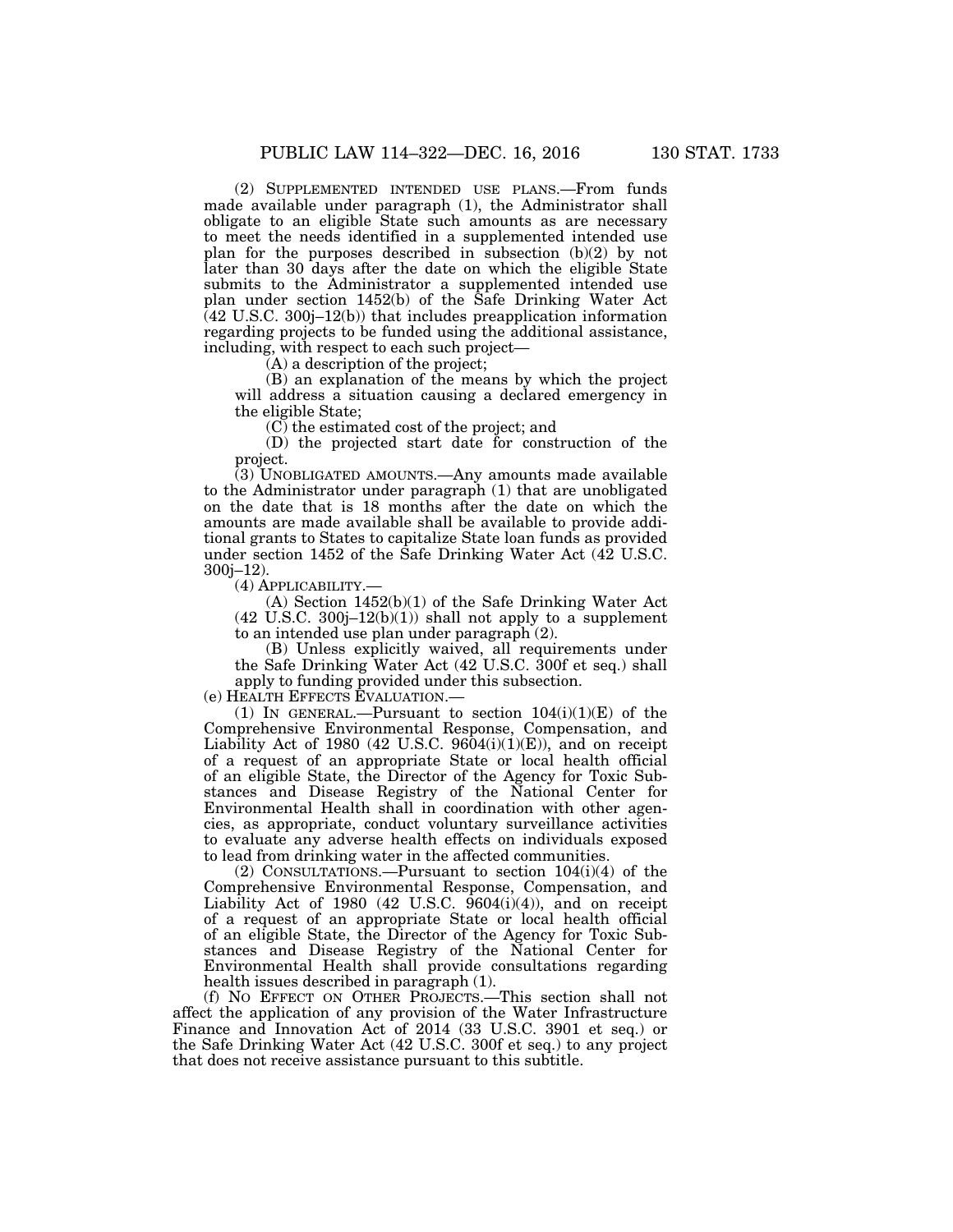### **SEC. 2202. SENSE OF CONGRESS.**

It is the sense of Congress that secured loans under the Water Infrastructure Finance and Innovation Act of 2014 (33 U.S.C. 3901 et seq.) shall be—

(1) initially appropriated at \$20,000,000; and

(2) used for eligible projects, including those to address lead and other contaminants in drinking water systems.

42 USC 300j–21.

### **SEC. 2203. REGISTRY FOR LEAD EXPOSURE AND ADVISORY COM-MITTEE.**

(a) DEFINITIONS.—In this section:

(1) CITY.—The term ''City'' means a city exposed to lead contamination in the local drinking water system.

(2) COMMITTEE.—The term ''Committee'' means the Advisory Committee established under subsection (c).

(3) SECRETARY.—The term ''Secretary'' means the Secretary of Health and Human Services.

(b) LEAD EXPOSURE REGISTRY.—The Secretary shall establish within the Agency for Toxic Substances and Disease Registry or the Centers for Disease Control and Prevention at the discretion of the Secretary, or establish through a grant award or contract, a lead exposure registry to collect data on the lead exposure of residents of a City on a voluntary basis.

(c) ADVISORY COMMITTEE.—

(1) MEMBERSHIP.—

(A) IN GENERAL.—The Secretary shall establish, within the Agency for Toxic Substances and Disease Registry an Advisory Committee in coordination with the Director of the Centers for Disease Control and Prevention and other relevant agencies as determined by the Secretary consisting of Federal members and non-Federal members, and which shall include—

(i) an epidemiologist;

(ii) a toxicologist;

(iii) a mental health professional;

(iv) a pediatrician;

(v) an early childhood education expert;

(vi) a special education expert;

(vii) a dietician; and

(viii) an environmental health expert.

(B) REQUIREMENTS.—Membership in the Committee shall not exceed 15 members and not less than  $\frac{1}{2}$  of the members shall be Federal members.

(2) CHAIR.—The Secretary shall designate a chair from among the Federal members appointed to the Committee.

(3) TERMS.—Members of the Committee shall serve for a term of not more than 3 years and the Secretary may reappoint members for consecutive terms.

(4) APPLICATION OF FACA.—The Committee shall be subject to the Federal Advisory Committee Act (5 U.S.C. App.).

(5) RESPONSIBILITIES.—The Committee shall, at a minimum—

(A) review the Federal programs and services available to individuals and communities exposed to lead;

(B) review current research on lead poisoning to identify additional research needs;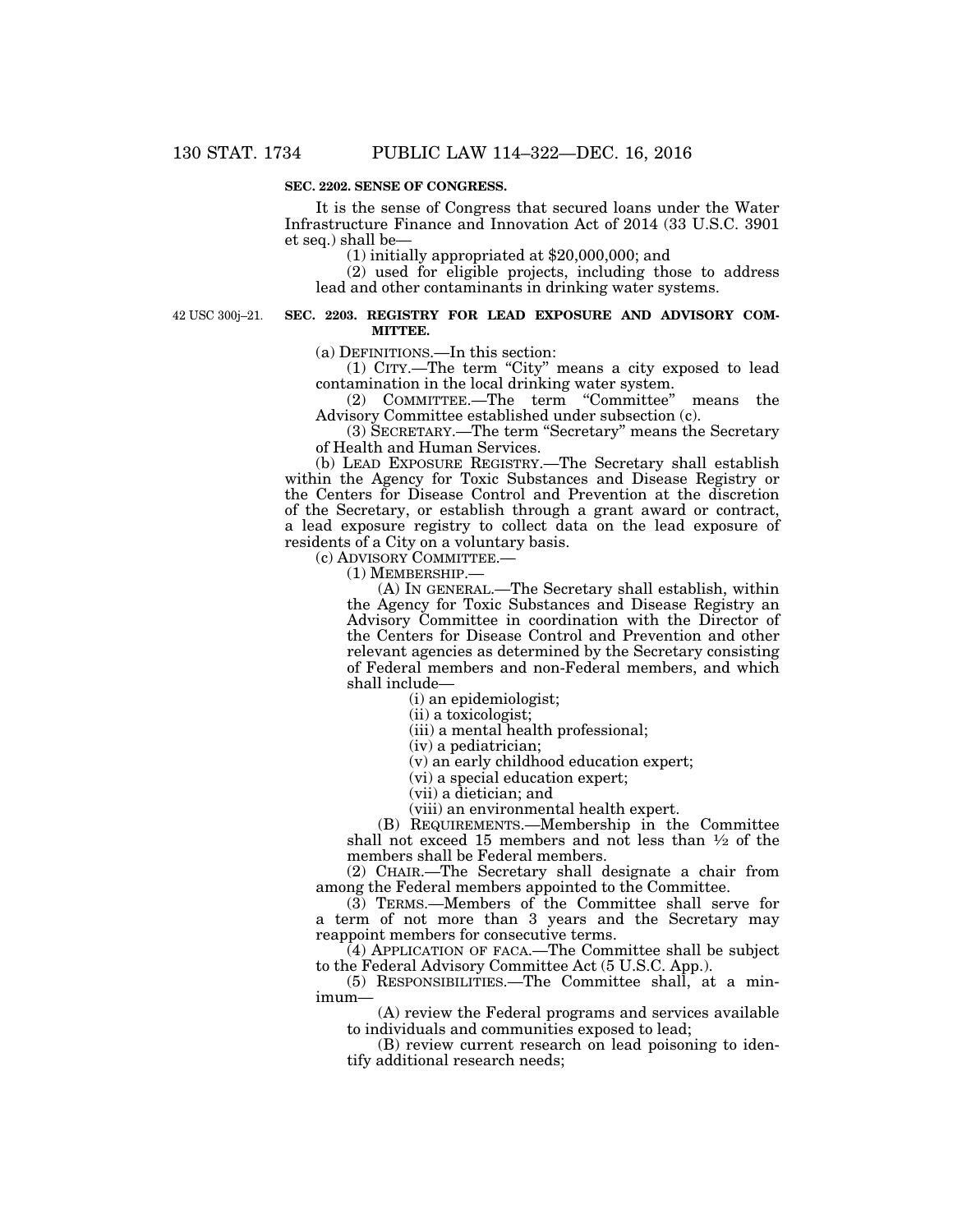(C) review and identify best practices, or the need for best practices, regarding lead screening and the prevention of lead poisoning;

(D) identify effective services, including services relating to healthcare, education, and nutrition for individuals and communities affected by lead exposure and lead poisoning, including in consultation with, as appropriate, the lead exposure registry as established in subsection (b); and

(E) undertake any other review or activities that the Secretary determines to be appropriate.

(6) REPORT.—Annually for 5 years and thereafter as determined necessary by the Secretary or as required by Congress, the Committee shall submit to the Secretary, the Committees on Finance, Health, Education, Labor, and Pensions, and Agriculture, Nutrition, and Forestry of the Senate and the Committees on Education and the Workforce, Energy and Commerce, and Agriculture of the House of Representatives a report that includes—

(A) an evaluation of the effectiveness of the Federal programs and services available to individuals and communities exposed to lead;

(B) an evaluation of additional lead poisoning research needs;

(C) an assessment of any effective screening methods or best practices used or developed to prevent or screen for lead poisoning;

(D) input and recommendations for improved access to effective services relating to health care, education, or nutrition for individuals and communities impacted by lead exposure; and

(E) any other recommendations for communities affected by lead exposure, as appropriate.

(d) AUTHORIZATION OF APPROPRIATIONS.—There are authorized to be appropriated for the period of fiscal years 2017 through 2021—

(1) \$17,500,000 to carry out subsection (b); and

(2) \$2,500,000 to carry out subsection (c).

#### **SEC. 2204. OTHER LEAD PROGRAMS.**

(a) CHILDHOOD LEAD POISONING PREVENTION PROGRAM.—In addition to amounts made available through the Prevention and Public Health Fund established under section 4002 of Public Law 111–148 (42 U.S.C. 300u-11) to carry out section 317A of the Public Health Service Act (42 U.S.C. 247b-1), there are authorized to be appropriated for the period of fiscal years 2017 and 2018, \$15,000,000 for carrying out such section 317A.

(b) HEALTHY START PROGRAM.—There are authorized to be appropriated for the period of fiscal years 2017 and 2018 \$15,000,000 to carry out the Healthy Start Initiative under section 330H of the Public Health Service Act (42 U.S.C. 254c–8).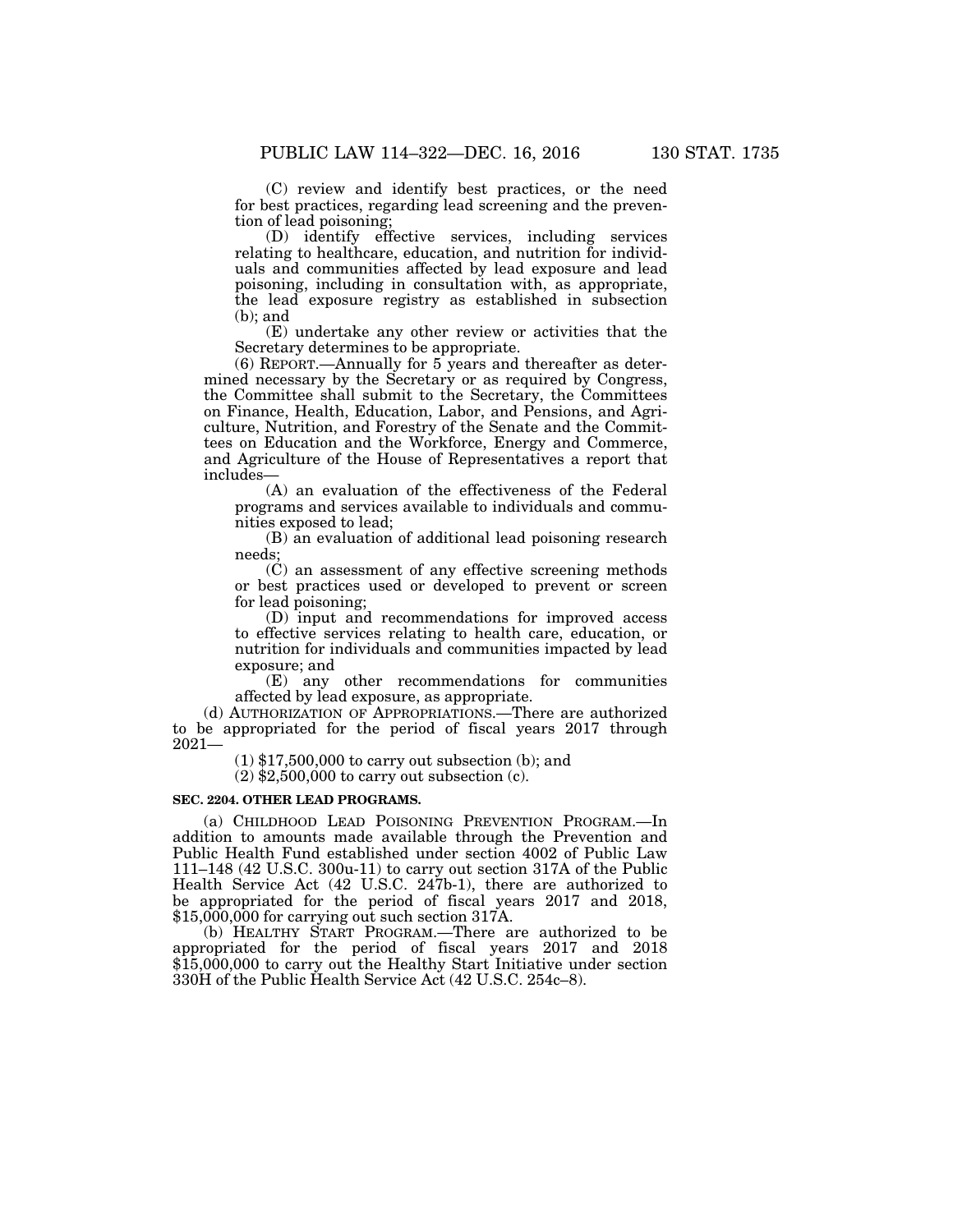# **Subtitle C—Control of Coal Combustion Residuals**

## **SEC. 2301. APPROVAL OF STATE PROGRAMS FOR CONTROL OF COAL COMBUSTION RESIDUALS.**

Section 4005 of the Solid Waste Disposal Act (42 U.S.C. 6945) is amended by adding at the end the following:

''(d) STATE PROGRAMS FOR CONTROL OF COAL COMBUSTION RESIDUALS.—

''(1) APPROVAL BY ADMINISTRATOR.—

''(A) IN GENERAL.—Each State may submit to the Administrator, in such form as the Administrator may establish, evidence of a permit program or other system of prior approval and conditions under State law for regulation by the State of coal combustion residuals units that are located in the State that, after approval by the Administrator, will operate in lieu of regulation of coal combustion residuals units in the State by—

''(i) application of part 257 of title 40, Code of Federal Regulations (or successor regulations promulgated pursuant to sections  $1008(a)(3)$  and  $4004(a)$ ; or

''(ii) implementation by the Administrator of a permit program under paragraph (2)(B).

 $\sqrt{H(B)}$  REQUIREMENT.—Not later than 180 days after the date on which a State submits the evidence described in subparagraph (A), the Administrator, after public notice and an opportunity for public comment, shall approve, in whole or in part, a permit program or other system of prior approval and conditions submitted under subpara- $\frac{1}{2}$  graph  $(\overrightarrow{A})$  if the Administrator determines that the program or other system requires each coal combustion residuals unit located in the State to achieve compliance with—

''(i) the applicable criteria for coal combustion residuals units under part 257 of title 40, Code of Federal Regulations (or successor regulations promulgated pursuant to sections  $1008(a)(3)$  and  $4004(a)$ ; or

"(ii) such other State criteria that the Administrator, after consultation with the State, determines to be at least as protective as the criteria described in clause (i).

''(C) PERMIT REQUIREMENTS.—The Administrator shall approve under subparagraph (B)(ii) a State permit program or other system of prior approval and conditions that allows a State to include technical standards for individual permits or conditions of approval that differ from the criteria under part 257 of title 40, Code of Federal Regulations (or successor regulations promulgated pursuant to sections  $1008(a)(3)$  and  $\overline{4}004(a)$ ) if, based on site-specific conditions, the Administrator determines that the technical standards established pursuant to a State permit program or other system are at least as protective as the criteria under that part.

''(D) PROGRAM REVIEW AND NOTIFICATION.—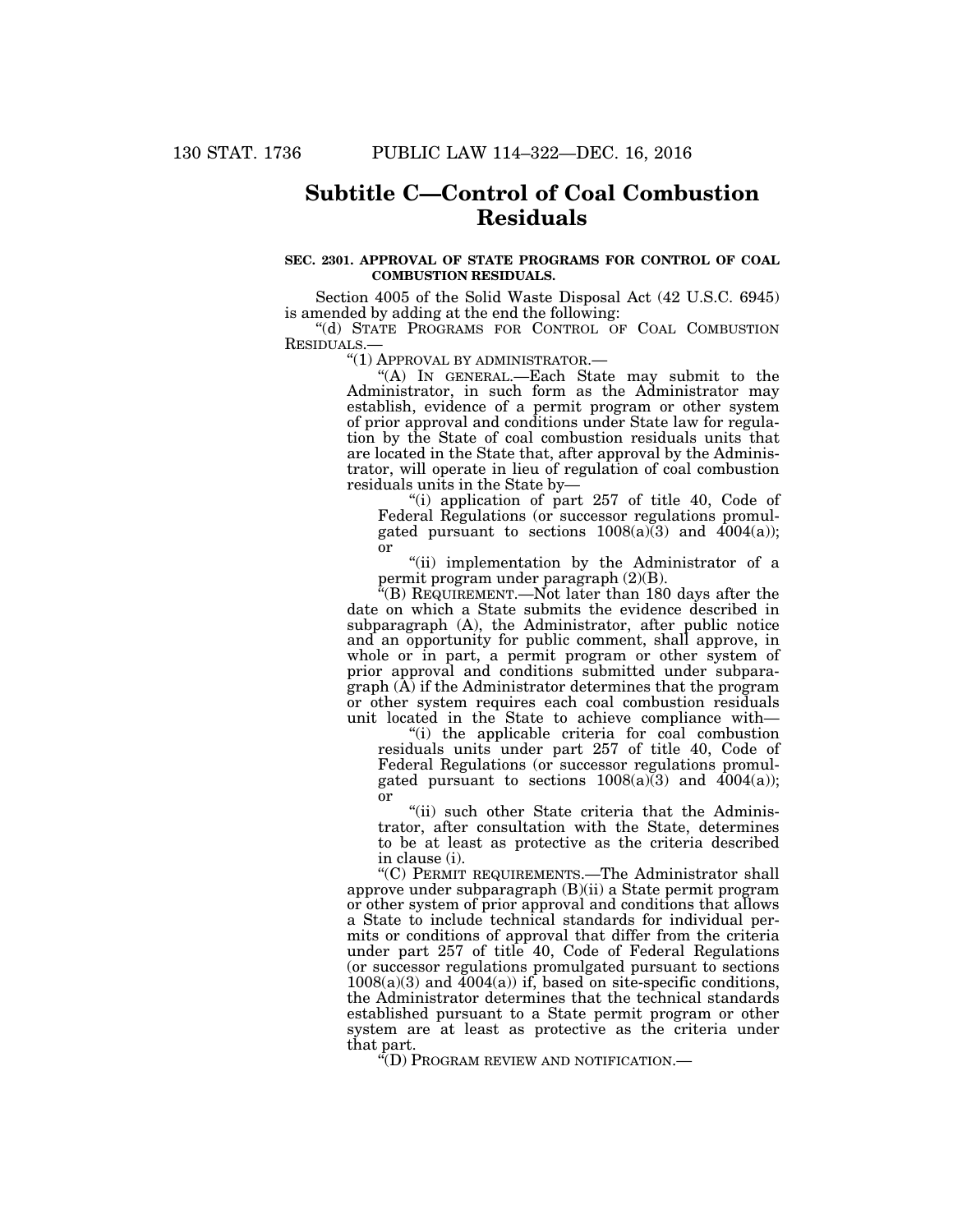''(i) PROGRAM REVIEW.—The Administrator shall review a State permit program or other system of prior approval and conditions that is approved under subparagraph (B)—

 $\sqrt[4]{(I)}$  from time to time, as the Administrator determines necessary, but not less frequently than once every 12 years;

''(II) not later than 3 years after the date on which the Administrator revises the applicable criteria for coal combustion residuals units under part 257 of title 40, Code of Federal Regulations (or successor regulations promulgated pursuant to sections  $1008(a)(3)$  and  $4004(a)$ ;

''(III) not later than 1 year after the date of a significant release (as defined by the Administrator), that was not authorized at the time the release occurred, from a coal combustion residuals unit located in the State; and

''(IV) on request of any other State that asserts that the soil, groundwater, or surface water of the State is or is likely to be adversely affected by a release or potential release from a coal combustion residuals unit located in the State for which the program or other system was approved.

"(ii) NOTIFICATION AND OPPORTUNITY FOR A PUBLIC HEARING.—The Administrator shall provide to a State notice of deficiencies with respect to the permit program or other system of prior approval and conditions of the State that is approved under subparagraph (B), and an opportunity for a public hearing*,* if the Administrator determines that—

''(I) a revision or correction to the permit program or other system of prior approval and conditions of the State is necessary to ensure that the permit program or other system of prior approval and conditions continues to ensure that each coal combustion residuals unit located in the State achieves compliance with the criteria described in clauses (i) and (ii) of subparagraph (B);

''(II) the State has not implemented an adequate permit program or other system of prior approval and conditions that requires each coal combustion residuals unit located in the State to achieve compliance with the criteria described in subparagraph (B); or

''(III) the State has, at any time, approved or failed to revoke a permit for a coal combustion residuals unit, a release from which adversely affects or is likely to adversely affect the soil, groundwater, or surface water of another State. " $(E)$  WITHDRAWAL.—

"(i) IN GENERAL.—The Administrator shall withdraw approval of a State permit program or other system of prior approval and conditions if, after the Administrator provides notice and an opportunity for a public hearing to the relevant State under subpara $graph$  (D) $(ii)$ , the Administrator determines that the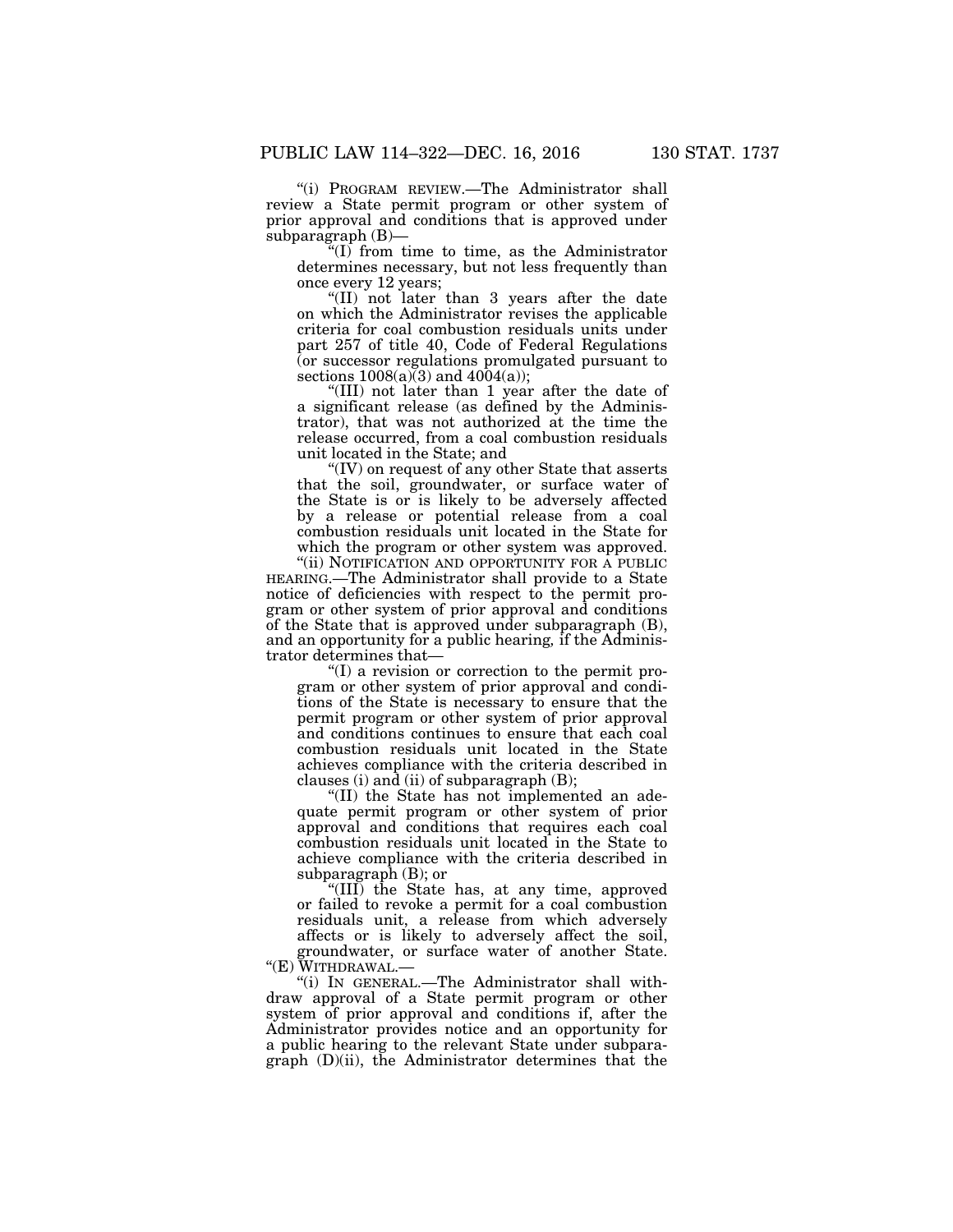State has not corrected the deficiencies identified by the Administrator under subparagraph (D)(ii).

"(ii) REINSTATEMENT OF STATE APPROVAL.—Any withdrawal of approval under clause (i) shall cease to be effective on the date on which the Administrator makes a determination that the State has corrected the deficiencies identified by the Administrator under subparagraph  $(D)(ii)$ .

"(2) NONPARTICIPATING STATES.-

"(A) DEFINITION OF NONPARTICIPATING STATE.—In this paragraph, the term 'nonparticipating State' means a State—

''(i) for which the Administrator has not approved a State permit program or other system of prior approval and conditions under paragraph  $(1)(B)$ ;

"(ii) the Governor of which has not submitted to the Administrator for approval evidence to operate a State permit program or other system of prior approval and conditions under paragraph  $(1)(A)$ ;

"(iii) the Governor of which provides notice to the Administrator that, not fewer than 90 days after the date on which the Governor provides the notice to the Administrator, the State will relinquish an approval under paragraph  $(1)(B)$  to operate a permit program or other system of prior approval and conditions; or

"(iv) for which the Administrator has withdrawn approval for a permit program or other system of prior approval and conditions under paragraph  $(1)(E)$ .

"(B) IMPLEMENTATION OF PERMIT PROGRAM.—In the case of a nonparticipating State and subject to the availability of appropriations specifically provided in an appropriations Act to carry out a program in a nonparticipating State, the Administrator shall implement a permit program to require each coal combustion residuals unit located in the nonparticipating State to achieve compliance with applicable criteria established by the Administrator under part 257 of title 40, Code of Federal Regulations (or successor regulations promulgated pursuant to sections  $1008(a)(3)$  and  $4004(a)$ ).

"(3) APPLICABILITY OF CRITERIA. The applicable criteria for coal combustion residuals units under part 257 of title 40, Code of Federal Regulations (or successor regulations promulgated pursuant to sections  $1008(a)(3)$  and  $4004(a)$ , shall apply to each coal combustion residuals unit in a State unless—

"(A) a permit under a State permit program or other system of prior approval and conditions approved by the Administrator under paragraph  $(1)(B)$  is in effect for the coal combustion residuals unit; or

''(B) a permit issued by the Administrator in a State in which the Administrator is implementing a permit program under paragraph  $(2)(B)$  is in effect for the coal combustion residuals unit.

''(4) PROHIBITION ON OPEN DUMPING.—

''(A) IN GENERAL.—The Administrator may use the authority provided by sections 3007 and 3008 to enforce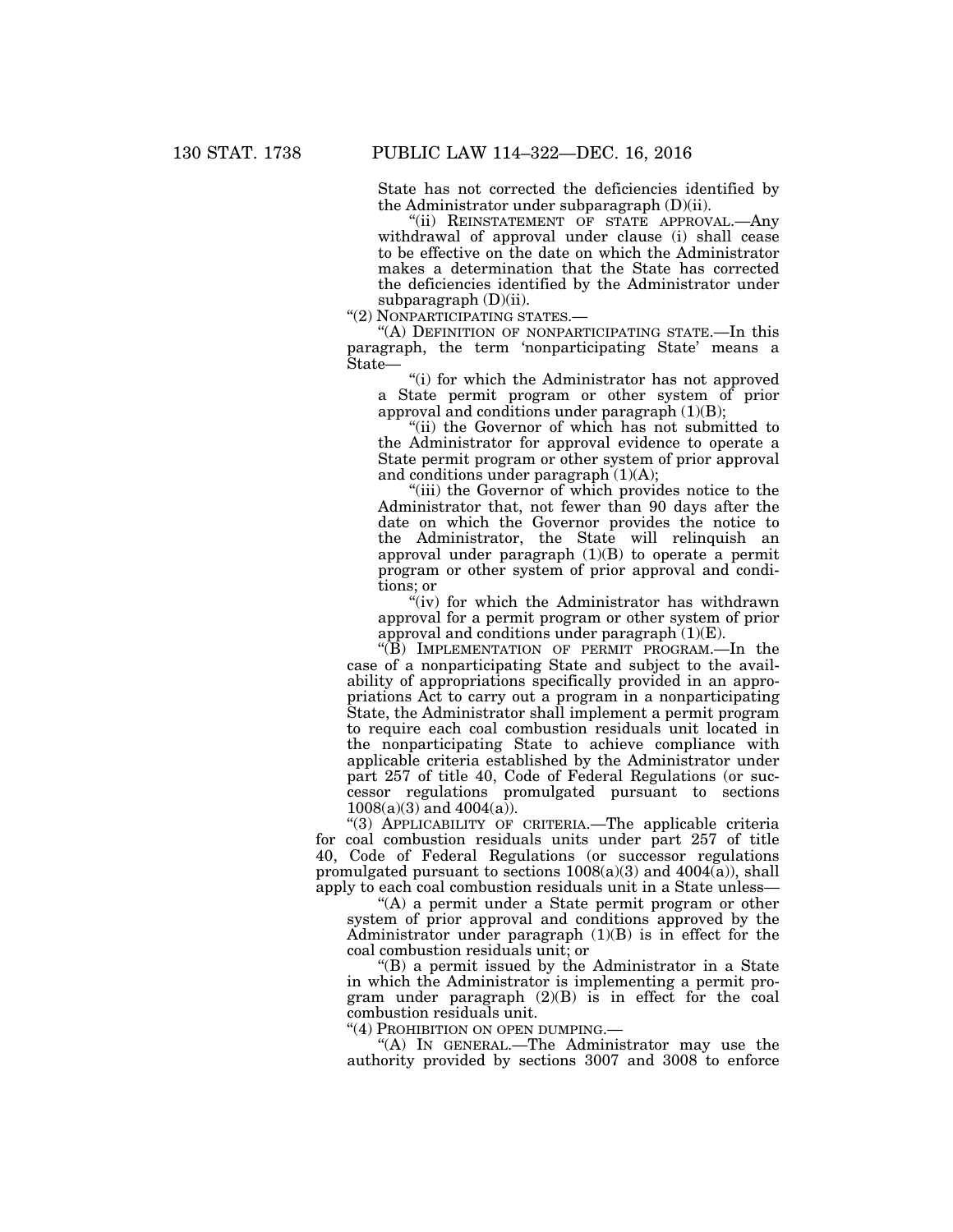the prohibition on open dumping under subsection (a) with respect to a coal combustion residuals unit—

''(i) in a nonparticipating State (as defined in paragraph (2)); and

"(ii) located in a State that is approved to operate a permit program or other system of prior approval and conditions under paragraph  $(1)(B)$ , in accordance with subparagraph  $(B)$  of this paragraph.

''(B) FEDERAL ENFORCEMENT IN AN APPROVED STATE.— ''(i) IN GENERAL.—In the case of a coal combustion residuals unit located in a State that is approved to operate a permit program or other system of prior approval and conditions under paragraph (1)(B), the Administrator may commence an administrative or judicial enforcement action under section 3008 if—

''(I) the State requests that the Administrator provide assistance in the performance of an enforcement action; or

''(II) after consideration of any other administrative or judicial enforcement action involving the coal combustion residuals unit, the Administrator determines that an enforcement action is likely to be necessary to ensure that the coal combustion residuals unit is operating in accordance with the criteria established under the permit program or other system of prior approval and conditions.

''(ii) NOTIFICATION.—In the case of an enforcement action by the Administrator under clause (i)(II), before issuing an order or commencing a civil action, the Administrator shall notify the State in which the coal combustion residuals unit is located.

''(iii) ANNUAL REPORT TO CONGRESS.—

''(I) IN GENERAL.—Subject to subclause (II), not later than December 31, 2017, and December 31 of each year thereafter, the Administrator shall submit to the Committee on Environment and Public Works of the Senate and the Committee on Energy and Commerce of the House of Representatives a report that describes any enforcement action commenced under clause (i), including a description of the basis for the enforcement action.

''(II) APPLICABILITY.—Subclause (I) shall not apply for any calendar year during which the Administrator does not commence an enforcement action under clause (i).

''(5) INDIAN COUNTRY.—The Administrator shall establish and carry out a permit program, in accordance with this subsection, for coal combustion residuals units in Indian country (as defined in section 1151 of title 18, United States Code) to require each coal combustion residuals unit located in Indian country to achieve compliance with the applicable criteria established by the Administrator under part 257 of title 40, Code of Federal Regulations (or successor regulations promulgated pursuant to sections  $1008(a)(3)$  and  $4004(a)$ ).<br>"(6) TREATMENT OF COAL COMBUSTION RESIDUALS UNITS.—

A coal combustion residuals unit shall be considered to be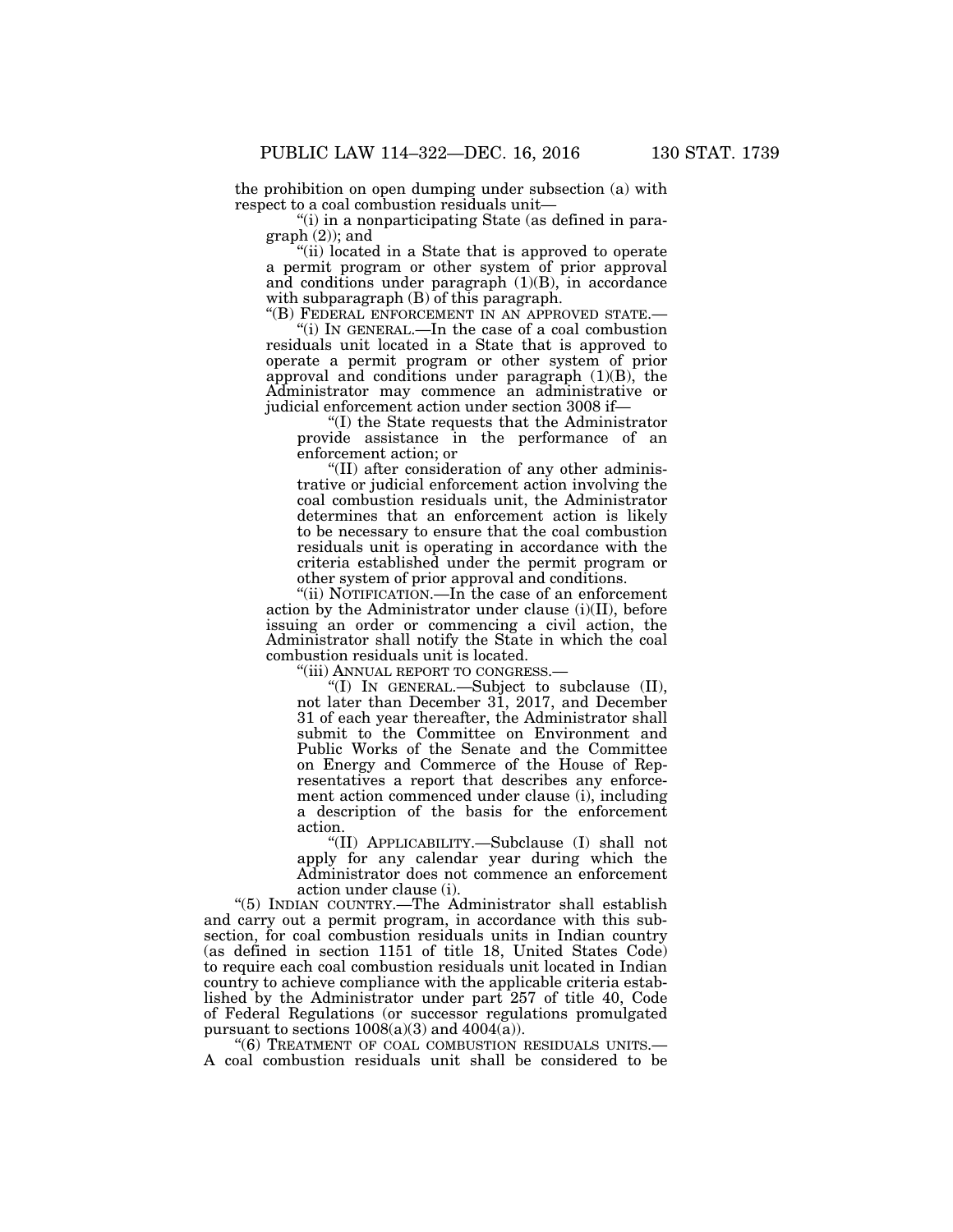a sanitary landfill for purposes of this Act, including subsection (a), only if the coal combustion residuals unit is operating in accordance with—

"(A) the requirements of a permit issued by-

''(i) the State in accordance with a program or system approved under paragraph  $(1)(B)$ ; or

''(ii) the Administrator pursuant to paragraph  $(2)(B)$  or paragraph  $(5)$ ; or

''(B) the applicable criteria for coal combustion residuals units under part 257 of title 40, Code of Federal Regulations (or successor regulations promulgated pursuant to sections  $1008(a)(3)$  and  $4004(a)$ .

"(7) EFFECT OF SUBSECTION.—Nothing in this subsection affects any authority, regulatory determination, other law, or legal obligation in effect on the day before the date of enactment of the Water and Waste Act of 2016.''.

# **TITLE III—NATURAL RESOURCES**

## **Subtitle A—Indian Dam Safety**

25 USC 3805.

## **SEC. 3101. INDIAN DAM SAFETY.**

(a) DEFINITIONS.—In this section:

 $(1)$  DAM. $-$ 

(A) IN GENERAL.—The term ''dam'' has the meaning given the term in section 2 of the National Dam Safety Program Act (33 U.S.C. 467).

(B) INCLUSIONS.—The term ''dam'' includes any structure, facility, equipment, or vehicle used in connection with the operation of a dam.

(2) FUND.—The term ''Fund'' means, as applicable—

(A) the High-Hazard Indian Dam Safety Deferred Maintenance Fund established by subsection (b)(1)(A); or (B) the Low-Hazard Indian Dam Safety Deferred

Maintenance Fund established by subsection  $(b)(2)(A)$ .

(3) HIGH HAZARD POTENTIAL DAM.—The term ''high hazard potential dam'' means a dam assigned to the significant or high hazard potential classification under the guidelines published by the Federal Emergency Management Agency entitled ''Federal Guidelines for Dam Safety: Hazard Potential Classification System for Dams'' (FEMA Publication Number 333).

(4) INDIAN TRIBE.—The term ''Indian tribe'' has the meaning given the term in section 4 of the Indian Self-Determination and Education Assistance Act (25 U.S.C. 5304).

(5) LOW HAZARD POTENTIAL DAM.—The term ''low hazard potential dam'' means a dam assigned to the low hazard potential classification under the guidelines published by the Federal Emergency Management Agency entitled ''Federal Guidelines for Dam Safety: Hazard Potential Classification System for Dams" (FEMA Publication Number 333).

(6) SECRETARY.—The term ''Secretary'' means the Secretary of the Interior, acting through the Assistant Secretary for Indian Affairs, in consultation with the Secretary of the Army. (b) INDIAN DAM SAFETY DEFERRED MAINTENANCE FUNDS.— (1) HIGH-HAZARD FUND.—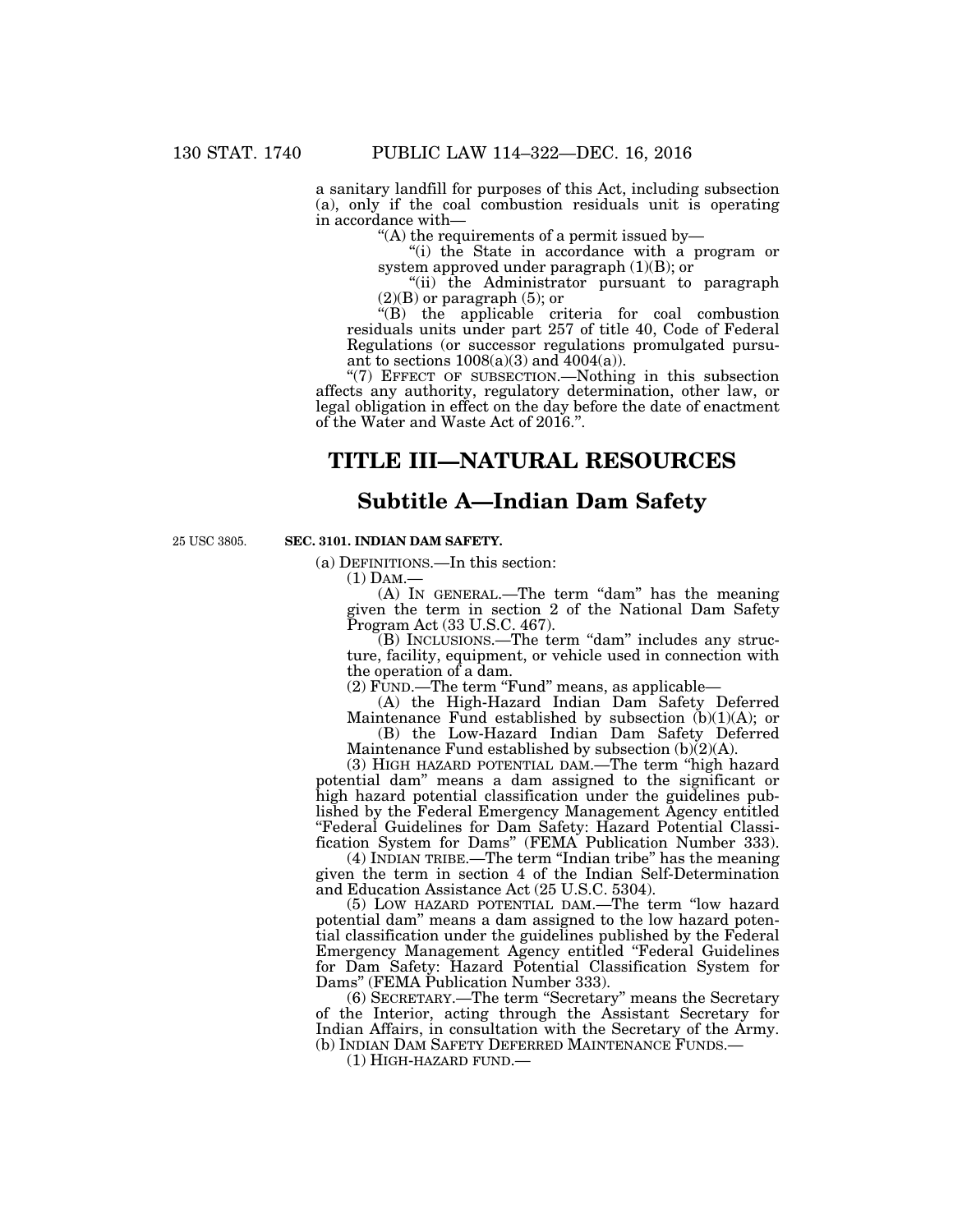(A) ESTABLISHMENT.—There is established in the Treasury of the United States a fund, to be known as the ''High-Hazard Indian Dam Safety Deferred Maintenance Fund'', consisting of—

(i) such amounts as are deposited in the Fund under subparagraph (B); and

(ii) any interest earned on investment of amounts in the Fund under subparagraph (D).

(B) DEPOSITS TO FUND.—

(i) IN GENERAL.—For each of fiscal years 2017 through 2023, the Secretary of the Treasury shall deposit in the Fund  $$22,750,000$  from the general fund of the Treasury.

(ii) AVAILABILITY OF AMOUNTS.—Amounts deposited in the Fund under clause (i) shall be used, subject to appropriation, to carry out this section. (C) EXPENDITURES FROM FUND.—

(i) IN GENERAL.—Subject to clause (ii), for each of fiscal years 2017 through 2023, the Secretary may, to the extent provided in advance in appropriations Acts, expend from the Fund, in accordance with this section, not more than the sum of—

(I) \$22,750,000; and

(II) the amount of interest accrued in the Fund.

(ii) ADDITIONAL EXPENDITURES.—The Secretary may expend more than \$22,750,000 for any fiscal year referred to in clause (i) if the additional amounts are available in the Fund as a result of a failure of the Secretary to expend all of the amounts available under clause (i) in 1 or more prior fiscal years.

(D) INVESTMENTS OF AMOUNTS.—

(i) IN GENERAL.—The Secretary of the Treasury shall invest such portion of the Fund as is not, in the judgment of the Secretary, required to meet current withdrawals.

(ii) CREDITS TO FUND.—The interest on, and the proceeds from the sale or redemption of, any obligations held in the Fund shall be credited to, and form a part of, the Fund.

(E) TRANSFERS OF AMOUNTS.—

(i) IN GENERAL.—The amounts required to be transferred to the Fund under this paragraph shall be transferred at least monthly.

(ii) ADJUSTMENTS.—Proper adjustment shall be made in amounts subsequently transferred to the extent prior estimates are in excess of or less than the amounts required to be transferred.

(F) TERMINATION.—On September 30, 2023—

(i) the Fund shall terminate; and

(ii) the unexpended and unobligated balance of the Fund shall be transferred to the general fund of the Treasury.

(2) LOW-HAZARD FUND.—

(A) ESTABLISHMENT.—There is established in the Treasury of the United States a fund, to be known as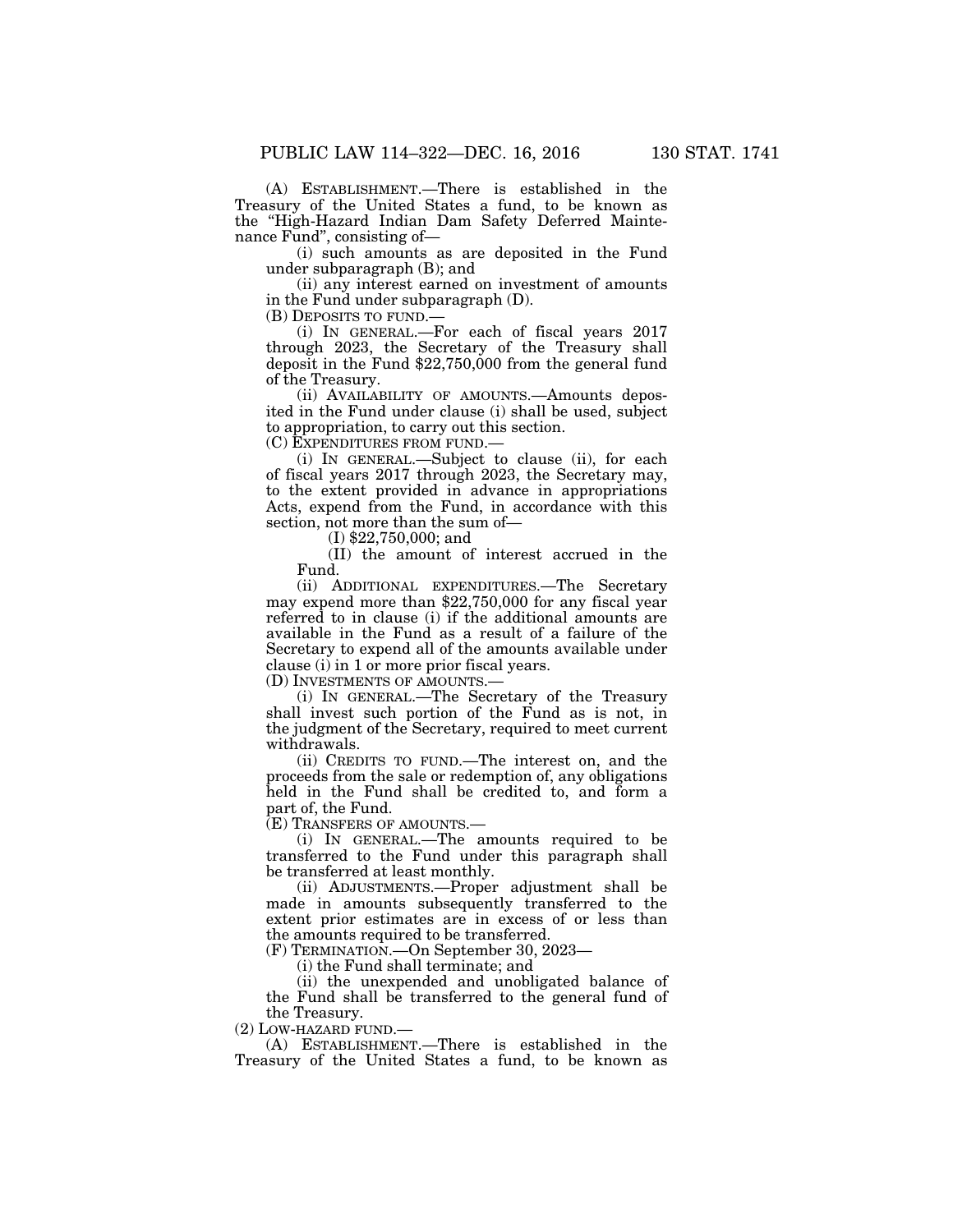the ''Low-Hazard Indian Dam Safety Deferred Maintenance Fund'', consisting of—

(i) such amounts as are deposited in the Fund under subparagraph (B); and

(ii) any interest earned on investment of amounts in the Fund under subparagraph (D).<br>(B) DEPOSITS TO FUND.—

(i) IN GENERAL.—For each of fiscal years 2017 through 2023, the Secretary of the Treasury shall deposit in the Fund \$10,000,000 from the general fund of the Treasury.

(ii) AVAILABILITY OF AMOUNTS.—Amounts deposited in the Fund under clause (i) shall be used, subject to appropriation, to carry out this section.<br>(C) EXPENDITURES FROM FUND.—

 $(i)$  In GENERAL.—Subject to clause  $(ii)$ , for each of fiscal years 2017 through 2023, the Secretary may, to the extent provided in advance in appropriations Acts, expend from the Fund, in accordance with this section, not more than the sum of—

(I) \$10,000,000; and

(II) the amount of interest accrued in the Fund.

(ii) ADDITIONAL EXPENDITURES.—The Secretary may expend more than \$10,000,000 for any fiscal year referred to in clause (i) if the additional amounts are available in the Fund as a result of a failure of the Secretary to expend all of the amounts available under clause (i) in 1 or more prior fiscal years.

(D) INVESTMENTS OF AMOUNTS.—

(i) IN GENERAL.—The Secretary of the Treasury shall invest such portion of the Fund as is not, in the judgment of the Secretary, required to meet current withdrawals.

(ii) CREDITS TO FUND.—The interest on, and the proceeds from the sale or redemption of, any obligations held in the Fund shall be credited to, and form a part of, the Fund.

(E) TRANSFERS OF AMOUNTS.—

(i) IN GENERAL.—The amounts required to be transferred to the Fund under this paragraph shall be transferred at least monthly.

(ii) ADJUSTMENTS.—Proper adjustment shall be made in amounts subsequently transferred to the extent prior estimates are in excess of or less than the amounts required to be transferred.

(F) TERMINATION.—On September 30, 2023—

(i) the Fund shall terminate; and

(ii) the unexpended and unobligated balance of the Fund shall be transferred to the general fund of the Treasury.

(c) REPAIR, REPLACEMENT, AND MAINTENANCE OF CERTAIN INDIAN DAMS.

(1) PROGRAM ESTABLISHMENT.—

(A) IN GENERAL.—The Secretary shall establish a program to address the deferred maintenance needs of Indian dams that—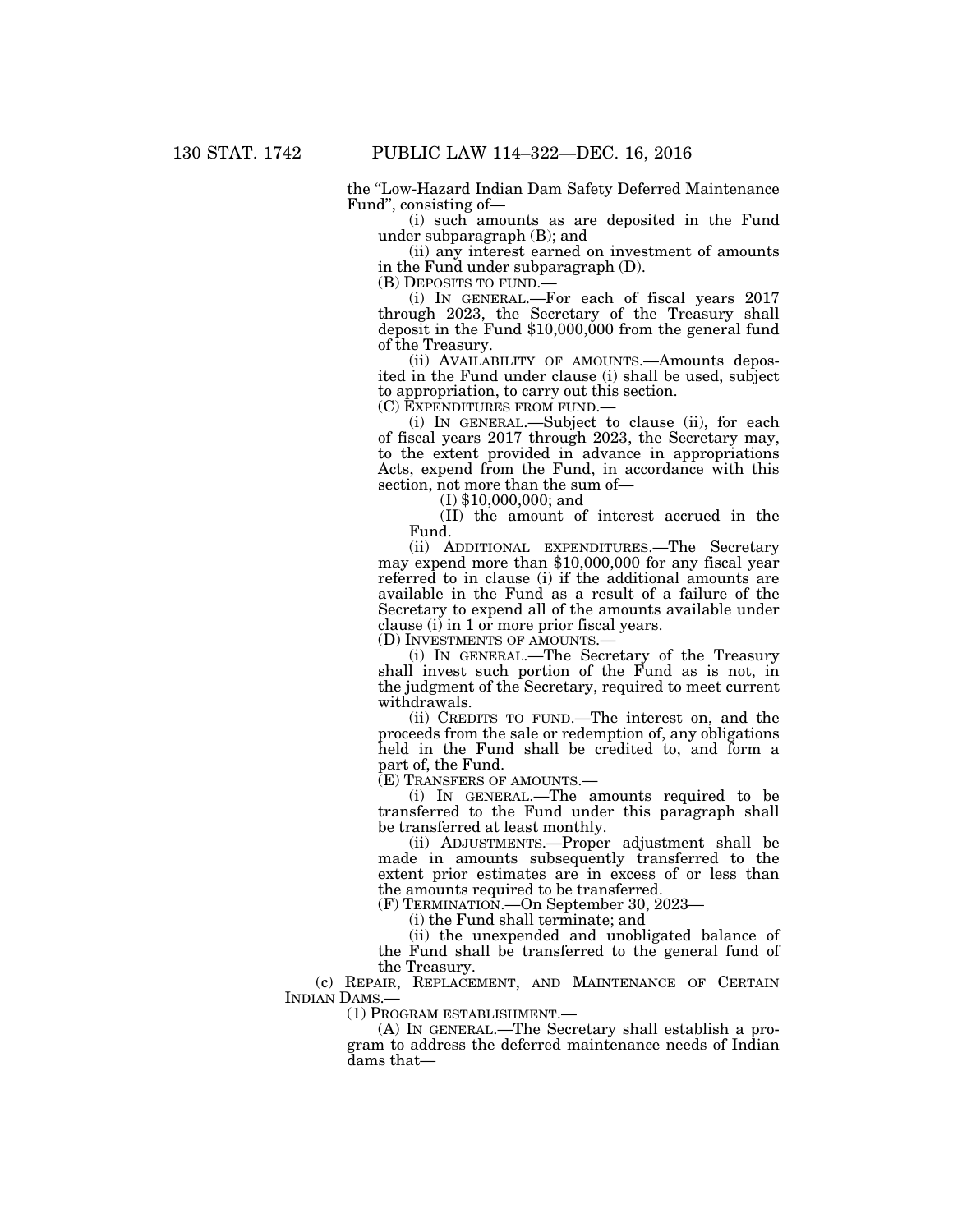(ii) unduly impede the management and efficiency of Indian dams.

(B) FUNDING.—

(i) HIGH-HAZARD FUND.—Consistent with subsection (b)(1)(B), the Secretary shall use or transfer to the Bureau of Indian Affairs not less than \$22,750,000 of amounts in the High-Hazard Indian Dam Safety Deferred Maintenance Fund, plus accrued interest, for each of fiscal years 2017 through 2023 to carry out maintenance, repair, and replacement activities for 1 or more of the Indian dams described in paragraph  $(2)(A)$ .

(ii) LOW-HAZARD FUND.—Consistent with subsection (b)(2)(B), the Secretary shall use or transfer to the Bureau of Indian Affairs not less than \$10,000,000 of amounts in the Low-Hazard Indian Dam Safety Deferred Maintenance Fund, plus accrued interest, for each of fiscal years 2017 through 2023 to carry out maintenance, repair, and replacement activities for 1 or more of the Indian dams described in paragraph (2)(B).

(C) COMPLIANCE WITH DAM SAFETY POLICIES.—Maintenance, repair, and replacement activities for Indian dams under this section shall be carried out in accordance with the dam safety policies of the Director of the Bureau of Indian Affairs established to carry out the Indian Dams Safety Act of 1994 (25 U.S.C. 3801 et seq.).

(2) ELIGIBLE DAMS.—

(A) HIGH HAZARD POTENTIAL DAMS.—The dams eligible for funding under paragraph  $(1)(B)(i)$  are Indian high hazard potential dams in the United States that—

(i) are included in the safety of dams program established pursuant to the Indian Dams Safety Act of 1994 (25 U.S.C. 3801 et seq.); and

 $(iii)(I)(aa)$  are owned by the Federal Government, as listed in the Federal inventory required by Executive Order 13327 (40 U.S.C. 121 note; relating to Federal real property asset management); and

(bb) are managed by the Bureau of Indian Affairs (including dams managed under contracts or compacts pursuant to the Indian Self-Determination and Education Assistance Act (25 U.S.C. 5301 et seq.)); or

(II) have deferred maintenance documented by the Bureau of Indian Affairs.

(B) LOW HAZARD POTENTIAL DAMS.—The dams eligible for funding under paragraph  $(1)(B)(ii)$  are Indian low hazard potential dams in the United States that, on the date of enactment of this Act—

(i) are covered under the Indian Dams Safety Act of 1994 (25 U.S.C. 3801 et seq.); and

 $(ii)(I)(aa)$  are owned by the Federal Government, as listed in the Federal inventory required by Executive Order 13327 (40 U.S.C. 121 note; relating to Federal real property asset management); and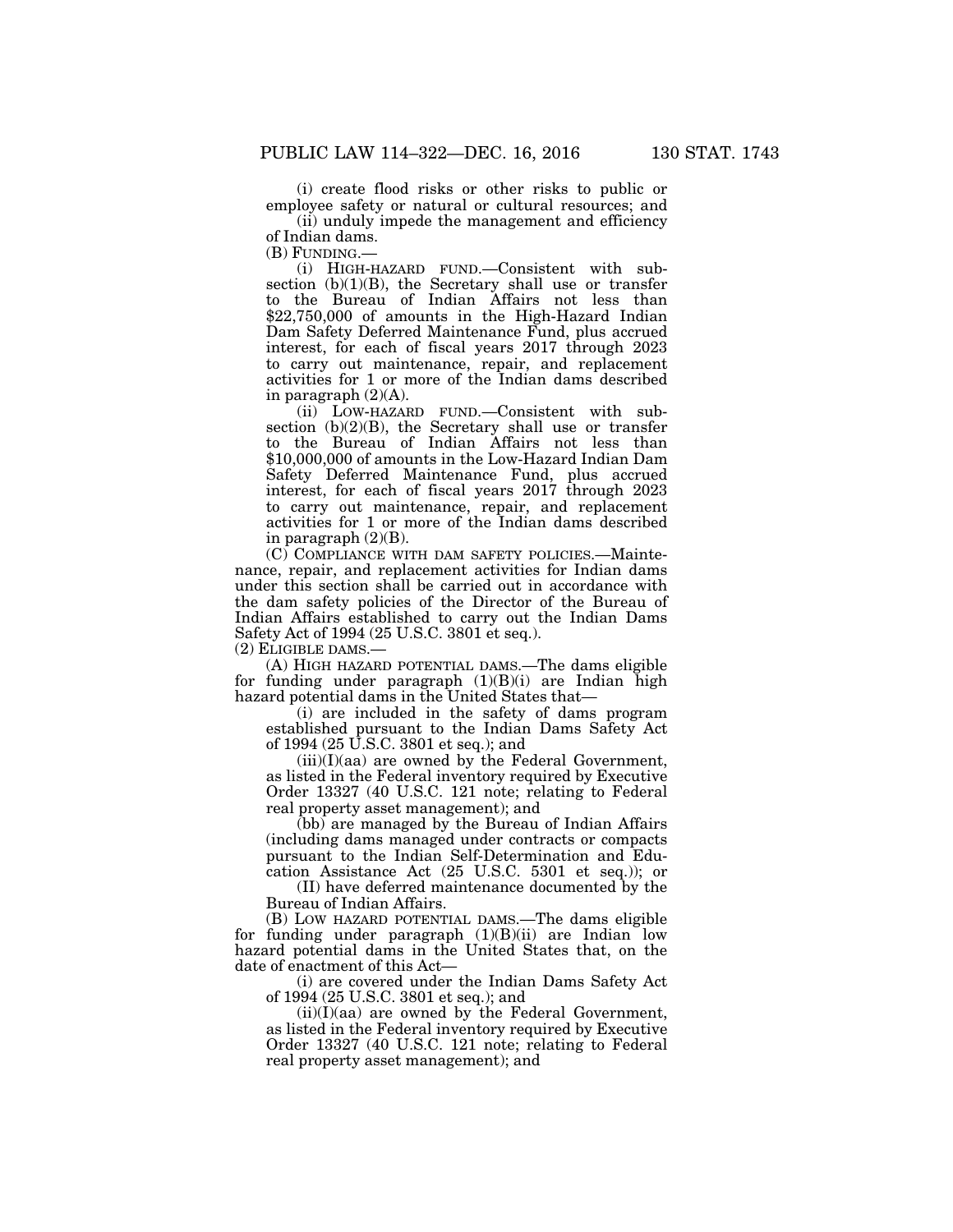(bb) are managed by the Bureau of Indian Affairs (including dams managed under contracts or compacts pursuant to the Indian Self-Determination and Education Assistance Act (25 U.S.C. 5301 et seq.)); or

(II) have deferred maintenance documented by the Bureau of Indian Affairs.

(3) REQUIREMENTS AND CONDITIONS.—Not later than 120 days after the date of enactment of this Act and as a precondition to amounts being expended from the Fund to carry out this subsection, the Secretary, in consultation with representatives of affected Indian tribes, shall develop and submit to Congress—

(A) programmatic goals to carry out this subsection that—

(i) would enable the completion of repairing, replacing, improving, or performing maintenance on Indian dams as expeditiously as practicable, subject to the dam safety policies of the Director of the Bureau of Indian Affairs established to carry out the Indian Dams Safety Act of 1994 (25 U.S.C. 3801 et seq.);

(ii) facilitate or improve the ability of the Bureau of Indian Affairs to carry out the mission of the Bureau of Indian Affairs in operating an Indian dam; and

(iii) ensure that the results of government-togovernment consultation required under paragraph (4) be addressed; and

(B) funding prioritization criteria to serve as a methodology for distributing funds under this subsection that take into account—

(i) the extent to which deferred maintenance of Indian dams poses a threat to—

(I) public or employee safety or health;

(II) natural or cultural resources; or

(III) the ability of the Bureau of Indian Affairs to carry out the mission of the Bureau of Indian Affairs in operating an Indian dam;

(ii) the extent to which repairing, replacing, improving, or performing maintenance on an Indian dam will—

(I) improve public or employee safety, health, or accessibility;

(II) assist in compliance with codes, standards, laws, or other requirements;

(III) address unmet needs; or

(IV) assist in protecting natural or cultural resources;

(iii) the methodology of the rehabilitation priority index of the Secretary, as in effect on the date of enactment of this Act;

(iv) the potential economic benefits of the expenditures on job creation and general economic development in the affected tribal communities;

(v) the ability of an Indian dam to address tribal, regional, and watershed level flood prevention needs;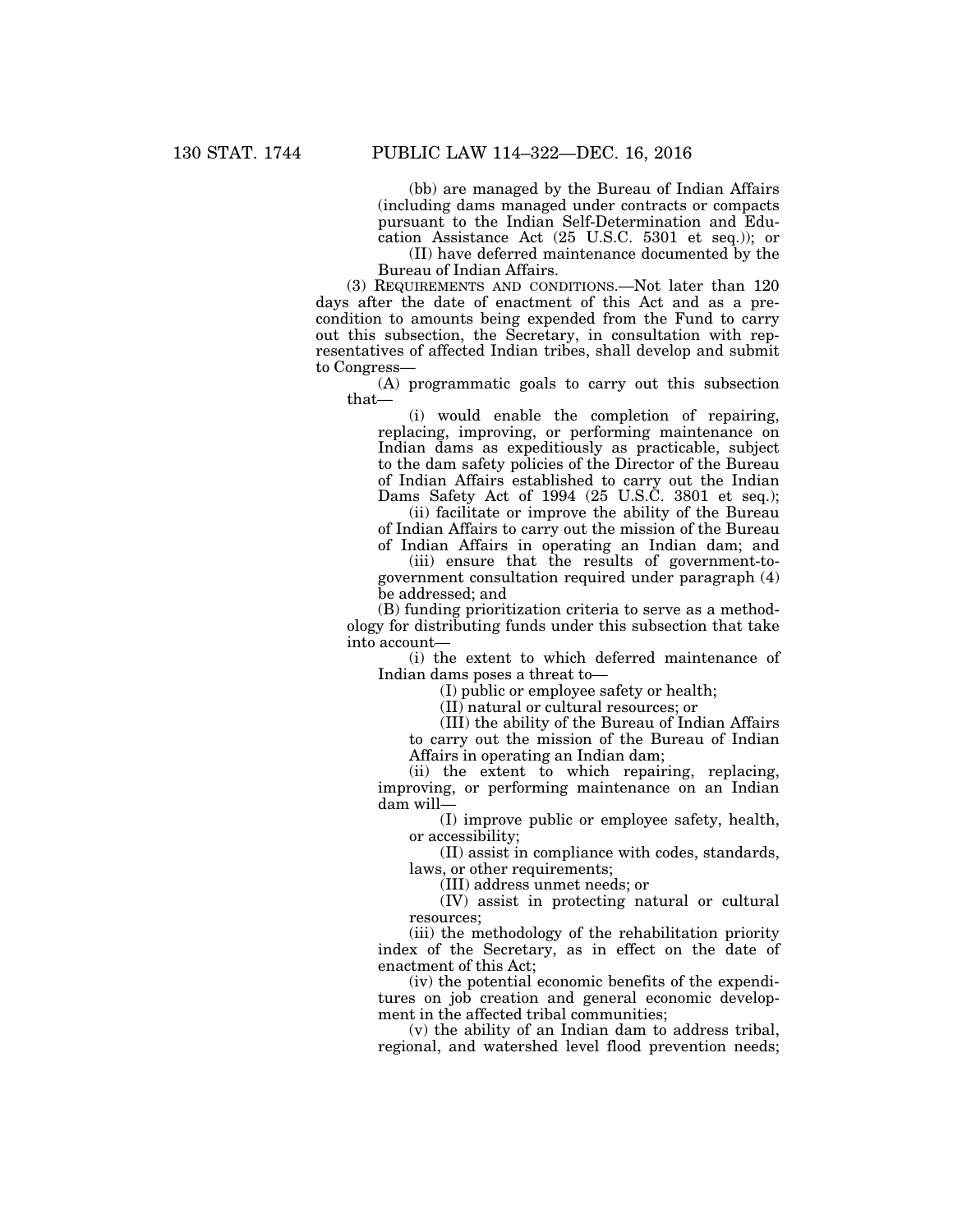(vi) the need to comply with the dam safety policies of the Director of the Bureau of Indian Affairs established to carry out the Indian Dams Safety Act of 1994 (25 U.S.C. 3801 et seq.);

(vii) the ability of the water storage capacity of an Indian dam to be increased to prevent flooding in downstream tribal and nontribal communities; and

(viii) such other factors as the Secretary determines to be appropriate to prioritize the use of available funds that are, to the fullest extent practicable, consistent with tribal and user recommendations received pursuant to the consultation and input process

under paragraph (4).<br>(4) TRIBAL CONSULTATION AND USER INPUT.—

 $(A)$  In GENERAL.—Except as provided in subparagraph (B), before expending funds on an Indian dam pursuant to paragraph (1) and not later than 60 days after the date of enactment of this Act, the Secretary shall—

(i) consult with the Director of the Bureau of Indian Affairs on the expenditure of funds;

(ii) ensure that the Director of the Bureau of Indian Affairs advises the Indian tribe that has jurisdiction over the land on which a dam eligible to receive funding under paragraph (2) is located on the expenditure of funds; and

(iii) solicit and consider the input, comments, and recommendations of the landowners served by the Indian dam.

(B) EMERGENCIES.—If the Secretary determines that an emergency circumstance exists with respect to an Indian dam, subparagraph (A) shall not apply with respect to that Indian dam.

(5) ALLOCATION AMONG DAMS.—

(A) IN GENERAL.—Subject to subparagraph (B), to the maximum extent practicable, the Secretary shall ensure that, for each of fiscal years 2017 through 2023, each Indian dam eligible for funding under paragraph (2) that has critical maintenance needs receives part of the funding under paragraph (1) to address critical maintenance needs.

(B) PRIORITY.—In allocating amounts under paragraph  $(1)(B)$ , in addition to considering the funding priorities described in paragraph (3), the Secretary shall give priority to Indian dams eligible for funding under paragraph (2) that serve—

(i) more than 1 Indian tribe within an Indian reservation; or

(ii) highly populated Indian communities, as determined by the Secretary.

(C) CAP ON FUNDING.—

(i) IN GENERAL.—Subject to clause (ii), in allocating amounts under paragraph (1)(B), the Secretary shall allocate not more than \$10,000,000 to any individual dam described in paragraph (2) during any consecutive 3-year period.

(ii) EXCEPTION.—Notwithstanding the cap described in clause (i), if the full amount under paragraph (1)(B) cannot be fully allocated to eligible Indian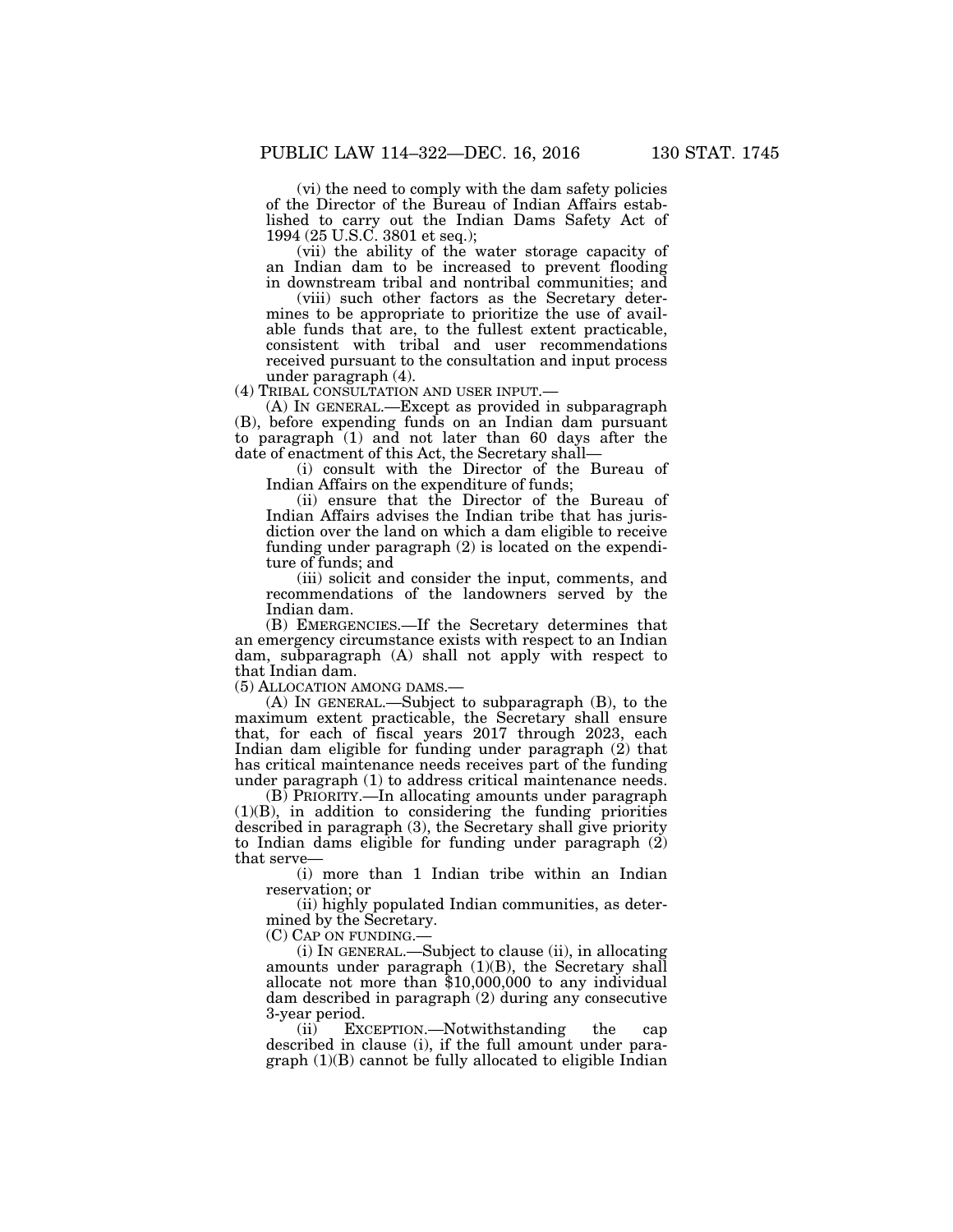dams because the costs of the remaining activities authorized in paragraph  $(1)(B)$  of an Indian dam would exceed the cap described in clause (i), the Secretary may allocate the remaining funds to eligible Indian dams in accordance with this subsection.

(D) BASIS OF FUNDING.—Any amounts made available under this paragraph shall be nonreimbursable.

(E) APPLICABILITY OF ISDEAA.—The Indian Self-Determination and Education Assistance Act (25 U.S.C. 5301 et seq.) shall apply to activities carried out under this paragraph.

(d) TRIBAL SAFETY OF DAMS COMMITTEE.—

(1) ESTABLISHMENT OF COMMITTEE.—

(A) ESTABLISHMENT.—The Secretary of the Interior shall establish within the Bureau of Indian Affairs the Tribal Safety of Dams Committee (referred to in this paragraph as the ''Committee'').

(B) MEMBERSHIP.—

(i) COMPOSITION.—The Committee shall be composed of 15 members, of whom—

(I) 11 shall be appointed by the Secretary of the Interior from among individuals who, to the maximum extent practicable, have knowledge and expertise in dam safety issues and flood prevention and mitigation, of whom not less than 1 shall be a member of an Indian tribe in each of the Bureau of Indian Affairs regions of—

(aa) the Northwest Region;

(bb) the Pacific Region;

(cc) the Western Region;

(dd) the Navajo Region;

(ee) the Southwest Region;

(ff) the Rocky Mountain Region;

(gg) the Great Plans Region; and

(hh) the Midwest Region;

(II) 2 shall be appointed by the Secretary of the Interior from among employees of the Bureau of Indian Affairs who have knowledge and expertise in dam safety issues and flood prevention and mitigation;

(III) 1 shall be appointed by the Secretary of the Interior from among employees of the Bureau of Reclamation who have knowledge and expertise in dam safety issues and flood prevention and mitigation; and

(IV) 1 shall be appointed by the Secretary of the Army from among employees of the Corps of Engineers who have knowledge and expertise in dam safety issues and flood prevention and mitigation.

(ii) NONVOTING MEMBERS.—The members of the Committee appointed under subclauses (II) and (III) of clause (i) shall be nonvoting members.

(iii) DATE.—The appointments of the members of the Committee shall be made as soon as practicable after the date of enactment of this Act.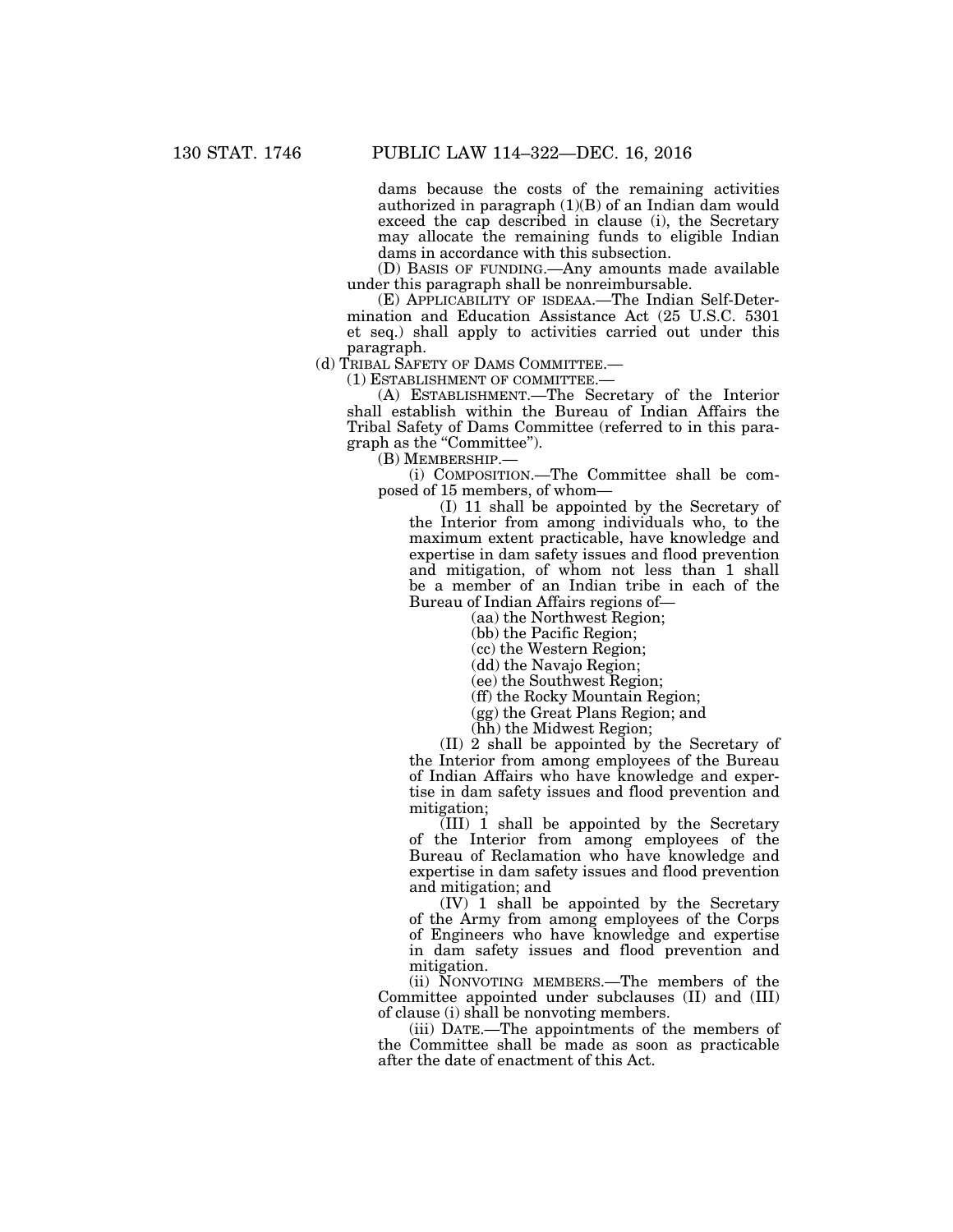(C) PERIOD OF APPOINTMENT.—Members shall be appointed for the life of the Committee.

(D) VACANCIES.—Any vacancy in the Committee shall not affect the powers of the Committee, but shall be filled in the same manner as the original appointment.

(E) INITIAL MEETING.—Not later than 30 days after the date on which all members of the Committee have been appointed, the Committee shall hold the first meeting.

(F) MEETINGS.—The Committee shall meet at the call of the Chairperson.

(G) QUORUM.—A majority of the members of the Committee shall constitute a quorum, but a lesser number of members may hold hearings.

(H) CHAIRPERSON AND VICE CHAIRPERSON.—The Committee shall select a Chairperson and Vice Chairperson from among the members.

(2) DUTIES OF THE COMMITTEE.—

(A) STUDY.—The Committee shall conduct a thorough study of all matters relating to the modernization of the Indian Dams Safety Act of 1994 (25 U.S.C. 3801 et seq.).

(B) RECOMMENDATIONS.—The Committee shall develop recommendations for legislation to improve the Indian Dams Safety Act of 1994 (25 U.S.C. 3801 et seq.).

(C) REPORT.—Not later than 1 year after the date on which the Committee holds the first meeting, the Committee shall submit a report containing a detailed statement of the findings and conclusions of the Committee, together with recommendations for legislation that the Committee considers appropriate, to—

(i) the Committee on Indian Affairs of the Senate; and

(ii) the Committee on Natural Resources of the House of Representatives.

(3) POWERS OF THE COMMITTEE.—

(A) HEARINGS.—The Committee may hold such hearings, sit and act at such times and places, take such testimony, and receive such evidence as the Committee considers appropriate to carry out this paragraph.

(B) INFORMATION FROM FEDERAL AGENCIES.—

(i) IN GENERAL.—The Committee may secure directly from any Federal department or agency such information as the Committee considers necessary to carry out this paragraph.

(ii) REQUEST.—On request of the Chairperson of the Committee, the head of any Federal department or agency shall furnish information described in clause (i) to the Committee.

(C) POSTAL SERVICES.—The Committee may use the United States mails in the same manner and under the same conditions as other departments and agencies of the Federal Government.

(D) GIFTS.—The Committee may accept, use, and dispose of gifts or donations of services or property.

(4) COMMITTEE PERSONNEL MATTERS.—

(A) COMPENSATION OF MEMBERS.—<br>(i) NON-FEDERAL MEMBERS.—Each member of the Committee who is not an officer or employee of the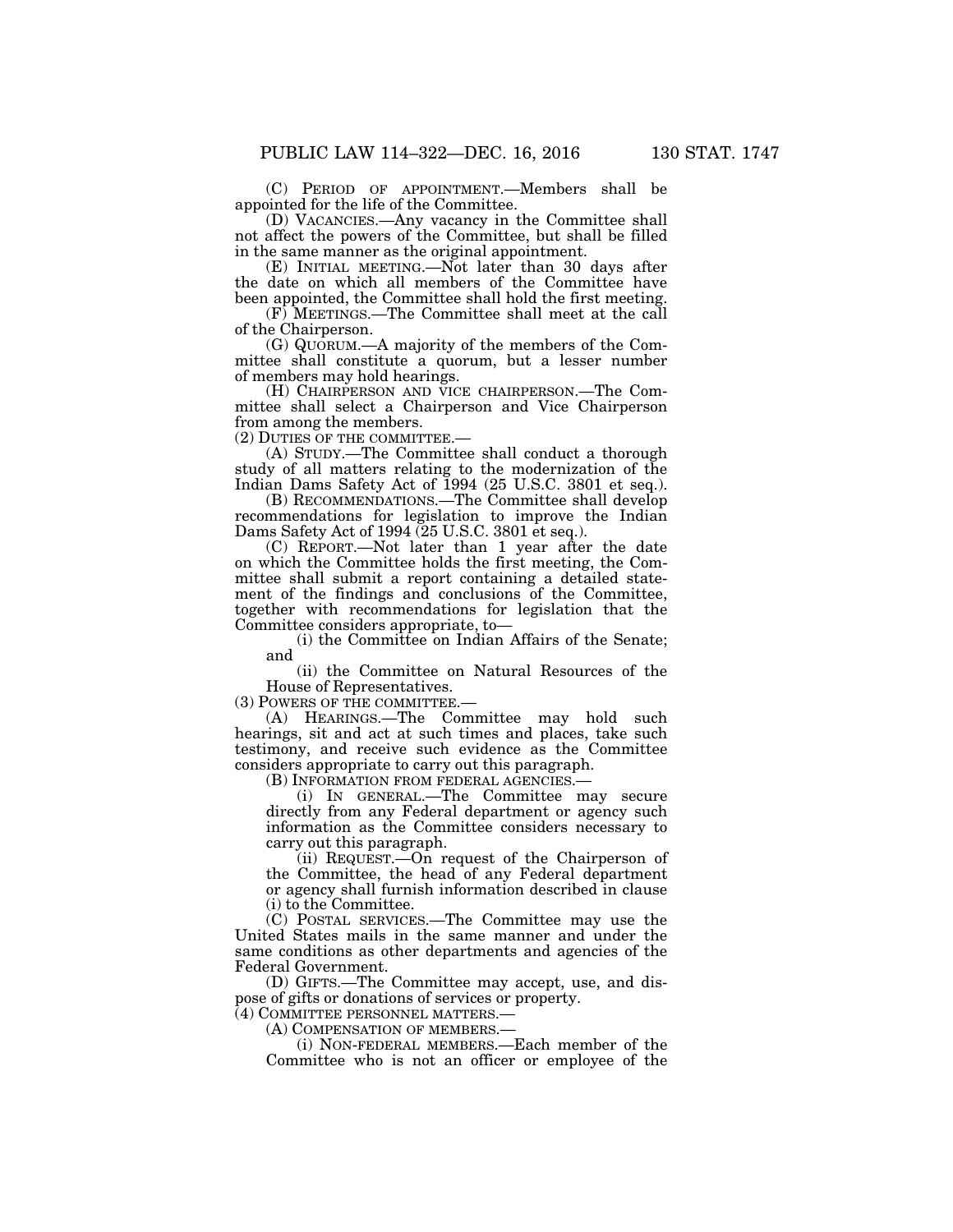Federal Government shall be compensated at a rate equal to the daily equivalent of the annual rate of basic pay prescribed for level IV of the Executive Schedule under section 5315 of title 5, United States Code, for each day (including travel time) during which the member is engaged in the performance of the duties of the Committee.

(ii) FEDERAL MEMBERS.—Each member of the Committee who is an officer or employee of the Federal Government shall serve without compensation in addition to that received for services as an officer or employee of the Federal Government.

(B) TRAVEL EXPENSES.—The members of the Committee shall be allowed travel expenses, including per diem in lieu of subsistence, at rates authorized for employees of agencies under subchapter I of chapter 57 of title 5, United States Code, while away from their homes or regular places of business in the performance of services for the Committee.

(C) STAFF.—

(i) IN GENERAL.—

(I) APPOINTMENT.—The Chairperson of the Committee may, without regard to the civil service laws and regulations, appoint and terminate an executive director and such other additional personnel as may be necessary to enable the Committee to perform the duties of the Committee.

(II) CONFIRMATION.—The employment of an executive director shall be subject to confirmation by the Committee.

(ii) COMPENSATION.—The Chairperson of the Committee may fix the compensation of the executive director and other personnel without regard to chapter 51 and subchapter III of chapter 53 of title 5, United States Code, relating to classification of positions and General Schedule pay rates, except that the rate of pay for the executive director and other personnel may not exceed the rate payable for level V of the Executive Schedule under section 5316 of that title.

(D) DETAIL OF GOVERNMENT EMPLOYEES.—Any Federal Government employee may be detailed to the Committee without reimbursement, and such detail shall be without interruption or loss of civil service status or privilege.

(E) PROCUREMENT OF TEMPORARY AND INTERMITTENT SERVICES.—The Chairperson of the Committee may procure temporary and intermittent services under section 3109(b) of title 5, United States Code, at rates for individuals that do not exceed the daily equivalent of the annual rate of basic pay prescribed for level V of the Executive Schedule under section 5316 of that title.

(5) TERMINATION OF THE COMMITTEE.—The Committee shall terminate 90 days after the date on which the Committee submits the report under paragraph  $(2)(C)$ .

(6) FUNDING.—Of the amounts authorized to be expended from either Fund, \$1,000,000 shall be made available from either Fund during fiscal year 2017 to carry out this subsection, to remain available until expended.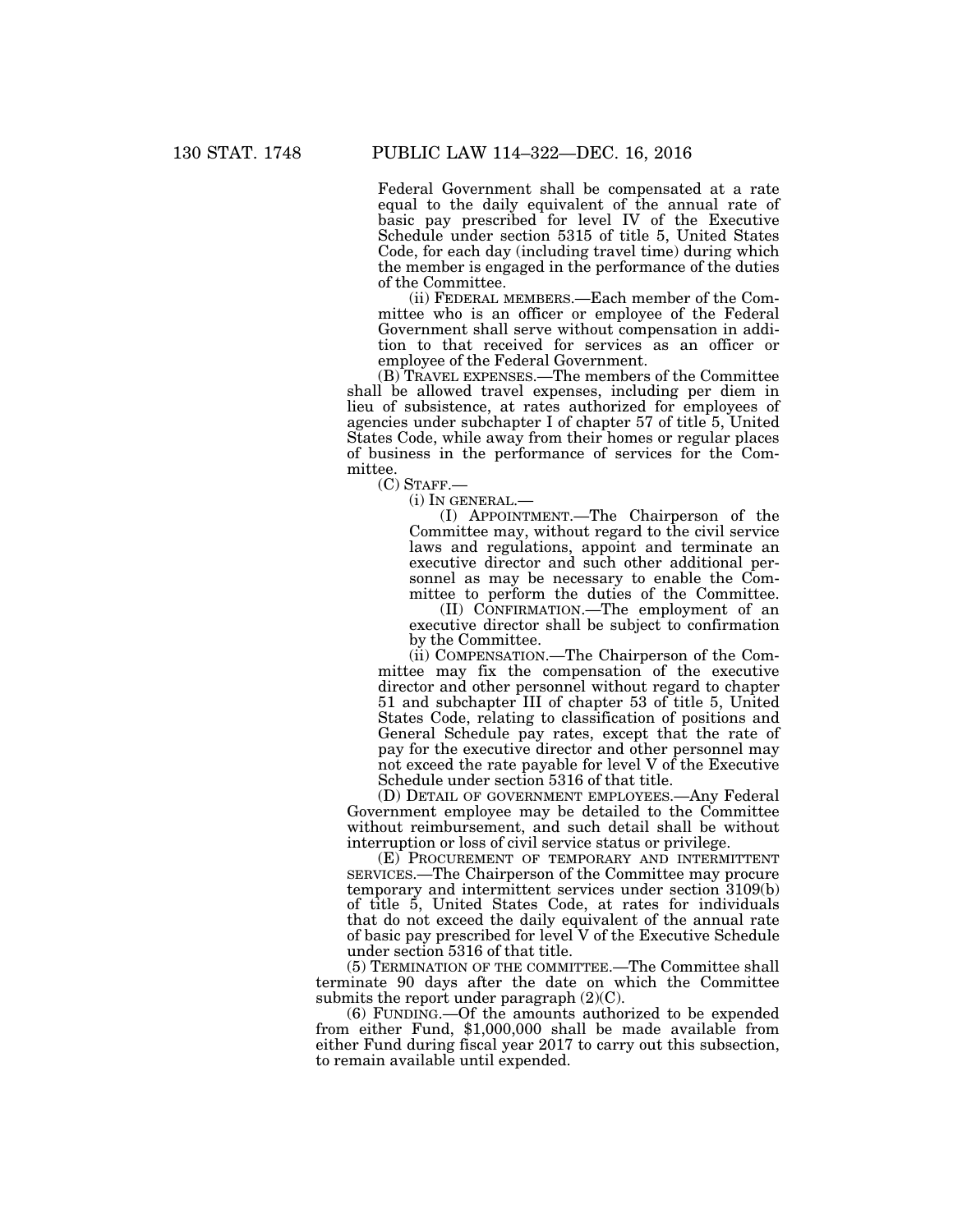(e) INDIAN DAM SURVEYS.— (1) TRIBAL REPORTS.—The Secretary shall request that, not less frequently than once every 180 days, each Indian tribe submit to the Secretary a report providing an inventory of the dams located on the land of the Indian tribe.

(2) BIA REPORTS.—Not less frequently than once each year, the Secretary shall submit to Congress a report describing the condition of each dam under the partial or total jurisdiction of the Secretary.<br>(f) Flood Plain Management Pilot Program.—

(f) FLOOD PLAIN MANAGEMENT PILOT PROGRAM.— (1) ESTABLISHMENT.—The Secretary shall establish, within the Bureau of Indian Affairs, a flood plain management pilot program (referred to in this subsection as the ''program'') to provide, at the request of an Indian tribe, guidance to the Indian tribe relating to best practices for the mitigation and prevention of floods, including consultation with the Indian tribe on-

(A) flood plain mapping; or

(B) new construction planning.

(2) TERMINATION.—The program shall terminate on the date that is 4 years after the date of enactment of this Act.

(3) FUNDING.—Of the amounts authorized to be expended from either Fund, \$250,000 shall be made available from either Fund during each of fiscal years 2017, 2018, and 2019 to carry out this subsection, to remain available until expended.

# **Subtitle B—Irrigation Rehabilitation and Renovation for Indian Tribal Governments and Their Economies**

#### **SEC. 3201. DEFINITIONS.**

In this subtitle:

(1) DEFERRED MAINTENANCE.—The term ''deferred maintenance'' means any maintenance activity that was delayed to a future date, in lieu of being carried out at the time at which the activity was scheduled to be, or otherwise should have been, carried out.

(2) FUND.—The term ''Fund'' means the Indian Irrigation Fund established by section 3211.

(3) INDIAN TRIBE.—The term ''Indian tribe'' has the meaning given the term in section 4 of the Indian Self-Determination and Education Assistance Act (25 U.S.C. 5304).

(4) SECRETARY.—The term ''Secretary'' means the Secretary of the Interior.

## **PART I—INDIAN IRRIGATION FUND**

#### **SEC. 3211. ESTABLISHMENT.**

There is established in the Treasury of the United States a fund, to be known as the "Indian Irrigation Fund", consisting of-

(1) such amounts as are deposited in the Fund under section 3212; and

(2) any interest earned on investment of amounts in the Fund under section 3214.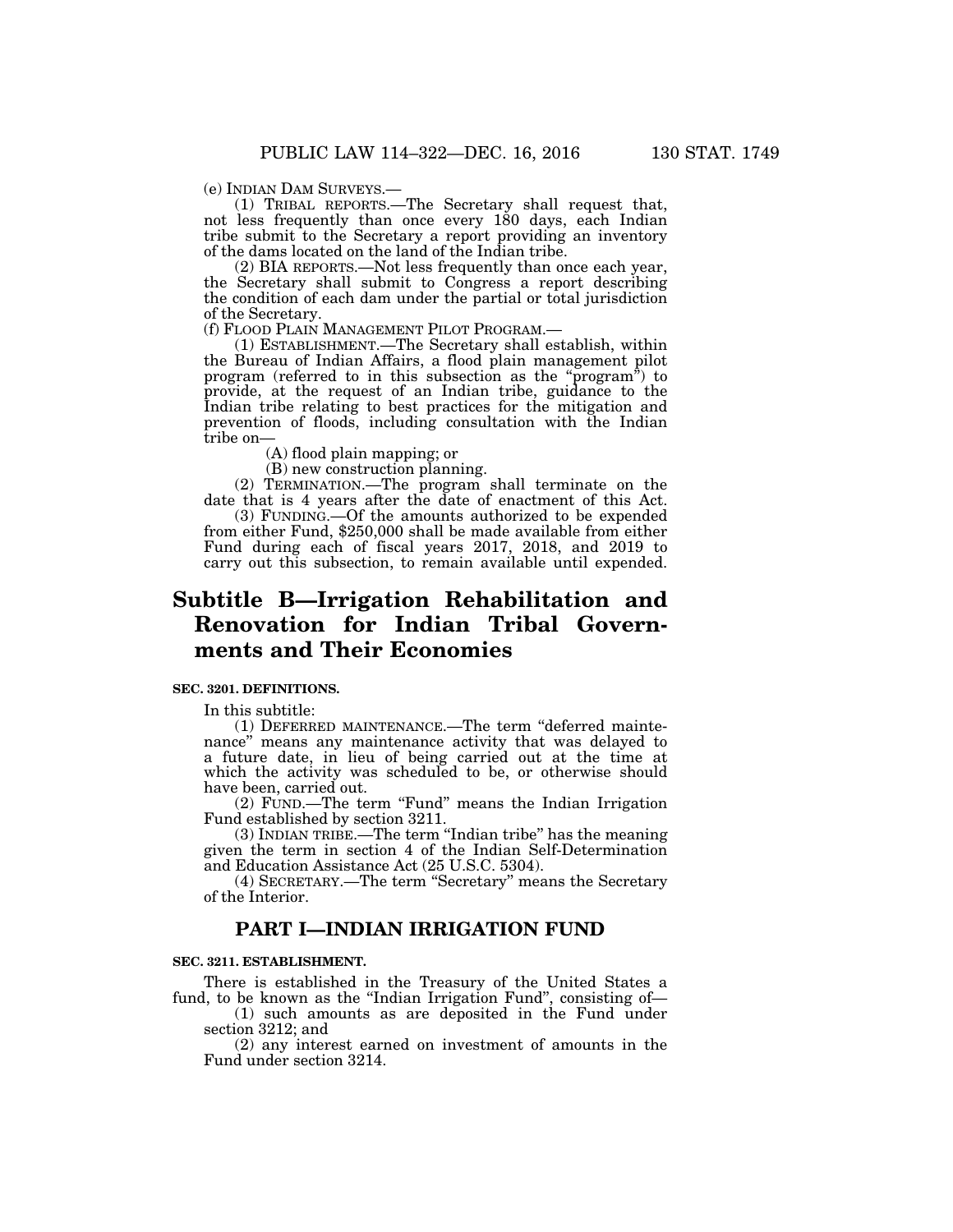#### **SEC. 3212. DEPOSITS TO FUND.**

(a) IN GENERAL.—For each of fiscal years 2017 through 2021, the Secretary of the Treasury shall deposit in the Fund \$35,000,000 from the general fund of the Treasury.

(b) AVAILABILITY OF AMOUNTS.—Amounts deposited in the Fund under subsection (a) shall be used, subject to appropriation, to carry out this subtitle.

#### **SEC. 3213. EXPENDITURES FROM FUND.**

(a) IN GENERAL.—Subject to subsection (b), for each of fiscal years 2017 through 2021, the Secretary may, to the extent provided in advance in appropriations Acts, expend from the Fund, in accordance with this subtitle, not more than the sum of—

(1) \$35,000,000; and

(2) the amount of interest accrued in the Fund.

(b) ADDITIONAL EXPENDITURES.—The Secretary may expend more than \$35,000,000 for any fiscal year referred to in subsection (a) if the additional amounts are available in the Fund as a result of a failure of the Secretary to expend all of the amounts available under subsection (a) in 1 or more prior fiscal years.

#### **SEC. 3214. INVESTMENTS OF AMOUNTS.**

(a) IN GENERAL.—The Secretary of the Treasury shall invest such portion of the Fund as is not, in the judgment of the Secretary, required to meet current withdrawals.

(b) CREDITS TO FUND.—The interest on, and the proceeds from the sale or redemption of, any obligations held in the Fund shall be credited to, and form a part of, the Fund.

## **SEC. 3215. TRANSFERS OF AMOUNTS.**

(a) IN GENERAL.—The amounts required to be transferred to the Fund under this part shall be transferred at least monthly from the general fund of the Treasury to the Fund on the basis of estimates made by the Secretary of the Treasury.

(b) ADJUSTMENTS.—Proper adjustment shall be made in amounts subsequently transferred to the extent prior estimates are in excess of or less than the amounts required to be transferred.

## **SEC. 3216. TERMINATION.**

On September 30, 2021—

(1) the Fund shall terminate; and

(2) the unexpended and unobligated balance of the Fund shall be transferred to the general fund of the Treasury.

## **PART II—REPAIR, REPLACEMENT, AND MAIN-TENANCE OF CERTAIN INDIAN IRRIGATION PROJECTS**

#### **SEC. 3221. REPAIR, REPLACEMENT, AND MAINTENANCE OF CERTAIN INDIAN IRRIGATION PROJECTS.**

(a) IN GENERAL.—The Secretary shall establish a program to address the deferred maintenance needs and water storage needs of Indian irrigation projects that—

(1) create risks to public or employee safety or natural or cultural resources; and

(2) unduly impede the management and efficiency of the Indian irrigation program.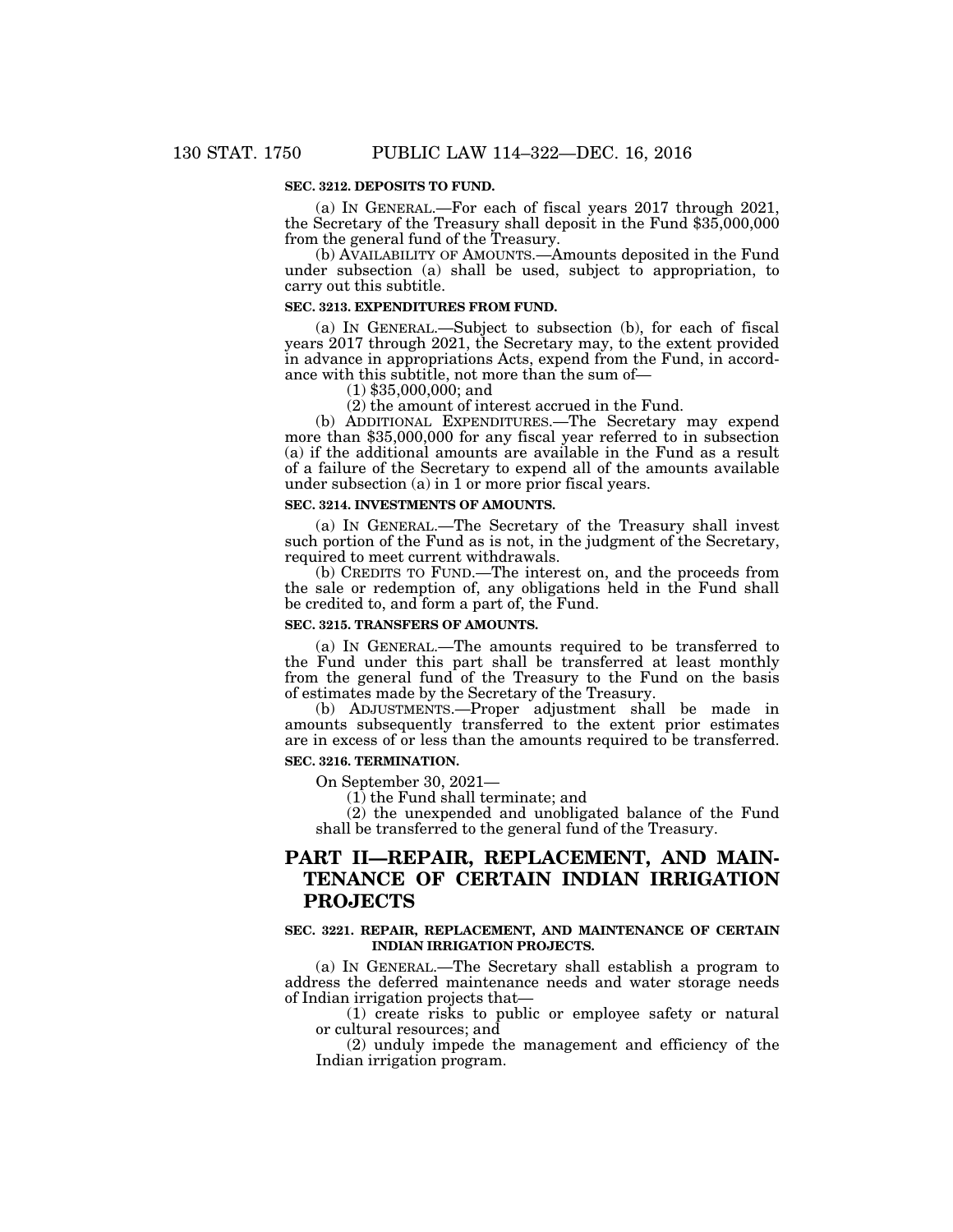(b) FUNDING.—Consistent with section 3213, the Secretary shall use or transfer to the Bureau of Indian Affairs not less than \$35,000,000 of amounts in the Fund, plus accrued interest, for each of fiscal years 2017 through 2021 to carry out maintenance, repair, and replacement activities for 1 or more of the Indian irrigation projects described in section 3222 (including any structures, facilities, equipment, personnel, or vehicles used in connection with the operation of those projects), subject to the condition that the funds expended under this part shall not be—

(1) subject to reimbursement by the owners of the land served by the Indian irrigation projects; or

(2) assessed as debts or liens against the land served by the Indian irrigation projects.

#### **SEC. 3222. ELIGIBLE PROJECTS.**

The projects eligible for funding under section 3221(b) are the Indian irrigation projects in the western United States that, on the date of enactment of this Act—

(1) are owned by the Federal Government, as listed in the Federal inventory required by Executive Order 13327 (40 U.S.C. 121 note; relating to Federal real property asset management);

(2) are managed and operated by the Bureau of Indian Affairs (including projects managed, operated, or maintained under contracts or compacts pursuant to the Indian Self-Determination and Education Assistance Act (25 U.S.C. 5301 et seq.); and

(3) have deferred maintenance documented by the Bureau of Indian Affairs.

## **SEC. 3223. REQUIREMENTS AND CONDITIONS.**

Not later than 120 days after the date of enactment of this Act and as a precondition to amounts being expended from the Fund to carry out this part, the Secretary, in consultation with the Assistant Secretary for Indian Affairs and representatives of affected Indian tribes, shall develop and submit to Congress—

(1) programmatic goals to carry out this part that—

(A) would enable the completion of repairing, replacing, modernizing, or performing maintenance on projects as expeditiously as practicable;

(B) facilitate or improve the ability of the Bureau of Indian Affairs to carry out the mission of the Bureau of Indian Affairs in operating a project;

(C) ensure that the results of government-to-government consultation required under section 3225 be addressed; and

(D) would facilitate the construction of new water storage using non-Federal contributions to address tribal, regional, and watershed-level supply needs; and

(2) funding prioritization criteria to serve as a methodology for distributing funds under this part, that take into account—

(A) the extent to which deferred maintenance of qualifying irrigation projects poses a threat to public or employee safety or health;

(B) the extent to which deferred maintenance poses a threat to natural or cultural resources;

(C) the extent to which deferred maintenance poses a threat to the ability of the Bureau of Indian Affairs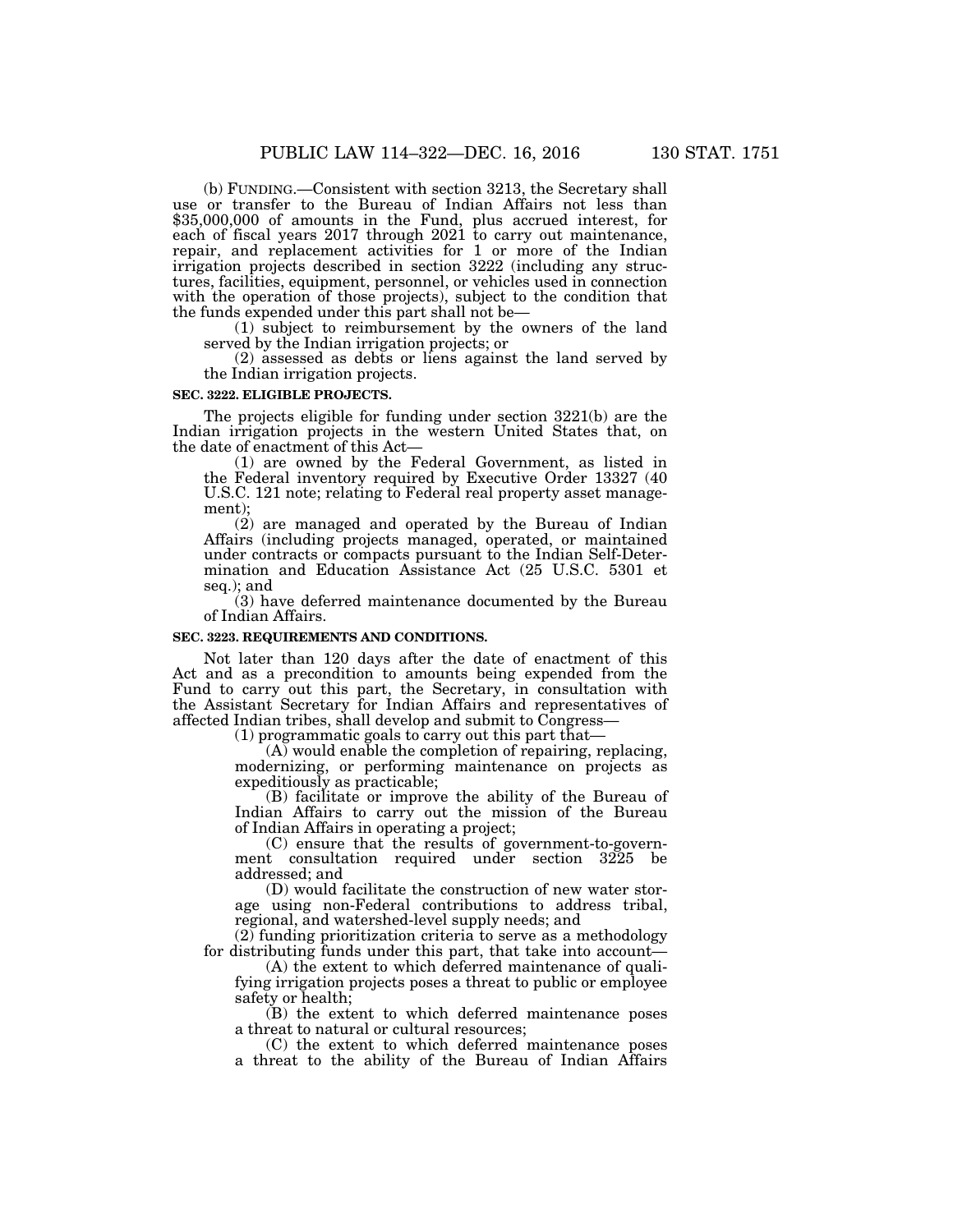to carry out the mission of the Bureau of Indian Affairs in operating the project;

(D) the extent to which repairing, replacing, modernizing, or performing maintenance on a facility or structure will—

(i) improve public or employee safety, health, or accessibility;

(ii) assist in compliance with codes, standards, laws, or other requirements;

(iii) address unmet needs; and

(iv) assist in protecting natural or cultural resources;

(E) the methodology of the rehabilitation priority index of the Secretary, as in effect on the date of enactment of this Act;

(F) the potential economic benefits of the expenditures on job creation and general economic development in the affected tribal communities;

(G) the ability of the qualifying project to address tribal, regional, and watershed level water supply needs; and

(H) such other factors as the Secretary determines to be appropriate to prioritize the use of available funds that are, to the fullest extent practicable, consistent with tribal and user recommendations received pursuant to the consultation and input process under section 3225.

#### **SEC. 3224. STUDY OF INDIAN IRRIGATION PROGRAM AND PROJECT MANAGEMENT.**

(a) TRIBAL CONSULTATION AND USER INPUT.—Before beginning to conduct the study required under subsection (b), the Secretary shall—

(1) consult with the Indian tribes that have jurisdiction over the land on which an irrigation project eligible to receive funding under section 3222 is located; and

(2) solicit and consider the input, comments, and recommendations of—

(A) the landowners served by the irrigation project; and

(B) irrigators from adjacent irrigation districts.

(b) STUDY.—Not later than 2 years after the date of enactment of this Act, the Secretary, acting through the Assistant Secretary for Indian Affairs, shall complete a study that evaluates options for improving programmatic and project management and performance of irrigation projects managed and operated in whole or in part by the Bureau of Indian Affairs.

(c) REPORT.—On completion of the study under subsection (b), the Secretary, acting through the Assistant Secretary for Indian Affairs, shall submit to the Committee on Indian Affairs of the Senate and the Committee on Natural Resources of the House of Representatives a report that—

(1) describes the results of the study;

(2) determines the cost to financially sustain each project;

(3) recommends whether management of each project could be improved by transferring management responsibilities to other Federal agencies or water user groups; and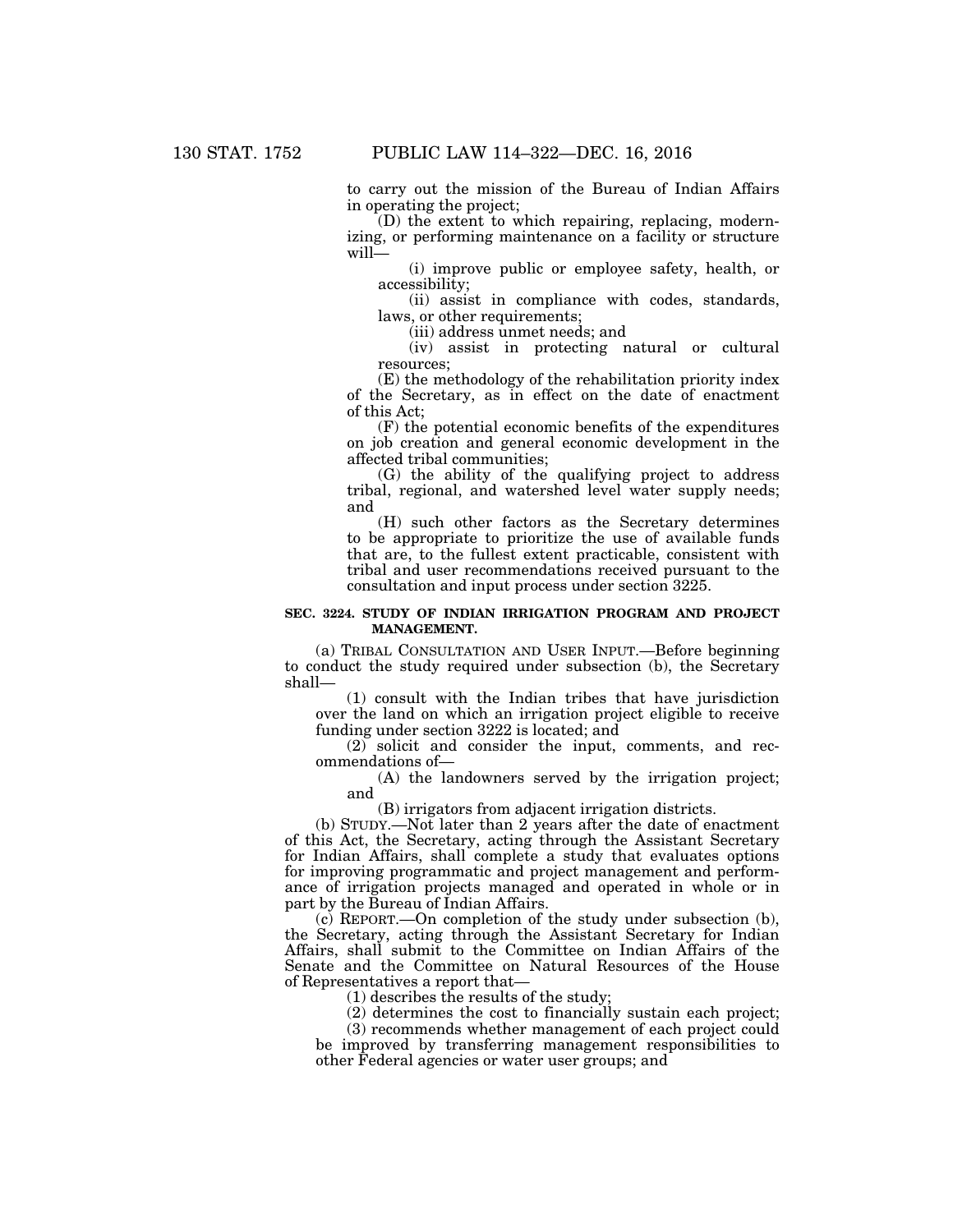(4) includes recommendations for improving programmatic and project management and performance—

(A) in each qualifying project area; and

(B) for the program as a whole.

(d) STATUS REPORT.—Not later than 2 years after the date of enactment of this Act, and not less frequently than every 2 years thereafter (until the end of fiscal year 2021), the Secretary, acting through the Assistant Secretary for Indian Affairs, shall submit to the Committee on Indian Affairs of the Senate and the Committee on Natural Resources of the House of Representatives a report that includes a description of—

(1) the progress made toward addressing the deferred maintenance needs of the Indian irrigation projects described in section 3222, including a list of projects funded during the fiscal period covered by the report;

(2) the outstanding needs of those projects that have been provided funding to address the deferred maintenance needs pursuant to this part;

(3) the remaining needs of any of those projects;

(4) how the goals established pursuant to section 3223 have been met, including—

(A) an identification and assessment of any deficiencies or shortfalls in meeting those goals; and

(B) a plan to address the deficiencies or shortfalls in meeting those goals; and

(5) any other subject matters the Secretary, to the maximum extent practicable consistent with tribal and user recommendations received pursuant to the consultation and input process under section 3225, determines to be appropriate.

#### **SEC. 3225. TRIBAL CONSULTATION AND USER INPUT.**

Before expending funds on an Indian irrigation project pursuant to section 3221 and not later than 120 days after the date of enactment of this Act, the Secretary shall—

(1) consult with the Indian tribe that has jurisdiction over the land on which an irrigation project eligible to receive funding under section 3222 is located; and

(2) solicit and consider the input, comments, and recommendations of—

(A) the landowners served by the irrigation project; and

(B) irrigators from adjacent irrigation districts.

#### **SEC. 3226. ALLOCATION AMONG PROJECTS.**

(a) IN GENERAL.—Subject to subsection (b), to the maximum extent practicable, the Secretary shall ensure that, for each of fiscal years 2017 through 2021, each Indian irrigation project eligible for funding under section 3222 that has critical maintenance needs receives part of the funding under section 3221 to address critical maintenance needs.

(b) PRIORITY.—In allocating amounts under section 3221(b), in addition to considering the funding priorities described in section 3223, the Secretary shall give priority to eligible Indian irrigation projects serving more than 1 Indian tribe within an Indian reservation and to projects for which funding has not been made available during the 10-year period ending on the day before the date of enactment of this Act under any other Act of Congress that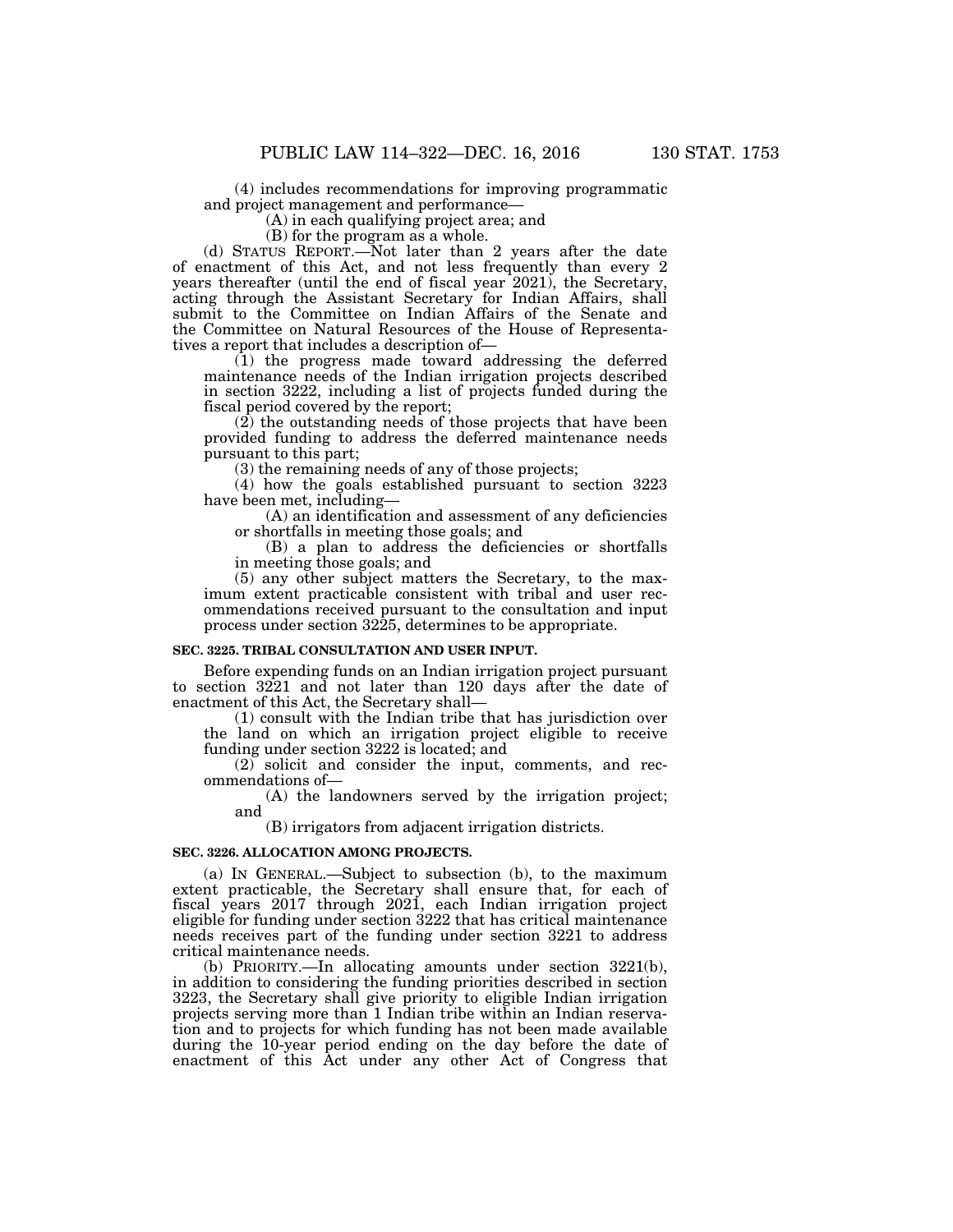expressly identifies the Indian irrigation project or the Indian reservation of the project to address the deferred maintenance, repair, or replacement needs of the Indian irrigation project.

(c) CAP ON FUNDING.—

(1) IN GENERAL.—Subject to paragraph (2), in allocating amounts under section 3221(b), the Secretary shall allocate not more than \$15,000,000 to any individual Indian irrigation project described in section 3222 during any consecutive 3 year period.

(2) EXCEPTION.—Notwithstanding the cap described in paragraph (1), if the full amount under section 3221(b) cannot be fully allocated to eligible Indian irrigation projects because the costs of the remaining activities authorized in section 3221(b) of an irrigation project would exceed the cap described in paragraph (1), the Secretary may allocate the remaining funds to eligible Indian irrigation projects in accordance with this part.

(d) BASIS OF FUNDING.—Any amounts made available under this section shall be nonreimbursable.

(e) APPLICABILITY OF ISDEAA.—The Indian Self-Determination and Education Assistance Act (25 U.S.C. 5301 et seq.) shall apply to activities carried out under this section.

# **Subtitle C—Weber Basin Prepayments**

#### **SEC. 3301. PREPAYMENT OF CERTAIN REPAYMENT OBLIGATIONS UNDER CONTRACTS BETWEEN THE UNITED STATES AND THE WEBER BASIN WATER CONSERVANCY DISTRICT.**

The Secretary of the Interior shall allow for prepayment of repayment obligations under Repayment Contract No. 14–06–400– 33 between the United States and the Weber Basin Water Conservancy District, dated December 12, 1952, and supplemented and amended on June 30, 1961, on April 15, 1966, on September 20, 1968, and on May 9, 1985, including future amendments and all related applicable contracts thereto, providing for repayment of Weber Basin Project construction costs allocated to irrigation and municipal and industrial purposes for which repayment is provided pursuant to such contracts under terms and conditions similar to those used in implementing the prepayment provisions in section 210 of the Central Utah Project Completion Act (Public Law 102– 575), as amended, for prepayment of Central Utah Project, Bonneville Unit repayment obligations. The prepayment—

(1) shall result in the United States recovering the net present value of all repayment streams that would have been payable to the United States if this Act was not in effect;

(2) may be provided in several installments;

(3) may not be adjusted on the basis of the type of prepayment financing used by the District; and

(4) shall be made such that total repayment is made not later than September 30, 2026.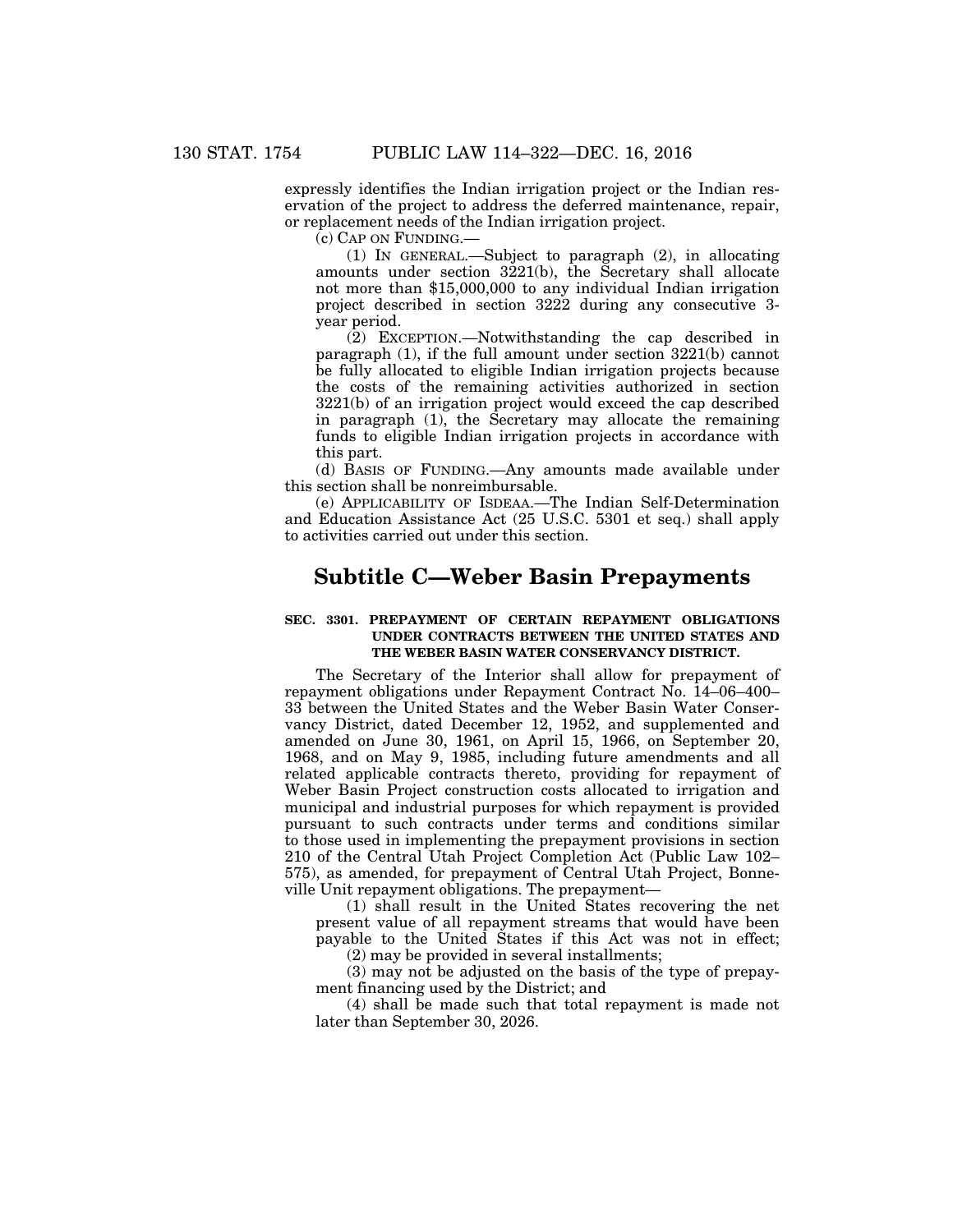# **Subtitle D—Pechanga Water Rights Settlement**

## **SEC. 3401. SHORT TITLE.**

This subtitle may be cited as the "Pechanga Band of Luiseño" Mission Indians Water Rights Settlement Act''.

## **SEC. 3402. PURPOSES.**

The purposes of this subtitle are—

 $(1)$  to achieve a fair, equitable, and final settlement of claims to water rights and certain claims for injuries to water rights in the Santa Margarita River Watershed for—

(A) the Band; and

(B) the United States, acting in its capacity as trustee for the Band and Allottees;

(2) to achieve a fair, equitable, and final settlement of certain claims by the Band and Allottees against the United States;

(3) to authorize, ratify, and confirm the Pechanga Settlement Agreement to be entered into by the Band, RCWD, and the United States;

(4) to authorize and direct the Secretary—

(A) to execute the Pechanga Settlement Agreement; and

(B) to take any other action necessary to carry out the Pechanga Settlement Agreement in accordance with this subtitle; and

(5) to authorize the appropriation of amounts necessary for the implementation of the Pechanga Settlement Agreement and this subtitle.

#### **SEC. 3403. DEFINITIONS.**

In this subtitle:

(1) ADJUDICATION COURT.—The term ''Adjudication Court'' means the United States District Court for the Southern District of California, which exercises continuing jurisdiction over the Adjudication Proceeding.

(2) ADJUDICATION PROCEEDING.—The term ''Adjudication Proceeding'' means litigation initiated by the United States regarding relative water rights in the Santa Margarita River Watershed in United States v. Fallbrook Public Utility District et al., Civ. No. 3:51–cv–01247 (S.D.C.A.), including any litigation initiated to interpret or enforce the relative water rights in the Santa Margarita River Watershed pursuant to the continuing jurisdiction of the Adjudication Court over the Fallbrook Decree.

(3) ALLOTTEE.—The term ''Allottee'' means an individual who holds a beneficial real property interest in an Indian allotment that is—

(A) located within the Reservation; and

(B) held in trust by the United States.

(4) BAND.—The term ''Band'' means Pechanga Band of Luiseño Mission Indians, a federally recognized sovereign Indian tribe that functions as a custom and tradition Indian tribe, acting on behalf of itself and its members, but not acting on behalf of members in their capacities as Allottees.

Pechanga Band of Luiseño Mission Indians Water Rights Settlement Act.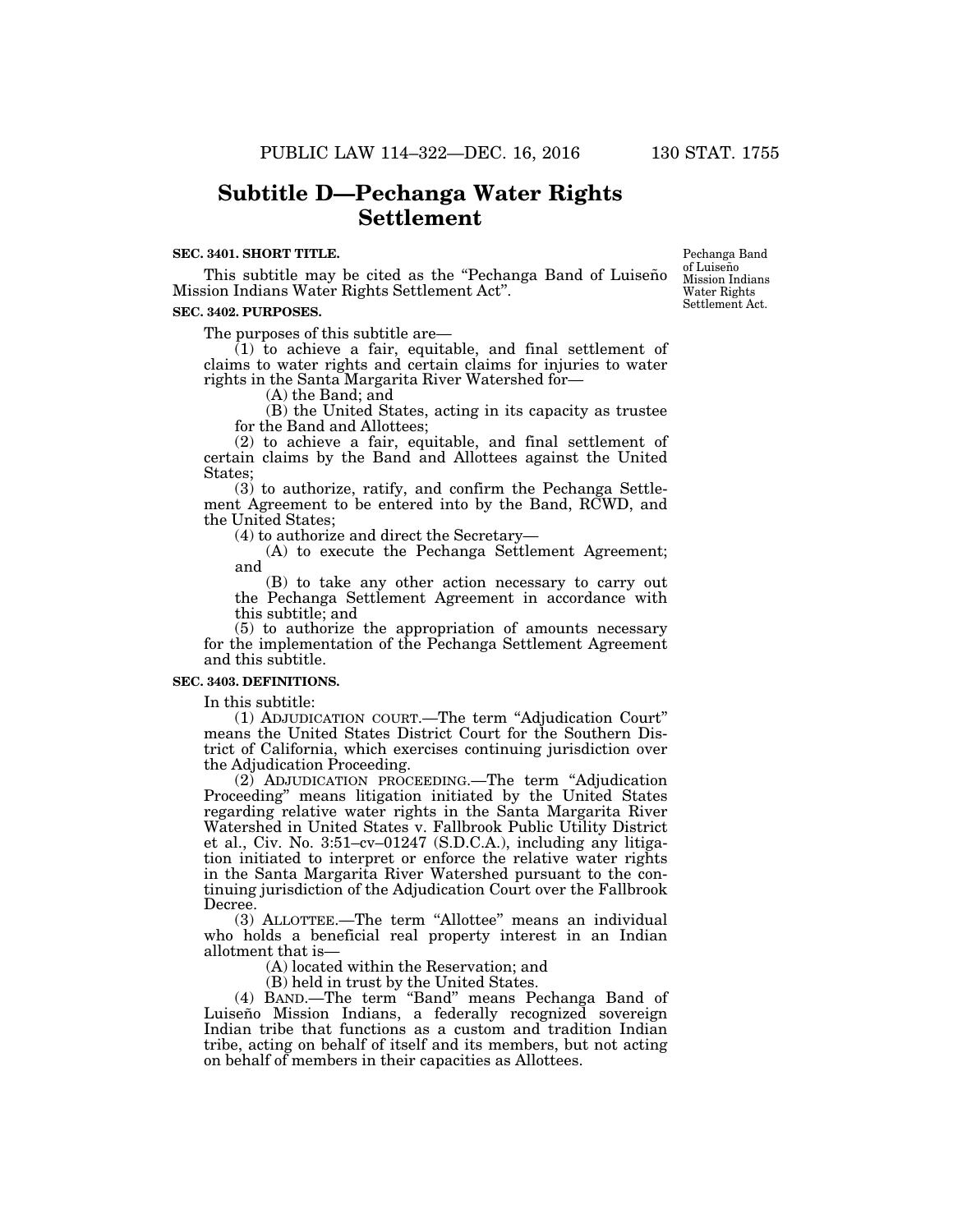(5) CLAIMS.—The term ''claims'' means rights, claims, demands, actions, compensation, or causes of action, whether known or unknown.

(6) EMWD.—The term ''EMWD'' means Eastern Municipal Water District, a municipal water district organized and existing in accordance with the Municipal Water District Law of 1911, Division 20 of the Water Code of the State of California, as amended.

(7) EMWD CONNECTION FEE.—The term ''EMWD Connection Fee'' has the meaning set forth in the Extension of Service Area Agreement.

(8) ENFORCEABILITY DATE.—The term ''enforceability date'' means the date on which the Secretary publishes in the Federal Register the statement of findings described in section 3407(e).

(9) ESAA CAPACITY AGREEMENT.—The term ''ESAA Capacity Agreement'' means the ''ESAA Capacity Agreement'', among the Band, RCWD, and the United States.

(10) ESAA WATER.-The term "ESAA Water" means imported potable water that the Band receives from EMWD and MWD pursuant to the Extension of Service Area Agreement and delivered by RCWD pursuant to the ESAA Water Delivery Agreement.

(11) ESAA WATER DELIVERY AGREEMENT.—The term ''ESAA Water Delivery Agreement'' means the agreement among EMWD, RCWD, and the Band, establishing the terms and conditions of water service to the Band.

(12) EXTENSION OF SERVICE AREA AGREEMENT.—The term "Extension of Service Area Agreement" means the "Extension of Service Area Agreement'', among the Band, EMWD, and MWD, for the provision of water service by EMWD to a designated portion of the Reservation using water supplied by MWD.

(13) FALLBROOK DECREE.—

(A) IN GENERAL.—The term "Fallbrook Decree" means the ''Modified Final Judgment And Decree'', entered in the Adjudication Proceeding on April 6, 1966.

(B) INCLUSIONS.—The term ''Fallbrook Decree'' includes all court orders, interlocutory judgments, and decisions supplemental to the ''Modified Final Judgment And Decree'', including Interlocutory Judgment No. 30, Interlocutory Judgment No. 35, and Interlocutory Judgment No. 41.

(14) FUND.—The term ''Fund'' means the Pechanga Settlement Fund established by section 3409.

(15) INDIAN TRIBE.—The term ''Indian tribe'' has the meaning given the term in section 4 of the Indian Self-Determination and Education Assistance Act (25 U.S.C. 5304).

(16) INJURY TO WATER RIGHTS.—The term ''injury to water rights'' means an interference with, diminution of, or deprivation of water rights under Federal or State law.

(17) INTERIM CAPACITY.—The term ''Interim Capacity'' has the meaning set forth in the ESAA Capacity Agreement.

(18) INTERIM CAPACITY NOTICE.—The term ''Interim Capacity Notice'' has the meaning set forth in the ESAA Capacity Agreement.

(19) INTERLOCUTORY JUDGMENT NO. 41.—The term ''Interlocutory Judgment No. 41'' means Interlocutory Judgment No.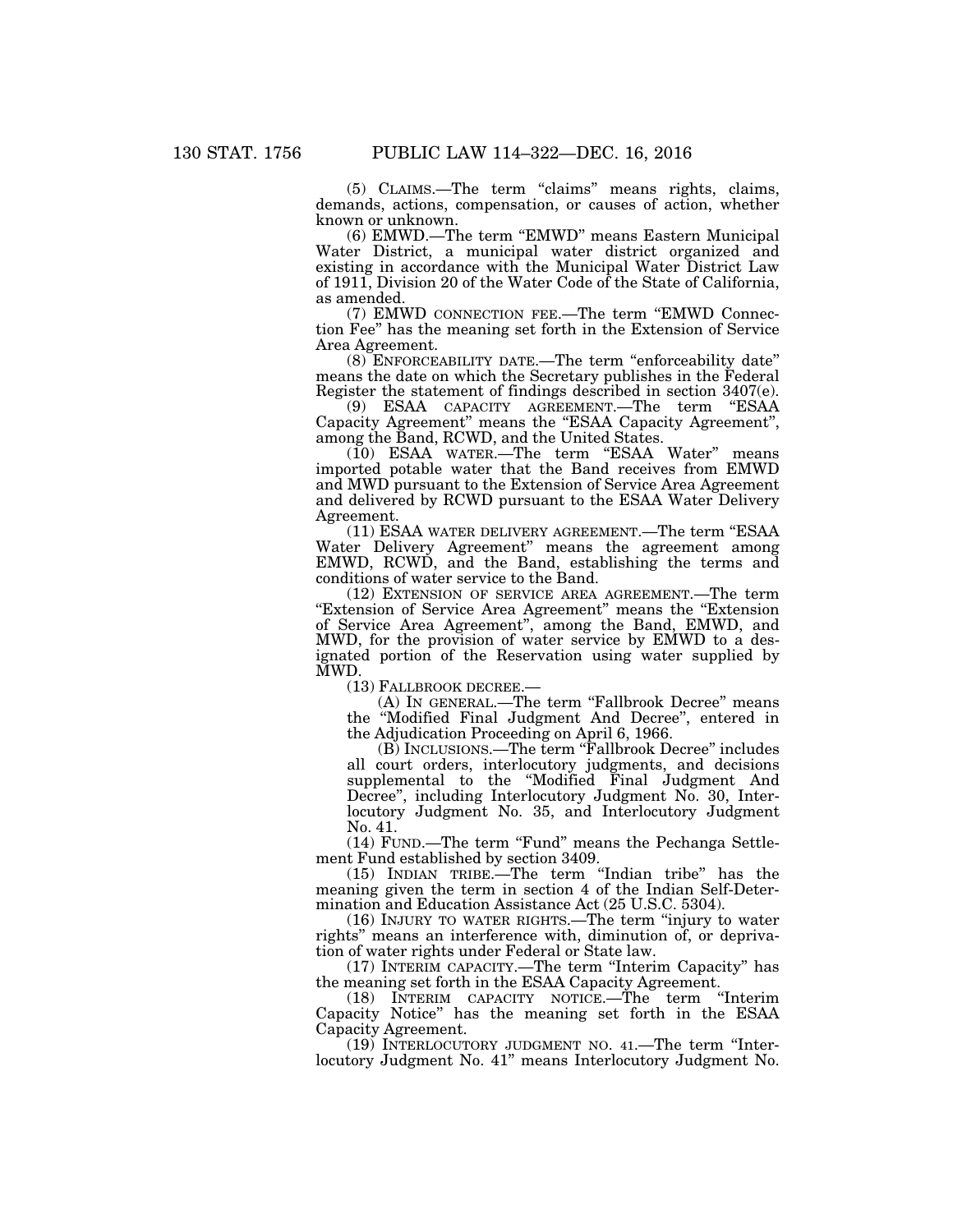41 issued in the Adjudication Proceeding on November 8, 1962, including all court orders, judgments, and decisions supplemental to that interlocutory judgment.

(20) MWD.—The term ''MWD'' means the Metropolitan Water District of Southern California, a metropolitan water district organized and incorporated under the Metropolitan Water District Act of the State of California (Stats. 1969, Chapter 209, as amended).

(21) MWD CONNECTION FEE.—The term ''MWD Connection Fee'' has the meaning set forth in the Extension of Service Area Agreement.

(22) PECHANGA ESAA DELIVERY CAPACITY ACCOUNT.—The term ''Pechanga ESAA Delivery Capacity account'' means the  $\text{account established by section } 3409(c)(2).$ <br>(23) PECHANGA RECYCLED WATER

(23) PECHANGA RECYCLED WATER INFRASTRUCTURE ACCOUNT.—The term ''Pechanga Recycled Water Infrastructure account'' means the account established by section 3409(c)(1).

(24) PECHANGA SETTLEMENT AGREEMENT.—The term ''Pechanga Settlement Agreement'' means the Pechanga Settlement Agreement, dated April 8, 2016, together with the exhibits to that agreement, entered into by the Band, the United States on behalf of the Band, its members and Allottees, MWD, EMWD, and RCWD, including—

(A) the Extension of Service Area Agreement;

(B) the ESAA Capacity Agreement; and

(C) the ESAA Water Delivery Agreement.

(25) PECHANGA WATER CODE.—The term "Pechanga Water Code'' means a water code to be adopted by the Band in accordance with section 3405(f).

(26) PECHANGA WATER FUND ACCOUNT.—The term "Pechanga Water Fund account" means the account established by section  $3409(c)(3)$ .

(27) PECHANGA WATER QUALITY ACCOUNT.—The term "Pechanga Water Quality account" means the account established by section  $3409(c)(4)$ .

(28) PERMANENT CAPACITY.—The term ''Permanent Capacity'' has the meaning set forth in the ESAA Capacity Agreement.

(29) PERMANENT CAPACITY NOTICE.—The term ''Permanent Capacity Notice'' has the meaning set forth in the ESAA Capacity Agreement.

 $(30)$  RCWD. $-$ 

(A) IN GENERAL.—The term ''RCWD'' means the Rancho California Water District organized pursuant to section 34000 et seq. of the California Water Code.

(B) INCLUSIONS.—The term ''RCWD'' includes all real property owners for whom RCWD acts as an agent pursuant to an agency agreement.

(31) RECYCLED WATER INFRASTRUCTURE AGREEMENT.—The term "Recycled Water Infrastructure Agreement" means the ''Recycled Water Infrastructure Agreement'' among the Band, RCWD, and the United States.

(32) RECYCLED WATER TRANSFER AGREEMENT.—The term ''Recycled Water Transfer Agreement'' means the ''Recycled Water Transfer Agreement" between the Band and RCWD. (33) RESERVATION.—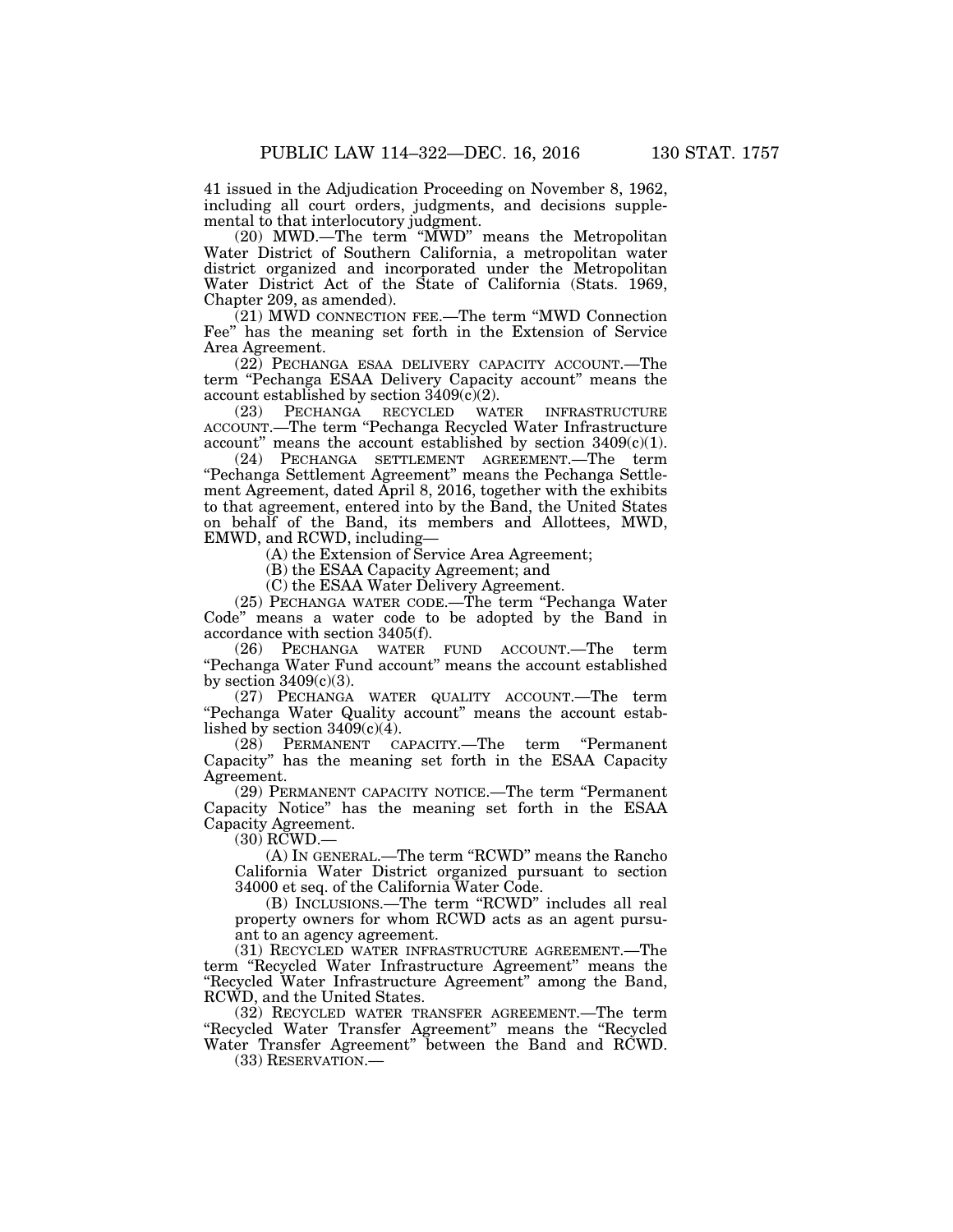(A) IN GENERAL.—The term ''Reservation'' means the land depicted on the map attached to the Pechanga Settlement Agreement as Exhibit I.

(B) APPLICABILITY OF TERM.—The term ''Reservation'' shall be used solely for the purposes of the Pechanga Settlement Agreement, this subtitle, and any judgment or decree issued by the Adjudication Court approving the Pechanga Settlement Agreement.

(34) SANTA MARGARITA RIVER WATERSHED.—The term ''Santa Margarita River Watershed'' means the watershed that is the subject of the Adjudication Proceeding and the Fallbrook Decree.

(35) SECRETARY.—The term ''Secretary'' means the Secretary of the Interior.

(36) STATE.—The term ''State'' means the State of California.

(37) STORAGE POND.—The term ''Storage Pond'' has the meaning set forth in the Recycled Water Infrastructure Agreement.

(38) TRIBAL WATER RIGHT.—The term ''Tribal Water Right'' means the water rights ratified, confirmed, and declared to be valid for the benefit of the Band and Allottees, as set forth and described in section 3405.

## **SEC. 3404. APPROVAL OF THE PECHANGA SETTLEMENT AGREEMENT.**

(a) RATIFICATION OF PECHANGA SETTLEMENT AGREEMENT.—

(1) IN GENERAL.—Except as modified by this subtitle, and to the extent that the Pechanga Settlement Agreement does not conflict with this subtitle, the Pechanga Settlement Agreement is authorized, ratified, and confirmed.

(2) AMENDMENTS.—Any amendment to the Pechanga Settlement Agreement is authorized, ratified, and confirmed, to the extent that the amendment is executed to make the Pechanga Settlement Agreement consistent with this subtitle. (b) EXECUTION OF PECHANGA SETTLEMENT AGREEMENT.—

(1) IN GENERAL.—To the extent that the Pechanga Settlement Agreement does not conflict with this subtitle, the Secretary is directed to and promptly shall execute—

(A) the Pechanga Settlement Agreement (including any exhibit to the Pechanga Settlement Agreement requiring the signature of the Secretary); and

(B) any amendment to the Pechanga Settlement Agreement necessary to make the Pechanga Settlement Agreement consistent with this subtitle.

(2) MODIFICATIONS.—Nothing in this subtitle precludes the Secretary from approving modifications to exhibits to the Pechanga Settlement Agreement not inconsistent with this subtitle, to the extent those modifications do not otherwise require congressional approval pursuant to section 2116 of the Revised Statutes (25 U.S.C. 177) or other applicable Federal law.

(c) ENVIRONMENTAL COMPLIANCE.—

(1) IN GENERAL.—In implementing the Pechanga Settlement Agreement, the Secretary shall promptly comply with all applicable requirements of—

(A) the National Environmental Policy Act of 1969 (42 U.S.C. 4321 et seq.);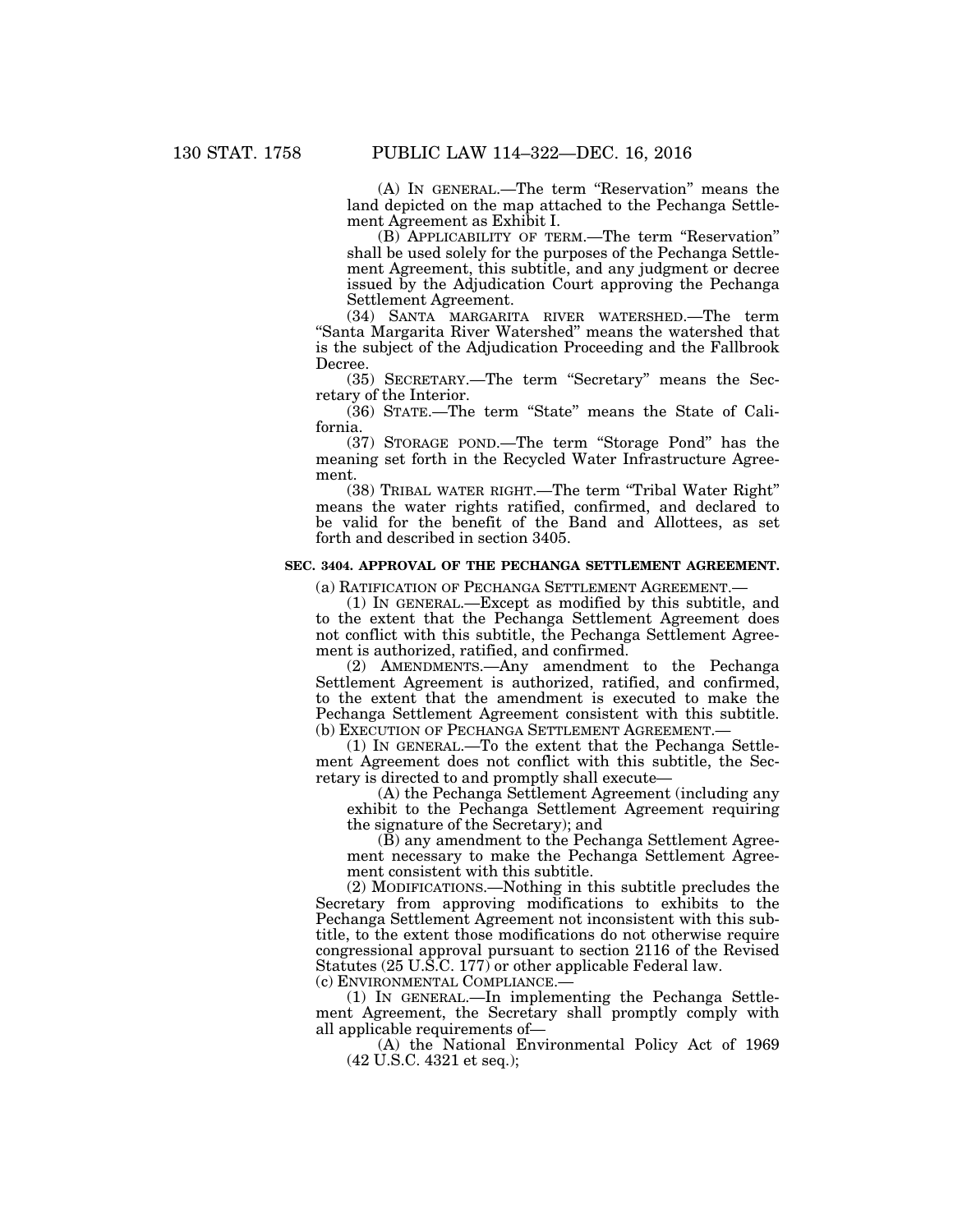(B) the Endangered Species Act of 1973 (16 U.S.C. 1531 et seq.);

(C) all other applicable Federal environmental laws; and

(D) all regulations promulgated under the laws described in subparagraphs (A) through (C).<br>(2) EXECUTION OF THE PECHANGA SETTLEMENT AGREE-

 $MENT.$  (A) In GENERAL.—Execution of the Pechanga Settle-

ment Agreement by the Secretary under this section shall not constitute a major Federal action under the National Environmental Policy Act of 1969 (42 U.S.C. 4321 et seq.).

(B) COMPLIANCE.—The Secretary is directed to carry out all Federal compliance necessary to implement the Pechanga Settlement Agreement.

(3) LEAD AGENCY.—The Bureau of Reclamation shall be designated as the lead agency with respect to environmental compliance.

#### **SEC. 3405. TRIBAL WATER RIGHT.**

(a) INTENT OF CONGRESS.—It is the intent of Congress to provide to each Allottee benefits that are equal to or exceed the benefits Allottees possess as of the date of enactment of this Act, taking into consideration—

(1) the potential risks, cost, and time delay associated with litigation that would be resolved by the Pechanga Settlement Agreement and this subtitle;

(2) the availability of funding under this subtitle;

(3) the availability of water from the Tribal Water Right and other water sources as set forth in the Pechanga Settlement Agreement; and

(4) the applicability of section 7 of the Act of February 8, 1887 (25 U.S.C. 381), and this subtitle to protect the interests of Allottees.<br>(b) CONFIRMATION OF TRIBAL WATER RIGHT.–

(1) IN GENERAL.—A Tribal Water Right of up to  $4,994$ acre-feet of water per year that, under natural conditions, is physically available on the Reservation is confirmed in accordance with the Findings of Fact and Conclusions of Law set forth in Interlocutory Judgment No. 41, as affirmed by the Fallbrook Decree.

(2) USE.—Subject to the terms of the Pechanga Settlement Agreement, this subtitle, the Fallbrook Decree, and applicable Federal law, the Band may use the Tribal Water Right for any purpose on the Reservation.

(c) HOLDING IN TRUST.—The Tribal Water Right, as set forth in subsection (b), shall—

(1) be held in trust by the United States on behalf of the Band and the Allottees in accordance with this section;

(2) include the priority dates described in Interlocutory Judgment No. 41, as affirmed by the Fallbrook Decree; and (3) not be subject to forfeiture or abandonment.

(d) ALLOTTEES.—

(1) APPLICABILITY OF ACT OF FEBRUARY 8, 1887.—The provisions of section 7 of the Act of February 8, 1887 (25 U.S.C. 381), relating to the use of water for irrigation purposes shall apply to the Tribal Water Right.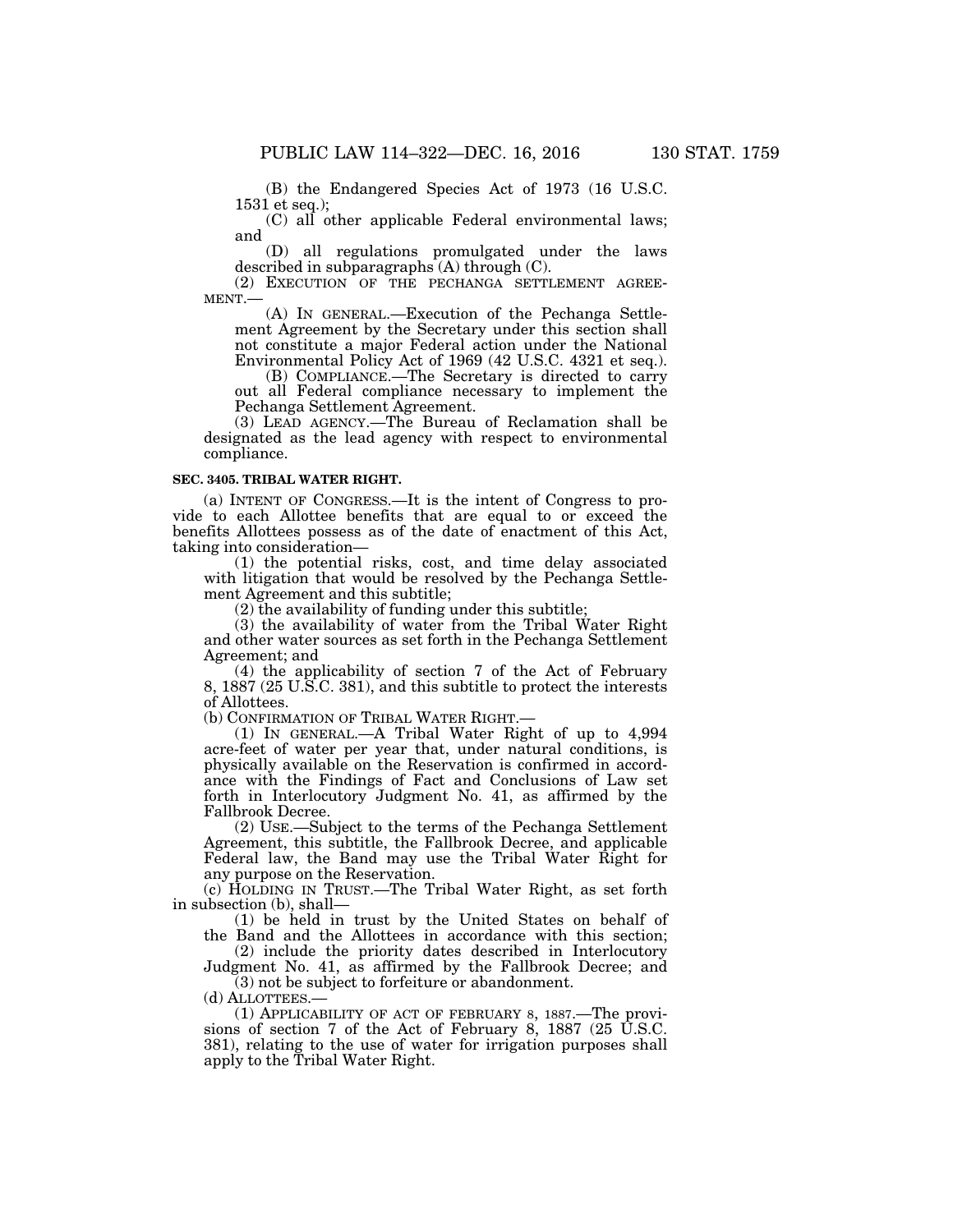(2) ENTITLEMENT TO WATER.—Any entitlement to water of an Allottee under Federal law shall be satisfied from the Tribal Water Right.

(3) ALLOCATIONS.—Allotted land located within the exterior boundaries of the Reservation shall be entitled to a just and equitable allocation of water for irrigation and domestic purposes from the Tribal Water Right.

(4) EXHAUSTION OF REMEDIES.—Before asserting any claim against the United States under section 7 of the Act of February 8, 1887 (25 U.S.C. 381), or any other applicable law, an Allottee shall exhaust remedies available under the Pechanga Water Code or other applicable tribal law.

(5) CLAIMS.—Following exhaustion of remedies available under the Pechanga Water Code or other applicable tribal law, an Allottee may seek relief under section 7 of the Act of February 8, 1887 (25 U.S.C. 381), or other applicable law.

(6) AUTHORITY.—The Secretary shall have the authority to protect the rights of Allottees as specified in this section. (e) AUTHORITY OF BAND.—

(1) IN GENERAL.—Except as provided in paragraph (2), the Band shall have authority to use, allocate, distribute, and lease the Tribal Water Right on the Reservation in accordance with—

(A) the Pechanga Settlement Agreement; and

(B) applicable Federal law.

(2) LEASES BY ALLOTTEES.—

(A) IN GENERAL.—An Allottee may lease any interest in land held by the Allottee, together with any water right determined to be appurtenant to that interest in land.

(B) WATER RIGHT APPURTENANT.—Any water right determined to be appurtenant to an interest in land leased by an Allottee shall be used on such land on the Reservation.

(f) PECHANGA WATER CODE.—

(1) IN GENERAL.—Not later than 18 months after the enforceability date, the Band shall enact a Pechanga Water Code, that provides for—

 $(A)$  the management, regulation, and governance of all uses of the Tribal Water Right in accordance with the Pechanga Settlement Agreement; and

(B) establishment by the Band of conditions, permit requirements, and other limitations relating to the storage, recovery, and use of the Tribal Water Right in accordance with the Pechanga Settlement Agreement.

(2) INCLUSIONS.—Subject to the approval of the Secretary, the Pechanga Water Code shall provide—

(A) that allocations of water to Allottees shall be satisfied with water from the Tribal Water Right;

(B) that charges for delivery of water for irrigation purposes for Allottees shall be assessed on a just and equitable basis;

(C) a process by which an Allottee may request that the Band provide water for irrigation or domestic purposes in accordance with this subtitle;

(D) a due process system for the consideration and determination by the Band of any request by an Allottee (or any successor in interest to an Allottee) for an allocation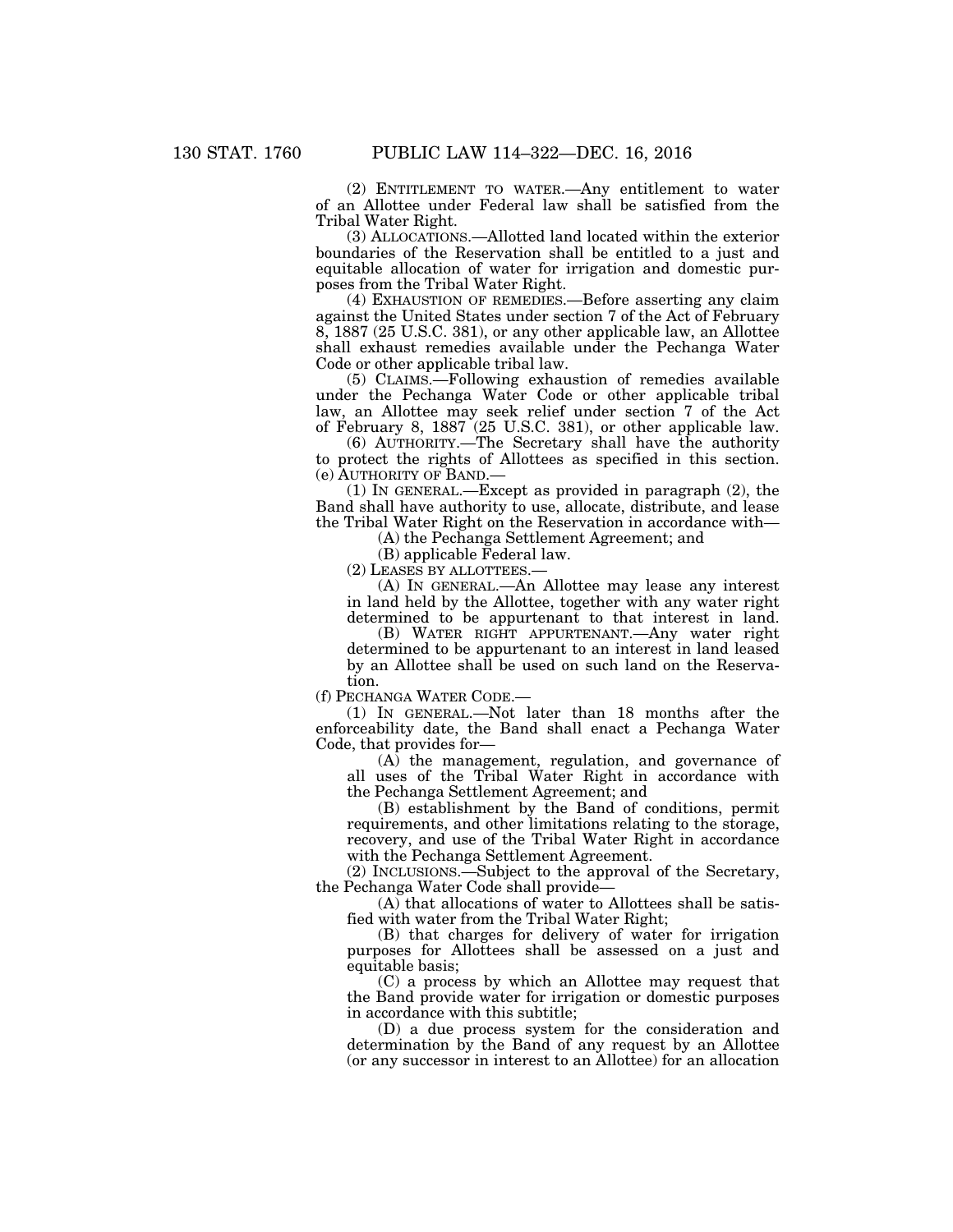of such water for irrigation or domestic purposes on allotted land, including a process for—

(i) appeal and adjudication of any denied or disputed distribution of water; and

(ii) resolution of any contested administrative decision; and

(E) a requirement that any Allottee with a claim relating to the enforcement of rights of the Allottee under the Pechanga Water Code or relating to the amount of water allocated to land of the Allottee must first exhaust remedies available to the Allottee under tribal law and the Pechanga Water Code before initiating an action against the United States or petitioning the Secretary pursuant to subsection  $(d)(4)$ .

(3) ACTION BY SECRETARY.—

(A) IN GENERAL.—The Secretary shall administer the Tribal Water Right until the Pechanga Water Code is enacted and approved under this section.

(B) APPROVAL.—Any provision of the Pechanga Water Code and any amendment to the Pechanga Water Code that affects the rights of Allottees—

(i) shall be subject to the approval of the Secretary; and

(ii) shall not be valid until approved by the Secretary.

(C) APPROVAL PERIOD.—The Secretary shall approve or disapprove the Pechanga Water Code within a reasonable period of time after the date on which the Band submits the Pechanga Water Code to the Secretary for approval.

(g) EFFECT.—Except as otherwise specifically provided in this section, nothing in this subtitle—

(1) authorizes any action by an Allottee against any individual or entity, or against the Band, under Federal, State, tribal, or local law; or

(2) alters or affects the status of any action pursuant to section 1491(a) of title 28, United States Code.

#### **SEC. 3406. SATISFACTION OF CLAIMS.**

(a) IN GENERAL.—The benefits provided to the Band under the Pechanga Settlement Agreement and this subtitle shall be in complete replacement of, complete substitution for, and full satisfaction of all claims of the Band against the United States that are waived and released pursuant to section 3407.

(b) ALLOTTEE CLAIMS.—The benefits realized by the Allottees under this subtitle shall be in complete replacement of, complete substitution for, and full satisfaction of—

(1) all claims that are waived and released pursuant to section 3407; and

(2) any claims of the Allottees against the United States that the Allottees have or could have asserted that are similar in nature to any claim described in section 3407.

(c) NO RECOGNITION OF WATER RIGHTS.—Except as provided in section 3405(d), nothing in this subtitle recognizes or establishes any right of a member of the Band or an Allottee to water within the Reservation.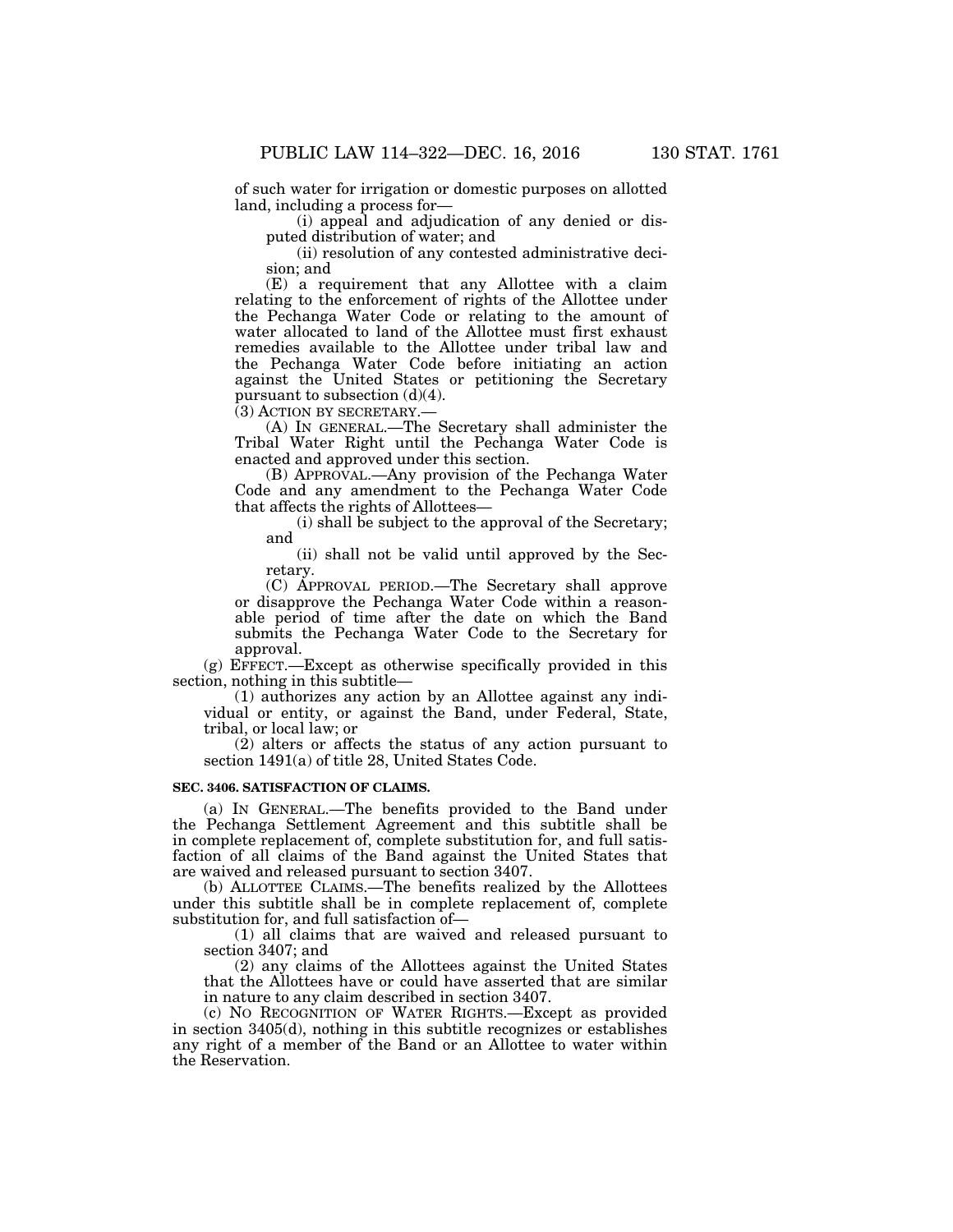(d) CLAIMS RELATING TO DEVELOPMENT OF WATER FOR RES-ERVATION.—

(1) IN GENERAL.—The amounts authorized to be appropriated pursuant to section 3411 shall be used to satisfy any claim of the Allottees against the United States with respect to the development or protection of water resources for the Reservation.

(2) SATISFACTION OF CLAIMS.—Upon the complete appropriation of amounts authorized pursuant to section 3411, any claim of the Allottees against the United States with respect to the development or protection of water resources for the Reservation shall be deemed to have been satisfied.

## **SEC. 3407. WAIVER OF CLAIMS.**

 $(a)$  In GENERAL<sub> $-$ </sub>

(1) WAIVER OF CLAIMS BY THE BAND AND THE UNITED STATES ACTING IN ITS CAPACITY AS TRUSTEE FOR THE BAND.—

(A) IN GENERAL.—Subject to the retention of rights set forth in subsection (c), in return for recognition of the Tribal Water Right and other benefits as set forth in the Pechanga Settlement Agreement and this subtitle, the Band, and the United States, acting as trustee for the Band, are authorized and directed to execute a waiver and release of all claims for water rights within the Santa Margarita River Watershed that the Band, or the United States acting as trustee for the Band, asserted or could have asserted in any proceeding, including the Adjudication Proceeding, except to the extent that such rights are recognized in the Pechanga Settlement Agreement and this subtitle.

(B) CLAIMS AGAINST RCWD.—Subject to the retention of rights set forth in subsection (c) and notwithstanding any provisions to the contrary in the Pechanga Settlement Agreement, the Band and the United States, on behalf of the Band and Allottees, fully release, acquit, and discharge RCWD from—

(i) claims for injuries to water rights in the Santa Margarita River Watershed for land located within the Reservation arising or occurring at any time up to and including June 30, 2009;

(ii) claims for injuries to water rights in the Santa Margarita River Watershed for land located within the Reservation arising or occurring at any time after June 30, 2009, resulting from the diversion or use of water in a manner not in violation of the Pechanga Settlement Agreement or this subtitle;

(iii) claims for subsidence damage to land located within the Reservation arising or occurring at any time up to and including June  $30, 2009$ ;

(iv) claims for subsidence damage arising or occurring after June 30, 2009, to land located within the Reservation resulting from the diversion of underground water in a manner consistent with the Pechanga Settlement Agreement or this subtitle; and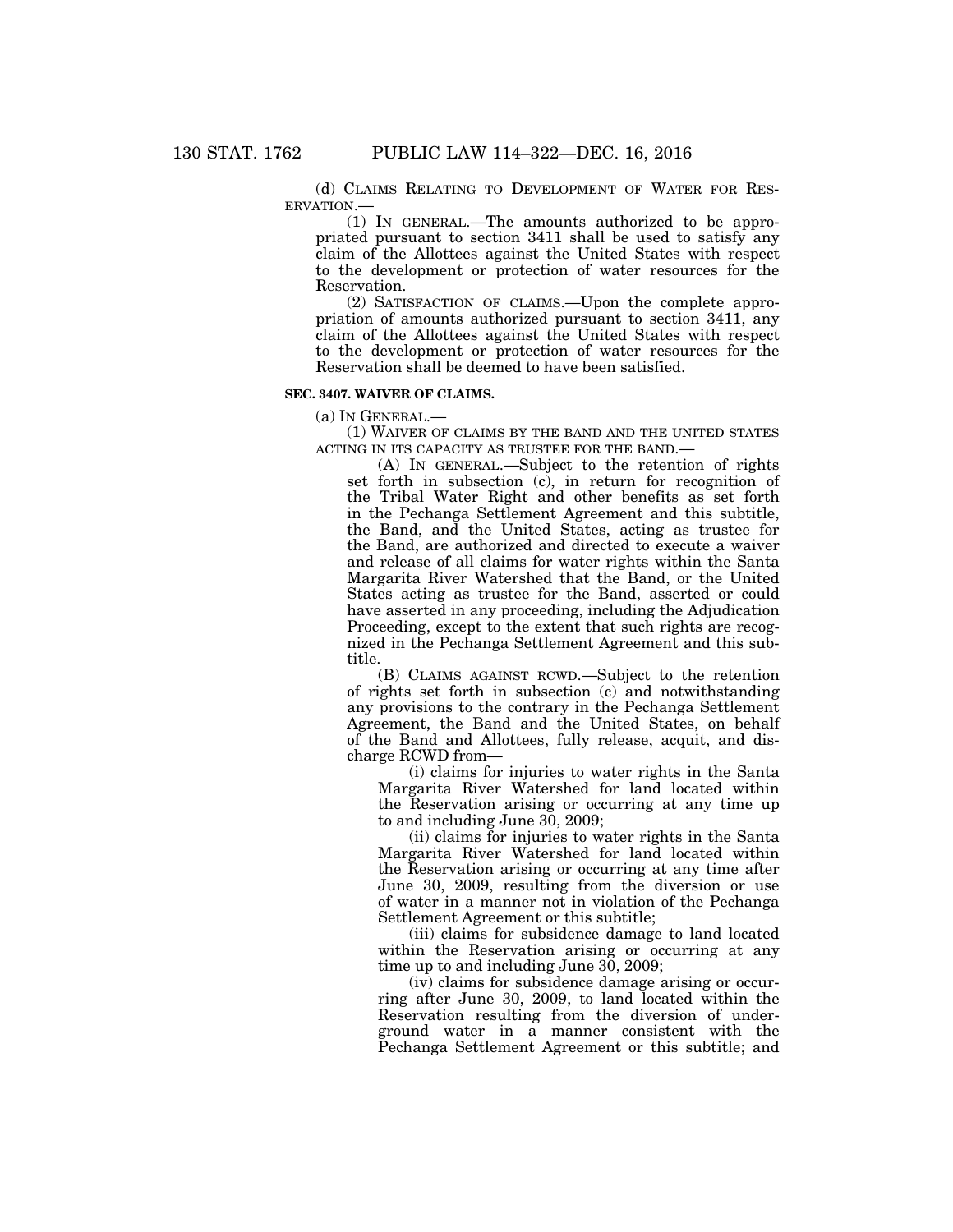(v) claims arising out of, or relating in any manner to, the negotiation or execution of the Pechanga Settlement Agreement or the negotiation or execution of this subtitle.

(2) CLAIMS BY THE UNITED STATES ACTING IN ITS CAPACITY AS TRUSTEE FOR ALLOTTEES.—Subject to the retention of claims set forth in subsection (c), in return for recognition of the Tribal Water Right and other benefits as set forth in the Pechanga Settlement Agreement and this subtitle, the United States, acting as trustee for Allottees, is authorized and directed to execute a waiver and release of all claims for water rights within the Santa Margarita River Watershed that the United States, acting as trustee for the Allottees, asserted or could have asserted in any proceeding, including the Adjudication Proceeding, except to the extent such rights are recognized in the Pechanga Settlement Agreement and this subtitle.

(3) CLAIMS BY THE BAND AGAINST THE UNITED STATES.— Subject to the retention of rights set forth in subsection (c), the Band, is authorized to execute a waiver and release of—

(A) all claims against the United States (including the agencies and employees of the United States) relating to claims for water rights in, or water of, the Santa Margarita River Watershed that the United States, acting in its capacity as trustee for the Band, asserted, or could have asserted, in any proceeding, including the Adjudication Proceeding, except to the extent that those rights are recognized in the Pechanga Settlement Agreement and this subtitle;

(B) all claims against the United States (including the agencies and employees of the United States) relating to damages, losses, or injuries to water, water rights, land, or natural resources due to loss of water or water rights (including damages, losses or injuries to hunting, fishing, gathering, or cultural rights due to loss of water or water rights, claims relating to interference with, diversion, or taking of water or water rights, or claims relating to failure to protect, acquire, replace, or develop water, water rights, or water infrastructure) in the Santa Margarita River Watershed that first accrued at any time up to and including the enforceability date;

(C) all claims against the United States (including the agencies and employees of the United States) relating to the pending litigation of claims relating to the water rights of the Band in the Adjudication Proceeding; and

(D) all claims against the United States (including the agencies and employees of the United States) relating to the negotiation or execution of the Pechanga Settlement Agreement or the negotiation or execution of this subtitle.

(b) EFFECTIVENESS OF WAIVERS AND RELEASES.—The waivers under subsection (a) shall take effect on the enforceability date.

(c) RESERVATION OF RIGHTS AND RETENTION OF CLAIMS.—Notwithstanding the waivers and releases authorized in this subtitle, the Band, on behalf of itself and the members of the Band, and the United States, acting in its capacity as trustee for the Band and Allottees, retain—

(1) all claims for enforcement of the Pechanga Settlement Agreement and this subtitle;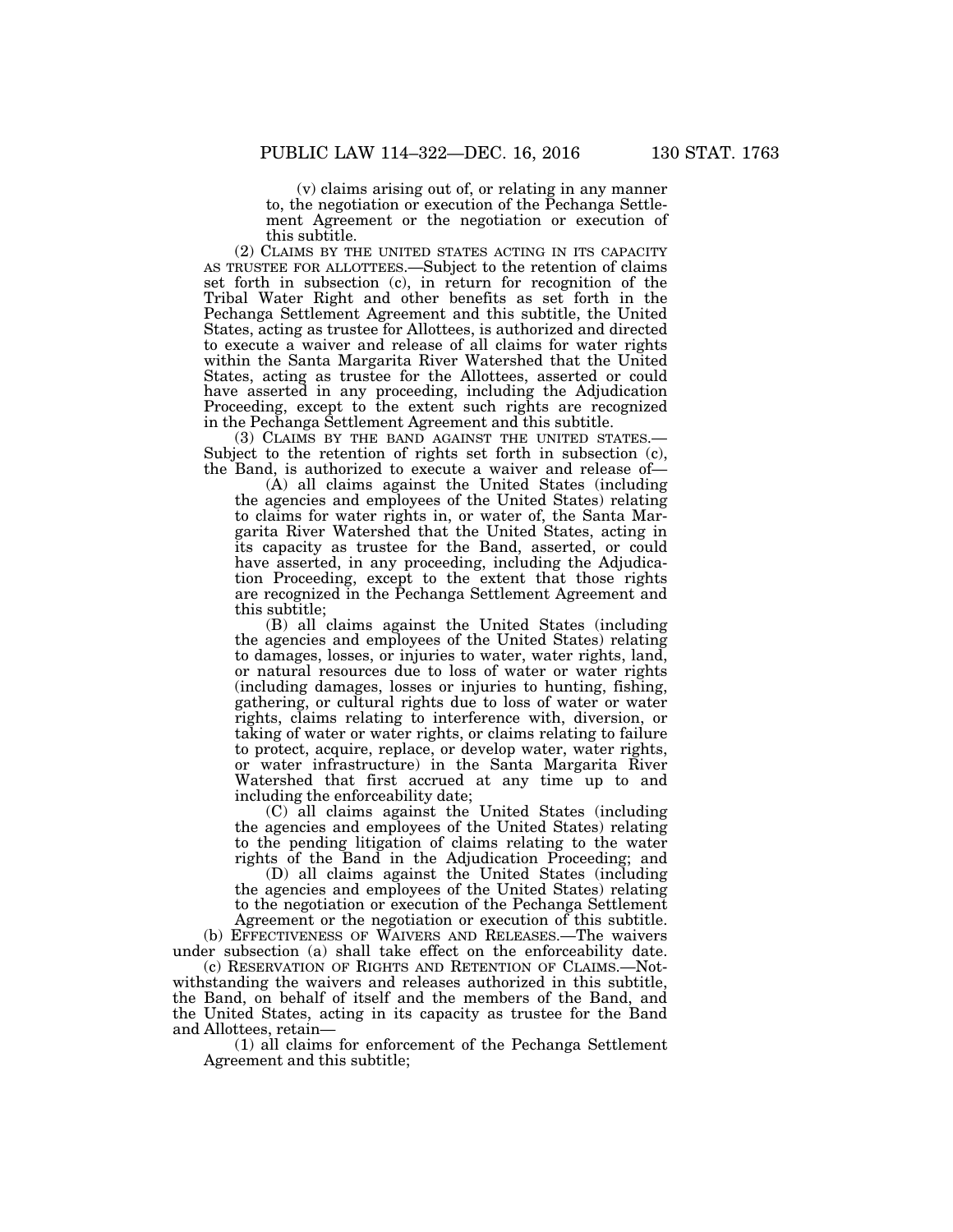(2) all claims against any person or entity other than the United States and RCWD, including claims for monetary damages;

 $(3)$  all claims for water rights that are outside the jurisdiction of the Adjudication Court;

(4) all rights to use and protect water rights acquired on or after the enforceability date; and

(5) all remedies, privileges, immunities, powers, and claims, including claims for water rights, not specifically waived and released pursuant to this subtitle and the Pechanga Settlement Agreement.

(d) EFFECT OF PECHANGA SETTLEMENT AGREEMENT AND ACT.— Nothing in the Pechanga Settlement Agreement or this subtitle—

(1) affects the ability of the United States, acting as a sovereign, to take actions authorized by law, including any laws relating to health, safety, or the environment, including—

(A) the Comprehensive Environmental Response, Compensation, and Liability Act of 1980 (42 U.S.C. 9601 et seq.);

(B) the Safe Drinking Water Act (42 U.S.C. 300f et seq.);

(C) the Federal Water Pollution Control Act (33 U.S.C. 1251 et seq.); and

(D) any regulations implementing the Acts described in subparagraphs (A) through (C);

(2) affects the ability of the United States to take actions acting as trustee for any other Indian tribe or an Allottee of any other Indian tribe;

(3) confers jurisdiction on any State court—

(A) to interpret Federal law regarding health, safety, or the environment;

(B) to determine the duties of the United States or other parties pursuant to Federal law regarding health, safety, or the environment; or

(C) to conduct judicial review of Federal agency action; (4) waives any claim of a member of the Band in an

individual capacity that does not derive from a right of the Band;

(5) limits any funding that RCWD would otherwise be authorized to receive under any Federal law, including, the Reclamation Wastewater and Groundwater Study and Facilities Act (43 U.S.C. 390h et seq.) as that Act applies to permanent facilities for water recycling, demineralization, and desalination, and distribution of nonpotable water supplies in Southern Riverside County, California;

(6) characterizes any amounts received by RCWD under the Pechanga Settlement Agreement or this subtitle as Federal for purposes of section 1649 of the Reclamation Wastewater and Groundwater Study and Facilities Act (43 U.S.C. 390h– 32); or

(7) affects the requirement of any party to the Pechanga Settlement Agreement or any of the exhibits to the Pechanga Settlement Agreement to comply with the National Environmental Policy Act of 1969 (42 U.S.C. 4321 et seq.) or the California Environmental Quality Act (Cal. Pub. Res. Code 21000 et seq.) prior to performing the respective obligations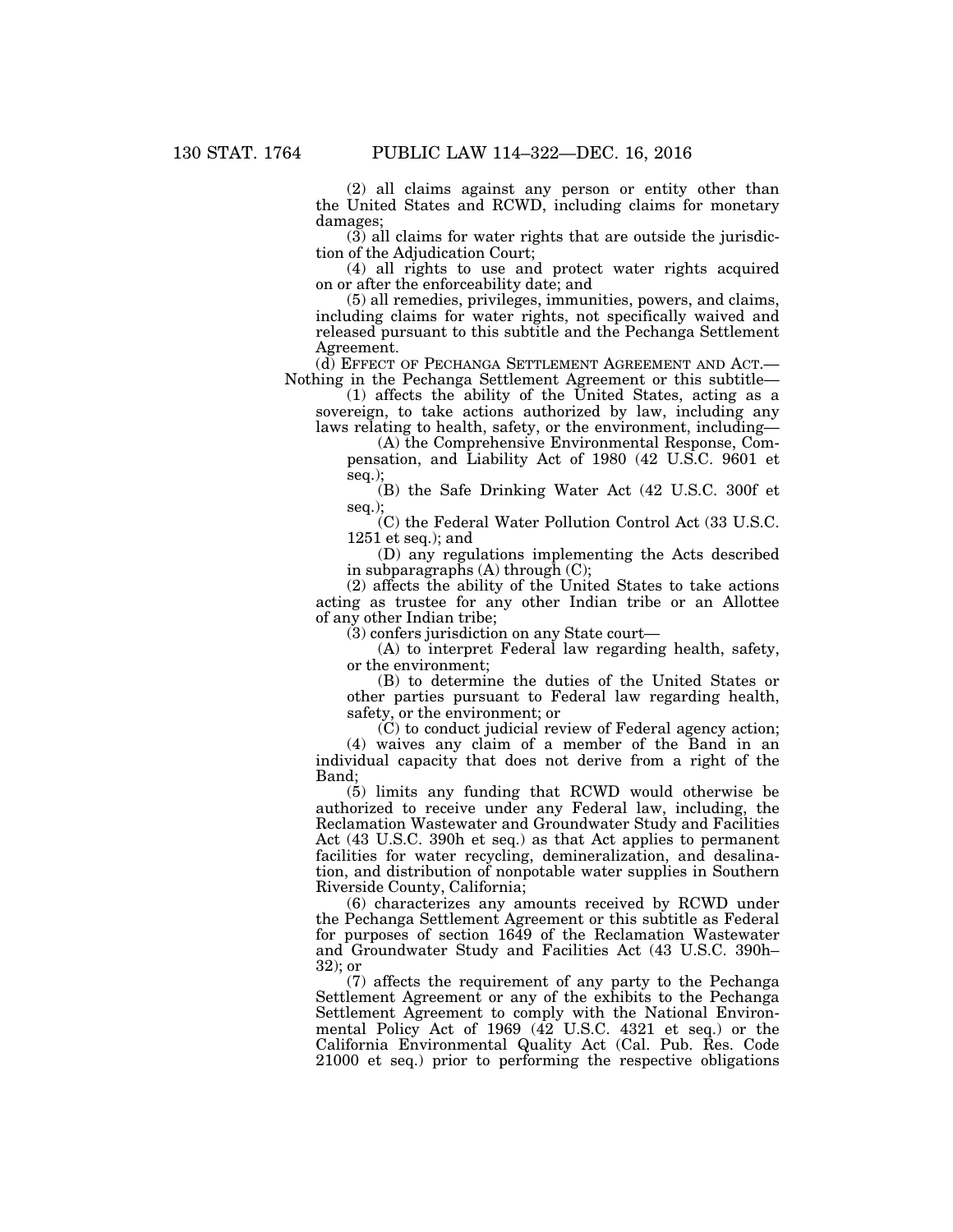of that party under the Pechanga Settlement Agreement or any of the exhibits to the Pechanga Settlement Agreement. (e) ENFORCEABILITY DATE.—The enforceability date shall be the date on which the Secretary publishes in the Federal Register a statement of findings that—

(1) the Adjudication Court has approved and entered a judgment and decree approving the Pechanga Settlement Agreement in substantially the same form as Appendix 2 to the Pechanga Settlement Agreement;

(2) all amounts authorized by this subtitle have been deposited in the Fund;

(3) the waivers and releases authorized in subsection (a) have been executed by the Band and the Secretary;

(4) the Extension of Service Area Agreement—

(A) has been approved and executed by all the parties to the Extension of Service Area Agreement; and

(B) is effective and enforceable in accordance with the terms of the Extension of Service Area Agreement; and (5) the ESAA Water Delivery Agreement—

(A) has been approved and executed by all the parties to the ESAA Water Delivery Agreement; and

(B) is effective and enforceable in accordance with the terms of the ESAA Water Delivery Agreement.

(f) TOLLING OF CLAIMS.—

(1) IN GENERAL.—Each applicable period of limitation and time-based equitable defense relating to a claim described in this section shall be tolled for the period beginning on the date of enactment of this Act and ending on the earlier of—

(A) April 30, 2030, or such alternate date after April 30, 2030, as is agreed to by the Band and the Secretary; or

(B) the enforceability date.

(2) EFFECTS OF SUBSECTION.—Nothing in this subsection revives any claim or tolls any period of limitation or timebased equitable defense that expired before the date of enactment of this Act.

(3) LIMITATION.—Nothing in this section precludes the tolling of any period of limitations or any time-based equitable defense under any other applicable law.

(g) TERMINATION.—

(1) IN GENERAL.—If all of the amounts authorized to be appropriated to the Secretary pursuant to this subtitle have not been made available to the Secretary by April 30, 2030—

(A) the waivers authorized by this section shall expire and have no force or effect; and

(B) all statutes of limitations applicable to any claim otherwise waived under this section shall be tolled until April 30, 2030.

(2) VOIDING OF WAIVERS.—If a waiver authorized by this section is void under paragraph (1)—

(A) the approval of the United States of the Pechanga Settlement Agreement under section 3404 shall be void and have no further force or effect;

(B) any unexpended Federal amounts appropriated or made available to carry out this subtitle, together with any interest earned on those amounts, and any water rights or contracts to use water and title to other property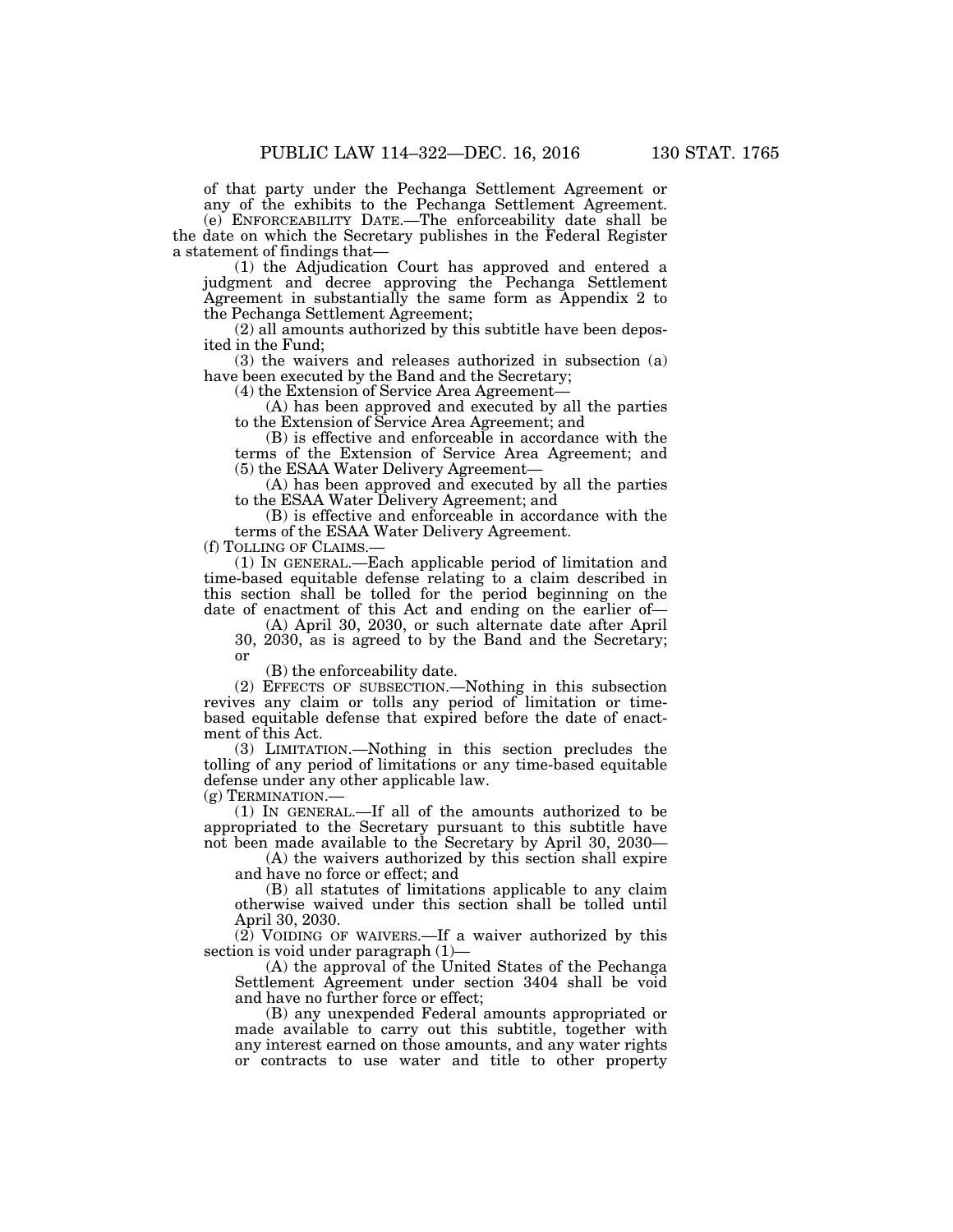acquired or constructed with Federal amounts appropriated or made available to carry out this subtitle shall be returned to the Federal Government, unless otherwise agreed to by the Band and the United States and approved by Congress; and

(C) except for Federal amounts used to acquire or develop property that is returned to the Federal Government under subparagraph (B), the United States shall be entitled to set off any Federal amounts appropriated or made available to carry out this subtitle that were expended or withdrawn, together with any interest accrued, against any claims against the United States relating to water rights asserted by the Band or Allottees in any future settlement of the water rights of the Band or Allottees.

#### **SEC. 3408. WATER FACILITIES.**

(a) IN GENERAL.—The Secretary shall, subject to the availability of appropriations, using amounts from the designated accounts of the Fund, provide the amounts necessary to fulfill the obligations of the Band under the Recycled Water Infrastructure Agreement and the ESAA Capacity Agreement, in an amount not to exceed the amounts deposited in the designated accounts for such purposes plus any interest accrued on such amounts from the date of deposit in the Fund to the date of disbursement from the Fund, in accordance with this subtitle and the terms and conditions of those agreements.

(b) NONREIMBURSABILITY OF COSTS.—All costs incurred by the Secretary in carrying out this section shall be nonreimbursable.

(c) RECYCLED WATER INFRASTRUCTURE.—

(1) IN GENERAL.—The Secretary shall, using amounts from the Pechanga Recycled Water Infrastructure account, provide amounts for the Storage Pond in accordance with this section.

(2) STORAGE POND.—

(A) IN GENERAL.—The Secretary shall, subject to the availability of appropriations, using amounts from the Pechanga Recycled Water Infrastructure account provide the amounts necessary for a Storage Pond in accordance with the Recycled Water Infrastructure Agreement, in an amount not to exceed \$2,656,374.

(B) PROCEDURE.—The procedure for the Secretary to provide amounts pursuant to this section shall be as set forth in the Recycled Water Infrastructure Agreement.

(C) LIABILITY.—The United States shall have no responsibility or liability for the Storage Pond.

(d) ESAA DELIVERY CAPACITY.—

(1) IN GENERAL.—The Secretary shall, using amounts from the Pechanga ESAA Delivery Capacity account, provide amounts for Interim Capacity and Permanent Capacity in accordance with this section.

(2) INTERIM CAPACITY.— (A) IN GENERAL.—The Secretary shall, subject to the availability of appropriations, using amounts from the ESAA Delivery Capacity account, provide amounts necessary for the provision of Interim Capacity in accordance with the ESAA Capacity Agreement in an amount not to exceed \$1,000,000.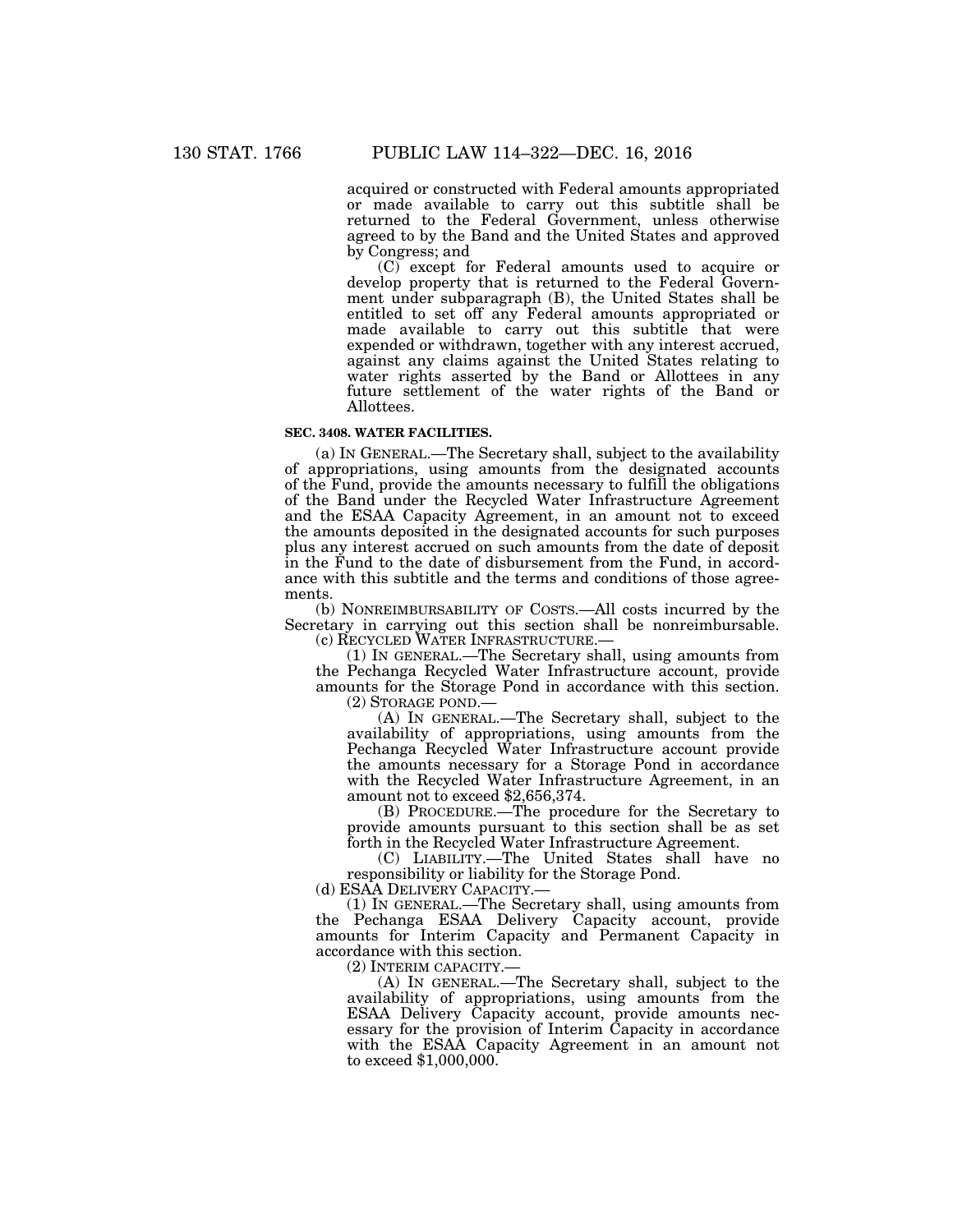(B) PROCEDURE.—The procedure for the Secretary to provide amounts pursuant to this section shall be as set forth in the ESAA Capacity Agreement.

(C) LIABILITY.—The United States shall have no responsibility or liability for the Interim Capacity to be provided by RCWD or by the Band.

(D) TRANSFER TO BAND.—If RCWD does not provide the Interim Capacity Notice required pursuant to the ESAA Capacity Agreement by the date that is 60 days after the date required under the ESAA Capacity Agreement, the amounts in the Pechanga ESAA Delivery Capacity account for purposes of the provision of Interim Capacity and Permanent Capacity, including any interest that has accrued on those amounts, shall be available for use by the Band to provide alternative interim capacity in a manner that is similar to the Interim Capacity and Permanent Capacity that the Band would have received had RCWD provided such Interim Capacity and Permanent Capacity.

(3) PERMANENT CAPACITY.—

(A) IN GENERAL.—The Secretary shall, subject to the availability of appropriations, using amounts from the ESAA Delivery Capacity account, provide amounts necessary for the provision of Permanent Capacity in accordance with the ESAA Capacity Agreement.

(B) PROCEDURE.—The procedure for the Secretary to provide funds pursuant to this section shall be as set forth in the ESAA Capacity Agreement.

(C) LIABILITY.—The United States shall have no responsibility or liability for the Permanent Capacity to be provided by RCWD or by the Band.

(D) TRANSFER TO BAND.—If RCWD does not provide the Permanent Capacity Notice required pursuant to the ESAA Capacity Agreement by the date that is 5 years after the enforceability date, the amounts in the Pechanga ESAA Delivery Capacity account for purposes of the provision of Permanent Capacity, including any interest that has accrued on those amounts, shall be available for use by the Band to provide alternative Permanent Capacity in a manner that is similar to the Permanent Capacity that the Band would have received had RCWD provided such Permanent Capacity.

#### **SEC. 3409. PECHANGA SETTLEMENT FUND.**

(a) ESTABLISHMENT.—There is established in the Treasury of the United States a fund to be known as the ''Pechanga Settlement Fund'', to be managed, invested, and distributed by the Secretary and to be available until expended, and, together with any interest earned on those amounts, to be used solely for the purpose of carrying out this subtitle.

(b) TRANSFERS TO FUND.—The Fund shall consist of such amounts as are deposited in the Fund under section 3411(a) of this subtitle, together with any interest earned on those amounts, which shall be available in accordance with subsection (e).

(c) ACCOUNTS OF PECHANGA SETTLEMENT FUND.—The Secretary shall establish in the Fund the following accounts: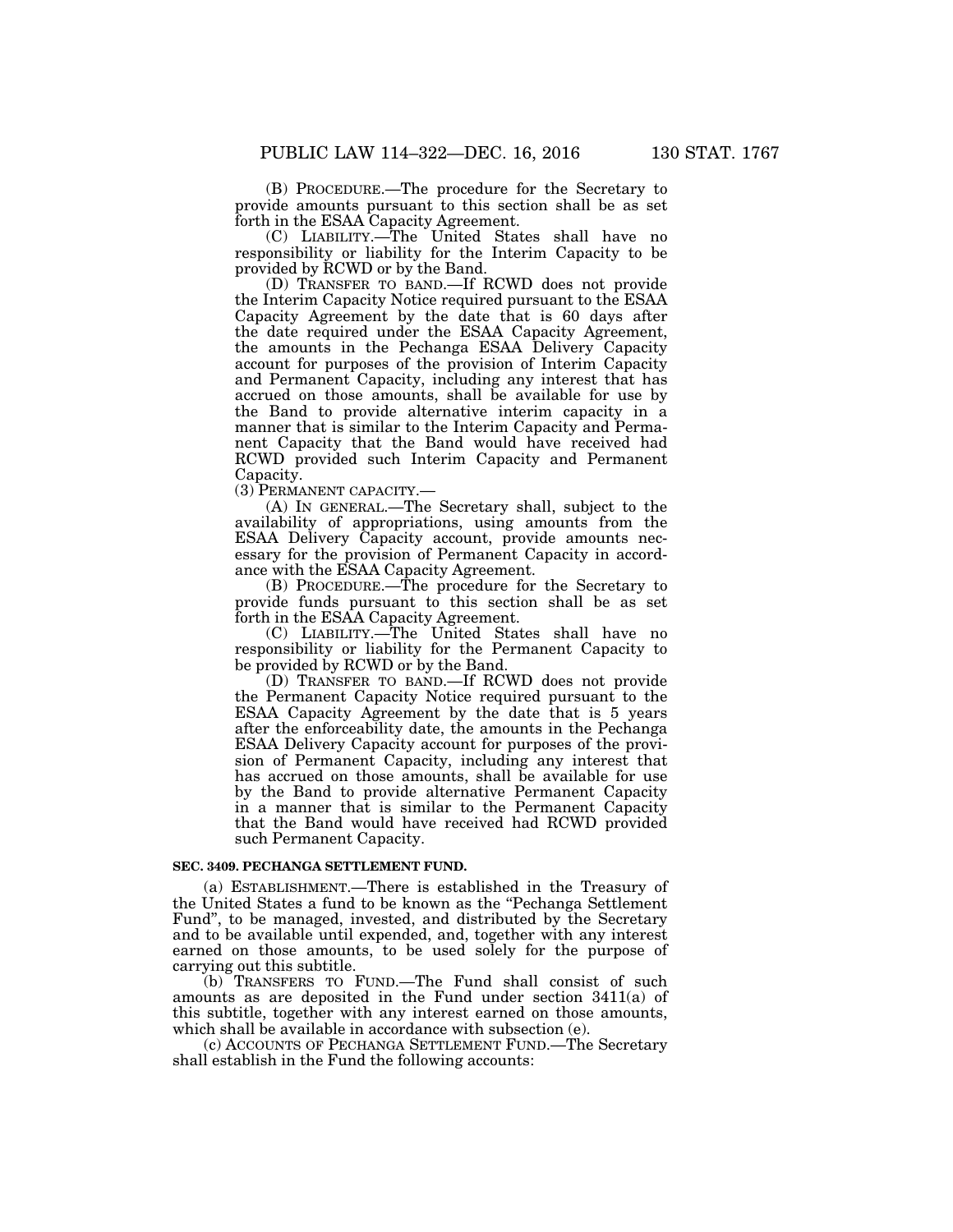(1) Pechanga Recycled Water Infrastructure account, con-

sisting of amounts authorized pursuant to section  $3411(a)(1)$ . (2) Pechanga ESAA Delivery Capacity account, consisting

of amounts authorized pursuant to section 3411(a)(2). (3) Pechanga Water Fund account, consisting of amounts authorized pursuant to section 3411(a)(3).

(4) Pechanga Water Quality account, consisting of amounts authorized pursuant to section 3411(a)(4).

(d) MANAGEMENT OF FUND.—The Secretary shall manage, invest, and distribute all amounts in the Fund in a manner that is consistent with the investment authority of the Secretary under—

(1) the first section of the Act of June 24, 1938 (25 U.S.C. 162a);

(2) the American Indian Trust Fund Management Reform Act of 1994 (25 U.S.C. 4001 et seq.); and

(3) this section.

(e) AVAILABILITY OF AMOUNTS.—Amounts appropriated to, and deposited in, the Fund, including any investment earnings accrued from the date of deposit in the Fund through the date of disbursement from the Fund, shall be made available to the Band by the Secretary beginning on the enforceability date.

(f) WITHDRAWALS BY BAND PURSUANT TO THE AMERICAN INDIAN TRUST FUND MANAGEMENT REFORM ACT.—

(1) IN GENERAL.—The Band may withdraw all or part of the amounts in the Fund on approval by the Secretary of a tribal management plan submitted by the Band in accordance with the American Indian Trust Fund Management Reform Act of 1994 (25 U.S.C. 4001 et seq.).

(2) REQUIREMENTS.—

(A) IN GENERAL.—In addition to the requirements under the American Indian Trust Fund Management Reform Act of 1994 (25 U.S.C. 4001 et seq.), the tribal management plan under paragraph (1) shall require that the Band shall spend all amounts withdrawn from the Fund in accordance with this subtitle.

(B) ENFORCEMENT.—The Secretary may carry out such judicial or administrative actions as the Secretary determines to be necessary to enforce the tribal management plan to ensure that amounts withdrawn by the Band from the Fund under this subsection are used in accordance with this subtitle.

(g) WITHDRAWALS BY BAND PURSUANT TO AN EXPENDITURE PLAN.

(1) IN GENERAL.—The Band may submit an expenditure plan for approval by the Secretary requesting that all or part of the amounts in the Fund be disbursed in accordance with the plan.

(2) REQUIREMENTS.—The expenditure plan under paragraph (1) shall include a description of the manner and purpose for which the amounts proposed to be disbursed from the Fund will be used, in accordance with subsection (h).

(3) APPROVAL.—If the Secretary determines that an expenditure plan submitted under this subsection is consistent with the purposes of this subtitle, the Secretary shall approve the plan.

(4) ENFORCEMENT.—The Secretary may carry out such judicial or administrative actions as the Secretary determines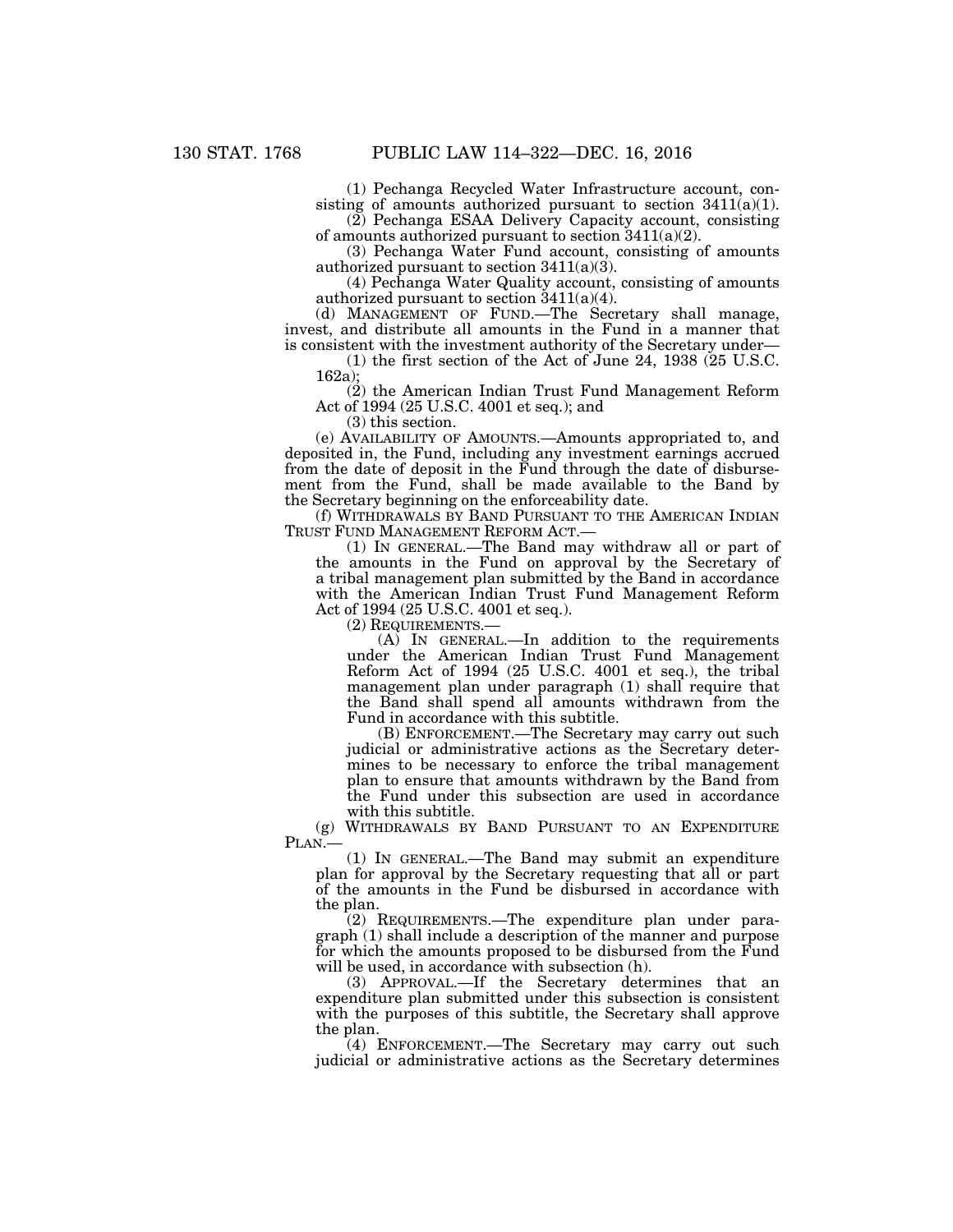necessary to enforce an expenditure plan to ensure that amounts disbursed under this subsection are used in accordance with this subtitle.

(h) USES.—Amounts from the Fund shall be used by the Band for the following purposes:<br>(1) PECHANGA

(1) PECHANGA RECYCLED WATER INFRASTRUCTURE ACCOUNT.—The Pechanga Recycled Water Infrastructure account shall be used for expenditures by the Band in accordance with section 3408(c).

(2) PECHANGA ESAA DELIVERY CAPACITY ACCOUNT.—The Pechanga ESAA Delivery Capacity account shall be used for expenditures by the Band in accordance with section 3408(d).

(3) PECHANGA WATER FUND ACCOUNT.—The Pechanga Water Fund account shall be used for—

(A) payment of the EMWD Connection Fee;

(B) payment of the MWD Connection Fee; and

(C) any expenses, charges, or fees incurred by the Band in connection with the delivery or use of water pursuant to the Pechanga Settlement Agreement.

(4) PECHANGA WATER QUALITY ACCOUNT.—The Pechanga Water Quality account shall be used by the Band to fund groundwater desalination activities within the Wolf Valley Basin.

(i) LIABILITY.—The Secretary and the Secretary of the Treasury shall not be liable for the expenditure of, or the investment of any amounts withdrawn from, the Fund by the Band under subsection (f) or  $(g)$ .

(j) NO PER CAPITA DISTRIBUTIONS.—No portion of the Fund shall be distributed on a per capita basis to any member of the Band.

### **SEC. 3410. MISCELLANEOUS PROVISIONS.**

(a) WAIVER OF SOVEREIGN IMMUNITY BY THE UNITED STATES.— Except as provided in subsections (a) through (c) of section 208 of the Department of Justice Appropriation Act, 1953 (43 U.S.C. 666), nothing in this subtitle waives the sovereign immunity of the United States.

(b) OTHER TRIBES NOT ADVERSELY AFFECTED.—Nothing in this subtitle quantifies or diminishes any land or water right, or any claim or entitlement to land or water, of an Indian tribe, band, or community other than the Band.

(c) LIMITATION ON CLAIMS FOR REIMBURSEMENT.—With respect to Indian land within the Reservation—

(1) the United States shall not submit against any Indianowned land located within the Reservation any claim for reimbursement of the cost to the United States of carrying out this subtitle and the Pechanga Settlement Agreement; and

(2) no assessment of any Indian-owned land located within the Reservation shall be made regarding that cost.

(d) EFFECT ON CURRENT LAW.—Nothing in this section affects any provision of law (including regulations) in effect on the day before the date of enactment of this Act with respect to preenforcement review of any Federal environmental enforcement action.

## **SEC. 3411. AUTHORIZATION OF APPROPRIATIONS.**

(a) AUTHORIZATION OF APPROPRIATIONS.—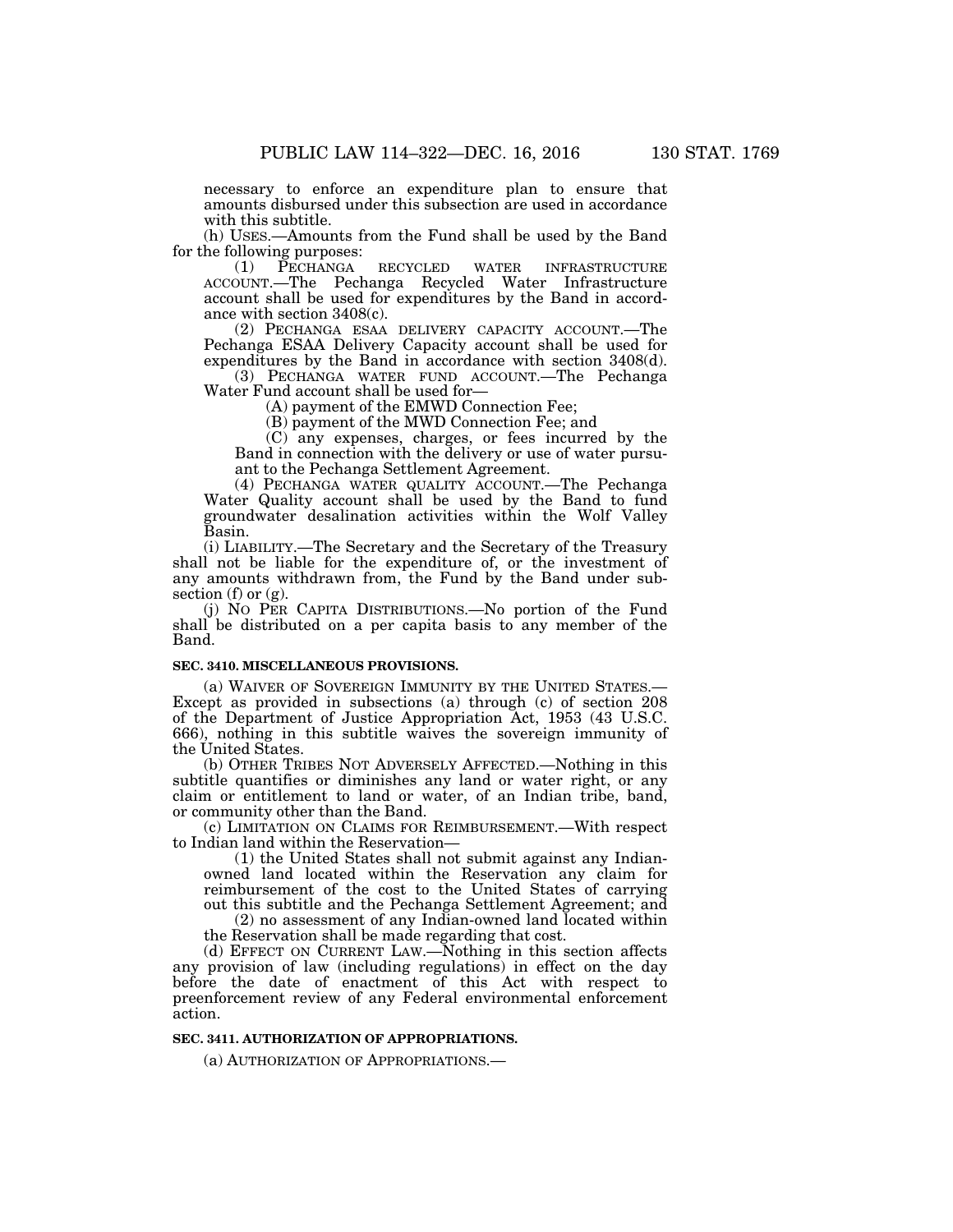(1) PECHANGA RECYCLED WATER INFRASTRUCTURE ACCOUNT.—There is authorized to be appropriated \$2,656,374, for deposit in the Pechanga Recycled Water Infrastructure account, to carry out the activities described in section 3408(c).

(2) PECHANGA ESAA DELIVERY CAPACITY ACCOUNT.—There is authorized to be appropriated \$17,900,000, for deposit in the Pechanga ESAA Delivery Capacity account, which amount shall be adjusted for changes in construction costs since June 30, 2009, as is indicated by ENR Construction Cost Index, 20-City Average, as applicable to the types of construction required for the Band to provide the infrastructure necessary for the Band to provide the Interim Capacity and Permanent Capacity in the event that RCWD elects not to provide the Interim Capacity or Permanent Capacity as set forth in the ESAA Capacity Agreement and contemplated in sections  $3408(d)(2)(\overline{D})$  and  $3408(d)(3)(\overline{D})$  of this subtitle, with such adjustment ending on the date on which funds authorized to be appropriated under this section have been deposited in the Fund.

(3) PECHANGA WATER FUND ACCOUNT.—There is authorized to be appropriated \$5,483,653, for deposit in the Pechanga Water Fund account, which amount shall be adjusted for changes in appropriate cost indices since June 30, 2009, with such adjustment ending on the date of deposit in the Fund, for the purposes set forth in section  $3409(h)(3)$ .

(4) PECHANGA WATER QUALITY ACCOUNT.—There is authorized to be appropriated \$2,460,000, for deposit in the Pechanga Water Quality account, which amount shall be adjusted for changes in appropriate cost indices since June 30, 2009, with such adjustment ending on the date of deposit in the Fund, for the purposes set forth in section  $3409(h)(4)$ .

## **SEC. 3412. EXPIRATION ON FAILURE OF ENFORCEABILITY DATE.**

If the Secretary does not publish a statement of findings under section 3407(e) by April 30, 2021, or such alternative later date as is agreed to by the Band and the Secretary, as applicable—

(1) this subtitle expires on the later of May 1, 2021, or the day after the alternative date agreed to by the Band and the Secretary;

(2) any action taken by the Secretary and any contract or agreement pursuant to the authority provided under any provision of this subtitle shall be void;

(3) any amounts appropriated under section 3411, together with any interest on those amounts, shall immediately revert to the general fund of the Treasury; and

(4) any amounts made available under section 3411 that remain unexpended shall immediately revert to the general fund of the Treasury.

#### **SEC. 3413. ANTIDEFICIENCY.**

(a) IN GENERAL.—Notwithstanding any authorization of appropriations to carry out this subtitle, the expenditure or advance of any funds, and the performance of any obligation by the Department in any capacity, pursuant to this subtitle shall be contingent on the appropriation of funds for that expenditure, advance, or performance.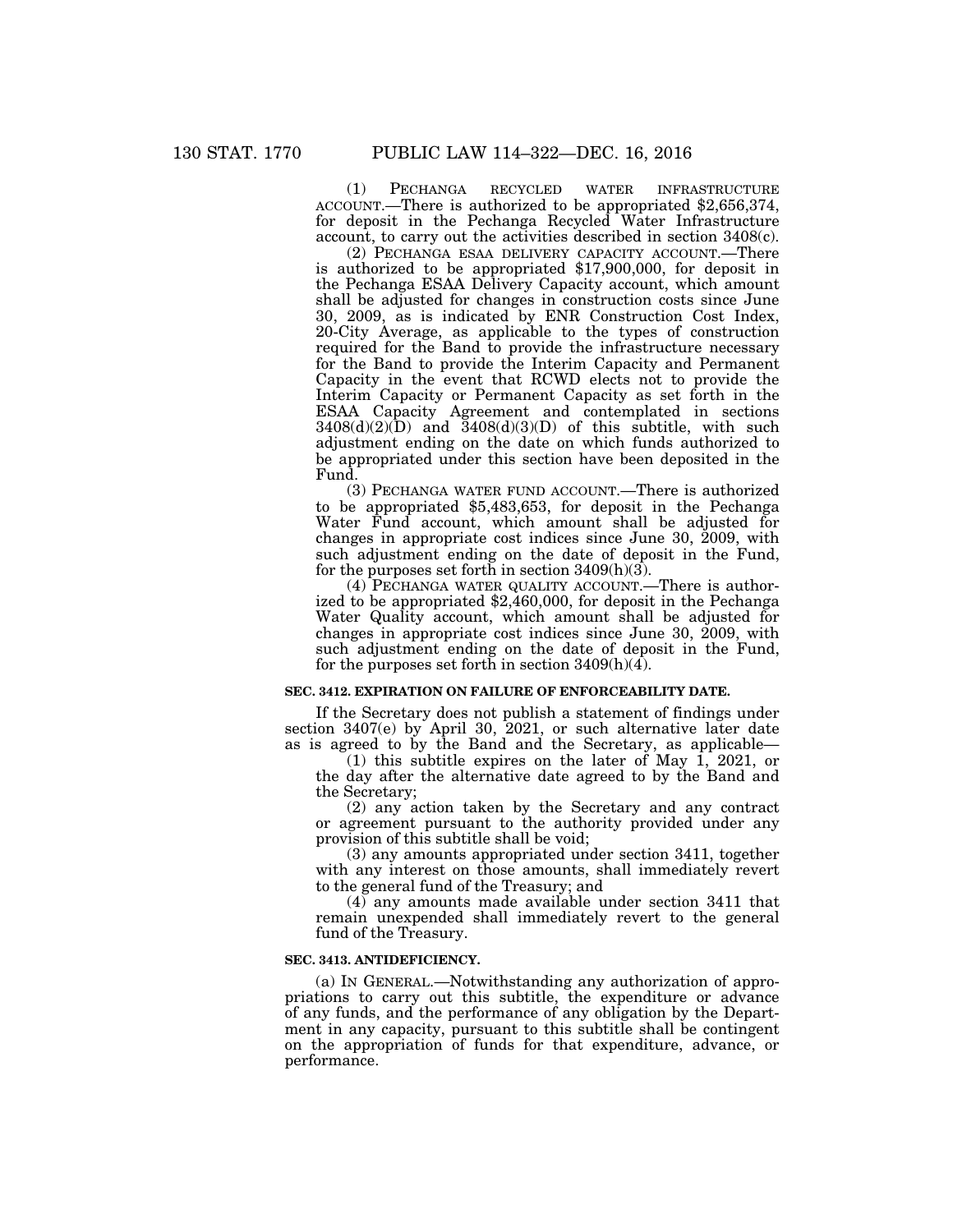(b) LIABILITY.—The Department of the Interior shall not be liable for the failure to carry out any obligation or activity authorized by this subtitle if adequate appropriations are not provided to carry out this subtitle.

# **Subtitle E—Delaware River Basin Conservation**

## **SEC. 3501. FINDINGS.**

Congress finds that—

(1) the Delaware River Basin is a national treasure of great cultural, environmental, ecological, and economic importance;

(2) the Basin contains over 12,500 square miles of land in the States of Delaware, New Jersey, New York, and Pennsylvania, including nearly 800 square miles of bay and more than 2,000 tributary rivers and streams;

(3) the Basin is home to more than 8,000,000 people who depend on the Delaware River and the Delaware Bay as an economic engine, a place of recreation, and a vital habitat for fish and wildlife;

(4) the Basin provides clean drinking water to more than 15,000,000 people, including New York City, which relies on the Basin for approximately half of the drinking water supply of the city, and Philadelphia, whose most significant threat to the drinking water supply of the city is loss of forests and other natural cover in the Upper Basin, according to a study conducted by the Philadelphia Water Department;

 $(5)$  the Basin contributes  $$25,000,000,000$  annually in eco- nomic activity, provides  $$21,000,000,000$  in ecosystem goods and services per year, and is directly or indirectly responsible for 600,000 jobs with \$10,000,000,000 in annual wages;

(6) almost 180 species of fish and wildlife are considered special status species in the Basin due to habitat loss and degradation, particularly sturgeon, eastern oyster, horseshoe crabs, and red knots, which have been identified as unique species in need of habitat improvement;

(7) the Basin provides habitat for over 200 resident and migrant fish species, includes significant recreational fisheries, and is an important source of eastern oyster, blue crab, and the largest population of the American horseshoe crab;<br>(8) the annual dockside value of commercial eastern oyster

fishery landings for the Delaware Estuary is nearly  $$4,000,000$ , making it the fourth most lucrative fishery in the Delaware River Basin watershed, and proven management strategies are available to increase oyster habitat, abundance, and harvest;

(9) the Delaware Bay has the second largest concentration of shorebirds in North America and is designated as one of the 4 most important shorebird migration sites in the world;

(10) the Basin, 50 percent of which is forested, also has over 700,000 acres of wetland, more than 126,000 acres of which are recognized as internationally important, resulting in a landscape that provides essential ecosystem services, including recreation, commercial, and water quality benefits;

(11) much of the remaining exemplary natural landscape in the Basin is vulnerable to further degradation, as the Basin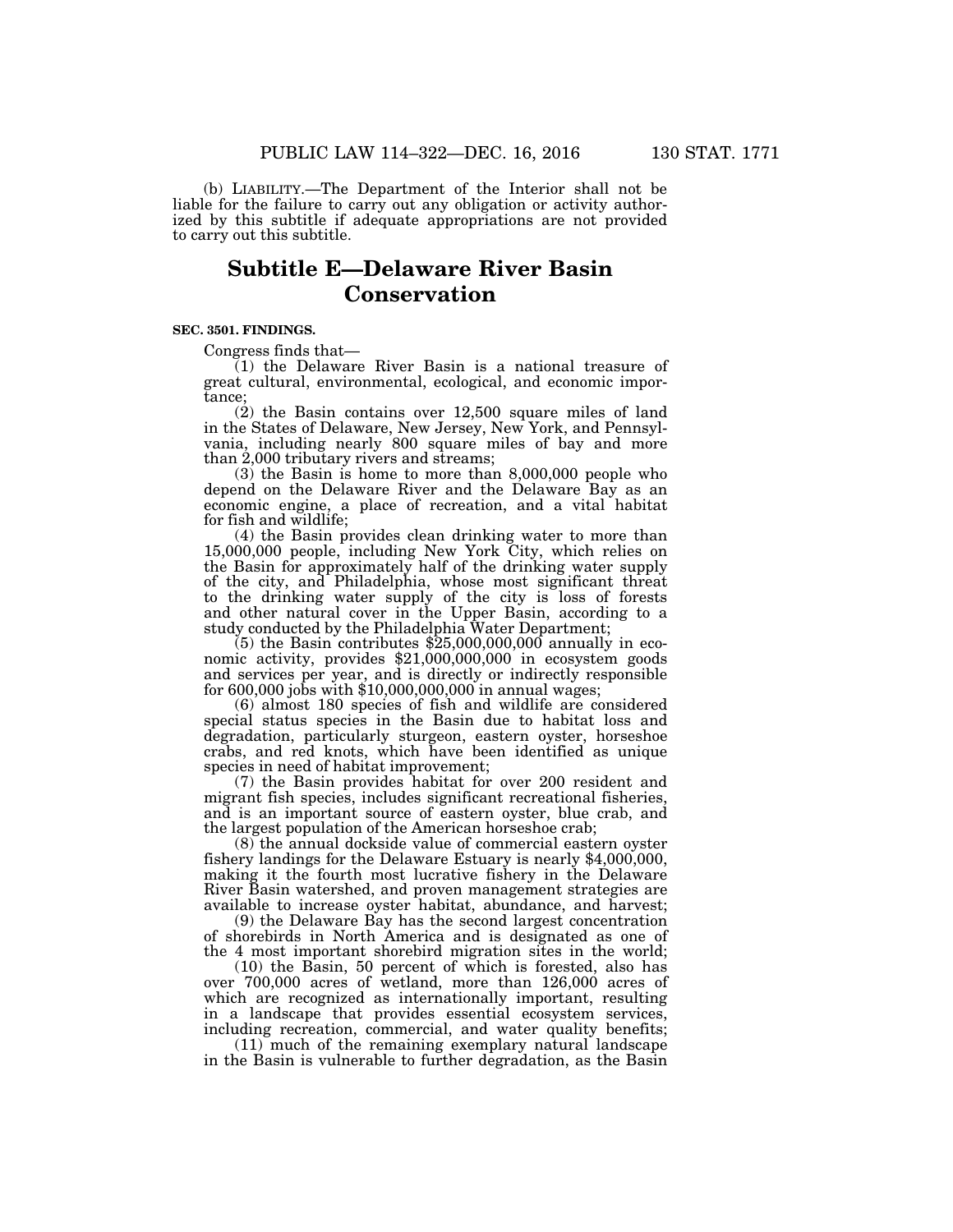gains approximately 10 square miles of developed land annually, and with new development, urban watersheds are increasingly covered by impervious surfaces, amplifying the quantity of polluted runoff into rivers and streams;

(12) the Delaware River is the longest undammed river east of the Mississippi; a critical component of the National Wild and Scenic Rivers System in the Northeast, with more than 400 miles designated; home to one of the most heavily visited National Park units in the United States, the Delaware Water Gap National Recreation Area; and the location of 6 National Wildlife Refuges;

(13) the Delaware River supports an internationally renowned cold water fishery in more than 80 miles of its northern headwaters that attracts tens of thousands of visitors each year and generates over \$21,000,000 in annual revenue through tourism and recreational activities;

 $(14)$  management of water volume in the Basin is critical to flood mitigation and habitat for fish and wildlife, and following 3 major floods along the Delaware River since 2004, the Governors of the States of Delaware, New Jersey, New York, and Pennsylvania have called for natural flood damage reduction measures to combat the problem, including restoring the function of riparian corridors;

(15) the Delaware River Port Complex (including docking facilities in the States of Delaware, New Jersey, and Pennsylvania) is one of the largest freshwater ports in the world, the Port of Philadelphia handles the largest volume of international tonnage and 70 percent of the oil shipped to the East Coast, and the Port of Wilmington, a full-service deepwater port and marine terminal supporting more than 12,000 jobs, is the busiest terminal on the Delaware River, handling more than 400 vessels per year with an annual import/export cargo tonnage of more than 4,000,000 tons;

(16) the Delaware Estuary, where freshwater from the Delaware River mixes with saltwater from the Atlantic Ocean, is one of the largest and most complex of the 28 estuaries in the National Estuary Program, and the Partnership for the Delaware Estuary works to improve the environmental health of the Delaware Estuary;

(17) the Delaware River Basin Commission is a Federalinterstate compact government agency charged with overseeing a unified approach to managing the river system and implementing important water resources management projects and activities throughout the Basin that are in the national interest;

(18) restoration activities in the Basin are supported through several Federal and State agency programs, and funding for those important programs should continue and complement the establishment of the Delaware River Basin Restoration Program, which is intended to build on and help coordinate restoration and protection funding mechanisms at the Federal, State, regional, and local levels; and

(19) the existing and ongoing voluntary conservation efforts in the Delaware River Basin necessitate improved efficiency and cost effectiveness, as well as increased private-sector investments and coordination of Federal and non-Federal resources.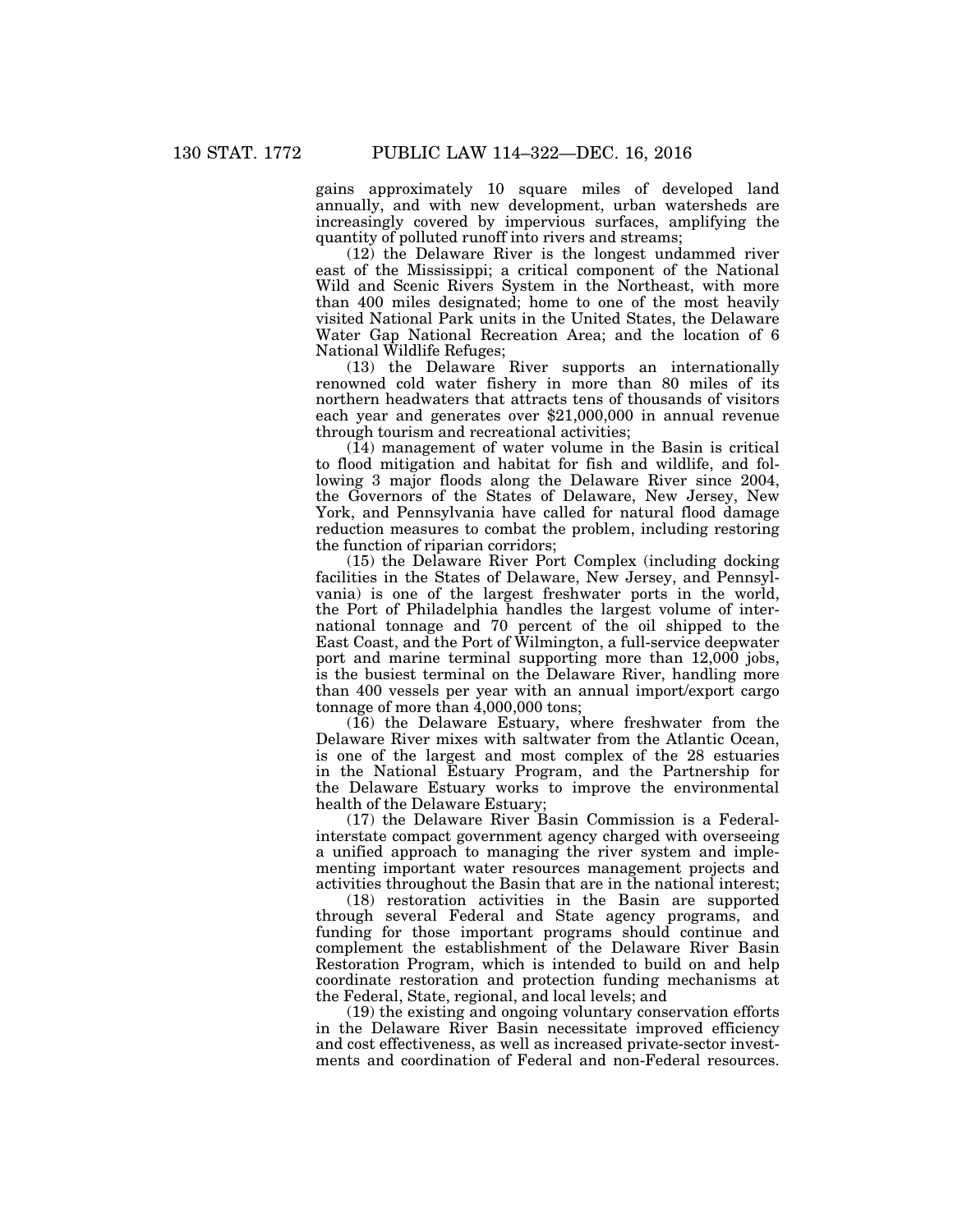In this subtitle:

(1) BASIN.—The term ''Basin'' means the 4-State Delaware Basin region, including all of Delaware Bay and portions of the States of Delaware, New Jersey, New York, and Pennsylvania located in the Delaware River watershed.

(2) BASIN STATE.—The term ''Basin State'' means each of the States of Delaware, New Jersey, New York, and Pennsylvania.

(3) DIRECTOR.—The term ''Director'' means the Director of the United States Fish and Wildlife Service.

(4) GRANT PROGRAM.—The term "grant program" means the voluntary Delaware River Basin Restoration Grant Program established under section 3504.

(5) PROGRAM.—The term ''program'' means the nonregulatory Delaware River Basin restoration program established under section 3503.

(6) RESTORATION AND PROTECTION.—The term ''restoration and protection'' means the conservation, stewardship, and enhancement of habitat for fish and wildlife to preserve and improve ecosystems and ecological processes on which they depend, and for use and enjoyment by the public.

(7) SECRETARY.—The term ''Secretary'' means the Secretary of the Interior, acting through the Director.

(8) SERVICE.—The term ''Service'' means the United States Fish and Wildlife Service.

#### **SEC. 3503. PROGRAM ESTABLISHMENT.**

(a) ESTABLISHMENT.—Not later than 180 days after the date of enactment of this Act, the Secretary shall establish a nonregulatory program to be known as the ''Delaware River Basin restoration program''.

(b) DUTIES.—In carrying out the program, the Secretary shall—

(1) draw on existing plans for the Basin, or portions of the Basin, and work in consultation with applicable management entities, including representatives of the Partnership for the Delaware Estuary, the Delaware River Basin Commission, the Federal Government, and other State and local governments, and regional organizations, as appropriate, to identify, prioritize, and implement restoration and protection activities within the Basin;

(2) adopt a Basinwide strategy that—

(A) supports the implementation of a shared set of science-based restoration and protection activities developed in accordance with paragraph (1);

(B) targets cost-effective projects with measurable results; and

(C) maximizes conservation outcomes with no net gain of Federal full-time equivalent employees; and

(3) establish the voluntary grant and technical assistance programs in accordance with section 3504.

(c) COORDINATION.—In establishing the program, the Secretary shall consult, as appropriate, with—

(1) the heads of Federal agencies, including—

(A) the Administrator of the Environmental Protection Agency;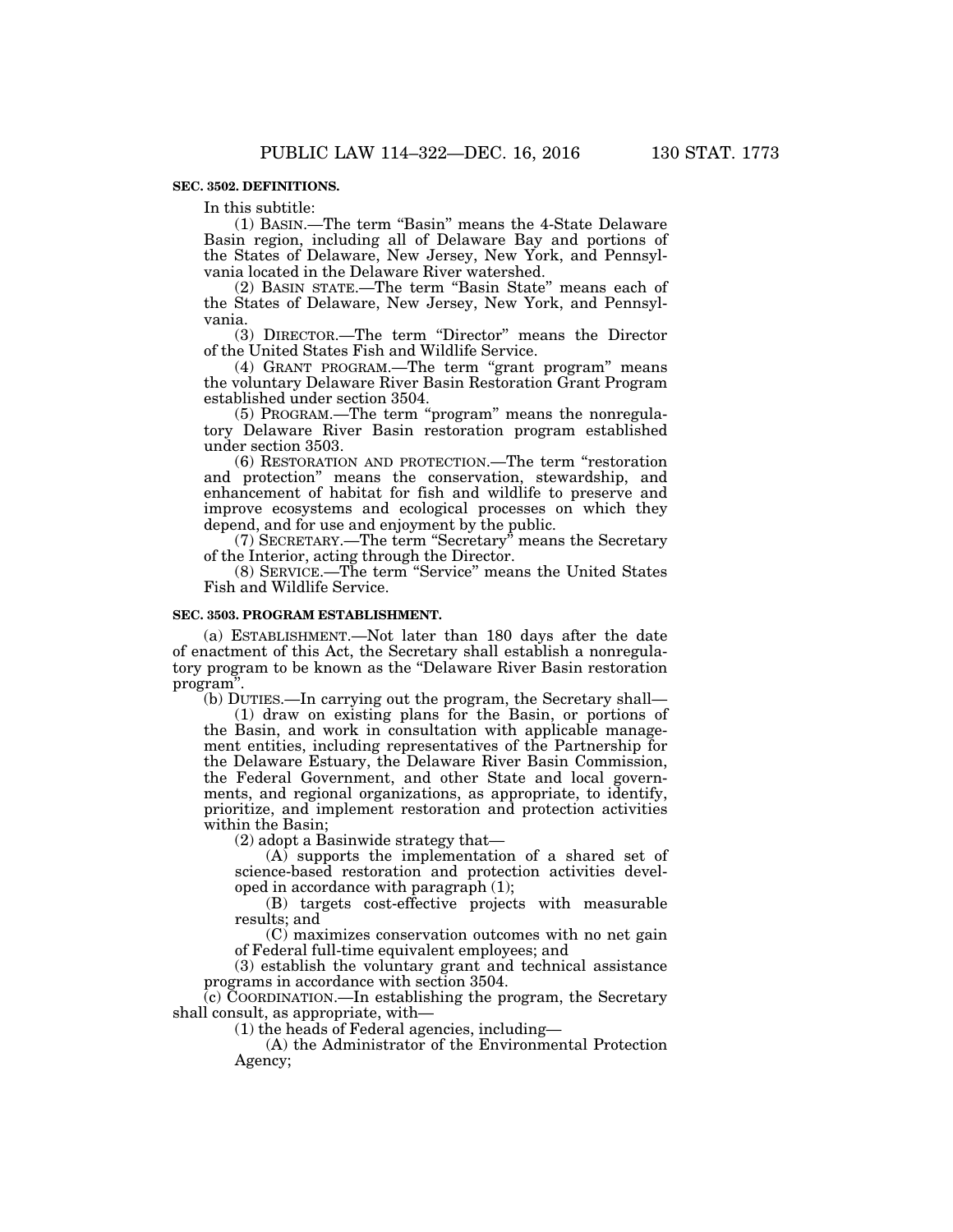(B) the Administrator of the National Oceanic and Atmospheric Administration;

(C) the Chief of the Natural Resources Conservation Service;

(D) the Chief of Engineers; and

(E) the head of any other applicable agency;

(2) the Governors of the Basin States;

(3) the Partnership for the Delaware Estuary;

(4) the Delaware River Basin Commission;

(5) fish and wildlife joint venture partnerships; and

(6) other public agencies and organizations with authority for the planning and implementation of conservation strategies in the Basin.

(d) PURPOSES.—The purposes of the program include—

(1) coordinating restoration and protection activities among Federal, State, local, and regional entities and conservation partners throughout the Basin; and

(2) carrying out coordinated restoration and protection activities, and providing for technical assistance throughout the Basin and Basin States—

(A) to sustain and enhance fish and wildlife habitat restoration and protection activities;

(B) to improve and maintain water quality to support fish and wildlife, as well as the habitats of fish and wildlife, and drinking water for people;

(C) to sustain and enhance water management for volume and flood damage mitigation improvements to benefit fish and wildlife habitat;

(D) to improve opportunities for public access and recreation in the Basin consistent with the ecological needs of fish and wildlife habitat;

(E) to facilitate strategic planning to maximize the resilience of natural systems and habitats under changing watershed conditions;

(F) to engage the public through outreach, education, and citizen involvement, to increase capacity and support for coordinated restoration and protection activities in the Basin;

 $(G)$  to increase scientific capacity to support the planning, monitoring, and research activities necessary to carry out coordinated restoration and protection activities; and

(H) to provide technical assistance to carry out restoration and protection activities in the Basin.

## **SEC. 3504. GRANTS AND ASSISTANCE.**

(a) DELAWARE RIVER BASIN RESTORATION GRANT PROGRAM.— To the extent that funds are available to carry out this section, the Secretary shall establish a voluntary grant and technical assistance program to be known as the ''Delaware River Basin Restoration Grant Program'' to provide competitive matching grants of varying amounts to State and local governments, nonprofit organizations, institutions of higher education, and other eligible entities to carry out activities described in section 3503(d).

(b) CRITERIA.—The Secretary, in consultation with the organizations described in section  $350\dot{3}(c)$ , shall develop criteria for the grant program to help ensure that activities funded under this section accomplish one or more of the purposes identified in section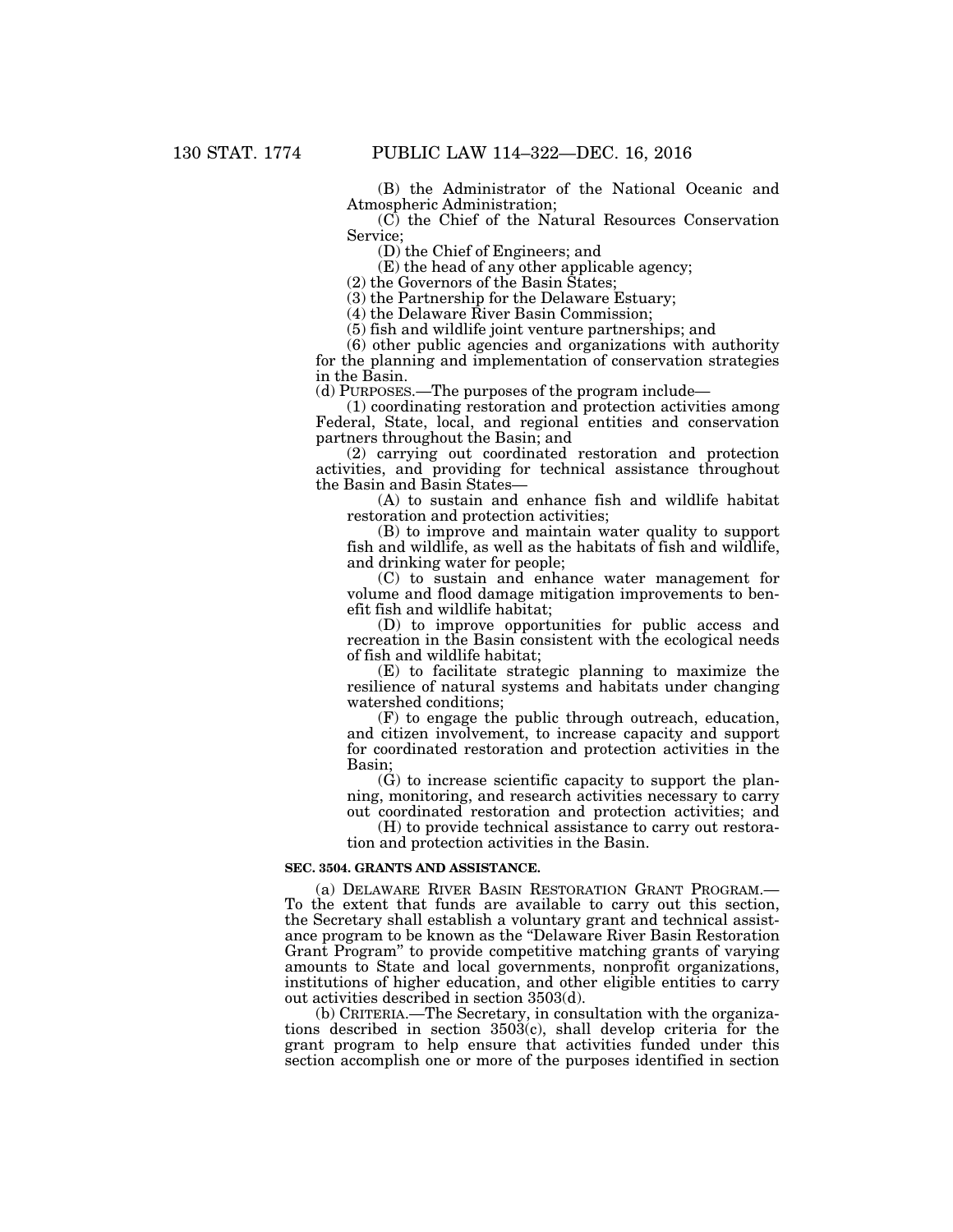3503(d)(2) and advance the implementation of priority actions or needs identified in the Basinwide strategy adopted under section 3503(b)(2).

(c) COST SHARING.— (1) FEDERAL SHARE.—The Federal share of the cost of a project funded under the grant program shall not exceed 50 percent of the total cost of the activity, as determined by the Secretary.

(2) NON-FEDERAL SHARE.—The non-Federal share of the cost of a project funded under the grant program may be provided in cash or in the form of an in-kind contribution of services or materials.

## **SEC. 3505. ANNUAL LETTER.**

Not later than 180 days after the date of enactment of this Act and annually thereafter, the Secretary shall submit to Congress a detailed letter on the implementation of this subtitle, including a description of each project that has received funding under this subtitle.

## **SEC. 3506. PROHIBITION ON USE OF FUNDS FOR FEDERAL ACQUISI-TION OF INTERESTS IN LAND.**

No funds may be appropriated or used under this subtitle for acquisition by the Federal Government of any interest in land. **SEC. 3507. SUNSET.** 

This subtitle shall have no force or effect after September 30, 2023.

## **Subtitle F—Miscellaneous Provisions**

## **SEC. 3601. BUREAU OF RECLAMATION DAKOTAS AREA OFFICE PERMIT FEES FOR CABINS AND TRAILERS.**

During the period ending 5 years after the date of enactment of this Act, the Secretary of the Interior shall not increase the permit fee for a cabin or trailer on land in the State of North Dakota administered by the Dakotas Area Office of the Bureau of Reclamation by more than 33 percent of the permit fee that was in effect on January 1, 2016.

## **SEC. 3602. USE OF TRAILER HOMES AT HEART BUTTE DAM AND RES-ERVOIR (LAKE TSCHIDA).**

(a) DEFINITIONS.—In this section:

(1) ADDITION.—The term ''addition'' means any enclosed structure added onto the structure of a trailer home that increases the living area of the trailer home.

(2) CAMPER OR RECREATIONAL VEHICLE.—The term ''camper or recreational vehicle'' includes—

(A) a camper, motorhome, trailer camper, bumper hitch camper, fifth wheel camper, or equivalent mobile shelter; and

(B) a recreational vehicle.

(3) IMMEDIATE FAMILY.—The term ''immediate family'' means a spouse, grandparent, parent, sibling, child, or grandchild.

(4) PERMIT.—The term ''permit'' means a permit issued by the Secretary authorizing the use of a lot in a trailer area.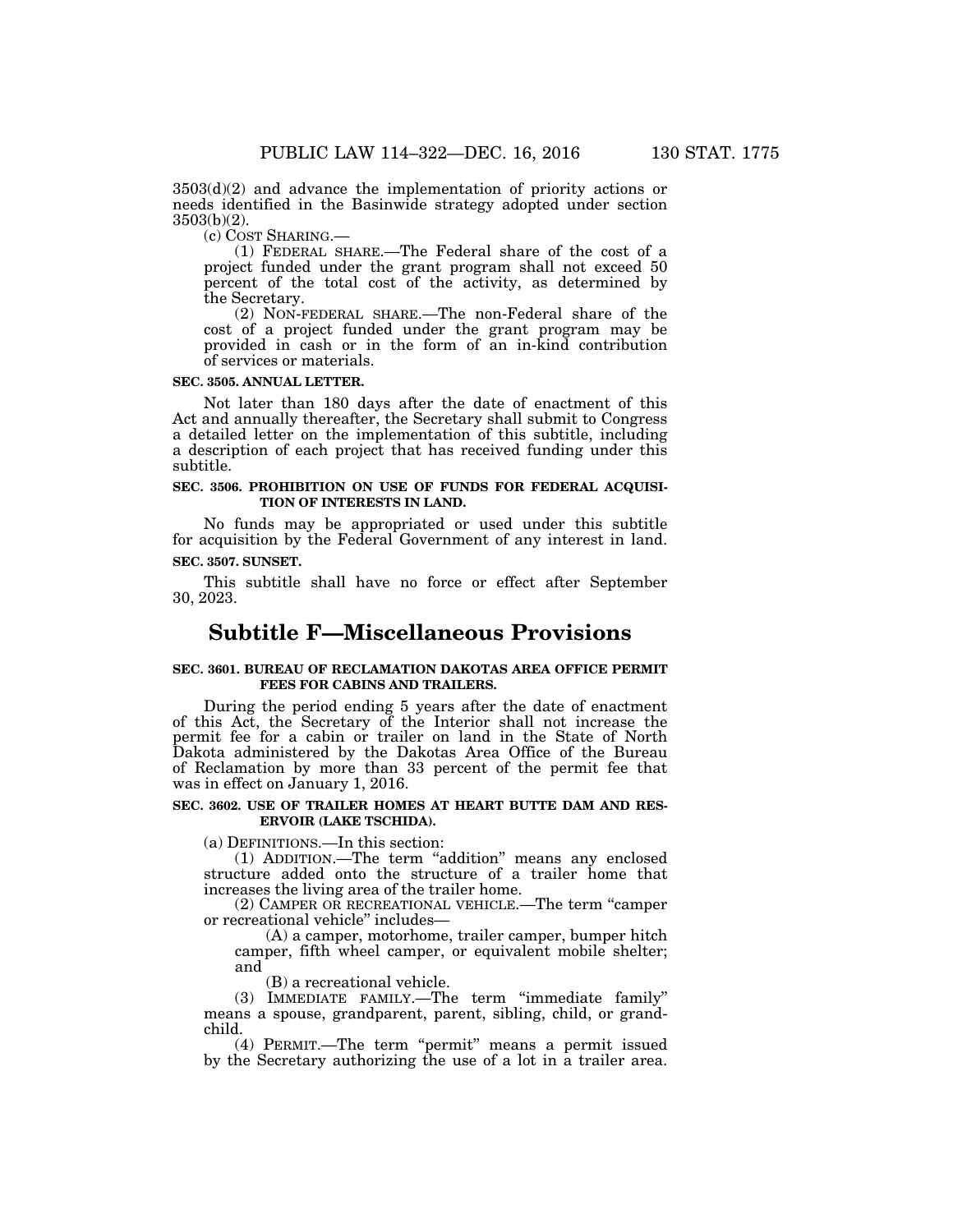(5) PERMIT YEAR.—The term ''permit year'' means the period beginning on April 1 of a calendar year and ending on March 31 of the following calendar year.

(6) PERMITTEE.—The term ''permittee'' means a person holding a permit.

(7) SECRETARY.—The term ''Secretary'' means the Secretary of the Interior, acting through the Commissioner of Reclamation.

(8) TRAILER AREA.—The term ''trailer area'' means any of the following areas at Heart Butte Dam and Reservoir (Lake Tschida) (as described in the document of the Bureau of Reclamation entitled ''Heart Butte Reservoir Resource Management Plan'' (March 2008)):

(A) Trailer Area 1 and 2, also known as Management Unit 034.

(B) Southside Trailer Area, also known as Management Unit 014.

(9) TRAILER HOME.—The term "trailer home" means a dwelling placed on a supporting frame that—

(A) has or had a tow-hitch; and

(B) is made mobile, or is capable of being made mobile, by an axle and wheels.

(b) PERMIT RENEWAL AND PERMITTED USE.—

(1) IN GENERAL.—The Secretary shall use the same permit renewal process for trailer area permits as the Secretary uses for other permit renewals in other reservoirs in the State of North Dakota administered by the Dakotas Area Office of the Bureau of Reclamation.

(2) TRAILER HOMES.—With respect to a trailer home, a permit for each permit year shall authorize the permittee—

(A) to park the trailer home on the lot;

(B) to use the trailer home on the lot;

(C) to physically move the trailer home on and off the lot; and

(D) to leave on the lot any addition, deck, porch, entryway, step to the trailer home, propane tank, or storage shed.

(3) CAMPERS OR RECREATIONAL VEHICLES.—With respect to a camper or recreational vehicle, a permit shall, for each permit year—

(A) from April 1 to October 31, authorize the permittee—

(i) to park the camper or recreational vehicle on the lot;

(ii) to use the camper or recreational vehicle on the lot; and

(iii) to move the camper or recreational vehicle on and off the lot; and

(B) from November 1 to March 31, require a permittee to remove the camper or recreational vehicle from the lot.

(c) REMOVAL.—

(1) IN GENERAL.—The Secretary may require removal of a trailer home from a lot in a trailer area if the trailer home is flooded after the date of enactment of this Act.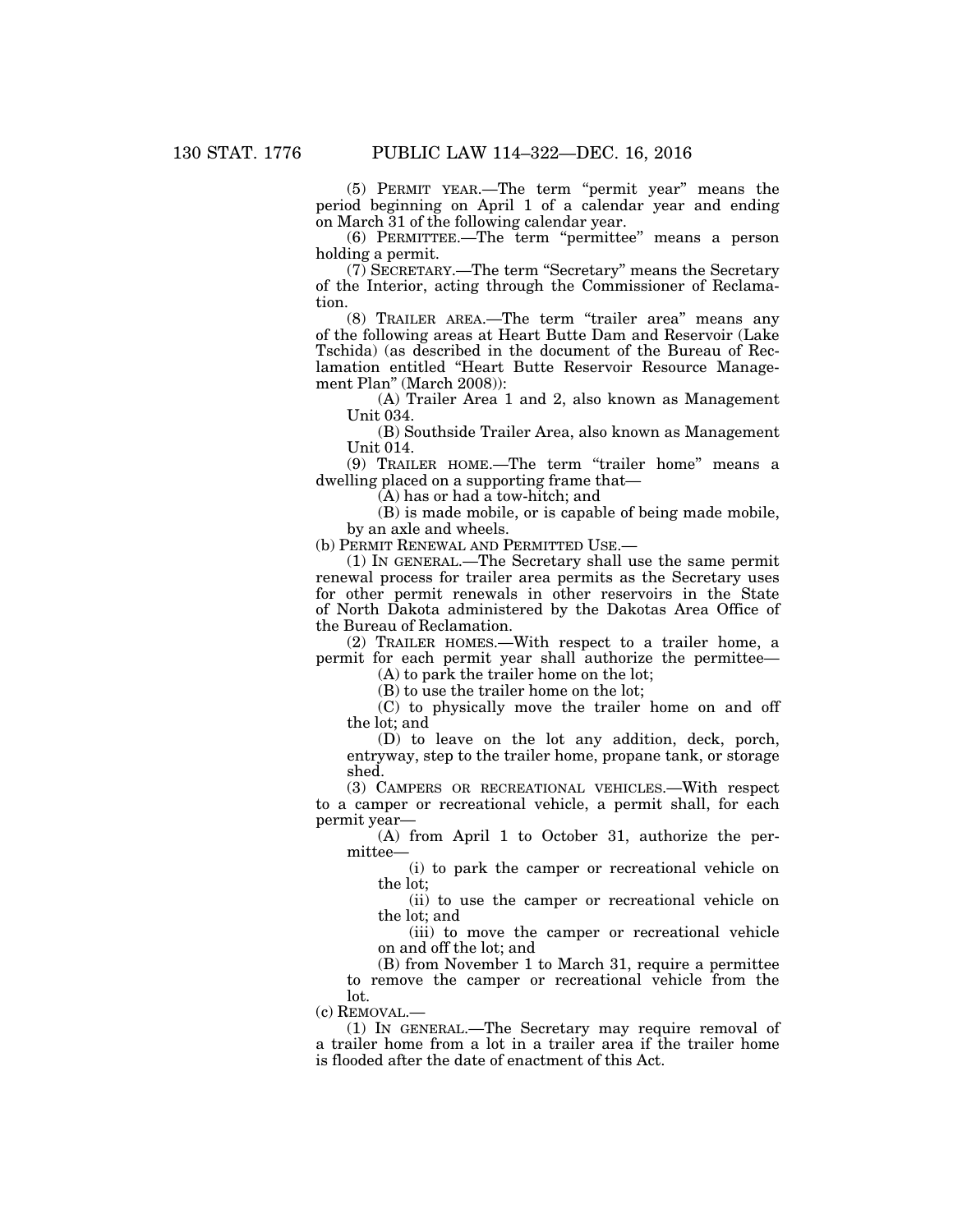(2) REMOVAL AND NEW USE.—If the Secretary requires removal of a trailer home under paragraph (1), on request by the permittee, the Secretary shall authorize the permittee—

(A) to replace the trailer home on the lot with a camper

or recreational vehicle in accordance with this section; or (B) to place a trailer home on the lot from April 1 to October 31.

(d) TRANSFER OF PERMITS.—

(1) TRANSFER OF TRAILER HOME TITLE.—If a permittee transfers title to a trailer home permitted on a lot in a trailer area, the Secretary shall issue a permit to the transferee, under the same terms as the permit applicable on the date of transfer, subject to the conditions described in paragraph (3).

(2) TRANSFER OF CAMPER OR RECREATIONAL VEHICLE TITLE.—If a permittee who has a permit to use a camper or recreational vehicle on a lot in a trailer area transfers title to the interests of the permittee on or to the lot, the Secretary shall issue a permit to the transferee, subject to the conditions described in paragraph (3).

(3) CONDITIONS.—A permit issued by the Secretary under paragraph (1) or (2) shall be subject to the following conditions:

(A) A permit may not be held in the name of a corporation.

(B) A permittee may not have an interest in, or control of, more than 1 seasonal trailer home site in the Great Plains Region of the Bureau of Reclamation, inclusive of sites located on tracts permitted to organized groups on Reclamation reservoirs.

(C) Not more than 2 persons may be permittees under 1 permit, unless—

(i) approved by the Secretary; or

(ii) the additional persons are immediate family members of the permittees.

(e) ANCHORING REQUIREMENTS FOR TRAILER HOMES.—The Secretary shall require compliance with appropriate anchoring requirements for each trailer home (including additions to the trailer home) and other objects on a lot in a trailer area, as determined by the Secretary, after consulting with permittees.

(f) REPLACEMENT, REMOVAL, AND RETURN.—

(1) REPLACEMENT.—Permittees may replace their trailer home with another trailer home.

(2) REMOVAL AND RETURN.—Permittees may—

(A) remove their trailer home; and

(B) if the permittee removes their trailer home under subparagraph (A), return the trailer home to the lot of the permittee.

(g) LIABILITY; TAKING.—

(1) LIABILITY.—The United States shall not be liable for flood damage to the personal property of a permittee or for damages arising out of any act, omission, or occurrence relating to a lot to which a permit applies, other than for damages caused by an act or omission of the United States or an employee, agent, or contractor of the United States before the date of enactment of this Act.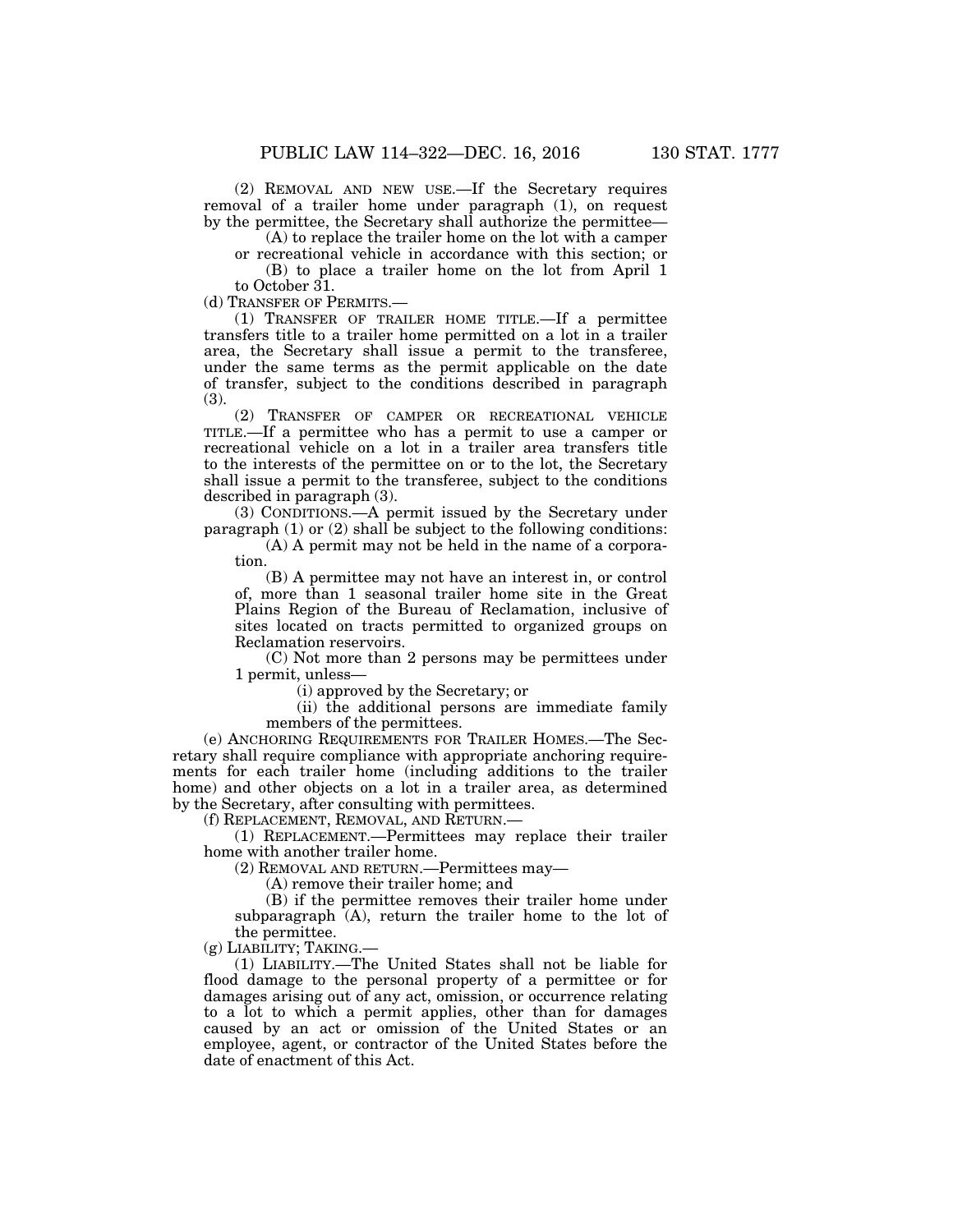(2) TAKING.—Any temporary flooding or flood damage to the personal property of a permittee shall not be a taking by the United States.

## **SEC. 3603. LAKE TAHOE RESTORATION.**

(a) FINDINGS AND PURPOSES.—The Lake Tahoe Restoration Act (Public Law 106–506; 114 Stat. 2351) is amended by striking section 2 and inserting the following:

## **''SEC. 2. FINDINGS AND PURPOSES.**

''(a) FINDINGS.—Congress finds that—

"(1) Lake Tahoe-

''(A) is one of the largest, deepest, and clearest lakes in the world;

''(B) has a cobalt blue color, a biologically diverse alpine setting, and remarkable water clarity; and

 $(C)$  is recognized nationally and worldwide as a natural resource of special significance;

" $(2)$  in addition to being a scenic and ecological treasure, the Lake Tahoe Basin is one of the outstanding recreational resources of the United States, which—

''(A) offers skiing, water sports, biking, camping, and hiking to millions of visitors each year; and

''(B) contributes significantly to the economies of California, Nevada, and the United States;

''(3) the economy in the Lake Tahoe Basin is dependent on the conservation and restoration of the natural beauty and recreation opportunities in the area;

" $(4)$  the ecological health of the Lake Tahoe Basin continues to be challenged by the impacts of land use and transportation patterns developed in the last century;

''(5) the alteration of wetland, wet meadows, and stream zone habitat have compromised the capacity of the watershed to filter sediment, nutrients, and pollutants before reaching Lake Tahoe;

''(6) forests in the Lake Tahoe Basin suffer from over a century of fire damage and periodic drought, which have resulted in—

 $f(A)$  high tree density and mortality;

''(B) the loss of biological diversity; and

 $C'$ ) a large quantity of combustible forest fuels, which significantly increases the threat of catastrophic fire and insect infestation;

 $\degree$ (7) the establishment of several aquatic and terrestrial invasive species (including perennial pepperweed, milfoil, and Asian clam) threatens the ecosystem of the Lake Tahoe Basin;

"(8) there is an ongoing threat to the economy and ecosystem of the Lake Tahoe Basin of the introduction and establishment of other invasive species (such as yellow starthistle, New Zealand mud snail, Zebra mussel, and quagga mussel);

" $(9)$  78 percent of the land in the Lake Tahoe Basin is administered by the Federal Government, which makes it a Federal responsibility to restore ecological health to the Lake Tahoe Basin;

"(10) the Federal Government has a long history of environmental stewardship at Lake Tahoe, including—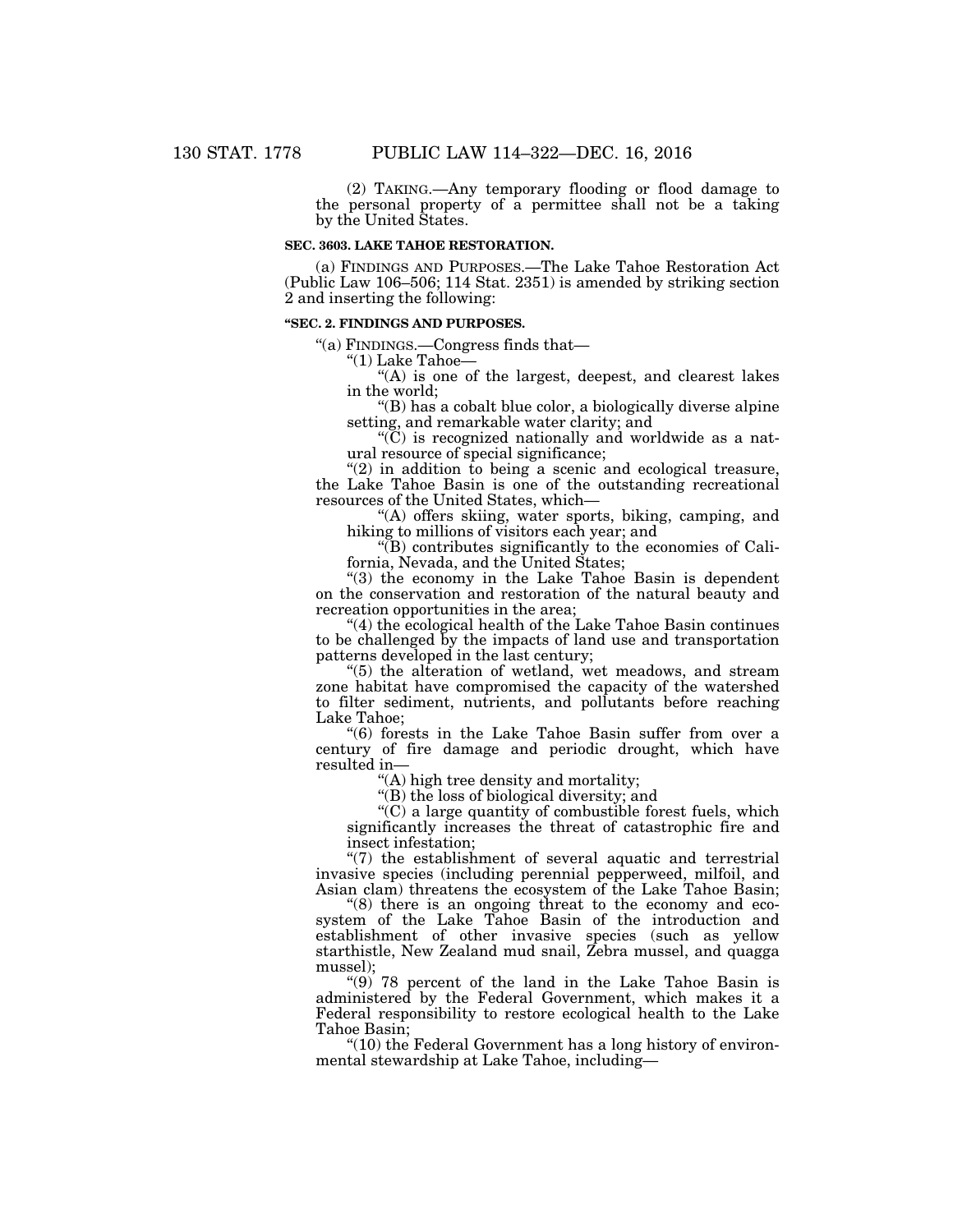''(A) congressional consent to the establishment of the Planning Agency with—

"(i) the enactment in  $1969$  of Public Law  $91-148$ (83 Stat. 360); and

''(ii) the enactment in 1980 of Public Law 96– 551 (94 Stat. 3233);

''(B) the establishment of the Lake Tahoe Basin Management Unit in 1973;

" $(C)$  the enactment of Public Law 96–586 (94 Stat.) 3381) in 1980 to provide for the acquisition of environmentally sensitive land and erosion control grants in the Lake Tahoe Basin;

''(D) the enactment of sections 341 and 342 of the Department of the Interior and Related Agencies Appropriations Act, 2004 (Public Law 108–108; 117 Stat. 1317), which amended the Southern Nevada Public Land Management Act of 1998 (Public Law 105–263; 112 Stat. 2346) to provide payments for the environmental restoration programs under this Act; and

''(E) the enactment of section 382 of the Tax Relief and Health Care Act of 2006 (Public Law 109–432; 120 Stat. 3045), which amended the Southern Nevada Public Land Management Act of 1998 (Public Law 105–263; 112 Stat. 2346) to authorize development and implementation of a comprehensive 10-year hazardous fuels and fire prevention plan for the Lake Tahoe Basin;

" $(11)$  the Assistant Secretary was an original signatory in 1997 to the Agreement of Federal Departments on Protection of the Environment and Economic Health of the Lake Tahoe Basin;

"(12) the Chief of Engineers, under direction from the Assistant Secretary, has continued to be a significant contributor to Lake Tahoe Basin restoration, including-

''(A) stream and wetland restoration; and

''(B) programmatic technical assistance;

"(13) at the Lake Tahoe Presidential Forum in 1997, the President renewed the commitment of the Federal Government to Lake Tahoe by—

''(A) committing to increased Federal resources for ecological restoration at Lake Tahoe; and

''(B) establishing the Federal Interagency Partnership and Federal Advisory Committee to consult on natural resources issues concerning the Lake Tahoe Basin;

" $(14)$  at the 2011 and 2012 Lake Tahoe Forums, Senator Reid, Senator Feinstein, Senator Heller, Senator Ensign, Governor Gibbons, Governor Sandoval, and Governor Brown—

''(A) renewed their commitment to Lake Tahoe; and

''(B) expressed their desire to fund the Federal and State shares of the Environmental Improvement Program through 2022;

"(15) since 1997, the Federal Government, the States of California and Nevada, units of local government, and the private sector have contributed more than \$1,955,500,000 to the Lake Tahoe Basin, including—

''(A) \$635,400,000 from the Federal Government;

"(B)  $$758,600,000$  from the State of California;

"(C)  $$123,700,000$  from the State of Nevada;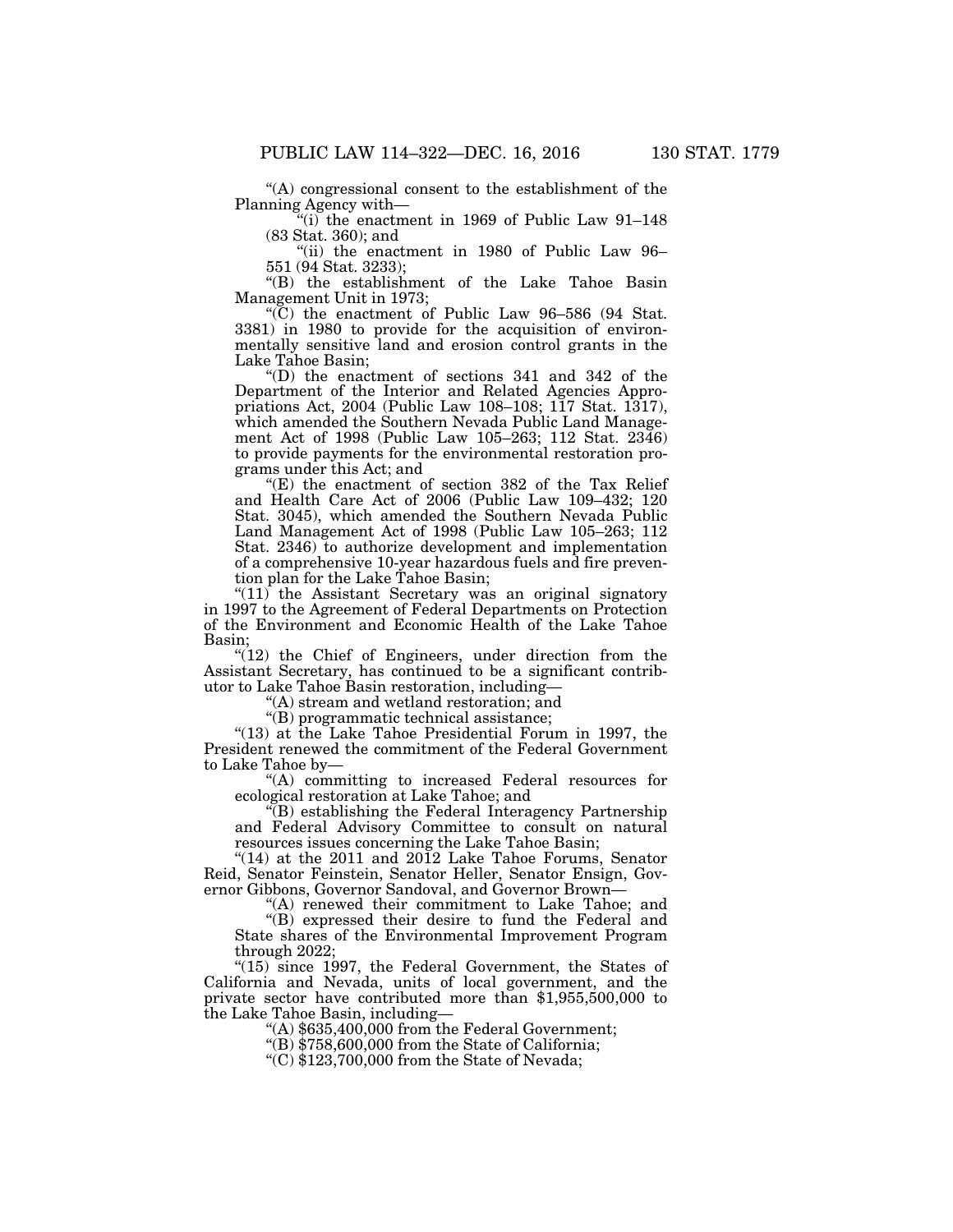" $(D)$  \$98,900,000 from units of local government; and  $E(E)$  \$338,900,000 from private interests;

"(16) significant additional investment from Federal, State, local, and private sources is necessary—

 $\hat{A}$  to restore and sustain the ecological health of the Lake Tahoe Basin;

''(B) to adapt to the impacts of fluctuating water temperature and precipitation; and

''(C) to prevent the introduction and establishment of invasive species in the Lake Tahoe Basin; and

"(17) the Secretary has indicated that the Lake Tahoe Basin Management Unit has the capacity for at least \$10,000,000 annually for the Fire Risk Reduction and Forest Management Program.

"(b) PURPOSES.—The purposes of this Act are—

''(1) to enable the Chief of the Forest Service, the Director of the United States Fish and Wildlife Service, and the Administrator, in cooperation with the Planning Agency and the States of California and Nevada, to fund, plan, and implement significant new environmental restoration activities and forest management activities in the Lake Tahoe Basin;

 $\tilde{Q}$  to ensure that Federal, State, local, regional, tribal, and private entities continue to work together to manage land in the Lake Tahoe Basin;

"(3) to support local governments in efforts related to environmental restoration, stormwater pollution control, fire risk reduction, and forest management activities; and

"(4) to ensure that agency and science community representatives in the Lake Tahoe Basin work together—

''(A) to develop and implement a plan for integrated monitoring, assessment, and applied research to evaluate the effectiveness of the Environmental Improvement Program; and

 $'(B)$  to provide objective information as a basis for ongoing decisionmaking, with an emphasis on decisionmaking relating to resource management in the Lake Tahoe Basin.''.

(b) DEFINITIONS.—The Lake Tahoe Restoration Act (Public Law 106–506; 114 Stat. 2351) is amended by striking section 3 and inserting the following:

## **''SEC. 3. DEFINITIONS.**

''In this Act:

''(1) ADMINISTRATOR.—The term 'Administrator' means the Administrator of the Environmental Protection Agency.

''(2) ASSISTANT SECRETARY.—The term 'Assistant Secretary' means the Assistant Secretary of the Army for Civil Works.

"(3) CHAIR.—The term 'Chair' means the Chair of the Federal Partnership.

"(4) COMPACT.—The term 'Compact' means the Tahoe Regional Planning Compact included in the first section of Public Law 96–551 (94 Stat. 3233).

''(5) DIRECTORS.—The term 'Directors' means—

''(A) the Director of the United States Fish and Wildlife Service; and

''(B) the Director of the United States Geological Survey.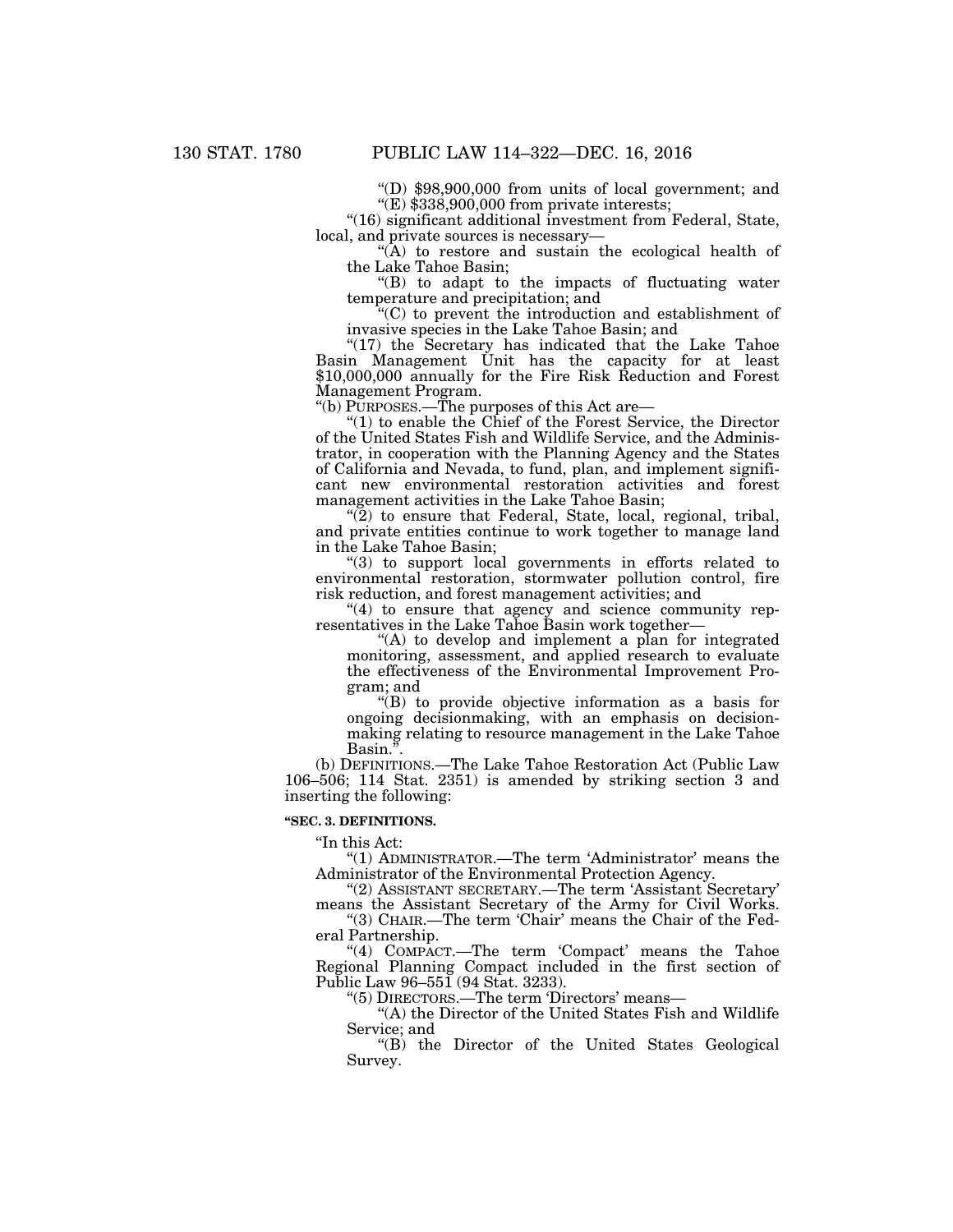''(6) ENVIRONMENTAL IMPROVEMENT PROGRAM.—The term 'Environmental Improvement Program' means—

''(A) the Environmental Improvement Program adopted by the Planning Agency; and

''(B) any amendments to the Program.

''(7) ENVIRONMENTAL THRESHOLD CARRYING CAPACITY.—The term 'environmental threshold carrying capacity' has the meaning given the term in Article II of the Compact.

''(8) FEDERAL PARTNERSHIP.—The term 'Federal Partnership' means the Lake Tahoe Federal Interagency Partnership established by Executive Order 13057 (62 Fed. Reg. 41249) (or a successor Executive order).

''(9) FOREST MANAGEMENT ACTIVITY.—The term 'forest management activity' includes—

''(A) prescribed burning for ecosystem health and hazardous fuels reduction;

''(B) mechanical and minimum tool treatment;

''(C) stream environment zone restoration and other watershed and wildlife habitat enhancements;

 $f(D)$  nonnative invasive species management; and

"(E) other activities consistent with Forest Service practices, as the Secretary determines to be appropriate. ''(10) MAPS.—The term 'Maps' means the maps—

''(A) entitled—

''(i) 'LTRA USFS–CA Land Exchange/North Shore'; "(ii) 'LTRA USFS-CA Land Exchange/West Shore';

and

''(iii) 'LTRA USFS–CA Land Exchange/South Shore'; and

''(B) dated January 4, 2016, and on file and available for public inspection in the appropriate offices of—

''(i) the Forest Service;

''(ii) the California Tahoe Conservancy; and

"(iii) the California Department of Parks and Recreation.

"(11) NATIONAL WILDLAND FIRE CODE.—The term 'national wildland fire code' means—

''(A) the most recent publication of the National Fire Protection Association codes numbered 1141, 1142, 1143, and 1144;

''(B) the most recent publication of the International Wildland-Urban Interface Code of the International Code Council; or

''(C) any other code that the Secretary determines provides the same, or better, standards for protection against wildland fire as a code described in subparagraph (A) or (B).

"(12) PLANNING AGENCY.—The term 'Planning Agency' means the Tahoe Regional Planning Agency established under Public Law 91–148 (83 Stat. 360) and Public Law 96–551 (94 Stat. 3233).

"(13) PRIORITY LIST.—The term 'Priority List' means the environmental restoration priority list developed under section 5(b).

"(14) SECRETARY.—The term 'Secretary' means the Secretary of Agriculture, acting through the Chief of the Forest Service.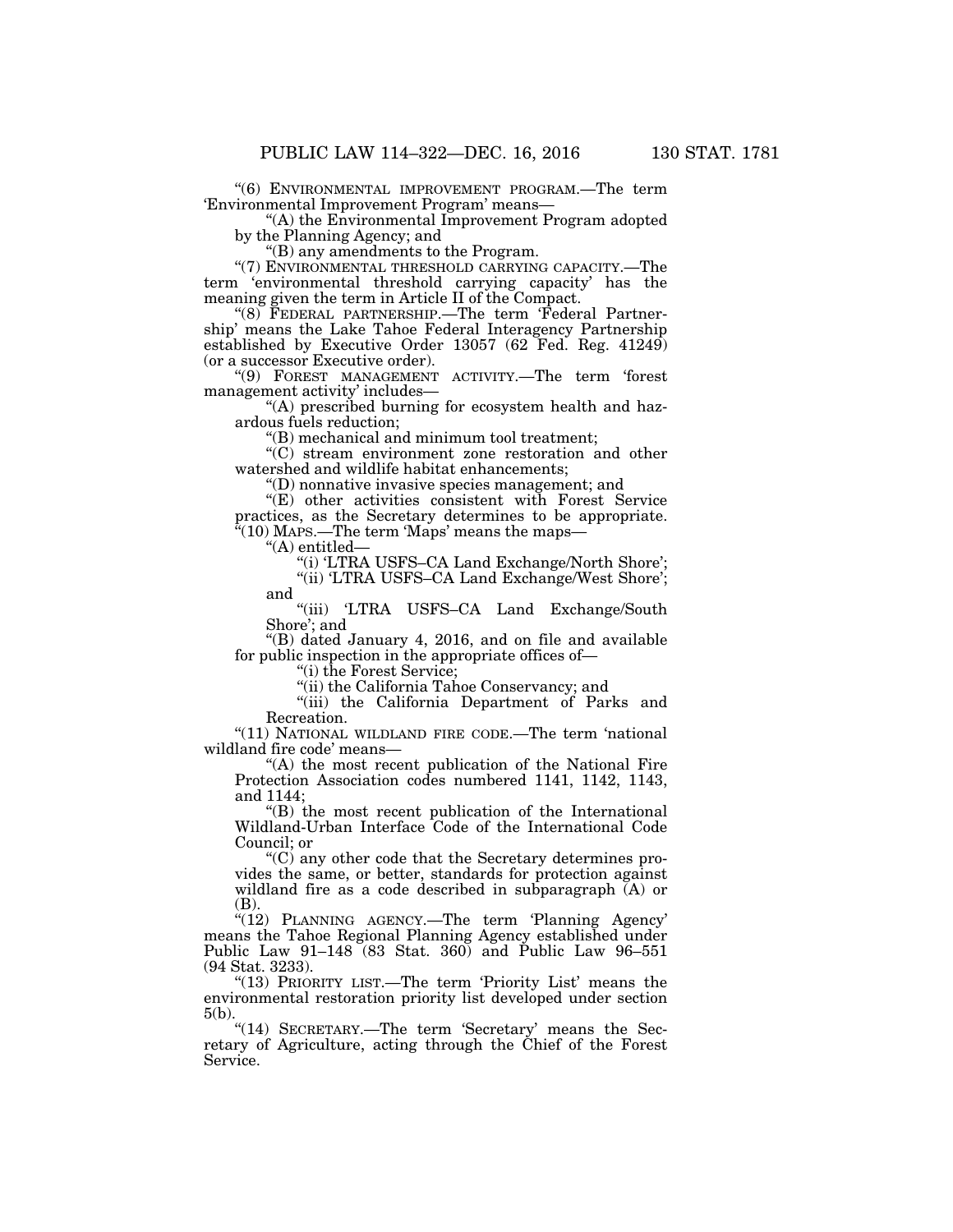''(15) STREAM ENVIRONMENT ZONE.—The term 'Stream Environment Zone' means an area that generally owes the biological and physical characteristics of the area to the presence of surface water or groundwater.

"(16) TOTAL MAXIMUM DAILY LOAD.—The term 'total maximum daily load' means the total maximum daily load allocations adopted under section 303(d) of the Federal Water Pollution Control Act (33 U.S.C. 1313(d)).

''(17) WATERCRAFT.—The term 'watercraft' means motorized and non-motorized watercraft, including boats, seaplanes, personal watercraft, kayaks, and canoes.''.

(c) IMPROVED ADMINISTRATION OF THE LAKE TAHOE BASIN MANAGEMENT UNIT.—Section 4 of the Lake Tahoe Restoration Act (Public Law 106–506; 114 Stat. 2353) is amended—

 $(1)$  in subsection  $(b)(3)$ , by striking "basin" and inserting ''Basin''; and

(2) by adding at the end the following:

''(c) FOREST MANAGEMENT ACTIVITIES.—

''(1) COORDINATION.—

''(A) IN GENERAL.—In conducting forest management activities in the Lake Tahoe Basin Management Unit, the Secretary shall, as appropriate, coordinate with the Administrator and State and local agencies and organizations, including local fire departments and volunteer groups.

''(B) GOALS.—The coordination of activities under subparagraph (A) should aim to increase efficiencies and maximize the compatibility of management practices across public property boundaries.

 $\cdot^{\alpha}(2)$  Multiple benefits.—

''(A) IN GENERAL.—In conducting forest management activities in the Lake Tahoe Basin Management Unit, the Secretary shall conduct the activities in a manner that—

''(i) except as provided in subparagraph (B), attains multiple ecosystem benefits, including—

''(I) reducing forest fuels;

''(II) maintaining biological diversity;

''(III) improving wetland and water quality,

including in Stream Environment Zones; and

''(IV) increasing resilience to changing water temperature and precipitation; and

"(ii) helps achieve and maintain the environmental threshold carrying capacities established by the Planning Agency.<br>"(B) Excel

EXCEPTION.—Notwithstanding subparagraph (A)(i), the attainment of multiple ecosystem benefits shall not be required if the Secretary determines that management for multiple ecosystem benefits would excessively increase the cost of a program in relation to the additional ecosystem benefits gained from the management activity.

''(3) GROUND DISTURBANCE.—Consistent with applicable Federal law and Lake Tahoe Basin Management Unit land and resource management plan direction, the Secretary shall—

''(A) establish post-program ground condition criteria for ground disturbance caused by forest management activities; and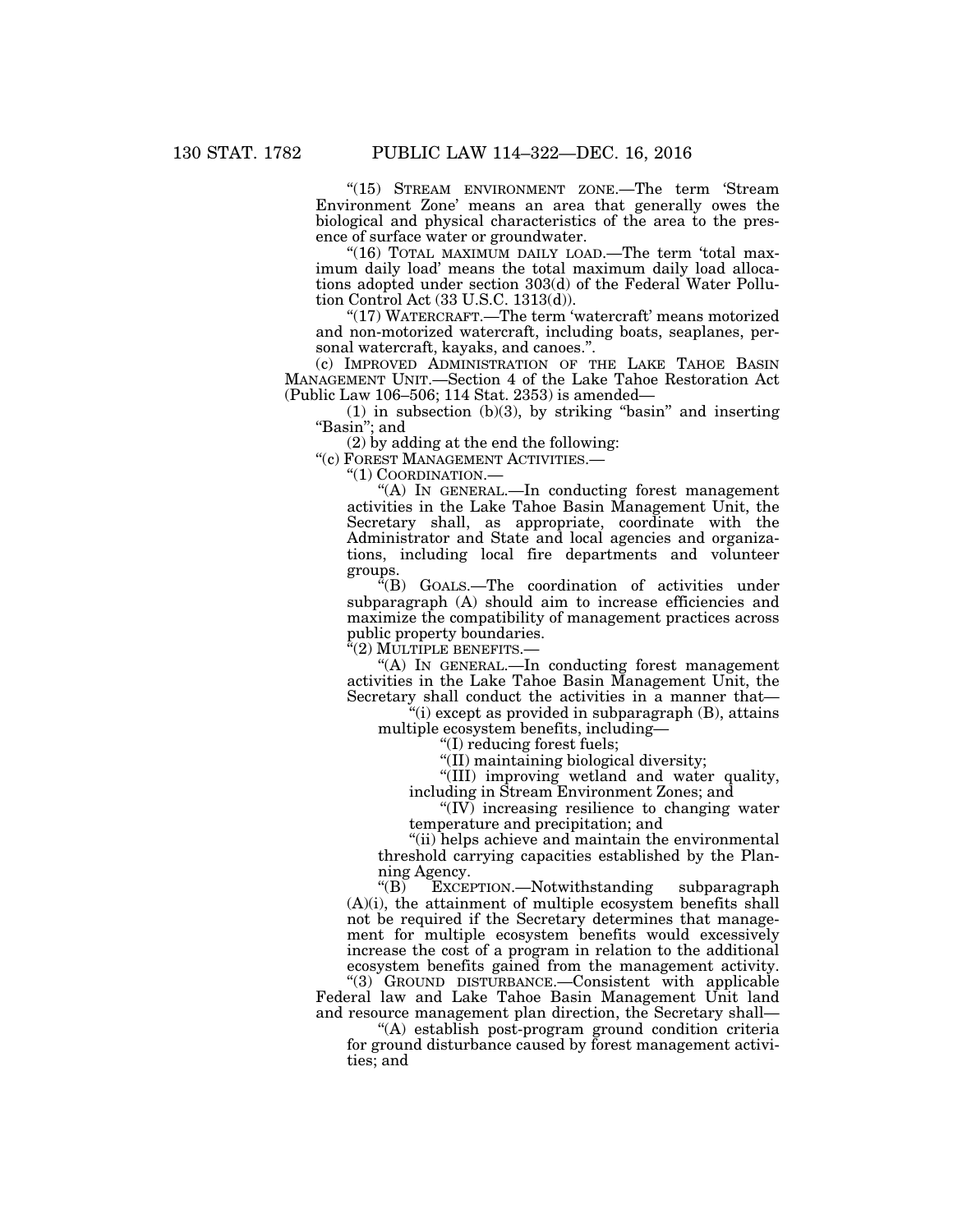''(B) provide for monitoring to ascertain the attainment of the post-program conditions.

"(4) AVAILABILITY OF CATEGORICAL EXCLUSION FOR CERTAIN FOREST MANAGEMENT PROJECTS.—A forest management activity conducted in the Lake Tahoe Basin Management Unit for the purpose of reducing forest fuels is categorically excluded from the requirements of the National Environmental Policy Act of 1969 (42 U.S.C. 4321 et seq.) if the forest management activity—

''(A) notwithstanding section 423 of the Department of the Interior, Environment, and Related Agencies Appropriations Act, 2009 (division E of Public Law 111–8; 123 Stat. 748), does not exceed 10,000 acres, including not more than 3,000 acres of mechanical thinning;

''(B) is developed—

''(i) in coordination with impacted parties, specifically including representatives of local governments, such as county supervisors or county commissioners; and

"(ii) in consultation with other interested parties; and

''(C) is consistent with the Lake Tahoe Basin Management Unit land and resource management plan.

''(d) WITHDRAWAL OF FEDERAL LAND.—

''(1) IN GENERAL.—Subject to valid existing rights and paragraph (2), the Federal land located in the Lake Tahoe Basin Management Unit is withdrawn from—

''(A) all forms of entry, appropriation, or disposal under the public land laws;

''(B) location, entry, and patent under the mining laws; and

''(C) disposition under all laws relating to mineral and geothermal leasing.

 $\mathbb{F}(2)$  EXCEPTIONS.  $-A$  conveyance of land shall be exempt from withdrawal under this subsection if carried out under—

''(A) this Act; or

''(B) Public Law 96–586 (94 Stat. 3381) (commonly known as the 'Santini-Burton Act').

''(e) ENVIRONMENTAL THRESHOLD CARRYING CAPACITY.—The Lake Tahoe Basin Management Unit shall support the attainment of the environmental threshold carrying capacities.

''(f) COOPERATIVE AUTHORITIES.—During the 4 fiscal years following the date of enactment of the Water Resources Development Act of 2016, the Secretary, in conjunction with land adjustment programs, may enter into contracts and cooperative agreements with States, units of local government, and other public and private entities to provide for fuel reduction, erosion control, reforestation, Stream Environment Zone restoration, and similar management activities on Federal land and non-Federal land within the programs.''.

(d) AUTHORIZED PROGRAMS.—The Lake Tahoe Restoration Act (Public Law 106–506; 114 Stat. 2351) is amended by striking section 5 and inserting the following:

## **''SEC. 5. AUTHORIZED PROGRAMS.**

''(a) IN GENERAL.—The Secretary, the Assistant Secretary, the Directors, and the Administrator, in coordination with the Planning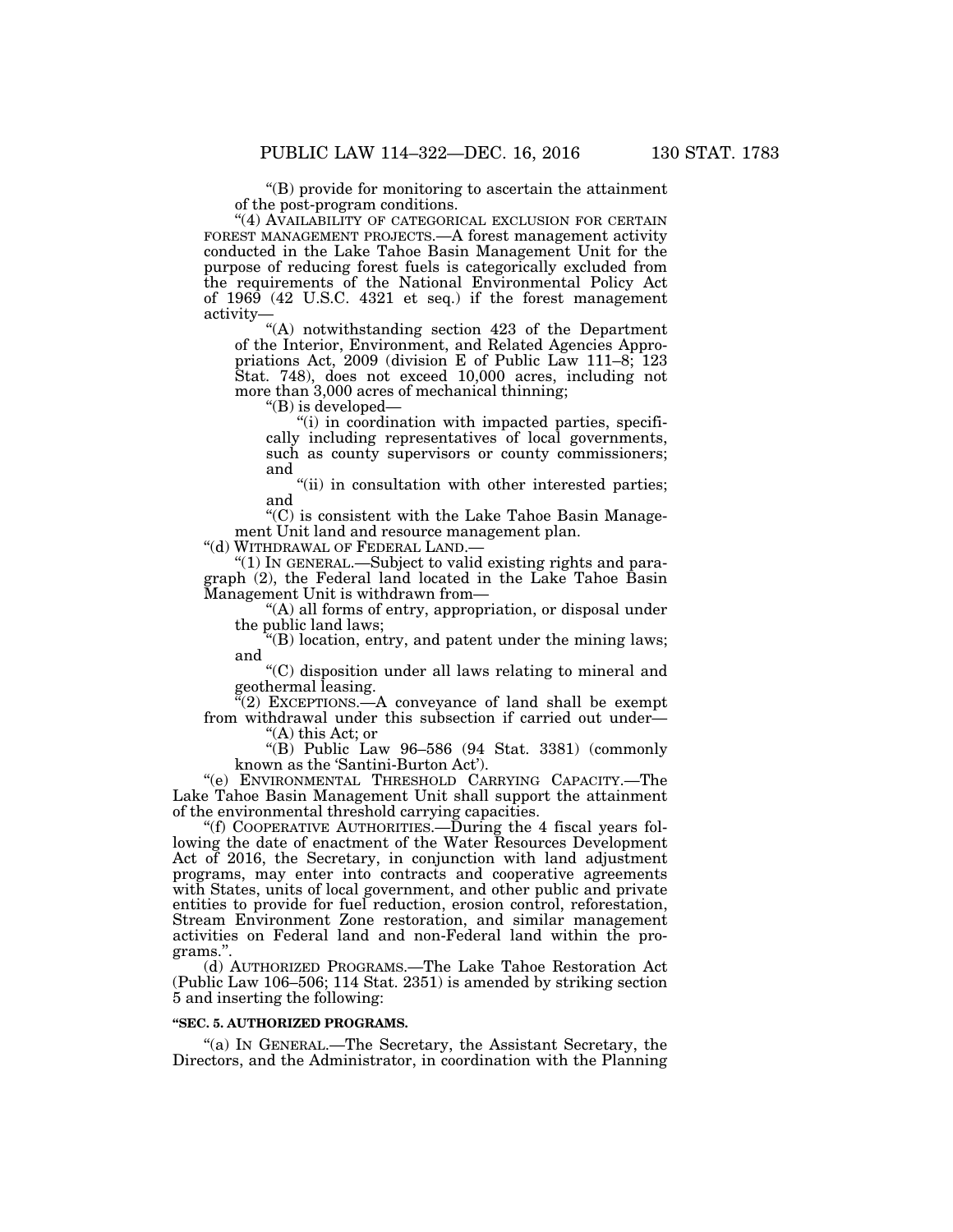Agency and the States of California and Nevada, may carry out or provide financial assistance to any program that—

" $(1)$  is described in subsection  $(d)$ ;

" $(2)$  is included in the Priority List under subsection  $(b)$ ; and

''(3) furthers the purposes of the Environmental Improvement Program if the program has been subject to environmental review and approval, respectively, as required under Federal law, Article VII of the Compact, and State law, as applicable.

"(b) PRIORITY LIST.—<br>"(1) DEADLINE.—Not later than March 15 of the year after<br>"We persuade Development" the date of enactment of the Water Resources Development Act of 2016, the Chair, in consultation with the Secretary, the Administrator, the Directors, the Planning Agency, the States of California and Nevada, the Federal Partnership, the Washoe Tribe, the Lake Tahoe Federal Advisory Committee, and the Tahoe Science Consortium (or a successor organization) shall submit to Congress a prioritized Environmental Improvement Program list for the Lake Tahoe Basin for the program categories described in subsection (d).

 $\sqrt{2}$  CRITERIA.—The ranking of the Priority List shall be based on the best available science and the following criteria:

"(A) The 4-year threshold carrying capacity evaluation. "(B) The ability to measure progress or success of the program.

''(C) The potential to significantly contribute to the achievement and maintenance of the environmental threshold carrying capacities identified in Article II of the Compact.

 $^{a}(D)$  The ability of a program to provide multiple benefits.

"(E) The ability of a program to leverage non-Federal contributions.

"(F) Stakeholder support for the program.

 $\mathcal{C}(G)$  The justification of Federal interest.

"(H) Agency priority.

''(I) Agency capacity.

''(J) Cost-effectiveness.

"(K) Federal funding history.

"(3) REVISIONS.—The Priority List submitted under para $graph (1)$  shall be revised every 2 years.

"(4) FUNDING.—Of the amounts made available under section  $10(a)$ , \$80,000,000 shall be made available to the Secretary to carry out projects listed on the Priority List.

''(c) RESTRICTION.—The Administrator shall use not more than 3 percent of the funds provided under subsection (a) for administering the programs described in paragraphs (1) and (2) of subsection (d).

''(d) DESCRIPTION OF ACTIVITIES.—

''(1) FIRE RISK REDUCTION AND FOREST MANAGEMENT.—

''(A) IN GENERAL.—Of the amounts made available under section 10(a), \$150,000,000 shall be made available to the Secretary to carry out, including by making grants, the following programs:

''(i) Programs identified as part of the Lake Tahoe Basin Multi-Jurisdictional Fuel Reduction and Wildfire Prevention Strategy 10-Year Plan.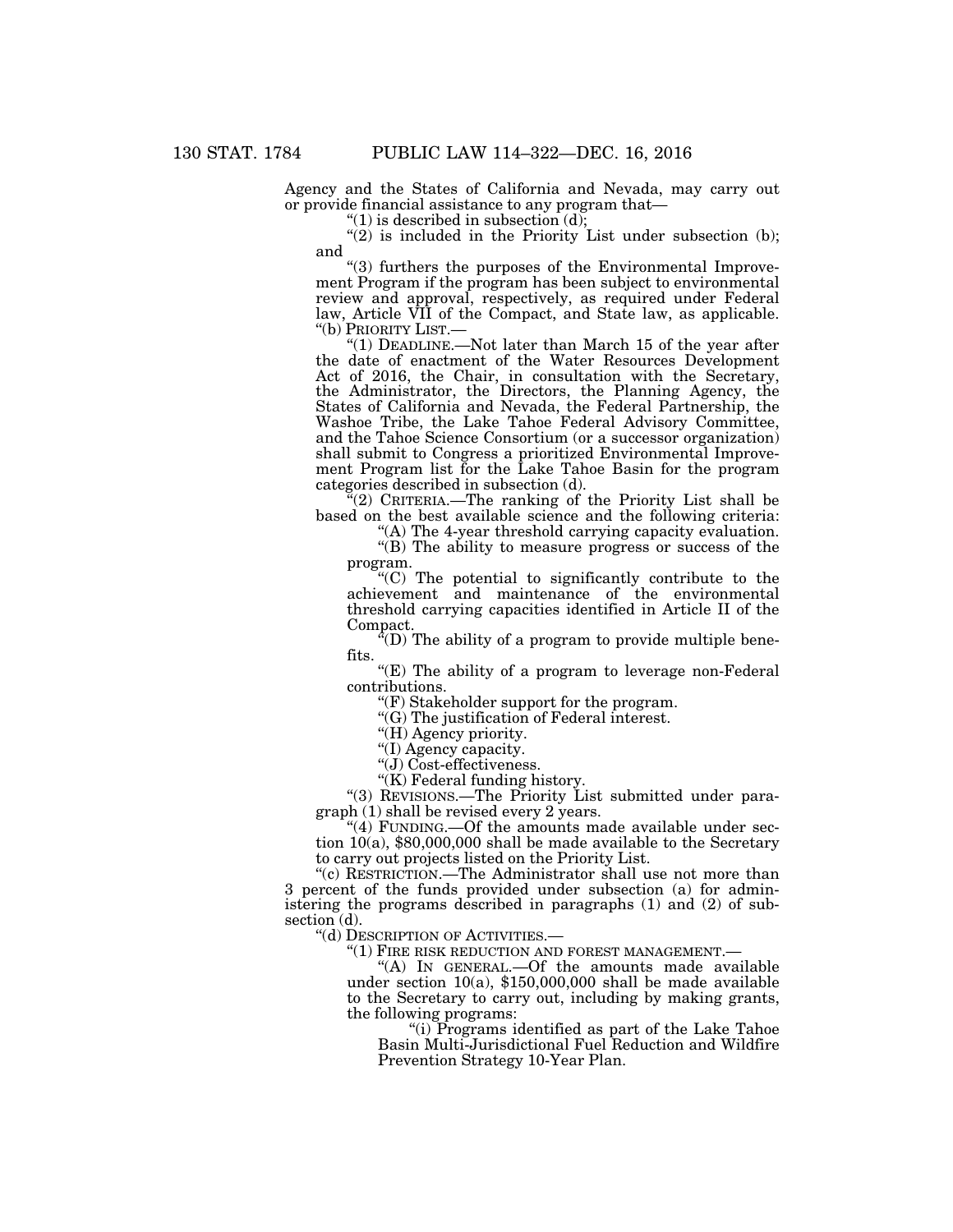''(ii) Competitive grants for fuels work to be awarded by the Secretary to communities that have adopted national wildland fire codes to implement the applicable portion of the 10-year plan described in clause (i).

"(iii) Biomass programs, including feasibility assessments.

"(iv) Angora Fire Restoration under the jurisdiction of the Secretary.

"(v) Washoe Tribe programs on tribal lands within the Lake Tahoe Basin.

''(vi) Development of an updated Lake Tahoe Basin multijurisdictional fuel reduction and wildfire prevention strategy, consistent with section 4(c).

"(vii) Development of updated community wildfire protection plans by local fire districts.

"(viii) Municipal water infrastructure that significantly improves the firefighting capability of local government within the Lake Tahoe Basin.

"(ix) Stewardship end result contracting projects" carried out under section 604 of the Healthy Forests Restoration Act of 2003 (16 U.S.C. 6591c).

''(B) MINIMUM ALLOCATION.—Of the amounts made available to the Secretary to carry out subparagraph (A), at least \$100,000,000 shall be used by the Secretary for programs under subparagraph (A)(i).

''(C) PRIORITY.—Units of local government that have dedicated funding for inspections and enforcement of defensible space regulations shall be given priority for amounts provided under this paragraph.

''(D) COST-SHARING REQUIREMENTS.—

''(i) IN GENERAL.—As a condition on the receipt of funds, communities or local fire districts that receive funds under this paragraph shall provide a 25-percent match.

''(ii) FORM OF NON-FEDERAL SHARE.—

''(I) IN GENERAL.—The non-Federal share required under clause (i) may be in the form of cash contributions or in-kind contributions, including providing labor, equipment, supplies, space, and other operational needs.<br>"(II) CREDIT FOR CERTA

FOR CERTAIN DEDICATED FUNDING.—There shall be credited toward the non-Federal share required under clause (i) any dedicated funding of the communities or local fire districts for a fuels reduction management program, defensible space inspections, or dooryard chipping.

''(III) DOCUMENTATION.—Communities and local fire districts shall—

"(aa) maintain a record of in-kind contributions that describes—

''(AA) the monetary value of the inkind contributions; and

''(BB) the manner in which the inkind contributions assist in accomplishing program goals and objectives; and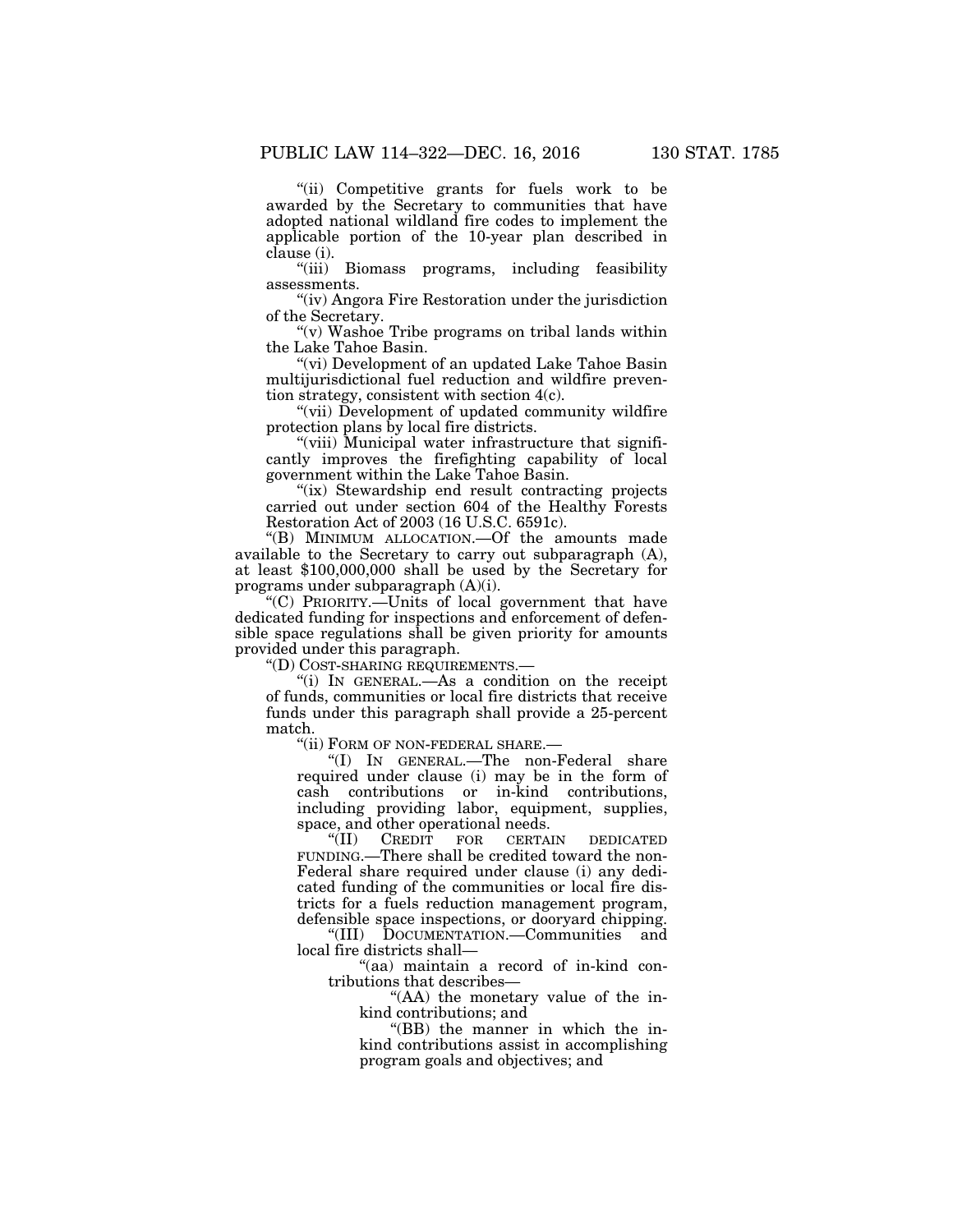"(bb) document in all requests for Federal funding, and include in the total program budget, evidence of the commitment to provide the non-Federal share through in-kind con-

tributions.<br>"(2) INVASIVE SPECIES MANAGEMENT.—

"(A) In GENERAL.—Of the amounts made available under section 10(a), \$45,000,000 shall be made available to the Director of the United States Fish and Wildlife Service for the Aquatic Invasive Species Program and the watercraft inspections described in subparagraph (B).

''(B) DESCRIPTION OF ACTIVITIES.—The Director of the United States Fish and Wildlife Service, in coordination with the Assistant Secretary, the Planning Agency, the California Department of Fish and Wildlife, and the Nevada Department of Wildlife, shall deploy strategies consistent with the Lake Tahoe Aquatic Invasive Species Management Plan to prevent the introduction or spread of aquatic invasive species in the Lake Tahoe region.

''(C) CRITERIA.—The strategies referred to in subparagraph (B) shall provide that—

''(i) combined inspection and decontamination stations be established and operated at not less than 2 locations in the Lake Tahoe region; and

"(ii) watercraft not be allowed to launch in waters of the Lake Tahoe region if the watercraft has not been inspected in accordance with the Lake Tahoe Aquatic Invasive Species Management Plan.

" $(D)$  CERTIFICATION.—The Planning Agency may certify State and local agencies to perform the decontamination activities described in subparagraph (C)(i) at locations outside the Lake Tahoe Basin if standards at the sites meet or exceed standards for similar sites in the Lake Tahoe Basin established under this paragraph.

''(E) APPLICABILITY.—The strategies and criteria developed under this paragraph shall apply to all watercraft to be launched on water within the Lake Tahoe region.

"(F) FEES.—The Director of the United States Fish and Wildlife Service may collect and spend fees for decontamination only at a level sufficient to cover the costs of operation of inspection and decontamination stations under this paragraph.

''(G) CIVIL PENALTIES.—

''(i) IN GENERAL.—Any person that launches, attempts to launch, or facilitates launching of watercraft not in compliance with strategies deployed under this paragraph shall be liable for a civil penalty in an amount not to exceed \$1,000 per violation.

''(ii) OTHER AUTHORITIES.—Any penalties assessed under this subparagraph shall be separate from penalties assessed under any other authority.

"(H) LIMITATION.—The strategies and criteria under subparagraphs (B) and (C), respectively, may be modified if the Secretary of the Interior, in a nondelegable capacity and in consultation with the Planning Agency and State governments, issues a determination that alternative measures will be no less effective at preventing introduction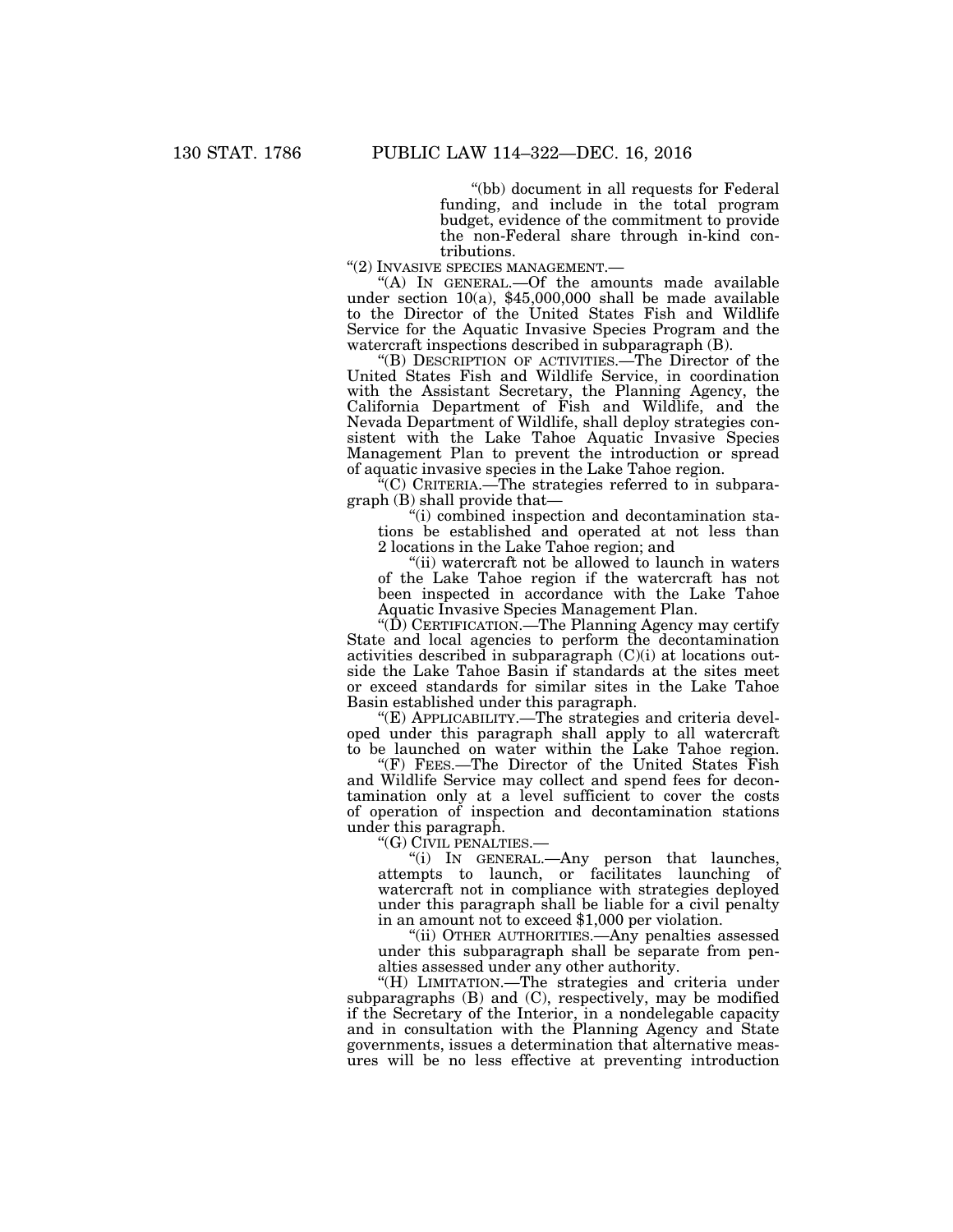of aquatic invasive species into Lake Tahoe than the strategies and criteria developed under subparagraphs (B) and (C), respectively.

''(I) SUPPLEMENTAL AUTHORITY.—The authority under this paragraph is supplemental to all actions taken by non-Federal regulatory authorities.

''(J) SAVINGS CLAUSE.—Nothing in this title restricts, affects, or amends any other law or the authority of any department, instrumentality, or agency of the United States, or any State or political subdivision thereof, respecting the control of invasive species.

''(3) STORMWATER MANAGEMENT, EROSION CONTROL, AND TOTAL WATERSHED RESTORATION.—Of the amounts made available under section 10(a), \$113,000,000 shall be made available—

''(A) to the Secretary, the Secretary of the Interior, the Assistant Secretary, or the Administrator for the Federal share of stormwater management and related programs consistent with the adopted Total Maximum Daily Load and near-shore water quality goals;

''(B) for grants by the Secretary and the Administrator to carry out the programs described in subparagraph (A);

''(C) to the Secretary or the Assistant Secretary for the Federal share of the Upper Truckee River restoration programs and other watershed restoration programs identified in the Priority List established under section 5(b); and

''(D) for grants by the Administrator to carry out the programs described in subparagraph (C).

 $\frac{1}{2}(4)$  SPECIAL STATUS SPECIES MANAGEMENT. - Of the amounts made available under section 10(a), \$20,000,000 shall be made available to the Director of the United States Fish and Wildlife Service for the Lahontan Cutthroat Trout Recovery Program.''.

(e) PROGRAM PERFORMANCE AND ACCOUNTABILITY.—The Lake Tahoe Restoration Act (Public Law 106–506; 114 Stat. 2351) is amended by striking section 6 and inserting the following:

## **''SEC. 6. PROGRAM PERFORMANCE AND ACCOUNTABILITY.**

''(a) PROGRAM PERFORMANCE AND ACCOUNTABILITY.—

''(1) IN GENERAL.—Of the amounts made available under section 10(a), not less than \$5,000,000 shall be made available to the Secretary to carry out this section.

''(2) PLANNING AGENCY.—Of the amounts described in paragraph (1), not less than 50 percent shall be made available to the Planning Agency to carry out the program oversight and coordination activities established under subsection (d).

''(b) CONSULTATION.—In carrying out this Act, the Secretary, the Administrator, and the Directors shall, as appropriate and in a timely manner, consult with the heads of the Washoe Tribe, applicable Federal, State, regional, and local governmental agencies, and the Lake Tahoe Federal Advisory Committee.

''(c) CORPS OF ENGINEERS; INTERAGENCY AGREEMENTS.—

''(1) IN GENERAL.—The Assistant Secretary may enter into interagency agreements with non-Federal interests in the Lake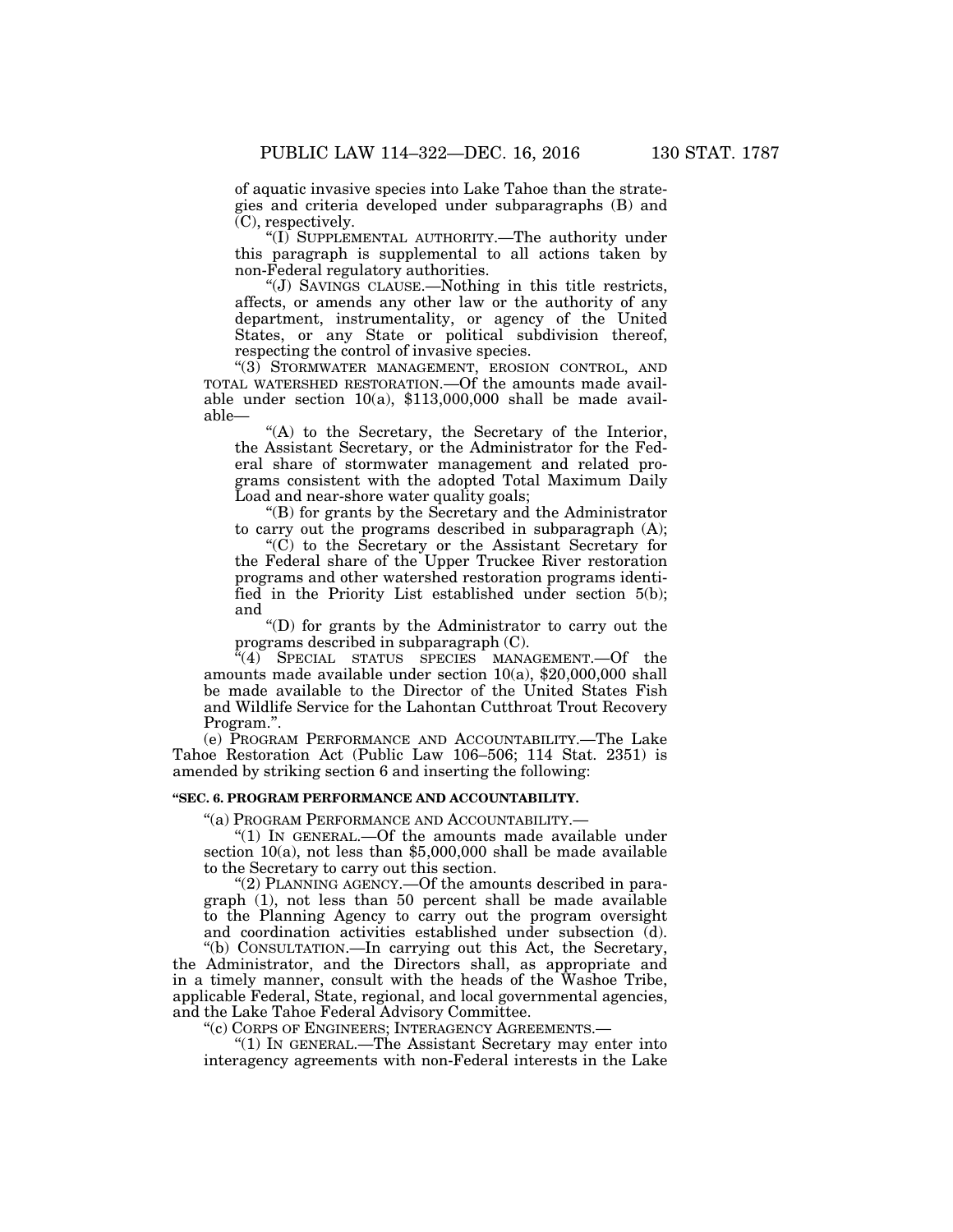Tahoe Basin to use Lake Tahoe Partnership-Miscellaneous General Investigations funds to provide programmatic technical assistance for the Environmental Improvement Program.

''(2) LOCAL COOPERATION AGREEMENTS.—

''(A) IN GENERAL.—Before providing technical assistance under this section, the Assistant Secretary shall enter into a local cooperation agreement with a non-Federal interest to provide for the technical assistance.

''(B) COMPONENTS.—The agreement entered into under subparagraph (A) shall—

> "(i) describe the nature of the technical assistance; "(ii) describe any legal and institutional structures

necessary to ensure the effective long-term viability of the end products by the non-Federal interest; and ''(iii) include cost-sharing provisions in accordance

with subparagraph  $(C)$ .

''(C) FEDERAL SHARE.—

''(i) IN GENERAL.—The Federal share of program costs under each local cooperation agreement under this paragraph shall be 65 percent.

 $\tilde{F}$ (ii)  $\tilde{F}$ ORM.—The Federal share may be in the form of reimbursements of program costs.

"(iii) CREDIT.—The non-Federal interest may receive credit toward the non-Federal share for the reasonable costs of related technical activities completed by the non-Federal interest before entering into a local cooperation agreement with the Assistant Secretary under this paragraph.

''(d) EFFECTIVENESS EVALUATION AND MONITORING.—In carrying out this Act, the Secretary, the Administrator, and the Directors, in coordination with the Planning Agency and the States of California and Nevada, shall—

 $''(1)$  develop and implement a plan for integrated monitoring, assessment, and applied research to evaluate the effectiveness of the Environmental Improvement Program;

 $''(2)$  include funds in each program funded under this section for monitoring and assessment of results at the program level; and

''(3) use the integrated multiagency performance measures established under this section.

''(e) REPORTING REQUIREMENTS.—Not later than March 15 of each year, the Secretary, in cooperation with the Chair, the Administrator, the Directors, the Planning Agency, and the States of California and Nevada, consistent with subsection (a), shall submit to Congress a report that describes—

"(1) the status of all Federal, State, local, and private programs authorized under this Act, including to the maximum extent practicable, for programs that will receive Federal funds under this Act during the current or subsequent fiscal year—

''(A) the program scope;

''(B) the budget for the program; and

''(C) the justification for the program, consistent with the criteria established in section 5(b)(2);

 $''(2)$  Federal, State, local, and private expenditures in the preceding fiscal year to implement the Environmental Improvement Program;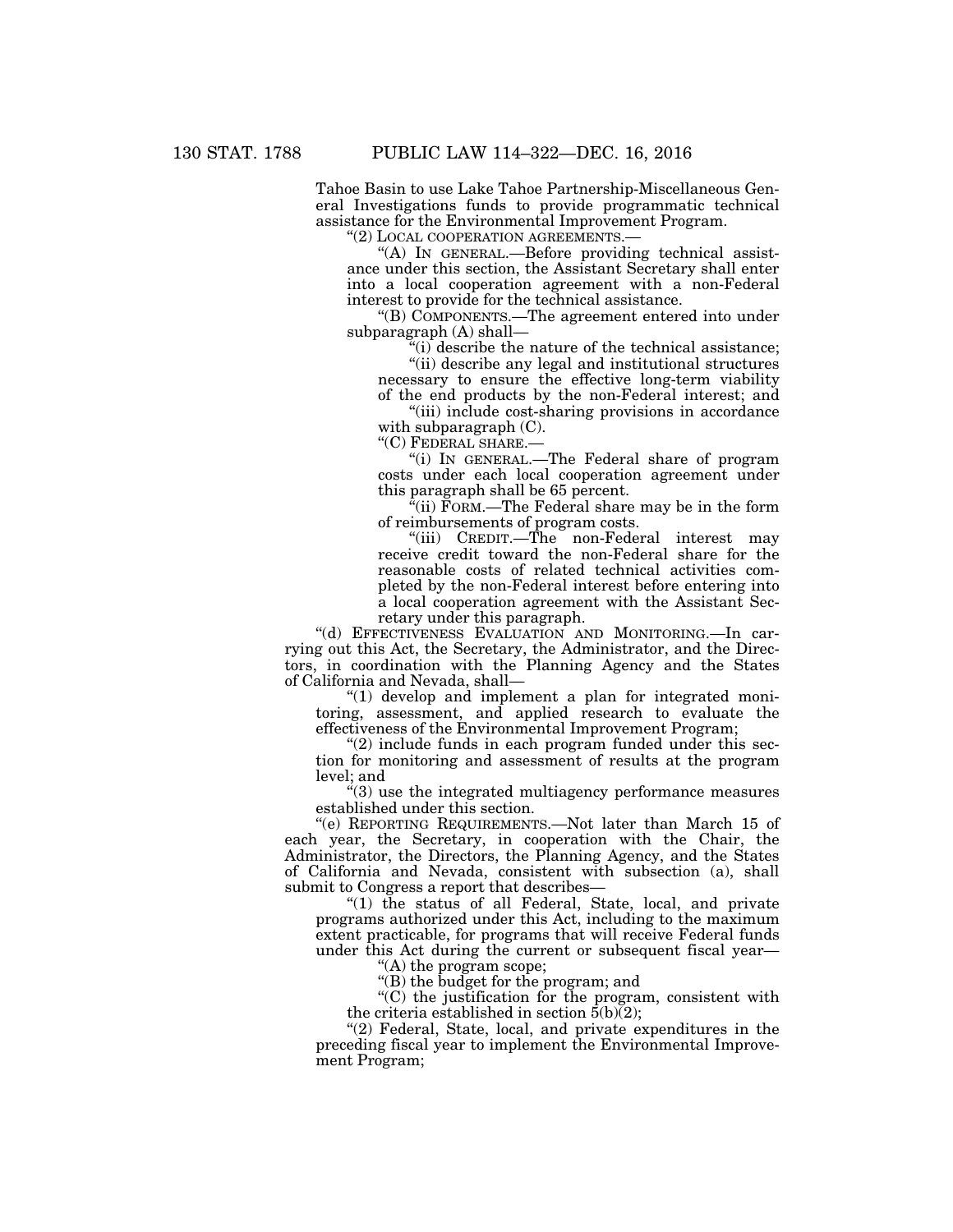"(3) accomplishments in the preceding fiscal year in implementing this Act in accordance with the performance measures and other monitoring and assessment activities; and

''(4) public education and outreach efforts undertaken to implement programs authorized under this Act.

''(f) ANNUAL BUDGET PLAN.—As part of the annual budget of the President, the President shall submit information regarding each Federal agency involved in the Environmental Improvement Program (including the Forest Service, the Environmental Protection Agency, the United States Fish and Wildlife Service, the United States Geological Survey, and the Corps of Engineers), including—

" $(1)$  an interagency crosscut budget that displays the proposed budget for use by each Federal agency in carrying out restoration activities relating to the Environmental Improvement Program for the following fiscal year;

 $(2)$  a detailed accounting of all amounts received and obligated by Federal agencies to achieve the goals of the Environmental Improvement Program during the preceding fiscal year; and

''(3) a description of the Federal role in the Environmental Improvement Program, including the specific role of each agency involved in the restoration of the Lake Tahoe Basin.''. (f) CONFORMING AMENDMENTS; UPDATES TO RELATED LAWS.—

(1) LAKE TAHOE RESTORATION ACT.—The Lake Tahoe Restoration Act (Public Law 106–506; 114 Stat. 2351) is amended—

(A) by striking sections 8 and 9;

(B) by redesignating sections 10, 11, and 12 as sections 8, 9, and 10, respectively; and

(C) in section 9 (as redesignated by subparagraph (B)) by inserting ", Director, or Administrator" after "Secretary".

(2) TAHOE REGIONAL PLANNING COMPACT.—Subsection (c) of Article V of the Tahoe Regional Planning Compact (Public Law 96–551; 94 Stat. 3240) is amended in the third sentence by inserting ''and, in so doing, shall ensure that the regional plan reflects changing economic conditions and the economic effect of regulation on commerce'' after ''maintain the regional plan''.

(3) TREATMENT UNDER TITLE 49, UNITED STATES CODE.— Section 5303(r)(2)(C) of title 49, United States Code, is amended—

(A) by inserting ''and 25 square miles of land area'' after "145,000"; and

(B) by inserting ''and 12 square miles of land area'' after "65,000".

(g) AUTHORIZATION OF APPROPRIATIONS.—The Lake Tahoe Restoration Act (Public Law 106–506; 114 Stat. 2351) is amended by striking section 10 (as redesignated by subsection  $(f)(1)(B)$ ) and inserting the following:

## **''SEC. 10. AUTHORIZATION OF APPROPRIATIONS.**

"(a) AUTHORIZATION OF APPROPRIATIONS.—There is authorized to be appropriated to carry out this Act \$415,000,000 for a period of 7 fiscal years beginning the first fiscal year after the date of enactment of the Water Resources Development Act of 2016.

''(b) EFFECT ON OTHER FUNDS.—Amounts authorized under this section and any amendments made by this Act—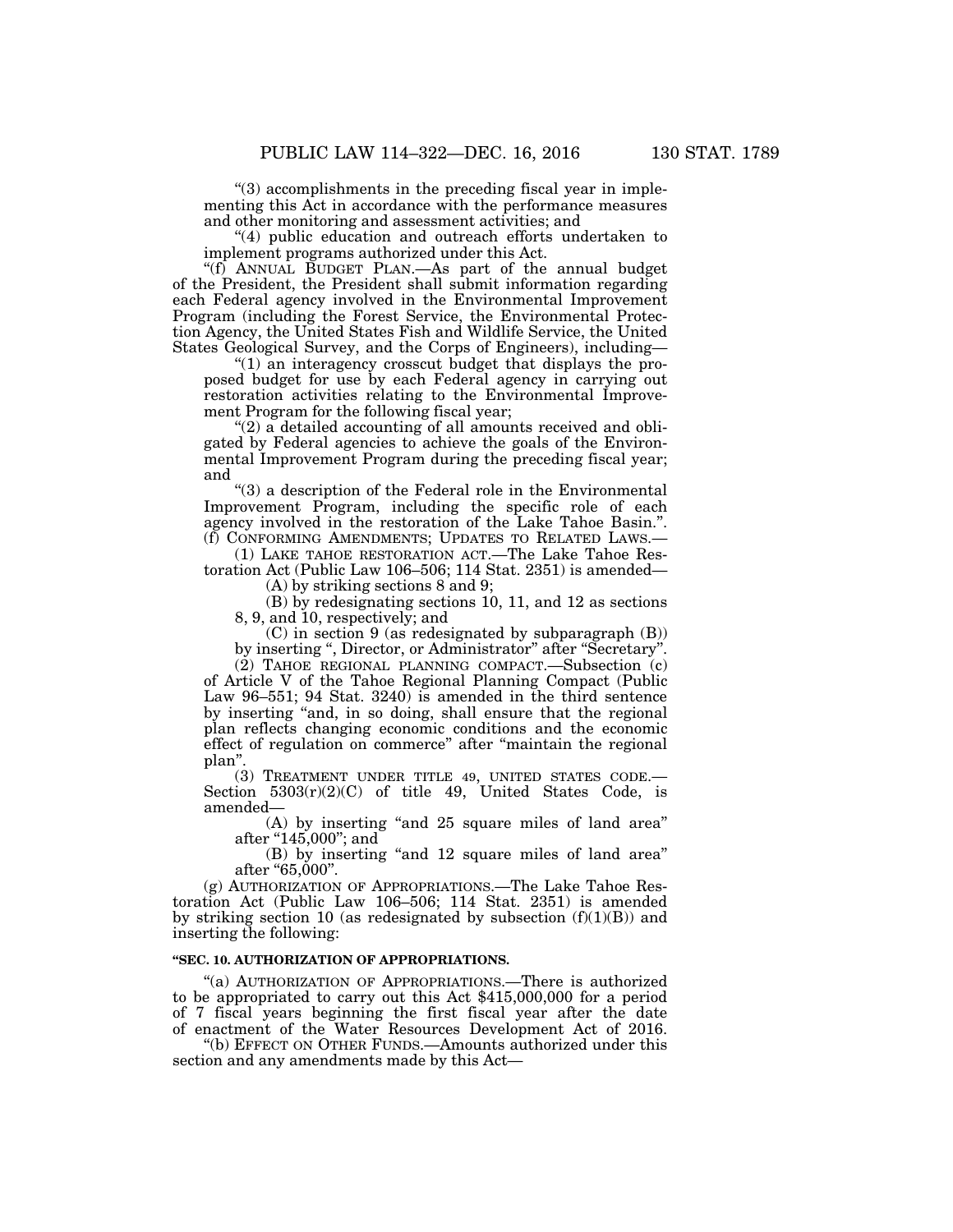" $(1)$  shall be in addition to any other amounts made available to the Secretary, the Administrator, or the Directors for expenditure in the Lake Tahoe Basin; and

"(2) shall not reduce allocations for other Regions of the Forest Service, the Environmental Protection Agency, or the United States Fish and Wildlife Service.

''(c) COST-SHARING REQUIREMENT.—Except as provided in subsection (d) and section  $5(d)(1)(D)$ , funds for activities carried out under section 5 shall be available for obligation on a 1-to-1 basis with funding of restoration activities in the Lake Tahoe Basin by the States of California and Nevada.

''(d) RELOCATION COSTS.—Notwithstanding subsection (c), the Secretary shall provide to local utility districts two-thirds of the costs of relocating facilities in connection with—

 $"(1)$  environmental restoration programs under sections 5 and 6; and

 $\mathcal{L}(2)$  erosion control programs under section 2 of Public Law 96–586 (94 Stat. 3381).

''(e) SIGNAGE.—To the maximum extent practicable, a program provided assistance under this Act shall include appropriate signage at the program site that—

 $(1)$  provides information to the public on—

 $f^{(A)}(A)$  the amount of Federal funds being provided to the program; and

''(B) this Act; and

"(2) displays the visual identity mark of the Environmental Improvement Program.''.

(1) LAND TRANSFERS TO IMPROVE MANAGEMENT EFFI-CIENCIES OF FEDERAL AND STATE LAND.—Section 3(b) of Public Law 96–586 (94 Stat. 3384) (commonly known as the ''Santini-Burton Act'') is amended—

(A) by striking "(b) Lands" and inserting the following: ''(b) ADMINISTRATION OF ACQUIRED LAND.—

" $(1)$  In GENERAL.—Land"; and

(B) by adding at the end the following:

''(2) CALIFORNIA CONVEYANCES.—

''(A) IN GENERAL.—If the State of California (acting through the California Tahoe Conservancy and the California Department of Parks and Recreation) offers to donate to the United States the non-Federal land described in subparagraph  $(B)(i)$ , the Secretary-

''(i) may accept the offer; and

"(ii) convey to the State of California, subject to valid existing rights and for no consideration, all right, title, and interest of the United States in and to the Federal land.

''(B) DESCRIPTION OF LAND.—

''(i) NON-FEDERAL LAND.—The non-Federal land referred to in subparagraph (A) includes—

''(I) the approximately 1,936 acres of land administered by the California Tahoe Conservancy and identified on the Maps as 'Tahoe Conservancy to the USFS'; and

''(II) the approximately 183 acres of land administered by California State Parks and identified on the Maps as 'Total USFS to California'.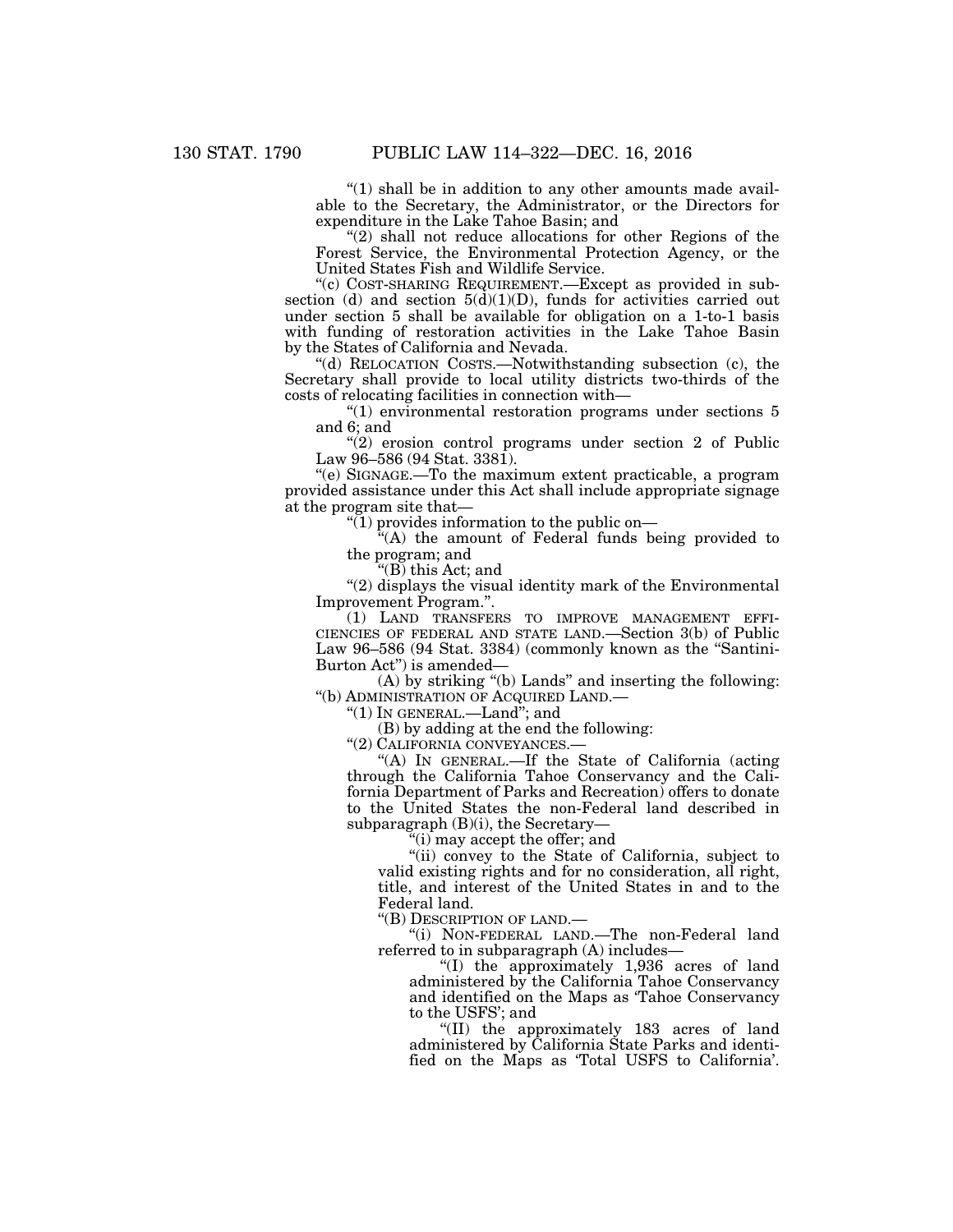''(ii) FEDERAL LAND.—The Federal land referred to in subparagraph (A) includes the approximately 1,995 acres of Forest Service land identified on the Maps as 'U.S. Forest Service to Conservancy and State Parks'.

''(C) CONDITIONS.—Any land conveyed under this paragraph shall—

''(i) be for the purpose of consolidating Federal and State ownerships and improving management efficiencies;

''(ii) not result in any significant changes in the uses of the land; and

"(iii) be subject to the condition that the applicable deed include such terms, restrictions, covenants, conditions, and reservations as the Secretary determines necessary—

''(I) to ensure compliance with this Act; and

"(II) to ensure that the transfer of development rights associated with the conveyed parcels shall not be recognized or available for transfer under chapter 51 of the Code of Ordinances for the Tahoe Regional Planning Agency.

''(D) CONTINUATION OF SPECIAL USE PERMITS.—The land conveyance under this paragraph shall be subject to the condition that the State of California accept all special use permits applicable, as of the date of enactment of the Water Resources Development Act of 2016, to the land described in subparagraph (B)(ii) for the duration of the special use permits, and subject to the terms and conditions of the special use permits.

''(3) NEVADA CONVEYANCES.—

''(A) IN GENERAL.—In accordance with this section and on request by the Governor of Nevada, the Secretary may transfer the land or interests in land described in subparagraph (B) to the State of Nevada without consideration, subject to appropriate deed restrictions to protect the environmental quality and public recreational use of the land transferred.

''(B) DESCRIPTION OF LAND.—The land referred to in subparagraph (A) includes—

''(i) the approximately 38.68 acres of Forest Service land identified on the map entitled 'State of Nevada Conveyances' as 'Van Sickle Unit USFS Inholding'; and

''(ii) the approximately 92.28 acres of Forest Service land identified on the map entitled 'State of Nevada Conveyances' as 'Lake Tahoe Nevada State Park USFS Inholding'.

''(C) CONDITIONS.—Any land conveyed under this paragraph shall—

''(i) be for the purpose of consolidating Federal and State ownerships and improving management efficiencies;

"(ii) not result in any significant changes in the uses of the land; and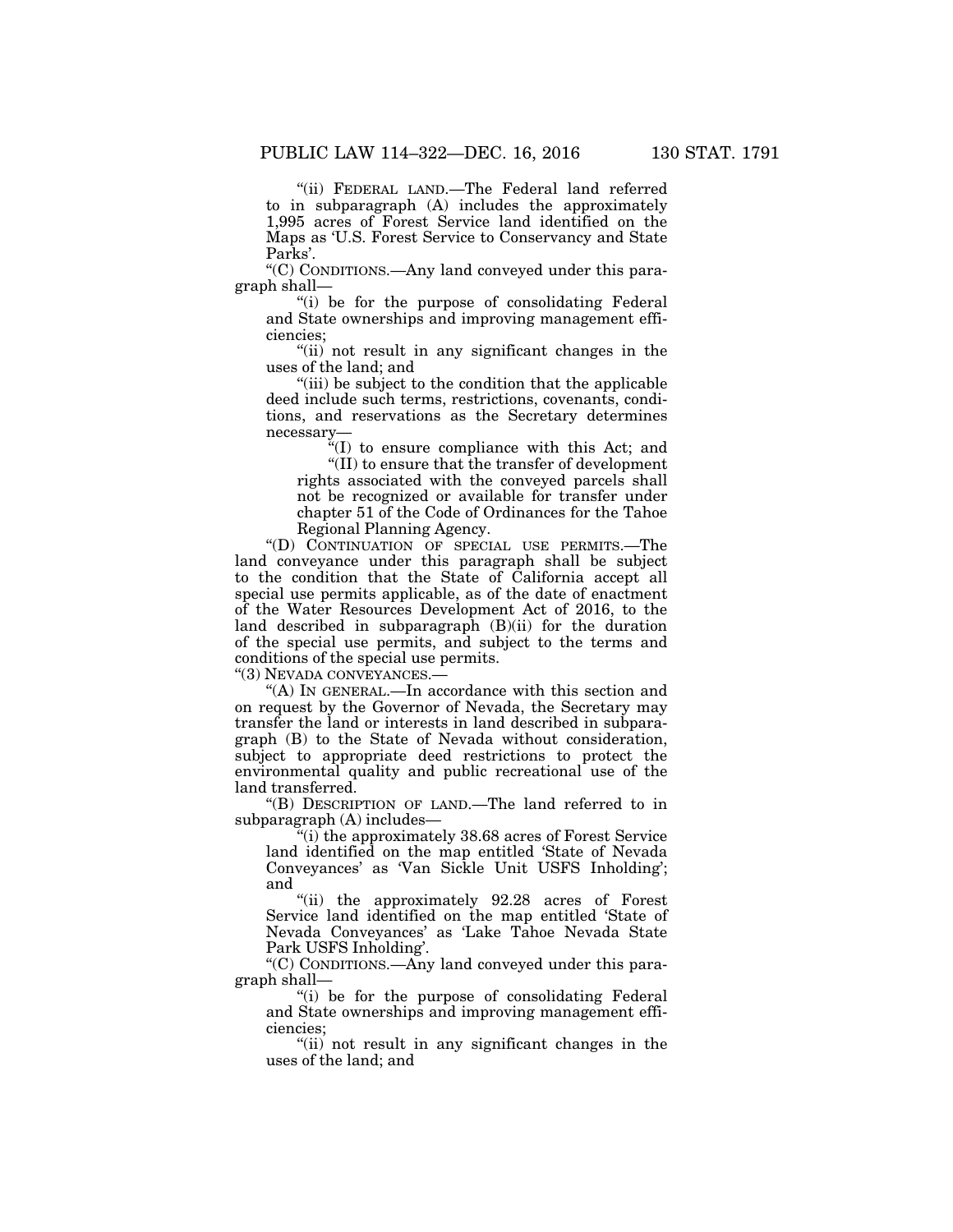''(iii) be subject to the condition that the applicable deed include such terms, restrictions, covenants, conditions, and reservations as the Secretary determines necessary—

"(I) to ensure compliance with this Act; and ''(II) to ensure that the development rights associated with the conveyed parcels shall not be recognized or available for transfer under section 90.2 of the Code of Ordinances for the Tahoe Regional Planning Agency.

''(D) CONTINUATION OF SPECIAL USE PERMITS.—The land conveyance under this paragraph shall be subject to the condition that the State of Nevada accept all special use permits applicable, as of the date of enactment of the Water Resources Development Act of 2016, to the land described in subparagraph  $(B)(ii)$  for the duration of the special use permits, and subject to the terms and conditions of the special use permits.

"(4) AUTHORIZATION FOR CONVEYANCE OF FOREST SERVICE URBAN LOTS.—

"(A) CONVEYANCE AUTHORITY.—Except in the case of land described in paragraphs  $(2)$  and  $(3)$ , the Secretary of Agriculture may convey any urban lot within the Lake Tahoe Basin under the administrative jurisdiction of the Forest Service.

''(B) CONSIDERATION.—A conveyance under subparagraph (A) shall require consideration in an amount equal to the fair market value of the conveyed lot.

''(C) AVAILABILITY AND USE.—The proceeds from a conveyance under subparagraph (A) shall be retained by the Secretary of Agriculture and used for—

''(i) purchasing inholdings throughout the Lake Tahoe Basin; or

''(ii) providing additional funds to carry out the Lake Tahoe Restoration Act (Public Law 106–506; 114 Stat. 2351) in excess of amounts made available under section 10 of that Act.

''(D) OBLIGATION LIMIT.—The obligation and expenditure of proceeds retained under this paragraph shall be subject to such fiscal year limitation as may be specified in an Act making appropriations for the Forest Service for a fiscal year.

''(5) REVERSION.—If a parcel of land transferred under paragraph (2) or (3) is used in a manner that is inconsistent with the use described for the parcel of land in paragraph (2) or (3), respectively, the parcel of land, shall, at the discretion of the Secretary, revert to the United States.

''(6) FUNDING.—

''(A) IN GENERAL.—Of the amounts made available under section 10(a) of the Lake Tahoe Restoration Act (Public Law 106–506; 114 Stat. 2351), \$2,000,000 shall be made available to the Secretary to carry out the activities under paragraphs  $(2)$ ,  $(3)$ , and  $(4)$ .

 $H(18)$  OTHER FUNDS.—Of the amounts available to the Secretary under paragraph (1), not less than 50 percent shall be provided to the California Tahoe Conservancy to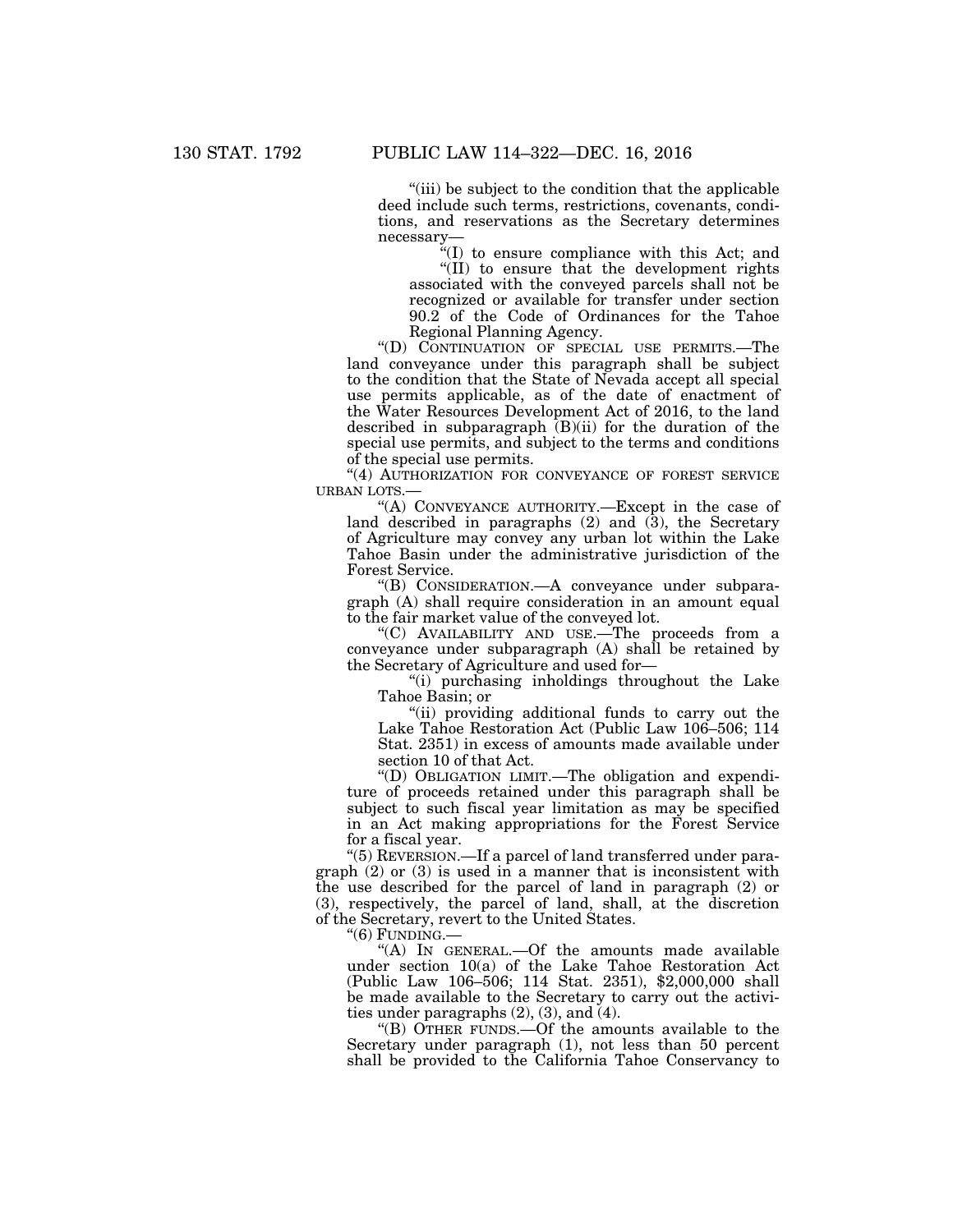#### **SEC. 3604. TUOLUMNE BAND OF ME-WUK INDIANS.**

(a) FEDERAL LAND.—Subject to valid existing rights, all right, title, and interest (including improvements and appurtenances) of the United States in and to the Federal land described in subsection (b) shall be held in trust by the United States for the benefit of the Tuolumne Band of Me-Wuk Indians for nongaming purposes.

(b) LAND DESCRIPTION.—The land taken into trust under subsection (a) is the approximately 80 acres of Federal land under the administrative jurisdiction of the United States Forest Service, located in Tuolumne County, California, and described as follows:

(1) Southwest 1/4 of Southwest 1/4 of Section 2, Township 1 North, Range 16 East.

(2) Northeast 1/4 of Northwest 1/4 of Section 11, Township 1 North, Range 16 East of the Mount Diablo Meridian.

(c) GAMING.—Class II and class III gaming (as those terms are defined in section 4 of the Indian Gaming Regulatory Act (25 U.S.C. 2703)) shall not be permitted at any time on the land taken into trust under subsection (a).

## **SEC. 3605. SAN LUIS REY SETTLEMENT AGREEMENT IMPLEMENTA-TION.**

(a) SAN LUIS REY SETTLEMENT AGREEMENT IMPLEMENTATION.— The San Luis Rey Indian Water Rights Settlement Act (Public Law 100–675) is amended by inserting after section 111 the following:

### **''SEC. 112. IMPLEMENTATION OF SETTLEMENT.**

''(a) FINDINGS.—Congress finds and recognizes as follows:

''(1) The City of Escondido, California, the Vista Irrigation District, the San Luis Rey River Indian Water Authority, and the Bands have approved an agreement, dated December 5, 2014, resolving their disputes over the use of certain land and water rights in or near the San Luis Rey River watershed, the terms of which are consistent with this Act.

''(2) The Bands, the San Luis Rey River Indian Water Authority, the City of Escondido, California, the Vista Irrigation District, and the United States have approved a Settlement Agreement dated January 30, 2015 (hereafter in this section referred to as the 'Settlement Agreement') that conforms to the requirements of this Act.

''(b) APPROVAL AND RATIFICATION.—All provisions of the Settlement Agreement, including the waivers and releases of the liability of the United States, the provisions regarding allottees, and the provision entitled 'Effect of Settlement Agreement and Act,' are hereby approved and ratified.

''(c) AUTHORIZATIONS.—The Secretary and the Attorney General are authorized to execute, on behalf of the United States, the Settlement Agreement and any amendments approved by the parties as necessary to make the Settlement Agreement consistent with this Act. Such execution shall not constitute a major Federal action under the National Environmental Policy Act of 1969 (42 U.S.C. 4321 et seq.). The Secretary is further authorized and directed to take all steps that the Secretary may deem necessary or appropriate to implement the Settlement Agreement and this Act.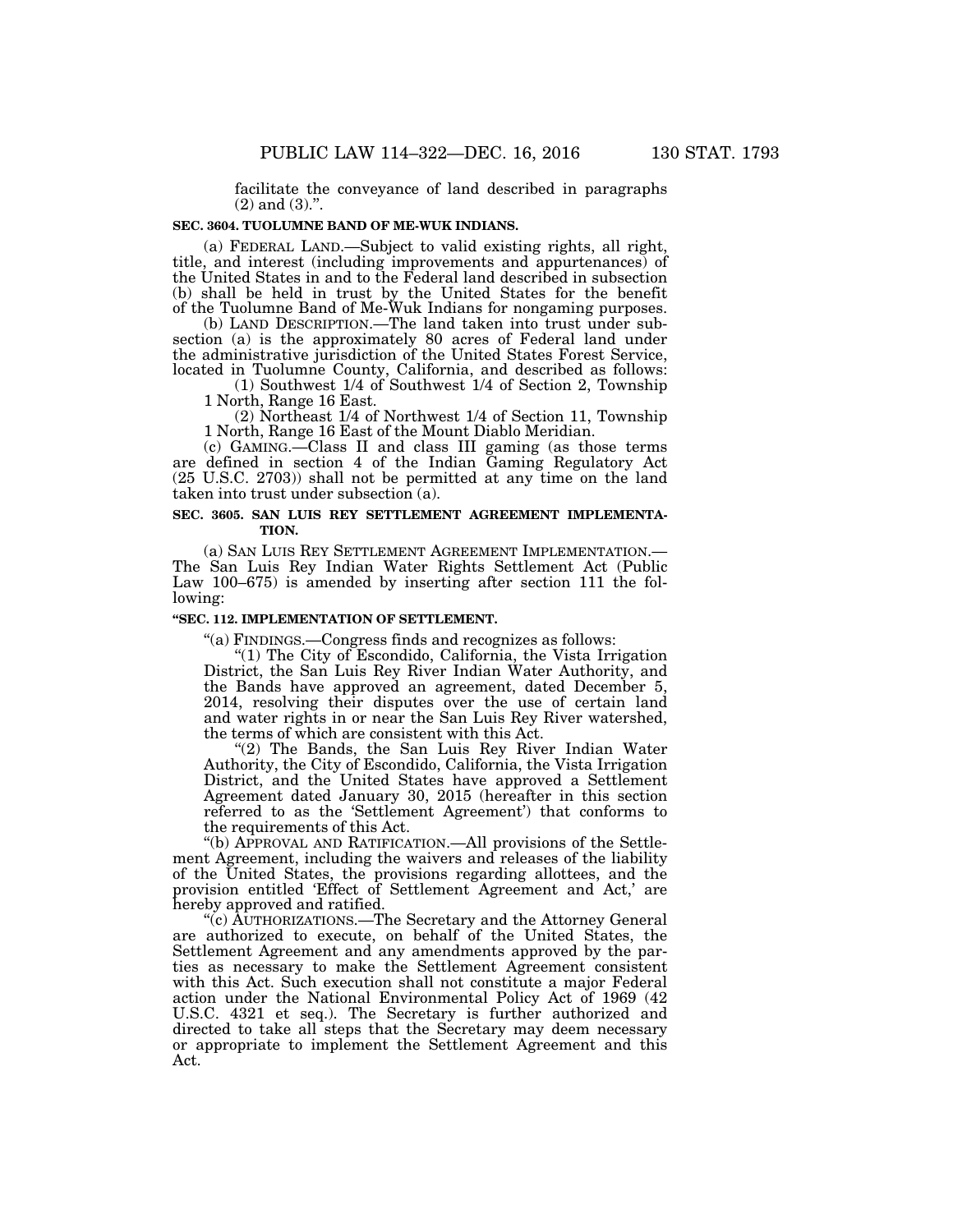''(d) CONTINUED FEDERALLY RESERVED AND OTHER WATER RIGHTS.—

''(1) IN GENERAL.—Notwithstanding any other provision of law, including any provisions in this Act, the Bands had, have, and continue to possess federally reserved rights and other water rights held in trust by the United States.

"(2) FUTURE PROCEEDINGS.—In any proceeding involving the assertion, enforcement, or defense of the rights described in this subsection, the United States, in its capacity as trustee for any Band, shall not be a required party and any decision by the United States regarding participation in any such proceeding shall not be subject to judicial review or give rise to any claim for relief against the United States.

''(e) ALLOTTEES.—Congress finds and confirms that the benefits to allottees in the Settlement Agreement, including the remedies and provisions requiring that any rights of allottees shall be satisfied from supplemental water and other water available to the Bands or the Indian Water Authority, are equitable and fully satisfy the water rights of the allottees.

''(f) NO PRECEDENT.—Nothing in this Act shall be construed or interpreted as a precedent for the litigation or settlement of Indian reserved water rights.''.

(b) DISBURSEMENT OF FUNDS.—The second sentence of section 105(b)(1) of the San Luis Rey Indian Water Rights Settlement Act (Public Law 100–675) is amended by striking the period at the end, and inserting the following: '', provided that—

> ''(i) no more than \$3,700,000 per year (in principal, interest or both) may be so allocated; and

"(ii) none of the funds made available by this section shall be available unless the Director of the Office of Management and Budget first certifies in writing to the Committee on Natural Resources of the House of Representatives and the Committee on Indian Affairs of the Senate that the federal budget will record budgetary outlays from the San Luis Rey Tribal Development Fund of only the monies, not to exceed \$3,700,000 annually, that the Secretary of the Treasury, pursuant to this section, allocates and makes available to the Indian Water Authority from the trust fund.''.

## **SEC. 3606. TULE RIVER INDIAN TRIBE.**

(a) IN GENERAL.—Subject to subsection (b), valid, existing rights, and management agreements related to easements and rights-of-way, all right, title, and interest (including improvements and appurtenances) of the United States in and to the approximately 34 acres of Federal lands generally depicted on the map titled ''Proposed Lands to be Held in Trust for the Tule River Tribe'' and dated May 14, 2015, are hereby held in trust by the United States for the benefit of the Tule River Indian Tribe.

(b) EASEMENTS AND RIGHTS-OF-WAY.—For the purposes of subsection (a), valid, existing rights include any easement or rightof-way for which an application is pending with the Bureau of Land Management on the date of the enactment of this Act. If such application is denied upon final action, the valid, existing right related to the application shall cease to exist.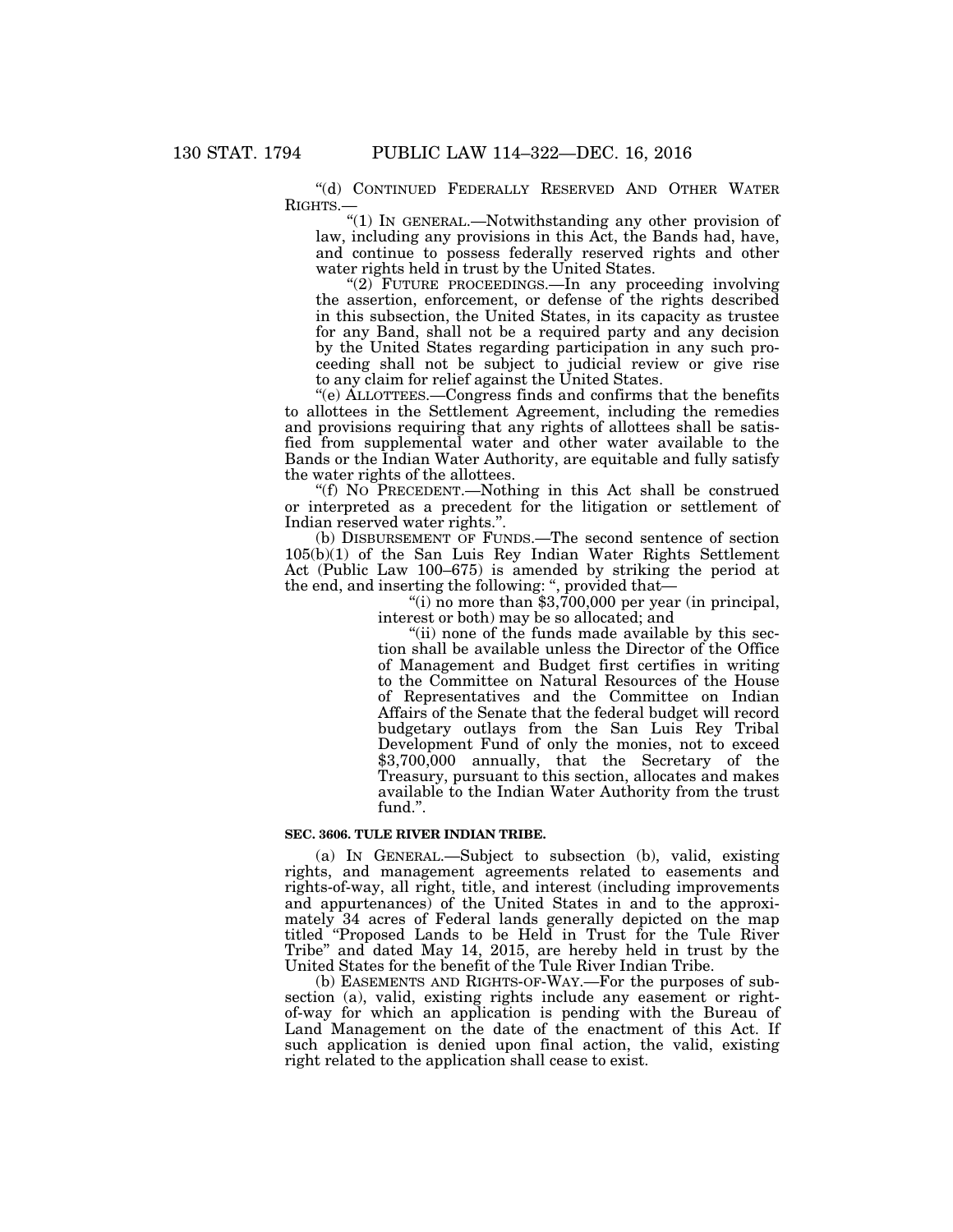(c) AVAILABILITY OF MAP.—The map referred to in subsection (a) shall be on file and available for public inspection at the office of the California State Director, Bureau of Land Management. (d) CONVERSION OF VALID, EXISTING RIGHTS.—

(1) CONTINUITY OF USE.—Any person claiming in good faith to have valid, existing rights to lands taken into trust by this section may continue to exercise such rights to the same extent that the rights were exercised before the date of the enactment of this Act until the Secretary makes a determination on an application submitted under paragraph (2)(B) or the application is deemed to be granted under paragraph (3).

(2) NOTICE AND APPLICATION.—Consistent with sections 2800 through 2880 of title 43, Code of Federal Regulations, as soon as practicable after the date of the enactment of this Act, the Secretary of the Interior shall notify any person that claims to have valid, existing rights, such as a management agreement, easement, or other right-of-way, to lands taken into trust under subsection (a) that—

(A) such lands have been taken into trust; and

(B) the person claiming the valid, existing rights has 60 days to submit an application to the Secretary requesting that the valid, existing rights be converted to a long-term easement or other right-of-way.

(3) DETERMINATION.—The Secretary of the Interior shall grant or deny an application submitted under paragraph  $(2)(B)$ not later than 180 days after the application is submitted. Such a determination shall be considered a final action. If the Secretary does not make a determination within 180 days after the application is submitted, the application shall be deemed to be granted.

(e) RESTRICTION ON GAMING.—Lands taken into trust pursuant to subsection (a) shall not be considered to have been taken into trust for, and shall not be eligible for, class II gaming or class III gaming (as those terms are defined in section 4 of the Indian Gaming Regulatory Act (25 U.S.C. 2703)).

## **SEC. 3607. MORONGO BAND OF MISSION INDIANS.**

(a) DEFINITIONS.—For the purposes of this section, the following definitions apply:

(1) BANNING.—The term ''Banning'' means the City of Banning, which is located in Riverside County, California adjacent to the Morongo Indian Reservation.

(2) FIELDS.—The term ''Fields'' means Lloyd L. Fields, the owner of record of Parcel A.

(3) MAP.—The term "map" means the map entitled 'Morongo Indian Reservation, County of Riverside, State of California Land Exchange Map', and dated May 22, 2014, which is on file in the Bureau of Land Management State Office in Sacramento, California.

(4) PARCEL A.—The term ''Parcel A'' means the approximately 41.15 acres designated on the map as "Fields lands".

 $(5)$  PARCEL B.—The term "Parcel B" means the approximately 41.15 acres designated on the map as ''Morongo lands''.

(6) PARCEL C.—The term ''Parcel C'' means the approximately 1.21 acres designated on the map as "Banning land".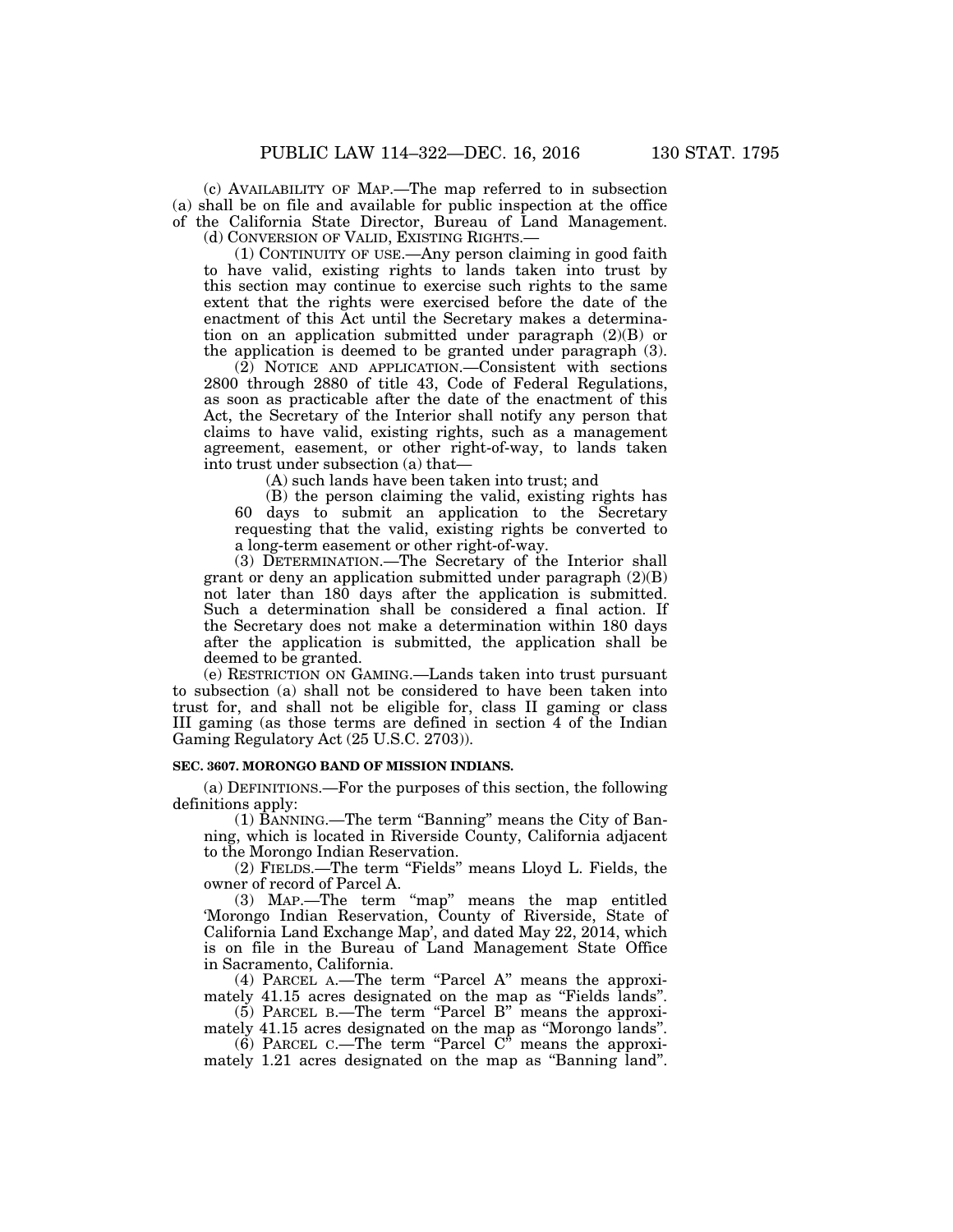(7) PARCEL D.—The term ''Parcel D'' means the approximately 1.76 acres designated on the map as "Easement to Banning''.

(8) SECRETARY.—The term ''Secretary'' means the Secretary of the Interior.

(9) TRIBE.—The term ''Tribe'' means the Morongo Band of Mission Indians, a federally recognized Indian tribe.

(b) TRANSFER OF LANDS; TRUST LANDS, EASEMENT.—

(1) TRANSFER OF PARCEL A AND PARCEL B AND EASEMENT OVER PARCEL D.—Subject to any valid existing rights of any third parties and to legal review and approval of the form and content of any and all instruments of conveyance and policies of title insurance, upon receipt by the Secretary of confirmation that Fields has duly executed and deposited with a mutually acceptable and jointly instructed escrow holder in California a deed conveying clear and unencumbered title to Parcel A to the United States in trust for the exclusive use and benefit of the Tribe, and upon receipt by Fields of confirmation that the Secretary has duly executed and deposited into escrow with the same mutually acceptable and jointly instructed escrow holder a patent conveying clear and unencumbered title in fee simple to Parcel B to Fields and has duly executed and deposited into escrow with the same mutually acceptable and jointly instructed escrow holder an easement to the City for a public right-of-way over Parcel D, the Secretary shall instruct the escrow holder to simultaneously cause—

(A) the patent to Parcel B to be recorded and issued to Fields;

(B) the easement over Parcel D to be recorded and issued to the City; and

(C) the deed to Parcel A to be delivered to the Secretary, who shall immediately cause said deed to be recorded and held in trust for the Tribe.

(2) TRANSFER OF PARCEL C.—After the simultaneous transfer of parcels A, B, and D under paragraph (1), upon receipt by the Secretary of confirmation that the City has vacated its interest in Parcel C pursuant to all applicable State and local laws, the Secretary shall immediately cause Parcel C to be held in trust for the Tribe subject to—

(A) any valid existing rights of any third parties; and

(B) legal review and approval of the form and content of any and all instruments of conveyance.

## **SEC. 3608. CHOCTAW NATION OF OKLAHOMA AND THE CHICKASAW NATION WATER SETTLEMENT.**

(a) PURPOSES.—The purposes of this section are—

(1) to permanently resolve and settle those claims to Settlement Area Waters of the Choctaw Nation of Oklahoma and the Chickasaw Nation as set forth in the Settlement Agreement and this section, including all claims or defenses in and to Chickasaw Nation, Choctaw Nation v. Fallin et al., CIV 11– 927 (W.D. Ok.), OWRB v. United States, et al. CIV 12–275 (W.D. Ok.), or any future stream adjudication;

(2) to approve, ratify, and confirm the Settlement Agreement;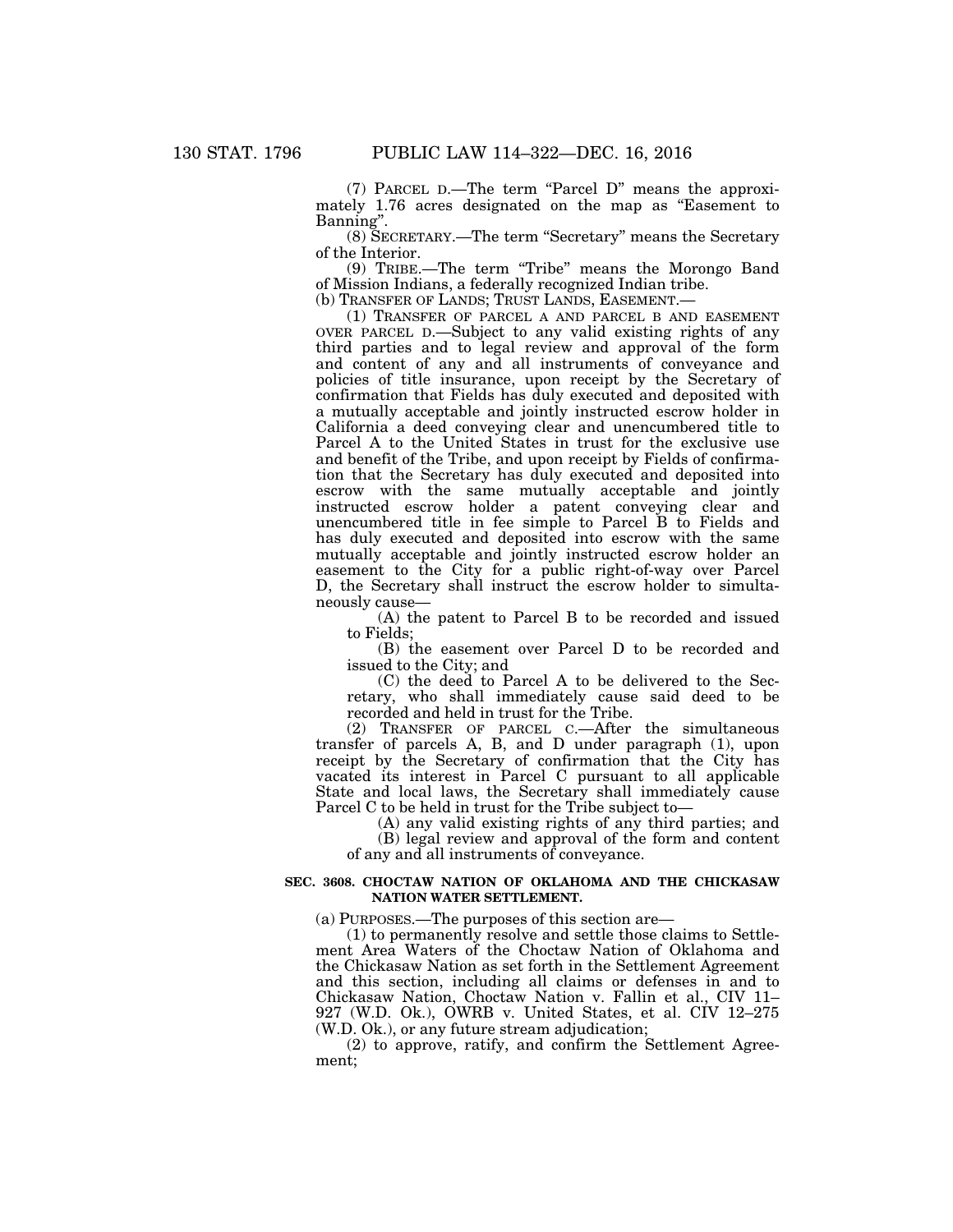(3) to authorize and direct the Secretary of the Interior to execute the Settlement Agreement and to perform all obligations of the Secretary of the Interior under the Settlement Agreement and this section;

(4) to approve, ratify, and confirm the amended storage contract among the State, the City and the Trust;

(5) to authorize and direct the Secretary to approve the amended storage contract for the Corps of Engineers to perform all obligations under the 1974 storage contract, the amended storage contract, and this section; and

(6) to authorize all actions necessary for the United States to meet its obligations under the Settlement Agreement, the amended storage contract, and this section.

(b) DEFINITIONS.—In this section:

(1) 1974 STORAGE CONTRACT.—The term ''1974 storage contract'' means the contract approved by the Secretary on April 9, 1974, between the Secretary and the Water Conservation Storage Commission of the State of Oklahoma pursuant to section 301 of the Water Supply Act of 1958, and other applicable Federal law.

(2) 2010 AGREEMENT.—The term "2010 agreement" means the agreement entered into among the OWRB and the Trust, dated June 15, 2010, relating to the assignment by the State of the 1974 storage contract and transfer of rights, title, interests, and obligations under that contract to the Trust, including the interests of the State in the conservation storage capacity and associated repayment obligations to the United States.

(3) ADMINISTRATIVE SET-ASIDE SUBCONTRACTS.—The term "administrative set-aside subcontracts" means the subcontracts the City shall issue for the use of Conservation Storage Capacity in Sardis Lake as provided by section 4 of the amended storage contract.

(4) ALLOTMENT.—The term "allotment" means the land within the Settlement Area held by an allottee subject to a statutory restriction on alienation or held by the United States in trust for the benefit of an allottee.

(5) ALLOTTEE.—The term ''allottee'' means an enrolled member of the Choctaw Nation or citizen of the Chickasaw Nation who, or whose estate, holds an interest in an allotment.

(6) AMENDED PERMIT APPLICATION.—The term ''amended permit application'' means the permit application of the City to the OWRB, No. 2007–17, as amended as provided by the Settlement Agreement.

(7) AMENDED STORAGE CONTRACT TRANSFER AGREEMENT; AMENDED STORAGE CONTRACT.—The terms ''amended storage contract transfer agreement'' and ''amended storage contract'' mean the 2010 Agreement between the City, the Trust, and the OWRB, as amended, as provided by the Settlement Agreement and this section.<br>(8) ATOKA AND SARDIS CONSERVATION PROJECTS FUND.

The term "Atoka and Sardis Conservation Projects Fund" means the Atoka and Sardis Conservation Projects Fund established, funded, and managed in accordance with the Settlement Agreement.

(9) CITY.—The term "City" means the City of Oklahoma City, or the City and the Trust acting jointly, as applicable.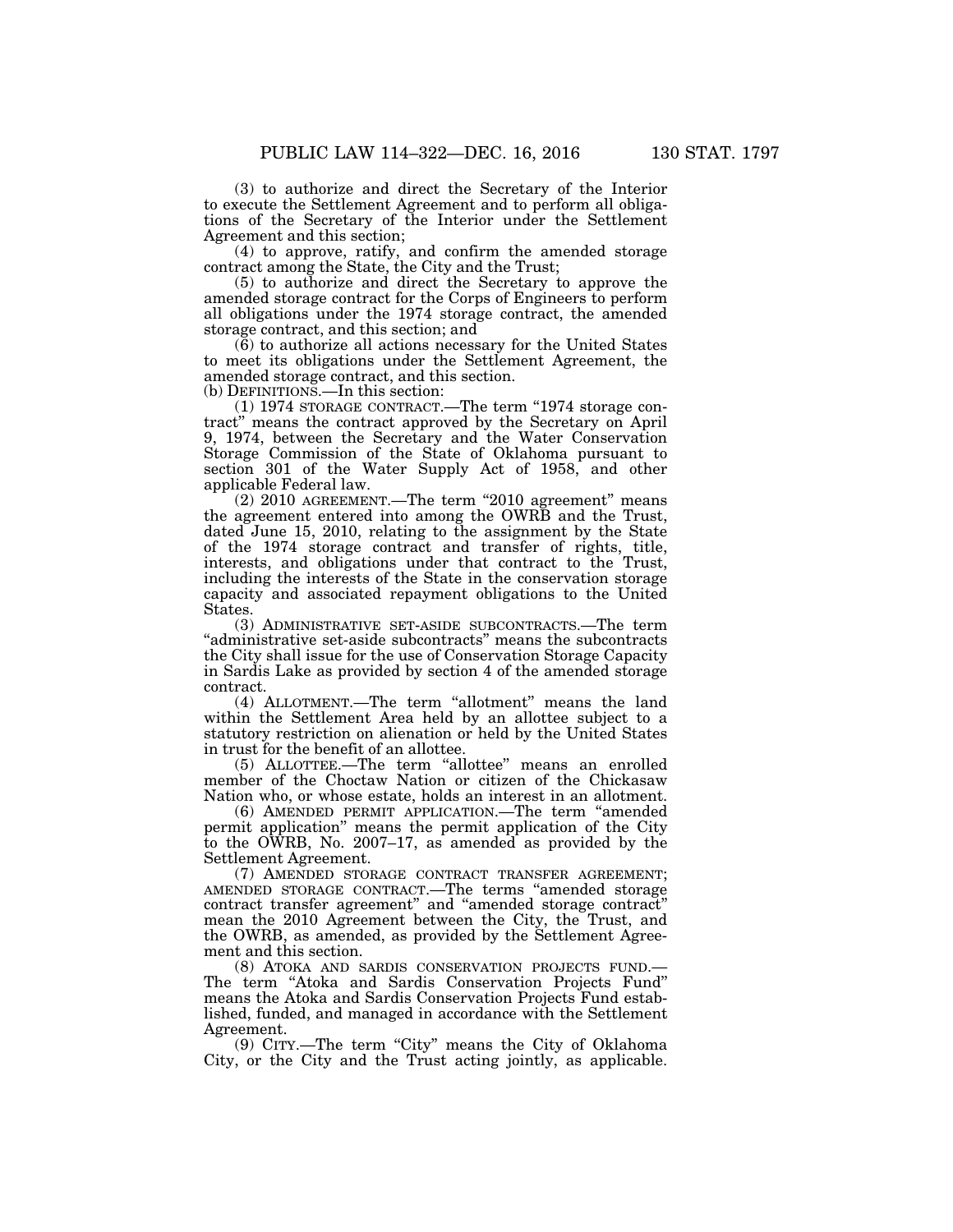(10) CITY PERMIT.—The term ''City permit'' means any permit issued to the City by the OWRB pursuant to the amended permit application and consistent with the Settlement Agreement.

(11) CONSERVATION STORAGE CAPACITY.—The term ''conservation storage capacity'' means the total storage space as stated in the 1974 storage contract in Sardis Lake between elevations 599.0 feet above mean sea level and 542.0 feet above mean sea level, which is estimated to contain 297,200 acrefeet of water after adjustment for sediment deposits, and which may be used for municipal and industrial water supply, fish and wildlife, and recreation.

(12) ENFORCEABILITY DATE.—The term ''enforceability date'' means the date on which the Secretary of the Interior publishes in the Federal Register a notice certifying that the conditions of subsection (i) have been satisfied.

(13) FUTURE USE STORAGE.—The term ''future use storage'' means that portion of the conservation storage capacity that was designated by the 1974 Contract to be utilized for future water use storage and was estimated to contain 155,500 acre feet of water after adjustment for sediment deposits, or 52.322 percent of the conservation storage capacity.

(14) NATIONS.—The term ''Nations'' means, collectively, the Choctaw Nation of Oklahoma (''Choctaw Nation'') and the Chickasaw Nation.

(15) OWRB.—The term ''OWRB'' means the Oklahoma Water Resources Board.

(16) SARDIS LAKE.—The term ''Sardis Lake'' means the reservoir, formerly known as Clayton Lake, whose dam is located in Section 19, Township 2 North, Range 19 East of the Indian Meridian, Pushmataha County, Oklahoma, the construction, operation, and maintenance of which was authorized by section 203 of the Flood Control Act of 1962 (Public Law 87–874; 76 Stat. 1187).

(17) SETTLEMENT AGREEMENT.—The term ''Settlement Agreement'' means the settlement agreement as approved by the Nations, the State, the City, and the Trust effective August 22, 2016, as revised to conform with this section, as applicable.

(18) SETTLEMENT AREA.—The term ''settlement area'' means—

(A) the area lying between—

(i) the South Canadian River and Arkansas River to the north;

(ii) the Oklahoma–Texas State line to the south; (iii) the Oklahoma–Arkansas State line to the east;

and

(iv) the 98th Meridian to the west; and

(B) the area depicted in Exhibit 1 to the Settlement Agreement and generally including the following counties, or portions of, in the State:

(i) Atoka.

(ii) Bryan.

(iii) Carter.

(iv) Choctaw.

(v) Coal.

(vi) Garvin.

(vii) Grady.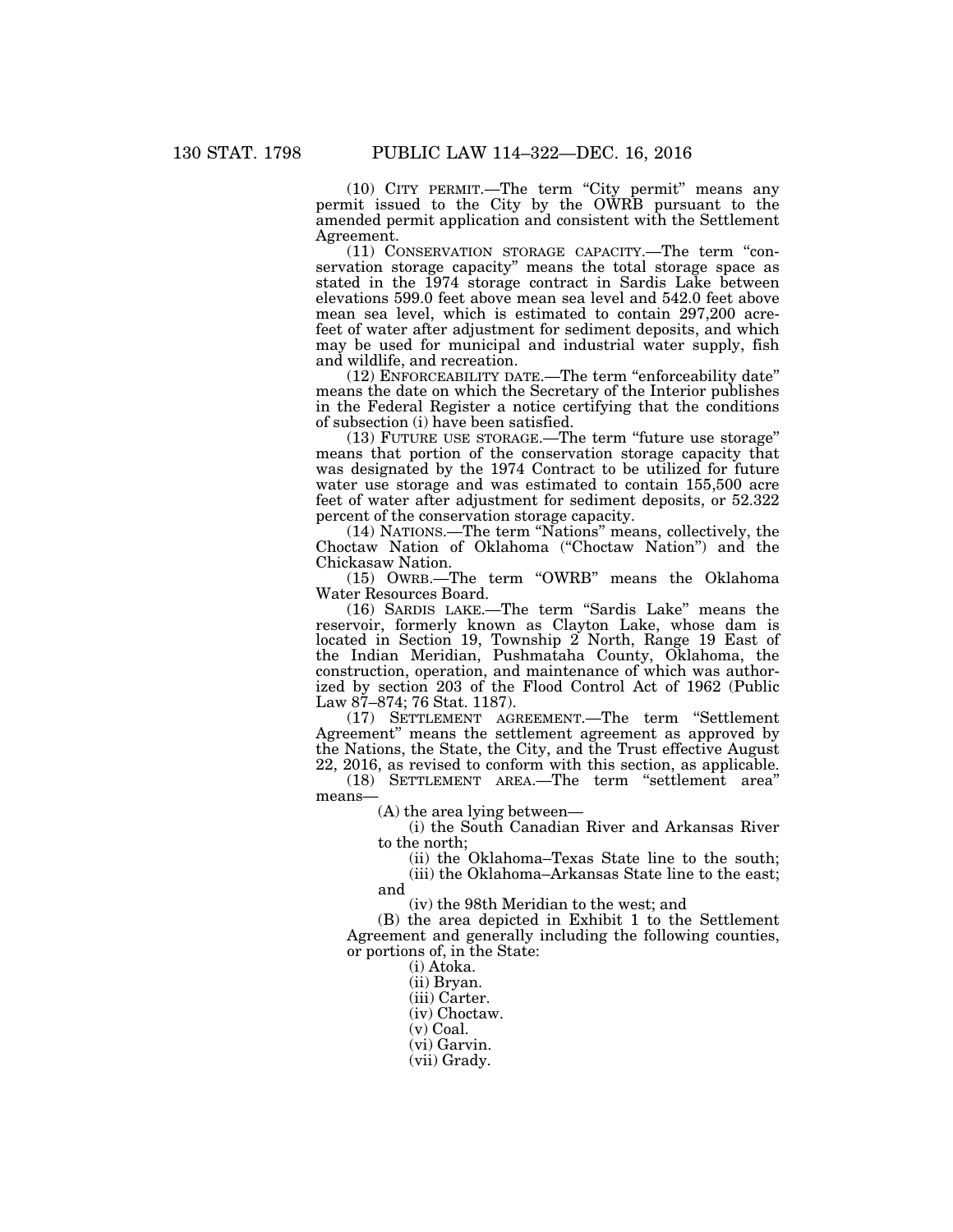(viii) McClain. (ix) Murray. (x) Haskell. (xi) Hughes. (xii) Jefferson. (xiii) Johnston. (xiv) Latimer. (xv) LeFlore. (xvi) Love. (xvii) Marshall. (xviii) McCurtain. (xix) Pittsburgh. (xx) Pontotoc. (xxi) Pushmataha. (xxii) Stephens.

(19) SETTLEMENT AREA WATERS.—The term ''settlement area waters'' means the waters located—

(A) within the settlement area; and

(B) within a basin depicted in Exhibit 10 to the Settlement Agreement, including any of the following basins as denominated in the 2012 Update of the Oklahoma Comprehensive Water Plan:

(i) Beaver Creek (24, 25, and 26).

(ii) Blue (11 and 12).

(iii) Clear Boggy (9).

(iv) Kiamichi (5 and 6).

(v) Lower Arkansas (46 and 47).

(vi) Lower Canadian (48, 56, 57, and 58).

(vii) Lower Little (2).

(viii) Lower Washita (14).

(ix) Mountain Fork (4).

(x) Middle Washita (15 and 16).

(xi) Mud Creek (23).

(xii) Muddy Boggy (7 and 8).

(xiii) Poteau (44 and 45).

(xiv) Red River Mainstem (1, 10, 13, and 21).

(xv) Upper Little (3).

(xvi) Walnut Bayou (22).

(20) STATE.—The term ''State'' means the State of Oklahoma.

(21) TRUST.—

(A) IN GENERAL.—The term ''Trust'' means the Oklahoma City Water Utilities Trust, formerly known as the Oklahoma City Municipal Improvement Authority, a public trust established pursuant to State law with the City as the beneficiary.

(B) REFERENCES.—A reference in this section to ''Trust'' refers to the Oklahoma City Water Utilities Trust, acting severally.

(22) UNITED STATES.—The term ''United States'' means the United States of America acting in its capacity as trustee for the Nations, their respective members, citizens, and allottees, or as specifically stated or limited in any given reference herein, in which case it means the United States of America acting in the capacity as set forth in said reference. (c) APPROVAL OF THE SETTLEMENT AGREEMENT.— (1) RATIFICATION.—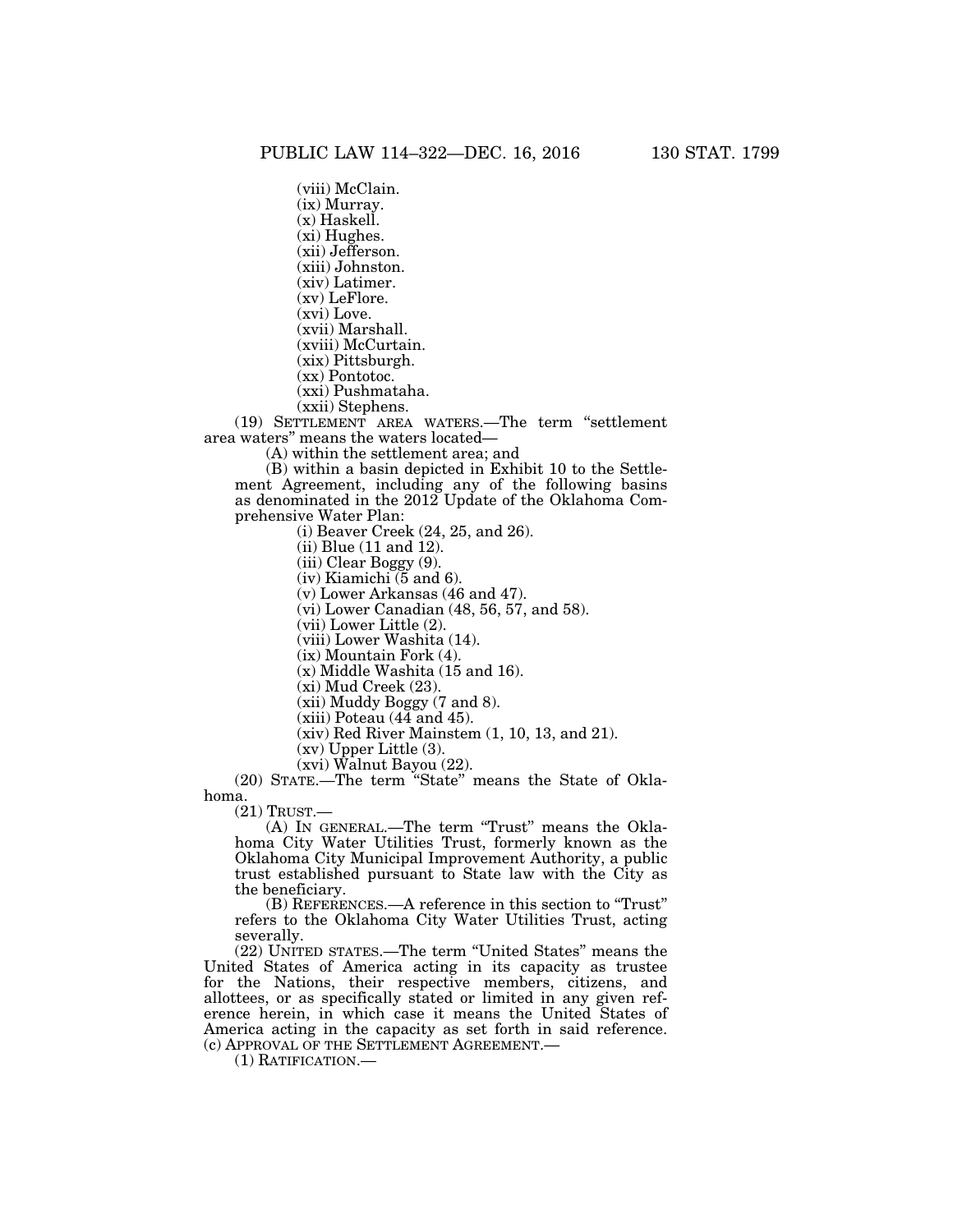(A) IN GENERAL.—Except as modified by this section, and to the extent the Settlement Agreement does not conflict with this section, the Settlement Agreement is authorized, ratified, and confirmed.

(B) AMENDMENTS.—If an amendment is executed to make the Settlement Agreement consistent with this section, the amendment is also authorized, ratified and confirmed to the extent the amendment is consistent with this section.<br>(2) EXECUTION OF SETTLEMENT AGREEMENT.-

 $(A)$  In GENERAL.—To the extent the Settlement Agreement does not conflict with this section, the Secretary of the Interior shall promptly execute the Settlement Agreement, including all exhibits to or parts of the Settlement Agreement requiring the signature of the Secretary of the Interior and any amendments necessary to make the Settlement Agreement consistent with this section.

(B) NOT A MAJOR FEDERAL ACTION.—Execution of the Settlement Agreement by the Secretary of the Interior under this subsection shall not constitute a major Federal action under the National Environmental Policy Act of 1969 (42 U.S.C. 4321 et seq.).

(d) APPROVAL OF THE AMENDED STORAGE CONTRACT AND 1974 STORAGE CONTRACT.—

(1) RATIFICATION.—

(A) IN GENERAL.—Except to the extent any provision of the amended storage contract conflicts with any provision of this section, the amended storage contract is authorized, ratified, and confirmed.

(B) 1974 STORAGE CONTRACT.—To the extent the amended storage contract, as authorized, ratified, and confirmed, modifies or amends the 1974 storage contract, the modification or amendment to the 1974 storage contract is authorized, ratified, and confirmed.

(C) AMENDMENTS.—To the extent an amendment is executed to make the amended storage contract consistent with this section, the amendment is authorized, ratified, and confirmed.

(2) APPROVAL BY THE SECRETARY.—After the State and the City execute the amended storage contract, the Secretary shall approve the amended storage contract.

(3) MODIFICATION OF SEPTEMBER 11, 2009, ORDER IN UNITED STATES V. OKLAHOMA WATER RESOURCES BOARD, CIV 98–00521 (N.D. OK).—The Secretary, through counsel, shall cooperate and work with the State to file any motion and proposed order to modify or amend the order of the United States District Court for the Northern District of Oklahoma dated September 11, 2009, necessary to conform the order to the amended storage contract transfer agreement, the Settlement Agreement, and this section.

(4) CONSERVATION STORAGE CAPACITY.—The allocation of the use of the conservation storage capacity in Sardis Lake for administrative set-aside subcontracts, City water supply, and fish and wildlife and recreation as provided by the amended storage contract is authorized, ratified and approved.<br>(5) ACTIVATION; WAIVER.—

 $(A)$  FINDINGS.—Congress finds that—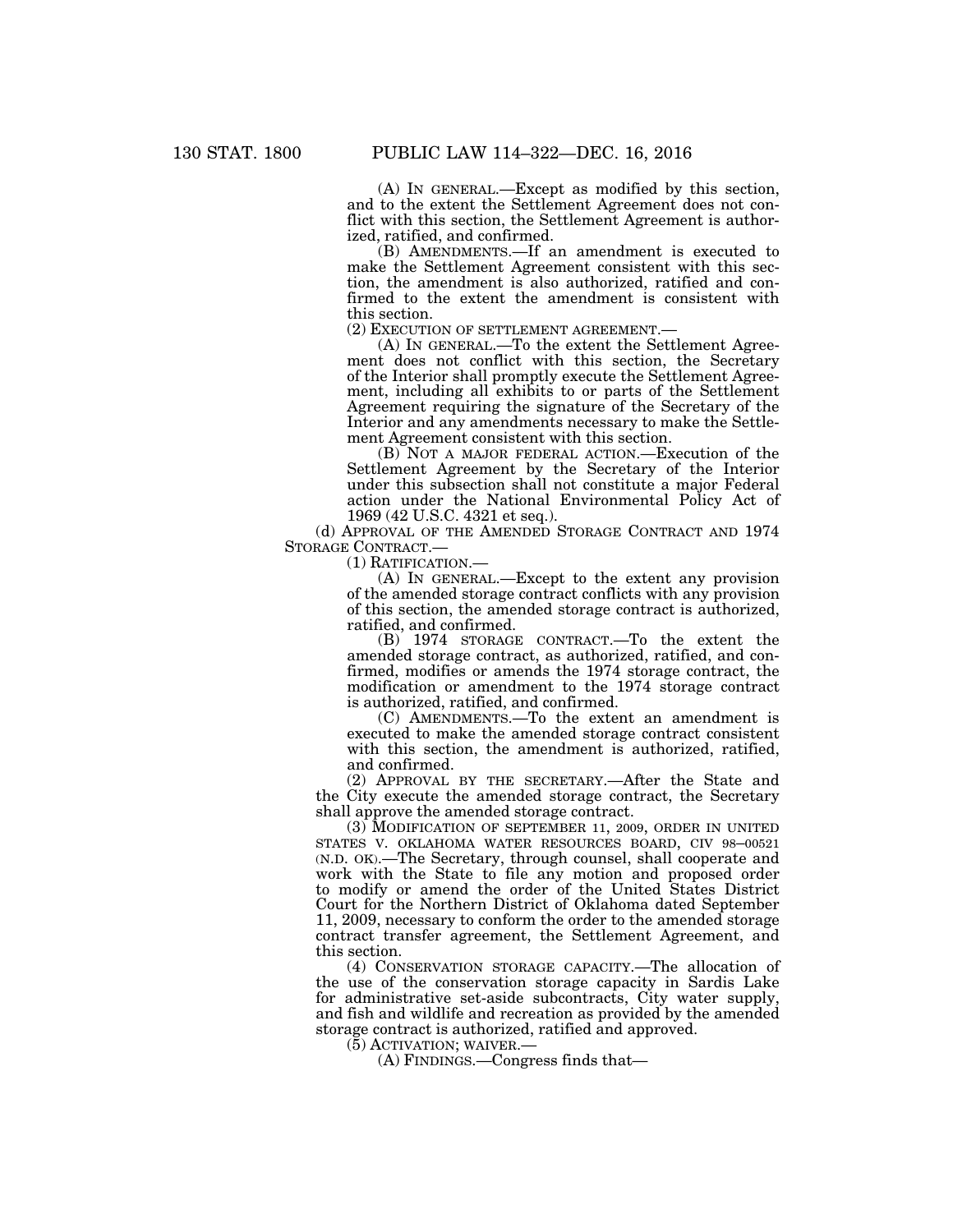(i) the earliest possible activation of any increment of future use storage in Sardis Lake will not occur until after 2050; and

(ii) the obligation to make annual payments for the Sardis future use storage operation, maintenance and replacement costs, capital costs, or interest attributable to Sardis future use storage only arises if, and only to the extent, that an increment of Sardis future use storage is activated by withdrawal or release of water from the future use storage that is authorized by the user for a consumptive use of water.

(B) WAIVER OF OBLIGATIONS FOR STORAGE THAT IS NOT ACTIVATED.—Notwithstanding section 301 of the Water Supply Act of 1958 (43 U.S.C. 390b), section 203 of the Flood Control Act of 1962 (Public Law 87–874; 76 Stat. 1187), the 1974 storage contract, or any other provision of law, effective as of January 1, 2050—

(i) the entirety of any repayment obligations (including interest), relating to that portion of conservation storage capacity allocated by the 1974 storage contract to future use storage in Sardis Lake is waived and shall be considered nonreimbursable; and

(ii) any obligation of the State and, on execution and approval of the amended storage contract, of the City and the Trust, under the 1974 storage contract regarding capital costs and any operation, maintenance, and replacement costs and interest otherwise attributable to future use storage in Sardis Lake is waived and shall be nonreimbursable, if by January 1, 2050, the right to future use storage is not activated by the withdrawal or release of water from future use storage for an authorized consumptive use of water. (6) CONSISTENT WITH AUTHORIZED PURPOSES; NO MAJOR OPERATIONAL CHANGE.—

(A) CONSISTENT WITH AUTHORIZED PURPOSE.—The amended storage contract, the approval of the Secretary of the amended storage contract, and the waiver of future use storage under paragraph (5)—

(i) are deemed consistent with the authorized purposes for Sardis Lake as described in section 203 of the Flood Control Act of 1962 (Public Law 87–874; 76 Stat. 1187) and do not affect the authorized purposes for which the project was authorized, surveyed, planned, and constructed; and

(ii) shall not constitute a reallocation of storage. (B) NO MAJOR OPERATIONAL CHANGE.—The amended storage contract, the approval of the Secretary of the amended storage contract, and the waiver of future use storage under paragraph (5) shall not constitute a major operational change under section 301(e) of the Water Supply Act of 1958 (43 U.S.C. 390b(e)).

(7) NO FURTHER AUTHORIZATION REQUIRED.—This section shall be considered sufficient and complete authorization, without further study or analysis, for—

(A) the Secretary to approve the amended storage contract; and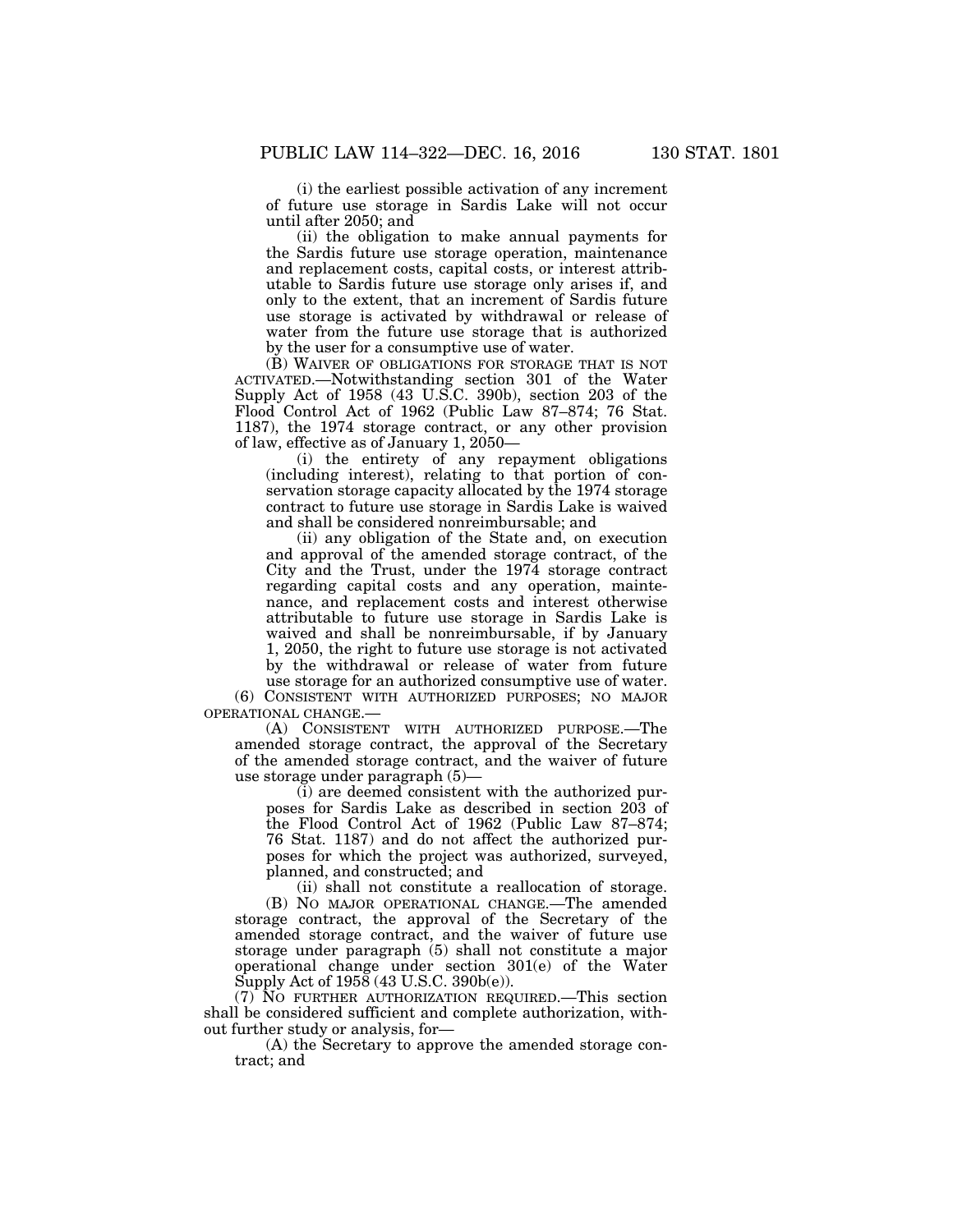(B) after approval under subparagraph (A), the Corps of Engineers to manage storage in Sardis Lake pursuant to and in accordance with the 1974 storage contract, the amended storage contract, and the Settlement Agreement. (e) SETTLEMENT AREA WATERS.—

(1) FINDINGS.—Congress finds that—

(A) pursuant to the Atoka Agreement as ratified by section  $\overline{29}$  of the Act of June  $\overline{28}$ , 1898 (30 Stat. 505, chapter 517) (as modified by the Act of July 1, 1902 (32 Stat. 641, chapter 1362)), the Nations issued patents to their respective tribal members and citizens and thereby conveyed to individual Choctaws and Chickasaws, all right, title, and interest in and to land that was possessed by the Nations, other than certain mineral rights; and

(B) when title passed from the Nations to their respective tribal members and citizens, the Nations did not convey and those individuals did not receive any right of regulatory or sovereign authority, including with respect to water.

(2) PERMITTING, ALLOCATION, AND ADMINISTRATION OF SETTLEMENT AREA WATERS PURSUANT TO THE SETTLEMENT AGREEMENT.—Beginning on the enforceability date, settlement area waters shall be permitted, allocated, and administered by the OWRB in accordance with the Settlement Agreement and this section.

(3) CHOCTAW NATION AND CHICKASAW NATION.—Beginning on the enforceability date, the Nations shall have the right to use and to develop the right to use settlement area waters only in accordance with the Settlement Agreement and this section.

(4) WAIVER AND DELEGATION BY NATIONS.—In addition to the waivers under subsection (h), the Nations, on their own behalf, shall permanently delegate to the State any regulatory authority each Nation may possess over water rights on allotments, which the State shall exercise in accordance with the Settlement Agreement and this subsection.

(5) RIGHT TO USE WATER.—

(A) IN GENERAL.—An allottee may use water on an allotment in accordance with the Settlement Agreement and this subsection.

(B) SURFACE WATER USE.—

(i) IN GENERAL.—An allottee may divert and use, on the allotment of the allottee, 6 acre-feet per year of surface water per 160 acres, to be used solely for domestic uses on an allotment that constitutes riparian land under applicable State law as of the date of enactment of this Act.

(ii) EFFECT OF STATE LAW.—The use of surface water described in clause (i) shall be subject to all rights and protections of State law, as of the date of enactment of this Act, including all protections against loss for nonuse.

(iii) NO PERMIT REQUIRED.—An allottee may divert water under this subsection without a permit or any other authorization from the OWRB.

(C) GROUNDWATER USE.—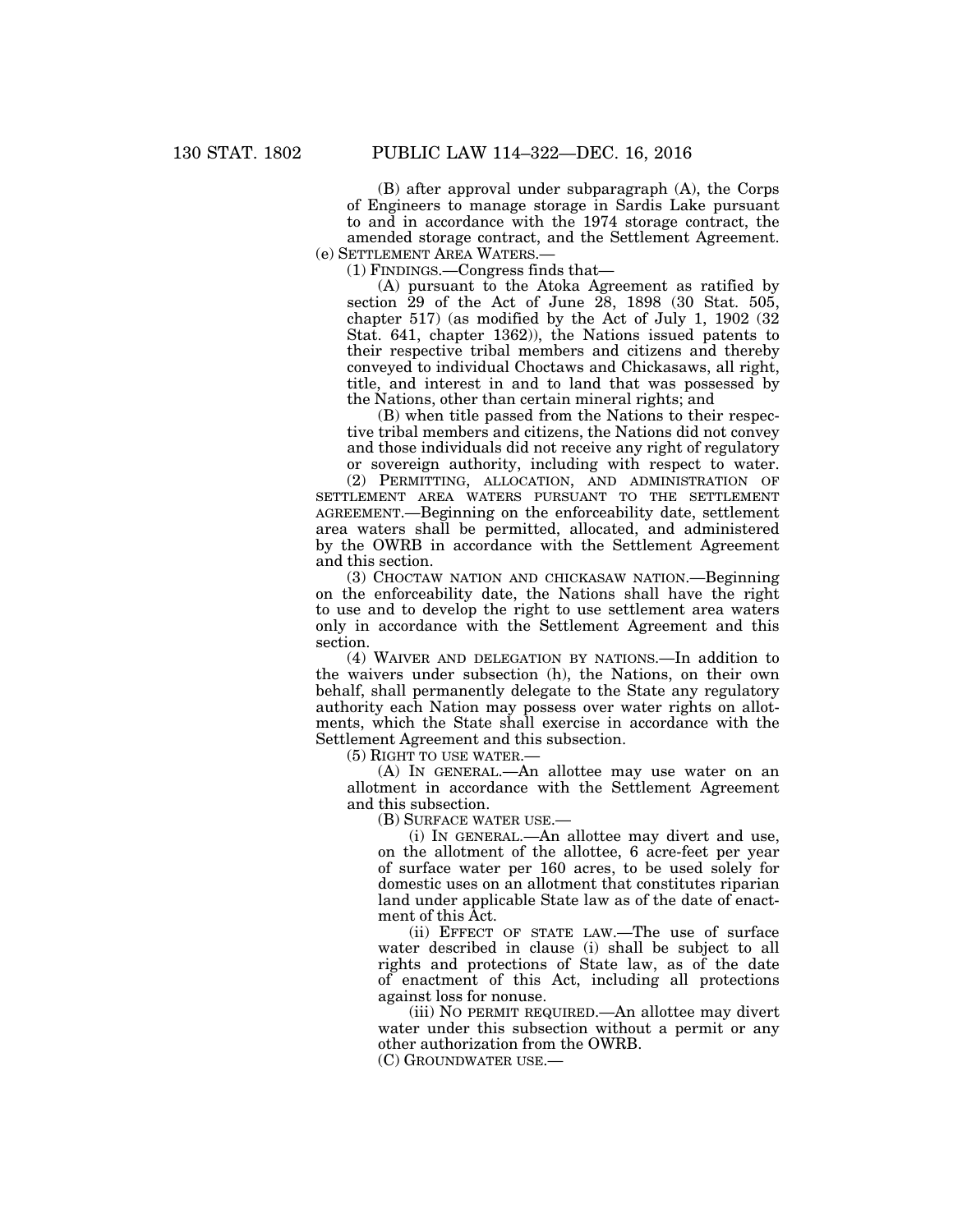(i) IN GENERAL.—An allottee may drill wells on

the allotment of the allottee to take and use for domestic uses the greater of—

(I) 5 acre-feet per year; or

(II) any greater quantity allowed under State law.

(ii) EFFECT OF STATE LAW.—The groundwater use described in clause (i) shall be subject to all rights and protections of State law, as of the date of enactment of this Act, including all protections against loss for nonuse.

(iii) NO PERMIT REQUIRED.—An allottee may drill wells and use water under this subsection without a permit or any other authorization from the OWRB.<br>(D) FUTURE CHANGES IN STATE LAW.—

 $(i)$  In GENERAL.—If State law changes to limit use of water to a quantity that is less than the applicable quantity specified in subparagraph  $(B)$  or  $(C)$ , as applicable, an allottee shall retain the right to use water in accord with those subparagraphs, subject to paragraphs  $(6)(B)(iv)$  and  $(7)$ .

(ii) OPPORTUNITY TO BE HEARD.—Prior to taking any action to limit the use of water by an individual, the OWRB shall provide to the individual an opportunity to demonstrate that the individual is—

(I) an allottee; and

(II) using water on the allotment pursuant to and in accordance with the Settlement Agreement and this section.

(6) ALLOTTEE OPTIONS FOR ADDITIONAL WATER.—

(A) IN GENERAL.—To use a quantity of water in excess of the quantities provided under paragraph (5), an allottee shall—

(i) file an action under subparagraph (B); or

(ii) apply to the OWRB for a permit pursuant to, and in accordance with, State law.

(B) DETERMINATION IN FEDERAL DISTRICT COURT.—

(i) IN GENERAL.—In lieu of applying to the OWRB for a permit to use more water than is allowed under paragraph (5), an allottee may file an action in the United States District Court for the Western District of Oklahoma for determination of the right to water of the allottee. At least 90 days prior to filing such an action, the allottee shall provide written notice of the suit to the United States and the OWRB. For the United States, notice shall be provided to the Solicitor's Office, Department of the Interior, Washington D.C., and to the Office of the Regional Director of the Muskogee Region, Bureau of Indian Affairs, Department of the Interior.

(ii) JURISDICTION.—For purposes of this subsection—

(I) the United States District Court for the Western District of Oklahoma shall have jurisdiction; and

(II) as part of the complaint, the allottee shall include certification of the pre-filing notice to the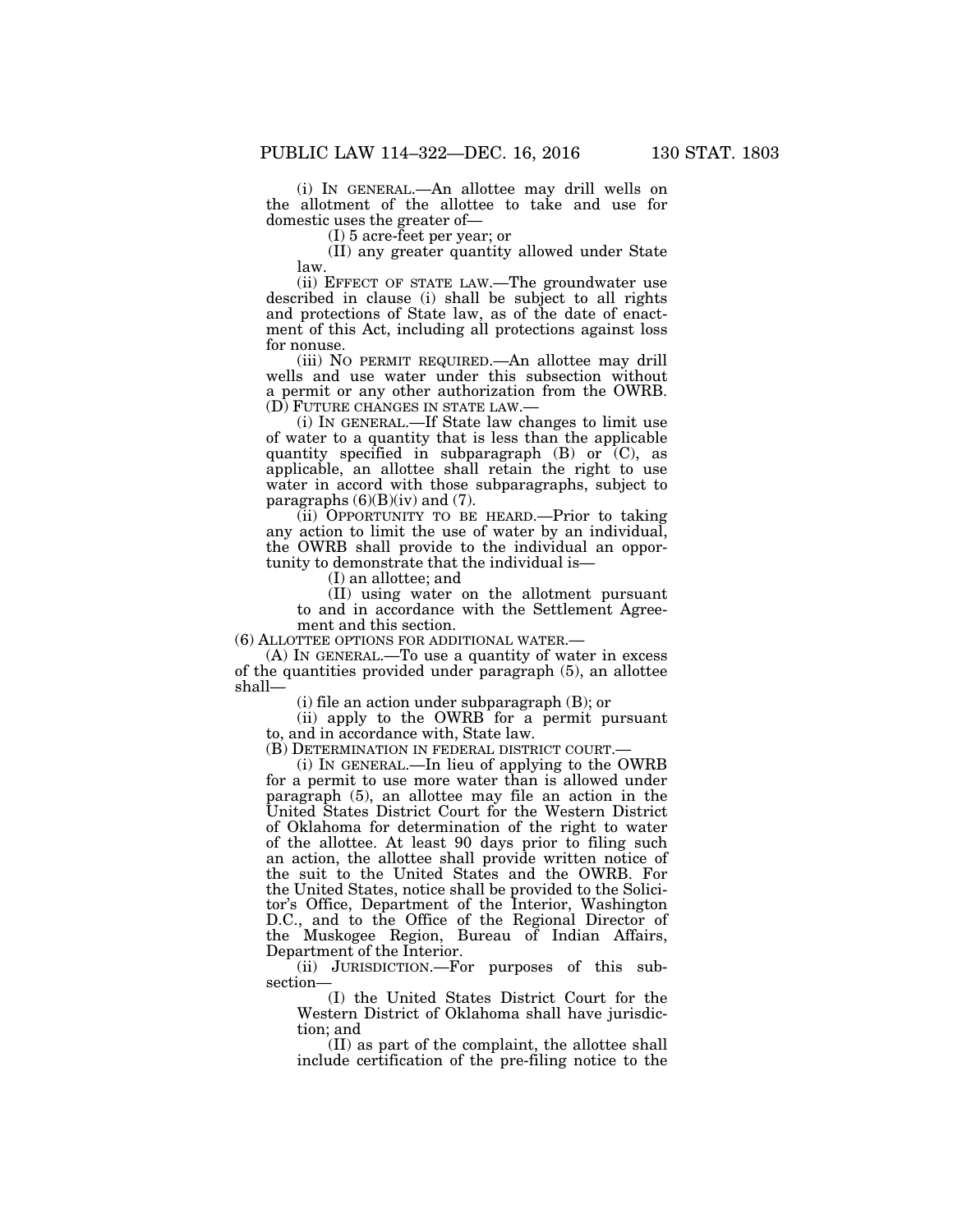United States and OWRB required by subparagraph (B)(i). If such certification is not included with the complaint, the complaint will be deemed filed 90 days after such certification is complete and filed with the court. Within 60 days after the complaint is filed or deemed filed or within such extended time as the District Court in its discretion may permit, the United States may appear or intervene. After such appearance, intervention or the expiration of the said 60 days or any extension thereof, the proceedings and judgment in such action shall bind the United States and the parties thereto without regard to whether the United States elects to appear or intervene in such action.

(iii) REQUIREMENTS.—An allottee filing an action pursuant to this subparagraph shall—

(I) join the OWRB as a party; and

(II) publish notice in a newspaper of general circulation within the Settlement Area Hydrologic Basin for 2 consecutive weeks, with the first publication appearing not later than 30 days after the date on which the action is filed.

(iv) DETERMINATION FINAL.—

(I) IN GENERAL.—Subject to subclause (II), if an allottee elects to have the rights of the allottee determined pursuant to this subparagraph, the determination shall be final as to any rights under Federal law and in lieu of any rights to use water on an allotment as provided in paragraph (5).

(II) RESERVATION OF RIGHTS.—Subclause (I) shall not preclude an allottee from—

(aa) applying to the OWRB for water rights pursuant to State law; or

(bb) using any rights allowed by State law that do not require a permit from the OWRB.

(7) OWRB ADMINISTRATION AND ENFORCEMENT.—

(A) IN GENERAL.—If an allottee exercises any right under paragraph (5) or has rights determined under paragraph (6)(B), the OWRB shall have jurisdiction to administer those rights.

(B) CHALLENGES.—An allottee may challenge OWRB administration of rights determined under this paragraph, in the United States District Court for the Western District of Oklahoma.

(8) PRIOR EXISTING STATE LAW RIGHTS.—Water rights held by an allottee as of the enforceability date pursuant to a permit issued by the OWRB shall be governed by the terms of that permit and applicable State law (including regulations).

(f) CITY PERMIT FOR APPROPRIATION OF STREAM WATER FROM THE KIAMICHI RIVER.—The City permit shall be processed, evaluated, issued, and administered consistent with and in accordance with the Settlement Agreement and this section.

(g) SETTLEMENT COMMISSION.— (1) ESTABLISHMENT.—There is established a Settlement Commission.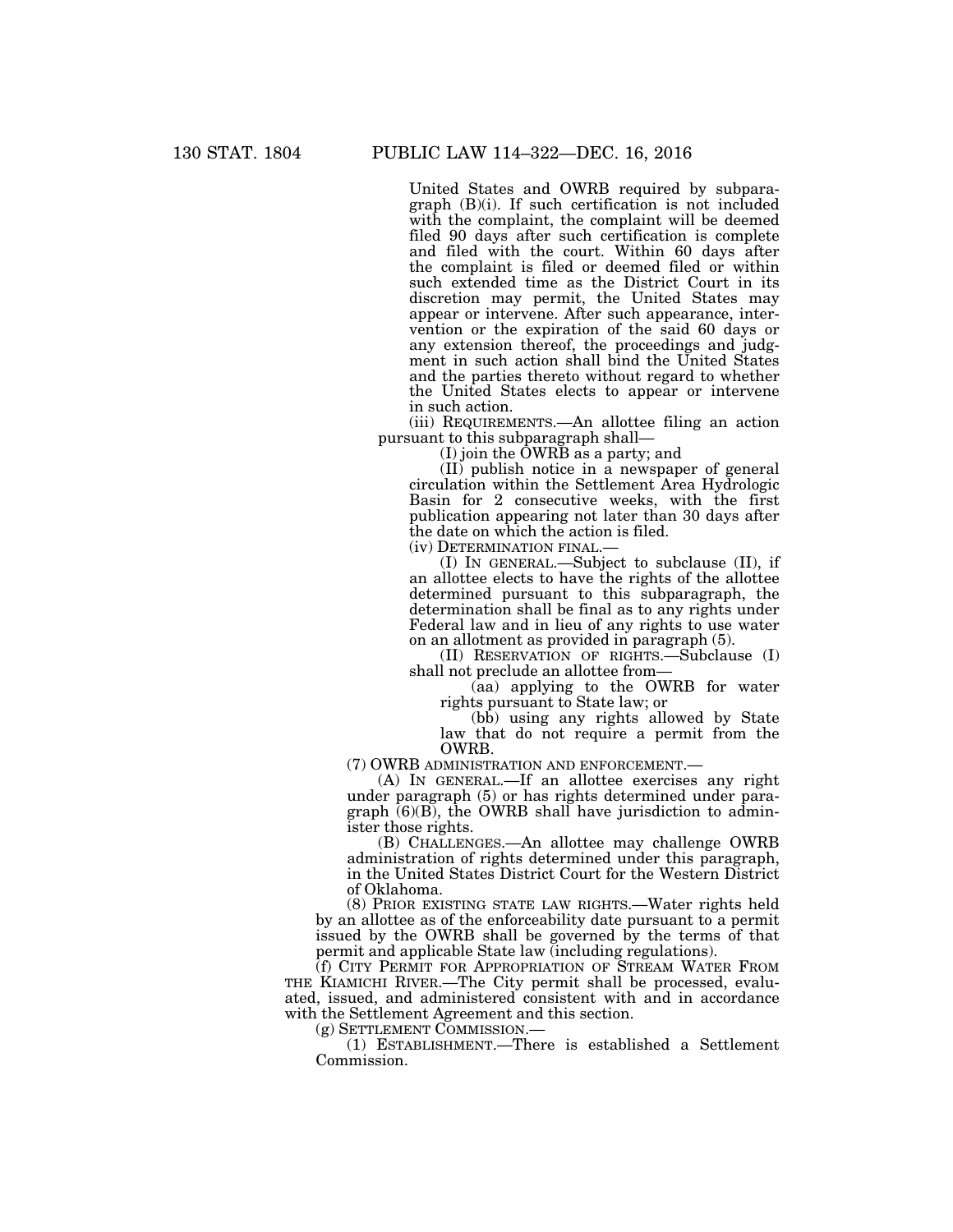(2) MEMBERS.— (A) IN GENERAL.—The Settlement Commission shall be comprised of 5 members, appointed as follows:

(i) 1 by the Governor of the State.

(ii) 1 by the Attorney General of the State.

(iii) 1 by the Chief of the Choctaw Nation.

(iv) 1 by the Governor of the Chickasaw Nation.

(v) 1 by agreement of the members described in clauses (i) through (iv).

(B) JOINTLY APPOINTED MEMBER.—If the members described in clauses (i) through (iv) of subparagraph (A) do not agree on a member appointed pursuant to subpara $graph(A)(v)$ 

(i) the members shall submit to the Chief Judge for the United States District Court for the Eastern District of Oklahoma, a list of not less than 3 persons; and

(ii) from the list under clause (i), the Chief Judge shall make the appointment.

(C) INITIAL APPOINTMENTS.—The initial appointments to the Settlement Commission shall be made not later than 90 days after the enforceability date.

(3) MEMBER TERMS.—

(A) IN GENERAL.—Each Settlement Commission member shall serve at the pleasure of appointing authority.

(B) COMPENSATION.—A member of the Settlement Commission shall serve without compensation, but an appointing authority may reimburse the member appointed by the entity for costs associated with service on the Settlement Commission.

(C) VACANCIES.—If a member of the Settlement Commission is removed or resigns, the appointing authority shall appoint the replacement member.

(D) JOINTLY APPOINTED MEMBER.—The member of the Settlement Commission described in paragraph  $(2)(A)(v)$ may be removed or replaced by a majority vote of the Settlement Commission based on a failure of the member to carry out the duties of the member.

(4) DUTIES.—The duties and authority of the Settlement Commission shall be set forth in the Settlement Agreement, and the Settlement Commission shall not possess or exercise any duty or authority not stated in the Settlement Agreement. (h) WAIVERS AND RELEASES OF CLAIMS.—

(1) CLAIMS BY THE NATIONS AND THE UNITED STATES AS TRUSTEE FOR THE NATIONS.—Subject to the retention of rights and claims provided in paragraph (3) and except to the extent that rights are recognized in the Settlement Agreement or this section, the Nations, each in its own right and on behalf of itself and its respective citizens and members (but not individuals in their capacities as allottees), and the United States, acting as a trustee for the Nations (but not individuals in their capacities as allottees), shall execute a waiver and release of—

(A) all of the following claims asserted or which could have been asserted in any proceeding filed or that could have been filed during the period ending on the enforceability date, including Chickasaw Nation, Choctaw Nation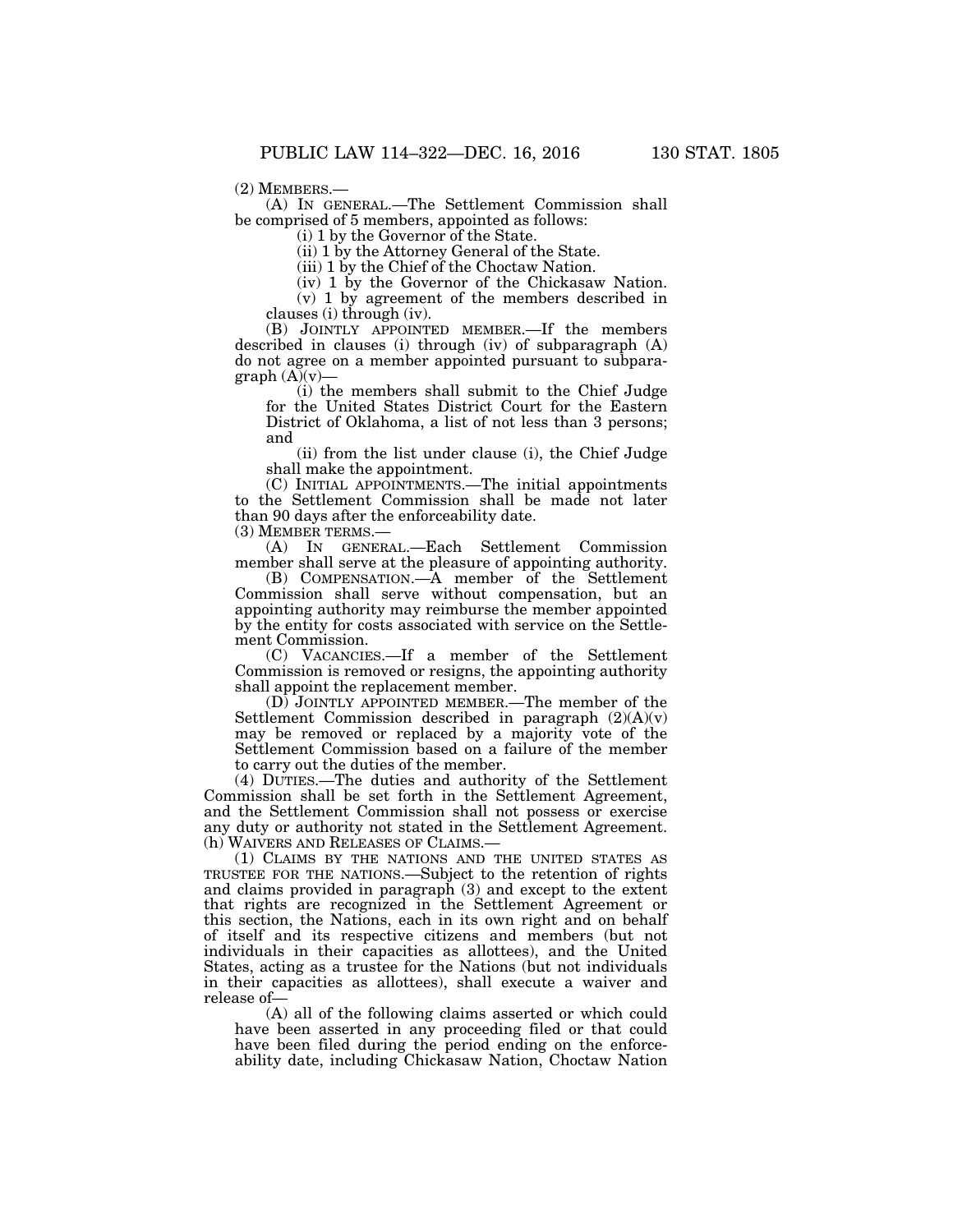v. Fallin et al., CIV 11–927 (W.D. Ok.), OWRB v. United States, et al. CIV 12–275 (W.D. Ok.), or any general stream adjudication, relating to—

(i) claims to the ownership of water in the State; (ii) claims to water rights and rights to use water diverted or taken from a location within the State;

(iii) claims to authority over the allocation and management of water and administration of water rights, including authority over third-party ownership of or rights to use water diverted or taken from a location within the State and ownership or use of water on allotments by allottees or any other person using water on an allotment with the permission of an allottee;

(iv) claims that the State lacks authority over the allocation and management of water and administration of water rights, including authority over the ownership of or rights to use water diverted or taken from a location within the State;

(v) any other claim relating to the ownership of water, regulation of water, or authorized diversion, storage, or use of water diverted or taken from a location within the State, which claim is based on the status of the Chickasaw Nation's or the Choctaw Nation's unique sovereign status and rights as defined by Federal law and alleged to arise from treaties to which they are signatories, including but not limited to the Treaty of Dancing Rabbit Creek, Act of Sept. 30, 1830, 7 Stat. 333, Treaty of Doaksville, Act of Jan. 17, 1837, 11 Stat. 573, and the related March 23, 1842, patent to the Choctaw Nation; and

(vi) claims or defenses asserted or which could have been asserted in Chickasaw Nation, Choctaw Nation v. Fallin et al., CIV 11–927 (W.D. Ok.), OWRB v. United States, et al. CIV 12-275 (W.D. Ok.), or any general stream adjudication;

(B) all claims for damages, losses or injuries to water rights or water, or claims of interference with, diversion, storage, taking, or use of water (including claims for injury to land resulting from the damages, losses, injuries, interference with, diversion, storage, taking, or use of water) attributable to any action by the State, the OWRB, or any water user authorized pursuant to State law to take or use water in the State, including the City, that accrued during the period ending on the enforceability date;

(C) all claims and objections relating to the amended permit application, and the City permit, including—

(i) all claims regarding regulatory control over or OWRB jurisdiction relating to the permit application and permit; and

(ii) all claims for damages, losses or injuries to water rights or rights to use water, or claims of interference with, diversion, storage, taking, or use of water (including claims for injury to land resulting from the damages, losses, injuries, interference with, diversion, storage, taking, or use of water) attributable to the issuance and lawful exercise of the City permit;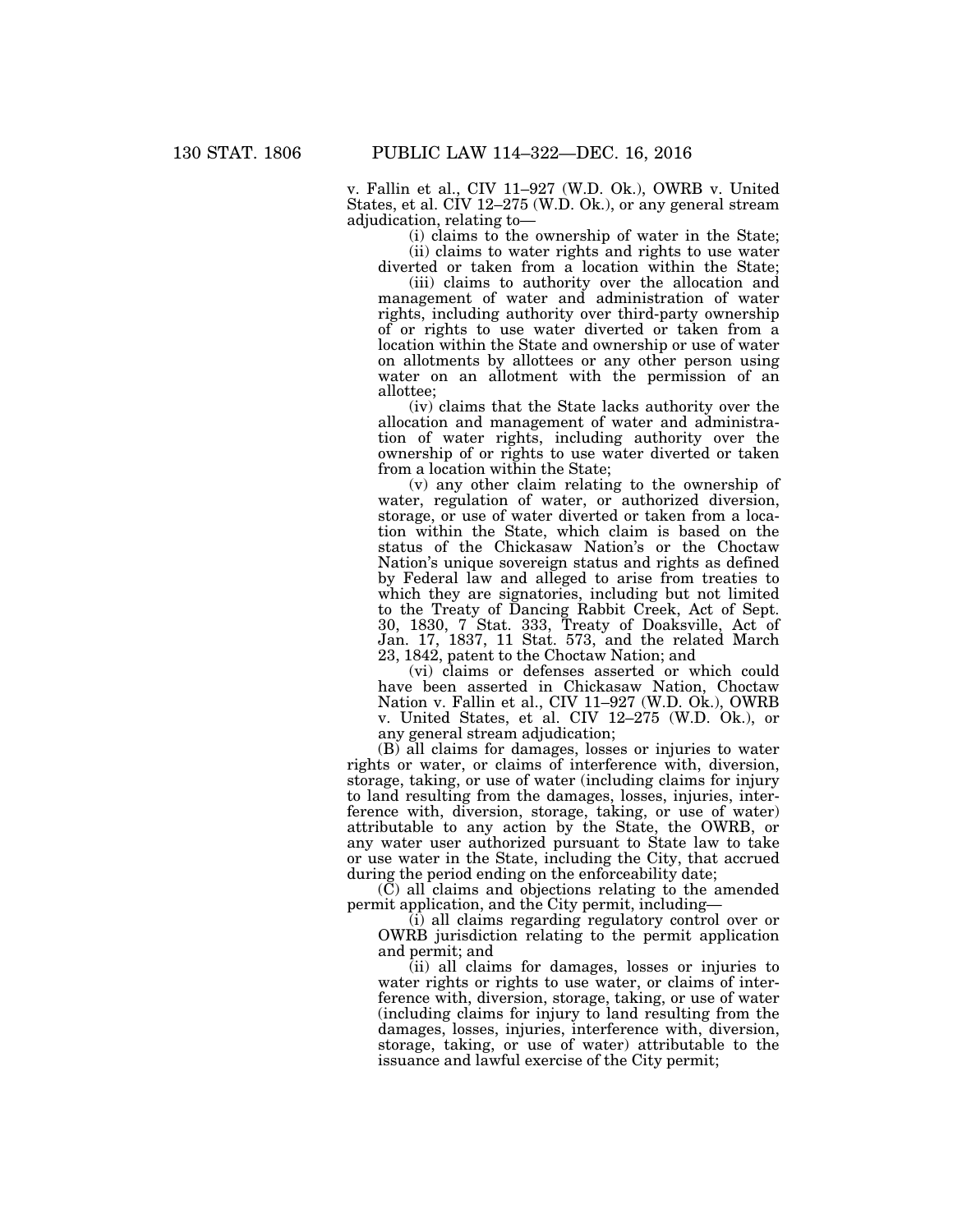(D) all claims to regulatory control over the Permit Numbers P80–48 and 54–613 of the City for water rights from the Muddy Boggy River for Atoka Reservoir and P73– 282D for water rights from the Muddy Boggy River, including McGee Creek, for the McGee Creek Reservoir;

(E) all claims that the State lacks regulatory authority over or OWRB jurisdiction relating to Permit Numbers P80–48 and 54–613 for water rights from the Muddy Boggy River for Atoka Reservoir and P73–282D for water rights from the Muddy Boggy River, including McGee Creek, for the McGee Creek Reservoir;

(F) all claims to damages, losses or injuries to water rights or water, or claims of interference with, diversion, storage, taking, or use of water (including claims for injury to land resulting from such damages, losses, injuries, interference with, diversion, storage, taking, or use of water) attributable to the lawful exercise of Permit Numbers P80– 48 and 54–613 for water rights from the Muddy Boggy River for Atoka Reservoir and P73–282D for water rights from the Muddy Boggy River, including McGee Creek, for the McGee Creek Reservoir, that accrued during the period ending on the enforceability date;

(G) all claims and objections relating to the approval by the Secretary of the assignment of the 1974 storage contract pursuant to the amended storage contract; and

(H) all claims for damages, losses, or injuries to water rights or water, or claims of interference with, diversion, storage, taking, or use of water (including claims for injury to land resulting from such damages, losses, injuries, interference with, diversion, storage, taking, or use of water) attributable to the lawful exercise of rights pursuant to the amended storage contract.

(2) WAIVERS AND RELEASES OF CLAIMS BY THE NATIONS AGAINST THE UNITED STATES.—Subject to the retention of rights and claims provided in paragraph (3) and except to the extent that rights are recognized in the Settlement Agreement or this section, the Nations are authorized to execute a waiver and release of all claims against the United States (including any agency or employee of the United States) relating to—

(A) all of the following claims asserted or which could have been asserted in any proceeding filed or that could have been filed by the United States as a trustee during the period ending on the enforceability date, including Chickasaw Nation, Choctaw Nation v. Fallin et al., CIV 11–927 (W.D. Ok.) or OWRB v. United States, et al. CIV 12–275 (W.D. Ok.), or any general stream adjudication, relating to—

(i) claims to the ownership of water in the State; (ii) claims to water rights and rights to use water

diverted or taken from a location within the State; (iii) claims to authority over the allocation and management of water and administration of water rights, including authority over third-party ownership of or rights to use water diverted or taken from a location within the State and ownership or use of water on allotments by allottees or any other person using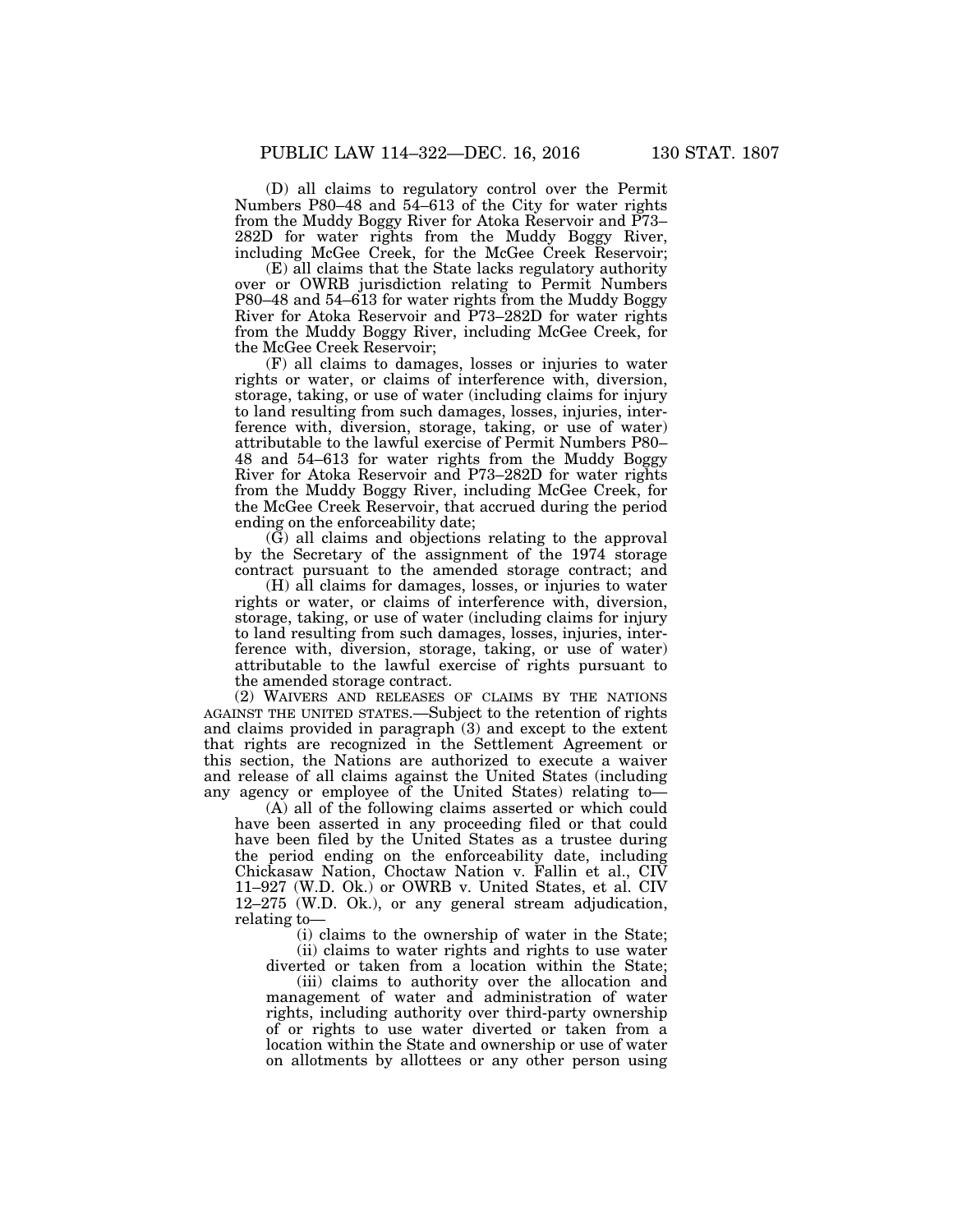water on an allotment with the permission of an allottee;

(iv) claims that the State lacks authority over the allocation and management of water and administration of water rights, including authority over the ownership of or rights to use water diverted or taken from a location within the State;

(v) any other claim relating to the ownership of water, regulation of water, or authorized diversion, storage, or use of water diverted or taken from a location within the State, which claim is based on the status of the Chickasaw Nation's or the Choctaw Nation's unique sovereign status and rights as defined by Federal law and alleged to arise from treaties to which they are signatories, including but not limited to the Treaty of Dancing Rabbit Creek, Act of Sept. 30, 1830, 7 Stat. 333, Treaty of Doaksville, Act of Jan. 17, 1837, 11 Stat. 573, and the related March 23, 1842, patent to the Choctaw Nation; and

(vi) claims or defenses asserted or which could have been asserted in Chickasaw Nation, Choctaw Nation v. Fallin et al., CIV 11–927 (W.D. Ok.), OWRB v. United States, et al. CIV 12–275 (W.D. Ok.), or any general stream adjudication;

(B) all claims for damages, losses or injuries to water rights or water, or claims of interference with, diversion, storage, taking, or use of water (including claims for injury to land resulting from the damages, losses, injuries, interference with, diversion, storage, taking, or use of water) attributable to any action by the State, the OWRB, or any water user authorized pursuant to State law to take or use water in the State, including the City, that accrued during the period ending on the enforceability date;

 $(\tilde{C})$  all claims and objections relating to the amended permit application, and the City permit, including—

(i) all claims regarding regulatory control over or OWRB jurisdiction relating to the permit application and permit; and

(ii) all claims for damages, losses or injuries to water rights or rights to use water, or claims of interference with, diversion, storage, taking, or use of water (including claims for injury to land resulting from the damages, losses, injuries, interference with, diversion, storage, taking, or use of water) attributable to the issuance and lawful exercise of the City permit;

(D) all claims to regulatory control over the Permit Numbers P80–48 and 54–613 for water rights from the Muddy Boggy River for Atoka Reservoir and P73–282D for water rights from the Muddy Boggy River, including McGee Creek, for the McGee Creek Reservoir;

(E) all claims that the State lacks regulatory authority over or OWRB jurisdiction relating to Permit Numbers P80–48 and 54–613 for water rights from the Muddy Boggy River for Atoka Reservoir and P73–282D for water rights from the Muddy Boggy River, including McGee Creek, for the McGee Creek Reservoir;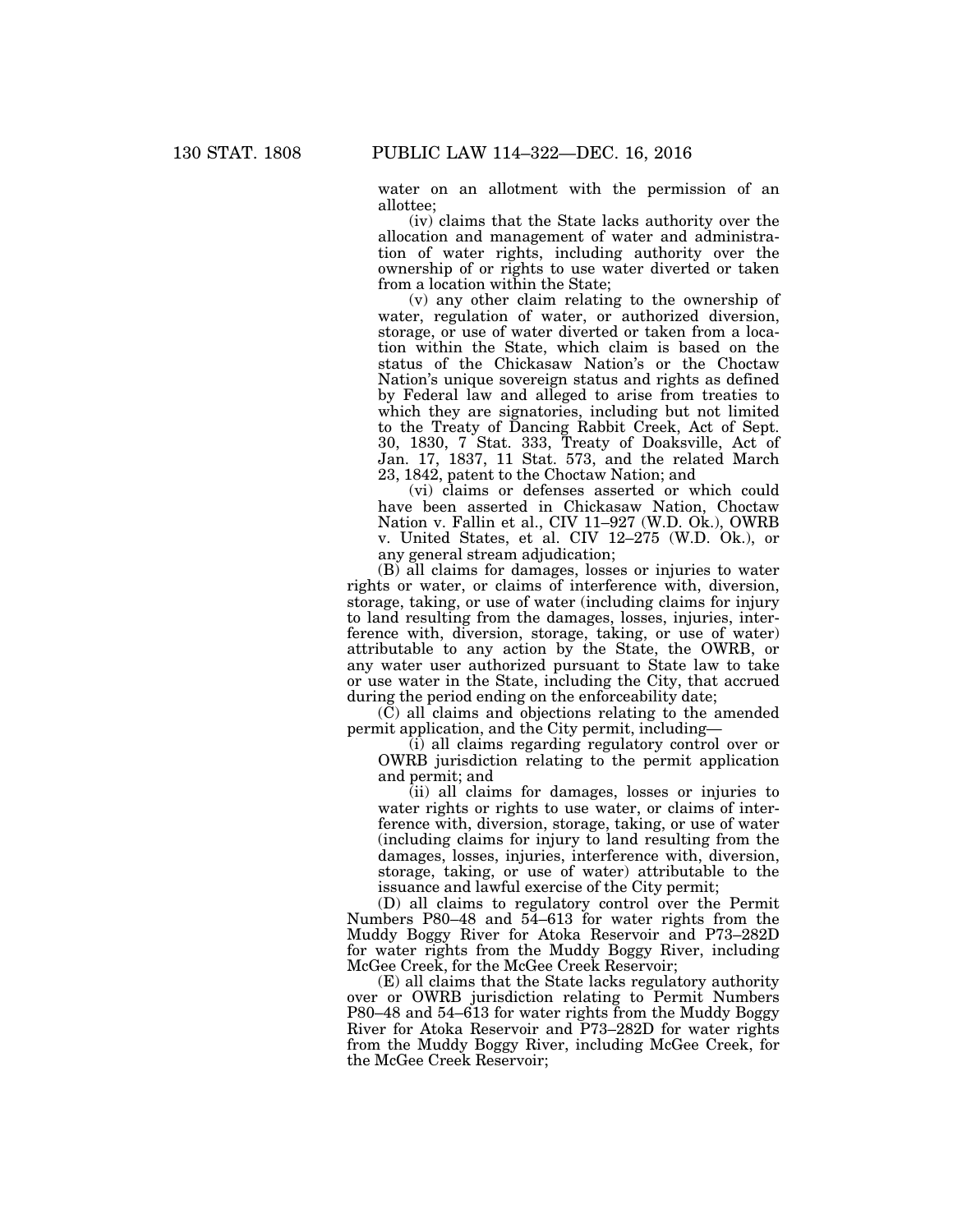(F) all claims to damages, losses or injuries to water rights or water, or claims of interference with, diversion, storage, taking, or use of water (including claims for injury to land resulting from the damages, losses, injuries, interference with, diversion, storage, taking, or use of water) attributable to the lawful exercise of Permit Numbers P80– 48 and 54–613 for water rights from the Muddy Boggy River for Atoka Reservoir and P73–282D for water rights from the Muddy Boggy River, including McGee Creek, for the McGee Creek Reservoir, that accrued during the period ending on the enforceability date;

(G) all claims and objections relating to the approval by the Secretary of the assignment of the 1974 storage contract pursuant to the amended storage contract;

(H) all claims relating to litigation brought by the United States prior to the enforceability date of the water rights of the Nations in the State; and

(I) all claims relating to the negotiation, execution, or adoption of the Settlement Agreement (including exhibits) or this section.

(3) RETENTION AND RESERVATION OF CLAIMS BY NATIONS AND THE UNITED STATES.—

(A) IN GENERAL.—Notwithstanding the waiver and releases of claims authorized under paragraphs (1) and (2), the Nations and the United States, acting as trustee, shall retain—

(i) all claims for enforcement of the Settlement Agreement and this section;

(ii) all rights to use and protect any water right of the Nations recognized by or established pursuant to the Settlement Agreement, including the right to assert claims for injuries relating to the rights and the right to participate in any general stream adjudication, including any inter se proceeding;

(iii) all claims under—

(I) the Comprehensive Environmental Response, Compensation, and Liability Act of 1980 (42 U.S.C. 9601 et seq.), including for damages to natural resources;

(II) the Safe Drinking Water Act (42 U.S.C. 300f et seq.);

(III) the Federal Water Pollution Control Act (33 U.S.C. 1251 et seq.); and

(IV) any regulations implementing the Acts described in items (I) through (III);

(iv) all claims relating to damage, loss, or injury resulting from an unauthorized diversion, use, or storage of water, including damages, losses, or injuries to land or nonwater natural resources associated with any hunting, fishing, gathering, or cultural right; and

(v) all rights, remedies, privileges, immunities, and powers not specifically waived and released pursuant to this section or the Settlement Agreement.

(B) AGREEMENT.—

(i) IN GENERAL.—As provided in the Settlement Agreement, the Chickasaw Nation shall convey an easement to the City, which easement shall be as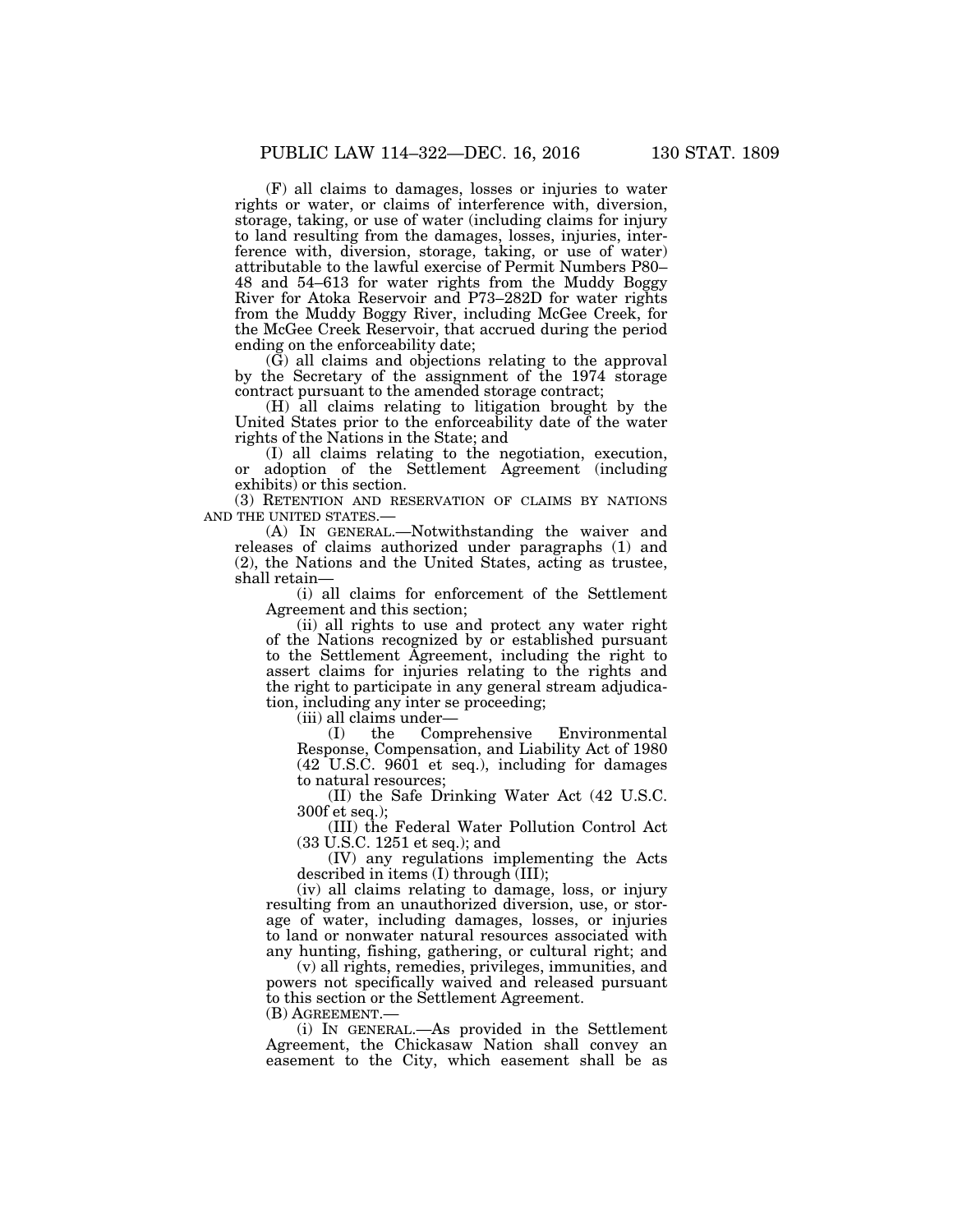described and depicted in Exhibit 15 to the Settlement Agreement.

(ii) APPLICATION.—The Chickasaw Nation and the City shall cooperate and coordinate on the submission of an application for approval by the Secretary of the Interior of the conveyance under clause (i), in accordance with applicable Federal law.

(iii) RECORDING.—On approval by the Secretary of the Interior of the conveyance of the easement under this clause, the City shall record the easement.

(iv) CONSIDERATION.—In exchange for conveyance of the easement under clause (i), the City shall pay to the Chickasaw Nation the value of past unauthorized use and consideration for future use of the land burdened by the easement, based on an appraisal secured by the City and Nations and approved by the Secretary of the Interior.

(4) EFFECTIVE DATE OF WAIVER AND RELEASES.—The waivers and releases under this subsection take effect on the enforceability date.

(5) TOLLING OF CLAIMS.—Each applicable period of limitation and time-based equitable defense relating to a claim described in this subsection shall be tolled during the period beginning on the date of enactment of this Act and ending on the earlier of the enforceability date or the expiration date under subsection (i)(2).

(i) ENFORCEABILITY DATE.—

(1) IN GENERAL.—The Settlement Agreement shall take effect and be enforceable on the date on which the Secretary of the Interior publishes in the Federal Register a certification that—

(A) to the extent the Settlement Agreement conflicts with this section, the Settlement Agreement has been amended to conform with this section;

(B) the Settlement Agreement, as amended, has been executed by the Secretary of the Interior, the Nations, the Governor of the State, the OWRB, the City, and the Trust;

(C) to the extent the amended storage contract conflicts with this section, the amended storage contract has been amended to conform with this section;

(D) the amended storage contract, as amended to conform with this section, has been—

(i) executed by the State, the City, and the Trust; and

(ii) approved by the Secretary;

(E) an order has been entered in United States v. Oklahoma Water Resources Board, Civ. 98–C–521–E with any modifications to the order dated September 11, 2009, as provided in the Settlement Agreement;

(F) orders of dismissal have been entered in Chickasaw Nation, Choctaw Nation v. Fallin et al., Civ 11–297 (W.D. Ok.) and OWRB v. United States, et al. Civ 12–275 (W.D. Ok.) as provided in the Settlement Agreement;

(G) the OWRB has issued the City Permit;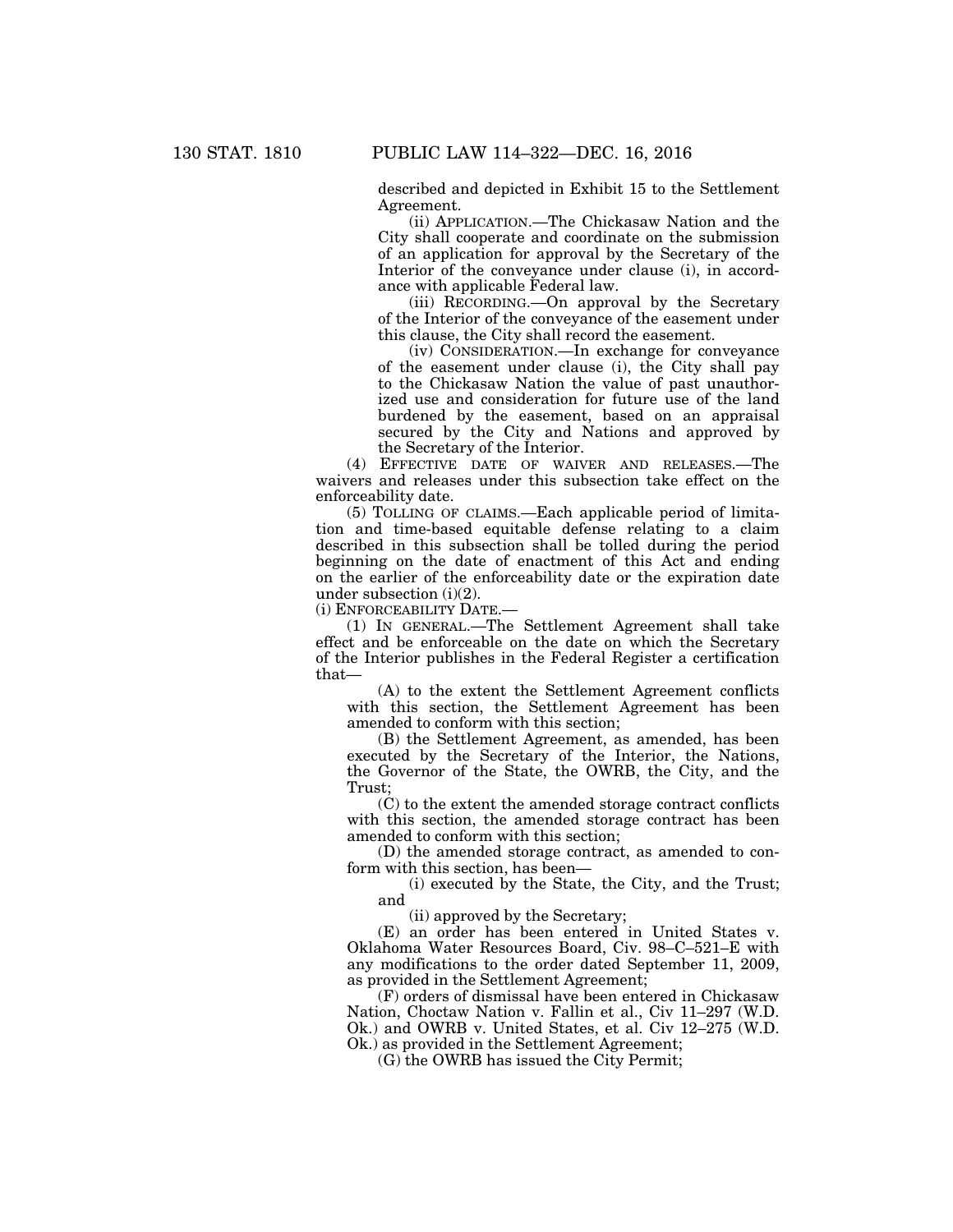(H) the final documentation of the Kiamichi Basin hydrologic model is on file at the Oklahoma City offices of the OWRB; and

(I) the Atoka and Sardis Conservation Projects Fund has been funded as provided in the Settlement Agreement.

(2) EXPIRATION DATE.—If the Secretary of the Interior fails to publish a statement of findings under paragraph (1) by not later than September 30, 2020, or such alternative later date as is agreed to by the Secretary of the Interior, the Nations, the State, the City, and the Trust under paragraph (4), the following shall apply:

(A) This section, except for this subsection and any provisions of this section that are necessary to carry out this subsection (but only for purposes of carrying out this subsection) are not effective beginning on September 30, 2020, or the alternative date.

(B) The waivers and release of claims, and the limited waivers of sovereign immunity, shall not become effective.

(C) The Settlement Agreement shall be null and void, except for this paragraph and any provisions of the Settlement Agreement that are necessary to carry out this paragraph.

(D) Except with respect to this paragraph, the State, the Nations, the City, the Trust, and the United States shall not be bound by any obligations or benefit from any rights recognized under the Settlement Agreement.

(E) If the City permit has been issued, the permit shall be null and void, except that the City may resubmit to the OWRB, and the OWRB shall be considered to have accepted, OWRB permit application No. 2007–017 without having waived the original application priority date and appropriative quantities.

(F) If the amended storage contract has been executed or approved, the contract shall be null and void, and the 2010 agreement shall be considered to be in force and effect as between the State and the Trust.

(G) If the Atoka and Sardis Conservation Projects Fund has been established and funded, the funds shall be returned to the respective funding parties with any accrued interest.

(3) NO PREJUDICE.—The occurrence of the expiration date under paragraph (2) shall not in any way prejudice—

(A) any argument or suit that the Nations may bring to contest—

(i) the pursuit by the City of OWRB permit application No. 2007–017, or a modified version; or

(ii) the 2010 agreement;

(B) any argument, defense, or suit the State may bring or assert with regard to the claims of the Nations to water or over water in the settlement area; or

(C) any argument, defense or suit the City may bring or assert-

(i) with regard to the claims of the Nations to water or over water in the settlement area relating to OWRB permit application No. 2007–017, or a modified version; or

(ii) to contest the 2010 agreement.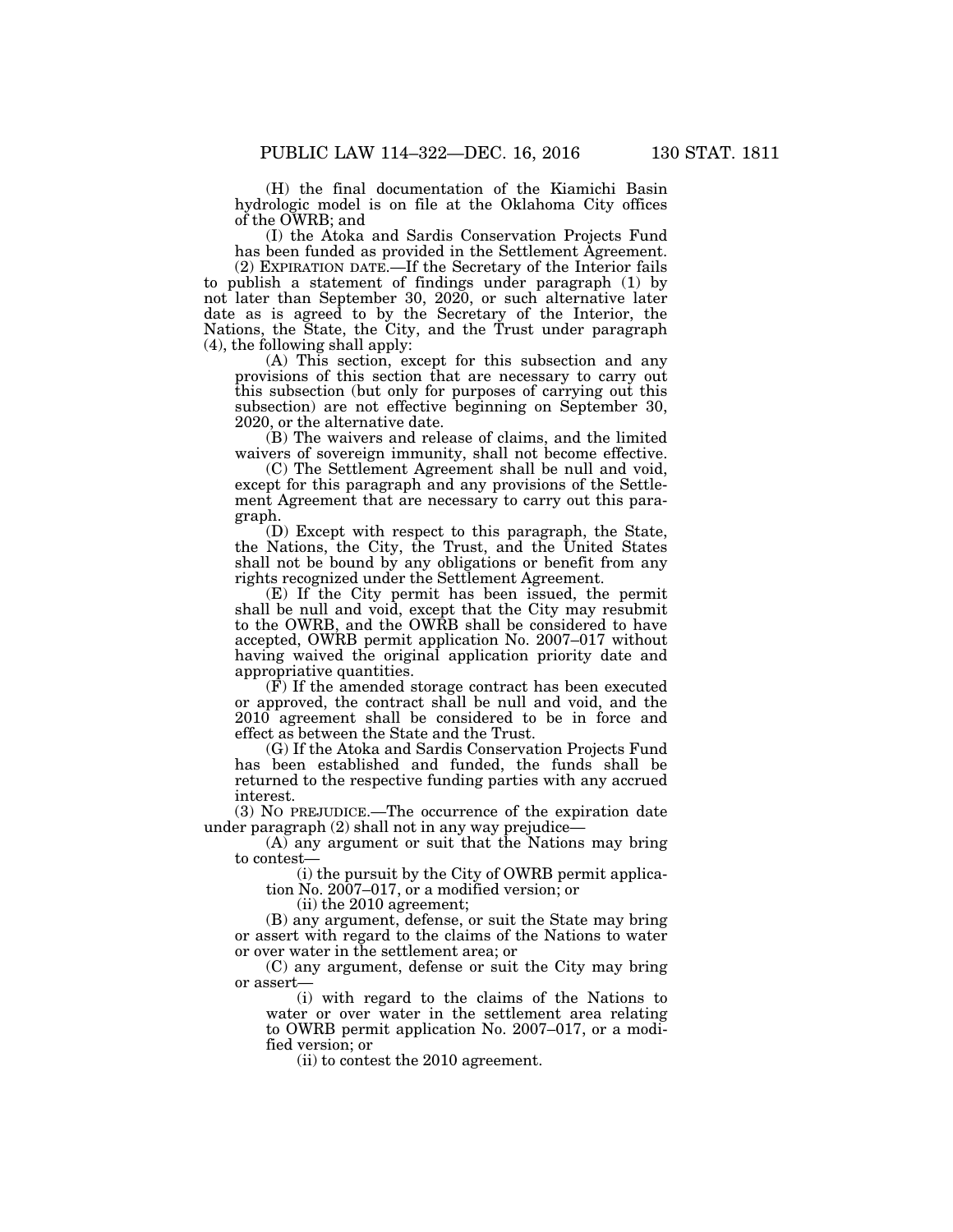(4) EXTENSION.—The expiration date under paragraph (2) may be extended in writing if the Nations, the State, the OWRB, the United States, and the City agree that an extension is warranted.

(j) JURISDICTION, WAIVERS OF IMMUNITY FOR INTERPRETATION AND ENFORCEMENT.—

(1) JURISDICTION.—

(A) IN GENERAL.—

(i) EXCLUSIVE JURISDICTION.—The United States District Court for the Western District of Oklahoma shall have exclusive jurisdiction for all purposes and for all causes of action relating to the interpretation and enforcement of the Settlement Agreement, the amended storage contract, or interpretation or enforcement of this section, including all actions filed by an allottee pursuant to subsection  $(e)(6)(B)$ .

(ii) RIGHT TO BRING ACTION.—The Choctaw Nation, the Chickasaw Nation, the State, the City, the Trust, and the United States shall each have the right to bring an action pursuant to this section.

(iii) NO ACTION IN OTHER COURTS.—No action may be brought in any other Federal, Tribal, or State court or administrative forum for any purpose relating to the Settlement Agreement, amended storage contract, or this section.

(iv) NO MONETARY JUDGMENT.—Nothing in this section authorizes any money judgment or otherwise allows the payment of funds by the United States, the Nations, the State (including the OWRB), the City, or the Trust.

(B) NOTICE AND CONFERENCE.—An entity seeking to interpret or enforce the Settlement Agreement shall comply with the following:

(i) Any party asserting noncompliance or seeking interpretation of the Settlement Agreement or this section shall first serve written notice on the party alleged to be in breach of the Settlement Agreement or violation of this section.

(ii) The notice under clause (i) shall identify the specific provision of the Settlement Agreement or this section alleged to have been violated or in dispute and shall specify in detail the contention of the party asserting the claim and any factual basis for the claim.

(iii) Representatives of the party alleging a breach or violation and the party alleged to be in breach or violation shall meet not later than 30 days after receipt of notice under clause (i) in an effort to resolve the dispute.

(iv) If the matter is not resolved to the satisfaction of the party alleging breach not later than 90 days after the original notice under clause (i), the party may take any appropriate enforcement action consistent with the Settlement Agreement and this subsection.

(2) LIMITED WAIVERS OF SOVEREIGN IMMUNITY.—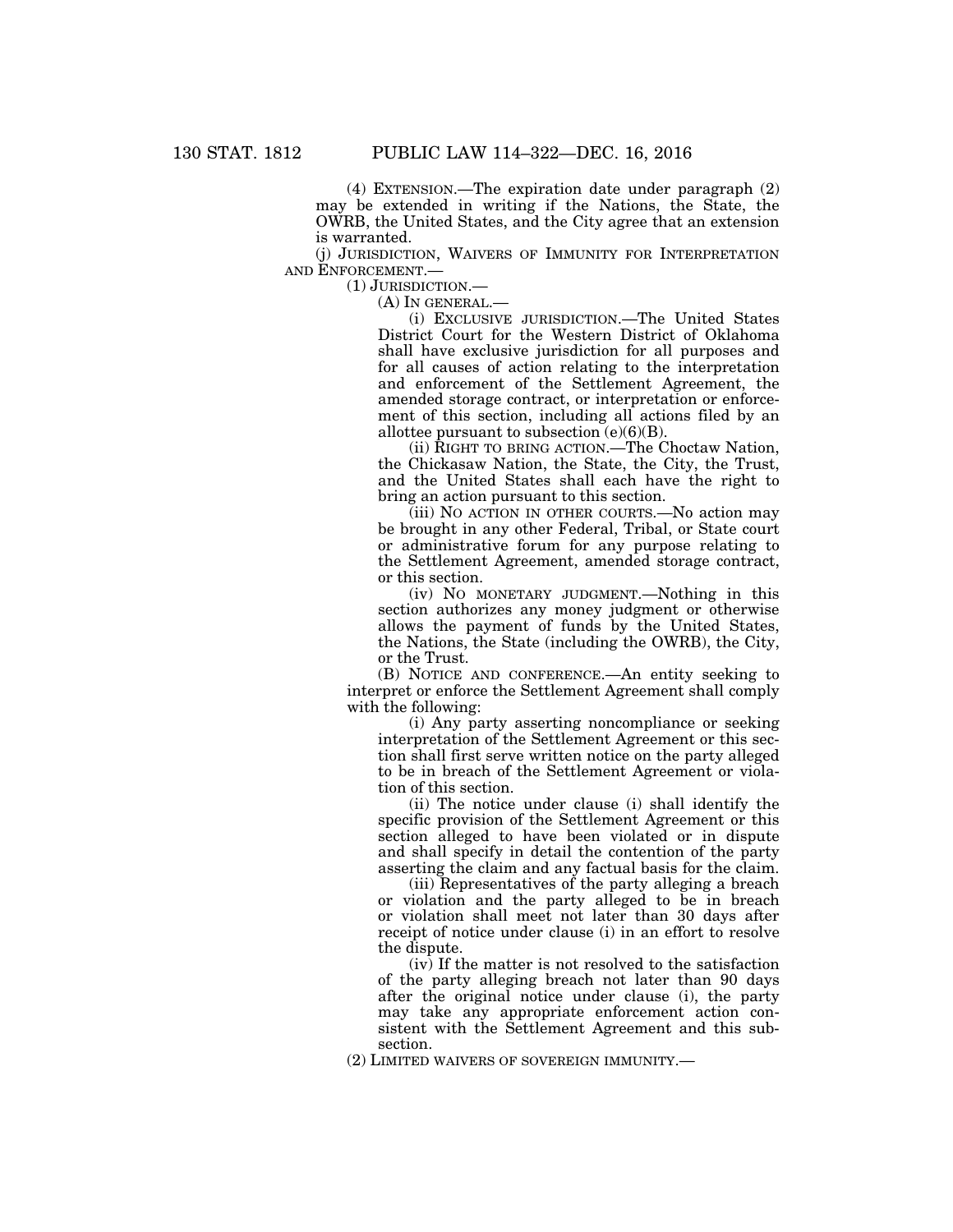(A) IN GENERAL.—The United States and the Nations may be joined in an action filed in the United States District Court for the Western District of Oklahoma.

(B) UNITED STATES IMMUNITY.—Any claim by the United States to sovereign immunity from suit is irrevocably waived for any action brought by the State, the Chickasaw Nation, the Choctaw Nation, the City, or the Trust in the Western District of Oklahoma relating to interpretation or enforcement of the Settlement Agreement or this section, including of the appellate jurisdiction of the United States Court of Appeals for the Tenth Circuit and the Supreme Court of the United States.

(C) CHICKASAW NATION IMMUNITY.—For the exclusive benefit of the State (including the OWRB), the City, the Trust, the Choctaw Nation, and the United States, the sovereign immunity of the Chickasaw Nation from suit is waived solely for any action brought in the Western District of Oklahoma relating to interpretation or enforcement of the Settlement Agreement or this section, if the action is brought by the State or the OWRB, the City, the Trust, the Choctaw Nation, or the United States, including the appellate jurisdiction of the United States Court of Appeals for the Tenth Circuit and the Supreme Court of the United States.

(D) CHOCTAW NATION IMMUNITY.—For the exclusive benefit of the State (including of the OWRB), the City, the Trust, the Chickasaw Nation, and the United States, the Choctaw Nation shall expressly and irrevocably consent to a suit and waive sovereign immunity from a suit solely for any action brought in the Western District of Oklahoma relating to interpretation or enforcement of the Settlement Agreement or this section, if the action is brought by the State, the OWRB, the City, the Trust, the Chickasaw Nation, or the United States, including the appellate jurisdiction of the United States Court of Appeals for the Tenth Circuit and the Supreme Court of the United States.

(k) DISCLAIMER.—

(1) IN GENERAL.—The Settlement Agreement applies only to the claims and rights of the Nations.

(2) NO PRECEDENT.—Nothing in this section or the Settlement Agreement shall be construed in any way to quantify, establish, or serve as precedent regarding the land and water rights, claims, or entitlements to water of any American Indian Tribe other than the Nations, including any other American Indian Tribe in the State.

(3) LIMITATION.—Nothing in the Settlement Agreement—

(A) affects the ability of the United States, acting as sovereign, to take actions authorized by law, including any laws related to health, safety, or the environment, including—

(i) the Comprehensive Environmental Response, Compensation, and Liability Act of 1980 (42 U.S.C. 9601 et seq.);

(ii) the Safe Drinking Water Act (42 U.S.C. 300f et seq.);

(iii) the Federal Water Pollution Control Act (33 U.S.C. 1251 et seq.); and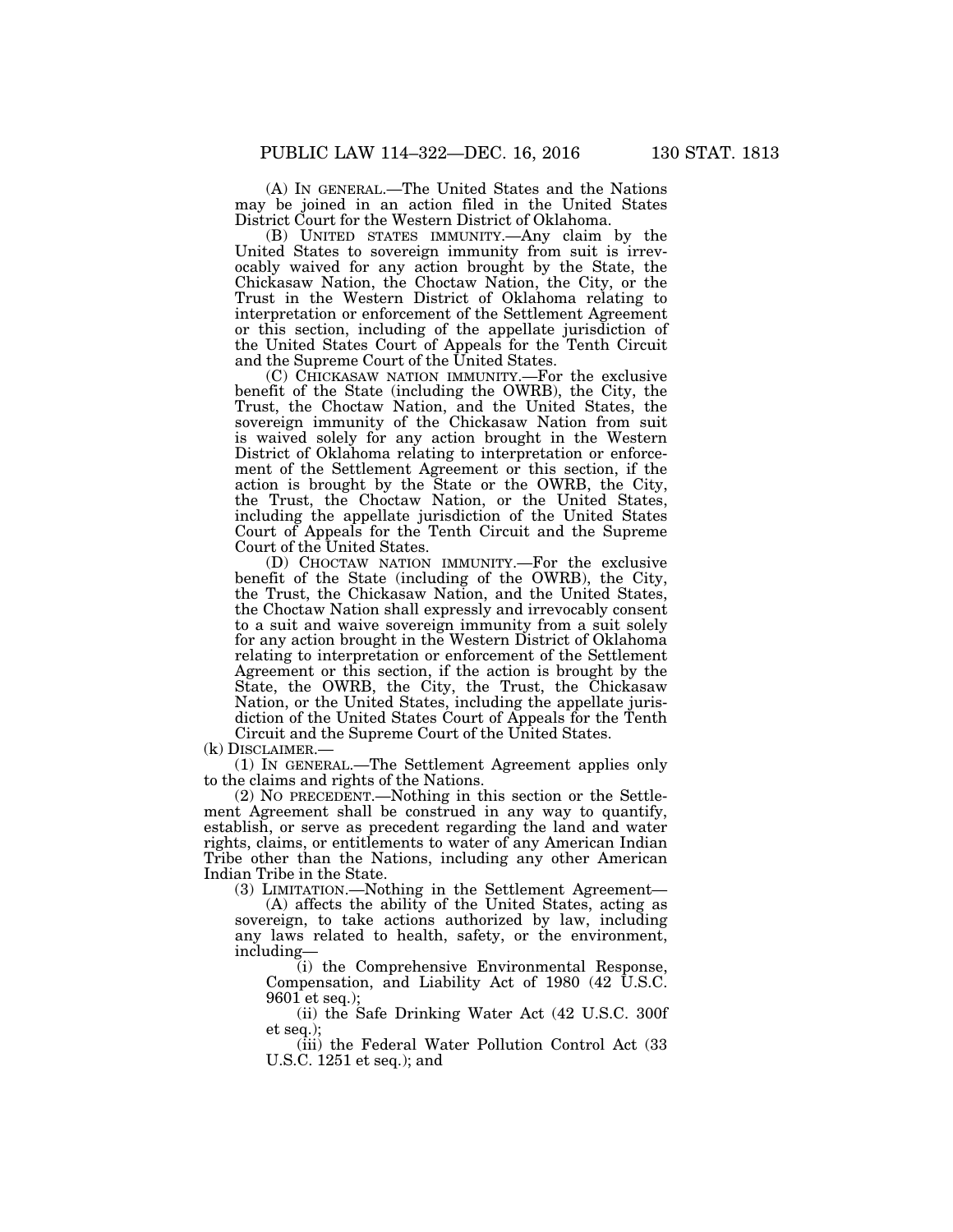(iv) any regulations implementing the Acts described in this section;

(B) affects the ability of the United States to raise defenses based on 43 U.S.C. 666(a); and

(C) affects any rights, claims, or defenses the United States may have with respect to the use of water on Federal lands in the Settlement Area that are not trust lands or Allotments.

# **Subtitle G—Blackfeet Water Rights Settlement**

Blackfeet Water Rights Settlement Act.

# **SEC. 3701. SHORT TITLE.**

This subtitle may be cited as the ''Blackfeet Water Rights Settlement Act''.

**SEC. 3702. PURPOSES.** 

The purposes of this subtitle are—

(1) to achieve a fair, equitable, and final settlement of claims to water rights in the State of Montana for—

(A) the Blackfeet Tribe of the Blackfeet Indian Reservation; and

(B) the United States, for the benefit of the Tribe and allottees;

(2) to authorize, ratify, and confirm the water rights compact entered into by the Tribe and the State, to the extent that the Compact is consistent with this subtitle;

(3) to authorize and direct the Secretary of the Interior— (A) to execute the Compact; and

(B) to take any other action necessary to carry out the Compact in accordance with this subtitle; and

(4) to authorize funds necessary for the implementation of the Compact and this subtitle.

## **SEC. 3703. DEFINITIONS.**

In this subtitle:

(1) ALLOTTEE.—The term ''allottee'' means any individual who holds a beneficial real property interest in an allotment of Indian land that is—

(A) located within the Reservation; and

(B) held in trust by the United States.

(2) BIRCH CREEK AGREEMENT.—The term ''Birch Creek Agreement'' means—

(A) the agreement between the Tribe and the State regarding Birch Creek water use dated January 31, 2008 (as amended on February 13, 2009); and

(B) any amendment or exhibit (including exhibit amendments) to that agreement that is executed in accordance with this subtitle.

(3) BLACKFEET IRRIGATION PROJECT.—The term ''Blackfeet Irrigation Project'' means the irrigation project authorized by the matter under the heading ''Montana'' of title II of the Act of March 1, 1907 (34 Stat.  $1035$ , chapter 2285), and administered by the Bureau of Indian Affairs.

(4) COMPACT.—The term ''Compact'' means—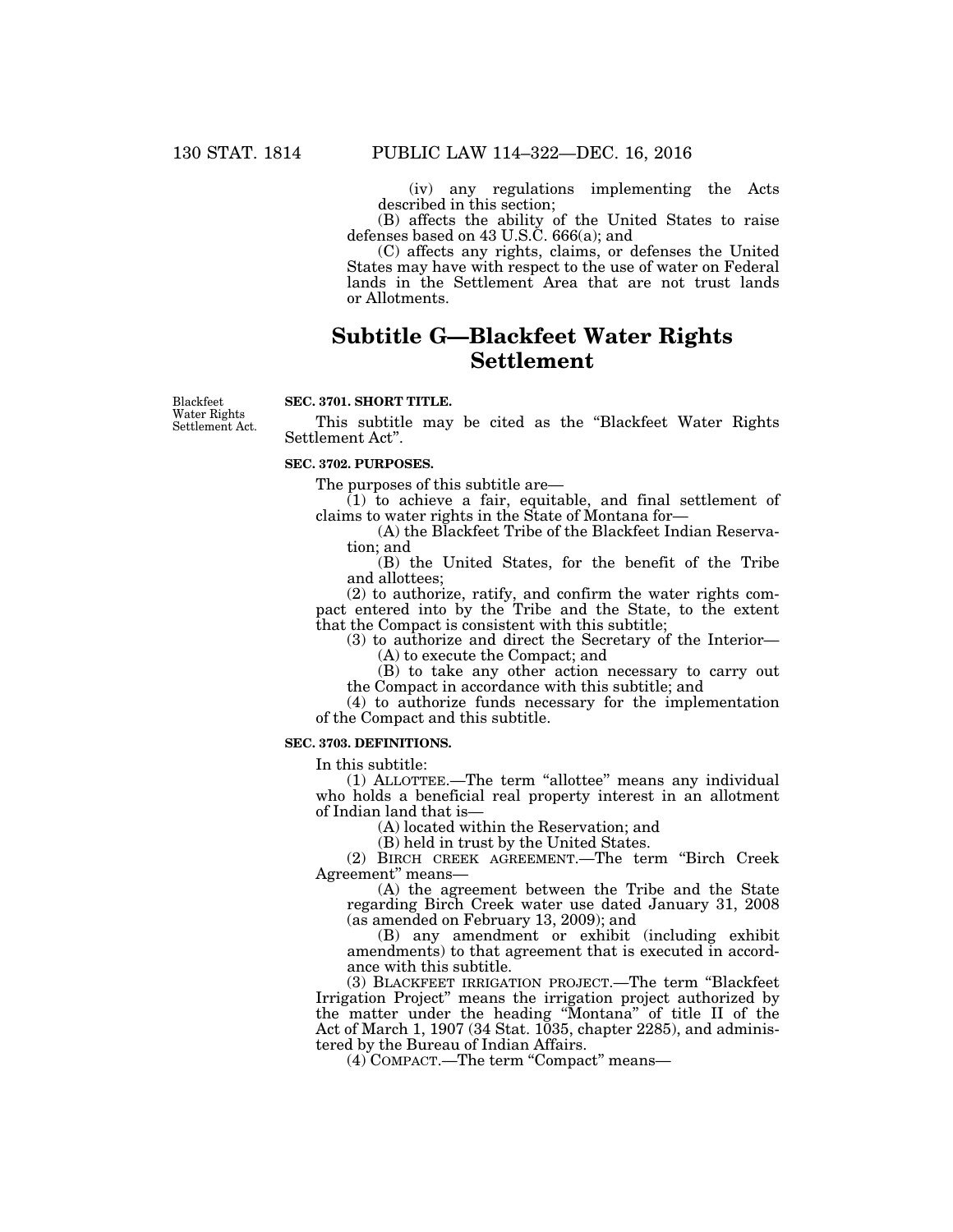(A) the Blackfeet-Montana water rights compact dated April 15, 2009, as contained in section 85–20–1501 of the Montana Code Annotated (2015); and

(B) any amendment or exhibit (including exhibit amendments) to the Compact that is executed to make the Compact consistent with this subtitle.

(5) ENFORCEABILITY DATE.—The term ''enforceability date'' means the date described in section 3720(f).

(6) LAKE ELWELL.—The term ''Lake Elwell'' means the water impounded on the Marias River in the State by Tiber Dam, a feature of the Lower Marias Unit of the Pick-Sloan Missouri River Basin Program authorized by section 9 of the Act of December 22, 1944 (commonly known as the "Flood Control Act of 1944'') (58 Stat. 891, chapter 665).

(7) MILK RIVER BASIN.—The term ''Milk River Basin'' means the North Fork, Middle Fork, South Fork, and main stem of the Milk River and tributaries, from the headwaters to the confluence with the Missouri River.

(8) MILK RIVER PROJECT.—

(A) IN GENERAL.—The term ''Milk River Project'' means the Bureau of Reclamation project conditionally approved by the Secretary on March 14, 1903, pursuant to the Act of June 17, 1902 (32 Stat. 388, chapter 1093), commencing at Lake Sherburne Reservoir and providing water to a point approximately 6 miles east of Nashua, Montana.

(B) INCLUSIONS.—The term ''Milk River Project'' includes—

(i) the St. Mary Unit;

(ii) the Fresno Dam and Reservoir; and

(iii) the Dodson pumping unit.

(9) MILK RIVER PROJECT WATER RIGHTS.—The term ''Milk River Project water rights'' means the water rights held by the Bureau of Reclamation on behalf of the Milk River Project, as finally adjudicated by the Montana Water Court.

(10) MILK RIVER WATER RIGHT.—The term ''Milk River water right'' means the portion of the Tribal water rights described in article III.F of the Compact and this subtitle.

(11) MISSOURI RIVER BASIN.—The term ''Missouri River Basin'' means the hydrologic basin of the Missouri River (including tributaries).

(12) MR&I SYSTEM.—The term ''MR&I System'' means the intake, treatment, pumping, storage, pipelines, appurtenant items, and any other feature of the system, as generally described in the document entitled ''Blackfeet Regional Water System'', prepared by DOWL HKM, and dated June 2010, and modified by DOWL HKM, as set out in the addendum to the report dated March 2013.

 $(13)$  OM&R.—The term "OM&R" means—

(A) any recurring or ongoing activity associated with the day-to-day operation of a project;

(B) any activity relating to scheduled or unscheduled maintenance of a project; and

(C) any activity relating to replacing a feature of a project.

(14) RESERVATION.—The term ''Reservation'' means the Blackfeet Indian Reservation of Montana, as—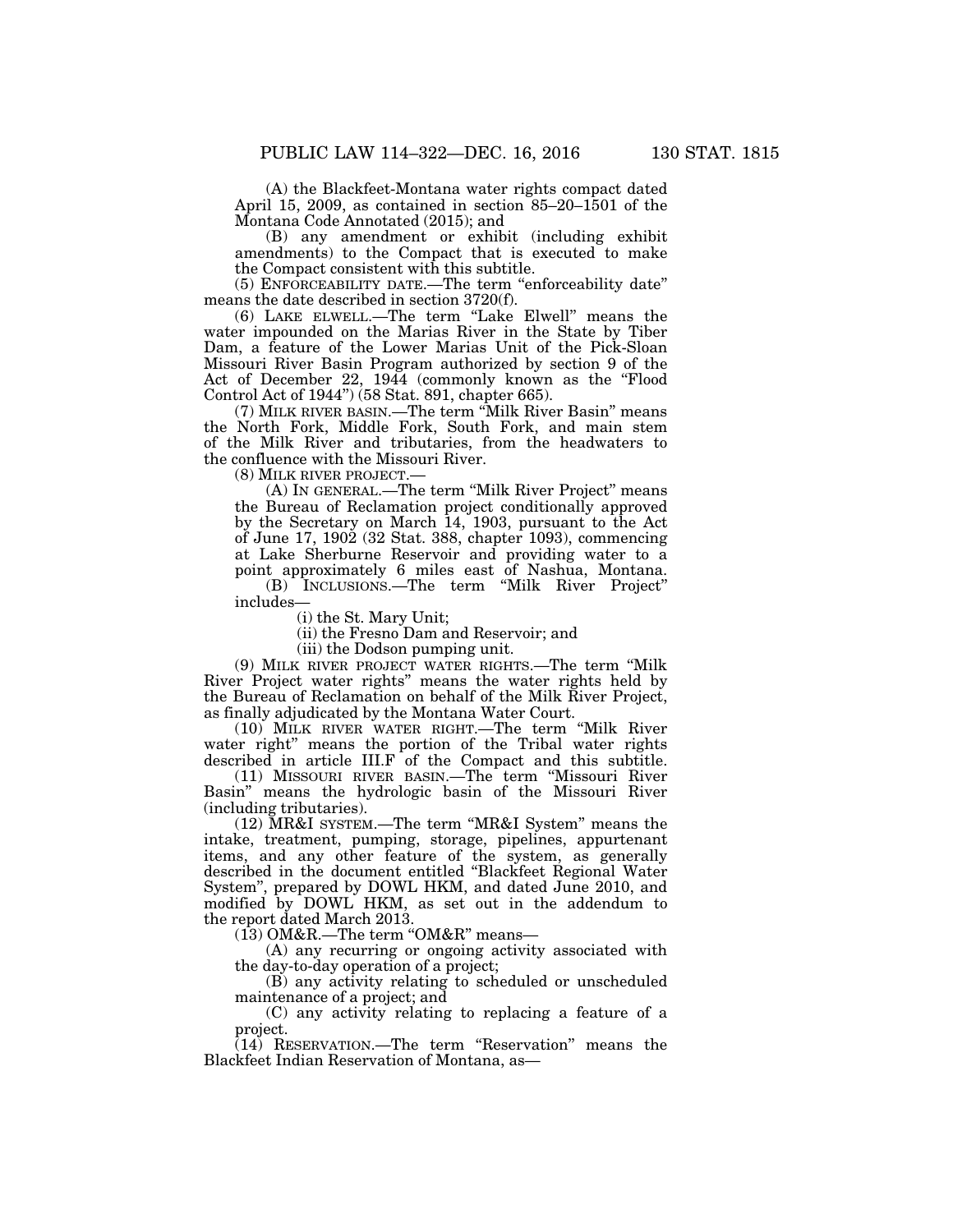(A) established by the Treaty of October 17, 1855 (11 Stat. 657); and

(B) modified by—

(i) the Executive order of July 5, 1873 (relating to the Blackfeet Reserve);

(ii) the Act of April 15, 1874 (18 Stat. 28, chapter 96);

(iii) the Executive order of August 19, 1874 (relating to the Blackfeet Reserve);

(iv) the Executive order of April 13, 1875 (relating to the Blackfeet Reserve);

(v) the Executive order of July 13, 1880 (relating to the Blackfeet Reserve);

(vi) the Agreement with the Blackfeet, ratified by the Act of May 1, 1888 (25 Stat. 113, chapter 213); and

(vii) the Agreement with the Blackfeet, ratified by the Act of June 10, 1896 (29 Stat. 353, chapter 398).

(15) ST. MARY RIVER WATER RIGHT.—The term ''St. Mary River water right'' means that portion of the Tribal water rights described in article III.G.1.a.i. of the Compact and this subtitle.

(16) ST. MARY UNIT.—

(A) IN GENERAL.—The term "St. Mary Unit" means the St. Mary Storage Unit of the Milk River Project authorized by Congress on March 25, 1905.

(B) INCLUSIONS.—The term ''St. Mary Unit'' includes— (i) Sherburne Dam and Reservoir;

(ii) Swift Current Creek Dike;

(iii) Lower St. Mary Lake;

(iv) St. Mary Canal Diversion Dam; and

(v) St. Mary Canal and appurtenances.

(17) SECRETARY.—The term ''Secretary'' means the Secretary of the Interior.

(18) STATE.—The term ''State'' means the State of Montana.

(19) SWIFTCURRENT CREEK BANK STABILIZATION PROJECT.— The term "Swiftcurrent Creek Bank Stabilization Project" means the project to mitigate the physical and environmental problems associated with the St. Mary Unit from Sherburne Dam to the St. Mary River, as described in the report entitled ''Boulder/Swiftcurrent Creek Stabilization Project, Phase II Investigations Report'', prepared by DOWL HKM, and dated March 2012.

(20) TRIBAL WATER RIGHTS.—The term ''Tribal water rights'' means the water rights of the Tribe described in article III of the Compact and this subtitle, including—

(A) the Lake Elwell allocation provided to the Tribe under section 3709; and

(B) the instream flow water rights described in section 3719.

(21) TRIBE.—The term ''Tribe'' means the Blackfeet Tribe of the Blackfeet Indian Reservation of Montana.

## **SEC. 3704. RATIFICATION OF COMPACT.**

(a) RATIFICATION.—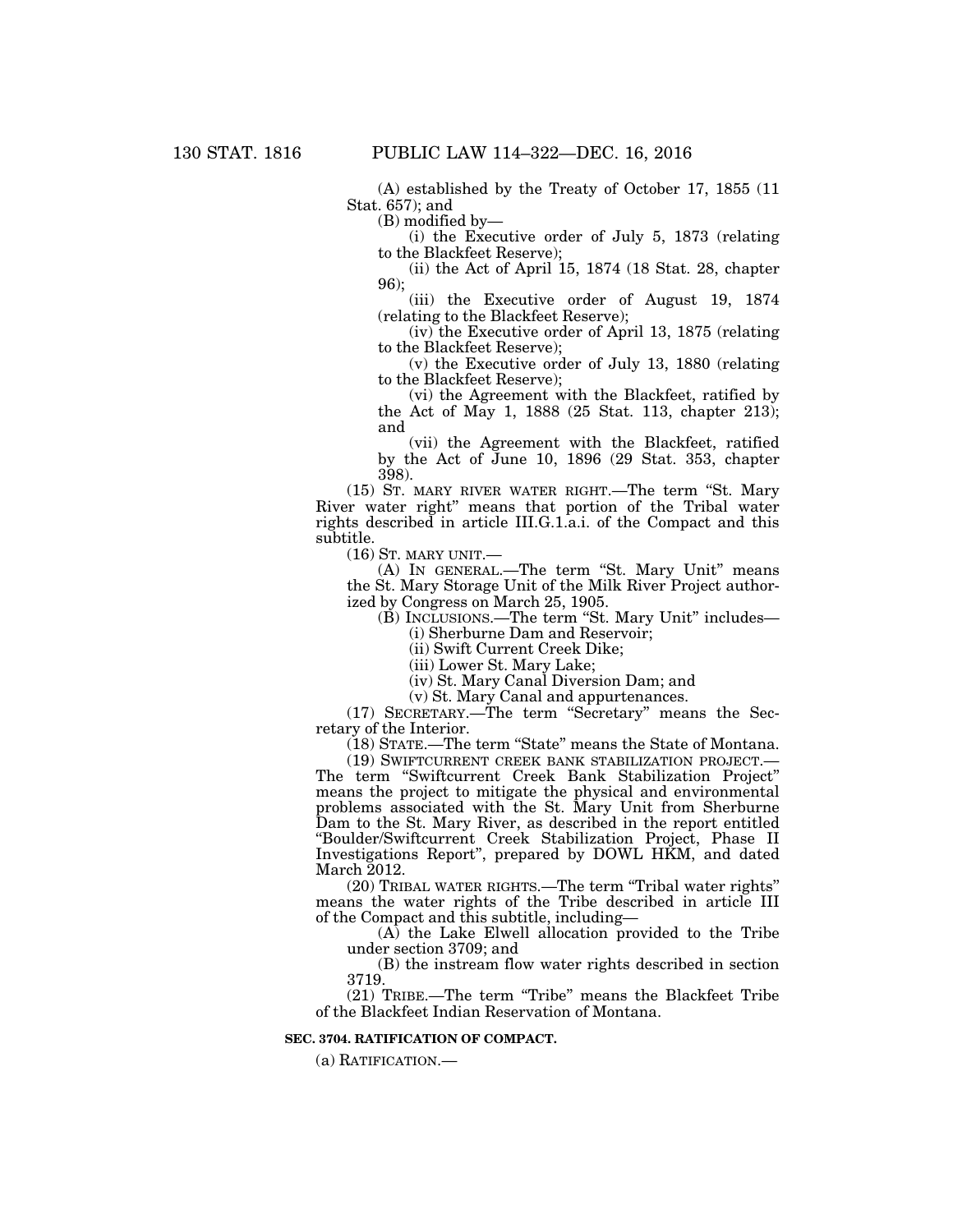(1) IN GENERAL.—As modified by this subtitle, the Compact is authorized, ratified, and confirmed.

(2) AMENDMENTS.—Any amendment to the Compact is authorized, ratified, and confirmed, to the extent that such amendment is executed to make the Compact consistent with this subtitle.

(b) EXECUTION.—

(1) IN GENERAL.—To the extent that the Compact does not conflict with this subtitle, the Secretary shall execute the Compact, including all exhibits to, or parts of, the Compact requiring the signature of the Secretary.

(2) MODIFICATIONS.—Nothing in this subtitle precludes the Secretary from approving any modification to an appendix or exhibit to the Compact that is consistent with this subtitle, to the extent that the modification does not otherwise require congressional approval under section 2116 of the Revised Statutes (25 U.S.C. 177) or any other applicable provision of Federal law.

(c) ENVIRONMENTAL COMPLIANCE.—

(1) IN GENERAL.—In implementing the Compact and this subtitle, the Secretary shall comply with all applicable provisions of—

(A) the Endangered Species Act of 1973 (16 U.S.C. 1531 et seq.);

(B) the National Environmental Policy Act of 1969 (42 U.S.C. 4321 et seq.); and

(C) all other applicable environmental laws and regulations.

(2) EFFECT OF EXECUTION.—

(A) IN GENERAL.—The execution of the Compact by the Secretary under this section shall not constitute a major Federal action for purposes of the National Environmental Policy Act of 1969 (42 U.S.C. 4321 et seq.).

(B) COMPLIANCE.—The Secretary shall carry out all Federal compliance activities necessary to implement the Compact and this subtitle.

# **SEC. 3705. MILK RIVER WATER RIGHT.**

(a) IN GENERAL.—With respect to the Milk River water right, the Tribe—

(1) may continue the historical uses and the uses in existence on the date of enactment of this Act; and

(2) except as provided in article III.F.1.d of the Compact, shall not develop new uses until the date on which—

(A) the Tribe has entered into the agreement described in subsection (c); or

(B) the Secretary has established the terms and conditions described in subsection (e).

(b) WATER RIGHTS ARISING UNDER STATE LAW.—With respect to any water rights arising under State law in the Milk River Basin owned or acquired by the Tribe, the Tribe—

(1) may continue any use in existence on the date of enactment of this Act; and

(2) shall not change any use until the date on which—

(A) the Tribe has entered into the agreement described in subsection (c); or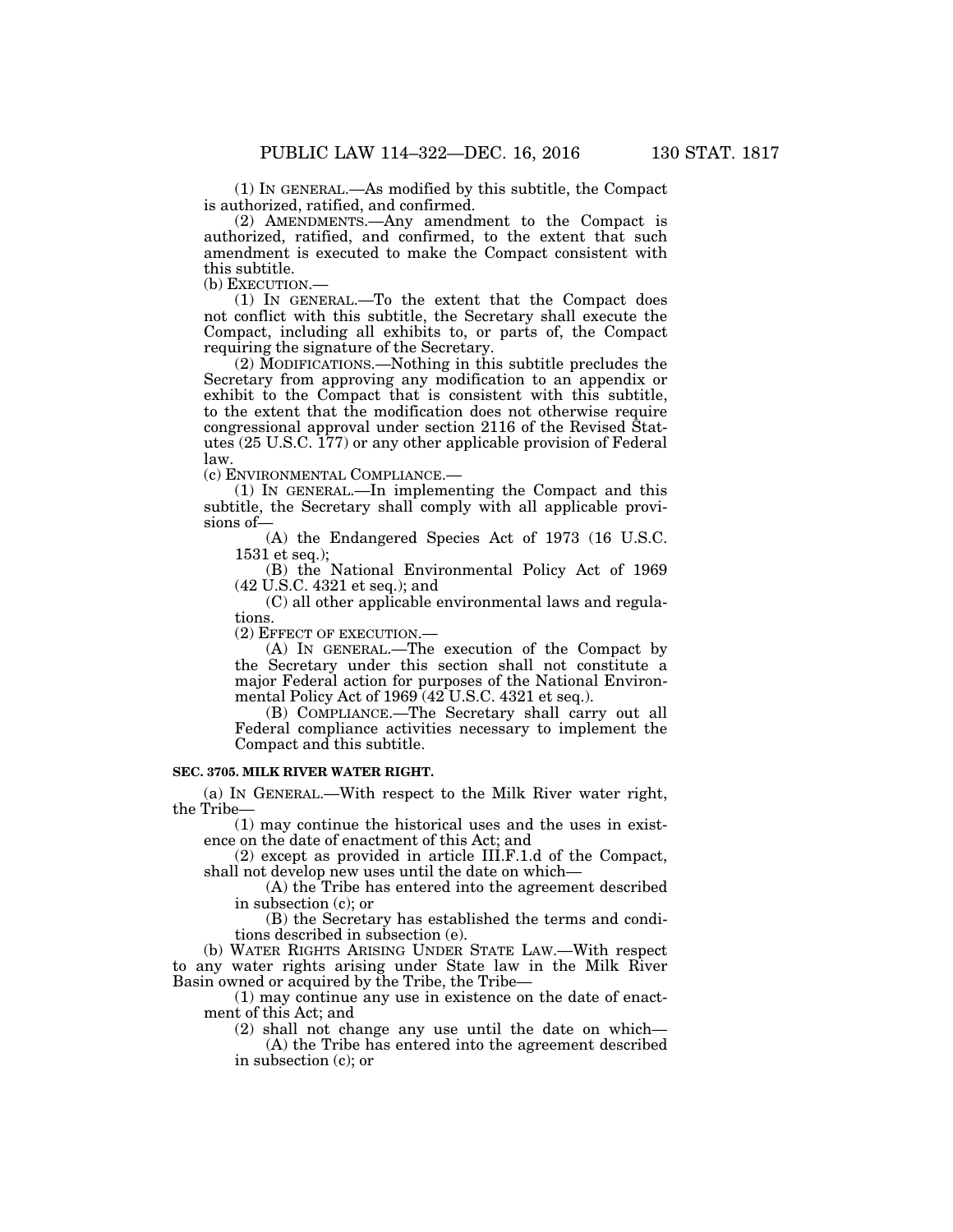(B) the Secretary has established the terms and conditions described in subsection (e).

(c) TRIBAL AGREEMENT.—

(1) IN GENERAL.—In consultation with the Commissioner of Reclamation and the Director of the Bureau of Indian Affairs, the Tribe and the Fort Belknap Indian Community shall enter into an agreement to provide for the exercise of their respective water rights on the respective reservations of the Tribe and the Fort Belknap Indian Community in the Milk River.

(2) CONSIDERATIONS.—The agreement entered into under paragraph (1) shall take into consideration—

> (A) the equal priority dates of the 2 Indian tribes; (B) the water supplies of the Milk River; and

(C) historical, current, and future uses identified by

each Indian tribe.<br>(d) SECRETARIAL DETERMINATION.—

 $(1)$  In GENERAL.—Not later than 120 days after the date on which the agreement described in subsection (c) is submitted to the Secretary, the Secretary shall review and approve or disapprove the agreement.

 $(2)$  APPROVAL.—The Secretary shall approve the agreement if the Secretary finds that the agreement—

(A) equitably accommodates the interests of each Indian tribe in the Milk River;

(B) adequately considers the factors described in subsection  $(c)(2)$ ; and

(C) is otherwise in accordance with applicable law. (3) DEADLINE EXTENSION.—The deadline to review the

agreement described in paragraph (1) may be extended by the Secretary after consultation with the Tribe and the Fort Belknap Indian Community.

(e) SECRETARIAL DECISION.—

(1) IN GENERAL.—If the Tribe and the Fort Belknap Indian Community do not, by 3 years after the Secretary certifies under section 3720(f)(5) that the Tribal membership has approved the Compact and this subtitle, enter into an agreement approved under subsection  $d(2)$ , the Secretary, in the Secretary's sole discretion, shall establish, after consultation with the Tribe and the Fort Belknap Indian Community, terms and conditions that reflect the considerations described in subsection  $(c)(2)$  by which the respective water rights of the Tribe and the Fort Belknap Indian Community in the Milk River may be exercised.

(2) CONSIDERATION AS FINAL AGENCY ACTION.—The establishment by the Secretary of terms and conditions under paragraph (1) shall be considered to be a final agency action for purposes of review under chapter 7 of title 5, United States Code.

(3) JUDICIAL REVIEW.—An action for judicial review pursuant to this section shall be brought by not later than the date that is 1 year after the date of notification of the establishment of the terms and conditions under this subsection.

(4) INCORPORATION INTO DECREES.—The agreement under subsection (c), or the decision of the Secretary under this subsection, shall be filed with the Montana Water Court, or the district court with jurisdiction, for incorporation into the final decrees of the Tribe and the Fort Belknap Indian Community.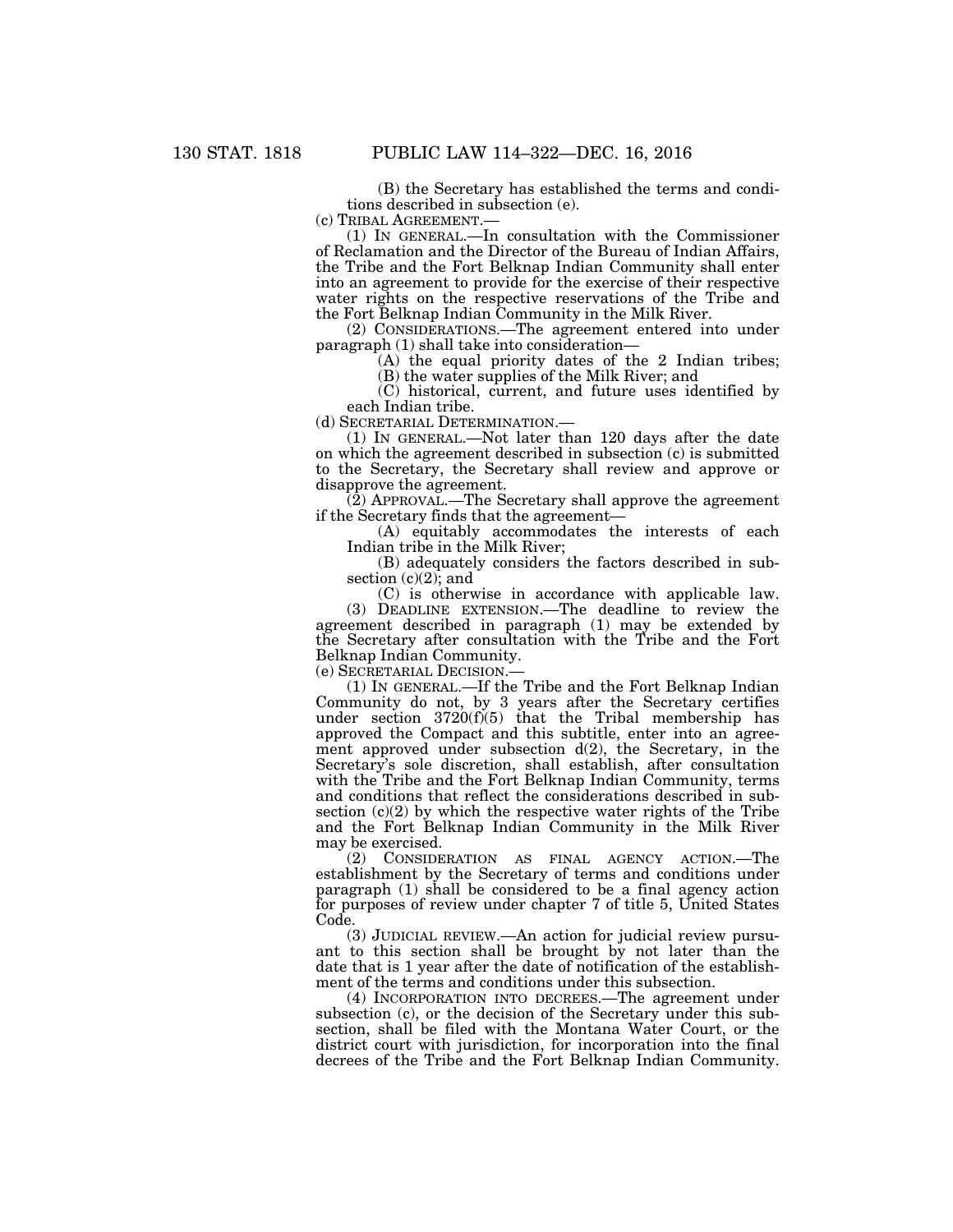and a decision of the Secretary under this subsection—

(A) shall be effective immediately; and

(B) may not be modified absent—

(i) the approval of the Secretary; and

(ii) the consent of the Tribe and the Fort Belknap Indian Community.

(f) USE OF FUNDS.—The Secretary shall distribute equally the funds made available under section  $3718(a)(2)(C)(ii)$  to the Tribe and the Fort Belknap Indian Community to use to reach an agreement under this section, including for technical analyses and legal and other related efforts.

## **SEC. 3706. WATER DELIVERY THROUGH MILK RIVER PROJECT.**

(a) IN GENERAL.—Subject to the availability of appropriations, the Secretary, acting through the Commissioner of Reclamation, shall carry out the activities authorized under this section with respect to the St. Mary River water right.

(b) TREATMENT.—Notwithstanding article IV.D.4 of the Compact, any responsibility of the United States with respect to the St. Mary River water right shall be limited to, and fulfilled pursuant to—

(1) subsection (c) of this section; and

 $(2)$  subsection  $(b)(3)$  of section 3716 and subsection  $(a)(1)(C)$ of section 3718.

(c) WATER DELIVERY CONTRACT.—

(1) IN GENERAL.—Not later than 180 days after the enforceability date, the Secretary shall enter into a water delivery contract with the Tribe for the delivery of not greater than 5,000 acre-feet per year of the St. Mary River water right through Milk River Project facilities to the Tribe or another entity specified by the Tribe.

(2) TERMS AND CONDITIONS.—The contract under paragraph (1) shall establish the terms and conditions for the water deliveries described in paragraph (1) in accordance with the Compact and this subtitle.

(3) REQUIREMENTS.—The water delivery contract under paragraph (1) shall include provisions requiring that—

(A) the contract shall be without limit as to term; (B) the Tribe, and not the United States, shall collect, and shall be entitled to, all consideration due to the Tribe under any lease, contract, or agreement entered into by the Tribe pursuant to subsection (f);

(C) the United States shall have no obligation to monitor, administer, or account for—

(i) any funds received by the Tribe as consideration under any lease, contract, or agreement entered into by the Tribe pursuant to subsection (f); or

(ii) the expenditure of such funds;

(D) if water deliveries under the contract are interrupted for an extended period of time because of damage to, or a reduction in the capacity of, St. Mary Unit facilities, the rights of the Tribe shall be treated in the same manner as the rights of other contractors receiving water deliveries through the Milk River Project with respect to the water delivered under this section;

(E) deliveries of water under this section shall be—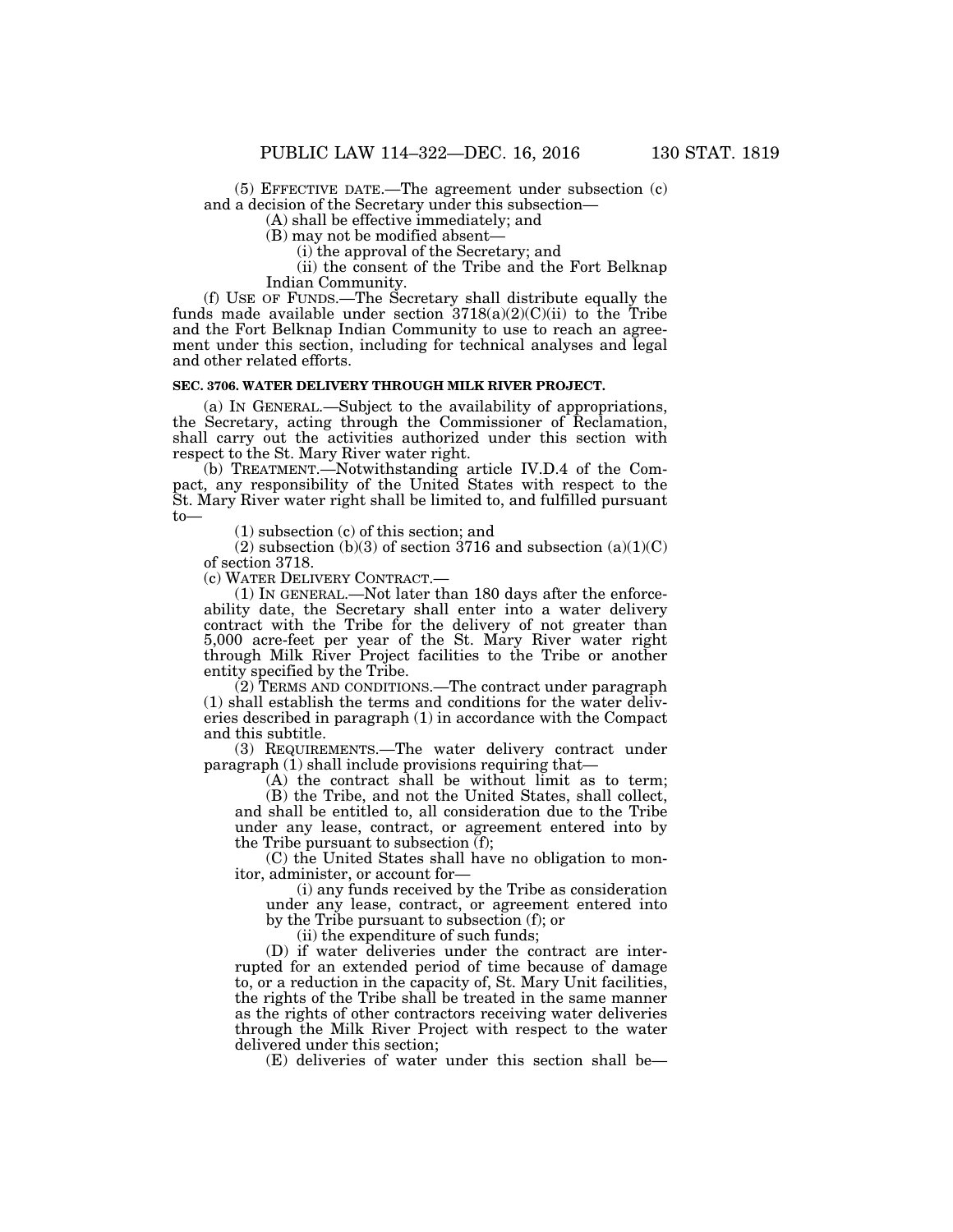(i) limited to not greater than 5,000 acre-feet of water in any 1 year;

(ii) consistent with operations of the Milk River Project and without additional costs to the Bureau of Reclamation, including OM&R costs; and

(iii) without additional cost to the Milk River Project water users; and

(F) the Tribe shall be required to pay OM&R for water delivered under this section.

(d) SHORTAGE SHARING OR REDUCTION.—

(1) IN GENERAL.—The 5,000 acre-feet per year of water delivered under paragraph  $(3)(E)(i)$  of subsection  $(c)$  shall not be subject to shortage sharing or reduction, except as provided in paragraph (3)(D) of that subsection.

(2) NO INJURY TO MILK RIVER PROJECT WATER USERS.— Notwithstanding article IV.D.4 of the Compact, any reduction in the Milk River Project water supply caused by the delivery of water under subsection (c) shall not constitute injury to Milk River Project water users.

(e) SUBSEQUENT CONTRACTS.—

(1) IN GENERAL.—As part of the studies authorized by section  $3707(c)(1)$ , the Secretary, acting through the Commissioner of Reclamation, and in cooperation with the Tribe, shall identify alternatives to provide to the Tribe water from the St. Mary River water right in quantities greater than the 5,000 acre-feet per year of water described in subsection  $(c)(3)(E)(i)$ .

(2) CONTRACT FOR WATER DELIVERY.—If the Secretary determines under paragraph (1) that more than 5,000 acre-feet per year of the St. Mary River water right can be delivered to the Tribe, the Secretary shall offer to enter into 1 or more contracts with the Tribe for the delivery of that water, subject to the requirements of subsection  $(c)(3)$  (except subsection  $(c)(3)(E)(i)$  and this subsection.

(3) TREATMENT.—Any delivery of water under this subsection shall be subject to reduction in the same manner as for Milk River Project contract holders.

(f) SUBCONTRACTS.—

(1) IN GENERAL.—The Tribe may enter into any subcontract for the delivery of water under this section to a third party, in accordance with section 3715(e).

(2) COMPLIANCE WITH OTHER LAW.—All subcontracts described in paragraph (1) shall comply with—

(A) this subtitle;

(B) the Compact;

(C) the tribal water code; and

(D) other applicable law.

(3) NO LIABILITY.—The Secretary shall not be liable to any party, including the Tribe, for any term of, or any loss or other detriment resulting from, a lease, contract, or other agreement entered into pursuant to this subsection.

 $(g)$  EFFECT OF PROVISIONS.—Nothing in this section—

(1) precludes the Tribe from taking the water described in subsection  $(c)(3)(E)(i)$ , or any additional water provided under subsection (e), from the direct flow of the St. Mary River; or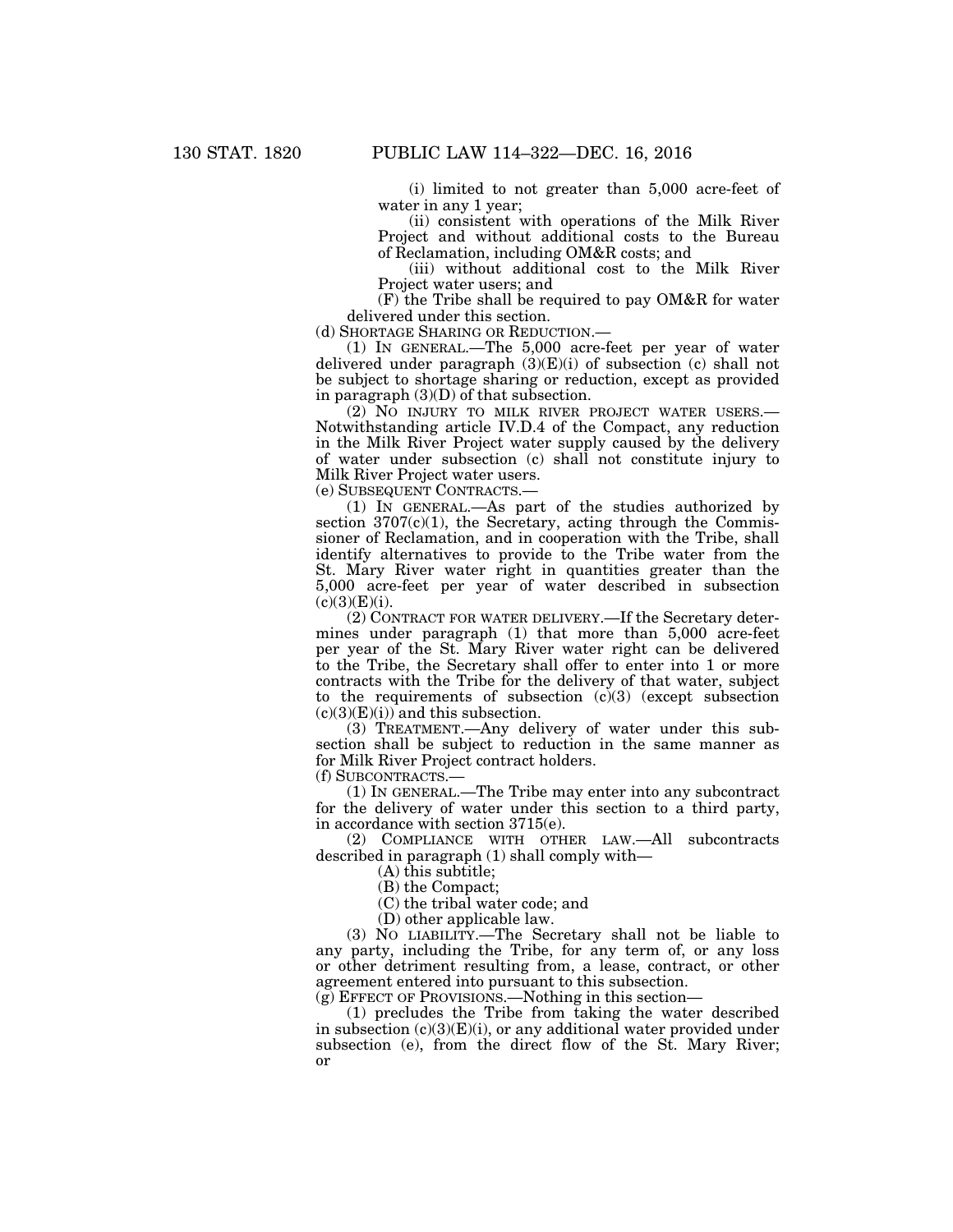(2) modifies the quantity of the Tribal water rights described in article III.G.1. of the Compact.

(h) OTHER RIGHTS.—Notwithstanding the requirements of article III.G.1.d of the Compact, after satisfaction of all water rights under State law for use of St. Mary River water, including the Milk River Project water rights, the Tribe shall have the right to the remaining portion of the share of the United States in the St. Mary River under the International Boundary Waters Treaty of 1909 (36 Stat. 2448) for any tribally authorized use or need consistent with this subtitle.

# **SEC. 3707. BUREAU OF RECLAMATION ACTIVITIES TO IMPROVE WATER MANAGEMENT.**

(a) MILK RIVER PROJECT PURPOSES.—The purposes of the Milk River Project shall include—

(1) irrigation;

(2) flood control;

(3) the protection of fish and wildlife;

(4) recreation;

(5) the provision of municipal, rural, and industrial water supply; and

(6) hydroelectric power generation.

(b) USE OF MILK RIVER PROJECT FACILITIES FOR THE BENEFIT OF TRIBE.—The use of Milk River Project facilities to transport water for the Tribe pursuant to subsections (c) and (e) of section 3706, together with any use by the Tribe of that water in accordance with this subtitle—

(1) shall be considered to be an authorized purpose of the Milk River Project; and

(2) shall not change the priority date of any Tribal water rights.

(c) ST. MARY RIVER STUDIES.—

(1) IN GENERAL.—Subject to the availability of appropriations, the Secretary, in cooperation with the Tribe and the State, shall conduct—

(A) an appraisal study—

(i) to develop a plan for the management and development of water supplies in the St. Mary River Basin and Milk River Basin, including the St. Mary River and Milk River water supplies for the Tribe and the Milk River water supplies for the Fort Belknap Indian Community; and

(ii) to identify alternatives to develop additional water of the St. Mary River for the Tribe; and

(B) a feasibility study—

(i) using the information resulting from the appraisal study conducted under subparagraph (A) and such other information as is relevant, to evaluate the feasibility of—

(I) alternatives for the rehabilitation of the St. Mary Diversion Dam and Canal; and

(II) increased storage in Fresno Dam and Reservoir; and

(ii) to create a cost allocation study that is based on the authorized purposes described in subsections (a) and (b).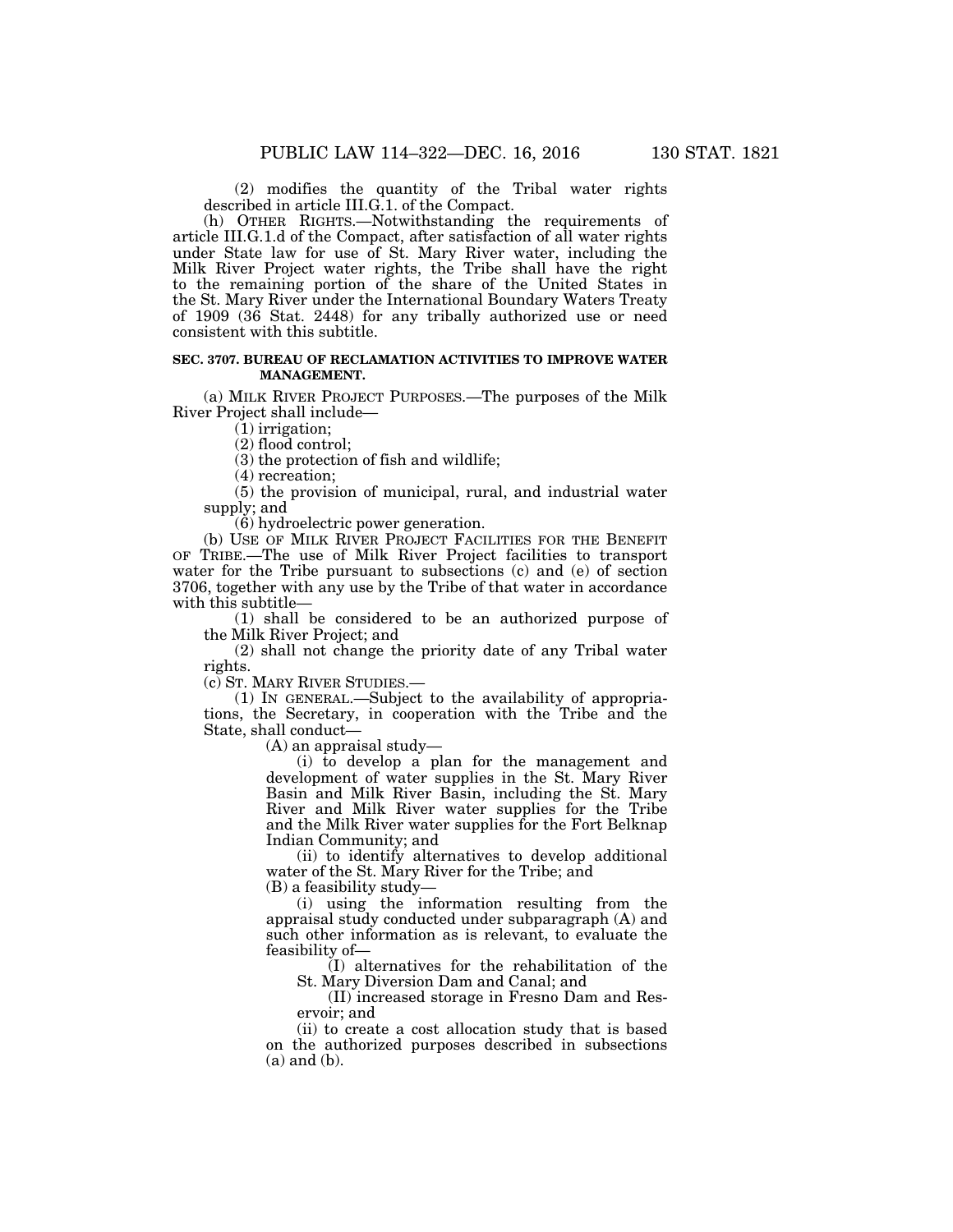(2) COOPERATIVE AGREEMENT.—On request of the Tribe, the Secretary shall enter into a cooperative agreement with the Tribe with respect to the portion of the appraisal study described in paragraph  $(1)(A)$ .

(3) COSTS NONREIMBURSABLE.—The cost of the studies under this subsection shall not be—

(A) considered to be a cost of the Milk River Project; or

(B) reimbursable in accordance with the reclamation laws.

(d) SWIFTCURRENT CREEK BANK STABILIZATION.—

(1) IN GENERAL.—Subject to the availability of appropriations, the Secretary, acting through the Commissioner of Reclamation, shall carry out appropriate activities concerning the Swiftcurrent Creek Bank Stabilization Project, including—

(A) a review of the final project design; and

(B) value engineering analyses.

(2) MODIFICATION OF FINAL DESIGN.—Prior to beginning construction activities for the Swiftcurrent Creek Bank Stabilization Project, on the basis of the review conducted under paragraph (1), the Secretary shall negotiate with the Tribe appropriate changes, if any, to the final design—

(A) to ensure compliance with applicable industry standards;

(B) to improve the cost-effectiveness of the Swiftcurrent Creek Bank Stabilization Project; and

(C) to ensure that the Swiftcurrent Creek Bank Stabilization Project may be constructed using only the amounts made available under section 3718.

(3) APPLICABILITY OF ISDEAA.—At the request of the Tribe, and in accordance with the Indian Self-Determination and Education Assistance Act (25 U.S.C. 5301 et seq.), the Secretary shall enter into 1 or more agreements with the Tribe to carry out the Swiftcurrent Bank Stabilization Project.

(e) ADMINISTRATION.—The Commissioner of Reclamation and the Tribe shall negotiate the cost of any oversight activity carried out by the Bureau of Reclamation under any agreement entered into under this section, subject to the condition that the total cost for the oversight shall not exceed 4 percent of the total costs incurred under this section.

(f) MILK RIVER PROJECT RIGHTS-OF-WAY AND EASEMENTS.—

(1) IN GENERAL.—Subject to paragraphs (2) and (3), the Tribe shall grant the United States a right-of-way on Reservation land owned by the Tribe for all uses by the Milk River Project (permissive or otherwise) in existence as of December 31, 2015, including all facilities, flowage easements, and access easements necessary for the operation and maintenance of the Milk River Project.

(2) AGREEMENT REGARDING EXISTING USES.—The Tribe and the Secretary shall enter into an agreement for a process to determine the location, nature, and extent of the existing uses referenced in this subsection. The agreement shall require that—

(A) a panel of three individuals determine the location, nature, and extent of existing uses necessary for the operation and maintenance of the Milk River Project (the "Panel"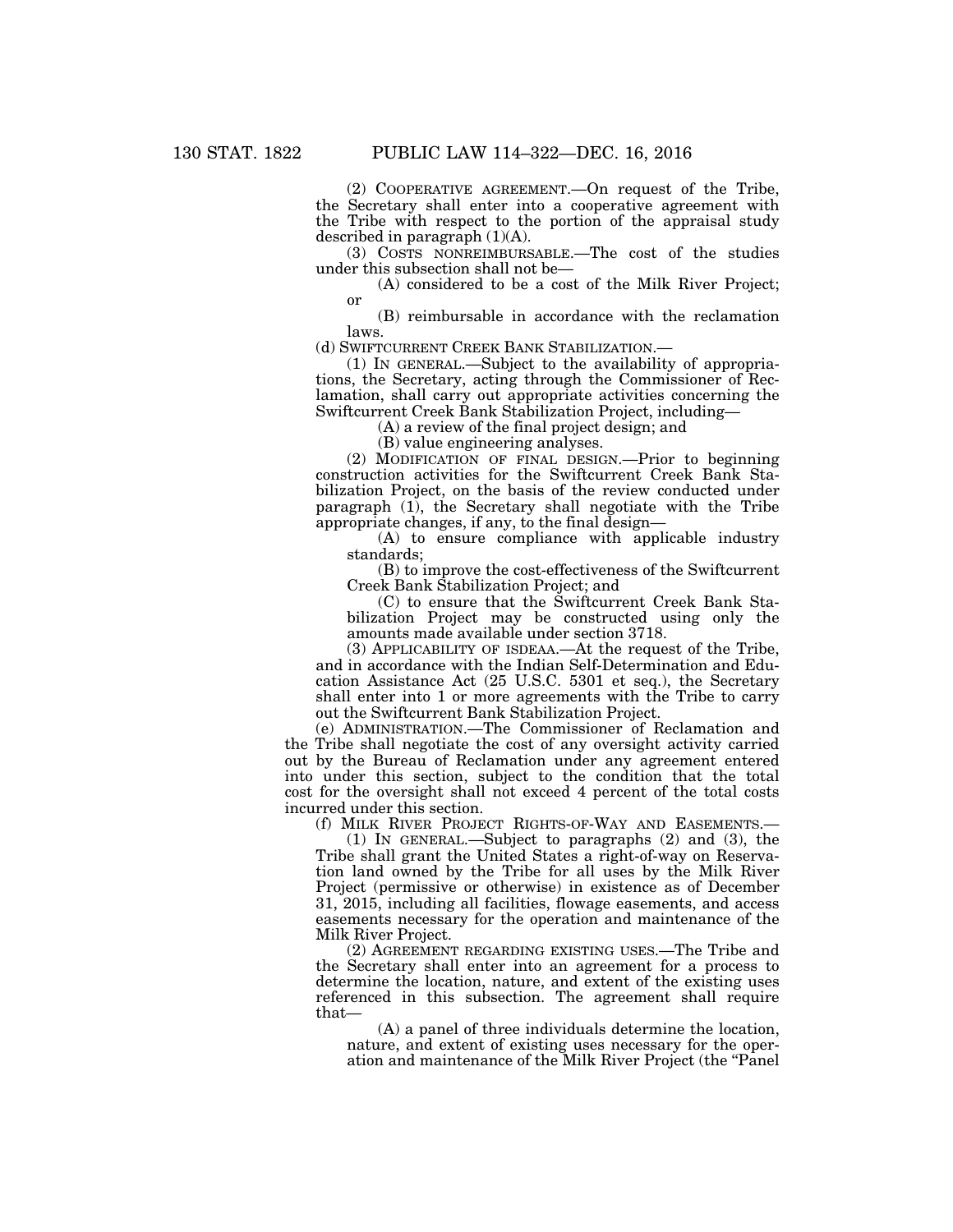Determination''), with the Tribe appointing one representative of the Tribe, the Secretary appointing one representative of the Secretary, and those two representatives jointly appointing a third individual;

(B) if the Panel Determination is unanimous, the Tribe grant a right-of-way to the United States for the existing uses identified in the Panel Determination in accordance with applicable law without additional compensation;

(C) if the Panel Determination is not unanimous—

(i) the Secretary adopt the Panel Determination with any amendments the Secretary reasonably determines necessary to correct any clear error (the ''Interior Determination''), provided that if any portion of the Panel Determination is unanimous, the Secretary will not amend that portion; and

(ii) the Tribe grant a right-of-way to the United States for the existing uses identified in the Interior Determination in accordance with applicable law without additional compensation, with the agreement providing for the timing of the grant to take into consideration the possibility of review under paragraph (5).

(3) EFFECT.—Determinations made under this subsection— (A) do not address title as between the United States

and the Tribe; and

(B) do not apply to any new use of Reservation land by the United States for the Milk River Project after December 31, 2015.

(4) INTERIOR DETERMINATION AS FINAL AGENCY ACTION.— Any determination by the Secretary under paragraph (2)(C) shall be considered to be a final agency action for purposes of review under chapter 7 of title 5, United States Code.

(5) JUDICIAL REVIEW.—An action for judicial review pursuant to this section shall be brought by not later than the date that is 1 year after the date of notification of the Interior Determination.

(g) FUNDING.—The total amount of obligations incurred by the Secretary, prior to any adjustment provided for in section 3718, shall not exceed—

(1) \$3,800,000 to carry out subsection (c);

(2) \$20,700,000 to carry out subsection (d); and

(3) \$3,100,000 to carry out subsection (f).

## **SEC. 3708. ST. MARY CANAL HYDROELECTRIC POWER GENERATION.**

(a) BUREAU OF RECLAMATION JURISDICTION.—Effective beginning on the date of enactment of this Act, the Commissioner of Reclamation shall have exclusive jurisdiction to authorize the development of hydropower on the St. Mary Unit.

(b) RIGHTS OF TRIBE.—

(1) EXCLUSIVE RIGHT OF TRIBE.—Subject to paragraph (2) and notwithstanding any other provision of law, the Tribe shall have the exclusive right to develop and market hydroelectric power of the St. Mary Unit.

(2) LIMITATIONS.—The exclusive right described in para $graph(1)$ 

(A) shall expire on the date that is 15 years after the date of enactment of an Act appropriating funds for rehabilitation of the St. Mary Unit; but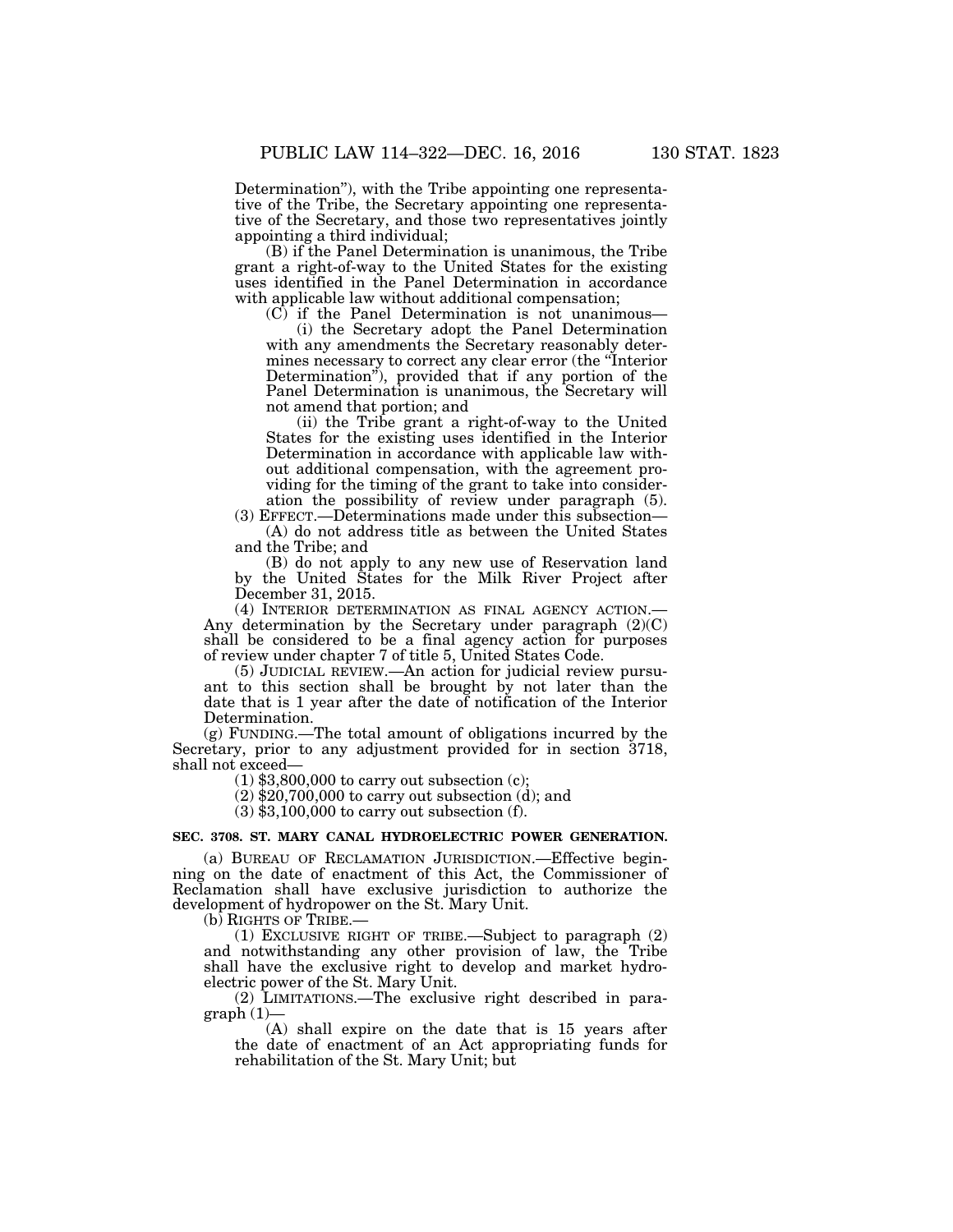(B) may be extended by the Secretary at the request of the Tribe.

(3) OM&R COSTS.—Effective beginning on the date that is 10 years after the date on which the Tribe begins marketing hydroelectric power generated from the St. Mary Unit to any third party, the Tribe shall make annual payments for OM&R costs attributable to the direct use of any facilities by the Tribe for hydroelectric power generation, in amounts determined in accordance with the guidelines and methods of the Bureau of Reclamation for assessing OM&R charges.

(c) BUREAU OF RECLAMATION COOPERATION.—The Commissioner of Reclamation shall cooperate with the Tribe in the development of any hydroelectric power generation project under this section.

(d) AGREEMENT.—Before construction of a hydroelectric power generation project under this section, the Tribe shall enter into an agreement with the Commissioner of Reclamation that includes provisions—

(1) requiring that—

(A) the design, construction, and operation of the project shall be consistent with the Bureau of Reclamation guidelines and methods for hydroelectric power development at Bureau facilities, as appropriate; and

(B) the hydroelectric power generation project will not impair the efficiencies of the Milk River Project for authorized purposes;

(2) regarding construction and operating criteria and emergency procedures; and

(3) under which any modification proposed by the Tribe to a facility owned by the Bureau of Reclamation shall be subject to review and approval by the Secretary, acting through the Commissioner of Reclamation.

(e) USE OF HYDROELECTRIC POWER BY TRIBE.—Any hydroelectric power generated in accordance with this section shall be used or marketed by the Tribe.

(f) REVENUES.—The Tribe shall collect and retain any revenues from the sale of hydroelectric power generated by a project under this section.

(g) LIABILITY OF UNITED STATES.—The United States shall have no obligation to monitor, administer, or account for—

(1) any revenues received by the Tribe under this section; or

(2) the expenditure of those revenues.

(h) PREFERENCE.—During any period for which the exclusive right of the Tribe described in subsection  $(b)(1)$  is not in effect, the Tribe shall have a preference to develop hydropower on the St. Mary Unit facilities, in accordance with Bureau of Reclamation guidelines and methods for hydroelectric power development at Bureau facilities.

## **SEC. 3709. STORAGE ALLOCATION FROM LAKE ELWELL.**

(a)(1) STORAGE ALLOCATION TO TRIBE.—The Secretary shall allocate to the Tribe 45,000 acre-feet per year of water stored in Lake Elwell for use by the Tribe for any beneficial purpose on or off the Reservation, under a water right held by the United States and managed by the Bureau of Reclamation, as measured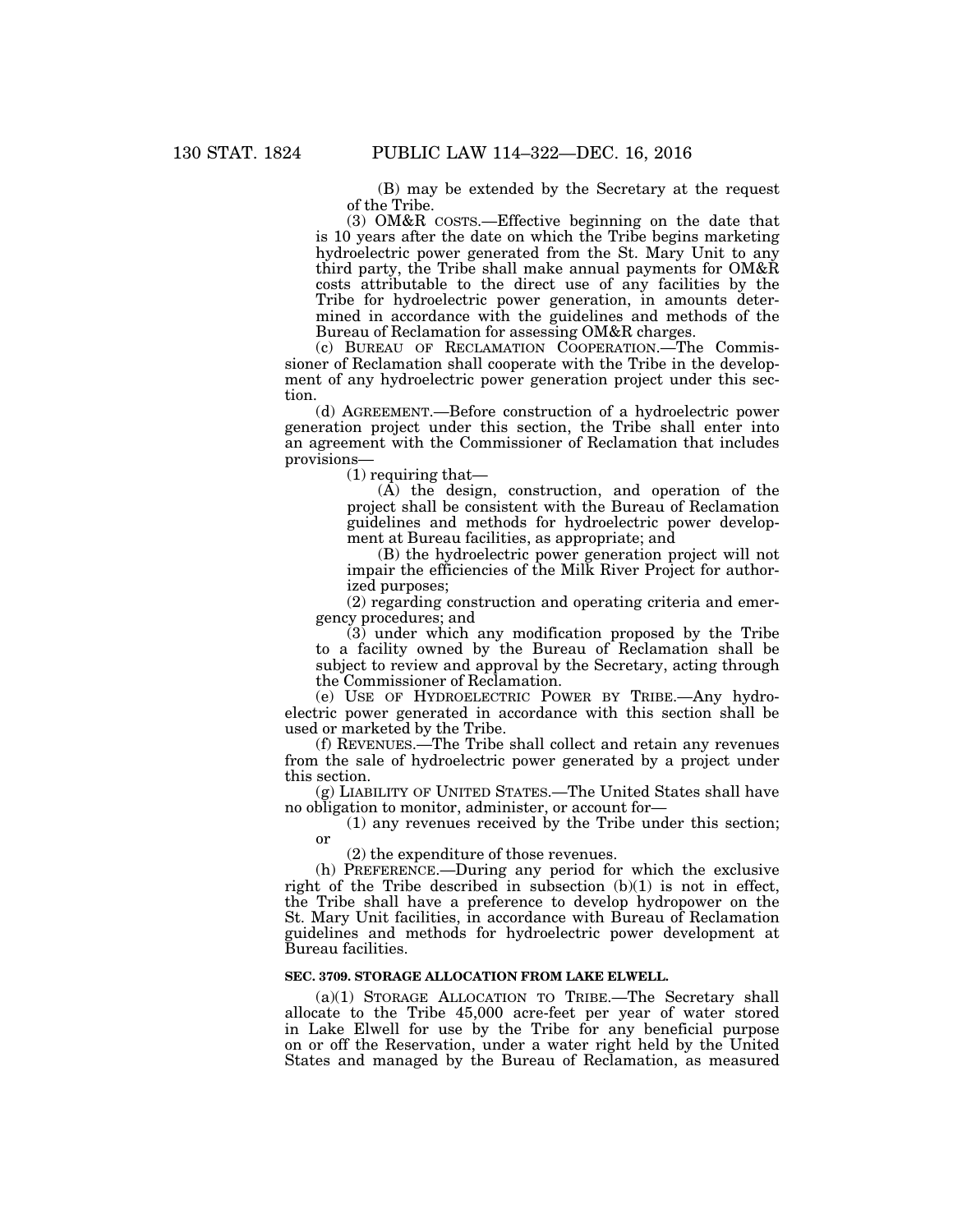at the outlet works of Tiber Dam or through direct pumping from Lake Elwell.

(2) REDUCTION.—Up to 10,000 acre-feet per year of water allocated to the Tribe pursuant to paragraph (1) will be subject to an acre-foot for acre-foot reduction if depletions from the Tribal water rights above Lake Elwell exceed 88,000 acre-feet per year of water because of New Development (as defined in article II.37 of the Compact).<br>(b) TREATMENT.—

 $(1)$  IN GENERAL.—The allocation to the Tribe under subsection (a) shall be considered to be part of the Tribal water rights.

(2) PRIORITY DATE.—The priority date of the allocation to the Tribe under subsection (a) shall be the priority date of the Lake Elwell water right held by the Bureau of Reclamation.

(3) ADMINISTRATION.—The Tribe shall administer the water allocated under subsection (a) in accordance with the Compact and this subtitle.

(c) ALLOCATION AGREEMENT.—

(1) IN GENERAL.—As a condition of receiving an allocation under this section, the Tribe shall enter into an agreement with the Secretary to establish the terms and conditions of the allocation, in accordance with the Compact and this subtitle.

(2) INCLUSIONS.—The agreement under paragraph (1) shall include provisions establishing that—

(A) the agreement shall be without limit as to term;

(B) the Tribe, and not the United States, shall be entitled to all consideration due to the Tribe under any lease, contract, or agreement entered into by the Tribe pursuant to subsection (d);

(C) the United States shall have no obligation to monitor, administer, or account for—

(i) any funds received by the Tribe as consideration under any lease, contract, or agreement entered into by the Tribe pursuant to subsection (d); or

(ii) the expenditure of those funds;

(D) if the capacity or function of Lake Elwell facilities are significantly reduced, or are anticipated to be significantly reduced, for an extended period of time, the Tribe shall have the same rights as other storage contractors with respect to the allocation under this section;

(E) the costs associated with the construction of the storage facilities at Tiber Dam allocable to the Tribe shall be nonreimbursable;

(F) no water service capital charge shall be due or payable for any water allocated to the Tribe pursuant to this section or the allocation agreement, regardless of whether that water is delivered for use by the Tribe or under a lease, contract, or by agreement entered into by the Tribe pursuant to subsection (d);

(G) the Tribe shall not be required to make payments to the United States for any water allocated to the Tribe under this subtitle or the allocation agreement, except for each acre-foot of stored water leased or transferred for industrial purposes as described in subparagraph (H);

(H) for each acre-foot of stored water leased or transferred by the Tribe for industrial purposes—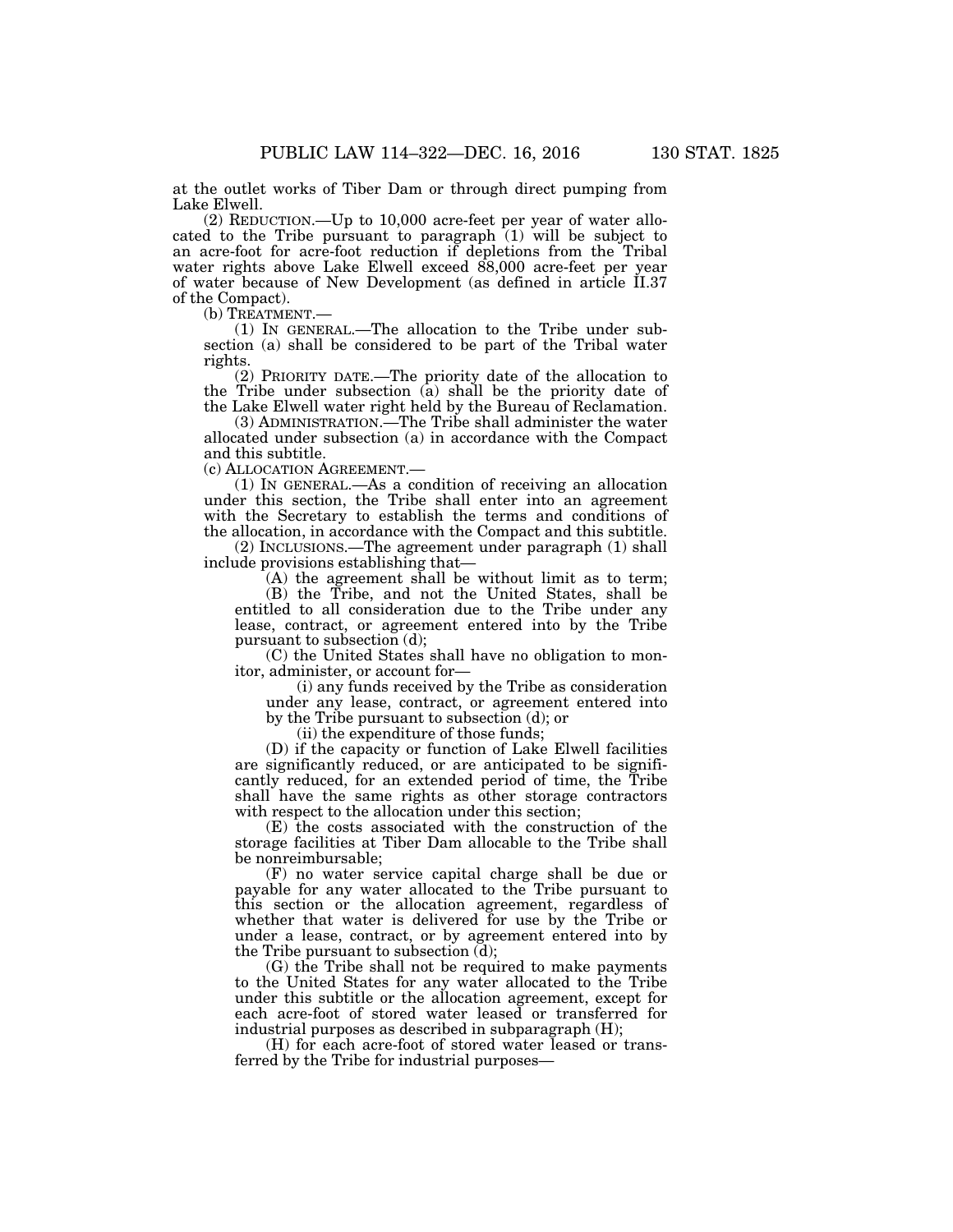(i) the Tribe shall pay annually to the United States an amount necessary to cover the proportional share of the annual OM&R costs allocable to the quantity of water leased or transferred by the Tribe for industrial purposes; and

(ii) the annual payments of the Tribe shall be reviewed and adjusted, as appropriate, to reflect the actual OM&R costs for Tiber Dam; and

(I) the adjustment process identified in subsection  $(a)(2)$  will be based on specific enumerated provisions.

(d) AGREEMENTS BY TRIBE.—The Tribe may use, lease, contract, exchange, or enter into other agreements for use of the water allocated to the Tribe under subsection (a), if—

(1) the use of water that is the subject of such an agreement occurs within the Missouri River Basin; and

(2) the agreement does not permanently alienate any portion of the water allocated to the Tribe under subsection (a).

(e) EFFECTIVE DATE.—The allocation under subsection (a) takes effect on the enforceability date.

(f) NO CARRYOVER STORAGE.—The allocation under subsection (a) shall not be increased by any year-to-year carryover storage.

(g) DEVELOPMENT AND DELIVERY COSTS.—The United States shall not be required to pay the cost of developing or delivering any water allocated under this section.

## **SEC. 3710. IRRIGATION ACTIVITIES.**

(a) IN GENERAL.—Subject to the availability of appropriations, the Secretary, acting through the Commissioner of Reclamation and in accordance with subsection (c), shall carry out the following actions relating to the Blackfeet Irrigation Project:

(1) Deferred maintenance.

(2) Dam safety improvements for Four Horns Dam.

(3) Rehabilitation and enhancement of the Four Horns Feeder Canal, Dam, and Reservoir.

(b) LEAD AGENCY.—The Bureau of Reclamation shall serve as the lead agency with respect to any activities carried out under this section.

(c) SCOPE OF DEFERRED MAINTENANCE ACTIVITIES AND FOUR HORNS DAM SAFETY IMPROVEMENTS.—

(1) IN GENERAL.—Subject to the conditions described in paragraph (2), the scope of the deferred maintenance activities and Four Horns Dam safety improvements shall be as generally described in—

(A) the document entitled ''Engineering Evaluation and Condition Assessment, Blackfeet Irrigation Project'', prepared by DOWL HKM, and dated August 2007; and

(B) the provisions relating to Four Horns Rehabilitated Dam of the document entitled ''Four Horns Dam Enlarged Appraisal Evaluation Design Report'', prepared by DOWL HKM, and dated April 2007.

(2) CONDITIONS.—The conditions referred to in paragraph (1) are that, before commencing construction activities, the Secretary shall—

(A) review the design of the proposed rehabilitation or improvement;

 $(\dot{B})$  perform value engineering analyses;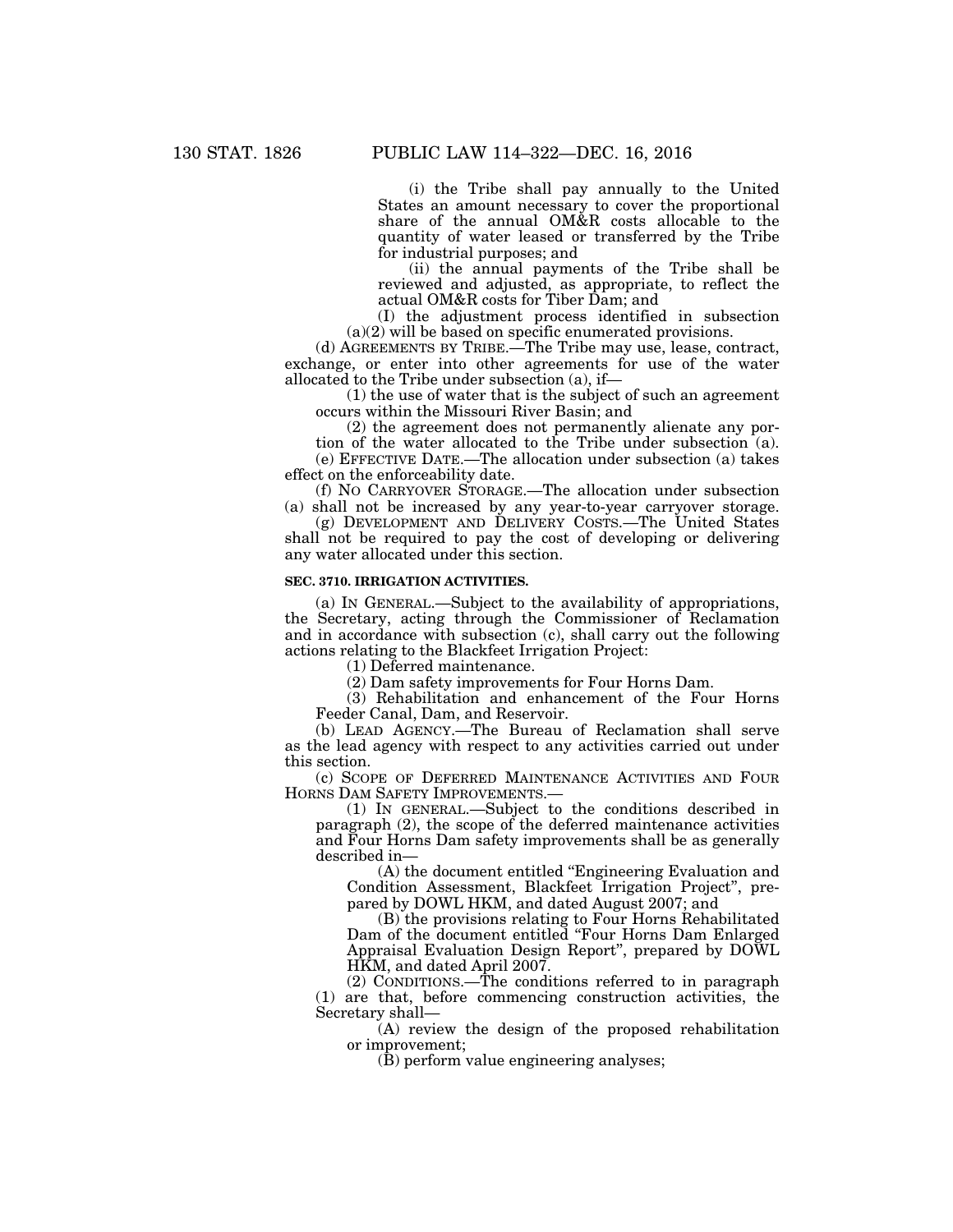(C) perform appropriate Federal environmental compliance activities; and

(D) ensure that the deferred maintenance activities and dam safety improvements may be constructed using only the amounts made available under section 3718.

(d) SCOPE OF REHABILITATION AND ENHANCEMENT OF FOUR HORNS FEEDER CANAL, DAM, AND RESERVOIR.—

(1) IN GENERAL.—The scope of the rehabilitation and improvements shall be as generally described in the document entitled "Four Horns Feeder Canal Rehabilitation with Export", prepared by DOWL HKM, and dated April 2013, subject to the condition that, before commencing construction activities, the Secretary shall—

(A) review the design of the proposed rehabilitation or improvement;

(B) perform value engineering analyses;

(C) perform appropriate Federal environmental compliance activities; and

(D) ensure that the rehabilitation and improvements may be constructed using only the amounts made available under section 3718.

(2) INCLUSIONS.—The activities carried out by the Secretary under this subsection shall include—

(A) the rehabilitation or improvement of the Four Horns feeder canal system to a capacity of not fewer than 360 cubic feet per second;

(B) the rehabilitation or improvement of the outlet works of Four Horns Dam and Reservoir to deliver not less than 15,000 acre-feet of water per year, in accordance with subparagraph  $(C)$ ; and

(C) construction of facilities to deliver not less than 15,000 acre-feet of water per year from Four Horns Dam and Reservoir, to a point on or near Birch Creek to be designated by the Tribe and the State for delivery of water to the water delivery system of the Pondera County Canal and Reservoir Company on Birch Creek, in accordance with the Birch Creek Agreement.

(3) NEGOTIATION WITH TRIBE.—On the basis of the review described in paragraph  $(1)(A)$ , the Secretary shall negotiate with the Tribe appropriate changes to the final design of any activity under this subsection to ensure that the final design meets applicable industry standards.

(e) FUNDING.—The total amount of obligations incurred by the Secretary in carrying out this section, prior to any adjustment provided for in section 3718, shall not exceed \$54,900,000, of which—

(1) \$40,900,000 shall be allocated to carry out the activities described in subsection (c); and

(2) \$14,000,000 shall be allocated to carry out the activities described in subsection (d)(2).

(f) NONREIMBURSABILITY OF COSTS.—All costs incurred by the Secretary in carrying out this section shall be nonreimbursable.

(g) NON-FEDERAL CONTRIBUTION.—No part of the project under subsection (d) shall be commenced until the State has made available \$20,000,000 to carry out the activities described in subsection  $(d)(2)$ .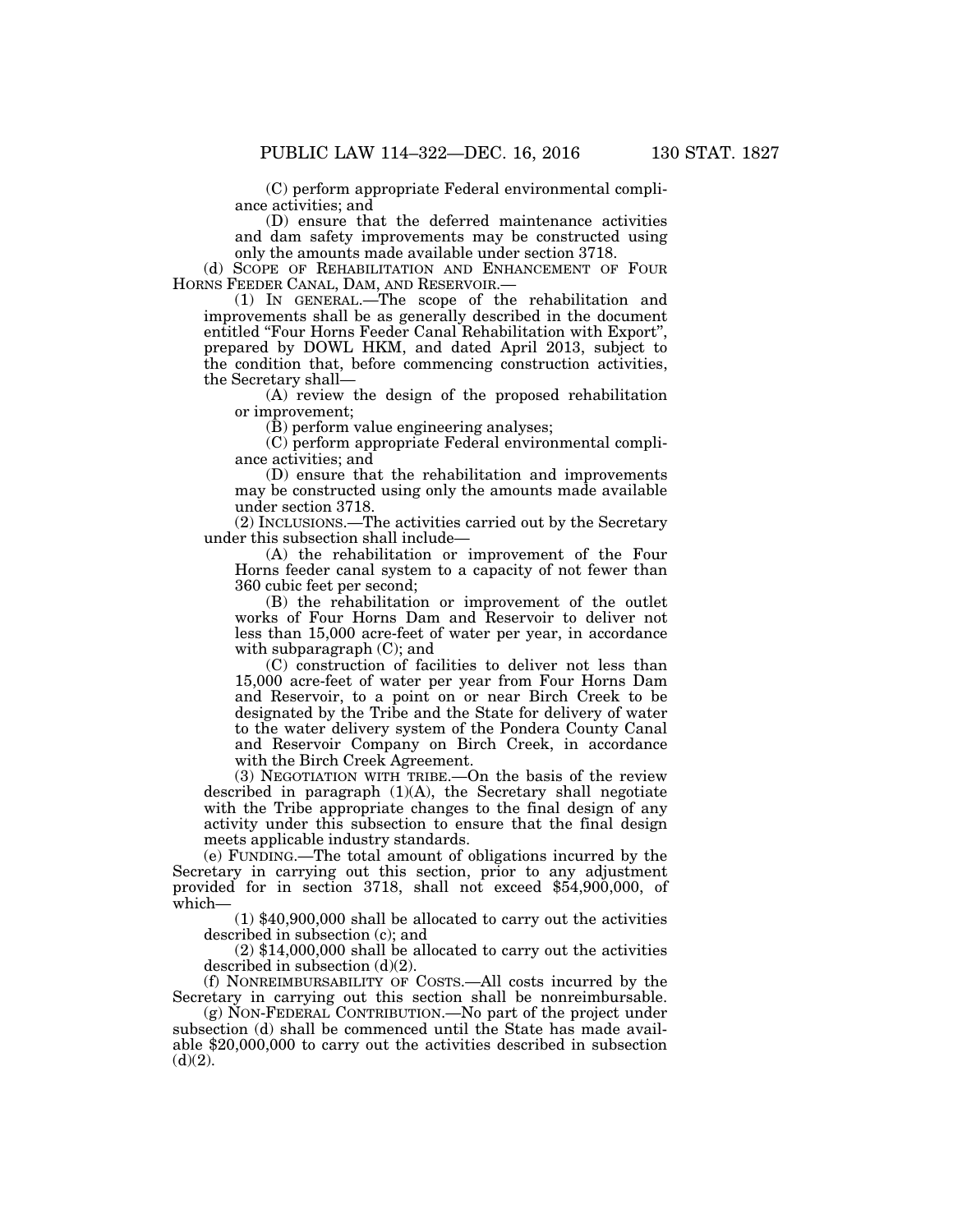(h) ADMINISTRATION.—The Commissioner of Reclamation and the Tribe shall negotiate the cost of any oversight activity carried out by the Bureau of Reclamation under any agreement entered into under subsection (m), subject to the condition that the total cost for the oversight shall not exceed 4 percent of the total project costs for each project.

(i) PROJECT EFFICIENCIES.—If the total cost of planning, design, and construction activities relating to the projects described in this section results in cost savings and is less than the amounts authorized to be obligated, the Secretary, at the request of the Tribe, may—

(1) use those cost savings to carry out a project described in section 3707(d), 3711, 3712, or 3713; or

(2) deposit those cost savings to the Blackfeet OM&R Trust Account.

(j) OWNERSHIP BY TRIBE OF BIRCH CREEK DELIVERY FACILI-TIES.—Notwithstanding any other provision of law, the Secretary shall transfer to the Tribe, at no cost, title in and to the facilities constructed under subsection (d)(2)(C).

(k) OWNERSHIP, OPERATION, AND MAINTENANCE.—On transfer to the Tribe of title under subsection (j), the Tribe shall—

(1) be responsible for OM&R in accordance with the Birch Creek Agreement; and

(2) enter into an agreement with the Bureau of Indian Affairs regarding the operation of the facilities described in that subsection.

(l) LIABILITY OF UNITED STATES.—The United States shall have no obligation or responsibility with respect the facilities described in subsection  $(d)(2)(\hat{C})$ .

(m) APPLICABILITY OF ISDEAA.—At the request of the Tribe, and in accordance with the Indian Self-Determination and Education Assistance Act (25 U.S.C. 5301 et seq.), the Secretary shall enter into 1 or more agreements with the Tribe to carry out this section.

(n) EFFECT.—Nothing in this section—

(1) alters any applicable law (including regulations) under which the Bureau of Indian Affairs collects assessments or carries out Blackfeet Irrigation Project OM&R; or

(2) impacts the availability of amounts made available under subsection  $(a)(1)(B)$  of section 3718.

## **SEC. 3711. DESIGN AND CONSTRUCTION OF MR&I SYSTEM.**

(a) IN GENERAL.—Subject to the availability of appropriations, the Secretary, acting through the Commissioner of Reclamation, shall plan, design, and construct the water diversion and delivery features of the MR&I System in accordance with 1 or more agreements between the Secretary and the Tribe.

(b) LEAD AGENCY.—The Bureau of Reclamation shall serve as the lead agency with respect to any activity to design and construct the water diversion and delivery features of the MR&I System.

(c) SCOPE.—

(1) IN GENERAL.—The scope of the design and construction under this section shall be as generally described in the document entitled ''Blackfeet Regional Water System'', prepared by DOWL HKM, dated June 2010, and modified by DOWL HKM in the addendum to the report dated March 2013, subject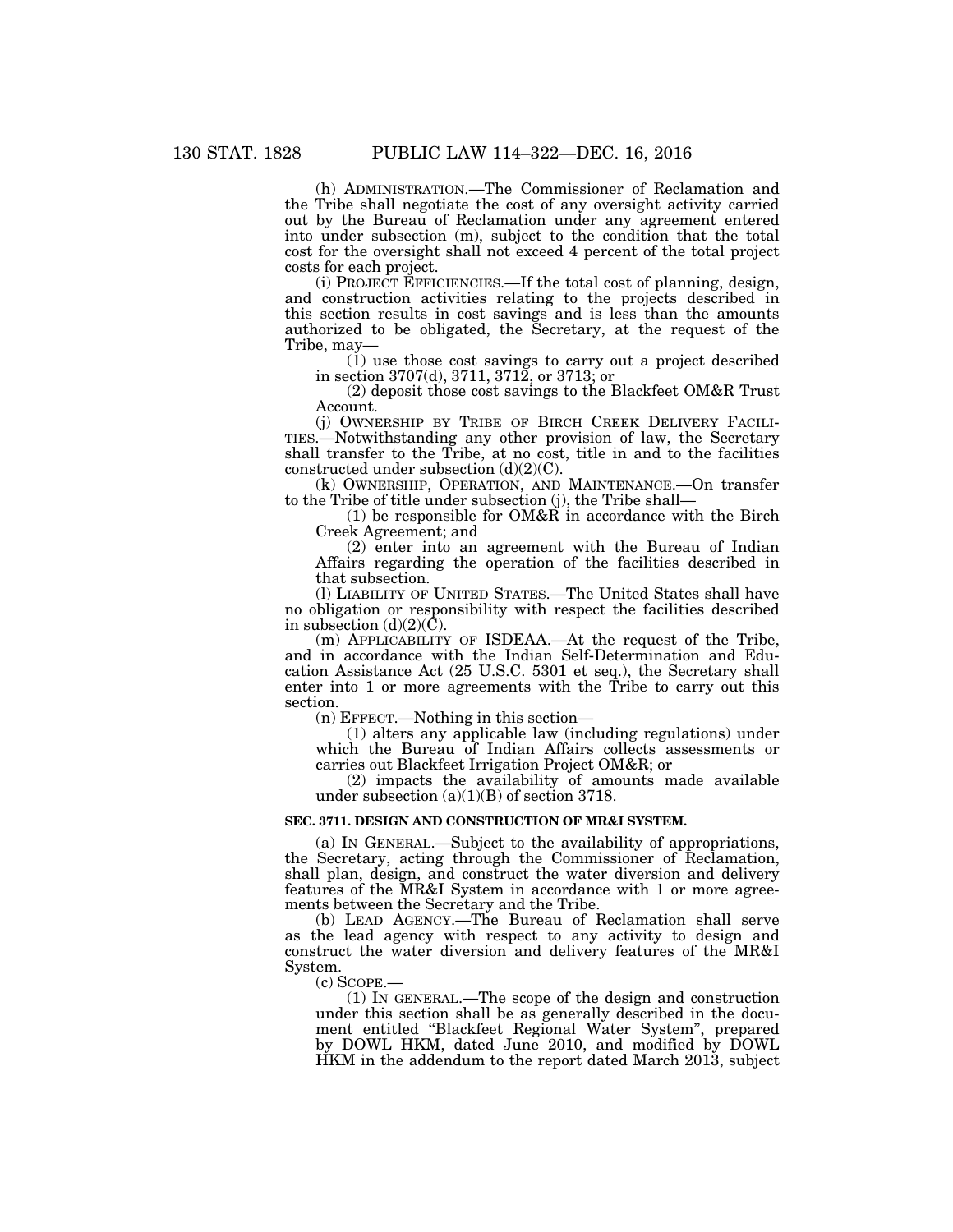to the condition that, before commencing final design and construction activities, the Secretary shall—

(A) review the design of the proposed rehabilitation and construction;

(B) perform value engineering analyses; and

(C) perform appropriate Federal compliance activities. (2) NEGOTIATION WITH TRIBE.—On the basis of the review described in paragraph (1)(A), the Secretary shall negotiate

with the Tribe appropriate changes, if any, to the final design— (A) to ensure that the final design meets applicable industry standards;

(B) to improve the cost-effectiveness of the delivery of MR&I System water; and

(C) to ensure that the MR&I System may be constructed using only the amounts made available under section 3718.

(d) NONREIMBURSABILITY OF COSTS.—All costs incurred by the Secretary in carrying out this section shall be nonreimbursable.

(e) FUNDING.—The total amount of obligations incurred by the Secretary in carrying out this section, prior to any adjustment provided for in section 3718, shall not exceed \$76,200,000.

(f) NON-FEDERAL CONTRIBUTION.—

(1) CONSULTATION.—Before completion of the final design of the MR&I System required by subsection (c), the Secretary shall consult with the Tribe, the State, and other affected non-Federal parties to discuss the possibility of receiving non-Federal contributions for the cost of the MR&I System.

(2) NEGOTIATIONS.—If, based on the extent to which non-Federal parties are expected to use the MR&I System, a non-Federal contribution to the MR&I System is determined by the parties described in paragraph  $(1)$  to be appropriate, the Secretary shall initiate negotiations for an agreement regarding the means by which the contributions shall be provided.

(g) OWNERSHIP BY TRIBE.—Title to the MR&I System and all facilities rehabilitated or constructed under this section shall be held by the Tribe.

(h) ADMINISTRATION.—The Commissioner of Reclamation and the Tribe shall negotiate the cost of any oversight activity carried out by the Bureau of Reclamation under any agreement entered into under this section, subject to the condition that the total cost for the oversight shall not exceed 4 percent of the total costs incurred under this section.

(i) OM&R COSTS.—The Federal Government shall have no obligation to pay for the OM&R costs for any facility rehabilitated or constructed under this section.

(j) PROJECT EFFICIENCIES.—If the total cost of planning, design, and construction activities relating to the projects described in this section results in cost savings and is less than the amounts authorized to be obligated, the Secretary, at the request of the Tribe, may—

(1) use those cost savings to carry out a project described in section 3707(d), 3710, 3712, or 3713; or

(2) deposit those cost savings to the Blackfeet OM&R Trust Account.

(k) APPLICABILITY OF ISDEAA.—At the request of the Tribe, and in accordance with the Indian Self-Determination and Education Assistance Act (25 U.S.C. 5301 et seq.), the Secretary shall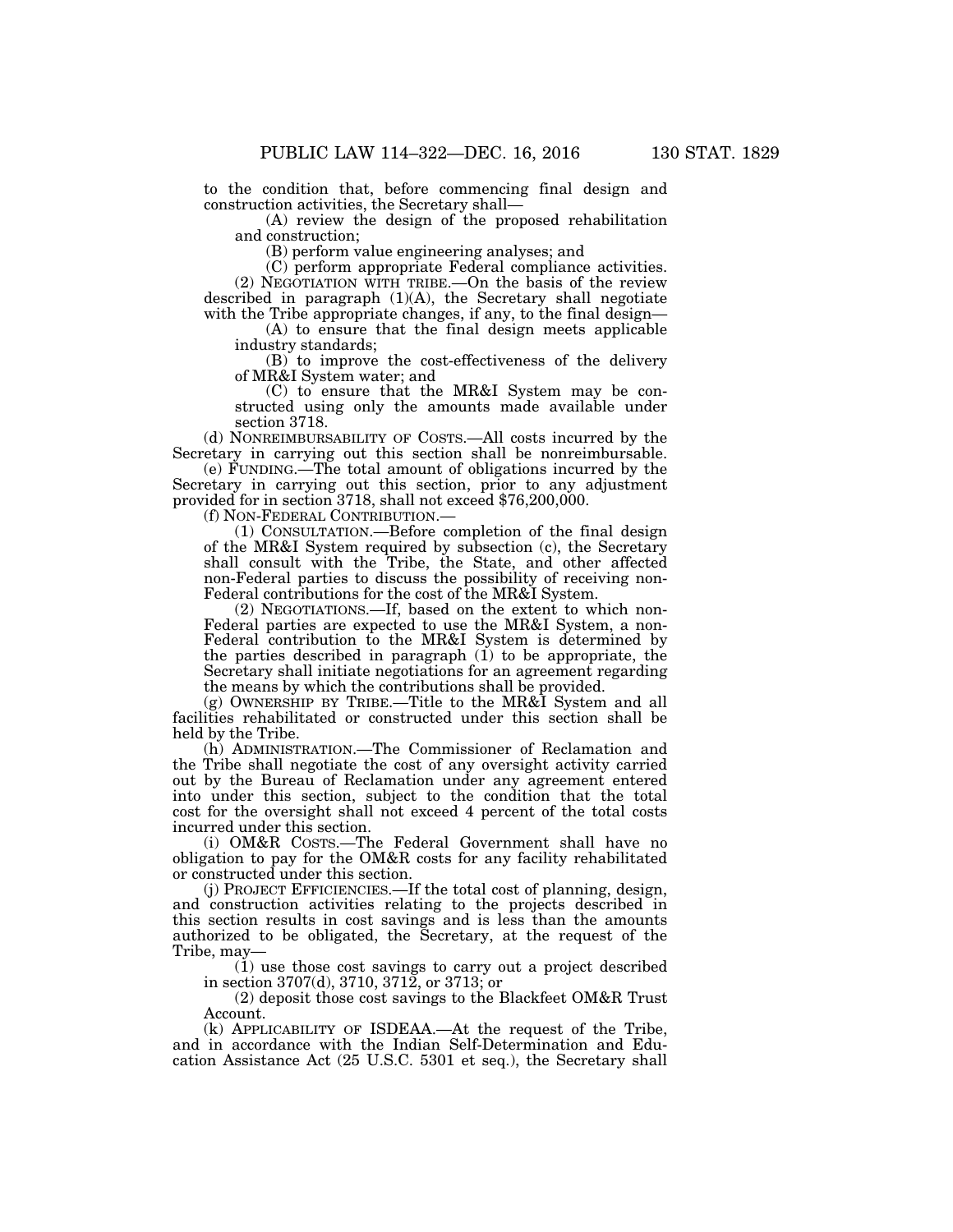enter into 1 or more agreements with the Tribe to carry out this section.

## **SEC. 3712. DESIGN AND CONSTRUCTION OF WATER STORAGE AND IRRIGATION FACILITIES.**

(a) IN GENERAL.—Subject to the availability of appropriations, the Secretary, acting through the Commissioner of Reclamation, shall plan, design, and construct 1 or more facilities to store water and support irrigation on the Reservation in accordance with 1 or more agreements between the Secretary and the Tribe.

(b) LEAD AGENCY.—The Bureau of Reclamation shall serve as the lead agency with respect to any activity to design and construct the irrigation development and water storage facilities described in subsection (c).

(c) SCOPE.—

(1) IN GENERAL.—The scope of the design and construction under this section shall be as generally described in the document entitled ''Blackfeet Water Storage, Development, and Project Report'', prepared by DOWL HKM, and dated March 13, 2013, as modified and agreed to by the Secretary and the Tribe, subject to the condition that, before commencing final design and construction activities, the Secretary shall—

 $(\tilde{A})$  review the design of the proposed construction;

(B) perform value engineering analyses; and

(C) perform appropriate Federal compliance activities. (2) MODIFICATION.—The Secretary may modify the scope of construction for the projects described in the document referred to in paragraph  $(I)$ , if-

(A) the modified project is—

(i) similar in purpose to the proposed projects; and

(ii) consistent with the purposes of this subtitle; and

(B) the Secretary has consulted with the Tribe regarding any modification.

 $(3)$  NEGOTIATION WITH TRIBE.—On the basis of the review described in paragraph (1)(A), the Secretary shall negotiate with the Tribe appropriate changes, if any, to the final design—

(A) to ensure that the final design meets applicable industry standards;

(B) to improve the cost-effectiveness of any construction; and

(C) to ensure that the projects may be constructed using only the amounts made available under section 3718.

(d) NONREIMBURSABILITY OF COSTS.—All costs incurred by the Secretary in carrying out this section shall be nonreimbursable.

(e) FUNDING.—The total amount of obligations incurred by the Secretary in carrying out this section, prior to any adjustment provided for in section 3718, shall not exceed \$87,300,000.

(f) OWNERSHIP BY TRIBE.—Title to all facilities rehabilitated or constructed under this section shall be held by the Tribe, except that title to the Birch Creek Unit of the Blackfeet Indian Irrigation Project shall remain with the Bureau of Indian Affairs.

(g) ADMINISTRATION.—The Commissioner of Reclamation and the Tribe shall negotiate the cost of any oversight activity carried out by the Bureau of Reclamation under any agreement entered into under this section, subject to the condition that the total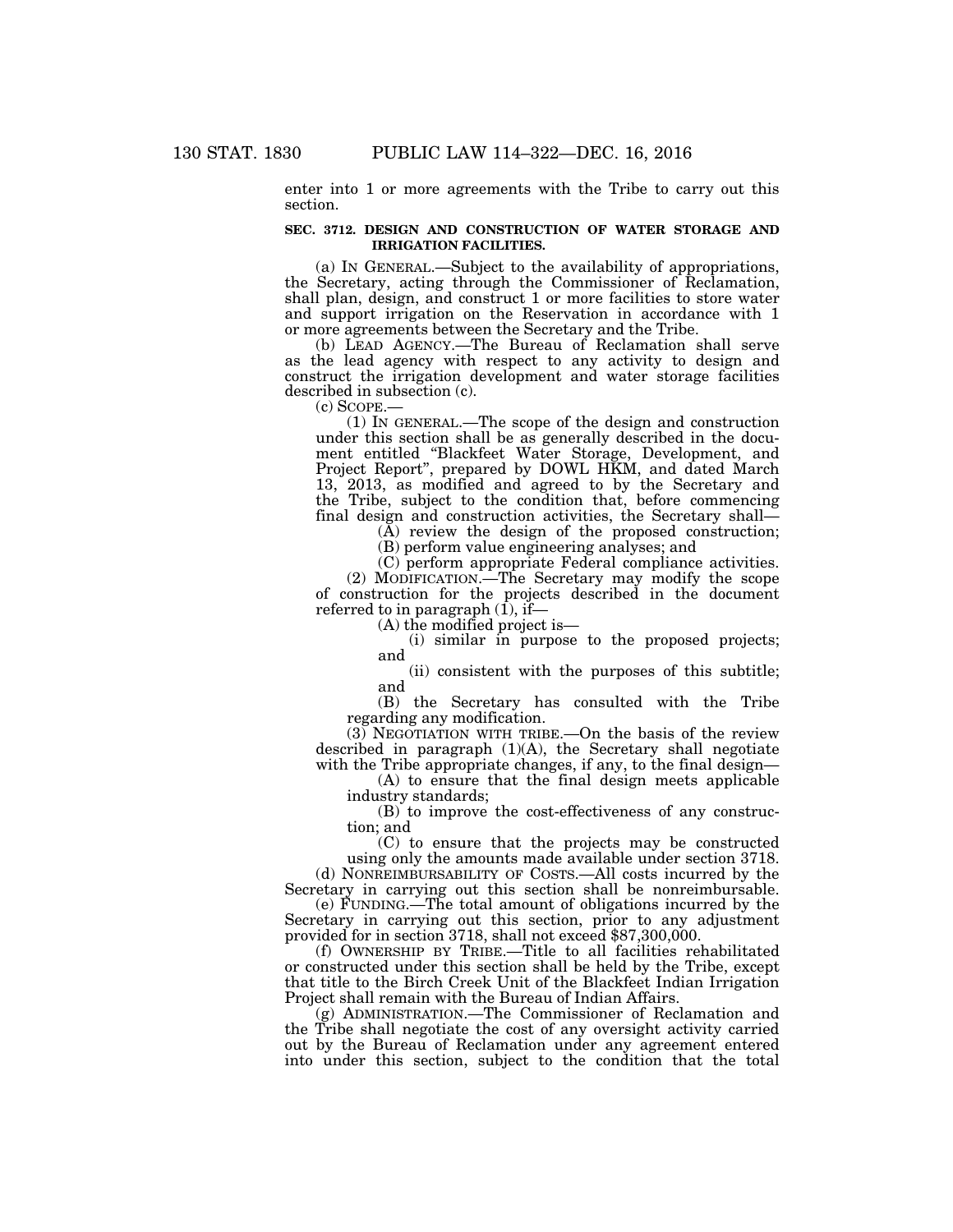cost for the oversight shall not exceed 4 percent of the total costs incurred under this section.

(h) OM&R COSTS.—The Federal Government shall have no obligation to pay for the OM&R costs for the facilities rehabilitated or constructed under this section.

(i) PROJECT EFFICIENCIES.—If the total cost of planning, design, and construction activities relating to the projects described in this section results in cost savings and is less than the amounts authorized to be obligated, the Secretary, at the request of the Tribe, may—

(1) use those cost savings to carry out a project described in section 3707(d), 3710, 3711, or 3713; or

(2) deposit those cost savings to the Blackfeet OM&R Trust Account.

(j) APPLICABILITY OF ISDEAA.—At the request of the Tribe, and in accordance with the Indian Self-Determination and Education Assistance Act (25 U.S.C. 5301 et seq.), the Secretary shall enter into 1 or more agreements with the Tribe to carry out this section.

#### **SEC. 3713. BLACKFEET WATER, STORAGE, AND DEVELOPMENT PROJECTS.**

(a) IN GENERAL.— (1) SCOPE.—The scope of the construction under this section shall be as generally described in the document entitled ''Blackfeet Water Storage, Development, and Project Report'', prepared by DOWL HKM, and dated March 13, 2013, as modified and agreed to by the Secretary and the Tribe.

(2) MODIFICATION.—The Tribe may modify the scope of the projects described in the document referred to in paragraph  $(1)$  if—

(A) the modified project is—

(i) similar to the proposed project; and

(ii) consistent with the purposes of this subtitle; and

(B) the modification is approved by the Secretary.

(b) NONREIMBURSABILITY OF COSTS.—All costs incurred by the Secretary in carrying out this section shall be nonreimbursable. (c) FUNDING.—The total amount of obligations incurred by the

Secretary in carrying out this section, prior to any adjustment provided for in section 3718, shall not exceed \$91,000,000. (d) OM&R COSTS.—The Federal Government shall have no

obligation to pay for the OM&R costs for the facilities rehabilitated or constructed under this section.

(e) OWNERSHIP BY TRIBE.—Title to any facility constructed under this section shall be held by the Tribe.

#### **SEC. 3714. EASEMENTS AND RIGHTS-OF-WAY.**

(a) TRIBAL EASEMENTS AND RIGHTS-OF-WAY.—

(1) IN GENERAL.—On request of the Secretary, the Tribe shall grant, at no cost to the United States, such easements and rights-of-way over tribal land as are necessary for the construction of the projects authorized by sections 3710 and 3711.

(2) JURISDICTION.—An easement or right-of-way granted by the Tribe pursuant to paragraph (1) shall not affect in any respect the civil or criminal jurisdiction of the Tribe over the easement or right-of-way.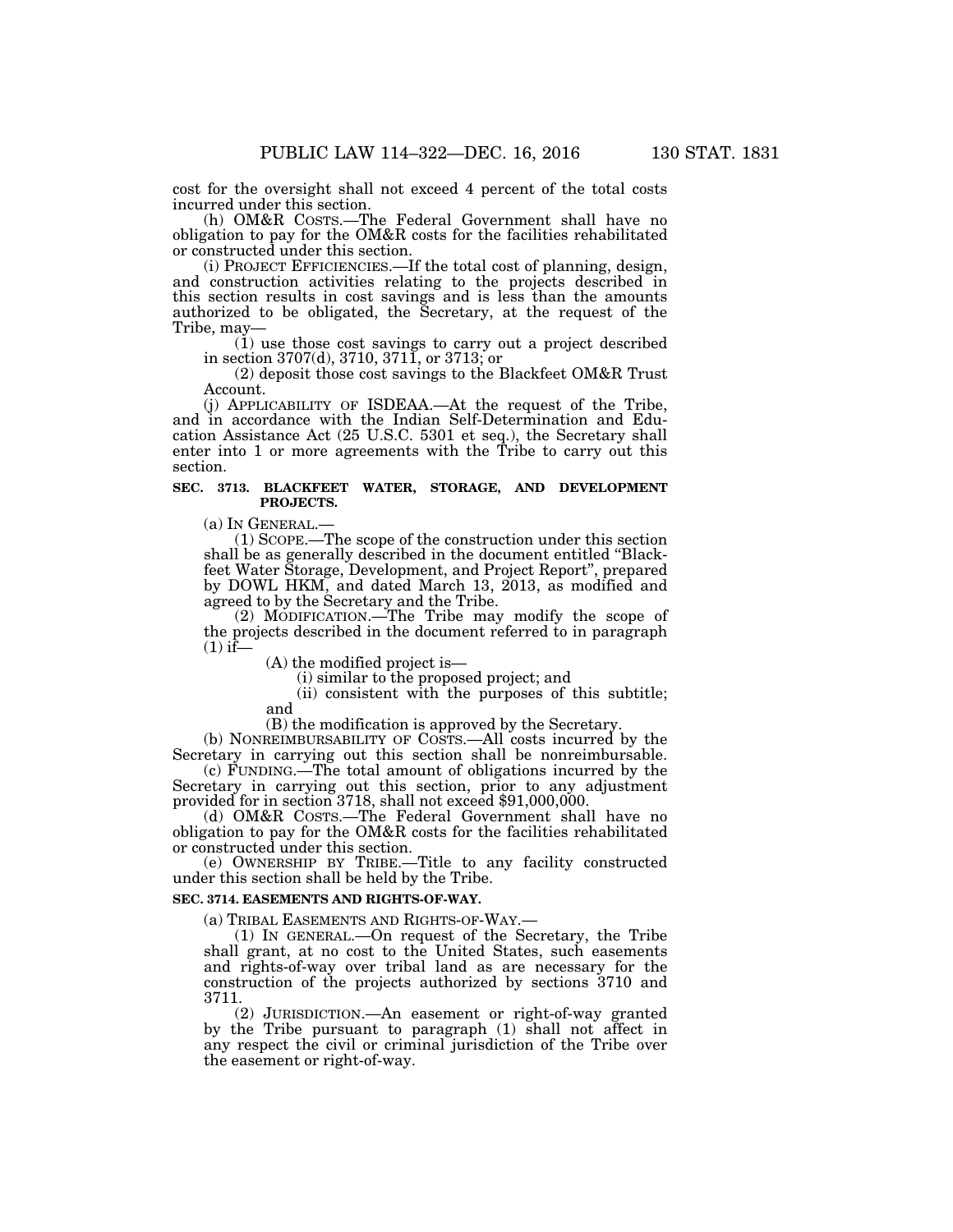(b) LANDOWNER EASEMENTS AND RIGHTS-OF-WAY.—In partial consideration for the construction activities authorized by section 3711, and as a condition of receiving service from the MR&I System, a landowner shall grant, at no cost to the United States or the Tribe, such easements and rights-of-way over the land of the landowner as may be necessary for the construction of the MR&I System.

(c) LAND ACQUIRED BY UNITED STATES OR TRIBE.—Any land acquired within the boundaries of the Reservation by the United States on behalf of the Tribe, or by the Tribe on behalf of the Tribe, in connection with achieving the purposes of this subtitle shall be held in trust by the United States for the benefit of the Tribe.

#### **SEC. 3715. TRIBAL WATER RIGHTS.**

(a) CONFIRMATION OF TRIBAL WATER RIGHTS.— (1) IN GENERAL.—The Tribal water rights are ratified, confirmed, and declared to be valid.

(2) USE.—Any use of the Tribal water rights shall be subject to the terms and conditions of the Compact and this subtitle.

(3) CONFLICT.—In the event of a conflict between the Compact and this subtitle, the provisions of this subtitle shall control.

(b) INTENT OF CONGRESS.—It is the intent of Congress to provide to each allottee benefits that are equivalent to, or exceed, the benefits the allottees possess on the day before the date of enactment of this Act, taking into consideration—

(1) the potential risks, cost, and time delay associated with litigation that would be resolved by the Compact and this subtitle;

(2) the availability of funding under this subtitle and from other sources;

(3) the availability of water from the Tribal water rights; and

(4) the applicability of section 7 of the Act of February 8, 1887 (25 U.S.C. 381), and this subtitle to protect the interests of allottees.

(c) TRUST STATUS OF TRIBAL WATER RIGHTS.—The Tribal water rights—

(1) shall be held in trust by the United States for the use and benefit of the Tribe and the allottees in accordance with this subtitle; and

(2) shall not be subject to forfeiture or abandonment.

(d) ALLOTTEES.—

(1) APPLICABILITY OF ACT OF FEBRUARY 8, 1887.—The provisions of section 7 of the Act of February 8, 1887 (25  $\check{U}$ .S.C. 381), relating to the use of water for irrigation purposes, shall apply to the Tribal water rights.

(2) ENTITLEMENT TO WATER.—Any entitlement to water of an allottee under Federal law shall be satisfied from the Tribal water rights.

(3) ALLOCATIONS.—An allottee shall be entitled to a just and equitable allocation of water for irrigation purposes.

 $(4)$  CLAIMS. $-$ 

(A) EXHAUSTION OF REMEDIES.—Before asserting any claim against the United States under section 7 of the Act of February 8, 1887 (25 U.S.C. 381), or any other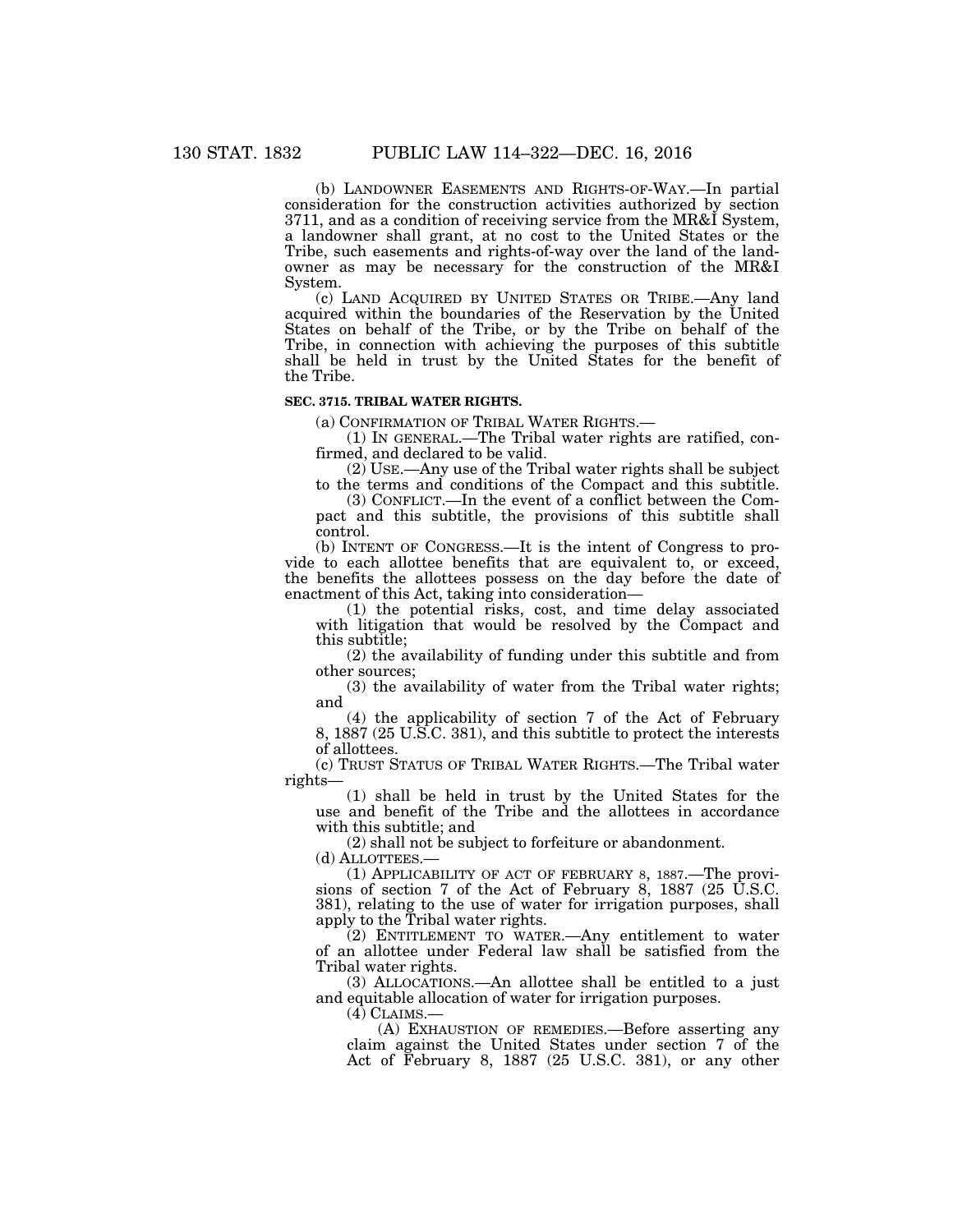applicable law, an allottee shall exhaust remedies available under the tribal water code or other applicable tribal law.

(B) ACTION FOR RELIEF.—After the exhaustion of all remedies available under the tribal water code or other applicable tribal law, an allottee may seek relief under section 7 of the Act of February 8, 1887 (25 U.S.C. 381), or other applicable law.

(5) AUTHORITY OF SECRETARY.—The Secretary shall have the authority to protect the rights of allottees in accordance with this section.<br>(e) AUTHORITY OF TRIBE.-

 $(1)$  In GENERAL.—The Tribe shall have the authority to allocate, distribute, and lease the Tribal water rights for any use on the Reservation in accordance with the Compact, this subtitle, and applicable Federal law.

(2) OFF-RESERVATION USE.—The Tribe may allocate, distribute, and lease the Tribal water rights for off-Reservation use in accordance with the Compact, subject to the approval of the Secretary.

(3) LAND LEASES BY ALLOTTEES.—Notwithstanding paragraph (1), an allottee may lease any interest in land held by the allottee, together with any water right determined to be appurtenant to the interest in land, in accordance with the tribal water code.

(f) TRIBAL WATER CODE.—

(1) IN GENERAL.—Notwithstanding article IV.C.1. of the Compact, not later than 4 years after the date on which the Tribe ratifies the Compact in accordance with this subtitle, the Tribe shall enact a tribal water code that provides for—

(A) the management, regulation, and governance of all uses of the Tribal water rights in accordance with the Compact and this subtitle; and

(B) establishment by the Tribe of conditions, permit requirements, and other requirements for the allocation, distribution, or use of the Tribal water rights in accordance with the Compact and this subtitle.

(2) INCLUSIONS.—Subject to the approval of the Secretary, the tribal water code shall provide—

(A) that use of water by allottees shall be satisfied with water from the Tribal water rights;

(B) a process by which an allottee may request that the Tribe provide water for irrigation use in accordance with this subtitle, including the provision of water under any allottee lease under section 4 of the Act of June 25, 1910 (25 U.S.C. 403);

(C) a due process system for the consideration and determination by the Tribe of any request by an allottee (or a successor in interest to an allottee) for an allocation of water for irrigation purposes on allotted land, including a process for—

(i) appeal and adjudication of any denied or disputed distribution of water; and

(ii) resolution of any contested administrative decision; and

(D) a requirement that any allottee asserting a claim relating to the enforcement of rights of the allottee under the tribal water code, or to the quantity of water allocated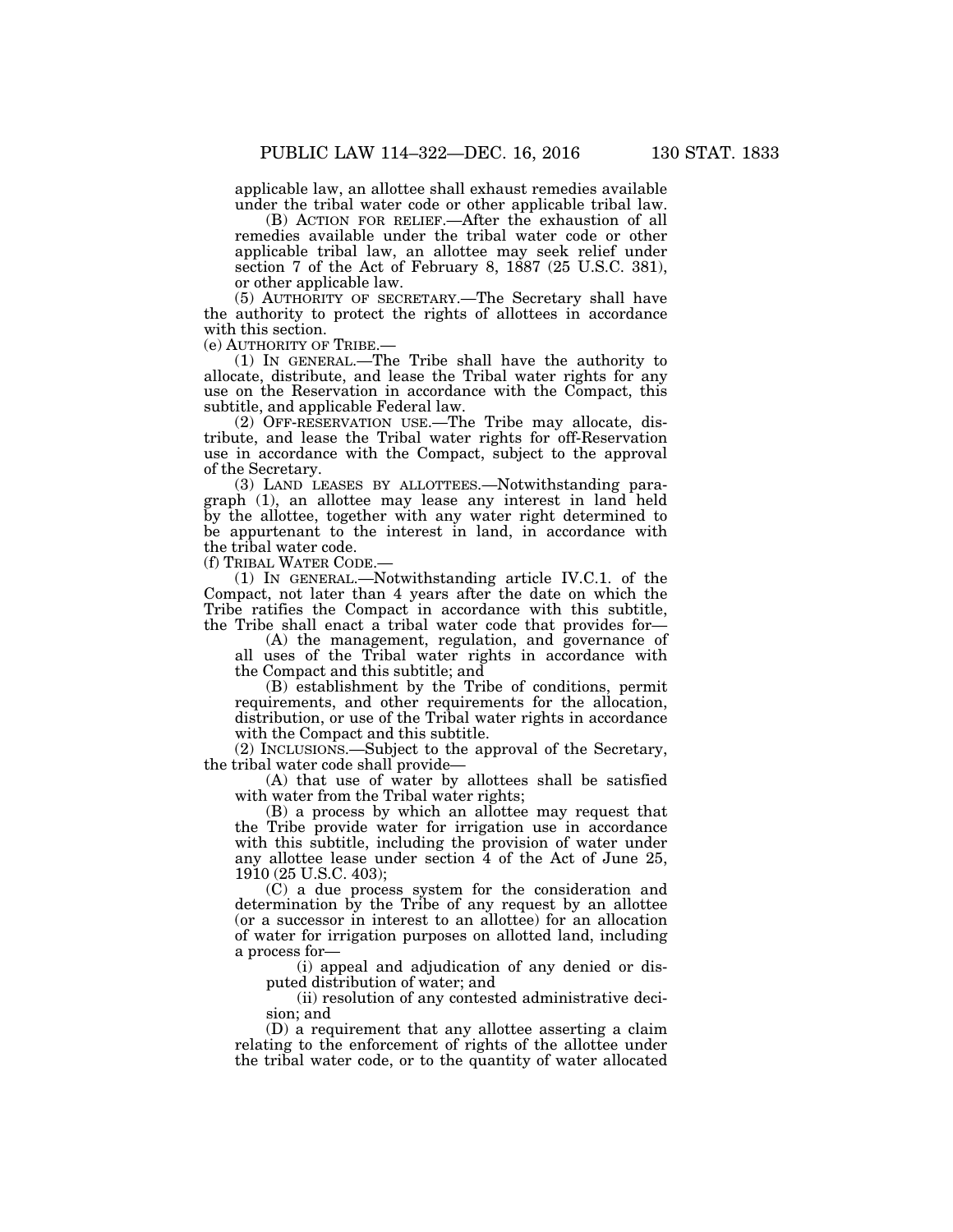to land of the allottee, shall exhaust all remedies available to the allottee under tribal law before initiating an action against the United States or petitioning the Secretary pursuant to subsection  $(d)(4)(B)$ .<br>(3) ACTION BY SECRETARY.—

 $(A)$  In GENERAL.—During the period beginning on the date of enactment of this Act and ending on the date on which a tribal water code described in paragraphs (1) and (2) is enacted, the Secretary shall administer, with respect to the rights of allottees, the Tribal water rights in accordance with this subtitle.

(B) APPROVAL.—The tribal water code described in paragraphs (1) and (2) shall not be valid unless—

(i) the provisions of the tribal water code required by paragraph (2) are approved by the Secretary; and

(ii) each amendment to the tribal water code that affects a right of an allottee is approved by the Secretary.

(C) APPROVAL PERIOD.—

(i) IN GENERAL.—The Secretary shall approve or disapprove the tribal water code or an amendment to the tribal water code not later than 180 days after the date on which the tribal water code or amendment is submitted to the Secretary.

(ii) EXTENSION.—The deadline described in clause (i) may be extended by the Secretary after consultation with the Tribe.

(g) ADMINISTRATION.—

(1) NO ALIENATION.—The Tribe shall not permanently alienate any portion of the Tribal water rights.

(2) PURCHASES OR GRANTS OF LAND FROM INDIANS.—An authorization provided by this subtitle for the allocation, distribution, leasing, or other arrangement entered into pursuant to this subtitle shall be considered to satisfy any requirement for authorization of the action by treaty or convention imposed by section 2116 of the Revised Statutes (25 U.S.C. 177).

(3) PROHIBITION ON FORFEITURE.—The non-use of all or any portion of the Tribal water rights by a lessee or contractor shall not result in the forfeiture, abandonment, relinquishment, or other loss of all or any portion of the Tribal water rights. (h) EFFECT.—Except as otherwise expressly provided in this section, nothing in this subtitle—

(1) authorizes any action by an allottee against any individual or entity, or against the Tribe, under Federal, State, tribal, or local law; or

(2) alters or affects the status of any action brought pursuant to section 1491(a) of title 28, United States Code.

#### **SEC. 3716. BLACKFEET SETTLEMENT TRUST FUND.**

(a) ESTABLISHMENT.—There is established in the Treasury of the United States a trust fund, to be known as the ''Blackfeet Settlement Trust Fund" (referred to in this section as the "Trust Fund''), to be managed, invested, and distributed by the Secretary and to remain available until expended, consisting of the amounts deposited in the Trust Fund under subsection (c), together with any interest earned on those amounts, for the purpose of carrying out this subtitle.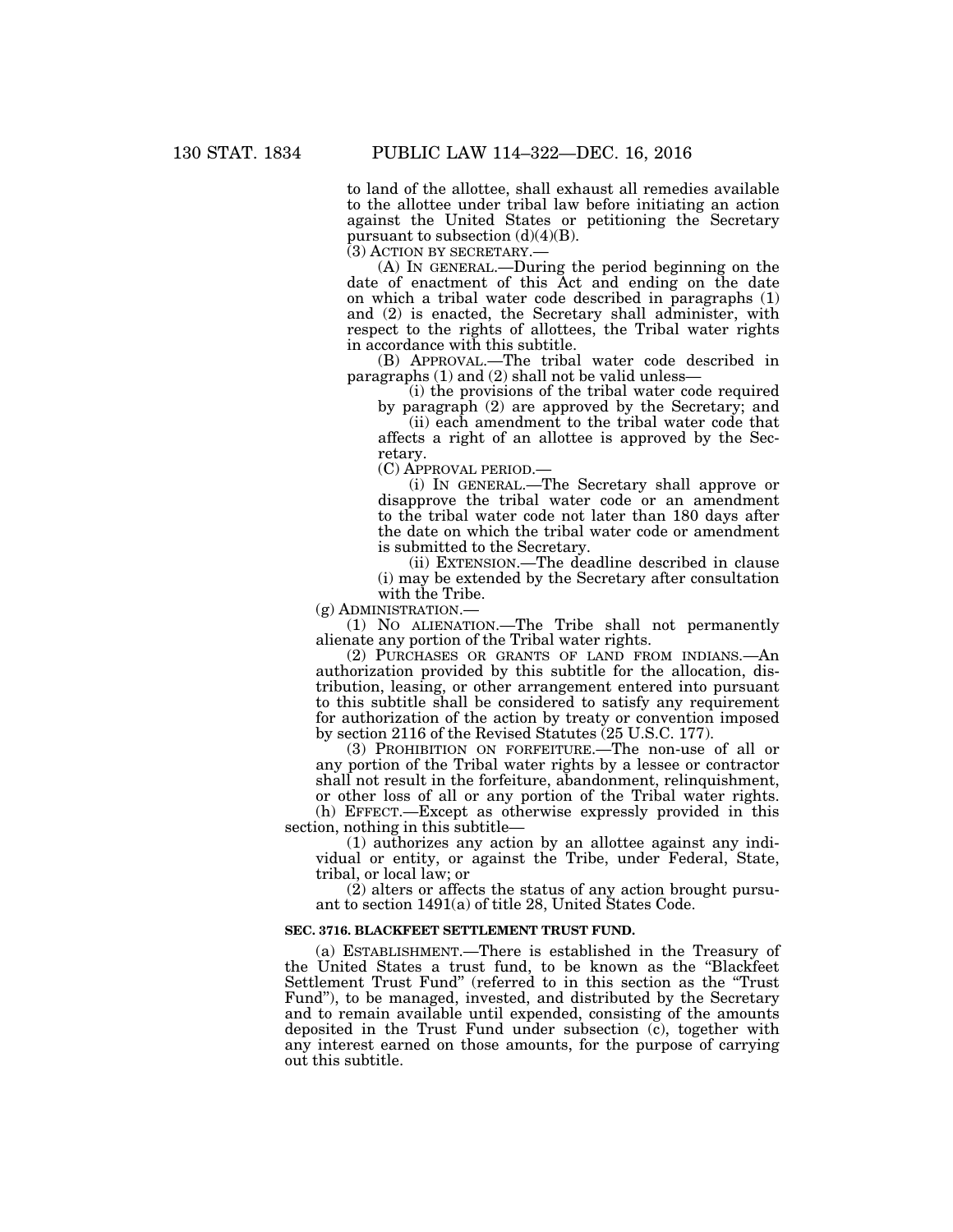(b) ACCOUNTS.—The Secretary shall establish in the Trust Fund the following accounts:

(1) The Administration and Energy Account.

(2) The OM&R Account.

(3) The St. Mary Account.

(4) The Blackfeet Water, Storage, and Development Projects Account.

(c) DEPOSITS.—The Secretary shall deposit in the Trust Fund— (1) in the Administration and Energy Account, the amount made available pursuant to section  $3718(a)(1)(A);$ 

(2) in the OM&R Account, the amount made available pursuant to section  $3718(a)(1)(B)$ ;

(3) in the St. Mary Account, the amount made available pursuant to section  $3718(a)(1)(C)$ ; and

(4) in the Blackfeet Water, Storage, and Development Projects Account, the amount made available pursuant to section  $3718(a)(1)(D)$ .

(d) MANAGEMENT AND INTEREST.—

(1) MANAGEMENT.—The Secretary shall manage, invest, and distribute all amounts in the Trust Fund in a manner that is consistent with the investment authority of the Secretary under—

(A) the first section of the Act of June 24, 1938 (25 U.S.C. 162a);

(B) the American Indian Trust Fund Management Reform Act of 1994 (25 U.S.C. 4001 et seq.); and

(C) this section.

(2) INTEREST.—In addition to the deposits under subsection (c), any interest credited to amounts unexpended in the Trust Fund are authorized to be appropriated to be used in accordance with the uses described in subsection (h).

(e) AVAILABILITY OF AMOUNTS.—

(1) IN GENERAL.—Amounts appropriated to, and deposited in, the Trust Fund, including any investment earnings, shall be made available to the Tribe by the Secretary beginning on the enforceability date.

(2) FUNDING FOR TRIBAL IMPLEMENTATION ACTIVITIES.—Notwithstanding paragraph (1), on approval pursuant to this subtitle and the Compact by a referendum vote of a majority of votes cast by members of the Tribe on the day of the vote, as certified by the Secretary and the Tribe and subject to the availability of appropriations, of the amounts in the Administration and Energy Account, \$4,800,000 shall be made available to the Tribe for the implementation of this subtitle. (f) WITHDRAWALS UNDER AIFRMRA.—

(1) IN GENERAL.—The Tribe may withdraw any portion of the funds in the Trust Fund on approval by the Secretary of a tribal management plan submitted by the Tribe in accordance with the American Indian Trust Fund Management Reform Act of 1994 (25 U.S.C. 4001 et seq.).

(2) REQUIREMENTS.— (A) IN GENERAL.—In addition to the requirements under the American Indian Trust Fund Management Reform Act of 1994 (25 U.S.C. 4001 et seq.), the tribal management plan under paragraph (1) shall require that the Tribe shall spend all amounts withdrawn from the Trust Fund in accordance with this subtitle.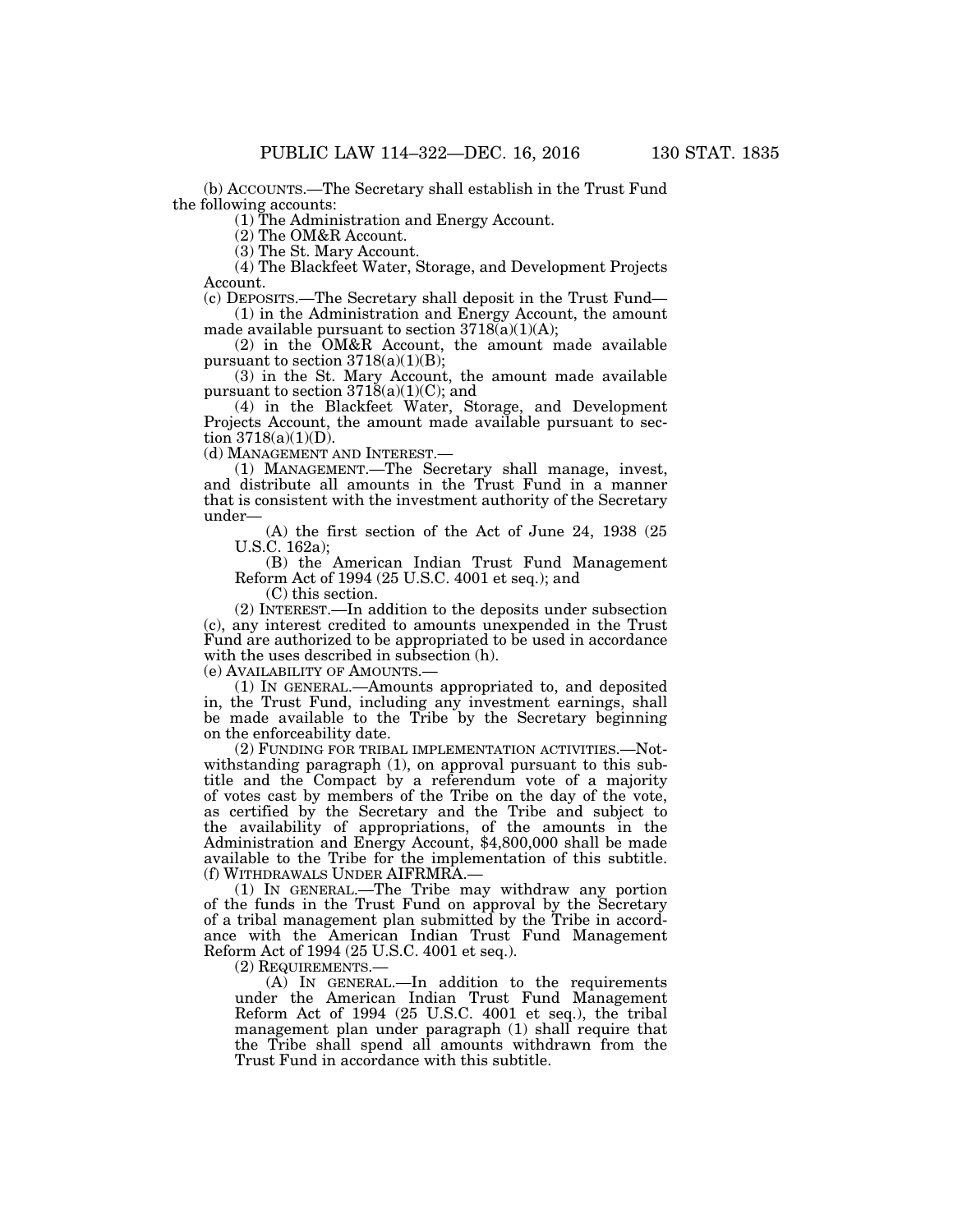(B) ENFORCEMENT.—The Secretary may carry out such judicial and administrative actions as the Secretary determines to be necessary to enforce the tribal management plan to ensure that amounts withdrawn by the Tribe from the Trust Fund under this subsection are used in accordance with this subtitle.

(g) WITHDRAWALS UNDER EXPENDITURE PLAN.—

(1) IN GENERAL.—The Tribe may submit to the Secretary a request to withdraw funds from the Trust Fund pursuant to an approved expenditure plan.

 $(2)$  REQUIREMENTS.—To be eligible to withdraw funds under an expenditure plan under paragraph (1), the Tribe shall submit to the Secretary for approval an expenditure plan for any portion of the Trust Fund that the Tribe elects to withdraw pursuant to this subsection, subject to the condition that the funds shall be used for the purposes described in this subtitle.

(3) INCLUSIONS.—An expenditure plan under this subsection shall include a description of the manner and purpose for which the amounts proposed to be withdrawn from the Trust Fund will be used by the Tribe, in accordance with subsection (h).

(4) APPROVAL.—On receipt of an expenditure plan under this subsection, the Secretary shall approve the plan, if the Secretary determines that the plan—

(A) is reasonable; and

(B) is consistent with, and will be used for, the purposes of this subtitle.

(5) ENFORCEMENT.—The Secretary may carry out such judicial and administrative actions as the Secretary determines to be necessary to enforce an expenditure plan to ensure that amounts disbursed under this subsection are used in accordance with this subtitle.

(h) USES.—Amounts from the Trust Fund shall be used by the Tribe for the following purposes:

(1) The Administration and Energy Account shall be used for administration of the Tribal water rights and energy development projects under this subtitle and the Compact.

(2) The OM&R Account shall be used to assist the Tribe in paying OM&R costs.

(3) The St. Mary Account shall be distributed pursuant to an expenditure plan approved under subsection  $(g)$ , subject to the conditions that—

(A) during the period for which the amount is available and held by the Secretary, \$500,000 shall be distributed to the Tribe annually as compensation for the deferral of the St. Mary water right; and

(B) any additional amounts deposited in the account may be withdrawn and used by the Tribe to pay OM&R costs or other expenses for 1 or more projects to benefit the Tribe, as approved by the Secretary, subject to the requirement that the Secretary shall not approve an expenditure plan under this paragraph unless the Tribe provides a resolution of the tribal council—

(i) approving the withdrawal of the funds from the account; and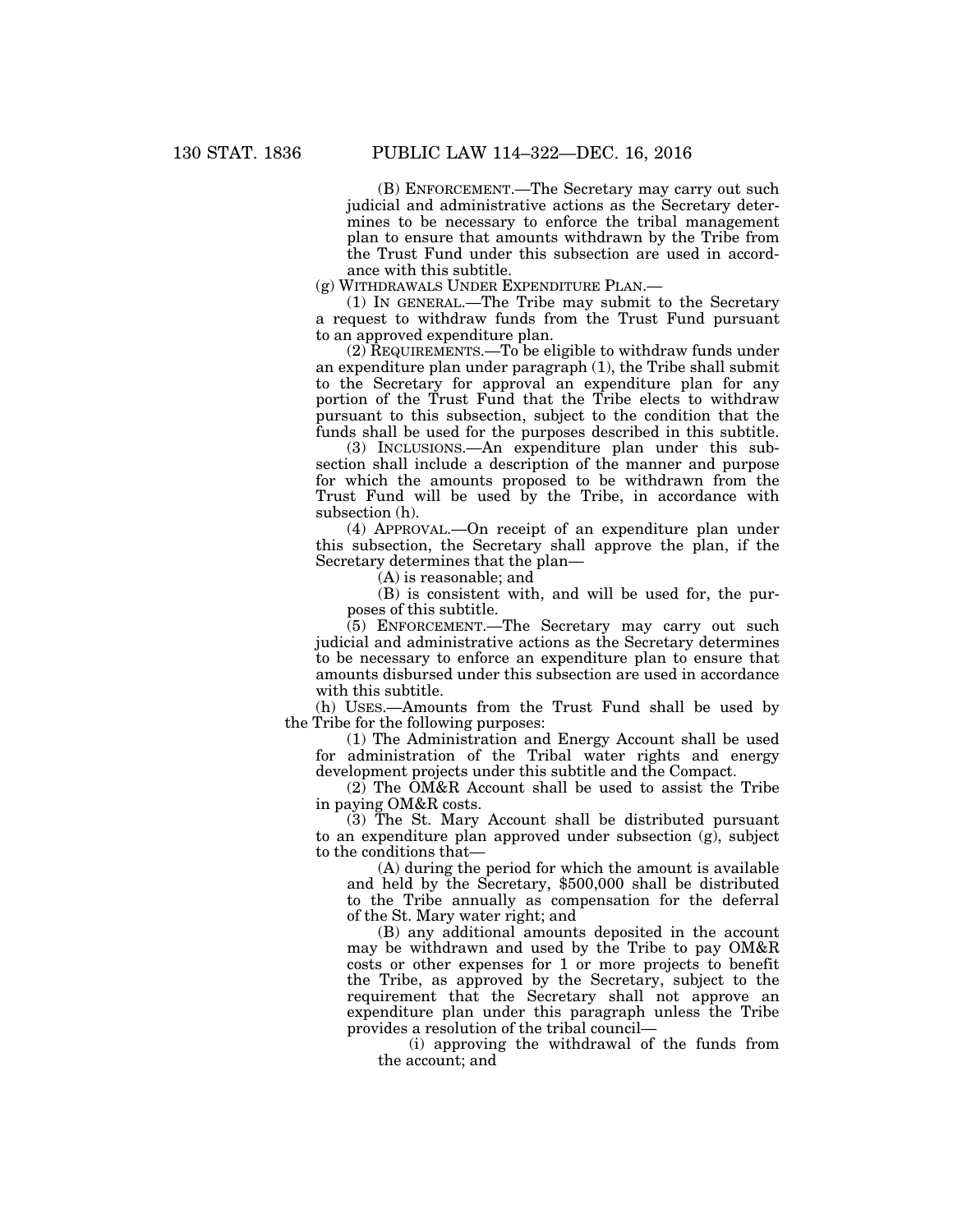(ii) acknowledging that the Secretary will not be able to distribute funds under subparagraph (A) indefinitely if the principal funds in the account are reduced.

(4) The Blackfeet Water, Storage, and Development Projects Account shall be used to carry out section 3713.

(i) LIABILITY.—The Secretary and the Secretary of the Treasury shall not be liable for the expenditure or investment of any amounts withdrawn from the Trust Fund by the Tribe under subsection (f) or  $(g)$ .

(j) NO PER CAPITA DISTRIBUTIONS.—No portion of the Trust Fund shall be distributed on a per capita basis to any member of the Tribe.

(k) DEPOSIT OF FUNDS.—On request by the Tribe, the Secretary may deposit amounts from an account described in paragraph (1), (2), or (4) of subsection (b) to any other account the Secretary determines to be appropriate.

## **SEC. 3717. BLACKFEET WATER SETTLEMENT IMPLEMENTATION FUND.**

(a) ESTABLISHMENT.—There is established in the Treasury of the United States a nontrust, interest-bearing account, to be known as the ''Blackfeet Water Settlement Implementation Fund'' (referred to in this section as the ''Implementation Fund''), to be managed and distributed by the Secretary, for use by the Secretary for carrying out this subtitle.<br>(b) ACCOUNTS.—The

Secretary shall establish in the Implementation Fund the following accounts:

(1) The MR&I System, Irrigation, and Water Storage Account.

(2) The Blackfeet Irrigation Project Deferred Maintenance and Four Horns Dam Safety Improvements Account.

(3) The St. Mary/Milk Water Management and Activities Fund.

(c) DEPOSITS.—The Secretary shall deposit in the Implementation Fund—

(1) in the MR&I System, Irrigation, and Water Storage Account, the amount made available pursuant to section  $3718(a)(2)(A);$ 

(2) in the Blackfeet Irrigation Project Deferred Maintenance and Four Horns Dam Safety Improvements Account, the amount made available pursuant to section 3718(a)(2)(B); and

(3) in the St. Mary/Milk Water Management and Activities Fund, the amount made available pursuant to section 3718(a)(2)(C).

 $(d)$  USES.

(1) MR&I SYSTEM, IRRIGATION, AND WATER STORAGE ACCOUNT.—The MR&I System, Irrigation, and Water Storage Account shall be used to carry out sections 3711 and 3712.

(2) BLACKFEET IRRIGATION PROJECT DEFERRED MAINTE-NANCE AND FOUR HORNS DAM SAFETY IMPROVEMENTS ACCOUNT.—The Blackfeet Irrigation Project Deferred Maintenance and Four Horns Dam Safety Improvements Account shall be used to carry out section 3710.

(3) ST. MARY/MILK WATER MANAGEMENT AND ACTIVITIES ACCOUNT.—The St. Mary/Milk Water Management and Activities Account shall be used to carry out sections 3705 and 3707.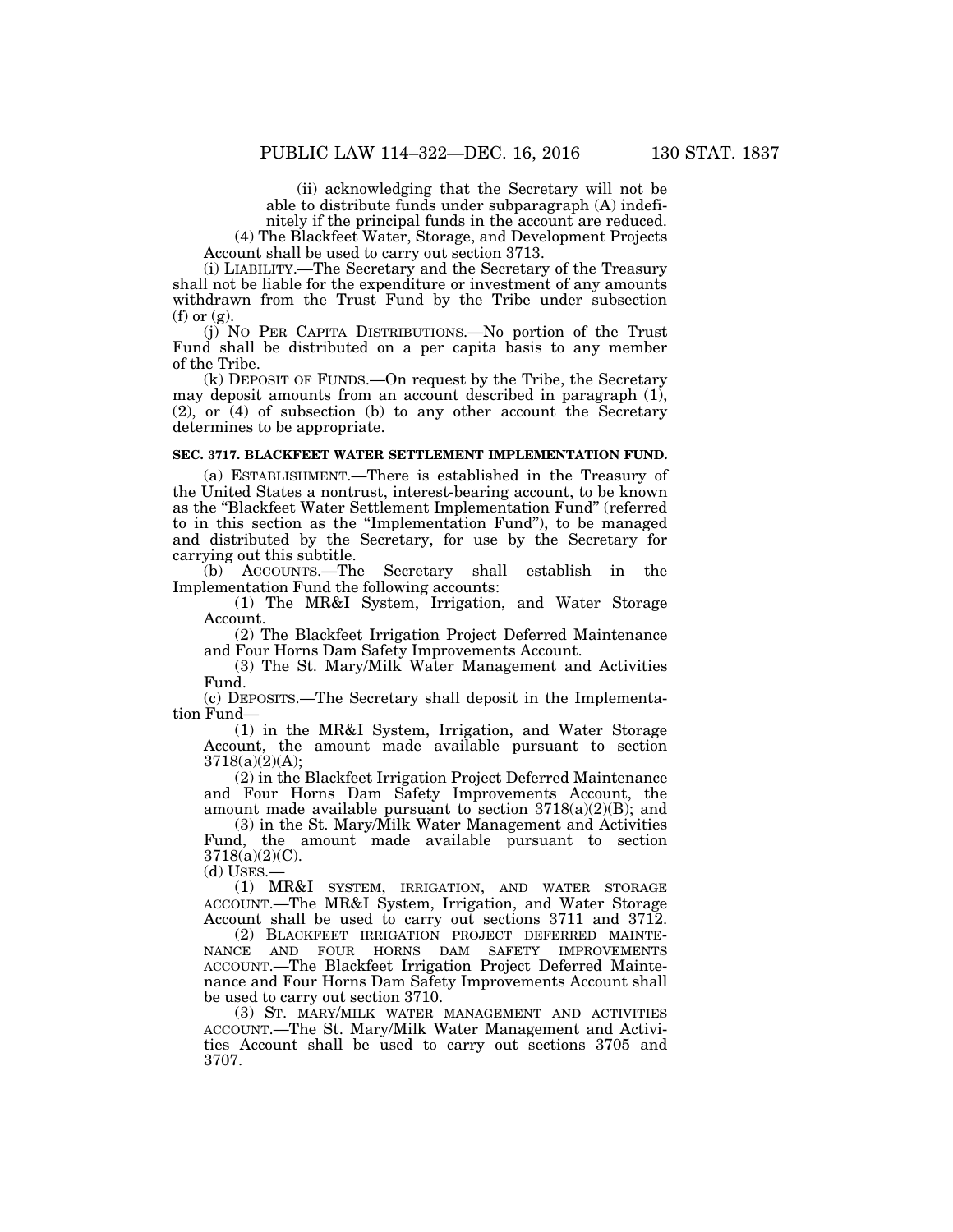(e) MANAGEMENT.—Amounts in the Implementation Fund shall not be available to the Secretary for expenditure until the enforceability date.

(f) INTEREST.—In addition to the deposits under subsection (c), any interest credited to amounts unexpended in the Implementation Fund are authorized to be appropriated to be used in accordance with the uses described in subsection (d).

## **SEC. 3718. AUTHORIZATION OF APPROPRIATIONS.**

(a) IN GENERAL.—Subject to subsection (b), there are authorized to be appropriated to the Secretary—

(1) as adjusted on appropriation to reflect changes since April 2010 in the Consumer Price Index for All Urban Consumers West Urban 50,000 to 1,500,000 index for the amount appropriated—

(A) for deposit in the Administration and Energy Account of the Blackfeet Settlement Trust Fund established under section 3716(b)(1), \$28,900,000;

(B) for deposit in the OM&R Account of the Blackfeet<br>Settlement Trust Fund established under section Trust Fund established under section 3716(b)(2), \$27,760,000;

(C) for deposit in the St. Mary Account of the Blackfeet Trust Fund established under 3716(b)(3), \$27,800,000;

(D) for deposit in the Blackfeet Water, Storage, and Development Projects Account of the Blackfeet Settlement Trust Fund established under section 3716(b)(4), \$91,000,000; and

(E) the amount of interest credited to the unexpended amounts of the Blackfeet Settlement Trust Fund; and

(2) as adjusted annually to reflect changes since April 2010 in the Bureau of Reclamation Construction Cost Trends Index applicable to the types of construction involved—

(A) for deposit in the MR&I System, Irrigation, and Water Storage Account of the Blackfeet Water Settlement Implementation Fund established under section 3717(b)(1), \$163,500,000;

(B) for deposit in the Blackfeet Irrigation Project Deferred Maintenance, Four Horns Dam Safety, and Rehabilitation and Enhancement of the Four Horns Feeder Canal, Dam, and Reservoir Improvements Account of the Blackfeet Water Settlement Implementation Fund established under section  $3717(b)(2)$ , \$54,900,000, of which—

(i) \$40,900,000 shall be made available for activities and projects under section 3710(c); and

(ii)  $$14,000,000$  shall be made available for activities and projects under section  $3710(d)(2)$ ;

(C) for deposit in the St. Mary/Milk Water Management and Activities Account of the Blackfeet Water Settlement Implementation Fund established under section 3717(b)(3), \$28,100,000, of which—

(i) \$27,600,000 shall be allocated in accordance with section  $3707(g)$ ; and

(ii) \$500,000 shall be used to carry out section 3705; and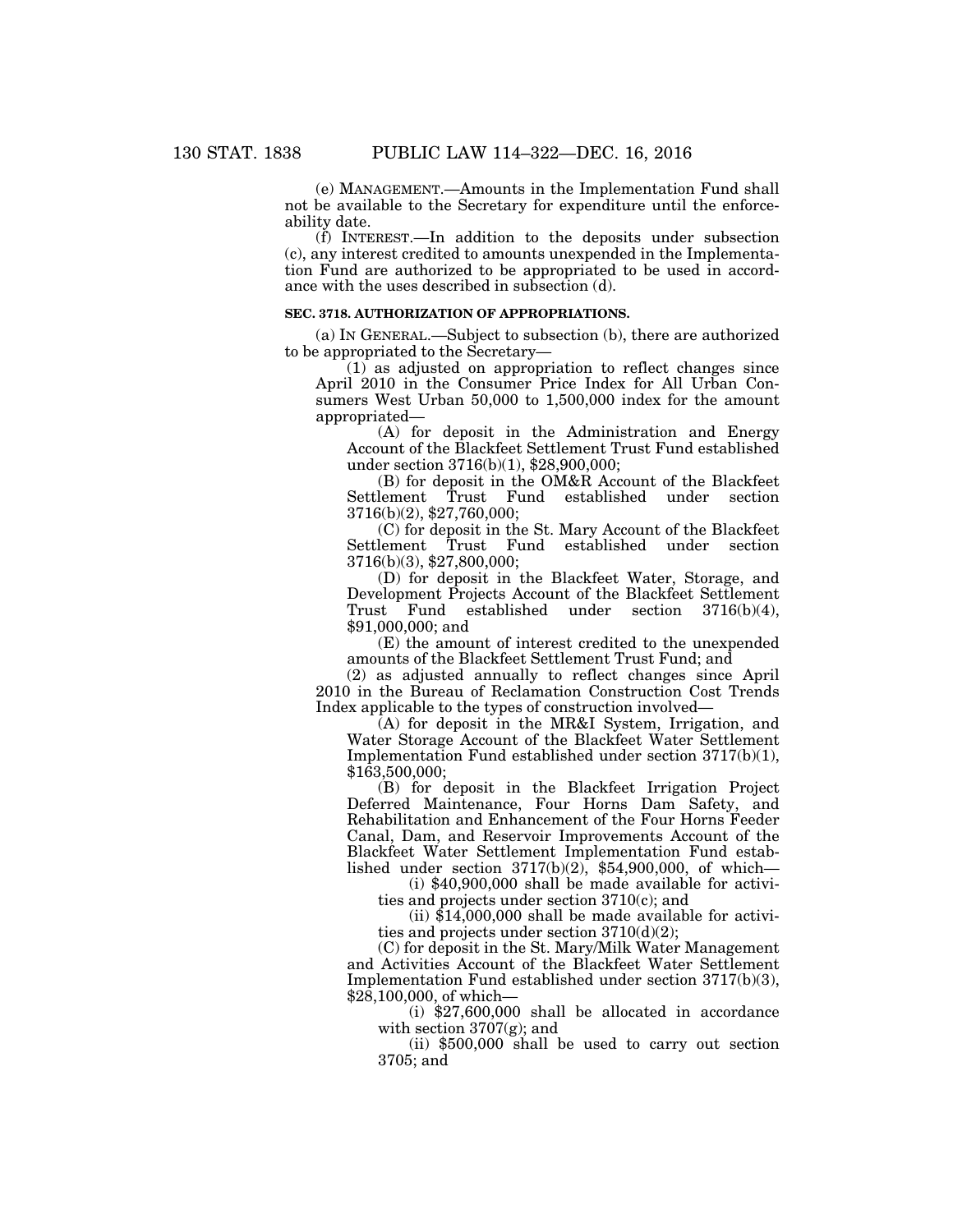(D) the amount of interest credited to the unexpended amounts of the Blackfeet Water Settlement Implementation Fund.

(b) ADJUSTMENTS.— (1) IN GENERAL.—The adjustment of the amounts authorized to be appropriated pursuant to subsection  $(a)(1)$  shall occur each time an amount is appropriated for an account and shall add to, or subtract from, as applicable, the total amount authorized.

(2) REPETITION.—The adjustment process under this subsection shall be repeated for each subsequent amount appropriated until the amount authorized, as adjusted, has been appropriated.

(3) TREATMENT.—The amount of an adjustment may be considered—

(A) to be authorized as of the date on which congressional action occurs; and

(B) in determining the amount authorized to be appropriated.

### **SEC. 3719. WATER RIGHTS IN LEWIS AND CLARK NATIONAL FOREST AND GLACIER NATIONAL PARK.**

The instream flow water rights of the Tribe on land within the Lewis and Clark National Forest and Glacier National Park— (1) are confirmed; and

(2) shall be as described in the document entitled ''Stipulation to Address Claims by and for the Benefit of the Blackfeet Indian Tribe to Water Rights in the Lewis & Clark National Forest and Glacier National Park'' and as finally decreed by the Montana Water Court, or, if the Montana Water Court is found to lack jurisdiction, by the United States district court with jurisdiction.

## **SEC. 3720. WAIVERS AND RELEASES OF CLAIMS.**

(a) IN GENERAL.— (1) WAIVER AND RELEASE OF CLAIMS BY TRIBE AND UNITED STATES AS TRUSTEE FOR TRIBE.—Subject to the reservation of rights and retention of claims under subsection (c), as consideration for recognition of the Tribal water rights and other benefits as described in the Compact and this subtitle, the Tribe, acting on behalf of the Tribe and members of the Tribe (but not any member of the Tribe as an allottee), and the United States, acting as trustee for the Tribe and the members of the Tribe (but not any member of the Tribe as an allottee), shall execute a waiver and release of all claims for water rights within the State that the Tribe, or the United States acting as trustee for the Tribe, asserted or could have asserted in any proceeding, including a State stream adjudication, on or before the enforceability date, except to the extent that such rights are recognized in the Compact and this subtitle.

(2) WAIVER AND RELEASE OF CLAIMS BY UNITED STATES AS TRUSTEE FOR ALLOTTEES.—Subject to the reservation of rights and the retention of claims under subsection (c), as consideration for recognition of the Tribal water rights and other benefits as described in the Compact and this subtitle, the United States, acting as trustee for allottees, shall execute a waiver and release of all claims for water rights within the Reservation that the United States, acting as trustee for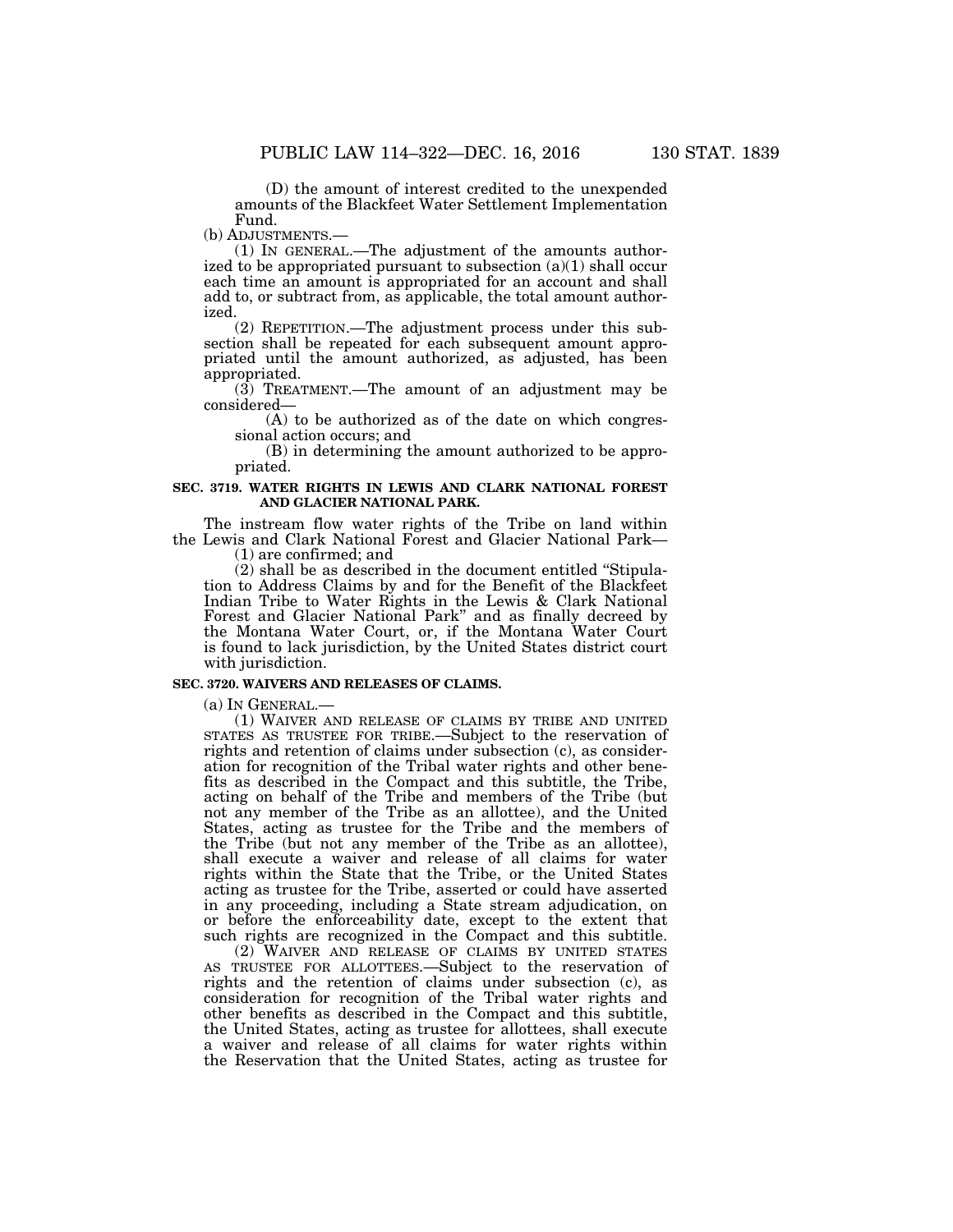the allottees, asserted or could have asserted in any proceeding, including a State stream adjudication, on or before the enforceability date, except to the extent that such rights are recognized in the Compact and this subtitle.

(3) WAIVER AND RELEASE OF CLAIMS BY TRIBE AGAINST UNITED STATES.—Subject to the reservation of rights and retention of claims under subsection (d), the Tribe, acting on behalf of the Tribe and members of the Tribe (but not any member of the Tribe as an allottee), shall execute a waiver and release of all claims against the United States (including any agency or employee of the United States)—

(A) relating to—

(i) water rights within the State that the United States, acting as trustee for the Tribe, asserted or could have asserted in any proceeding, including a stream adjudication in the State, except to the extent that such rights are recognized as Tribal water rights under this subtitle;

(ii) damage, loss, or injury to water, water rights, land, or natural resources due to loss of water or water rights (including damages, losses, or injuries to hunting, fishing, gathering, or cultural rights due to loss of water or water rights, claims relating to interference with, diversion, or taking of water, or claims relating to failure to protect, acquire, replace, or develop water, water rights, or water infrastructure) within the State that first accrued at any time on or before the enforceability date;

(iii) a failure to establish or provide a municipal rural or industrial water delivery system on the Reservation;

(iv) a failure to provide for operation or maintenance, or deferred maintenance, for the Blackfeet Irrigation Project or any other irrigation system or irrigation project on the Reservation;

(v) the litigation of claims relating to the water rights of the Tribe in the State; and

(vi) the negotiation, execution, or adoption of the Compact (including exhibits) or this subtitle;

(B) reserved in subsections (b) through (d) of section 3706 of the settlement for the case styled Blackfeet Tribe v. United States, No. 02–127L (Fed. Cl. 2012); and

(C) that first accrued at any time on or before the enforceability date—

(i) arising from the taking or acquisition of the land of the Tribe or resources for the construction of the features of the St. Mary Unit of the Milk River Project;

(ii) relating to the construction, operation, and maintenance of the St. Mary Unit of the Milk River Project, including Sherburne Dam, St. Mary Diversion Dam, St. Mary Canal and associated infrastructure, and the management of flows in Swiftcurrent Creek, including the diversion of Swiftcurrent Creek into Lower St. Mary Lake;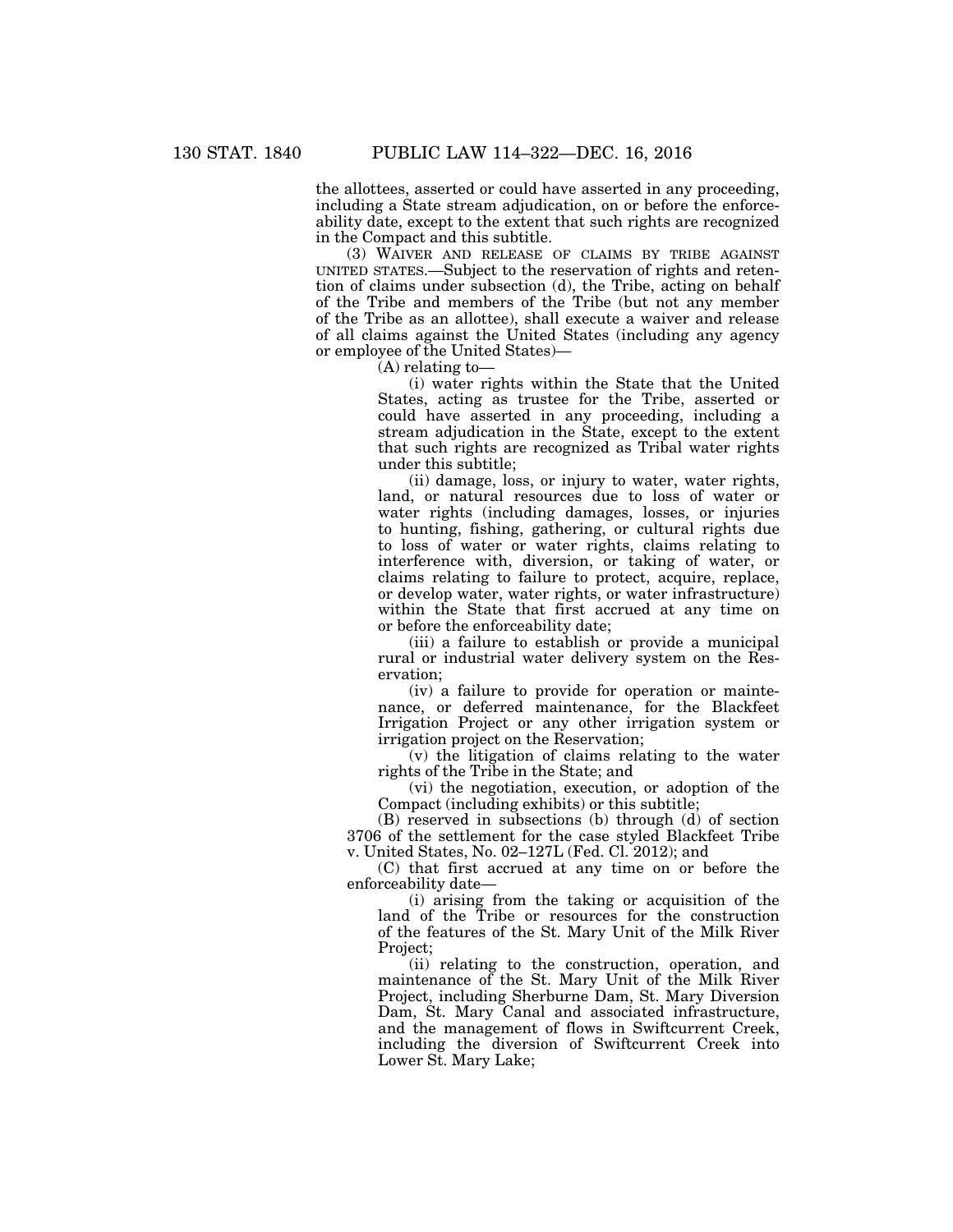(iii) relating to the construction, operation, and management of Lower Two Medicine Dam and Reservoir and Four Horns Dam and Reservoir, including any claim relating to the failure to provide dam safety improvements for Four Horns Reservoir; or

(iv) relating to the allocation of waters of the Milk River and St. Mary River (including tributaries) between the United States and Canada pursuant to the International Boundary Waters Treaty of 1909 (36 Stat. 2448).

(b) EFFECTIVENESS.—The waivers and releases under subsection (a) shall take effect on the enforceability date.

(c) WITHDRAWAL OF OBJECTIONS.—The Tribe shall withdraw all objections to the water rights claims filed by the United States for the benefit of the Milk River Project, except objections to those claims consolidated for adjudication within Basin 40J, within 14 days of the certification under subsection (f)(5) that the Tribal membership has approved the Compact and this subtitle.

(1) Prior to withdrawal of the objections, the Tribe may seek leave of the Montana Water Court for a right to reinstate the objections in the event the conditions of enforceability in subsection  $(f)(1)$  through  $(8)$  are not satisfied by the date of expiration described in section 3723 of this subtitle.

(2) If the conditions of enforceability in subsection  $(f)(1)$ through (8) are satisfied, and any authority the Montana Water Court may have granted the Tribe to reinstate objections described in this section has not yet expired, the Tribe shall notify the Montana Water Court and the United States in writing that it will not exercise any such authority.

(d) RESERVATION OF RIGHTS AND RETENTION OF CLAIMS.—Notwithstanding the waivers and releases under subsection (a), the Tribe, acting on behalf of the Tribe and members of the Tribe, and the United States, acting as trustee for the Tribe and allottees, shall retain—

(1) all claims relating to—

(A) enforcement of, or claims accruing after the enforceability date relating to water rights recognized under, the Compact, any final decree, or this subtitle;

(B) activities affecting the quality of water, including any claim under—

(i) the Comprehensive Environmental Response, Compensation, and Liability Act of 1980 (42 U.S.C. 9601 et seq.), including damages to natural resources;

(ii) the Safe Drinking Water Act (42 U.S.C. 300f et seq.);

(iii) the Federal Water Pollution Control Act (33 U.S.C. 1251 et seq.) (commonly referred to as the ''Clean Water Act''); and

(iv) any regulations implementing the Acts described in clauses (i) through (iii); or

(C) damage, loss, or injury to land or natural resources that are not due to loss of water or water rights (including hunting, fishing, gathering, or cultural rights);

(2) all rights to use and protect water rights acquired after the date of enactment of this Act; and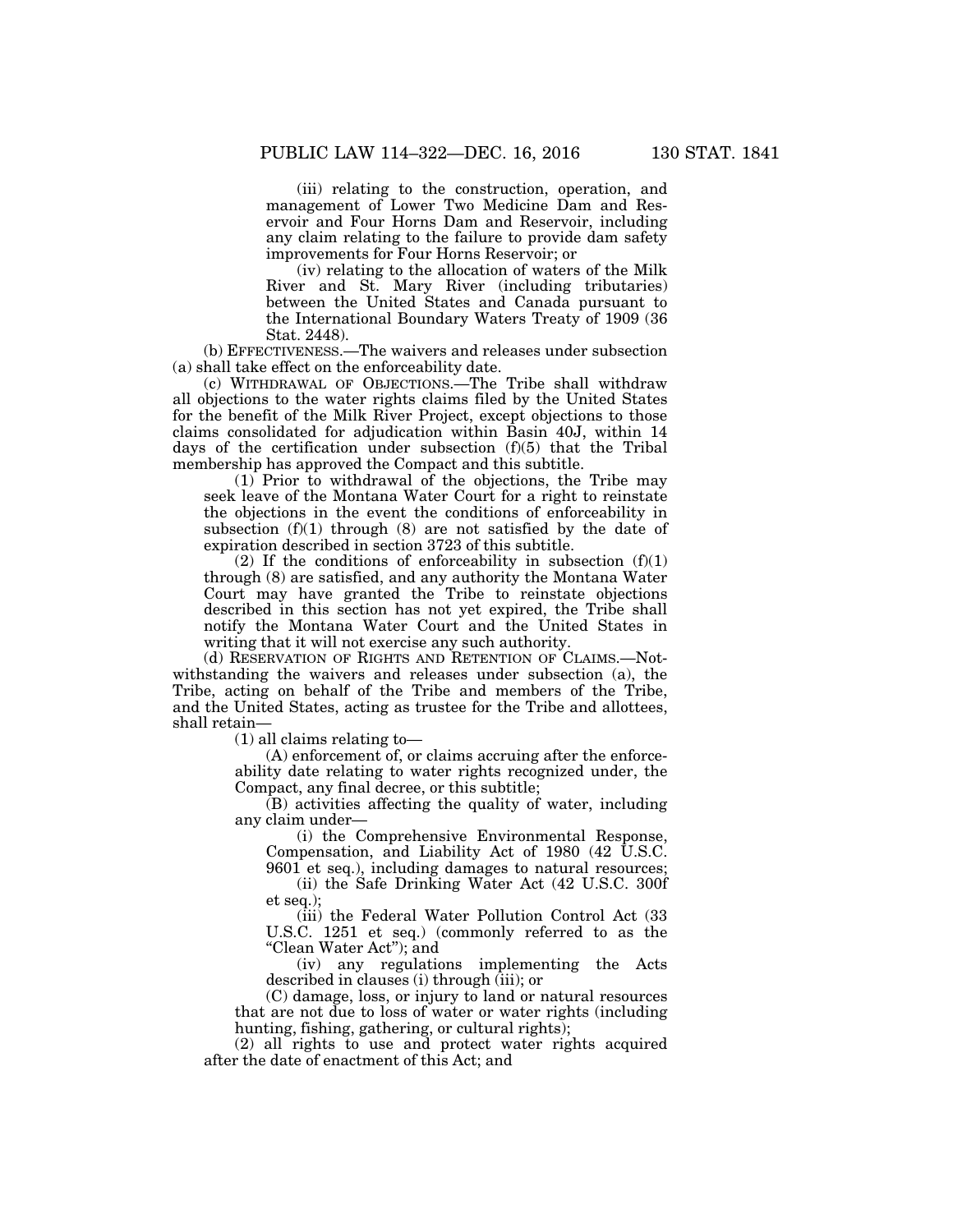(3) all rights, remedies, privileges, immunities, and powers not specifically waived and released pursuant to this subtitle or the Compact.

(e) EFFECT OF COMPACT AND SUBTITLE.—Nothing in the Compact or this subtitle—

(1) affects the ability of the United States, acting as a sovereign, to take any action authorized by law (including any law relating to health, safety, or the environment), including—

(A) the Comprehensive Environmental Response, Compensation, and Liability Act of 1980 (42 U.S.C. 9601 et seq.);

(B) the Safe Drinking Water Act (42 U.S.C. 300f et seq.);

(C) the Federal Water Pollution Control Act (33 U.S.C. 1251 et seq.) (commonly referred to as the "Clean Water Act''); and

(D) any regulations implementing the Acts described in subparagraphs (A) through (C);

(2) affects the ability of the United States to act as trustee for any other Indian tribe or allottee of any other Indian tribe; (3) confers jurisdiction on any State court—

(A) to interpret Federal law regarding health, safety, or the environment;

(B) to determine the duties of the United States or any other party pursuant to a Federal law regarding health, safety, or the environment; or

 $(C)$  to conduct judicial review of a Federal agency action;

(4) waives any claim of a member of the Tribe in an individual capacity that does not derive from a right of the Tribe;

(5) revives any claim waived by the Tribe in the case styled Blackfeet Tribe v. United States, No. 02–127L (Fed. Cl. 2012); or

(6) revives any claim released by an allottee or a tribal member in the settlement for the case styled Cobell v. Salazar, No. 1:96CV01285–JR (D.D.C. 2012).

(f) ENFORCEABILITY DATE.—The enforceability date shall be the date on which the Secretary publishes in the Federal Register a statement of findings that—

(1)(A) the Montana Water Court has approved the Compact, and that decision has become final and nonappealable; or

(B) if the Montana Water Court is found to lack jurisdiction, the appropriate United States district court has approved the Compact, and that decision has become final and nonappealable;

(2) all amounts authorized under section 3718(a) have been appropriated;

 $(3)$  the agreements required by sections 3706(c), 3707(f), and 3709(c) have been executed;

(4) the State has appropriated and paid into an interestbearing escrow account any payments due as of the date of enactment of this Act to the Tribe under the Compact, the Birch Creek Agreement, and this subtitle;

(5) the members of the Tribe have voted to approve this subtitle and the Compact by a majority of votes cast on the day of the vote, as certified by the Secretary and the Tribe;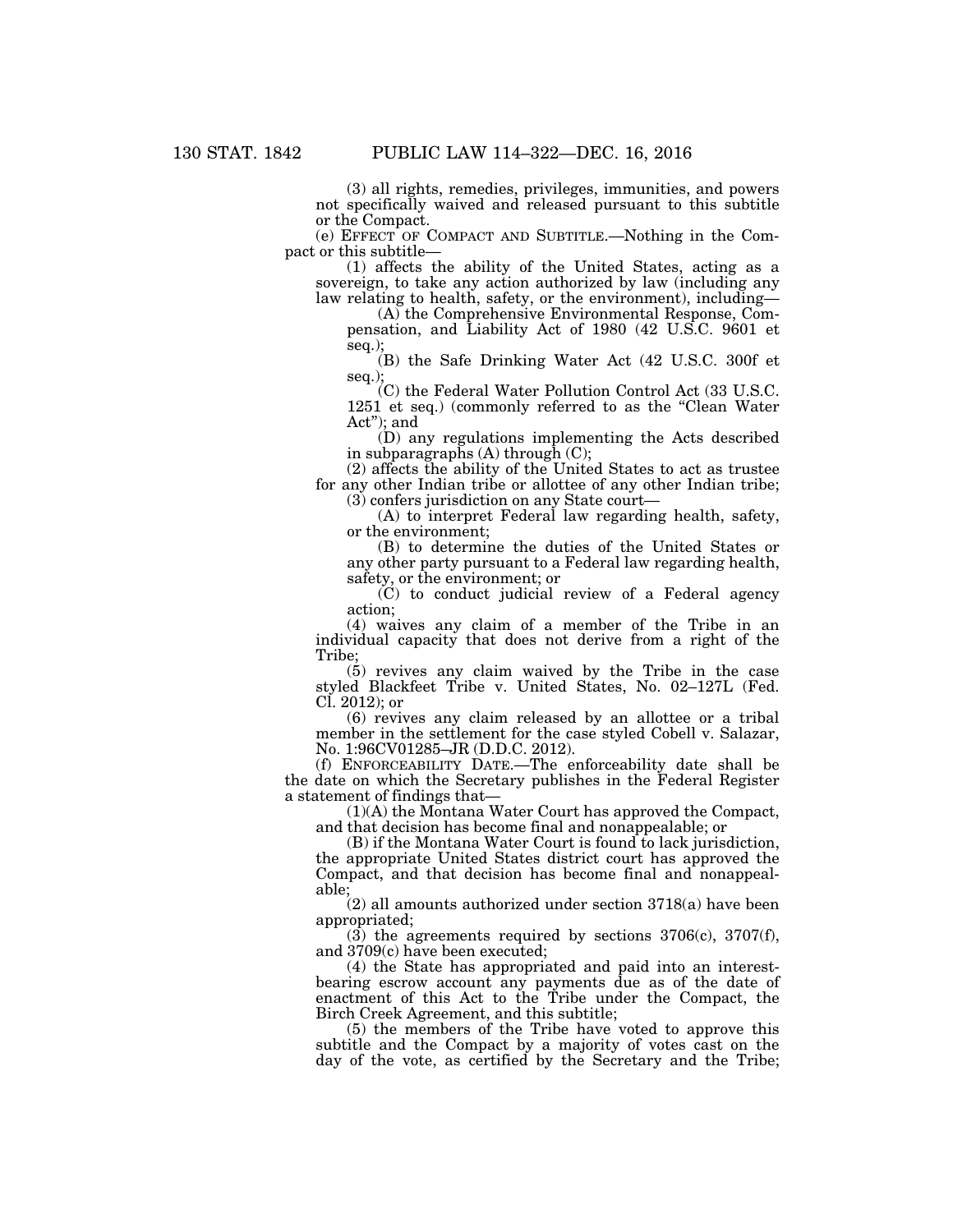(6) the Secretary has fulfilled the requirements of section 3709(a);

(7) the agreement or terms and conditions referred to in section 3705 are executed and final; and

(8) the waivers and releases described in subsection (a) have been executed by the Tribe and the Secretary.

(g) TOLLING OF CLAIMS.—

(1) IN GENERAL.—Each applicable period of limitation and time-based equitable defense relating to a claim described in this section shall be tolled during the period beginning on the date of enactment of this Act and ending on the date on which the amounts made available to carry out this subtitle are transferred to the Secretary.

(2) EFFECT OF SUBSECTION.—Nothing in this subsection revives any claim or tolls any period of limitation or timebased equitable defense that expired before the date of enactment of this Act.

(h) EXPIRATION.—If all appropriations authorized by this subtitle have not been made available to the Secretary by January 21, 2026, or such alternative later date as is agreed to by the Tribe and the Secretary, the waivers and releases described in this section shall—

(1) expire; and

(2) have no further force or effect.

(i) VOIDING OF WAIVERS.—If the waivers and releases described in this section are void under subsection (h)—

(1) the approval of the United States of the Compact under section 3704 shall no longer be effective;

(2) any unexpended Federal funds appropriated or made available to carry out the activities authorized by this subtitle, together with any interest earned on those funds, and any water rights or contracts to use water and title to other property acquired or constructed with Federal funds appropriated or made available to carry out the activities authorized under this subtitle shall be returned to the Federal Government, unless otherwise agreed to by the Tribe and the United States and approved by Congress; and

(3) except for Federal funds used to acquire or develop property that is returned to the Federal Government under paragraph (2), the United States shall be entitled to offset any Federal funds appropriated or made available to carry out the activities authorized under this subtitle that were expended or withdrawn, together with any interest accrued, against any claims against the United States relating to water rights in the State asserted by the Tribe or any user of the Tribal water rights or in any future settlement of the water rights of the Tribe or an allottee.

# **SEC. 3721. SATISFACTION OF CLAIMS.**

(a) TRIBAL CLAIMS.—The benefits realized by the Tribe under this subtitle shall be in complete replacement of, complete substitution for, and full satisfaction of all—

(1) claims of the Tribe against the United States waived and released pursuant to section 3720(a); and

(2) objections withdrawn pursuant to section 3720(c).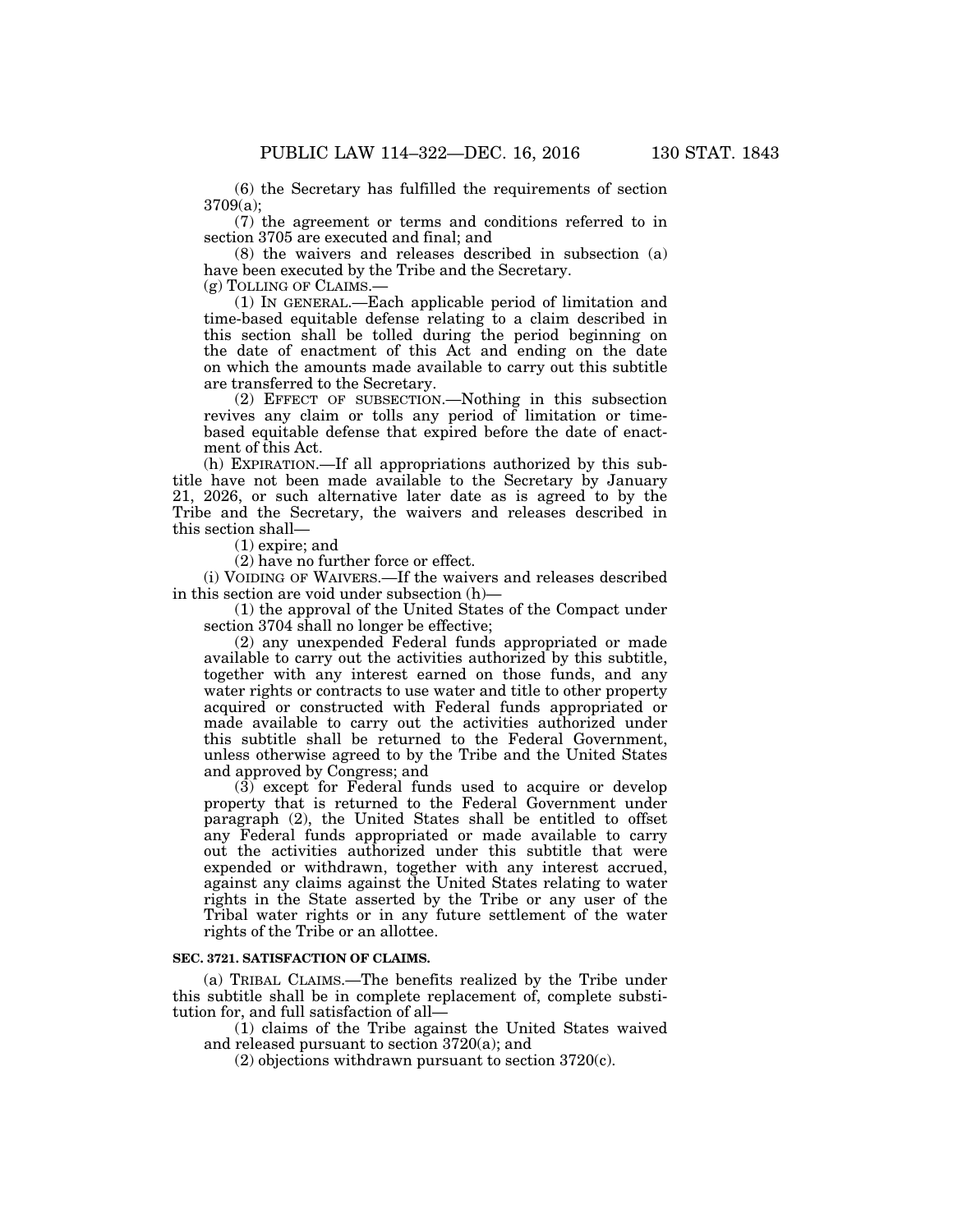(b) ALLOTTEE CLAIMS.—The benefits realized by the allottees under this subtitle shall be in complete replacement of, complete substitution for, and full satisfaction of—

(1) all claims waived and released pursuant to section 3720(a)(2); and

(2) any claim of an allottee against the United States similar in nature to a claim described in section  $3720(a)(2)$ that the allottee asserted or could have asserted.

# **SEC. 3722. MISCELLANEOUS PROVISIONS.**

(a) WAIVER OF SOVEREIGN IMMUNITY.—Except as provided in subsections (a) through (c) of section 208 of the Department of Justice Appropriation Act, 1953 (43 U.S.C. 666), nothing in this subtitle waives the sovereign immunity of the United States.

(b) OTHER TRIBES NOT ADVERSELY AFFECTED.—Nothing in this subtitle quantifies or diminishes any land or water right, or any claim or entitlement to land or water, of an Indian tribe, band, or community other than the Tribe.

(c) LIMITATION ON CLAIMS FOR REIMBURSEMENT.—With respect to any Indian-owned land located within the Reservation—

(1) the United States shall not submit against that land any claim for reimbursement of the cost to the United States of carrying out this subtitle or the Compact; and

(2) no assessment of that land shall be made regarding that cost.

(d) LIMITATION ON LIABILITY OF UNITED STATES.—

(1) IN GENERAL.—The United States has no obligation—

(A) to monitor, administer, or account for, in any manner, any funds provided to the Tribe by the State; or

(B) to review or approve any expenditure of those funds.

(2) INDEMNITY.—The Tribe shall indemnify the United States, and hold the United States harmless, with respect to all claims (including claims for takings or breach of trust) arising from the receipt or expenditure of amounts described in this subsection.

(e) EFFECT ON CURRENT LAW.—Nothing in this section affects any provision of law (including regulations) in effect on the day before the date of enactment of this Act with respect to preenforcement review of any Federal environmental enforcement action.

(f) EFFECT ON RECLAMATION LAWS.—The activities carried out by the Commissioner of Reclamation under this subtitle shall not establish a precedent or impact the authority provided under any other provision of the reclamation laws, including—

(1) the Reclamation Rural Water Supply Act of 2006 (43 U.S.C. 2401 et seq.); and

(2) the Omnibus Public Land Management Act of 2009 (Public Law 111–11; 123 Stat. 991).

(g) IRRIGATION EFFICIENCY IN UPPER BIRCH CREEK DRAINAGE.— Any activity carried out by the Tribe in the Upper Birch Creek

Drainage (as defined in article II.50 of the Compact) using funds made available to carry out this subtitle shall achieve an irrigation efficiency of not less than 50 percent.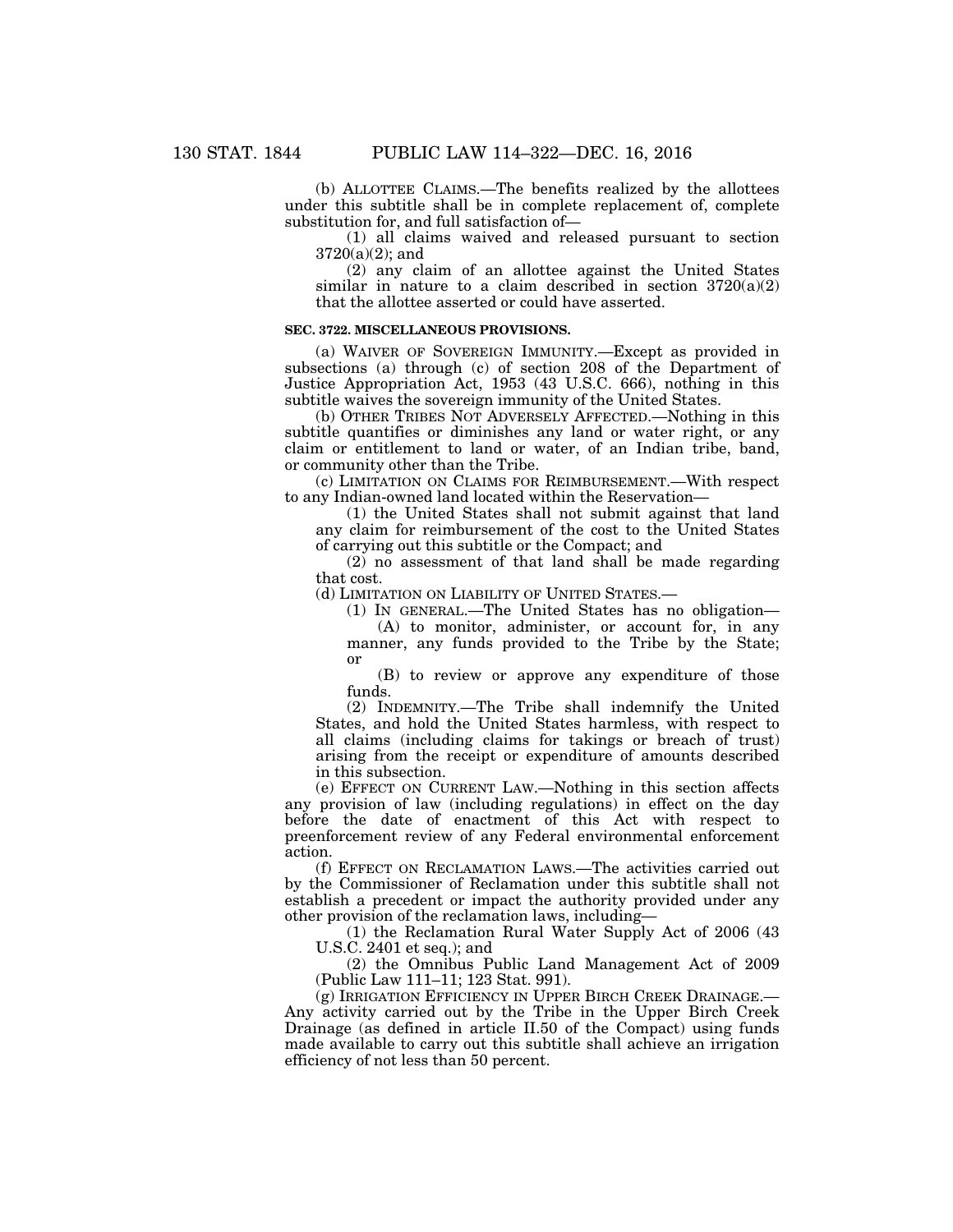(h) BIRCH CREEK AGREEMENT APPROVAL.—The Birch Creek Agreement is approved to the extent that the Birch Creek Agreement requires approval under section 2116 of the Revised Statutes (25 U.S.C. 177).

(i) LIMITATION ON EFFECT.—Nothing in this subtitle or the Compact—

(1) makes an allocation or apportionment of water between or among States; or

(2) addresses or implies whether, how, or to what extent the Tribal water rights, or any portion of the Tribal water rights, should be accounted for as part of, or otherwise charged against, an allocation or apportionment of water made to a State in an interstate allocation or apportionment.

## **SEC. 3723. EXPIRATION ON FAILURE TO MEET ENFORCEABILITY DATE.**

If the Secretary fails to publish a statement of findings under section 3720(f) by not later than January 21, 2025, or such alternative later date as is agreed to by the Tribe and the Secretary, after reasonable notice to the State, as applicable—

(1) this subtitle expires effective on the later of—

 $(A)$  January  $2\overline{2}$ ,  $2025$ ; and

(B) the day after such alternative later date as is agreed to by the Tribe and the Secretary;

(2) any action taken by the Secretary and any contract or agreement entered into pursuant to this subtitle shall be void;

(3) any amounts made available under section 3718, together with any interest on those amounts, that remain unexpended shall immediately revert to the general fund of the Treasury, except for any funds made available under section 3716(e)(2) if the Montana Water Court denies the Tribe's request to reinstate the objections in section 3720(c); and

(4) the United States shall be entitled to offset against any claims asserted by the Tribe against the United States relating to water rights—

(A) any funds expended or withdrawn from the amounts made available pursuant to this subtitle; and

(B) any funds made available to carry out the activities authorized by this subtitle from other authorized sources, except for any funds provided under section 3716(e)(2) if the Montana Water court denies the Tribe's request to reinstate the objections in section 3720(c).

### **SEC. 3724. ANTIDEFICIENCY.**

The United States shall not be liable for any failure to carry out any obligation or activity authorized by this subtitle (including any obligation or activity under the Compact) if—

(1) adequate appropriations are not provided expressly by Congress to carry out the purposes of this subtitle; or

(2) there are not enough monies available to carry out the purposes of this subtitle in the Reclamation Water Settlements Fund established under section 10501(a) of the Omnibus Public Land Management Act of 2009 (43 U.S.C. 407(a)).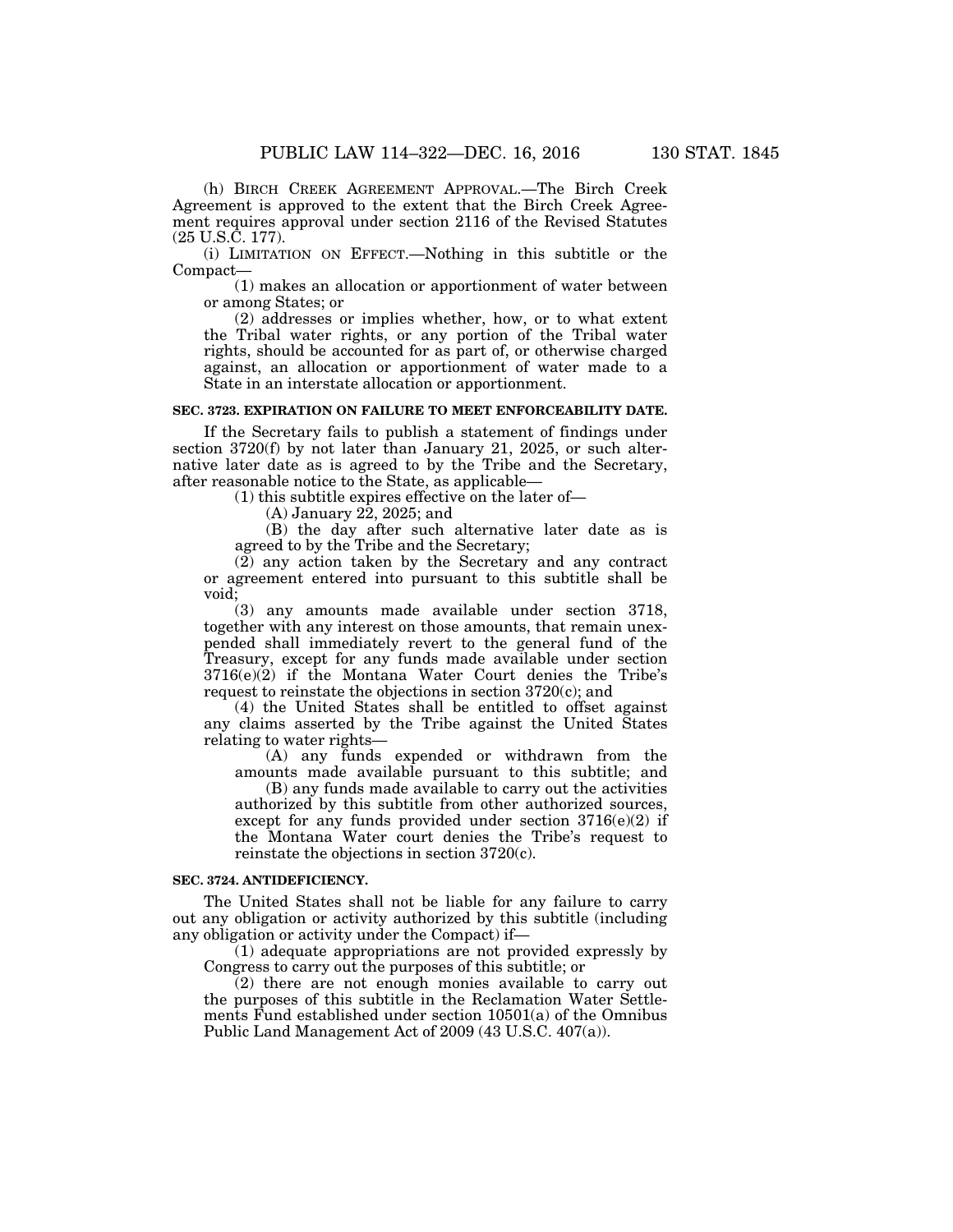# **Subtitle H—Water Desalination**

## **SEC. 3801. REAUTHORIZATION OF WATER DESALINATION ACT OF 1996.**

(a) AUTHORIZATION OF RESEARCH AND STUDIES.—Section 3 of the Water Desalination Act of 1996 (42 U.S.C. 10301 note; Public Law 104–298) is amended—

 $(1)$  in subsection  $(a)$ —

 $(A)$  in paragraph  $(6)$ , by striking "and" at the end; (B) in paragraph (7), by striking the period at the end and inserting a semicolon; and

(C) by adding at the end the following:

''(8) development of metrics to analyze the costs and benefits of desalination relative to other sources of water (including costs and benefits related to associated infrastructure, energy use, environmental impacts, and diversification of water supplies); and

''(9) development of design and siting specifications that avoid or minimize, adverse economic and environmental impacts."; and

(2) by adding at the end the following:

''(e) PRIORITIZATION.—In carrying out this section, the Secretary shall prioritize funding for research—

"(1) to reduce energy consumption and lower the cost of desalination, including chloride control;

" $(2)$  to reduce the environmental impacts of seawater desalination and develop technology and strategies to minimize those impacts;

''(3) to improve existing reverse osmosis and membrane technology;

"(4) to carry out basic and applied research on next generation desalination technologies, including improved energy recovery systems and renewable energy-powered desalination systems that could significantly reduce desalination costs;

''(5) to develop portable or modular desalination units capable of providing temporary emergency water supplies for domestic or military deployment purposes; and

''(6) to develop and promote innovative desalination technologies, including chloride control, identified by the Secretary.''.

(b) DESALINATION DEMONSTRATION AND DEVELOPMENT.—Section 4 of the Water Desalination Act of 1996 (42 U.S.C. 10301 note; Public Law 104–298) is amended by adding at the end the following:

"(c) PRIORITIZATION.—In carrying out demonstration and development activities under this section, the Secretary shall prioritize projects—

 $\sqrt{\hat{1}}$ ) for the benefit of drought-stricken States and communities;

" $(2)$  for the benefit of States that have authorized funding for research and development of desalination technologies and projects;

"(3) that can reduce reliance on imported water supplies that have an impact on species listed under the Endangered Species Act of 1973 (16 U.S.C. 1531 et seq.); and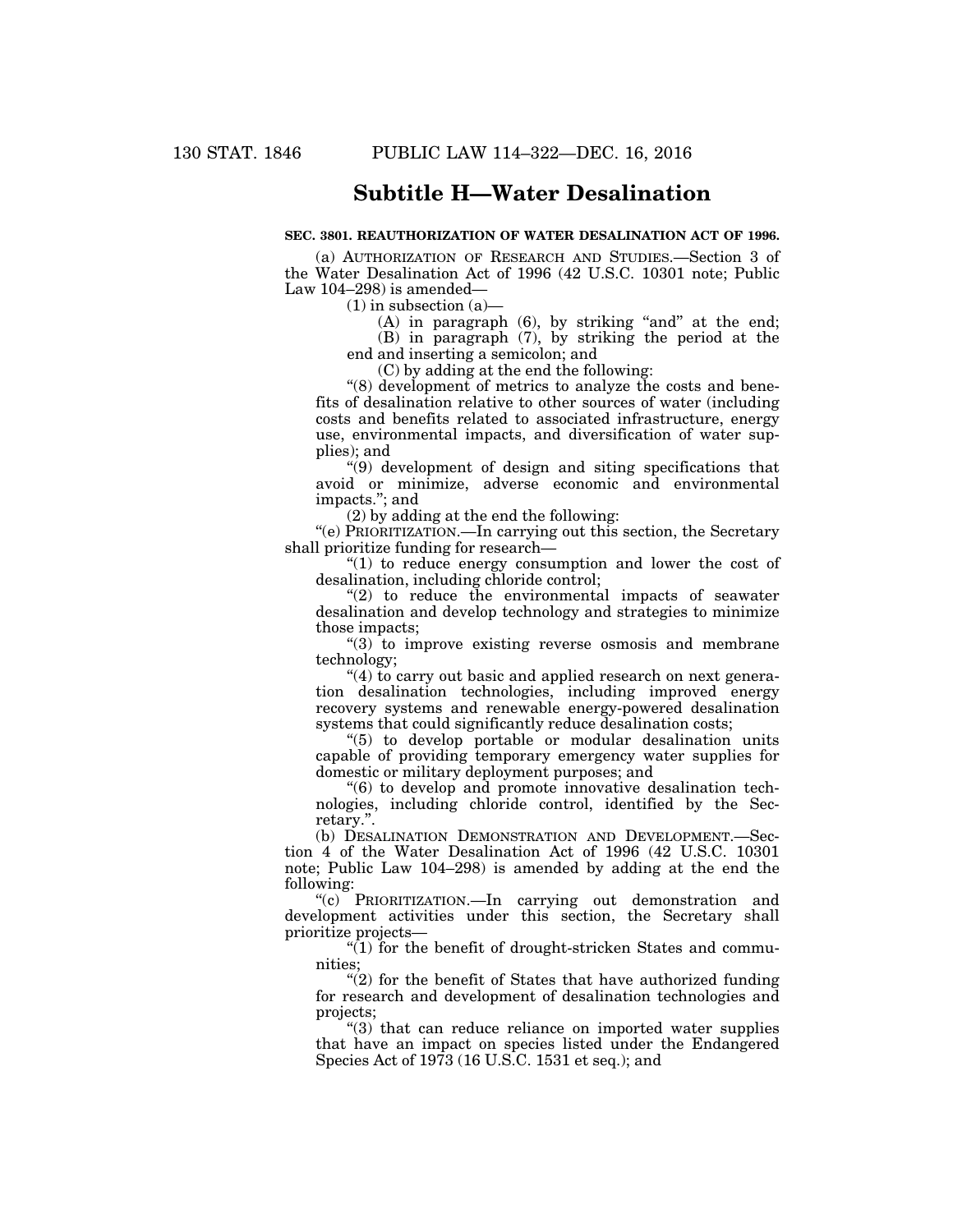"(4) that demonstrably leverage the experience of international partners with considerable expertise in desalination, such as the State of Israel.

''(d) WATER PRODUCTION.—The Secretary shall provide, as part of the annual budget submission to Congress, an estimate of how much water has been produced and delivered in the past fiscal year using processes and facilities developed or demonstrated using assistance provided under sections 3 and 4. This submission shall include, to the extent practicable, available information on a detailed water accounting by process and facility and the cost per acre foot of water produced and delivered.''.

(c) AUTHORIZATION OF APPROPRIATIONS.—Section 8 of the Water Desalination Act of 1996 (42 U.S.C. 10301 note; Public Law 104– 298) is amended—

(1) in subsection (a), by striking ''2013'' and inserting "2021"; and

(2) in subsection (b), by striking ''for each of fiscal years 2012 through 2013'' and inserting ''for each of fiscal years 2017 through 2021''.

(d) CONSULTATION.—Section 9 of the Water Desalination Act of 1996 (42 U.S.C. 10301 note; Public Law 104–298) is amended—

(1) by striking the section designation and heading and all that follows through ''In carrying out'' in the first sentence and inserting the following:

#### **''SEC. 9. CONSULTATION AND COORDINATION.**

''(a) CONSULTATION.—In carrying out'';

(2) in the second sentence, by striking ''The authorization'' and inserting the following:

"(c) OTHER DESALINATION PROGRAMS.—The authorization"; and (3) by inserting after subsection (a) (as designated by paragraph (1)) the following:

''(b) COORDINATION OF FEDERAL DESALINATION RESEARCH AND DEVELOPMENT.—The White House Office of Science and Technology Policy shall develop a coordinated strategic plan that—

''(1) establishes priorities for future Federal investments in desalination;

"(2) coordinates the activities of Federal agencies involved in desalination, including the Bureau of Reclamation, the Corps of Engineers, the United States Army Tank Automotive Research, Development and Engineering Center, the National Science Foundation, the Office of Naval Research of the Department of Defense, the National Laboratories of the Department of Energy, the United States Geological Survey, the Environmental Protection Agency, and the National Oceanic and Atmospheric Administration;

 $\degree$ (3) strengthens research and development cooperation with international partners, such as the State of Israel, in the area of desalination technology; and

"(4) promotes public-private partnerships to develop a framework for assessing needs for, and to optimize siting and design of, future ocean desalination projects.''.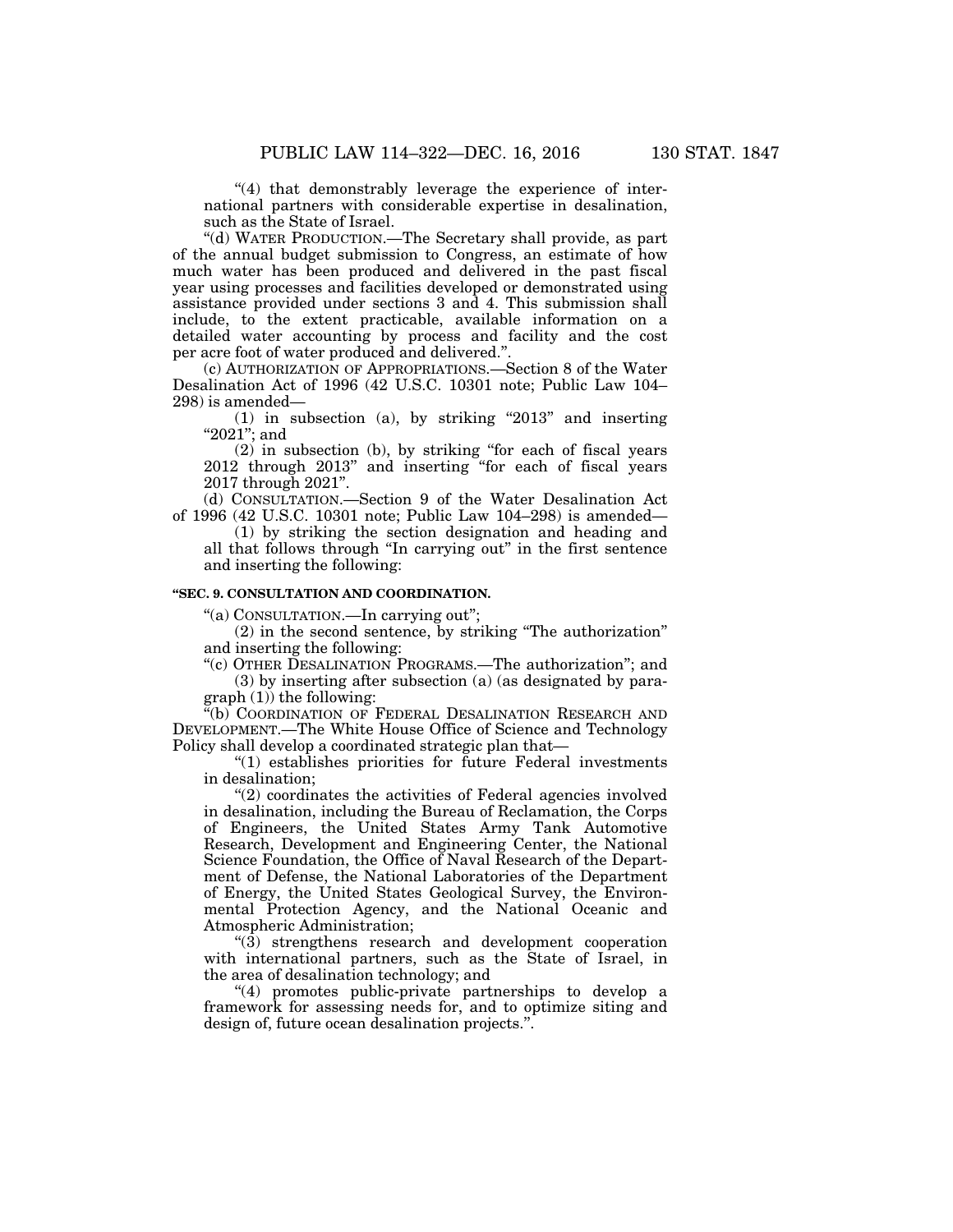# **Subtitle I—Amendments to the Great Lakes Fish and Wildlife Restoration Act of 1990**

## **SEC. 3901. AMENDMENTS TO THE GREAT LAKES FISH AND WILDLIFE RESTORATION ACT OF 1990.**

(a) REFERENCES.—Except as otherwise expressly provided, wherever in this section an amendment is expressed in terms of an amendment to a section or other provision, the reference shall be considered to be made to a section or other provision of the Great Lakes Fish and Wildlife Restoration Act of 1990 (16 U.S.C. 941 et seq.).

(b) FINDINGS.—The Act is amended by striking section 1002 and inserting the following:

16 USC 941.

### **''SEC. 1002. FINDINGS.**

''Congress finds that—

 $\sqrt{1}$ ) the Great Lakes have fish and wildlife communities that are structurally and functionally changing;

"(2) successful fish and wildlife management focuses on the lakes as ecosystems, and effective management requires the coordination and integration of efforts of many partners;

''(3) additional actions and better coordination are needed to protect and effectively manage the fish and wildlife resources, and the habitats on which the resources depend, in the Great Lakes Basin; and

''(4) this Act allows Federal agencies, States, and Indian tribes to work in an effective partnership by providing the funding for restoration work.''.

(c) IDENTIFICATION, REVIEW, AND IMPLEMENTATION OF PRO-POSALS AND REGIONAL PROJECTS.

(1) REQUIREMENTS FOR PROPOSALS AND REGIONAL PROJECTS.—Section  $1005(b)(2)(B)$  (16 U.S.C. 941c(b)(2)(B)) is amended—

 $(A)$  in clause  $(v)$ , by striking "and" at the end;

(B) in clause (vi), by striking the period at the end and inserting a semicolon; and

(C) by adding at the end the following:

 $\ddot{N}$ (vii) the strategic action plan of the Great Lakes Restoration Initiative; and

''(viii) each applicable State wildlife action plan.''. (2) REVIEW OF PROPOSALS.—Section  $1005(c)(2)(C)$  (16 U.S.C.  $941c(c)(2)(C)$  is amended by striking "Great Lakes Coordinator" of the''.

(3) COST SHARING.—Section 1005(e) (16 U.S.C. 941c(e)) is amended—

 $(A)$  in paragraph  $(1)$ —

(i) by striking ''Except as provided in paragraphs (2) and (4), not less than 25 percent of the cost of implementing a proposal'' and inserting the following:

 $\mathcal{H}(A)$  NON-FEDERAL SHARE.—Except as provided in paragraphs  $(3)$  and  $(5)$  and subject to paragraph  $(2)$ , not less than 25 percent of the cost of implementing a proposal or regional project''; and

(ii) by adding at the end the following: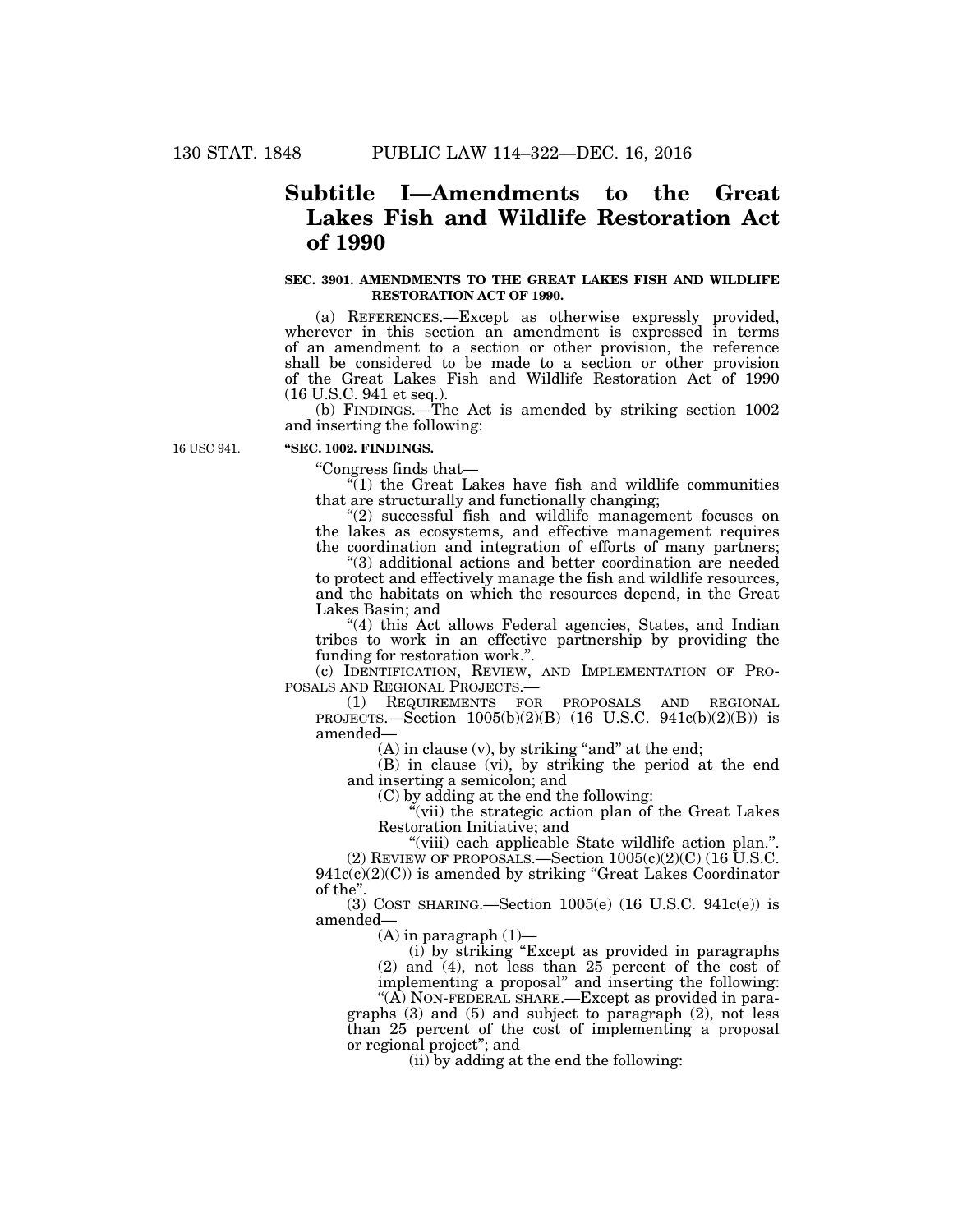''(B) TIME PERIOD FOR PROVIDING MATCH.—The non-Federal share of the cost of implementing a proposal or regional project required under subparagraph (A) may be provided at any time during the 2-year period preceding January 1 of the year in which the Director receives the application for the proposal or regional project.'';

(B) by redesignating paragraphs (2) through (4) as paragraphs  $(3)$  through  $(5)$ , respectively; and

 $(C)$  by inserting before paragraph  $(3)$  (as so redesignated) the following:<br>"(2) AUTHORIZED SOURCES OF NON-FEDERAL SHARE.—

"(A) IN GENERAL.—The Director may determine the non-Federal share under paragraph (1) by taking into account—

''(i) the appraised value of land or a conservation easement as described in subparagraph (B); or

"(ii) as described in subparagraph  $(C)$ , the costs associated with—

''(I) securing a conservation easement; and

''(II) restoration or enhancement of the conservation easement.

''(B) APPRAISAL OF CONSERVATION EASEMENT.—

'(i) IN GENERAL.—The value of a conservation easement may be used to satisfy the non-Federal share of the cost of implementing a proposal or regional project required under paragraph  $(1)(A)$  if the Director determines that the conservation easement—

''(I) meets the requirements of subsection  $(b)(2);$ 

''(II) is acquired before the end of the grant period of the proposal or regional project;

''(III) is held in perpetuity for the conservation purposes of the programs of the United States Fish and Wildlife Service related to the Great Lakes Basin, as described in section 1006, by an accredited land trust or conservancy or a Federal, State, or tribal agency;

''(IV) is connected either physically or through a conservation planning process to the proposal or regional project; and

 $(V)$  is appraised in accordance with clause (ii).

''(ii) APPRAISAL.—With respect to the appraisal of a conservation easement described in clause  $\overline{(\mathbf{i})}$ 

''(I) the appraisal valuation date shall be not later than 1 year after the price of the conservation easement was set under a contract; and

''(II) the appraisal shall—

''(aa) conform to the Uniform Standards of Professional Appraisal Practice (USPAP); and

"(bb) be completed by a Federal- or Statecertified appraiser.

''(C) COSTS OF SECURING CONSERVATION EASEMENTS.—

''(i) IN GENERAL.—All costs associated with securing a conservation easement and restoration or enhancement of that conservation easement may be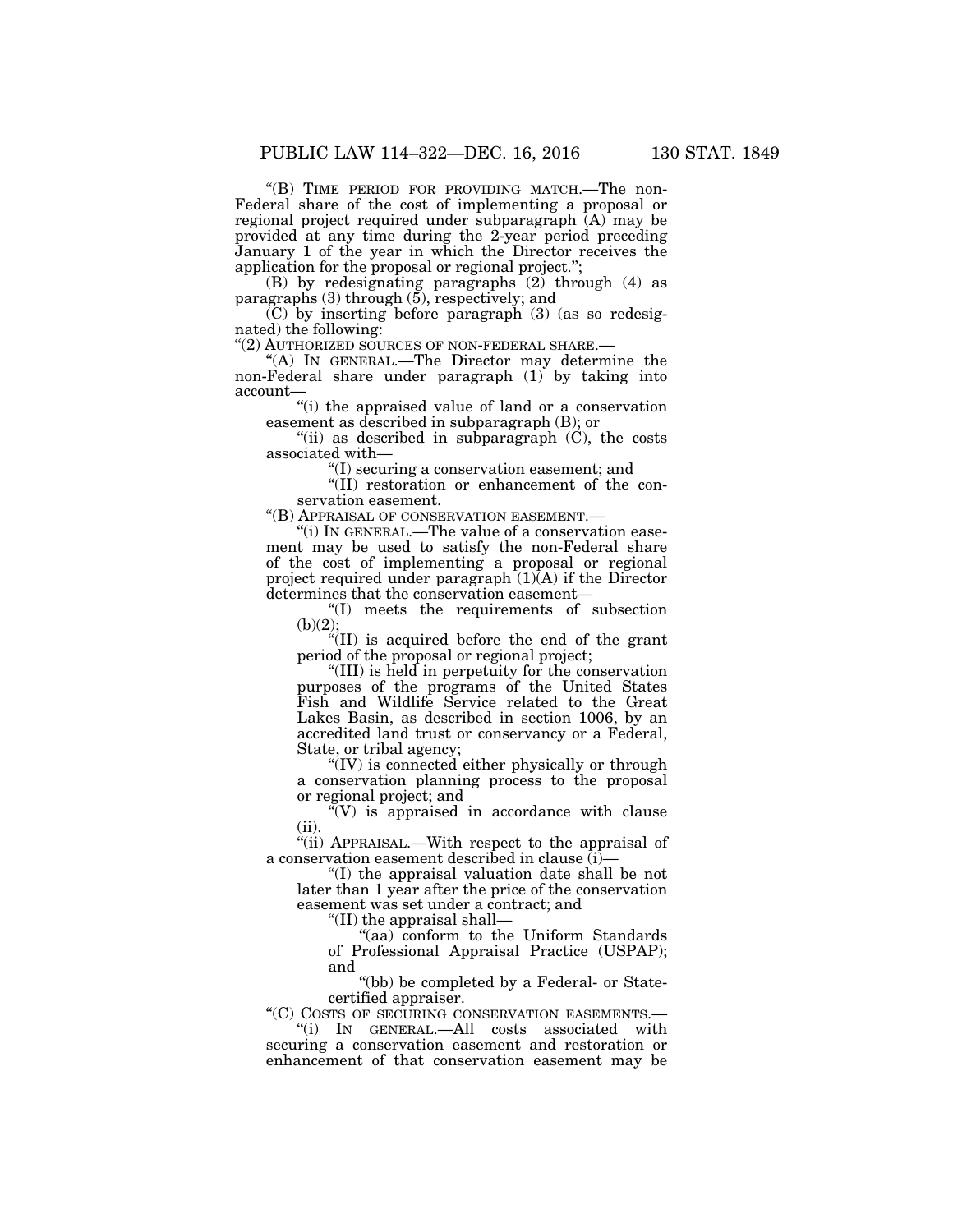used to satisfy the non-Federal share of the cost of implementing a proposal or regional project required under paragraph  $(1)(A)$  if the activities and expenses associated with securing the conservation easement and restoration or enhancement of that conservation easement meet the requirements of subparagraph (B)(i).

''(ii) INCLUSION.—The costs referred to in clause (i) may include cash, in-kind contributions, and indirect costs.

''(iii) EXCLUSION.—The costs referred to in clause (i) may not be costs associated with mitigation or litigation (other than costs associated with the Natural Resource Damage Assessment program).''.

(d) ESTABLISHMENT OF OFFICES.—Section 1007 (16 U.S.C. 941e) is amended—

 $(1)$  in subsection  $(b)$ —

(A) in the subsection heading, by striking ''FISHERY RESOURCES" and inserting "FISH AND WILDLIFE CONSERVA-TION''; and

(B) by striking ''Fishery Resources'' each place it appears and inserting "Fish and Wildlife Conservation";  $(2)$  in subsection  $(c)$ —

(A) in the subsection heading, by striking ''FISHERY RESOURCES'' and inserting ''FISH AND WILDLIFE CONSERVA-TION''; and

(B) by striking ''Fishery Resources'' each place it appears and inserting "Fish and Wildlife Conservation";  $(3)$  by striking subsection (a); and

(4) by redesignating subsections (b) and (c) as subsections (a) and (b), respectively.

 $(e)$  REPORTS.—Section 1008 (16 U.S.C. 941f) is amended—

(1) in subsection (a), in the matter preceding paragraph  $(1)$ , by striking "2011" and inserting "2021";

 $(2)$  in subsection  $(b)$ —

(A) in the matter preceding paragraph (1), by striking " $2007$  through  $2012$ " and inserting " $2016$  through  $2020$ "; and

(B) in paragraph (5), by inserting ''the Great Lakes Restoration Initiative Action Plan based on'' after ''in support of''; and

(3) by striking subsection (c) and inserting the following: ''(c) CONTINUED MONITORING AND ASSESSMENT OF STUDY FINDINGS AND RECOMMENDATIONS.—The Director—

''(1) shall continue to monitor the status, and the assessment, management, and restoration needs, of the fish and wildlife resources of the Great Lakes Basin; and

" $(2)$  may reassess and update, as necessary, the findings and recommendations of the Report.''.

(f) AUTHORIZATION OF APPROPRIATIONS.—Section 1009 (16 U.S.C. 941g) is amended—

 $(1)$  in the matter preceding paragraph  $(1)$ , by striking "2007" through  $2012$ " and inserting " $2016$  through  $2021$ ";

 $(2)$  in paragraph  $(1)$ —

(A) in the matter preceding subparagraph (A), by striking " $$14,000,000$ " and inserting " $$6,000,000$ ";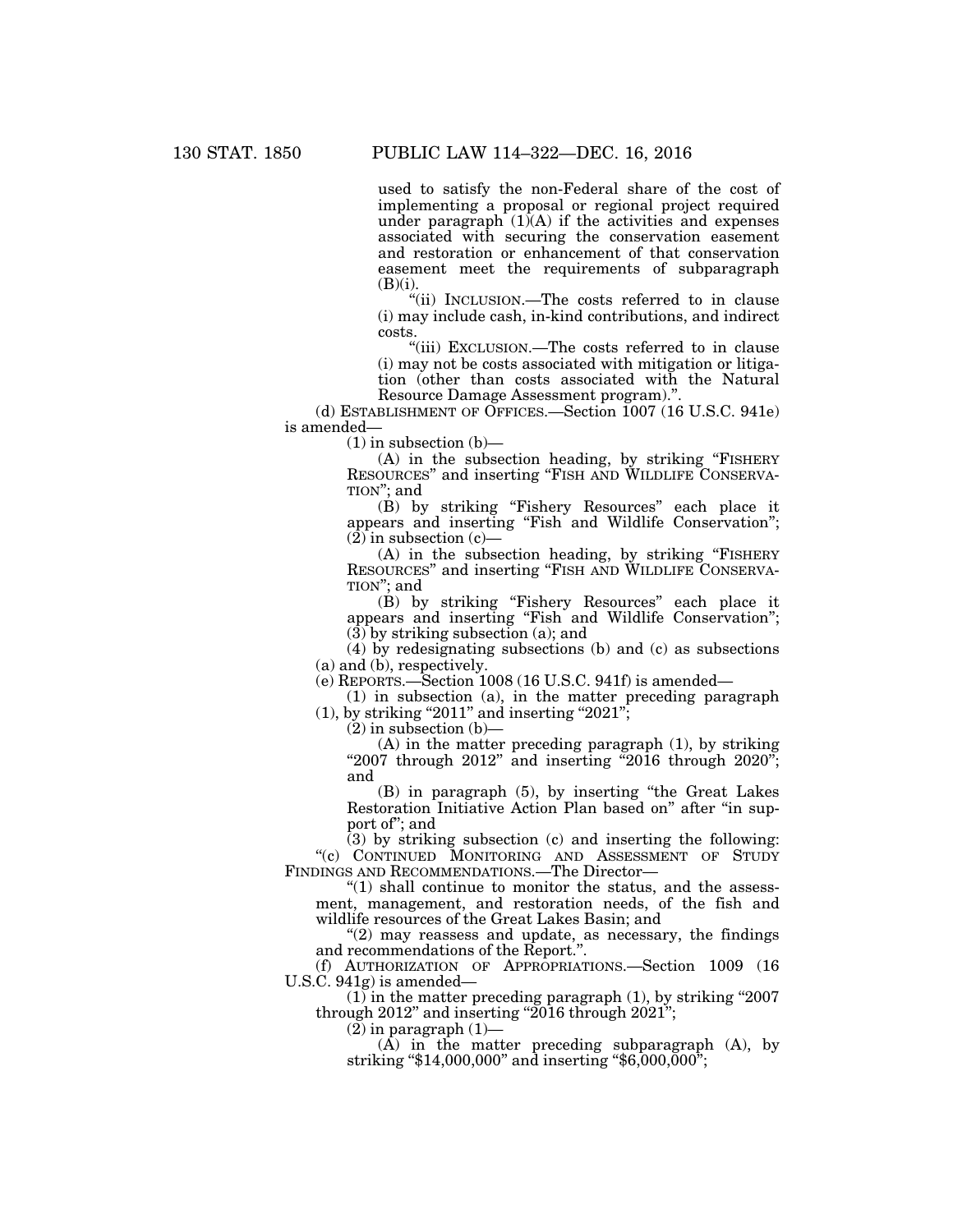(B) in subparagraph (A), by striking ''\$4,600,000'' and inserting "\$2,000,000"; and

(C) in subparagraph (B), by striking ''\$700,000'' and inserting ''\$300,000''; and

(3) in paragraph (2), by striking ''the activities of'' and all that follows through ''section 1007'' and inserting ''the activities of the Upper Great Lakes Fish and Wildlife Conservation Offices and the Lower Great Lakes Fish and Wildlife Conservation Office under section 1007''.

(g) PROHIBITION ON USE OF FUNDS FOR FEDERAL ACQUISITION OF INTERESTS IN LAND.—Section 1009 (16 U.S.C. 941g) is further amended—

(1) by inserting before the sentence the following:

"(a)  $\overrightarrow{\text{AUTHORIZATION}}$ ."; and

(2) by adding at the end the following:

"(b) PROHIBITION ON USE OF FUNDS FOR FEDERAL ACQUISITION OF INTERESTS IN LAND.—No funds appropriated or used to carry out this Act may be used for acquisition by the Federal Government of any interest in land.''.

(h) CONFORMING AMENDMENT.—Section 8 of the Great Lakes Fish and Wildlife Restoration Act of 2006 (16 U.S.C. 941 note; Public Law 109–326) is repealed.

# **Subtitle J—California Water**

## **SEC. 4001. OPERATIONS AND REVIEWS.**

(a) WATER SUPPLIES.—The Secretary of the Interior and Secretary of Commerce shall provide the maximum quantity of water supplies practicable to Central Valley Project agricultural, municipal and industrial contractors, water service or repayment contractors, water rights settlement contractors, exchange contractors, refuge contractors, and State Water Project contractors, by approving, in accordance with applicable Federal and State laws (including regulations), operations or temporary projects to provide additional water supplies as quickly as possible, based on available information.

(b) ADMINISTRATION.—In carrying out subsection (a), the Secretary of the Interior and Secretary of Commerce shall, consistent with applicable laws (including regulations)—

(1)(A) in close coordination with the California Department of Water Resources and the California Department of Fish and Wildlife, implement a pilot project to test and evaluate the ability to operate the Delta cross-channel gates daily or as otherwise may be appropriate to keep them open to the greatest extent practicable to protect out-migrating salmonids, manage salinities in the interior Delta and any other water quality issues, and maximize Central Valley Project and State Water Project pumping, subject to the condition that the pilot project shall be designed and implemented consistent with operational criteria and monitoring criteria required by the California State Water Resources Control Board; and

(B) design, implement, and evaluate such real-time monitoring capabilities to enable effective real-time operations of the cross channel in order efficiently to meet the objectives described in subparagraph (A);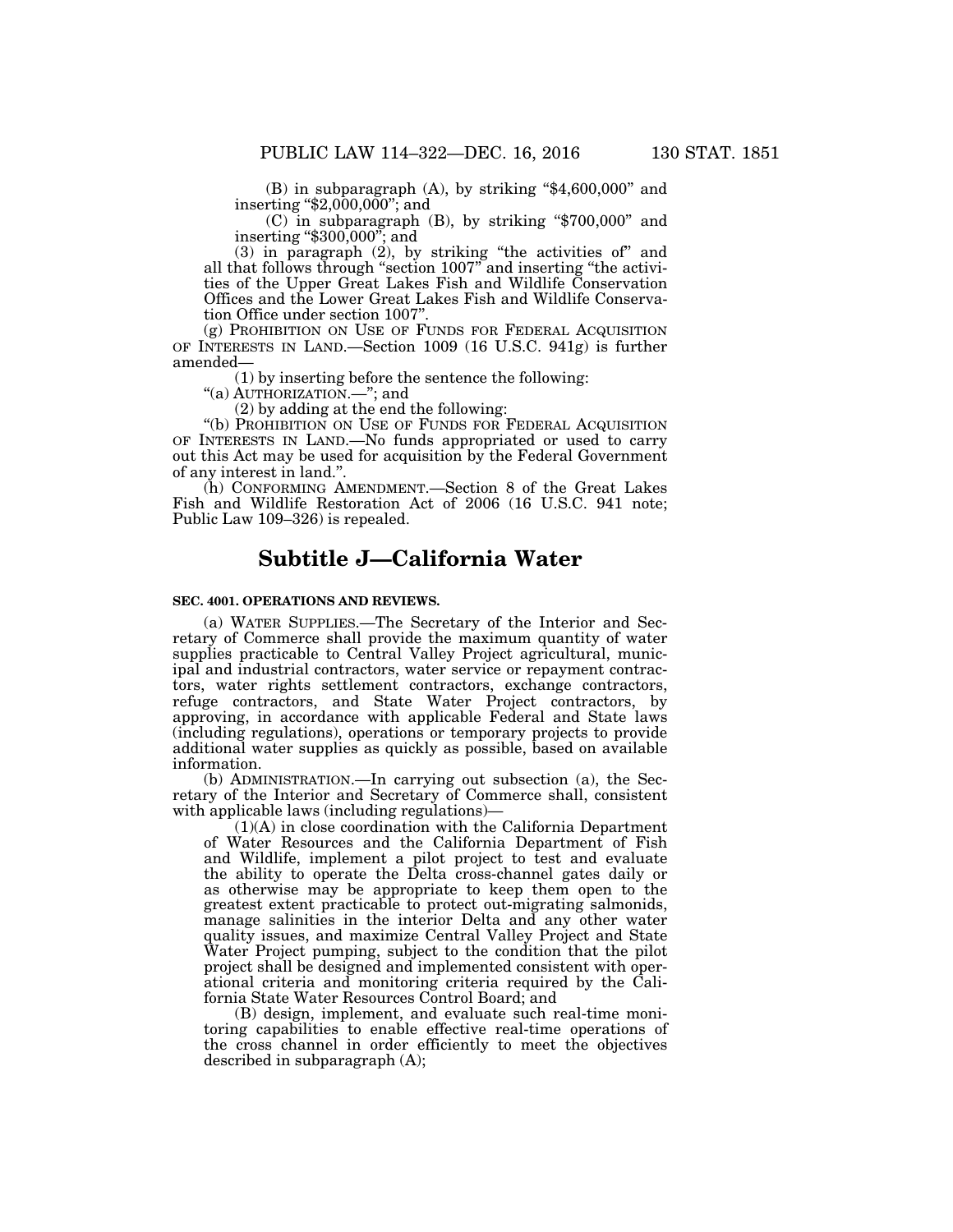(2) with respect to the operation of the Delta cross-channel gates described in paragraph (1), collect data on the impact of that operation on—

(A) species listed as threatened or endangered under the Endangered Species Act of 1973 (16 U.S.C. 1531 et seq.);

(B) water quality; and

(C) water supply benefits;

(3) collaborate with the California Department of Water Resources to install a deflection barrier at Georgiana Slough and the Delta Cross Channel Gate to protect migrating salmonids, consistent with knowledge gained from activities carried out during 2014 and 2015;

(4) upon completion of the pilot project in paragraph (1), submit to the Senate Committees on Energy and Natural Resources and Environment and Public Works and the House Committee on Natural Resources a written notice and explanation on the extent to which the gates are able to remain open and the pilot project achieves all the goals set forth in paragraphs  $(I)$  through  $(3)$ ;

(5) implement turbidity control strategies that may allow for increased water deliveries while avoiding jeopardy to adult Delta smelt (Hypomesus transpacificus);

(6) in a timely manner, evaluate any proposal to increase flow in the San Joaquin River through a voluntary sale, transfer, or exchange of water from an agency with rights to divert water from the San Joaquin River or its tributaries;

(7) adopt a 1:1 inflow to export ratio for the increment of increased flow, as measured as a 3-day running average at Vernalis during the period from April 1 through May 31, that results from the voluntary sale, transfer, or exchange, unless the Secretary of the Interior and Secretary of Commerce determine in writing that a 1:1 inflow to export ratio for that increment of increased flow will cause additional adverse effects on listed salmonid species beyond the range of the effects anticipated to occur to the listed salmonid species for the duration of the salmonid biological opinion using the best scientific and commercial data available; and subject to the condition that any individual sale, transfer, or exchange using a 1:1 inflow to export ratio adopted under the authority of this section may only proceed if—

(A) the Secretary of the Interior determines that the environmental effects of the proposed sale, transfer, or exchange are consistent with effects permitted under applicable law (including the Endangered Species Act of 1973 (16 U.S.C. 1531 et seq.), the Federal Water Pollution Control Act (33 U.S.C. 1381 et seq.), and the Porter-Cologne Water Quality Control Act (California Water Code 13000 et seq.));

(B) Delta conditions are suitable to allow movement of the acquired, transferred, or exchanged water through the Delta consistent with existing Central Valley Project and State Water Project permitted water rights and the requirements of subsection  $(a)(1)(H)$  of the Central Valley Project Improvement Act; and

(C) such voluntary sale, transfer, or exchange of water results in flow that is in addition to flow that otherwise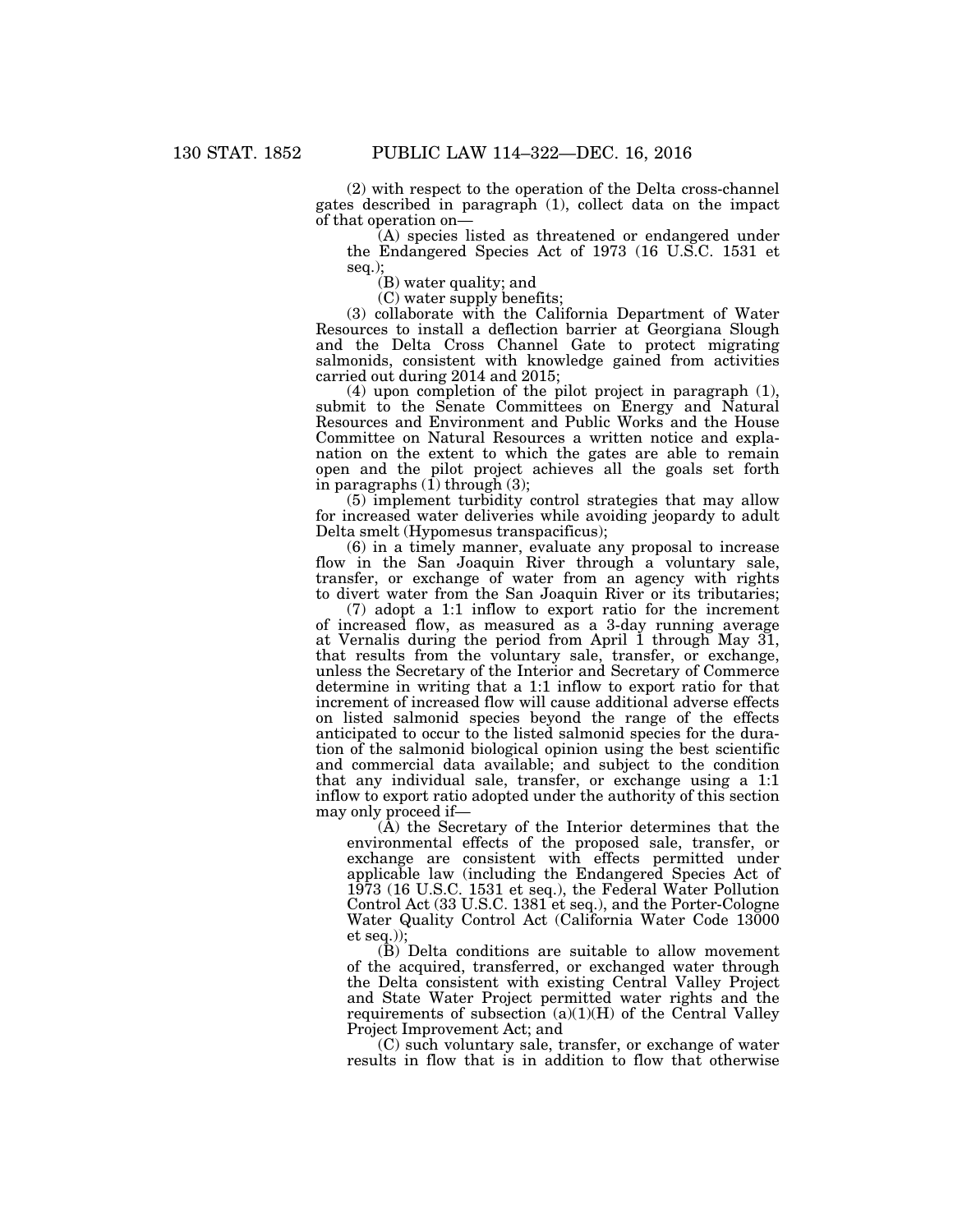would occur in the absence of the voluntary sale, transfer, or exchange;

(8)(A) issue all necessary permit decisions during emergency consultation under the authority of the Secretary of the Interior and Secretary of Commerce not later than 60 days after receiving a completed application by the State to place and use temporary barriers or operable gates in Delta channels to improve water quantity and quality for State Water Project and Central Valley Project south-of-Delta water contractors and other water users, which barriers or gates shall provide benefits for species protection and in-Delta water user water quality, provided that they are designed so that, if practicable, formal consultations under section  $\overline{7}$  of the Endangered Species Act of 1973 (16 U.S.C. 1536) are not necessary; and

(B) take longer to issue the permit decisions in subparagraph (A) only if the Secretary determines in writing that an Environmental Impact Statement is needed for the proposal to comply with the National Environmental Policy Act of 1969 (42 U.S.C. 4321 et seq.);

(9) allow and facilitate, consistent with existing priorities, water transfers through the C.W. "Bill" Jones Pumping Plant or the Harvey O. Banks Pumping Plant from April 1 to November 30;

(10) require the Director of the United States Fish and Wildlife Service and the Commissioner of Reclamation to—

(A) determine if a written transfer proposal is complete within 30 days after the date of submission of the proposal. If the contracting district or agency or the Secretary determines that the proposal is incomplete, the district or agency or the Secretary shall state with specificity what must be added to or revised for the proposal to be complete;

(B) complete all requirements under the National Environmental Policy Act of 1969 (42 U.S.C. 4321 et seq.) and the Endangered Species Act of 1973 (16 U.S.C. et seq.) necessary to make final permit decisions on water transfer requests in the State, not later than 45 days after receiving a completed request;

(C) take longer to issue the permit decisions in subparagraph (B) only if the Secretary determines in writing that an Environmental Impact Statement is needed for the proposal to comply with the National Environmental Policy Act of 1969 (42 U.S.C. et seq.), or that the application is incomplete pursuant to subparagraph (A); and

(D) approve any water transfer request described in subparagraph (A) to maximize the quantity of water supplies on the condition that actions associated with the water transfer are consistent with—

(i) existing Central Valley Project and State Water Project permitted water rights and the requirements of section  $3405(a)(1)(H)$  of the Central Valley Project Improvement Act; and

(ii) all other applicable laws and regulations;

(11) in coordination with the Secretary of Agriculture, enter into an agreement with the National Academy of Sciences to conduct a comprehensive study, to be completed not later than 1 year after the date of enactment of this subtitle, on the effectiveness and environmental impacts of salt cedar biological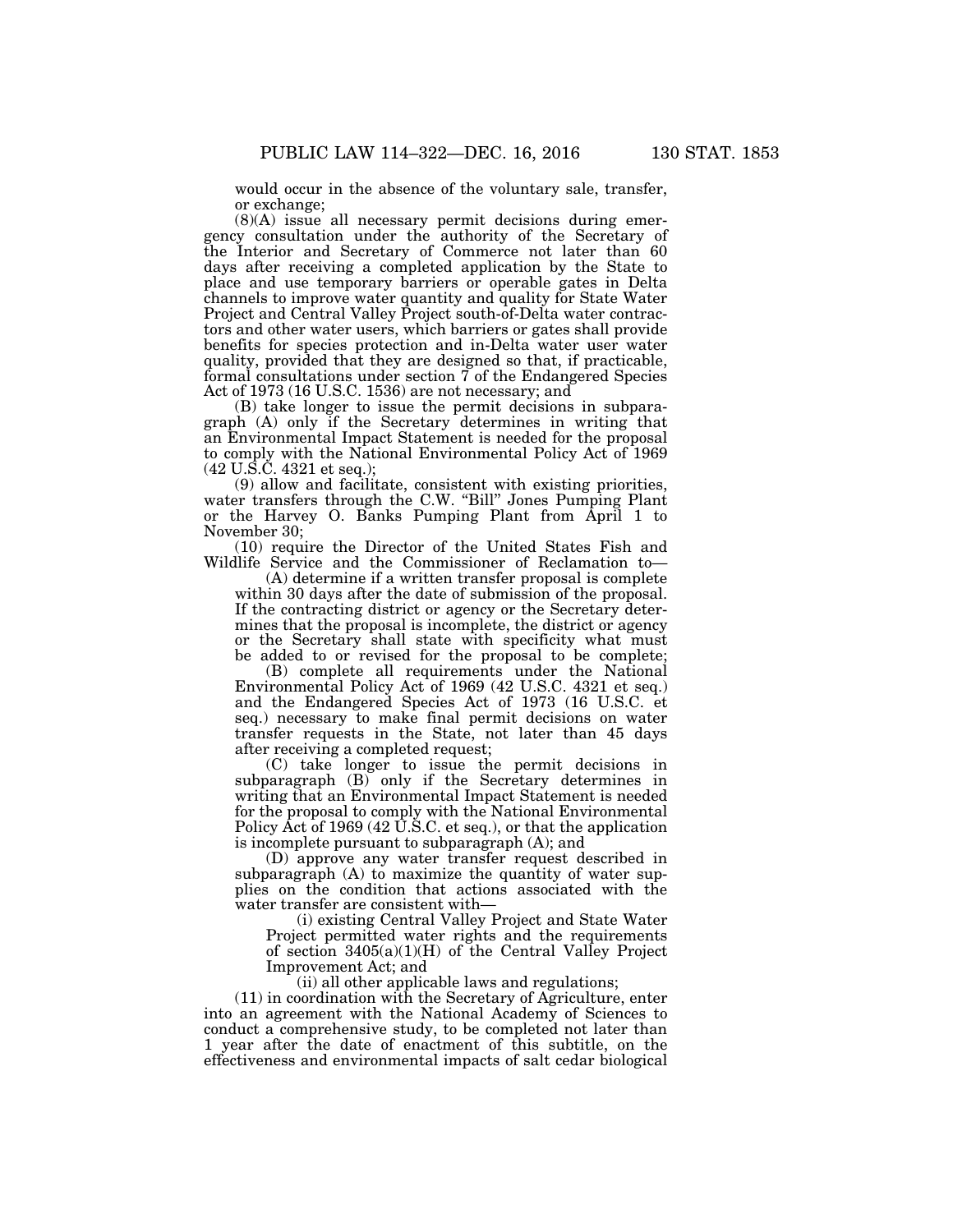control efforts on increasing water supplies and improving riparian habitats of the Colorado River and its principal tributaries, in the State of California and elsewhere;

(12) pursuant to the research and adaptive management procedures of the smelt biological opinion and the salmonid biological opinion use all available scientific tools to identify any changes to the real-time operations of Bureau of Reclamation, State, and local water projects that could result in the availability of additional water supplies; and

(13) determine whether alternative operational or other management measures would meet applicable regulatory requirements for listed species while maximizing water supplies and water supply reliability; and

(14) continue to vary the averaging period of the Delta Export/Inflow ratio, to the extent consistent with any applicable State Water Resources Control Board orders under decision D–1641, to operate to a

(A) ratio using a 3-day averaging period on the rising limb of a Delta inflow hydrograph; and

(B) 14-day averaging period on the falling limb of the Delta inflow hydrograph.

(c) OTHER AGENCIES.—To the extent that a Federal agency other than the Department of the Interior and the Department of Commerce has a role in approving projects described in subsections (a) and (b), this section shall apply to the Federal agency.

(d) ACCELERATED PROJECT DECISION AND ELEVATION.—

(1) IN GENERAL.—On request of the Governor of California, the Secretary of the Interior and Secretary of Commerce shall use the expedited procedures under this subsection to make final decisions relating to Federal or federally approved projects or operational changes proposed pursuant to subsections (a) and (b) to provide additional water supplies or otherwise address emergency drought conditions.

(2) REQUEST FOR RESOLUTION.—Not later than 7 days after receiving a request of the Governor of California, the Secretaries referred to in paragraph (1), or the head of another Federal agency responsible for carrying out a review of a project, as applicable, the Secretary of the Interior shall convene a final project decision meeting with the heads of all relevant Federal agencies to decide whether to approve a project to provide emergency water supplies or otherwise address emergency drought condition.

(3) NOTIFICATION.—Upon receipt of a request for a meeting under this subsection, the Secretary of the Interior shall notify the heads of all relevant Federal agencies of the request, including a description of the project to be reviewed and the date for the meeting.

(4) DECISION.—Not later than 10 days after the date on which a meeting is requested under paragraph (2), the head of the relevant Federal agency shall issue a final decision on the project.

(2) MEETING CONVENED BY SECRETARY.—The Secretary of the Interior may convene a final project decision meeting under this subsection at any time, at the discretion of the Secretary, regardless of whether a meeting is requested under paragraph  $(2)$ .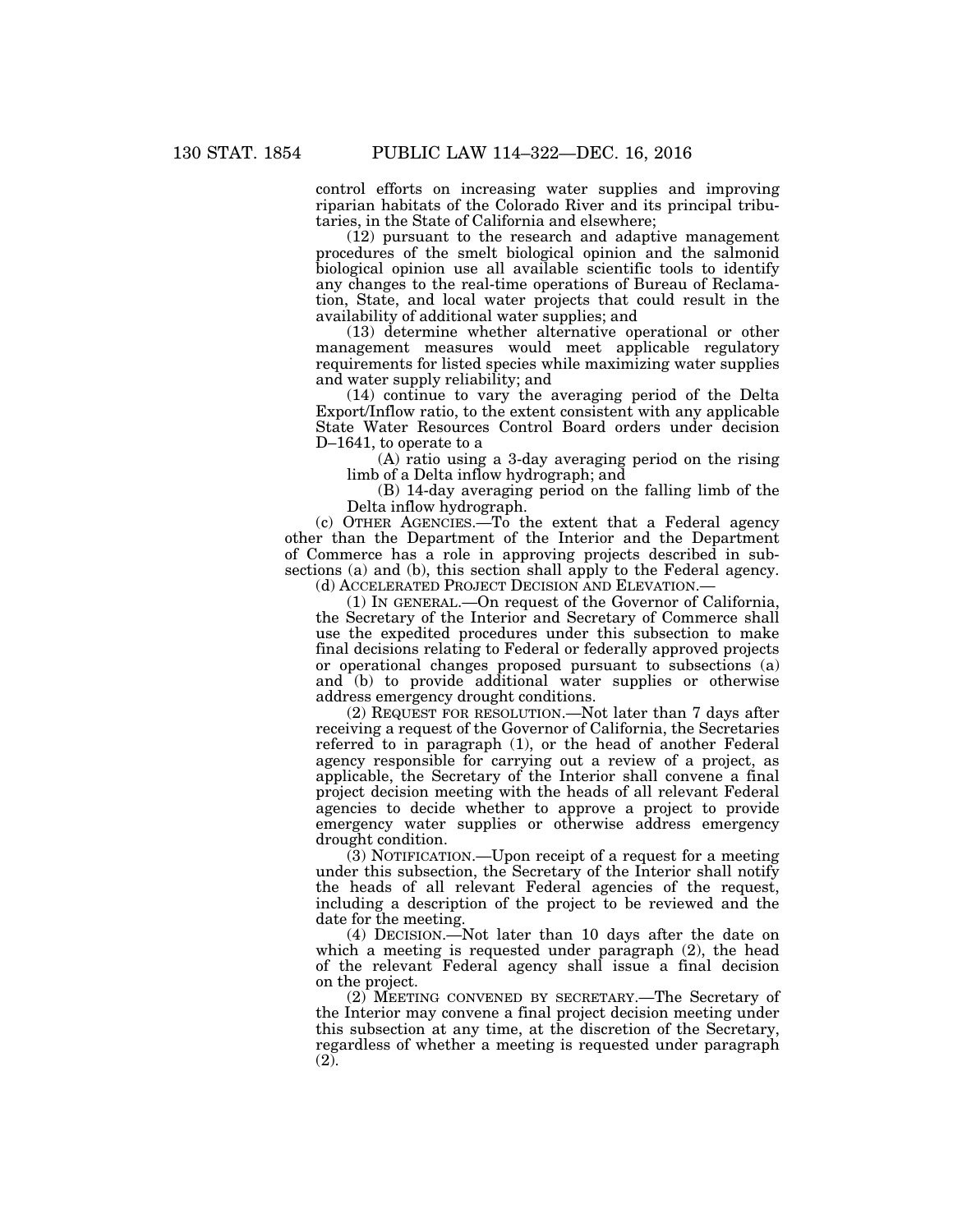(3) LIMITATION.—The expedited procedures under this subsection apply only to—

(A) proposed new Federal projects or operational changes pursuant to subsection (a) or (b); and

(B) the extent they are consistent with applicable laws (including regulations).

(e) OPERATIONS PLAN.—The Secretaries of Commerce and the Interior, in consultation with appropriate State officials, shall develop an operations plan that is consistent with the provisions of this subtitle and other applicable Federal and State laws, including provisions that are intended to provide additional water supplies that could be of assistance during the current drought.

### **SEC. 4002. SCIENTIFICALLY SUPPORTED IMPLEMENTATION OF OMR FLOW REQUIREMENTS.**

(a) IN GENERAL.—In implementing the provisions of the smelt biological opinion and the salmonid biological opinion, the Secretary of the Interior and the Secretary of Commerce shall manage reverse flow in Old and Middle Rivers at the most negative reverse flow rate allowed under the applicable biological opinion to maximize water supplies for the Central Valley Project and the State Water Project, unless that management of reverse flow in Old and Middle Rivers to maximize water supplies would cause additional adverse effects on the listed fish species beyond the range of effects anticipated to occur to the listed fish species for the duration of the applicable biological opinion, or would be inconsistent with applicable State law requirements, including water quality, salinity control, and compliance with State Water Resources Control Board Order D–1641 or a successor order.

(b) REQUIREMENTS.—If the Secretary of the Interior or Secretary of Commerce determines to manage rates of pumping at the C.W. "Bill" Jones and the Harvey O. Banks pumping plants in the southern Delta to achieve a reverse OMR flow rate less negative than the most negative reverse flow rate prescribed by the applicable biological opinion, the Secretary shall—

(1) document in writing any significant facts regarding real-time conditions relevant to the determinations of OMR reverse flow rates, including—

(A) targeted real-time fish monitoring in the Old River pursuant to this section, including as it pertains to the smelt biological opinion monitoring of Delta smelt in the vicinity of Station 902;

(B) near-term forecasts with available salvage models under prevailing conditions of the effects on the listed species of OMR flow at the most negative reverse flow rate prescribed by the biological opinion; and

(C) any requirements under applicable State law; and (2) explain in writing why any decision to manage OMR reverse flow at rates less negative than the most negative reverse flow rate prescribed by the biological opinion is necessary to avoid additional adverse effects on the listed fish species beyond the range of effects anticipated to occur to the listed fish species for the duration of the applicable biological opinion, after considering relevant factors such as—

(A) the distribution of the listed species throughout the Delta;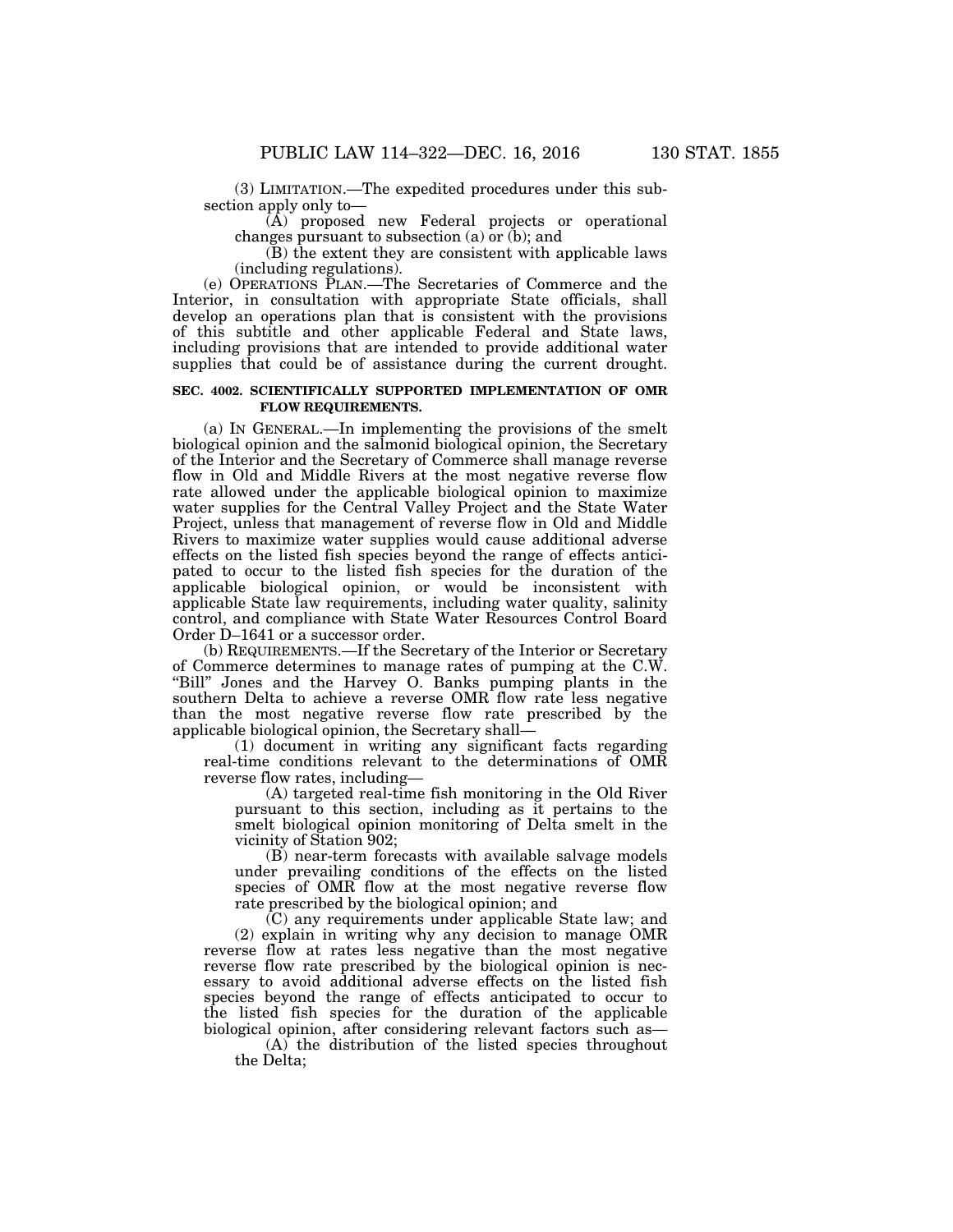(B) the potential effects of high entrainment risk on subsequent species abundance;

(C) the water temperature;

(D) other significant factors relevant to the determination, as required by applicable Federal or State laws;

(E) turbidity; and

(F) whether any alternative measures could have a substantially lesser water supply impact.

(c) LEVEL OF DETAIL REQUIRED.—The analyses and documentation required by this section shall be comparable to the depth and complexity as is appropriate for real time decision-making. This section shall not be interpreted to require a level of administrative findings and documentation that could impede the execution of effective real time adaptive management.

(d) FIRST SEDIMENT FLUSH.—During the first flush of sediment out of the Delta in each water year, and provided that such determination is based upon objective evidence, notwithstanding subsection (a), the Secretary of the Interior shall manage OMR flow pursuant to the provisions of the smelt biological opinion that protects adult Delta smelt from the first flush if required to do so by the smelt biological opinion.

(e) CONSTRUCTION.—The Secretary of the Interior and the Secretary of Commerce are authorized to implement subsection (a) consistent with the results of monitoring through Early Warning Surveys to make real time operational decisions consistent with the current applicable biological opinion.

(f) CALCULATION OF REVERSE FLOW IN OMR.—Within 180 days of the enactment of this subtitle, the Secretary of the Interior is directed, in consultation with the California Department of Water Resources, and consistent with the smelt biological opinion and the salmonid biological opinion, to review, modify, and implement, if appropriate, the method used to calculate reverse flow in Old and Middle Rivers, for implementation of the reasonable and prudent alternatives in the smelt biological opinion and the salmonid biological opinion, and any succeeding biological opinions.

#### **SEC. 4003. TEMPORARY OPERATIONAL FLEXIBILITY FOR STORM EVENTS.**

(a) IN GENERAL.—

(1) Nothing in this subtitle authorizes additional adverse effects on listed species beyond the range of the effects anticipated to occur to the listed species for the duration of the smelt biological opinion or salmonid biological opinion, using the best scientific and commercial data available.

(2) When consistent with the environmental protection mandate in paragraph (1) while maximizing water supplies for Central Valley Project and State Water Project contractors, the Secretary of the Interior and the Secretary of Commerce, through an operations plan, shall evaluate and may authorize the Central Valley Project and the State Water Project, combined, to operate at levels that result in OMR flows more negative than the most negative reverse flow rate prescribed by the applicable biological opinion (based on United States Geological Survey gauges on Old and Middle Rivers) daily average as described in subsections (b) and (c) to capture peak flows during storm-related events.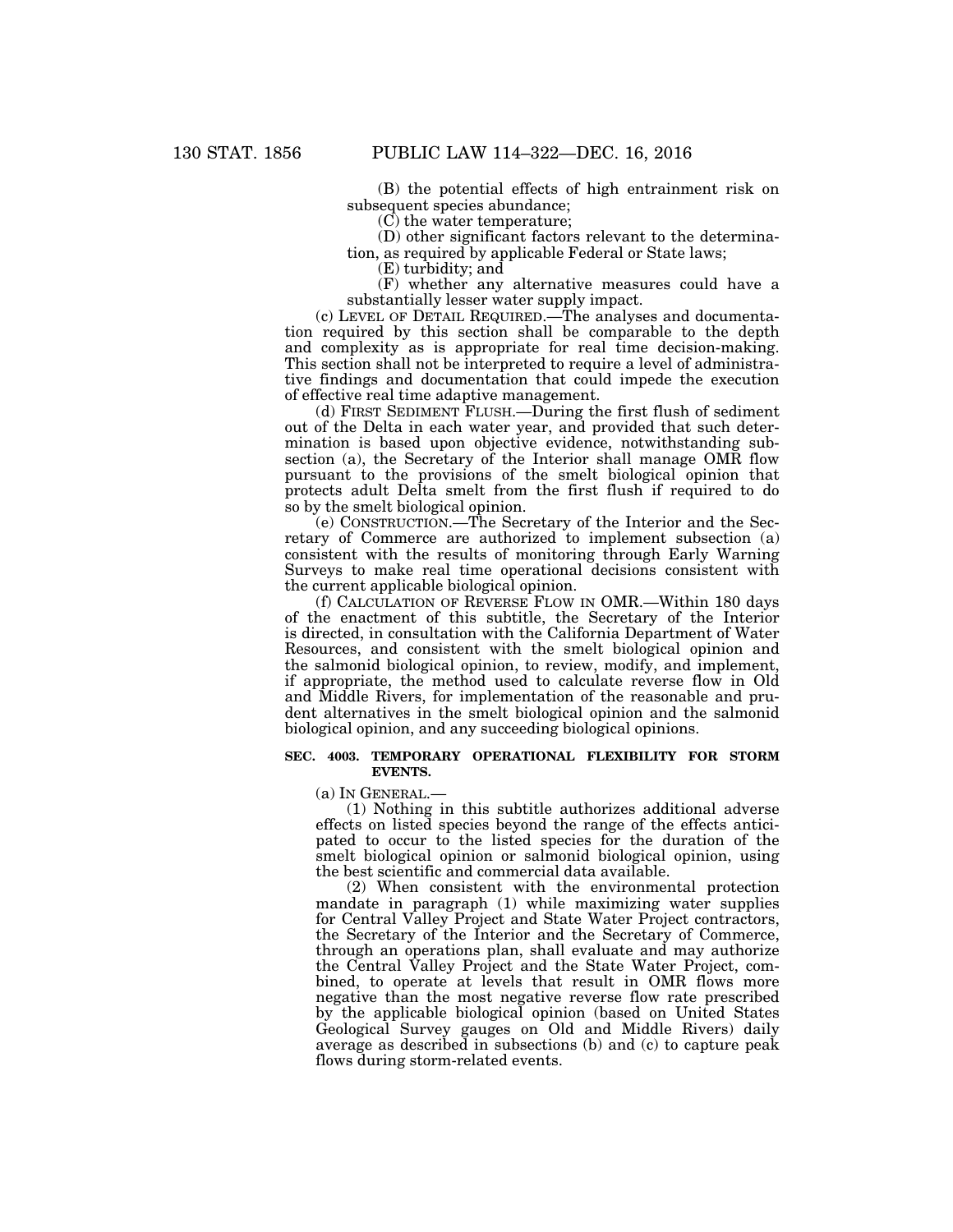(b) FACTORS TO BE CONSIDERED.—In determining additional adverse effects on any listed fish species beyond the range of effects anticipated to occur to the listed fish species for the duration of the smelt biological opinion or salmonid biological opinion, using the best scientific and commercial data available, the Secretaries of the Interior and Commerce may consider factors including:

(1) The degree to which the Delta outflow index indicates a higher level of flow available for diversion.

(2) Relevant physical parameters including projected inflows, turbidity, salinities, and tidal cycles.

(3) The real-time distribution of listed species.

(c) OTHER ENVIRONMENTAL PROTECTIONS.— (1) STATE LAW.—The actions of the Secretary of the Interior and the Secretary of Commerce under this section shall be consistent with applicable regulatory requirements under State law.

(2) FIRST SEDIMENT FLUSH.—During the first flush of sediment out of the Delta in each water year, and provided that such determination is based upon objective evidence, the Secretary of the Interior shall manage OMR flow pursuant to the portion of the smelt biological opinion that protects adult Delta smelt from the first flush if required to do so by the smelt biological opinion.

(3) APPLICABILITY OF OPINION.—This section shall not affect the application of the salmonid biological opinion from April 1 to May 31, unless the Secretary of Commerce finds that some or all of such applicable requirements may be adjusted during this time period to provide emergency water supply relief without resulting in additional adverse effects on listed salmonid species beyond the range of the effects anticipated to occur to the listed salmonid species for the duration of the salmonid biological opinion using the best scientific and commercial data available. In addition to any other actions to benefit water supply, the Secretary of the Interior and the Secretary of Commerce shall consider allowing through-Delta water transfers to occur during this period if they can be accomplished consistent with section  $3405(a)(1)(H)$  of the Central Valley Project Improvement Act and other applicable law. Water transfers solely or exclusively through the State Water Project are not required to be consistent with subsection (a)(1)(H) of the Central Valley Project Improvement Act.

(4) MONITORING.—During operations under this section, the Commissioner of Reclamation, in coordination with the Fish and Wildlife Service, National Marine Fisheries Service, and California Department of Fish and Wildlife, shall undertake expanded monitoring programs and other data gathering to improve the efficiency of operations for listed species protections and Central Valley Project and State Water Project water supply to ensure incidental take levels are not exceeded, and to identify potential negative impacts, if any.

(d) EFFECT OF HIGH OUTFLOWS.—When exercising their authorities to capture peak flows pursuant to subsection (c), the Secretary of the Interior and the Secretary of Commerce shall not count such days toward the 5-day and 14-day running averages of tidally filtered daily Old and Middle River flow requirements under the smelt biological opinion and salmonid biological opinion, unless doing so is required to avoid additional adverse effects on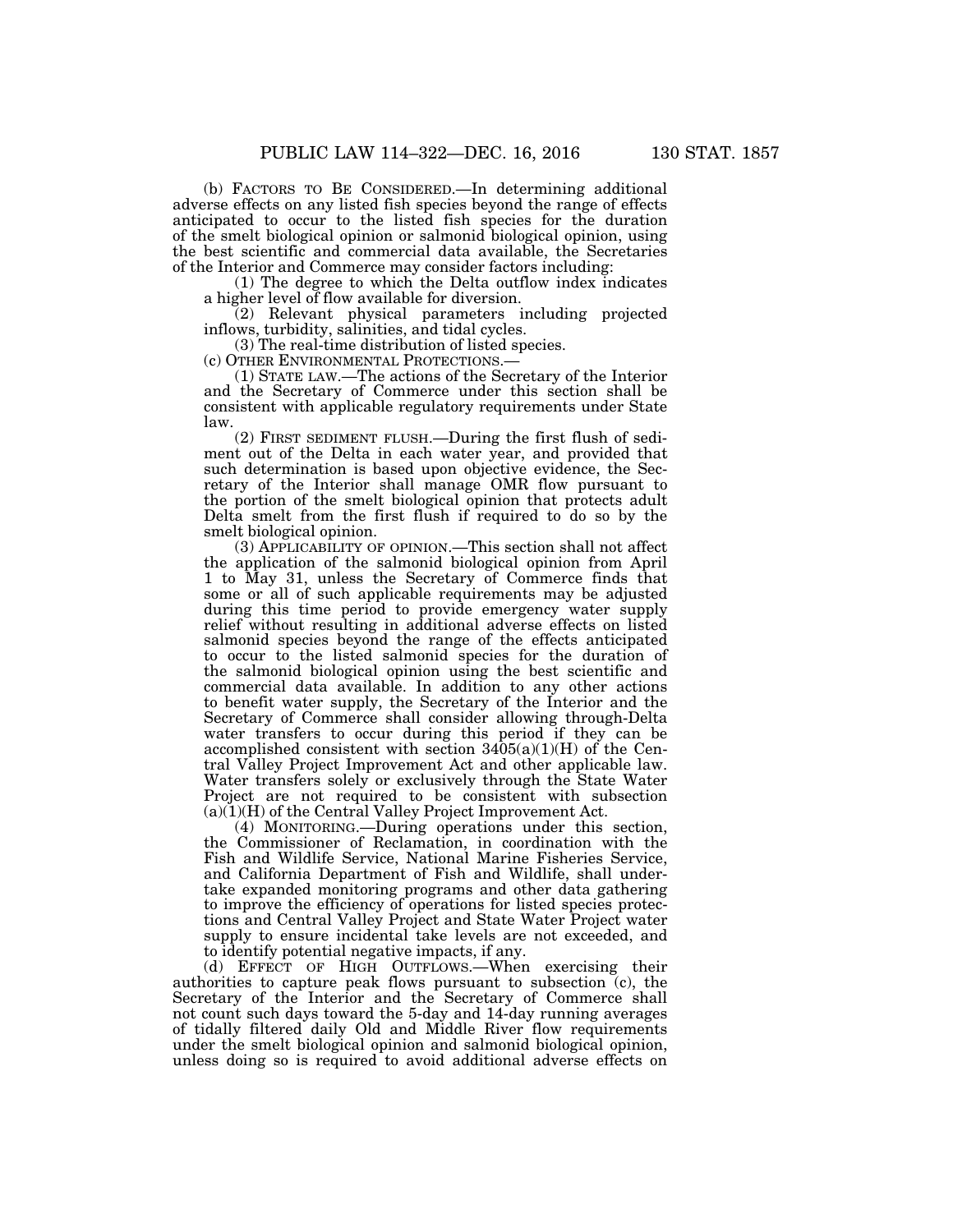listed fish species beyond those anticipated to occur through implementation of the smelt biological opinion and salmonid biological opinion using the best scientific and commercial data available.

(e) LEVEL OF DETAIL REQUIRED FOR ANALYSIS.—In articulating the determinations required under this section, the Secretary of the Interior and the Secretary of Commerce shall fully satisfy the requirements herein but shall not be expected to provide a greater level of supporting detail for the analysis than feasible to provide within the short timeframe permitted for timely realtime decisionmaking in response to changing conditions in the Delta.

#### **SEC. 4004. CONSULTATION ON COORDINATED OPERATIONS.**

(a) RESOLUTION OF WATER RESOURCE ISSUES.—In furtherance of the policy established by section  $2(c)(2)$  of the Endangered Species Act of 1973, that Federal agencies shall cooperate with State and local agencies to resolve water resource issues in concert with conservation of endangered species, in any consultation or reconsultation on the coordinated operations of the Central Valley Project and the State Water Project, the Secretaries of the Interior and Commerce shall ensure that any public water agency that contracts for the delivery of water from the Central Valley Project or the State Water Project that so requests shall—

(1) have routine and continuing opportunities to discuss and submit information to the action agency for consideration during the development of any biological assessment;

(2) be informed by the action agency of the schedule for preparation of a biological assessment;

(3) be informed by the consulting agency, the U.S. Fish and Wildlife Service or the National Marine Fisheries Service, of the schedule for preparation of the biological opinion at such time as the biological assessment is submitted to the consulting agency by the action agency;

(4) receive a copy of any draft biological opinion and have the opportunity to review that document and provide comment to the consulting agency through the action agency, which comments will be afforded due consideration during the consultation;

(5) have the opportunity to confer with the action agency and applicant, if any, about reasonable and prudent alternatives prior to the action agency or applicant identifying one or more reasonable and prudent alternatives for consideration by the consulting agency; and

(6) where the consulting agency suggests a reasonable and prudent alternative be informed—

(A) how each component of the alternative will contribute to avoiding jeopardy or adverse modification of critical habitat and the scientific data or information that supports each component of the alternative; and

(B) why other proposed alternative actions that would have fewer adverse water supply and economic impacts are inadequate to avoid jeopardy or adverse modification of critical habitat.

(b) INPUT.—When consultation is ongoing, the Secretaries of the Interior and Commerce shall regularly solicit input from and report their progress to the Collaborative Adaptive Management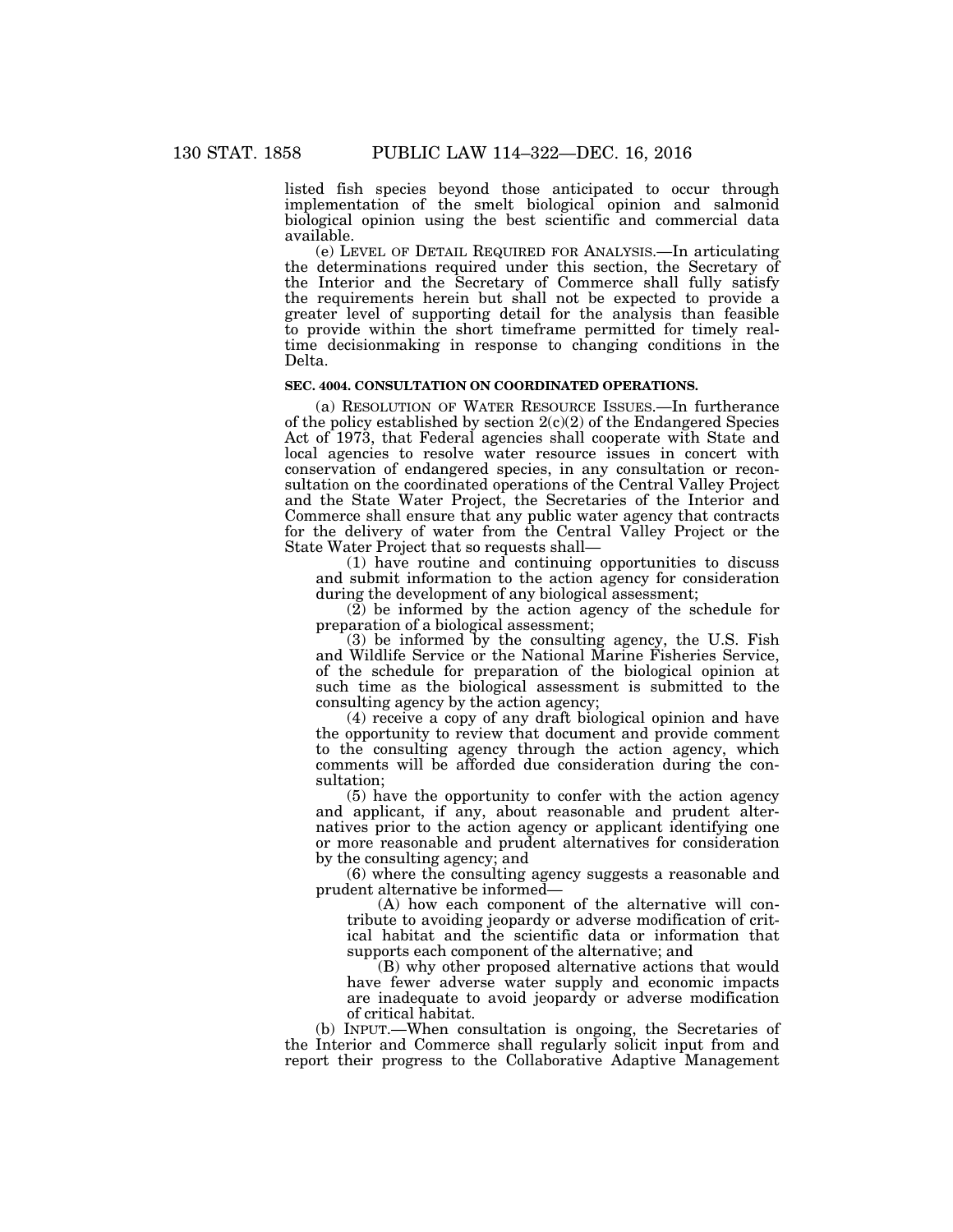Team and the Collaborative Science and Adaptive Management Program policy group. The Collaborative Adaptive Management Team and the Collaborative Science and Adaptive Management Program policy group may provide the Secretaries with recommendations to improve the effects analysis and Federal agency determinations. The Secretaries shall give due consideration to the recommendations when developing the Biological Assessment and Biological Opinion.

(c) MEETINGS.—The Secretaries shall establish a quarterly stakeholder meeting during any consultation or reconsultation for the purpose of providing updates on the development of the Biological Assessment and Biological Opinion. The quarterly stakeholder meeting shall be open to stakeholders identified by the Secretaries representing a broad range of interests including environmental, recreational and commercial fishing, agricultural, municipal, Delta, and other regional interests, and including stakeholders that are not state or local agencies.

(d) CLARIFICATION.—Neither subsection (b) or (c) of this section may be used to meet the requirements of subsection (a).

(e) NON-APPLICABILITY OF FACA.—For the purposes of subsection (b), the Collaborative Adaptive Management Team, the Collaborative Science and Adaptive Management Program policy group, and any recommendations made to the Secretaries, are exempt from the Federal Advisory Committee Act.

#### **SEC. 4005. PROTECTIONS.**

(a) APPLICABILITY.—This section shall apply only to sections 4001 through 4006.

(b) OFFSET FOR STATE WATER PROJECT.—

(1) IMPLEMENTATION IMPACTS.—The Secretary of the Interior shall confer with the California Department of Fish and Wildlife in connection with the implementation of the applicable provisions of this subtitle on potential impacts to any consistency determination for operations of the State Water Project issued pursuant to California Fish and Game Code section 2080.1.

(2) ADDITIONAL YIELD.—If, as a result of the application of the applicable provisions of this subtitle, the California Department of Fish and Wildlife—

(A) determines that operations of the State Water Project are inconsistent with the consistency determinations issued pursuant to California Fish and Game Code section 2080.1 for operations of the State Water Project; or

(B) requires take authorization under California Fish and Game Code section 2081 for operation of the State Water Project;

in a manner that directly or indirectly results in reduced water supply to the State Water Project as compared with the water supply available under the smelt biological opinion and the salmonid biological opinion; and as a result, Central Valley Project yield is greater than it otherwise would have been, then that additional yield shall be made available to the State Water Project for delivery to State Water Project contractors to offset that reduced water supply, provided that if it is necessary to reduce water supplies for any Central Valley Project authorized uses or contractors to make available to the State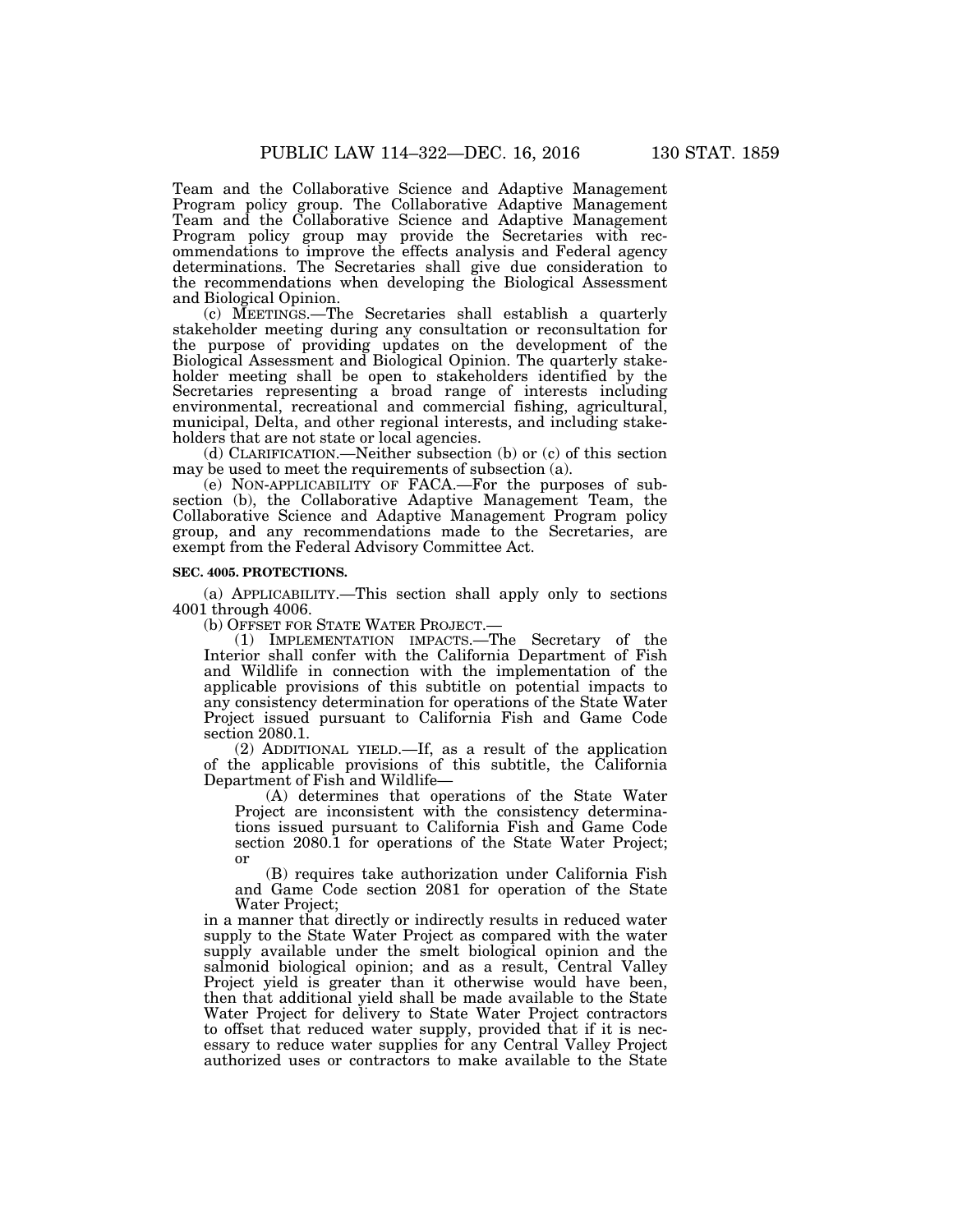Water Project that additional yield, such reductions shall be applied proportionately to those uses or contractors that benefit from that increased yield.

(3) NOTIFICATION RELATED TO ENVIRONMENTAL PROTEC- TIONS.—The Secretary of the Interior and Secretary of Commerce shall—

(A) notify the Director of the California Department of Fish and Wildlife regarding any changes in the manner in which the smelt biological opinion or the salmonid biological opinion is implemented; and

(B) confirm that those changes are consistent with the Endangered Species Act of 1973 (16 U.S.C. 1531 et seq.).

(4) SAVINGS.—Nothing in the applicable provisions of this subtitle shall have any effect on the application of the California Endangered Species Act (California Fish and Game Code sections 2050 through 2116).

(c) AREA OF ORIGIN AND WATER RIGHTS PROTECTIONS.—

(1) IN GENERAL.—The Secretary of the Interior and the Secretary of Commerce, in carrying out the mandates of the applicable provisions of this subtitle, shall take no action that—

(A) diminishes, impairs, or otherwise affects in any manner any area of origin, watershed of origin, county of origin, or any other water rights protection, including rights to water appropriated before December 19, 1914, provided under State law;

(B) limits, expands or otherwise affects the application of section 10505, 10505.5, 11128, 11460, 11461, 11462, 11463 or 12200 through 12220 of the California Water Code or any other provision of State water rights law, without respect to whether such a provision is specifically referred to in this section; or

(C) diminishes, impairs, or otherwise affects in any manner any water rights or water rights priorities under applicable law.

 $(2)$  EFFECT OF ACT.—

(A) Nothing in the applicable provisions of this subtitle affects or modifies any obligation of the Secretary of the Interior under section 8 of the Act of June 17, 1902 (32 Stat. 390, chapter 1093).

(B) Nothing in the applicable provisions of this subtitle diminishes, impairs, or otherwise affects in any manner any Project purposes or priorities for the allocation, delivery or use of water under applicable law, including the Project purposes and priorities established under section 3402 and section 3406 of the Central Valley Project Improvement Act (Public Law 102–575; 106 Stat. 4706).

(d) NO REDIRECTED ADVERSE IMPACTS.—

(1) IN GENERAL.—The Secretary of the Interior and Secretary of Commerce shall not carry out any specific action authorized under the applicable provisions of this subtitle that would directly or through State agency action indirectly result in the involuntary reduction of water supply to an individual, district, or agency that has in effect a contract for water with the State Water Project or the Central Valley Project, including Settlement and Exchange contracts, refuge contracts, and Friant Division contracts, as compared to the water supply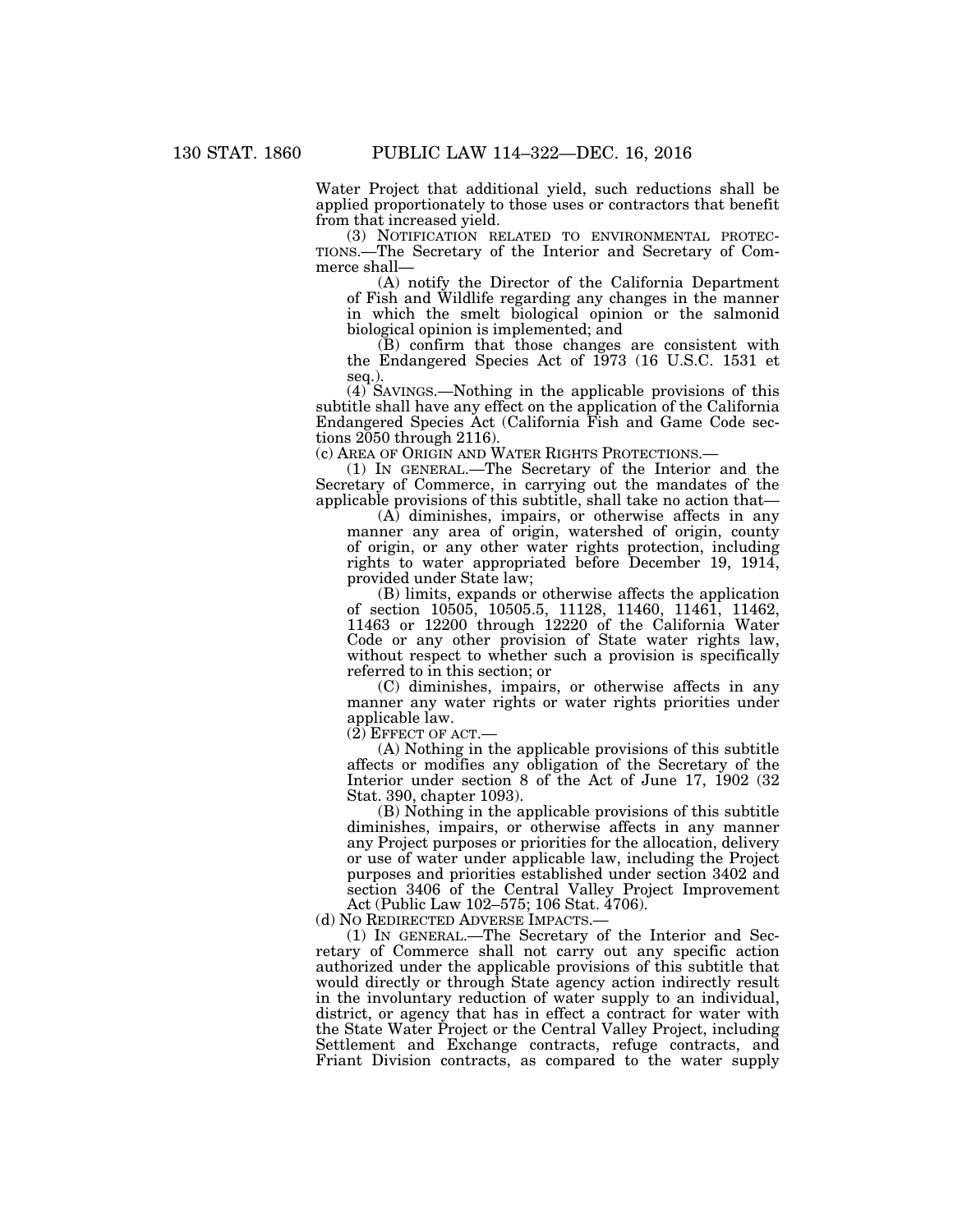that would be provided in the absence of action under this subtitle, and nothing in this section is intended to modify, amend or affect any of the rights and obligations of the parties to such contracts.

(2) ACTION ON DETERMINATION.—If, after exploring all options, the Secretary of the Interior or the Secretary of Commerce makes a final determination that a proposed action under the applicable provisions of this subtitle cannot be carried out in accordance with paragraph (1), that Secretary—

(A) shall document that determination in writing for that action, including a statement of the facts relied on, and an explanation of the basis, for the decision; and

(B) is subject to applicable law, including the Endangered Species Act of  $1973$  (16 U.S.C. 1531 et seq.).

(e) ALLOCATIONS FOR SACRAMENTO VALLEY WATER SERVICE CONTRACTORS.—

(1) DEFINITIONS.—In this subsection:

(A) EXISTING CENTRAL VALLEY PROJECT AGRICULTURAL WATER SERVICE CONTRACTOR WITHIN THE SACRAMENTO RIVER WATERSHED.—The term ''existing Central Valley Project agricultural water service contractor within the Sacramento River Watershed'' means any water service contractor within the Shasta, Trinity, or Sacramento River division of the Central Valley Project that has in effect a water service contract on the date of enactment of this subtitle that provides water for irrigation.

(B) YEAR TERMS.—The terms ''Above Normal'', ''Below Normal", "Dry", and "Wet", with respect to a year, have the meanings given those terms in the Sacramento Valley Water Year Type (40–30–30) Index.

(2) ALLOCATIONS OF WATER.—

(A) ALLOCATIONS.—Subject to paragraph (3), the Secretary of the Interior shall make every reasonable effort in the operation of the Central Valley Project to allocate water provided for irrigation purposes to each existing Central Valley Project agricultural water service contractor within the Sacramento River Watershed in accordance with the following:

(i) Not less than 100 percent of the contract quantity of the existing Central Valley Project agricultural water service contractor within the Sacramento River Watershed in a "Wet" year.

(ii) Not less than 100 percent of the contract quantity of the existing Central Valley Project agricultural water service Contractor within the Sacramento River Watershed in an ''Above Normal'' year.

(iii) Not less than 100 percent of the contract quantity of the existing Central Valley Project agricultural water service contractor within the Sacramento River Watershed in a ''Below Normal'' year that is preceded by an ''Above Normal'' or ''Wet'' year.

(iv) Not less than 50 percent of the contract quantity of the existing Central Valley Project agricultural water service contractor within the Sacramento River Watershed in a ''Dry'' year that is preceded by a "Below Normal", "Above Normal", or "Wet" year.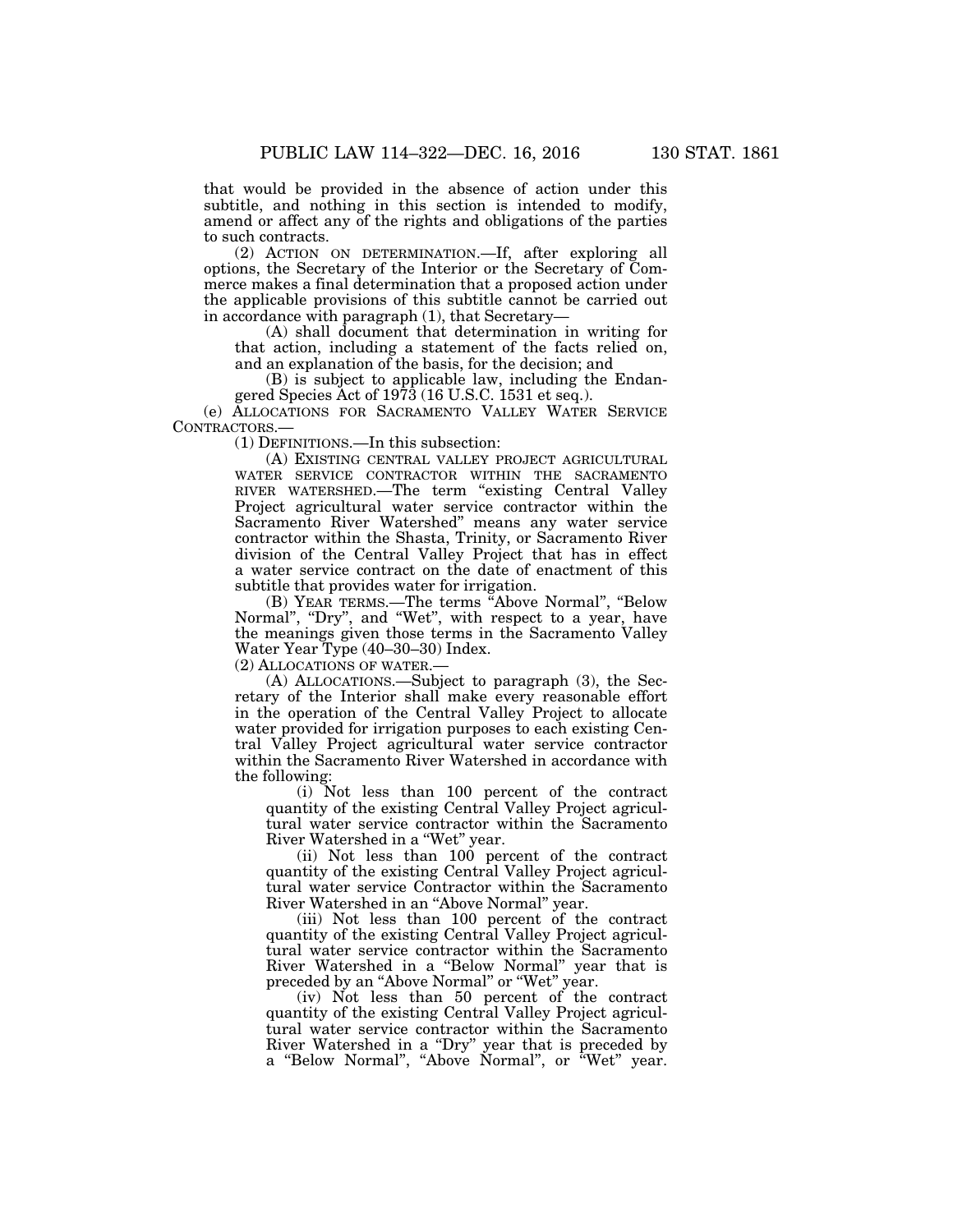(v) In any other year not identified in any of clauses (i) through (iv), not less than twice the allocation percentage to south-of-Delta Central Valley Project agricultural water service contractors, up to 100 percent.

(B) EFFECT OF CLAUSE.—In the event of anomalous circumstances, nothing in clause  $(A)(v)$  precludes an allocation to an existing Central Valley Project agricultural water service contractor within the Sacramento River Watershed that is greater than twice the allocation percentage to a south-of-Delta Central Valley Project agricultural water service contractor.<br>(3) PROTECTION OF ENVIRONMENT, MUNICIPAL AND INDUS-

TRIAL SUPPLIES, AND OTHER CONTRACTORS.—<br>(A) ENVIRONMENT.—Nothing in paragraph (2) shall

adversely affect any protections for the environment, including—

(i) the obligation of the Secretary of the Interior to make water available to managed wetlands pursuant to section 3406(d) of the Central Valley Project Improvement Act (Public Law 102–575; 106 Stat. 4722); or

(ii) any obligation—

(I) of the Secretary of the Interior and the Secretary of Commerce under the smelt biological opinion, the salmonid biological opinion, or any other applicable biological opinion; including the Shasta Dam cold water pool requirements as set forth in the salmonid biological opinion or any other applicable State or Federal law (including regulations); or

(II) under the Endangered Species Act of 1973 (16 U.S.C. et seq.), the Central Valley Project Improvement Act (Public Law 102–575; 106 Stat. 4706), or any other applicable State or Federal law (including regulations).

(B) MUNICIPAL AND INDUSTRIAL SUPPLIES.—Nothing in paragraph (2) shall—

(i) modify any provision of a water service contract that addresses municipal or industrial water shortage policies of the Secretary of the Interior and the Secretary of Commerce;

(ii) affect or limit the authority of the Secretary of the Interior and the Secretary of Commerce to adopt or modify municipal and industrial water shortage policies;

(iii) affect or limit the authority of the Secretary of the Interior and the Secretary of Commerce to implement a municipal or industrial water shortage policy;

(iv) constrain, govern, or affect, directly or indirectly, the operations of the American River division of the Central Valley Project or any deliveries from that division or a unit or facility of that division; or

(v) affects any allocation to a Central Valley Project municipal or industrial water service contractor by increasing or decreasing allocations to the contractor,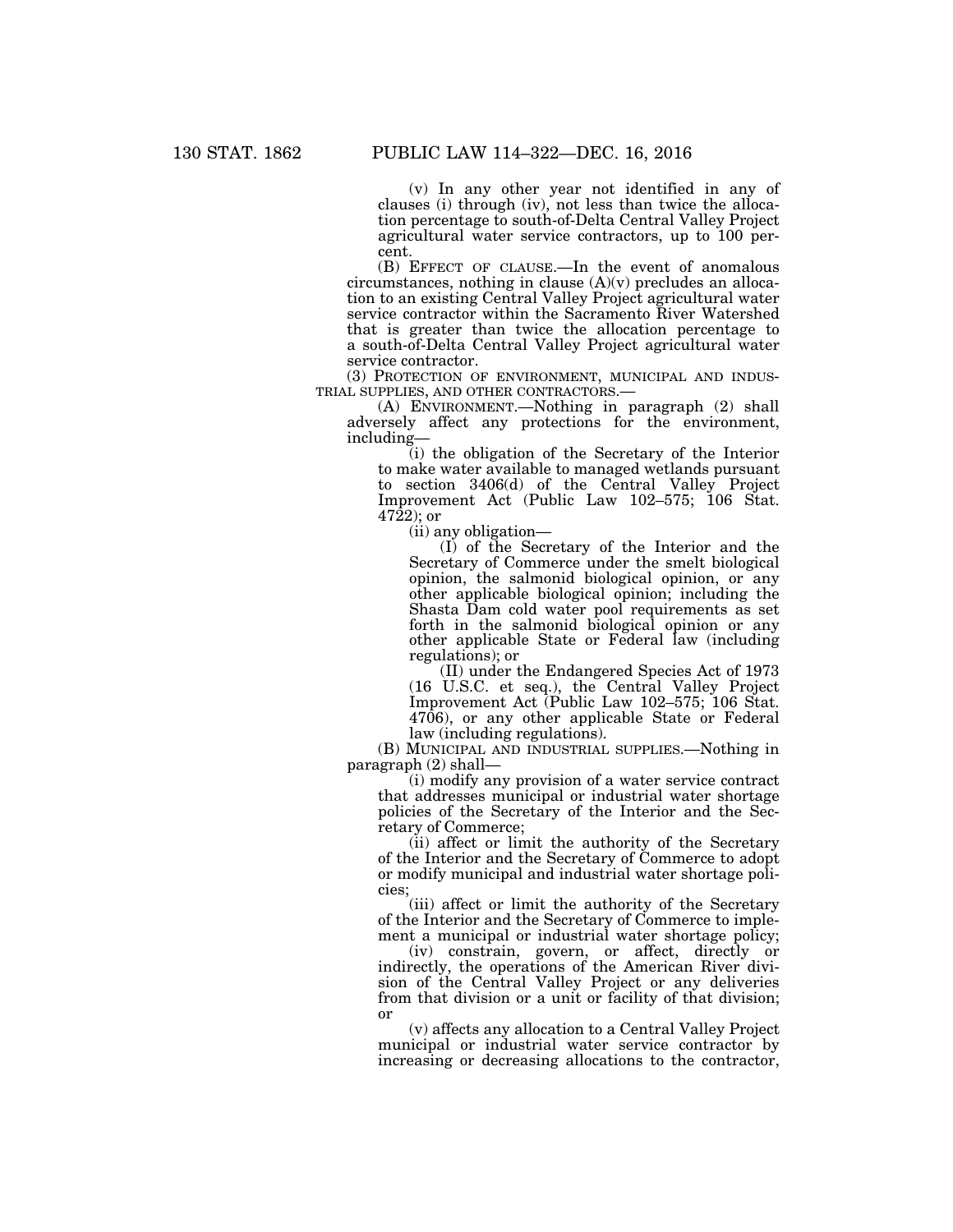as compared to the allocation the contractor would have received absent paragraph (2).

(C) OTHER CONTRACTORS.—Nothing in paragraph (2) shall—

(i) affect the priority of any individual or entity with a Sacramento River settlement contract over water service or repayment contractors;

(ii) affect the obligation of the United States to make a substitute supply of water available to the San Joaquin River exchange contractors;

(iii) affect the allocation of water to Friant division contractors of the Central Valley Project;

(iv) result in the involuntary reduction in contract water allocations to individuals or entities with contracts to receive water from the Friant division;

(v) result in the involuntary reduction in water allocations to refuge contractors; or

(vi) authorize any actions inconsistent with State water rights law.

### **SEC. 4006. NEW MELONES RESERVOIR.**

The Commissioner is directed to work with local water and irrigation districts in the Stanislaus River Basin to ascertain the water storage made available by the Draft Plan of Operations in New Melones Reservoir (DRPO) for water conservation programs, conjunctive use projects, water transfers, rescheduled project water and other projects to maximize water storage and ensure the beneficial use of the water resources in the Stanislaus River Basin. All such programs and projects shall be implemented according to all applicable laws and regulations. The source of water for any such storage program at New Melones Reservoir shall be made available under a valid water right, consistent with the State water transfer guidelines and any other applicable State water law. The Commissioner shall inform the Congress within 18 months setting forth the amount of storage made available by the DRPO that has been put to use under this program, including proposals received by the Commissioner from interested parties for the purpose of this section.

#### **SEC. 4007. STORAGE.**

(a) DEFINITIONS.—In this subtitle:

(1) FEDERALLY OWNED STORAGE PROJECT.—The term ''federally owned storage project'' means any project involving a surface water storage facility in a Reclamation State—

(A) to which the United States holds title; and

(B) that was authorized to be constructed, operated, and maintained pursuant to the reclamation laws.

(2) STATE-LED STORAGE PROJECT.—The term ''State-led storage project'' means any project in a Reclamation State that—

(A) involves a groundwater or surface water storage facility constructed, operated, and maintained by any State, department of a State, subdivision of a State, or public agency organized pursuant to State law; and

(B) provides a benefit in meeting any obligation under Federal law (including regulations).

(b) FEDERALLY OWNED STORAGE PROJECTS.—

(1) AGREEMENTS.—On the request of any State, any department, agency, or subdivision of a State, or any public agency

43 USC 390b note.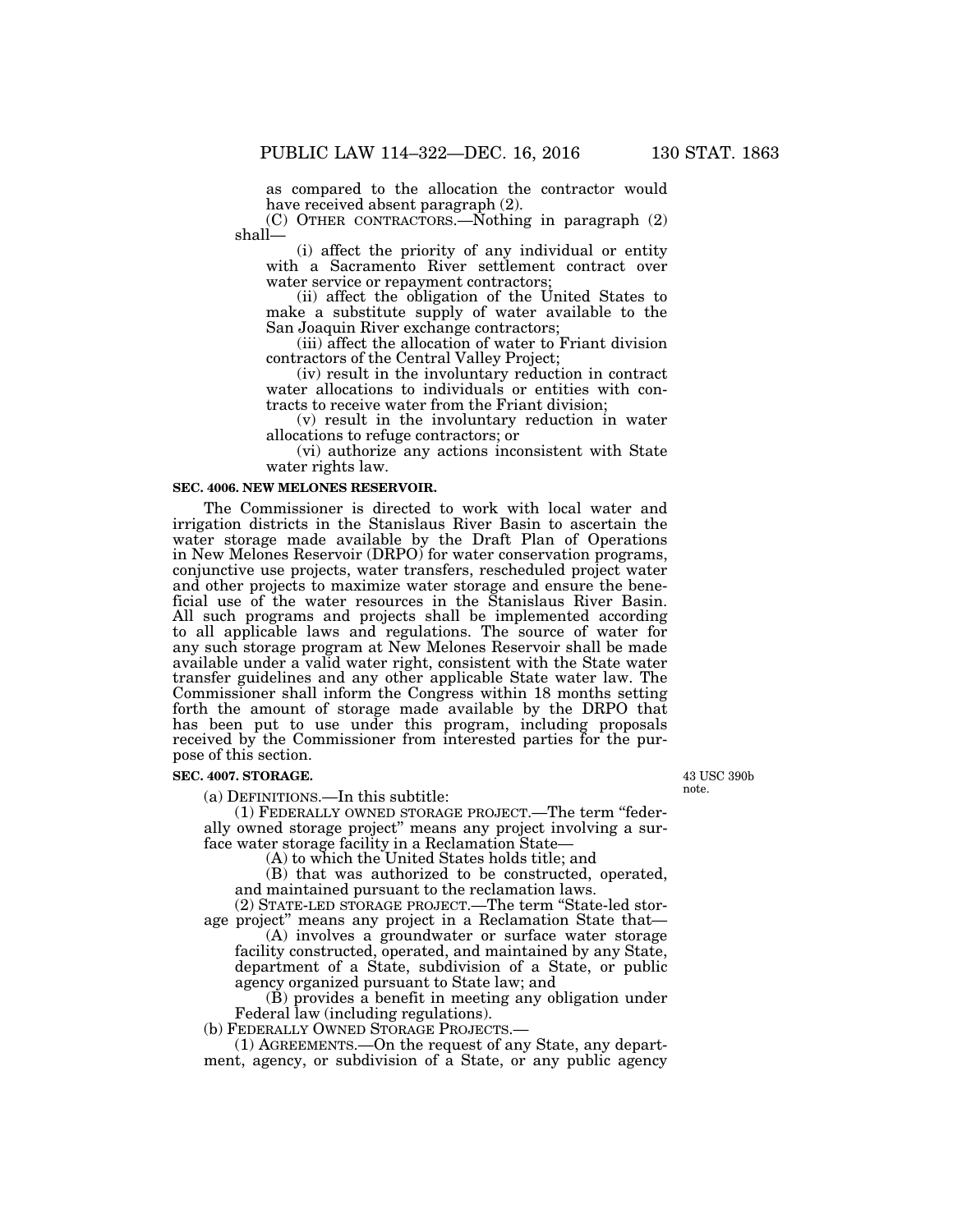organized pursuant to State law, the Secretary of the Interior may negotiate and enter into an agreement on behalf of the United States for the design, study, and construction or expansion of any federally owned storage project in accordance with this section.

(2) FEDERAL COST SHARE.—Subject to the requirements of this subsection, the Secretary of the Interior may participate in a federally owned storage project in an amount equal to not more than 50 percent of the total cost of the federally owned storage project.

(3) COMMENCEMENT.—The construction of a federally owned storage project that is the subject of an agreement under this subsection shall not commence until the Secretary of the Interior—

(A) determines that the proposed federally owned storage project is feasible in accordance with the reclamation laws;

(B) secures an agreement providing upfront funding as is necessary to pay the non-Federal share of the capital costs; and

(C) determines that, in return for the Federal costshare investment in the federally owned storage project, at least a proportionate share of the project benefits are Federal benefits, including water supplies dedicated to specific purposes such as environmental enhancement and wildlife refuges.

(4) ENVIRONMENTAL LAWS.—In participating in a federally owned storage project under this subsection, the Secretary of the Interior shall comply with all applicable environmental laws, including the National Environmental Policy Act of 1969 (42 U.S.C. 4321 et seq.).

(c) STATE-LED STORAGE PROJECTS.—

(1) IN GENERAL.—Subject to the requirements of this subsection, the Secretary of the Interior may participate in a State-led storage project in an amount equal to not more than 25 percent of the total cost of the State-led storage project.

(2) REQUEST BY GOVERNOR.—Participation by the Secretary of the Interior in a State-led storage project under this subsection shall not occur unless—

(A) the participation has been requested by the Governor of the State in which the State-led storage project is located;

(B) the State or local sponsor determines, and the Secretary of the Interior concurs, that—

(i) the State-led storage project is technically and financially feasible and provides a Federal benefit in accordance with the reclamation laws;

(ii) sufficient non-Federal funding is available to complete the State-led storage project; and

(iii) the State-led storage project sponsors are financially solvent;

(C) the Secretary of the Interior determines that, in return for the Federal cost-share investment in the Stateled storage project, at least a proportional share of the project benefits are the Federal benefits, including water supplies dedicated to specific purposes such as environmental enhancement and wildlife refuges; and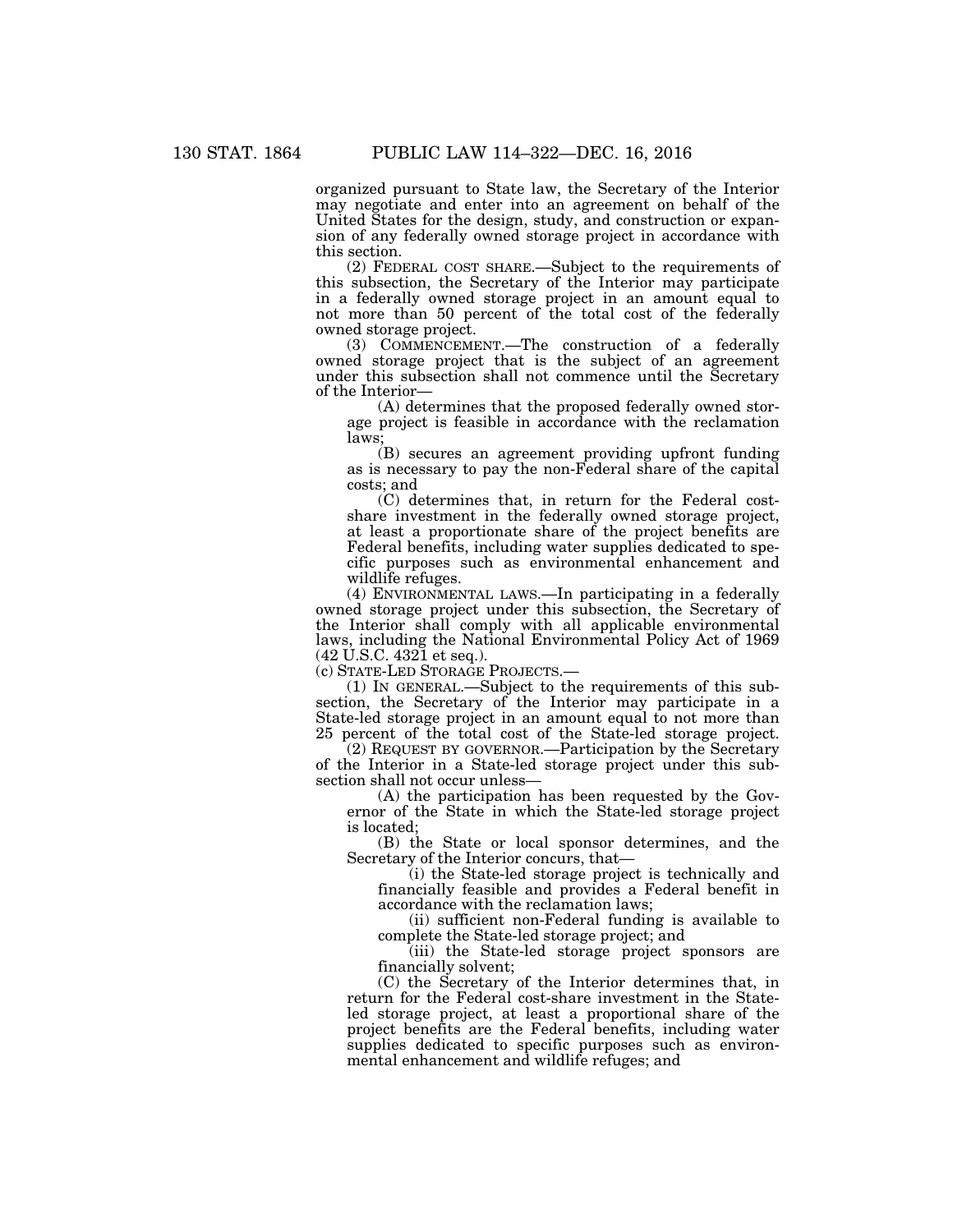(D) the Secretary of the Interior submits to Congress a written notification of these determinations within 30 days of making such determinations.

(3) ENVIRONMENTAL LAWS.—When participating in a Stateled storage project under this subsection, the Secretary shall comply with all applicable environmental laws, including the National Environmental Policy Act of 1969 (42 U.S.C. 4321 et seq.).

(4) INFORMATION.—When participating in a State-led storage project under this subsection, the Secretary of the Interior—

(A) may rely on reports prepared by the sponsor of the State-led storage project, including feasibility (or equivalent) studies, environmental analyses, and other pertinent reports and analyses; but

(B) shall retain responsibility for making the independent determinations described in paragraph (2).

(d) AUTHORITY TO PROVIDE ASSISTANCE.—The Secretary of the Interior may provide financial assistance under this subtitle to carry out projects within any Reclamation State.

(e) RIGHTS TO USE CAPACITY.—Subject to compliance with State water rights laws, the right to use the capacity of a federally owned storage project or State-led storage project for which the Secretary of the Interior has entered into an agreement under this subsection shall be allocated in such manner as may be mutually agreed to by the Secretary of the Interior and each other party to the agreement.

(f) COMPLIANCE WITH CALIFORNIA WATER BOND.—

(1) IN GENERAL.—The provision of Federal funding for construction of a State-led storage project in the State of California shall be subject to the condition that the California Water Commission shall determine that the State-led storage project is consistent with the California Water Quality, Supply, and Infrastructure Improvement Act, approved by California voters on November 4, 2014.

(2) APPLICABILITY.—This subsection expires on the date on which State bond funds available under the Act referred to in paragraph (1) are expended.

(g) PARTNERSHIP AND AGREEMENTS.—The Secretary of the Interior, acting through the Commissioner, may partner or enter into an agreement regarding the water storage projects identified in section 103(d)(1) of the Water Supply, Reliability, and Environmental Improvement Act (Public Law 108–361; 118 Stat. 1688) with local joint powers authorities formed pursuant to State law by irrigation districts and other local water districts and local governments within the applicable hydrologic region, to advance those projects.

(h) AUTHORIZATION OF APPROPRIATIONS.—

 $(1)$  \$335,000,000 of funding in section 4011 $(e)$  is authorized to remain available until expended.

(2) Projects can only receive funding if enacted appropriations legislation designates funding to them by name, after the Secretary recommends specific projects for funding pursuant to this section and transmits such recommendations to the appropriate committees of Congress.

(i) SUNSET.—This section shall apply only to federally owned storage projects and State-led storage projects that the Secretary of the Interior determines to be feasible before January 1, 2021.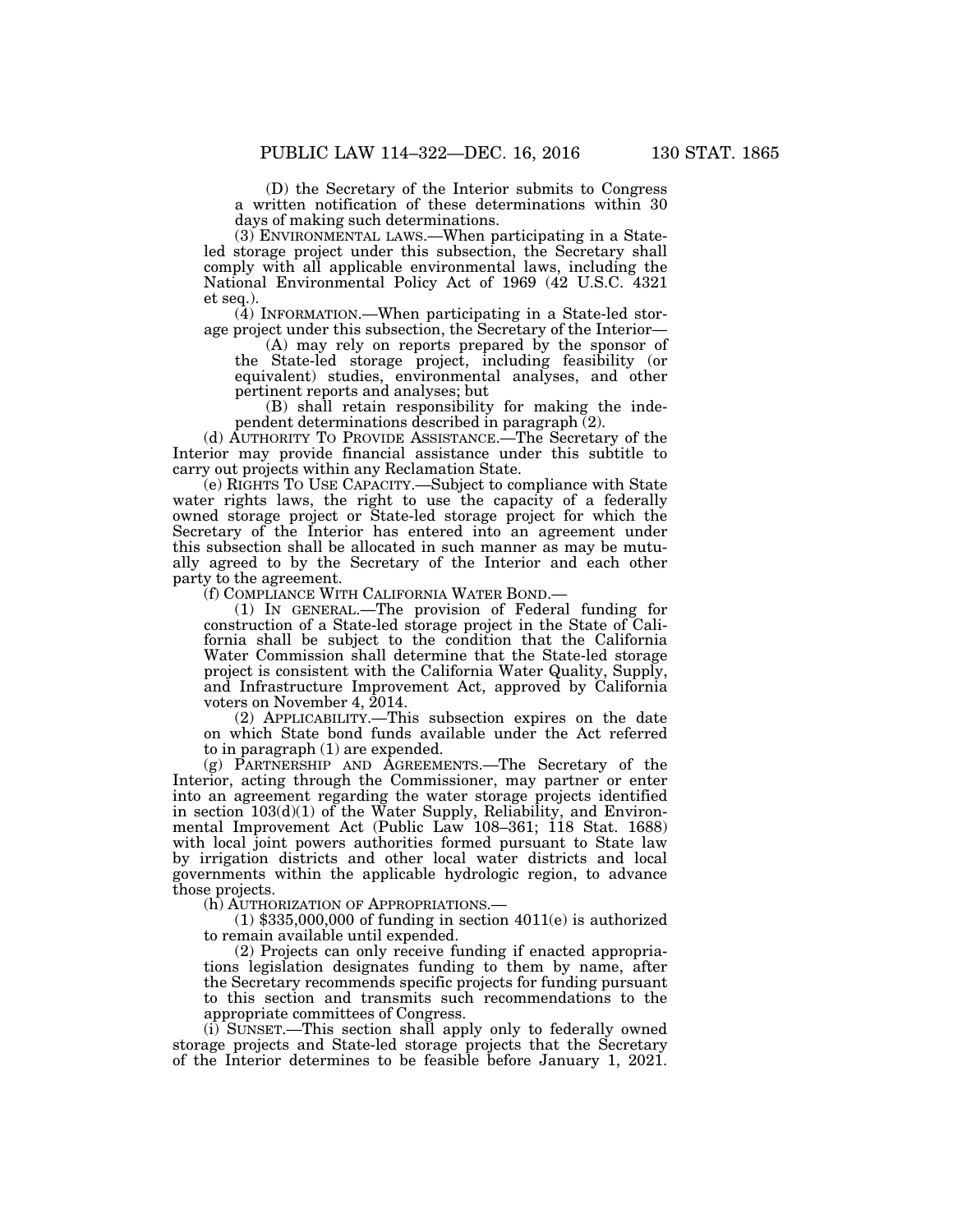(j) CONSISTENCY WITH STATE LAW.—Nothing in this section preempts or modifies any obligation of the United States to act in conformance with applicable State law.

(k) CALFED AUTHORIZATION.—Title I of Public Law 108–361 (the Calfed Bay-Delta Authorization Act) (118 Stat. 1681; 123 Stat. 2860; 128 Stat. 164; 128 Stat. 2312) (as amended by section 207 of Public Law 114–113) is amended by striking ''2017'' each place it appears and inserting "2019".

### **SEC. 4008. LOSSES CAUSED BY THE CONSTRUCTION AND OPERATION OF STORAGE PROJECTS.**

(a) MARINAS, RECREATIONAL FACILITIES, OTHER BUSINESSES.— If in constructing any new or modified water storage project included in section  $10\dot{3}(d)(1)(A)$  of Public Law 108–361 (118 Stat. 1684), the Bureau of Reclamation destroys or otherwise adversely affects any existing marina, recreational facility, or other waterdependent business when constructing or operating a new or modified water storage project, the Secretaries of the Interior and Agriculture, acting through the Bureau and the Forest Service shall—

(1) provide compensation otherwise required by law; and

(2) provide the owner of the affected marina, recreational facility, or other water-dependent business under mutually agreeable terms and conditions with the right of first refusal to construct and operate a replacement marina, recreational facility, or other water-dependent business, as the case may be, on United States land associated with the new or modified water storage project.

(b) HYDROELECTRIC PROJECTS.—If in constructing any new or modified water storage project included in section  $103(d)(1)(A)$  of Public Law 108-361 (118 Stat. 1684), the Bureau of Reclamation reduces or eliminates the capacity or generation of any existing non-Federal hydroelectric project by inundation or otherwise, the Secretary of the Interior shall, subject to the requirements and limitations of this section—

(1) provide compensation otherwise required by law;

(2) provide the owner of the affected hydroelectric project under mutually agreeable terms and conditions with a right of first refusal to construct, operate, and maintain replacement hydroelectric generating facilities at such new or modified water storage project on Federal land associated with the new or modified water storage project or on private land owned by the affected hydroelectric project owner;

(3) provide compensation for the construction of any water conveyance facilities as are necessary to convey water to any new powerhouse constructed by such owner in association with such new hydroelectric generating facilities;

(4) provide for paragraphs  $(1)$ ,  $(2)$ , and  $(3)$  at a cost not to exceed the estimated value of the actual impacts to any existing non-Federal hydroelectric project, including impacts to its capacity and energy value, and as estimated for the associated feasibility study, including additional planning, environmental, design, construction, and operations and maintenance costs for existing and replacement facilities; and

(5) ensure that action taken under paragraphs (1), (2), (3), and (4) shall not directly or indirectly increase the costs to recipients of power marketed by the Western Area Power Administration, nor decrease the value of such power.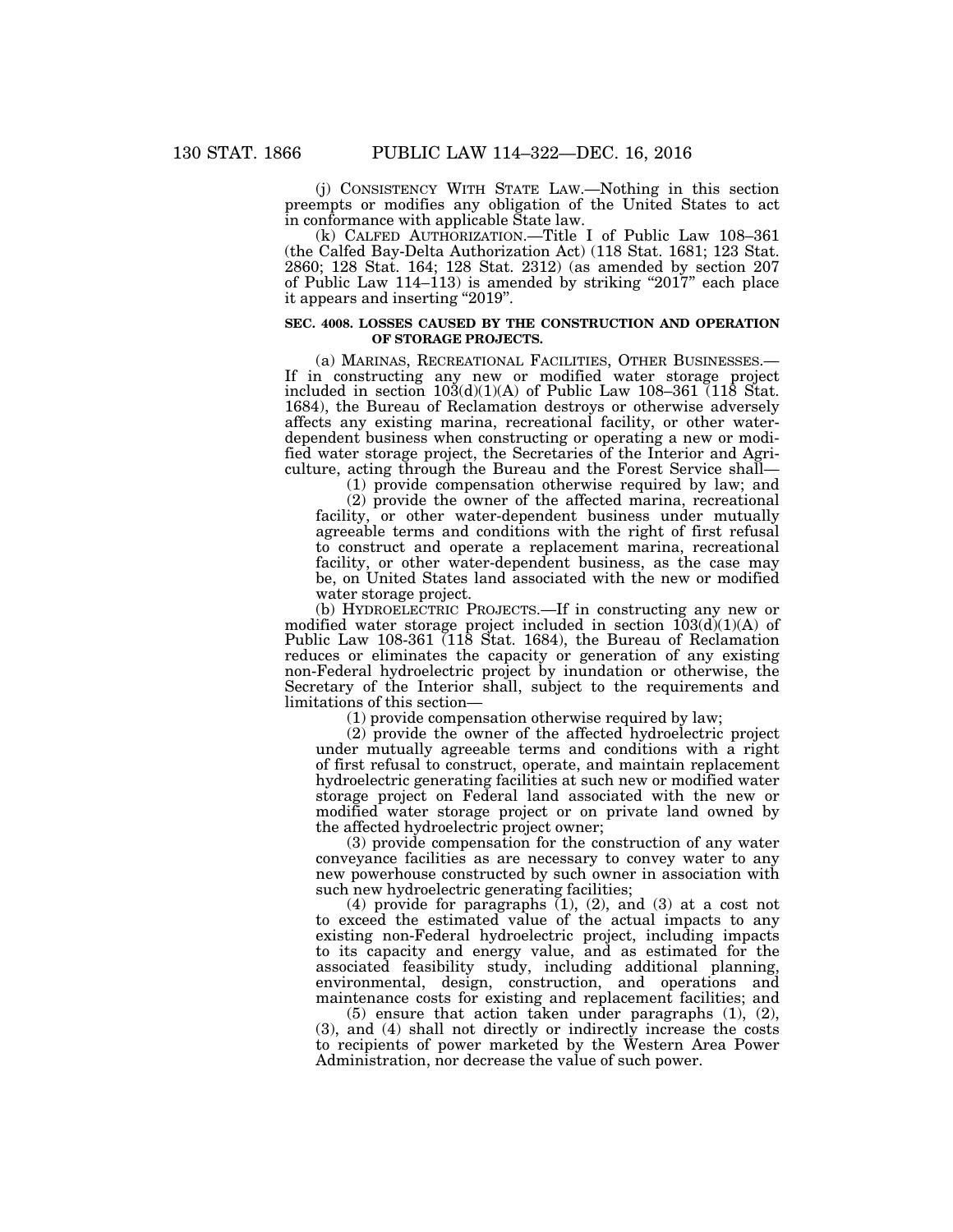(c) EXISTING LICENSEE.—The owner of any project affected under subsection (b)(2) shall be deemed the existing licensee, in accordance with section 15(a) of the Act of June 10, 1920 (16 U.S.C. 808(a)), for any replacement project to be constructed within the proximate geographic area of the affected project.

(d) COST ALLOCATION.—

(1) COMPENSATION.—Any compensation under this section shall be a project cost allocated solely to the direct beneficiaries of the new or modified water project constructed under this section.

(2) REPLACEMENT COSTS.—The costs of the replacement project, and any compensation, shall be—

(A) treated as a stand-alone project and shall not be financially integrated in any other project; and

(B) allocated in accordance with mutually agreeable terms between the Secretary and project beneficiaries.

(e) APPLICABILITY.—This section shall only apply to federally owned water storage projects whether authorized under section 4007 or some other authority.

(f) LIMITATION.—Nothing in this section affects the ability of landowners or Indian tribes to seek compensation or any other remedy otherwise provided by law.

(g) SAVINGS CLAUSE.—No action taken under this section shall directly or indirectly increase the costs to recipients of power marketed by the Western Area Power Administration, nor decrease the value of such power.

## **SEC. 4009. OTHER WATER SUPPLY PROJECTS.**

(a) WATER DESALINATION ACT AMENDMENTS.—Section 4 of the Water Desalination Act of 1996 (42 U.S.C. 10301 note; Public Law 104–298) is amended—

 $(1)$  in subsection  $(a)$ —

(A) by redesignating paragraphs (2) and (3) as paragraphs (3) and (4), respectively; and

(B) by inserting after paragraph (1) the following:

"(1) PROJECTS.-

''(A) IN GENERAL.—Subject to the requirements of this subsection, the Secretary of the Interior may participate in an eligible desalination project in an amount equal to not more than 25 percent of the total cost of the eligible desalination project.

''(B) ELIGIBLE DESALINATION PROJECT.—The term 'eligible desalination project' means any project in a Reclamation State, that—

''(i) involves an ocean or brackish water desalination facility either constructed, operated and maintained; or sponsored by any State, department of a State, subdivision of a State or public agency organized pursuant to a State law; and

"(ii) provides a Federal benefit in accordance with the reclamation laws (including regulations).

''(C) STATE ROLE.—Participation by the Secretary of the Interior in an eligible desalination project under this subsection shall not occur unless—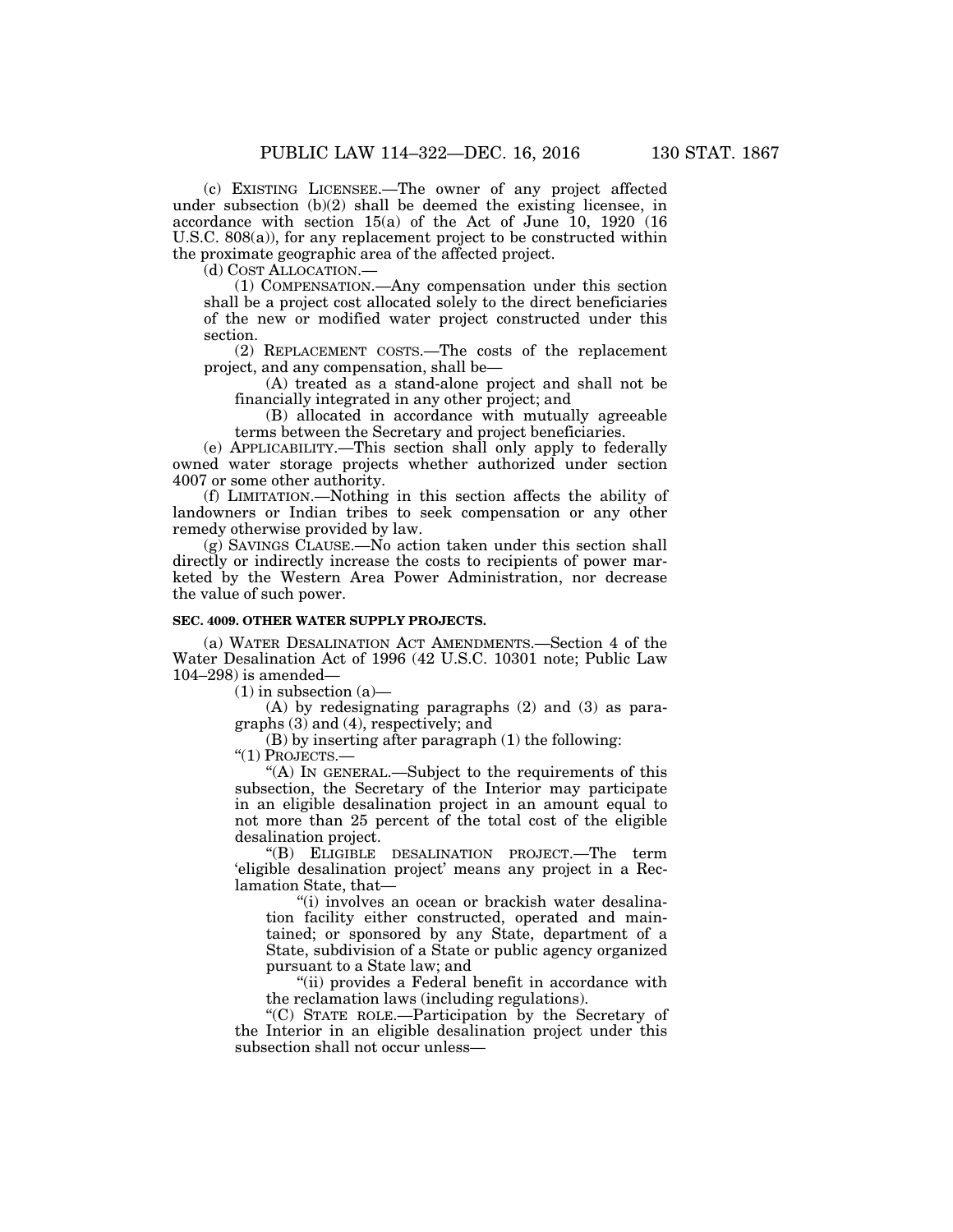''(i) the project is included in a state-approved plan or federal participation has been requested by the Governor of the State in which the eligible desalination project is located; and

"(ii) the State or local sponsor determines, and the Secretary of the Interior concurs, that—

''(I) the eligible desalination project is technically and financially feasible and provides a Federal benefit in accordance with the reclamation laws;

 $\sqrt[4]{\text{III}}$ ) sufficient non-Federal funding is available

to complete the eligible desalination project; and ''(III) the eligible desalination project sponsors are financially solvent; and

"(iii) the Secretary of the Interior submits to Congress a written notification of these determinations within 30 days of making such determinations.

''(D) ENVIRONMENTAL LAWS.—When participating in an eligible desalination project under this subsection, the Secretary shall comply with all applicable environmental laws, including the National Environmental Policy Act of 1969 (42 U.S.C. 4321 et seq.).

"(E) INFORMATION.—When participating in an eligible desalination project under this subsection, the Secretary of the Interior—

''(i) may rely on reports prepared by the sponsor of the eligible desalination project, including feasibility (or equivalent) studies, environmental analyses, and other pertinent reports and analyses; but

"(ii) shall retain responsibility for making the independent determinations described in subparagraph (C). ''(F) AUTHORIZATION OF APPROPRIATIONS.—

"(i) \$30,000,000 of funding is authorized to remain available until expended; and

"(ii) Projects can only receive funding if enacted appropriations legislation designates funding to them by name, after the Secretary recommends specific projects for funding pursuant to this subsection and transmits such recommendations to the appropriate committees of Congress.''.

(c) AUTHORIZATION OF NEW WATER RECYCLING AND REUSE PROJECTS.—Section 1602 of the Reclamation Wastewater and Groundwater Study and Facilities Act (title XVI of Public Law 102–575; 43 U.S.C. 390h et. seq.) is amended by adding at the end the following new subsections:

''(e) AUTHORIZATION OF NEW WATER RECYCLING AND REUSE PROJECTS.—

''(1) SUBMISSION TO THE SECRETARY.—

''(A) IN GENERAL.—Non-Federal interests may submit proposals for projects eligible to be authorized pursuant to this section in the form of completed feasibility studies to the Secretary.

''(B) ELIGIBLE PROJECTS.—A project shall be considered eligible for consideration under this section if the project reclaims and reuses—

''(i) municipal, industrial, domestic, or agricultural wastewater; or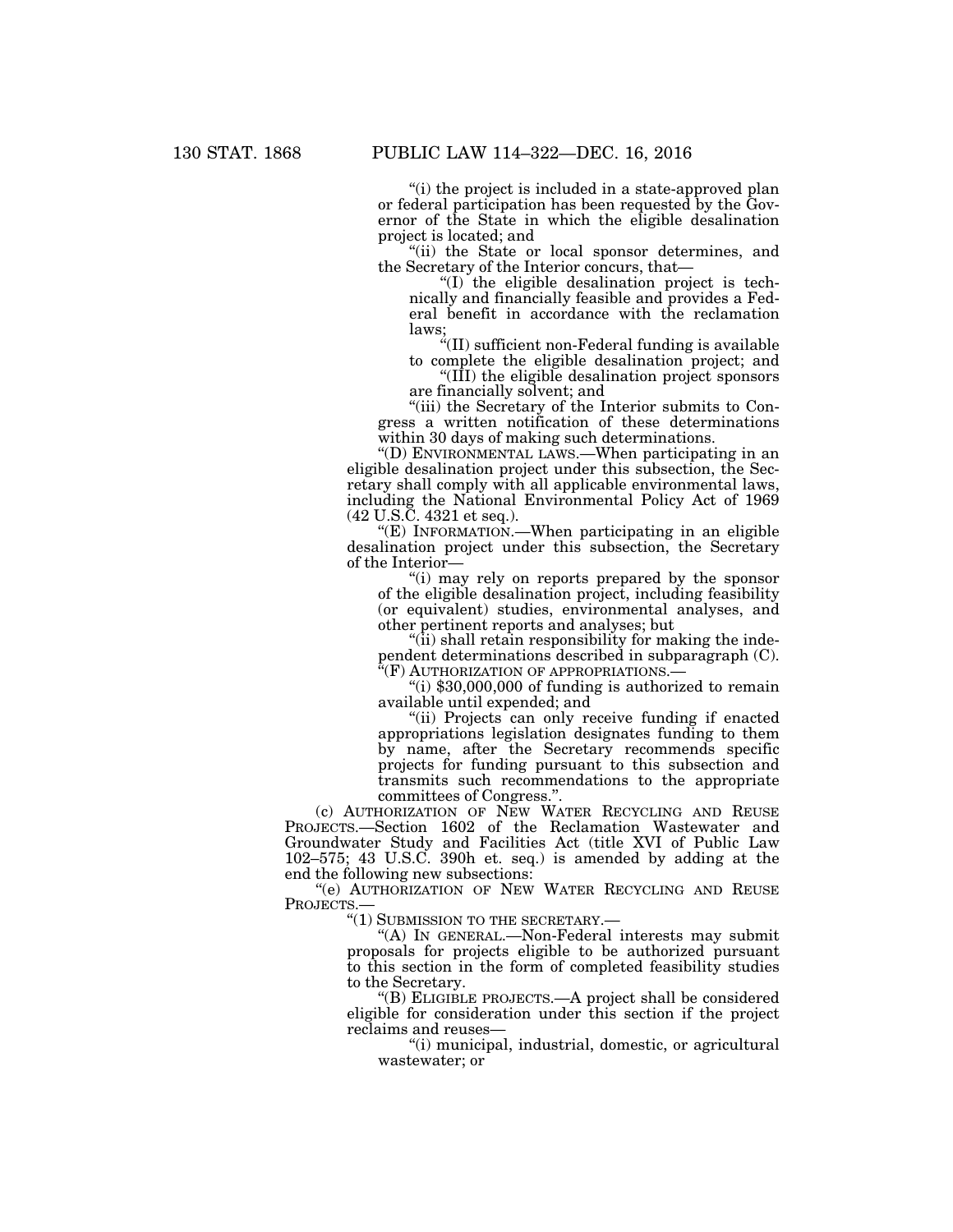''(ii) impaired ground or surface waters.

''(C) GUIDELINES.—Within 60 days of the enactment of this Act the Secretary shall issue guidelines for feasibility studies for water recycling and reuse projects to provide sufficient information for the formulation of the studies.

"(2) REVIEW BY THE SECRETARY.—The Secretary shall review each feasibility study received under paragraph (1)(A) for the purpose of—

" $(\tilde{A})$  determining whether the study, and the process under which the study was developed, each comply with Federal laws and regulations applicable to feasibility studies of water recycling and reuse projects; and

''(B) the project is technically and financially feasible and provides a Federal benefit in accordance with the reclamation laws.

''(3) SUBMISSION TO CONGRESS.—Not later than 180 days after the date of receipt of a feasibility study received under paragraph  $(1)(A)$ , the Secretary shall submit to the Committee on Energy and Natural Resources of the Senate and the Committee on Natural Resources of the House of Representatives a report that describes—

 $(A)$  the results of the Secretary's review of the study under paragraph (2), including a determination of whether the project is feasible;

 $\mathcal{F}(\mathbf{B})$  any recommendations the Secretary may have concerning the plan or design of the project; and

''(C) any conditions the Secretary may require for construction of the project.

"(4) ELIGIBILITY FOR FUNDING.—The non-Federal project sponsor of any project determined by the Secretary to be feasible under paragraph  $(3)(A)$  shall be eligible to apply to the Secretary for funding for the Federal share of the costs of planning, designing and constructing the project pursuant to subsection (f).

''(f) COMPETITIVE GRANT PROGRAM FOR THE FUNDING OF WATER RECYCLING AND REUSE PROJECTS.—

''(1) ESTABLISHMENT.—The Secretary shall establish a competitive grant program under which the non-Federal project sponsor of any project determined by the Secretary to be feasible under subsection  $(e)(3)(A)$  shall be eligible to apply for funding for the planning, design, and construction of the project, subject to subsection  $(g)(2)$ .

''(2) PRIORITY.—When funding projects under paragraph (1), the Secretary shall give funding priority to projects that meet one or more of the criteria listed in paragraph (3) and are located in an area that—

''(A) has been identified by the United States Drought Monitor as experiencing severe, extreme, or exceptional drought at any time in the 4-year period before such funds are made available; or

''(B) was designated as a disaster area by a State during the 4-year period before such funds are made available.

''(3) CRITERIA.—The project criteria referred to in paragraph (2) are the following:

''(A) Projects that are likely to provide a more reliable water supply for States and local governments.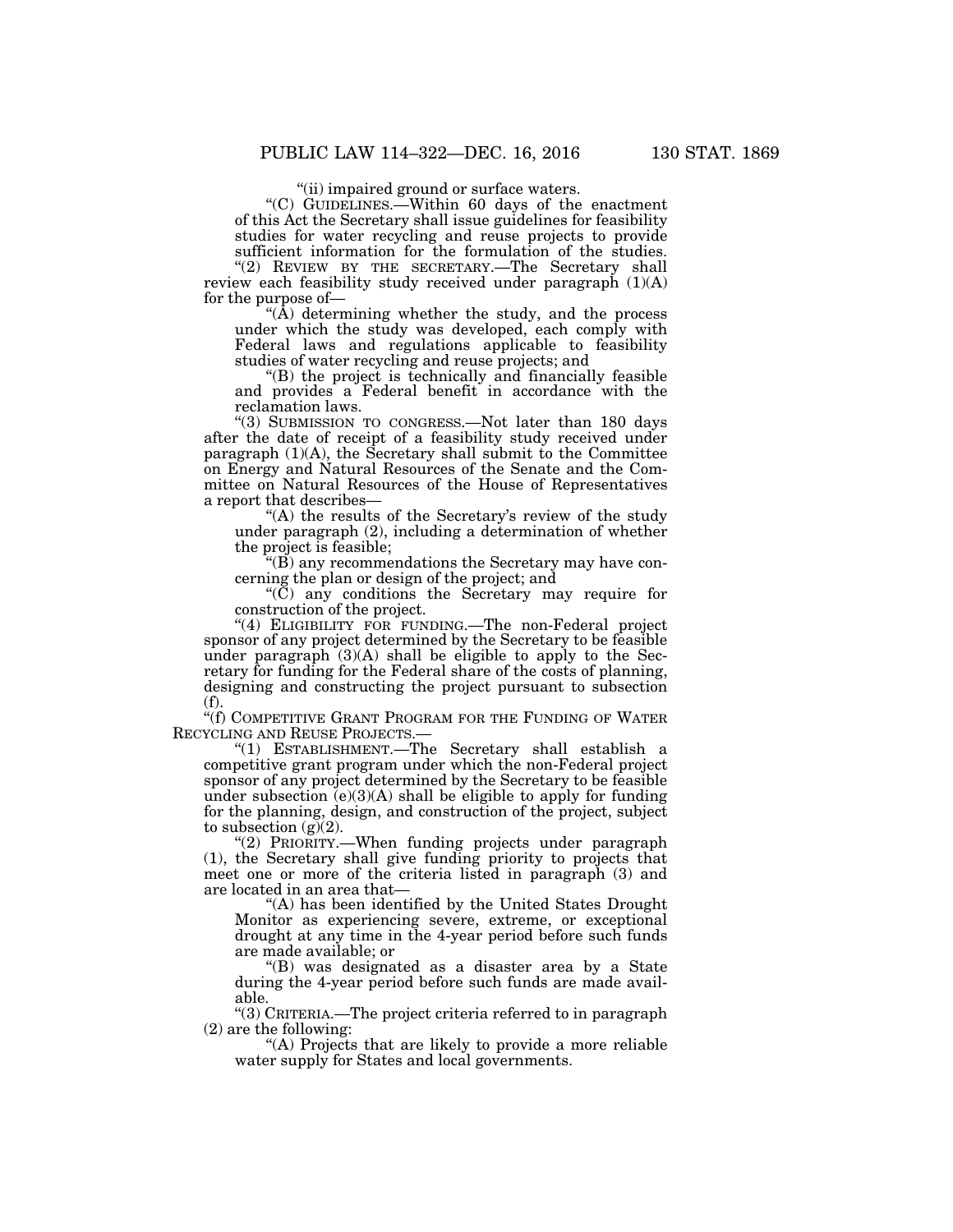''(B) Projects that are likely to increase the water management flexibility and reduce impacts on environmental resources from projects operated by Federal and State agencies.

''(C) Projects that are regional in nature.

''(D) Projects with multiple stakeholders.

''(E) Projects that provide multiple benefits, including water supply reliability, eco-system benefits, groundwater management and enhancements, and water quality improvements.

"(g) AUTHORIZATION OF APPROPRIATIONS.-

''(1) There is authorized to be appropriated to the Secretary of the Interior an additional  $$50,000,000$  to remain available until expended.

" $(2)$  Projects can only receive funding if enacted appropriations legislation designates funding to them by name, after the Secretary recommends specific projects for funding pursuant to subsection (f) and transmits such recommendations to the appropriate committees of Congress.''.

42 USC 10364 note.

 $(d)$  FUNDING.—Section 9504 of the Omnibus Public Land Management Act of 2009 (42 U.S.C. 10364) is amended in subsection (e) by striking ''\$350,000,000'' and inserting ''\$450,000,000'' on the condition that of that amount, \$50,000,000 of it is used to carry out section 206 of the Energy and Water Development and Related Agencies Appropriation Act, 2015 (43 U.S.C. 620 note; Public Law 113–235).

### **SEC. 4010. ACTIONS TO BENEFIT THREATENED AND ENDANGERED SPE-CIES AND OTHER WILDLIFE.**

(a) INCREASED REAL-TIME MONITORING AND UPDATED SCIENCE.—

(1) SMELT BIOLOGICAL OPINION.—The Director shall use the best scientific and commercial data available to implement, continuously evaluate, and refine or amend, as appropriate, the reasonable and prudent alternative described in the smelt biological opinion.

(2) INCREASED MONITORING TO INFORM REAL-TIME OPER-ATIONS.—

(A) IN GENERAL.—The Secretary of the Interior shall conduct additional surveys, on an annual basis at the appropriate time of year based on environmental conditions, in collaboration with interested stakeholders regarding the science of the Delta in general, and to enhance real time decisionmaking in particular, working in close coordination with relevant State authorities.

(B) REQUIREMENTS.—In carrying out this subsection, the Secretary of the Interior shall use—

(i) the most appropriate and accurate survey methods available for the detection of Delta smelt to determine the extent to which adult Delta smelt are distributed in relation to certain levels of turbidity or other environmental factors that may influence salvage rate;

(ii) results from appropriate surveys for the detection of Delta smelt to determine how the Central Valley Project and State Water Project may be operated more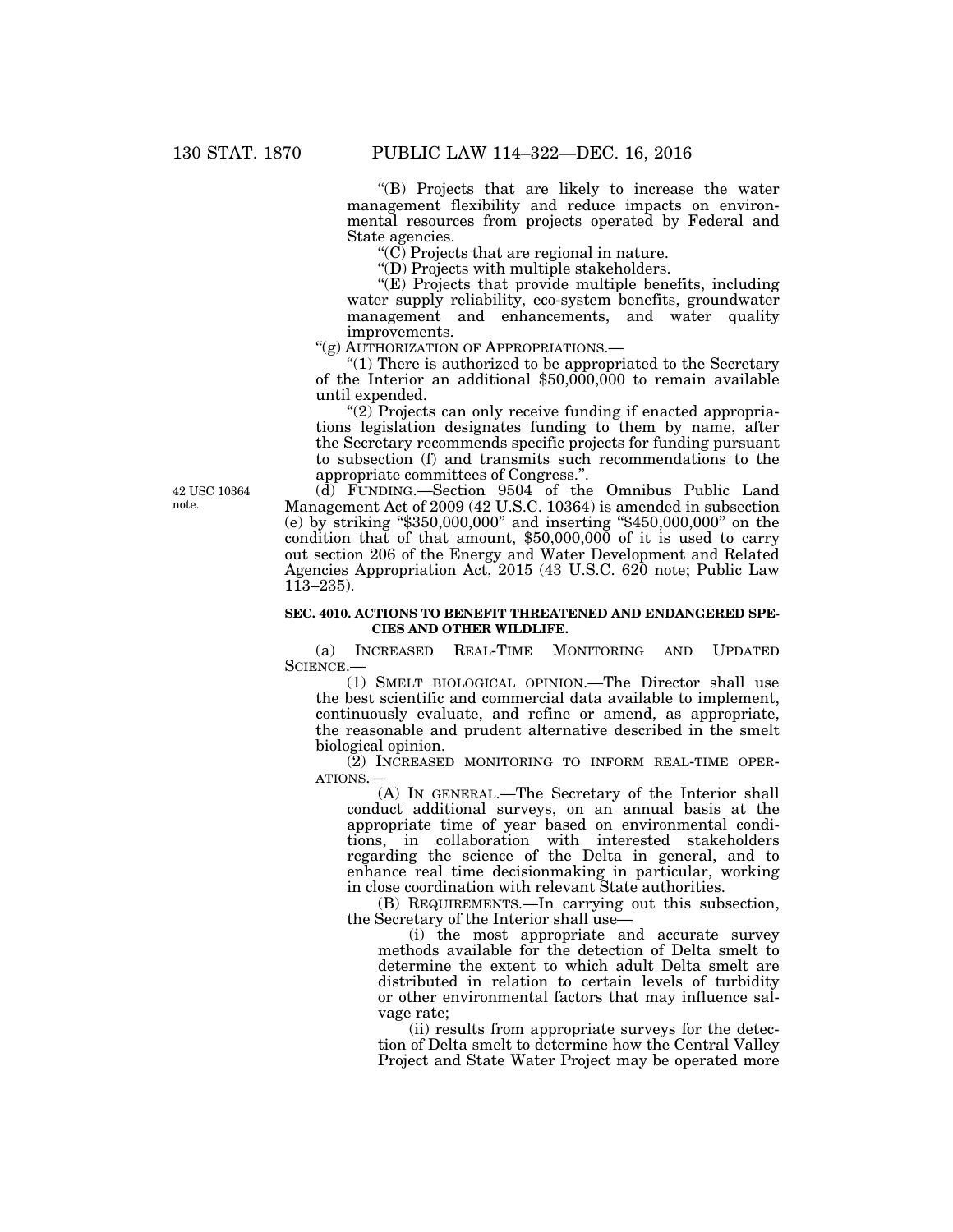efficiently to maximize fish and water supply benefits; and

(iii) science-based recommendations developed by any of the persons or entities described in paragraph  $(4)(B)$  to inform the agencies' real-time decisions.

(C) WINTER MONITORING.—During the period between December 1 and March 31, if suspended sediment loads enter the Delta from the Sacramento River, and the suspended sediment loads appear likely to raise turbidity levels in the Old River north of the export pumps from values below 12 Nephelometric Turbidity Units (NTUs) to values above 12 NTUs, the Secretary of the Interior shall—

(i) conduct daily monitoring using appropriate survey methods at locations including the vicinity of Station 902 to determine the extent to which adult Delta smelt are moving with turbidity toward the export pumps; and

(ii) use results from the monitoring under subparagraph (A) to determine how increased trawling can inform daily real-time Central Valley Project and State Water Project operations to maximize fish and water supply benefits.

(3) PERIODIC REVIEW OF MONITORING.—Not later than 1 year after the date of enactment of this subtitle, the Secretary of the Interior shall—

(A) evaluate whether the monitoring program under paragraph (2), combined with other monitoring programs for the Delta, is providing sufficient data to inform Central Valley Project and State Water Project operations to maximize the water supply for fish and water supply benefits; and

(B) determine whether the monitoring efforts should be changed in the short or long term to provide more useful data.

(4) DELTA SMELT DISTRIBUTION STUDY.—

(A) IN GENERAL.—Not later than March 15, 2021, the Secretary of the Interior shall—

(i) complete studies, to be initiated by not later than 90 days after the date of enactment of this subtitle, designed—

 $(I)$  to understand the location and determine the abundance and distribution of Delta smelt throughout the range of the Delta smelt; and

(II) to determine potential methods to minimize the effects of Central Valley Project and State Water Project operations on the Delta smelt;

(ii) based on the best available science, if appropriate and practicable, implement new targeted sampling and monitoring of Delta smelt in order to maximize fish and water supply benefits prior to completion of the study under clause (i);

(iii) to the maximum extent practicable, use new technologies to allow for better tracking of Delta smelt, such as acoustic tagging, optical recognition during trawls, and fish detection using residual deoxyribonucleic acid (DNA); and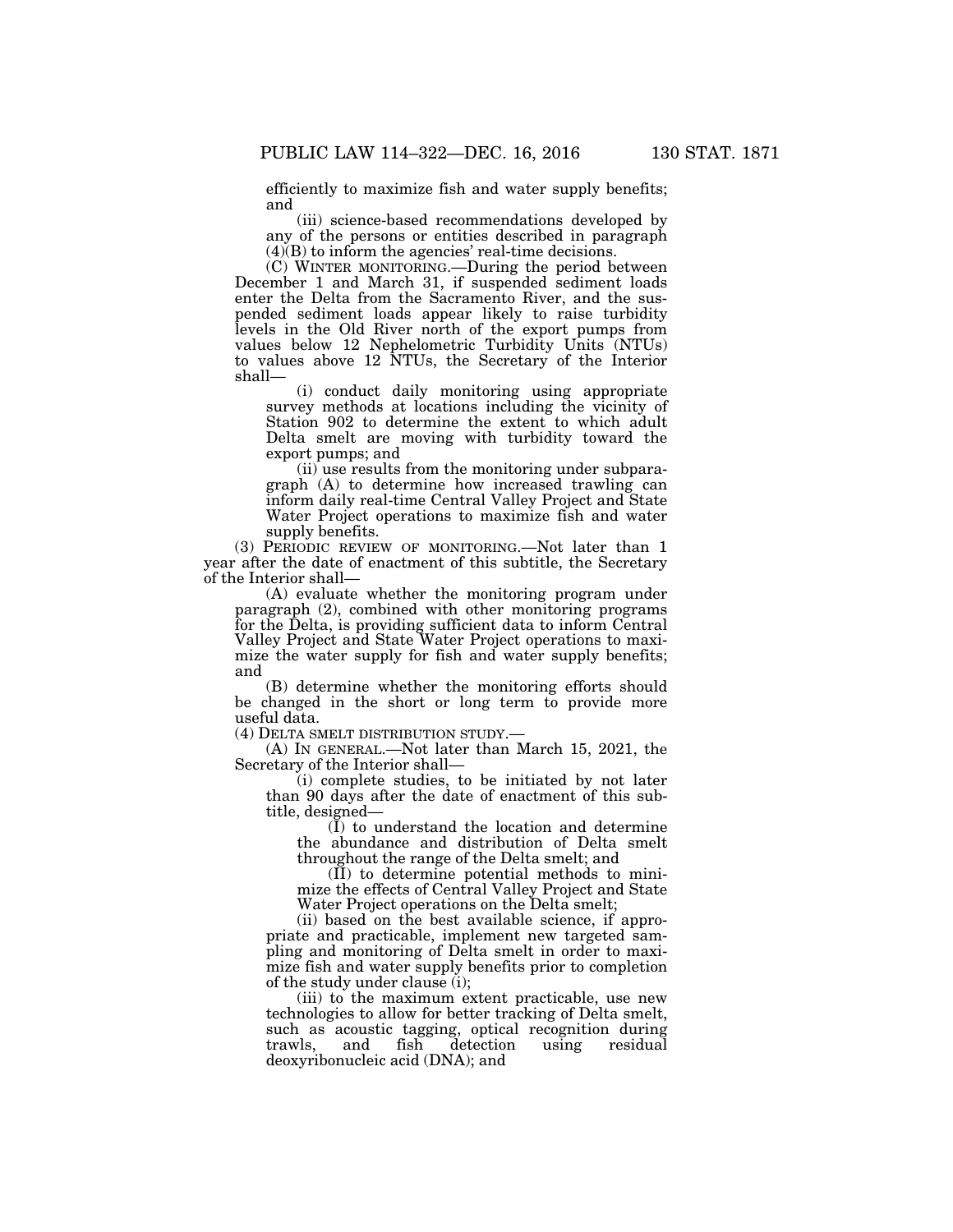(iv) if new sampling and monitoring is not implemented under clause (ii), provide a detailed explanation of the determination of the Secretary of the Interior that no change is warranted.

(B) CONSULTATION.—In determining the scope of the studies under this subsection, the Secretary of the Interior shall consult with—

(i) Central Valley Project and State Water Project water contractors and public water agencies;

(ii) other public water agencies;

(iii) the California Department of Fish and Wildlife and the California Department of Water Resources; and

(iv) nongovernmental organizations.

(b) ACTIONS TO BENEFIT ENDANGERED FISH POPULATIONS.— (1) FINDINGS.—Congress finds that—

(A) minimizing or eliminating stressors to fish populations and their habitat in an efficient and structured manner is a key aspect of a fish recovery strategy;

(B) functioning, diverse, and interconnected habitats are necessary for a species to be viable; and

(C) providing for increased fish habitat may not only allow for a more robust fish recovery, but also reduce impacts to water supplies.

(2) ACTIONS FOR BENEFIT OF ENDANGERED SPECIES.—There is authorized to be appropriated the following amounts:

 $(A)$  \$15,000,000 for the Secretary of Commerce, through the Administrator of the National Oceanic and Atmospheric Administration, to carry out the following activities in accordance with the Endangered Species Act of 1973 (16 U.S.C. 1531 et seq.):

(i) Gravel and rearing area additions and habitat restoration to the Sacramento River to benefit Chinook salmon and steelhead trout.

(ii) Scientifically improved and increased real-time monitoring to inform real-time operations of Shasta and related Central Valley Project facilities, and alternative methods, models, and equipment to improve temperature modeling and related forecasted information for purposes of predicting impacts to salmon and salmon habitat as a result of water management at Shasta.

(iii) Methods to improve the Delta salvage systems, including alternative methods to redeposit salvaged salmon smolts and other fish from the Delta in a manner that reduces predation losses.

(B) \$3,000,000 for the Secretary of the Interior to conduct the Delta smelt distribution study referenced in subsection  $(a)(4)$ .

(3) COMMENCEMENT.—If the Administrator of the National Oceanic and Atmospheric Administration determines that a proposed activity is feasible and beneficial for protecting and recovering a fish population, the Administrator shall commence implementation of the activity by not later than 1 year after the date of enactment of this subtitle.

(4) CONSULTATION.—The Administrator shall take such steps as are necessary to partner with, and coordinate the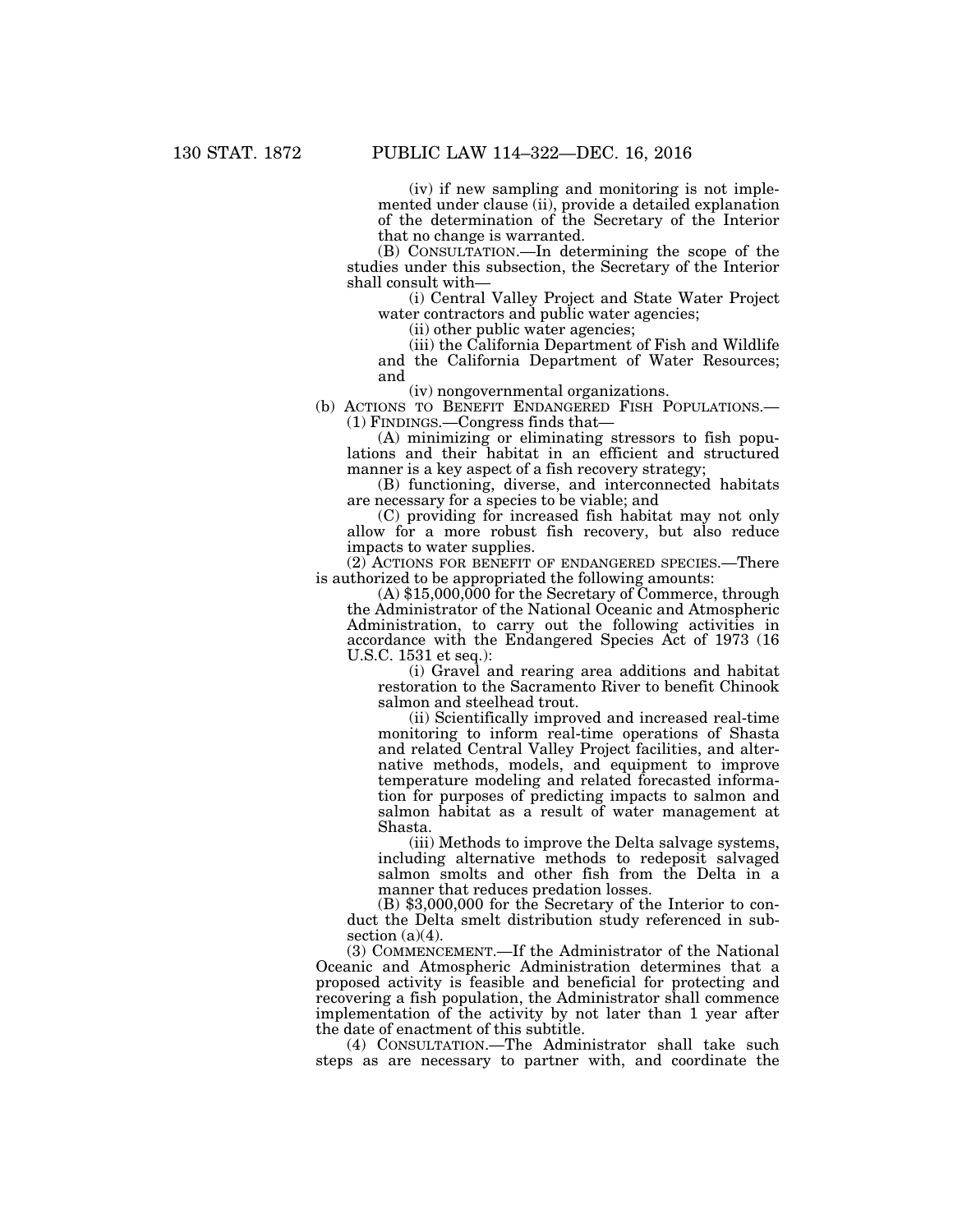efforts of, the Department of the Interior, the Department of Commerce, and other relevant Federal departments and agencies to ensure that all Federal reviews, analyses, opinions, statements, permits, licenses, and other approvals or decisions required under Federal law are completed on an expeditious basis, consistent with Federal law.<br>(5) CONSERVATION FISH HATCHERIES.—

 $(A)$  In GENERAL.—Not later than 2 years after the date of enactment of this subtitle, the Secretaries of the Interior and Commerce, in coordination with the Director of the California Department of Fish and Wildlife, shall develop and implement as necessary the expanded use of conservation hatchery programs to enhance, supplement, and rebuild Delta smelt and Endangered Species Act-listed fish species under the smelt and salmonid biological opinions.

(B) REQUIREMENTS.—The conservation hatchery programs established under paragraph (1) and the associated hatchery and genetic management plans shall be designed—

(i) to benefit, enhance, support, and otherwise recover naturally spawning fish species to the point where the measures provided under the Endangered Species Act of 1973 (16 U.S.C. 1531 et seq.) are no longer necessary; and

(ii) to minimize adverse effects to Central Valley Project and State Water Project operations.

(C) PRIORITY; COOPERATIVE AGREEMENTS.—In implementing this section, the Secretaries of the Interior and Commerce—

(i) shall give priority to existing and prospective hatchery programs and facilities within the Delta and the riverine tributaries thereto; and

(ii) may enter into cooperative agreements for the operation of conservation hatchery programs with States, Indian tribes, and other nongovernmental entities for the benefit, enhancement, and support of naturally spawning fish species.

(6) ACQUISITION OF LAND, WATER, OR INTERESTS FROM WILLING SELLERS FOR ENVIRONMENTAL PURPOSES IN CALI-FORNIA.—

(A) IN GENERAL.—The Secretary of the Interior is authorized to acquire by purchase, lease, donation, or otherwise, land, water, or interests in land or water from willing sellers in California—

(i) to benefit listed or candidate species under the Endangered Species Act of 1973 (16 U.S.C. 1531 et seq.) or the California Endangered Species Act (California Fish and Game Code sections 2050 through 2116);

(ii) to meet requirements of, or otherwise provide water quality benefits under, the Federal Water Pollution Control Act (33 U.S.C. 1251 et seq.) or the Porter Cologne Water Quality Control Act (division 7 of the California Water Code); or

(iii) for protection and enhancement of the environment, as determined by the Secretary of the Interior.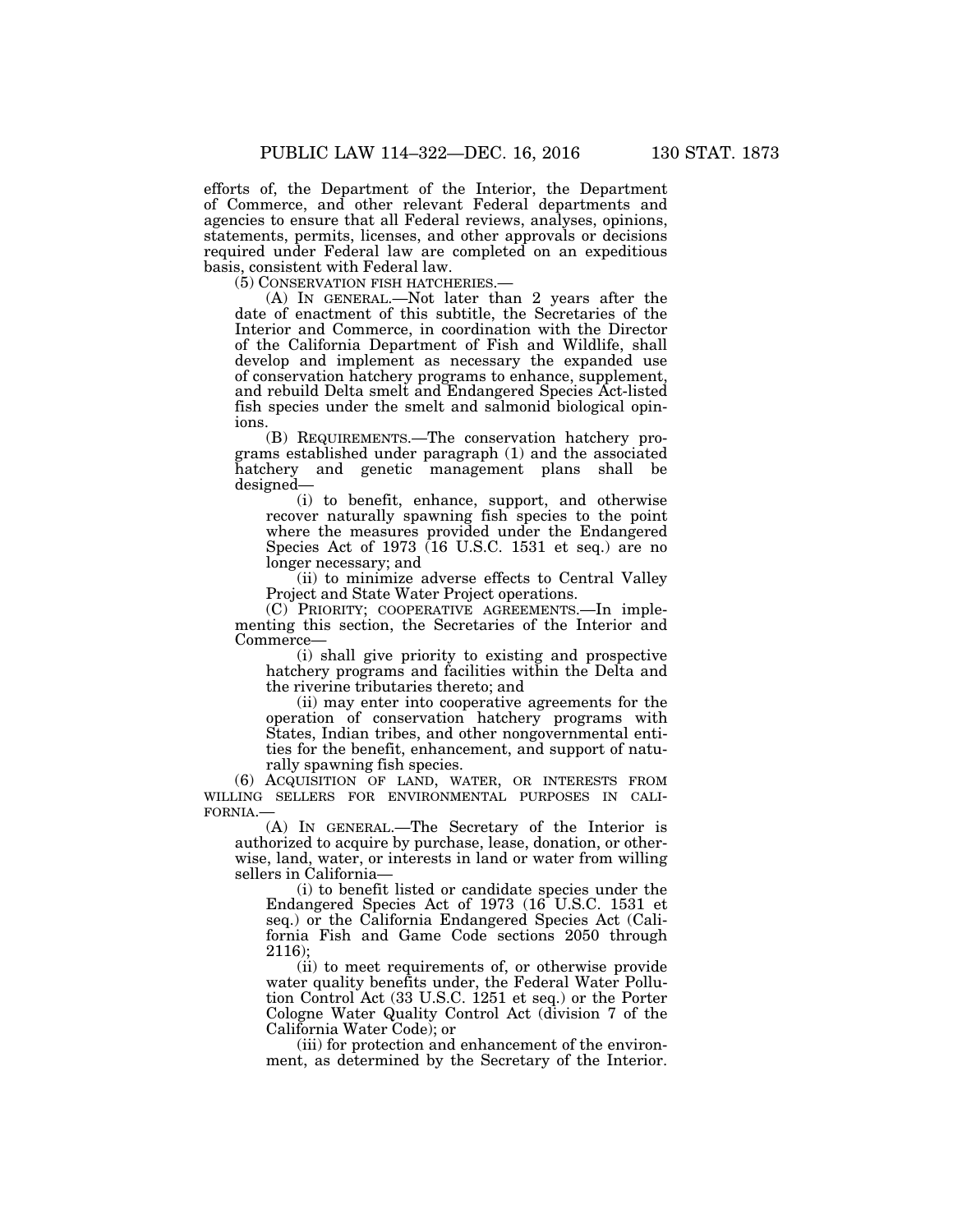(B) STATE PARTICIPATION.—In implementing this section, the Secretary of the Interior is authorized to participate with the State of California or otherwise hold such interests identified in subparagraph (A) in joint ownership with the State of California based on a cost share deemed appropriate by the Secretary.

 $(\overline{C})$  TREATMENT.—Any expenditures under this subsection shall be nonreimbursable and nonreturnable to the United States.

(7) REAUTHORIZATION OF THE FISHERIES RESTORATION AND IRRIGATION MITIGATION ACT OF 2000.—

(A) Section 10(a) of the Fisheries Restoration and Irrigation Mitigation Act of 2000 (16 U.S.C. 777 note; Public Law 106–502) is amended by striking "\$25 million for each of fiscal years 2009 through 2015" and inserting "\$15 million through 2021''; and

(B) Section 2 of the Fisheries Restoration and Irrigation Mitigation Act of 2000 (16 U.S.C. 777 note; Public Law 106–502) is amended by striking ''Montana, and Idaho'' and inserting ''Montana, Idaho, and California''.

(c) ACTIONS TO BENEFIT REFUGES.—

(1) IN GENERAL.—In addition to funding under section 3407 of the Central Valley Project Improvement Act (Public Law 102–575; 106 Stat. 4726), there is authorized to be appropriated to the Secretary of the Interior \$2,000,000 for each of fiscal years 2017 through 2021 for the acceleration and completion of water infrastructure and conveyance facilities necessary to achieve full water deliveries to Central Valley wildlife refuges and habitat areas pursuant to section 3406(d) of that Act (Public Law 102–575; 106 Stat. 4722).

(2) COST SHARING.—

(A) FEDERAL SHARE.—The Federal share of the cost of carrying out an activity described in this section shall be not more than 50 percent.

(B) NON-FEDERAL SHARE.—The non-Federal share of the cost of carrying out an activity described in this section—

(i) shall be not less than 50 percent; and

(ii) may be provided in cash or in kind.

(d) NON-FEDERAL PROGRAM TO PROTECT NATIVE ANADROMOUS FISH IN STANISLAUS RIVER.—

(1) DEFINITION OF DISTRICT.—In this section, the term ''district'' means—

(A) the Oakdale Irrigation District of the State of California; and

(B) the South San Joaquin Irrigation District of the State of California.

(2) ESTABLISHMENT.—The Secretary of Commerce, acting through the Assistant Administrator of the National Marine Fisheries Service, and the districts shall jointly establish and conduct a nonnative predator research and pilot fish removal program to study the effects of removing from the Stanislaus River—

(A) nonnative striped bass, smallmouth bass, largemouth bass, black bass; and

(B) other nonnative predator fish species.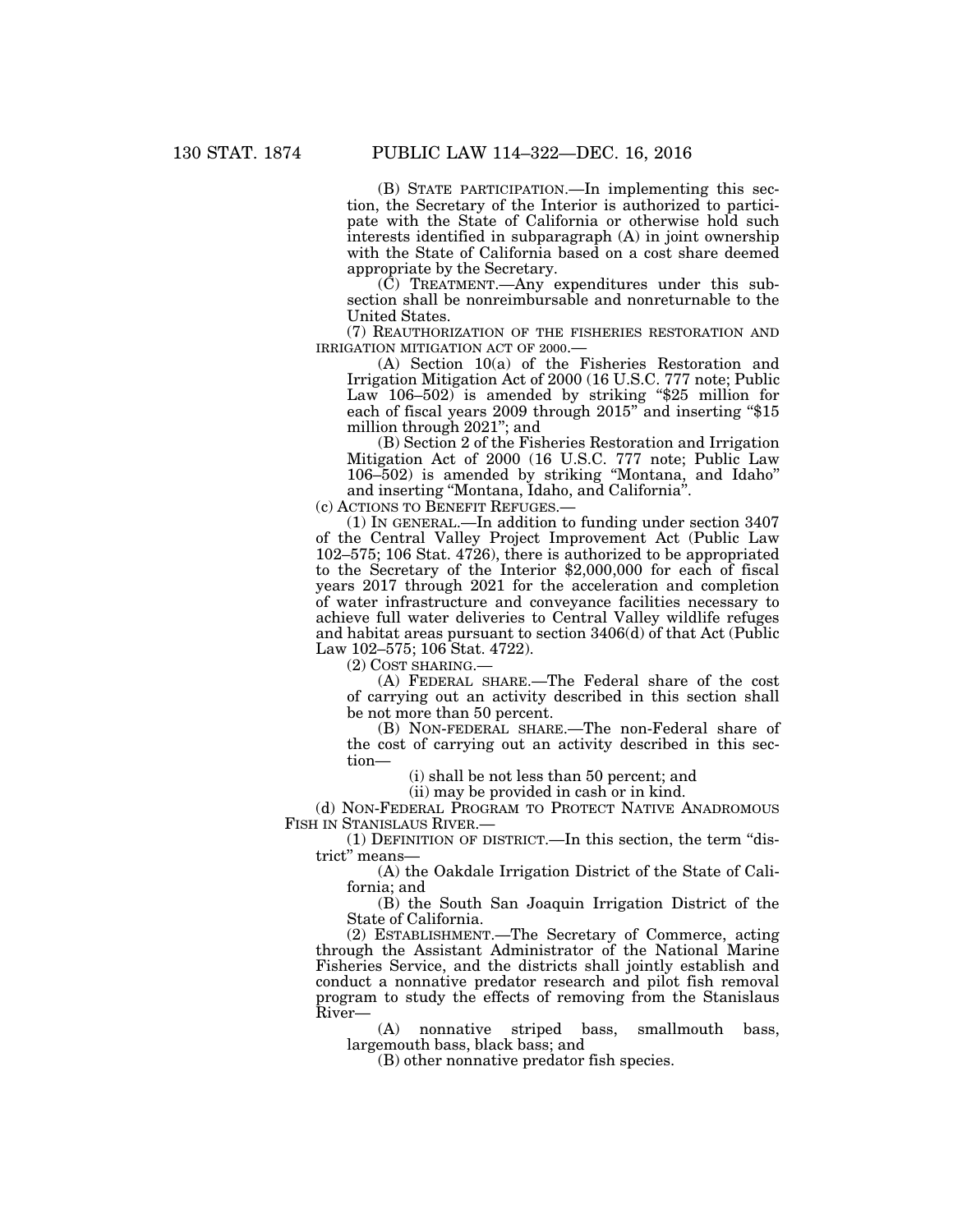(3) REQUIREMENTS.—The program under this section shall—

(A) be scientifically based, with research questions determined jointly by—

(i) National Marine Fisheries Service scientists; and

(ii) technical experts of the districts;

(B) include methods to quantify by, among other things, evaluating the number of juvenile anadromous fish that migrate past the rotary screw trap located at Caswell—

(i) the number and size of predator fish removed each year; and

(ii) the impact of the removal on—

(I) the overall abundance of predator fish in the Stanislaus River; and

(II) the populations of juvenile anadromous fish in the Stanislaus River;

(C) among other methods, consider using wire fyke trapping, portable resistance board weirs, and boat electrofishing; and

(D) be implemented as quickly as practicable after the date of issuance of all necessary scientific research permits.

(4) MANAGEMENT.—The management of the program shall be the joint responsibility of the Assistant Administrator and the districts, which shall—

(A) work collaboratively to ensure the performance of the program; and

(B) discuss and agree on, among other things—

(i) qualified scientists to lead the program;

(ii) research questions;

(iii) experimental design;

(iv) changes in the structure, management, personnel, techniques, strategy, data collection and access, reporting, and conduct of the program; and

(v) the need for independent peer review.

(5) CONDUCT.—

(A) IN GENERAL.—For each applicable calendar year, the districts, on agreement of the Assistant Administrator, may elect to conduct the program under this section using—

(i) the personnel of the Assistant Administrator or districts;

(ii) qualified private contractors hired by the districts;

(iii) personnel of, on loan to, or otherwise assigned to the National Marine Fisheries Service; or

(iv) a combination of the individuals described in clauses (i) through (iii).

(B) PARTICIPATION BY NATIONAL MARINE FISHERIES SERVICE.—

(i) IN GENERAL.—If the districts elect to conduct the program using district personnel or qualified private contractors hired under clause (i) or (ii) of subparagraph (A), the Assistant Administrator may assign an employee of, on loan to, or otherwise assigned to the National Marine Fisheries Service, to be present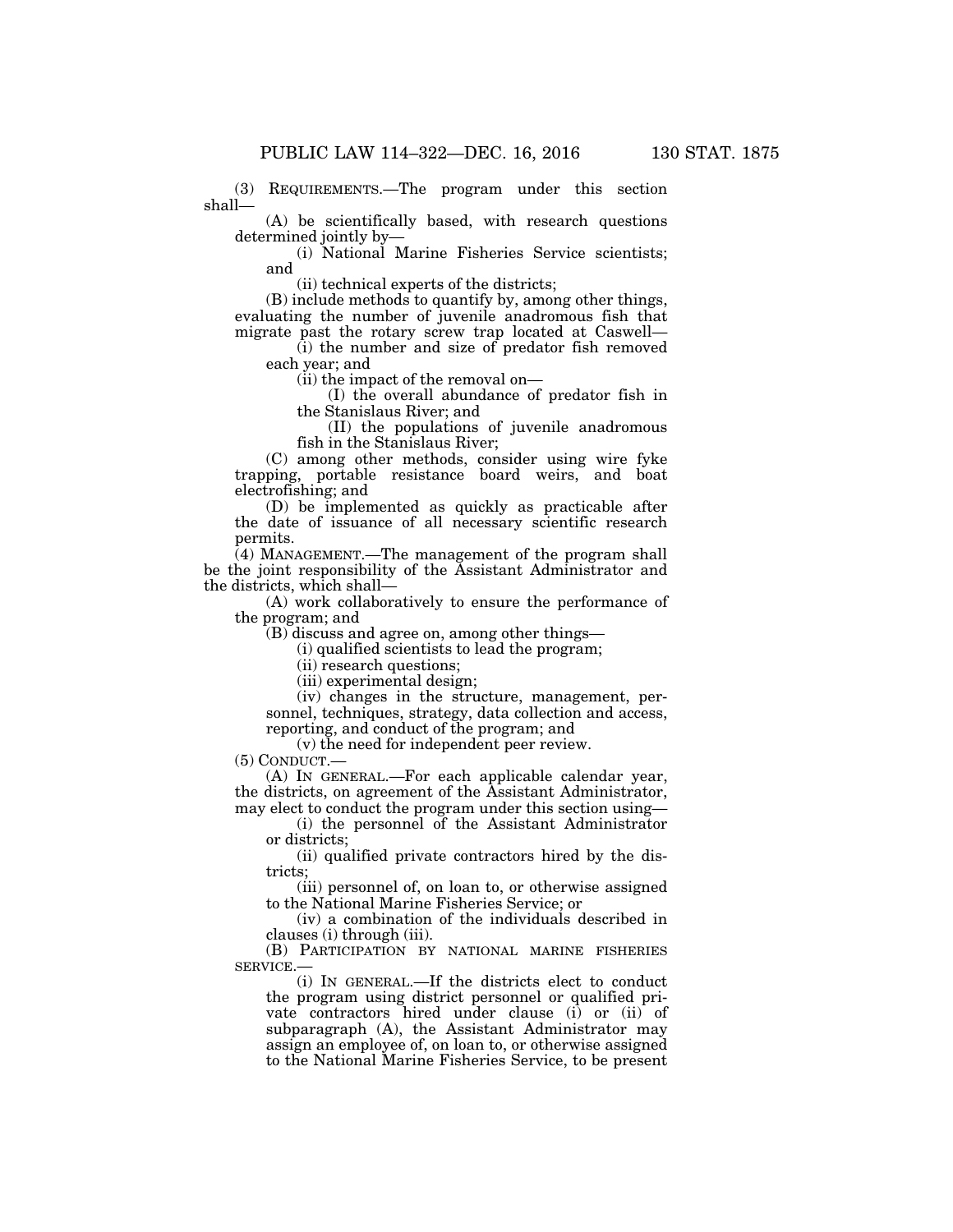for all activities performed in the field to ensure compliance with paragraph (4).

(ii) COSTS.—The districts shall pay the cost of participation by the employee under clause (i), in accordance with paragraph (6).

(C) TIMING OF ELECTION.—The districts shall notify the Assistant Administrator of an election under subparagraph (A) by not later than October 15 of the calendar year preceding the calendar year for which the election applies.

 $(6)$  FUNDING.—

(A) IN GENERAL.—The districts shall be responsible for 100 percent of the cost of the program.

(B) CONTRIBUTED FUNDS.—The Secretary of Commerce may accept and use contributions of funds from the districts to carry out activities under the program.

(C) ESTIMATION OF COST.—

(i) IN GENERAL.—Not later than December 1 of each year of the program, the Secretary of Commerce shall submit to the districts an estimate of the cost to be incurred by the National Marine Fisheries Service for the program during the following calendar year, if any, including the cost of any data collection and posting under paragraph (7).

(ii) FAILURE TO FUND.—If an amount equal to the estimate of the Secretary of Commerce is not provided through contributions pursuant to subparagraph (B) before December 31 of that calendar year—

(I) the Secretary shall have no obligation to conduct the program activities otherwise scheduled for the following calendar year until the amount is contributed by the districts; and

(II) the districts may not conduct any aspect of the program until the amount is contributed by the districts.

(D) ACCOUNTING.—

(i) IN GENERAL.—Not later than September 1 of each year, the Secretary of Commerce shall provide to the districts an accounting of the costs incurred by the Secretary for the program during the preceding calendar year.

(ii) EXCESS AMOUNTS.—If the amount contributed by the districts pursuant to subparagraph (B) for a calendar year was greater than the costs incurred by the Secretary of Commerce during that year, the Secretary shall—

(I) apply the excess amounts to the cost of activities to be performed by the Secretary under the program, if any, during the following calendar year; or

(II) if no such activities are to be performed, repay the excess amounts to the districts.

(7) PUBLICATION AND EVALUATION OF DATA.—

(A) IN GENERAL.—All data generated through the program, including by any private consultants, shall be routinely provided to the Assistant Administrator.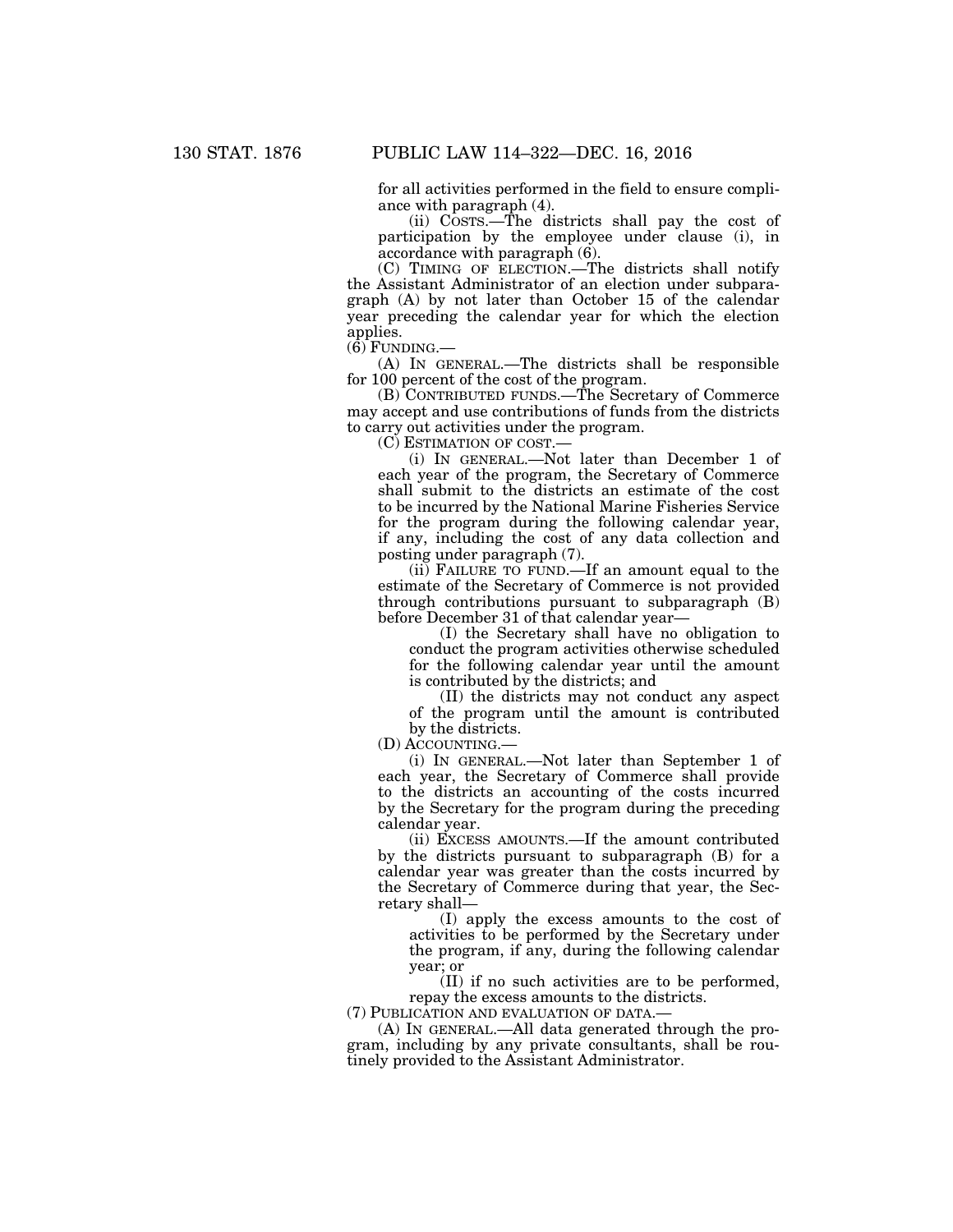(B) INTERNET.—Not later than the 15th day of each month of the program, the Assistant Administrator shall publish on the Internet website of the National Marine Fisheries Service a tabular summary of the raw data collected under the program during the preceding month.

(C) REPORT.—On completion of the program, the Assistant Administrator shall prepare a final report evaluating the effectiveness of the program, including recommendations for future research and removal work.

(8) CONSISTENCY WITH LAW.—

(A) IN GENERAL.—The programs in this section and subsection (e) are found to be consistent with the requirements of the Central Valley Project Improvement Act (Public Law 102–575; 106 Stat. 4706).

(B) LIMITATION.—No provision, plan, or definition under that Act, including section 3406(b)(1) of that Act (Public Law 102–575; 106 Stat. 4714), shall be used—

(i) to prohibit the implementation of the programs in this subsection and subsection (e); or

(ii) to prevent the accomplishment of the goals of the programs.

(e) PILOT PROJECTS TO IMPLEMENT CALFED INVASIVE SPECIES PROGRAM.—

(1) IN GENERAL.—Not later than January 1, 2018, the Secretary of the Interior, in collaboration with the Secretary of Commerce, the Director of the California Department of Fish and Wildlife, and other relevant agencies and interested parties, shall establish and carry out pilot projects to implement the invasive species control program under section  $10\dot{3}(d)(6)(A)(iv)$ of Public Law 108–361 (118 Stat. 1690).

(2) REQUIREMENTS.—The pilot projects under this section shall—

(A) seek to reduce invasive aquatic vegetation (such as water hyacinth), predators, and other competitors that contribute to the decline of native listed pelagic and anadromous species that occupy the Sacramento and San Joaquin Rivers and their tributaries and the Delta; and

(B) remove, reduce, or control the effects of species including Asiatic clams, silversides, gobies, Brazilian water weed, largemouth bass, smallmouth bass, striped bass, crappie, bluegill, white and channel catfish, zebra and quagga mussels, and brown bullheads.

(3) EMERGENCY ENVIRONMENTAL REVIEWS.—To expedite environmentally beneficial programs in this subtitle for the conservation of threatened and endangered species, the Secretaries of the Interior and Commerce shall consult with the Council on Environmental Quality in accordance with section 1506.11 of title 40, Code of Federal Regulations (or successor regulations), to develop alternative arrangements to comply with the National Environmental Policy Act of 1969 (42 U.S.C. 4321 et seq.) for those programs.

(f) COLLABORATIVE PROCESSES.—Notwithstanding the Federal Advisory Committee Act (5 U.S.C. App.) and applicable Federal acquisitions and contracting authorities, the Secretaries of the Interior and Commerce may use the collaborative processes under the Collaborative Science Adaptive Management Program to enter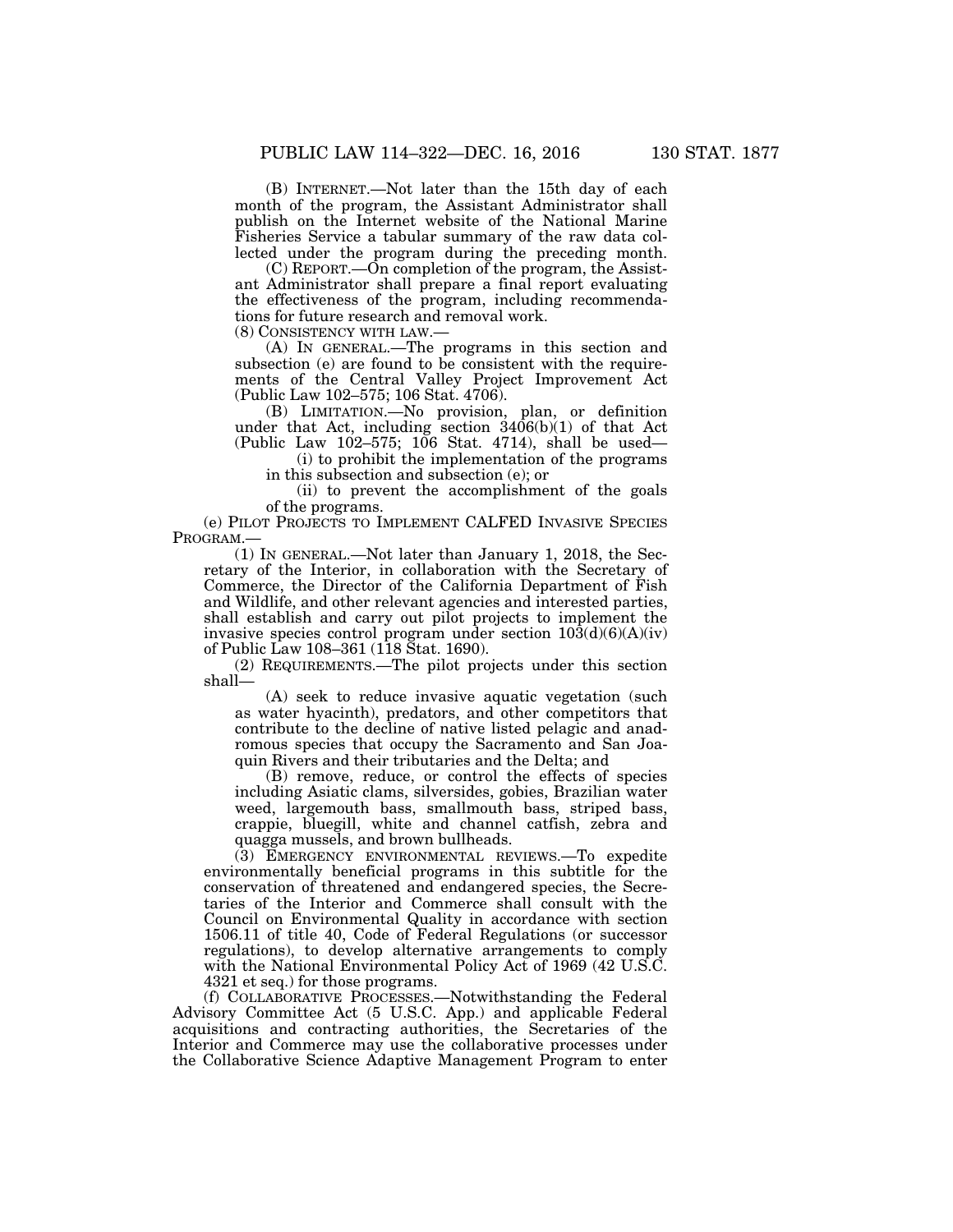into contracts with specific individuals or organizations directly or in conjunction with appropriate State agencies.

(g) THE ''SAVE OUR SALMON ACT''.—

(1) TREATMENT OF STRIPED BASS.— (A) ANADROMOUS FISH.—Section 3403(a) of the Central Valley Project Improvement Act (title XXXIV of Public Law 102–575) is amended by striking "striped bass," after "stocks of salmon (including steelhead),".

(B) FISH AND WILDLIFE RESTORATION ACTIVITIES.—Section 3406(b) of the Central Valley Project Improvement Act (title XXXIV of Public Law 102–575) is amended by—

 $(i)$  striking paragraphs  $(14)$  and  $(18)$ ;

(ii) redesignating paragraphs (15) through (17) as paragraphs  $(14)$  through  $(16)$ , respectively; and

(iii) redesignating paragraphs (19) through (23) as paragraphs  $(17)$  through  $(21)$ , respectively.

 $(2)$  CONFORMING CHANGES.—Section 3407(a) of the Central Valley Project Improvement Act (title XXXIV of Public Law 102–575) is amended by striking "(10)–(18), and (20)–(22)" and inserting ''(10)–(16), and (18)–(20)''.

#### **SEC. 4011. OFFSETS AND WATER STORAGE ACCOUNT.**

(a) PREPAYMENT OF CERTAIN REPAYMENT CONTRACTS BETWEEN THE UNITED STATES AND CONTRACTORS OF FEDERALLY DEVELOPED WATER SUPPLIES.—

(1) CONVERSION AND PREPAYMENT OF CONTRACTS.—Upon request of the contractor, the Secretary of the Interior shall convert any water service contract in effect on the date of enactment of this subtitle and between the United States and a water users' association to allow for prepayment of the repayment contract pursuant to paragraph (2) under mutually agreeable terms and conditions. The manner of conversion under this paragraph shall be as follows:

(A) Water service contracts that were entered into under section (e) of the Act of August 4, 1939 (53 Stat. 1196), to be converted under this section shall be converted to repayment contracts under section 9(d) of that Act (53 Stat. 1195).

(B) Water service contracts that were entered under subsection  $(c)(2)$  of section 9 of the Act of August 4, 1939 (53 Stat. 1194), to be converted under this section shall be converted to a contract under subsection  $(c)(1)$  of section 9 of that Act (53 Stat. 1195).

(2) PREPAYMENT.—Except for those repayment contracts under which the contractor has previously negotiated for prepayment, all repayment contracts under section 9(d) of that Act (53 Stat. 1195) in effect on the date of enactment of this subtitle at the request of the contractor, and all contracts converted pursuant to paragraph  $(1)(A)$  shall-

(A) provide for the repayment, either in lump sum or by accelerated prepayment, of the remaining construction costs identified in water project specific irrigation rate repayment schedules, as adjusted to reflect payment not reflected in such schedules, and properly assignable for ultimate return by the contractor, or if made in approximately equal installments, no later than 3 years after the effective date of the repayment contract, such amount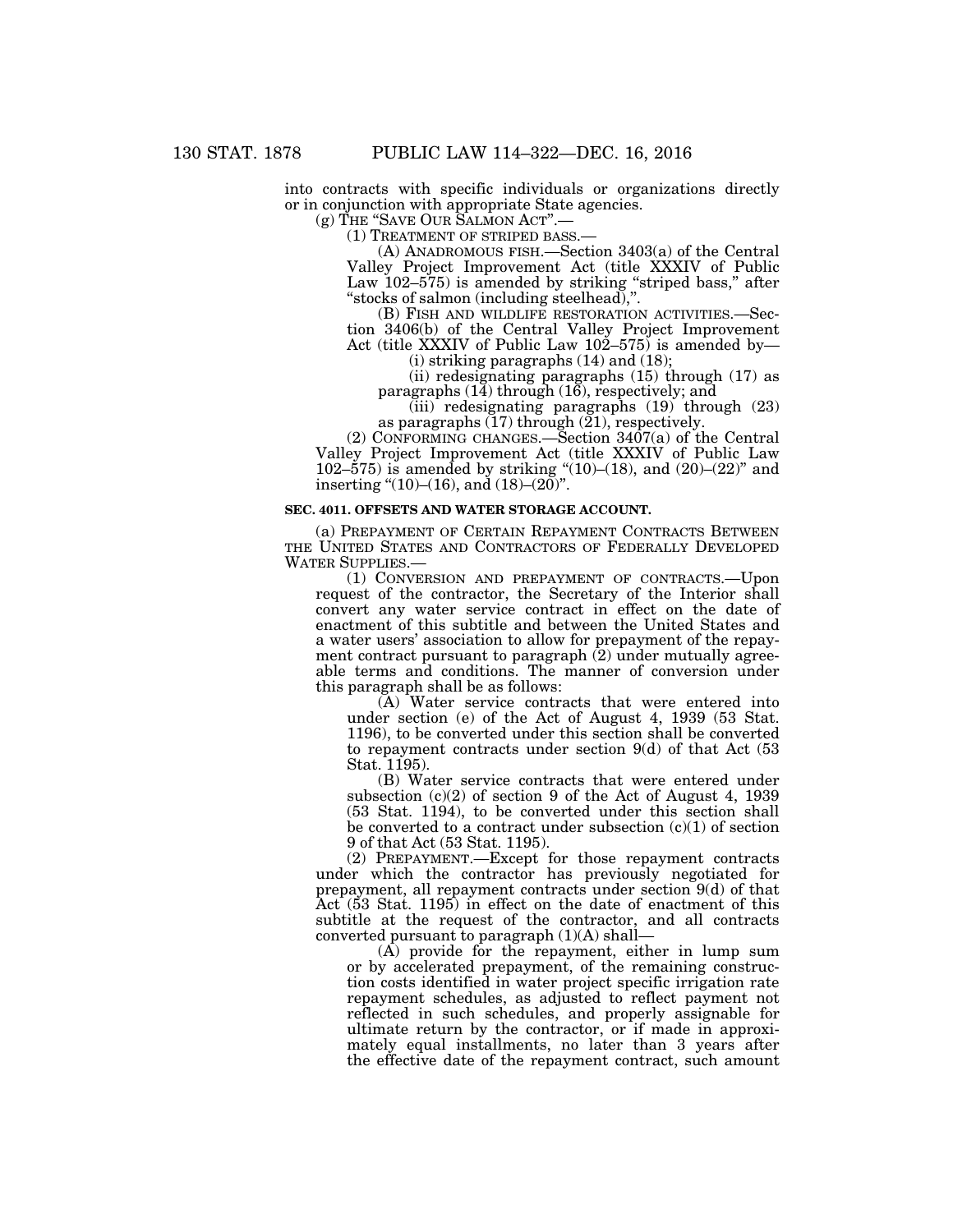to be discounted by  $\frac{1}{2}$  the Treasury rate. An estimate of the remaining construction costs, as adjusted, shall be provided by the Secretary to the contractor no later than 90 days following receipt of request of the contractor;

(B) require that construction costs or other capitalized costs incurred after the effective date of the contract or not reflected in the rate schedule referenced in subparagraph (A), and properly assignable to such contractor shall be repaid in not more than 5 years after notification of the allocation if such amount is a result of a collective annual allocation of capital costs to the contractors exercising contract conversion under this subsection of less than \$5,000,000. If such amount is \$5,000,000 or greater, such cost shall be repaid as provided by applicable reclamation law;

(C) provide that power revenues will not be available to aid in repayment of construction costs allocated to irrigation under the contract; and

(D) continue so long as the contractor pays applicable charges, consistent with section 9(d) of the Act of August 4, 1939 (53 Stat. 1195), and applicable law.

(3) CONTRACT REQUIREMENTS.—Except for those repayment contracts under which the contractor has previously negotiated for prepayment, the following shall apply with regard to all repayment contracts under subsection  $(c)(1)$  of section 9 of that Act (53 Stat. 1195) in effect on the date of enactment of this subtitle at the request of the contractor, and all contracts converted pursuant to paragraph  $(1)(B)$ :

(A) Provide for the repayment in lump sum of the remaining construction costs identified in water project specific municipal and industrial rate repayment schedules, as adjusted to reflect payments not reflected in such schedules, and properly assignable for ultimate return by the contractor. An estimate of the remaining construction costs, as adjusted, shall be provided by the Secretary to the contractor no later than 90 days after receipt of the request of contractor.

(B) The contract shall require that construction costs or other capitalized costs incurred after the effective date of the contract or not reflected in the rate schedule referenced in subparagraph (A), and properly assignable to such contractor, shall be repaid in not more than 5 years after notification of the allocation if such amount is a result of a collective annual allocation of capital costs to the contractors exercising contract conversion under this subsection of less than \$5,000,000. If such amount is \$5,000,000 or greater, such cost shall be repaid as provided by applicable reclamation law.

(C) Continue so long as the contractor pays applicable charges, consistent with section  $9(c)(1)$  of the Act of August 4, 1939 (53 Stat. 1195), and applicable law.

(4) CONDITIONS.—All contracts entered into pursuant to paragraphs  $(1)$ ,  $(2)$ , and  $(3)$  shall-

(A) not be adjusted on the basis of the type of prepayment financing used by the water users' association;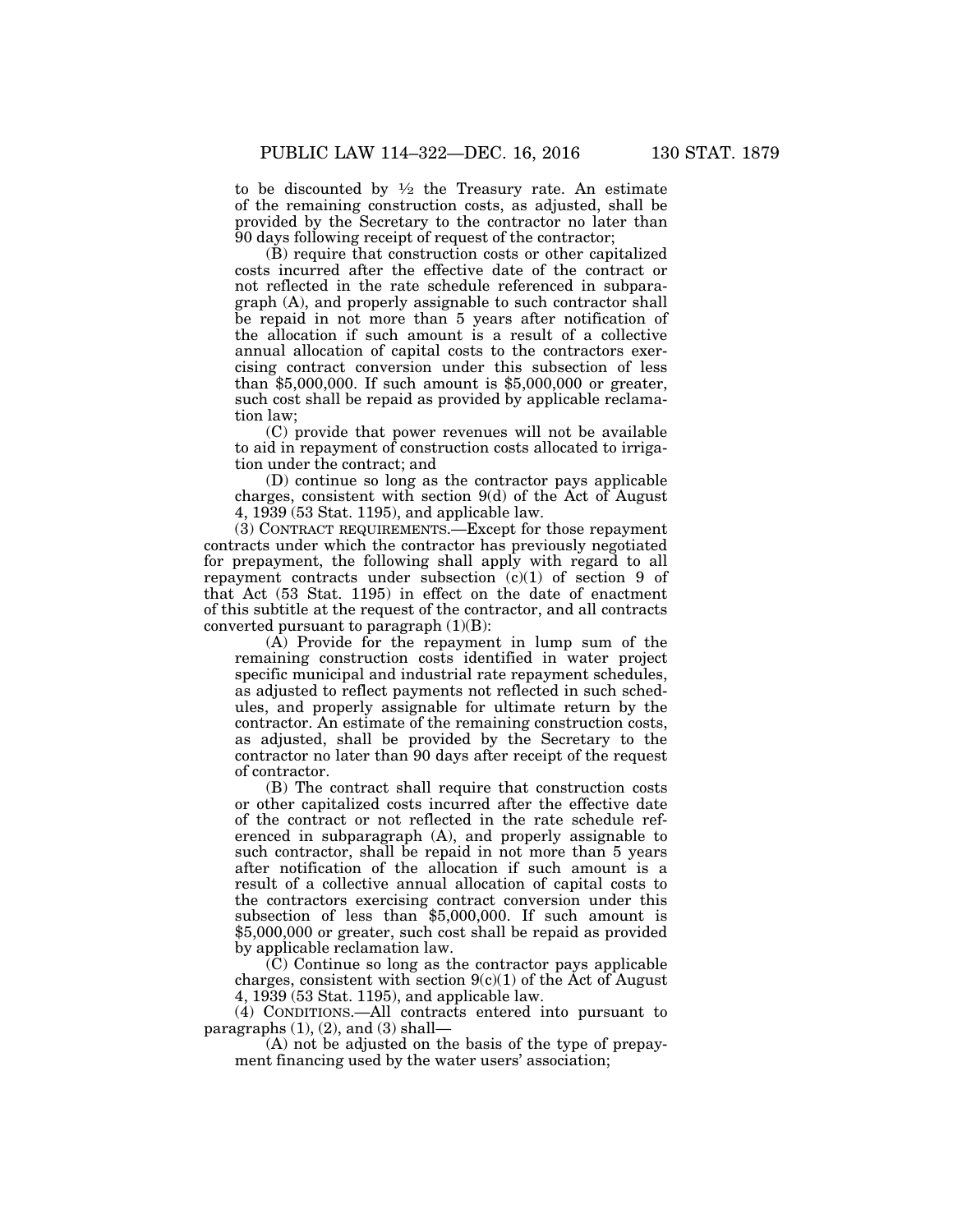(B) conform to any other agreements, such as applicable settlement agreements and new constructed appurtenant facilities; and

(C) not modify other water service, repayment, exchange and transfer contractual rights between the water users' association, and the Bureau of Reclamation, or any rights, obligations, or relationships of the water users' association and their landowners as provided under State law.

(b) ACCOUNTING.—The amounts paid pursuant to subsection (a) shall be subject to adjustment following a final cost allocation by the Secretary of the Interior. In the event that the final cost allocation indicates that the costs properly assignable to the contractor are greater than what has been paid by the contractor, the contractor shall be obligated to pay the remaining allocated costs. The term of such additional repayment contract shall be not less than one year and not more than 10 years, however, mutually agreeable provisions regarding the rate of repayment of such amount may be developed by the parties. In the event that the final cost allocation indicates that the costs properly assignable to the contractor are less than what the contractor has paid, the Secretary shall credit such overpayment as an offset against any outstanding or future obligation of the contractor, with the exception of Restoration Fund charges pursuant to section 3407(d) of Public Law 102–575.

(c) APPLICABILITY OF CERTAIN PROVISIONS.—

(1) EFFECT OF EXISTING LAW.—Upon a contractor's compliance with and discharge of the obligation of repayment of the construction costs pursuant to a contract entered into pursuant to subsection  $(a)(2)(A)$ , subsections  $(a)$  and  $(b)$  of section 213 of the Reclamation Reform Act of 1982 (96 Stat. 1269) shall apply to affected lands.

(2) EFFECT OF OTHER OBLIGATIONS.—The obligation of a contractor to repay construction costs or other capitalized costs described in subsection  $(a)(2)(B)$ ,  $(a)(3)(B)$ , or (b) shall not affect a contractor's status as having repaid all of the construction costs assignable to the contractor or the applicability of subsections (a) and (b) of section 213 of the Reclamation Reform Act of 1982 (96 Stat. 1269) once the amount required to be paid by the contractor under the repayment contract entered into pursuant to subsection (a)(2)(A) has been paid.

(d) EFFECT ON EXISTING LAW NOT ALTERED.—Implementation of the provisions of this subtitle shall not alter—

(1) the repayment obligation of any water service or repayment contractor receiving water from the same water project, or shift any costs that would otherwise have been properly assignable to the water users' association identified in subsections (a)(1), (a)(2), and (a)(3) absent this section, including operation and maintenance costs, construction costs, or other capitalized costs incurred after the date of the enactment of this subtitle, or to other contractors; and

(2) specific requirements for the disposition of amounts received as repayments by the Secretary under the Act of June 17, 1902 (32 Stat. 388, chapter 1093), and Acts supplemental to and amendatory of that Act (43 U.S.C. 371 et seq.);

(3) the priority of a water service or repayment contractor to receive water; or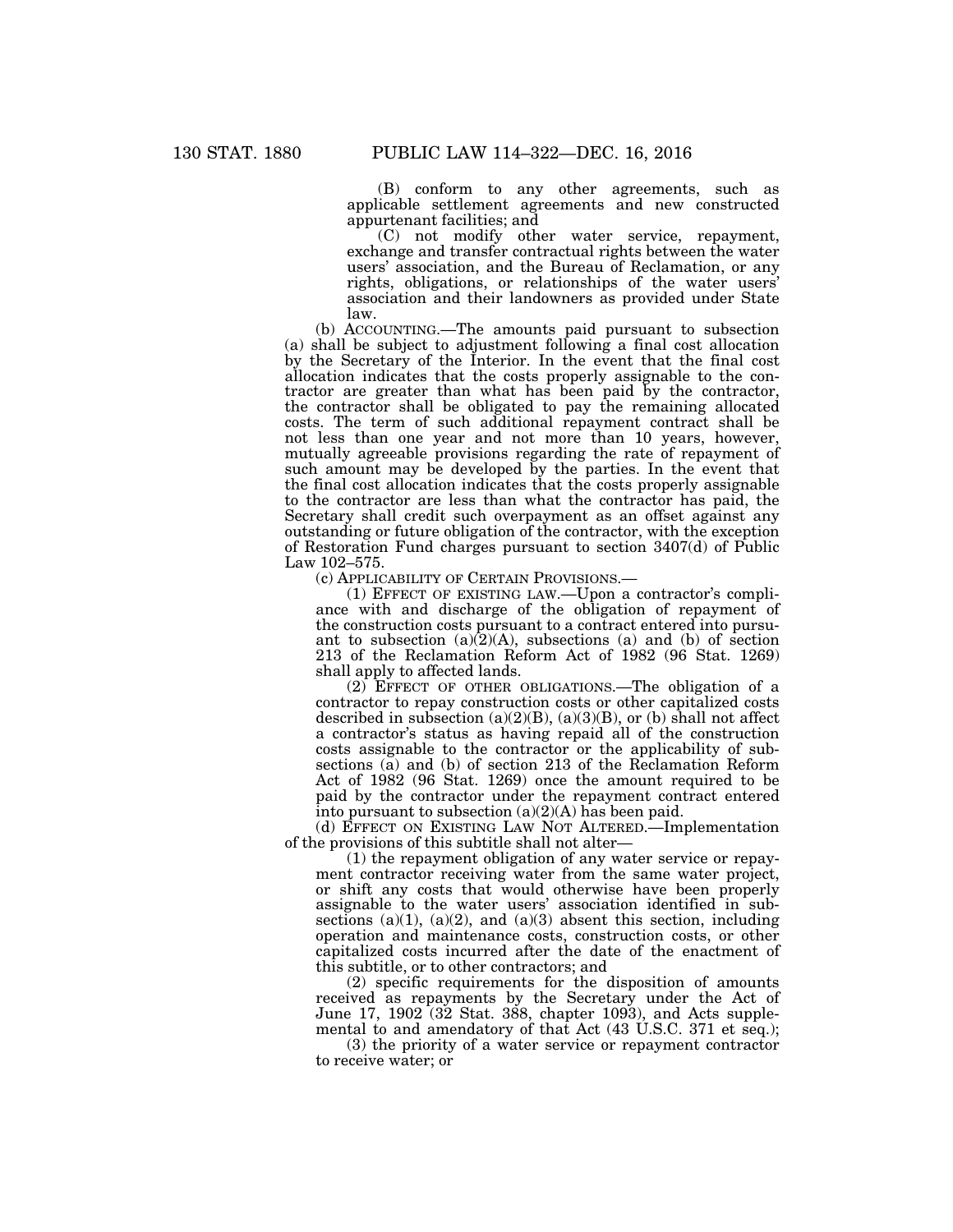(4) except as expressly provided in this section, any obligations under the reclamation law, including the continuation of Restoration Fund charges pursuant to section 3407(d) (Public Law 102–575), of the water service and repayment contractors making prepayments pursuant to this section.

(e) WATER STORAGE ENHANCEMENT PROGRAM.—

(1) IN GENERAL.—Except as provided in subsection  $(d)(2)$ , \$335,000,000 out of receipts generated from prepayment of contracts under this section beyond amounts necessary to cover the amount of receipts forgone from scheduled payments under current law for the 10-year period following the date of enactment of this Act shall be directed to the Reclamation Water Storage Account under paragraph (2).

(2) STORAGE ACCOUNT.—The Secretary shall allocate amounts collected under paragraph (1) into the ''Reclamation Storage Account'' to fund the construction of water storage. The Secretary may also enter into cooperative agreements with water users' associations for the construction of water storage and amounts within the Storage Account may be used to fund such construction. Water storage projects that are otherwise not federally authorized shall not be considered Federal facilities as a result of any amounts allocated from the Storage Account for part or all of such facilities.

(3) REPAYMENT.—Amounts used for water storage construction from the Account shall be fully reimbursed to the Account consistent with the requirements under Federal reclamation law (the Act of June 17, 1902 (32 Stat. 388, chapter 1093), and Acts supplemental to and amendatory of that Act (43 U.S.C. 371 et seq.)) except that all funds reimbursed shall be deposited in the Account established under paragraph (2).

(4) AVAILABILITY OF AMOUNTS.—Amounts deposited in the Account under this subsection shall—

(A) be made available in accordance with this section, subject to appropriation; and

(B) be in addition to amounts appropriated for such purposes under any other provision of law.

(f) DEFINITIONS.—For the purposes of this subtitle, the following definitions apply:

(1) ACCOUNT.—The term ''Account'' means the Reclamation Water Storage Account established under subsection (e)(2).

(2) CONSTRUCTION.—The term ''construction'' means the designing, materials engineering and testing, surveying, and building of water storage including additions to existing water storage and construction of new water storage facilities, exclusive of any Federal statutory or regulatory obligations relating to any permit, review, approval, or other such requirement.

(3) WATER STORAGE.—The term ''water storage'' means any federally owned facility under the jurisdiction of the Bureau of Reclamation or any non-Federal facility used for the storage and supply of water resources.

(4) TREASURY RATE.—The term ''Treasury rate'' means the 20- year Constant Maturity Treasury (CMT) rate published by the United States Department of the Treasury existing on the effective date of the contract.

(5) WATER USERS' ASSOCIATION.—The term ''water users' association'' means—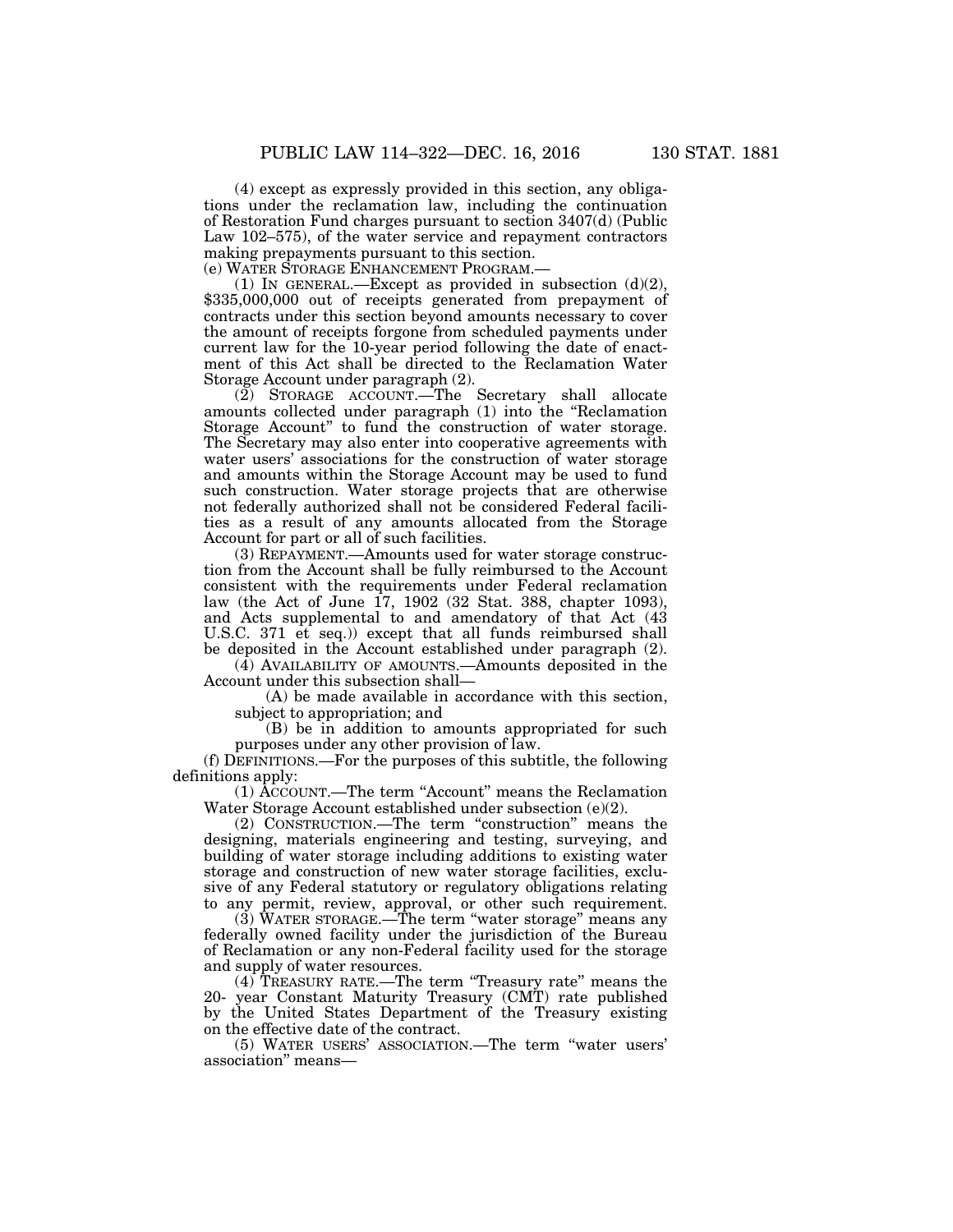(A) an entity organized and recognized under State laws that is eligible to enter into contracts with Reclamation to receive contract water for delivery to end users of the water and to pay applicable charges; and

(B) includes a variety of entities with different names and differing functions, such as associations, conservancy districts, irrigation districts, municipalities, and water project contract units.

43 USC 390b note.

#### **SEC. 4012. SAVINGS LANGUAGE.**

(a) IN GENERAL.—This subtitle shall not be interpreted or implemented in a manner that—

(1) preempts or modifies any obligation of the United States to act in conformance with applicable State law, including applicable State water law;

(2) affects or modifies any obligation under the Central Valley Project Improvement Act (Public Law 102–575; 106 Stat. 4706), except for the savings provisions for the Stanislaus River predator management program expressly established by section  $11(d)$  and provisions in section  $11(g)$ ;

(3) overrides, modifies, or amends the applicability of the Endangered Species Act of 1973 (16 U.S.C. 1531 et seq.) or the application of the smelt and salmonid biological opinions to the operation of the Central Valley Project or the State Water Project;

(4) would cause additional adverse effects on listed fish species beyond the range of effects anticipated to occur to the listed fish species for the duration of the applicable biological opinion, using the best scientific and commercial data available; or

(5) overrides, modifies, or amends any obligation of the Pacific Fisheries Management Council, required by the Magnuson Stevens Act or the Endangered Species Act of 1973, to manage fisheries off the coast of California, Oregon, or Washington.

(b) SUCCESSOR BIOLOGICAL OPINIONS.—

(1) IN GENERAL.—The Secretaries of the Interior and Commerce shall apply this Act to any successor biological opinions to the smelt or salmonid biological opinions only to the extent that the Secretaries determine is consistent with—

(A) the Endangered Species Act of 1973 (16 U.S.C. 1531 et seq.), its implementing regulations, and the successor biological opinions; and

 $(B)$  subsection  $(a)(4)$ .

(2) LIMITATION.—Nothing in this Act shall restrict the Secretaries of the Interior and Commerce from completing consultation on successor biological opinions and through those successor biological opinions implementing whatever adjustments in operations or other activities as may be required by the Endangered Species Act of 1973 and its implementing regulations.

(c) SEVERABILITY.—If any provision of this subtitle, or any application of such provision to any person or circumstance, is held to be inconsistent with any law or the biological opinions, the remainder of this subtitle and the application of this subtitle to any other person or circumstance shall not be affected.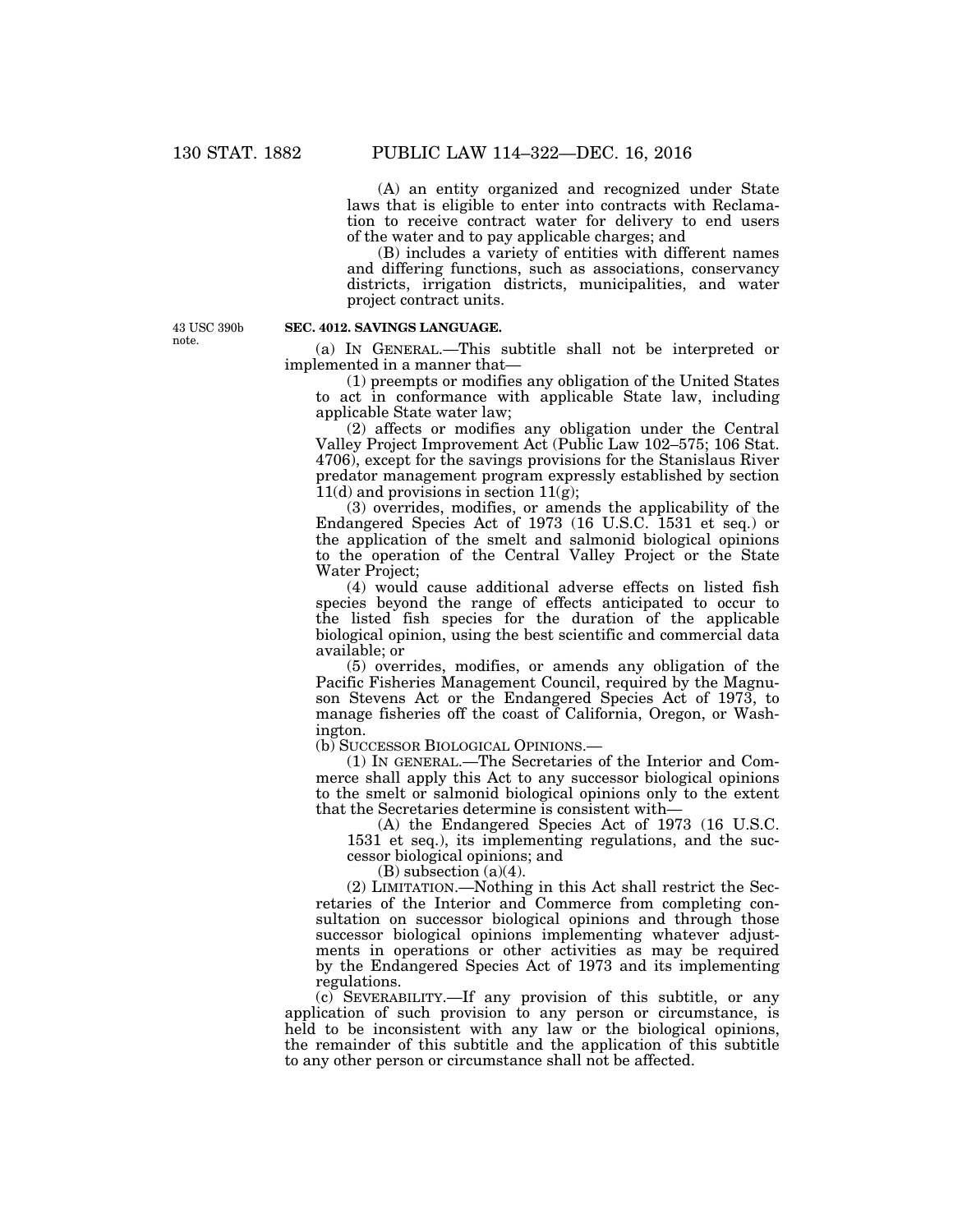# **SEC. 4013. DURATION.**

This subtitle shall expire on the date that is 5 years after the date of its enactment, with the exception of note.

(1) section 4004, which shall expire 10 years after the date of its enactment; and

(2) projects under construction in sections 4007, 4009(a), and  $400\overline{9}$ (c).

## **SEC. 4014. DEFINITIONS.**

In this subtitle:

(1) ASSISTANT ADMINISTRATOR.—The term ''Assistant Administrator'' means the Assistant Administrator for Fisheries of the National Oceanic and Atmospheric Administration.

(2) CENTRAL VALLEY PROJECT.—The term ''Central Valley Project'' has the meaning given the term in section 3403 of the Central Valley Project Improvement Act (Public Law 102– 575; 106 Stat. 4707).

(3) COMMISSIONER.—The term ''Commissioner'' means the Commissioner of Reclamation.

(4) DELTA.—The term ''Delta'' means the Sacramento-San Joaquin Delta and the Suisun Marsh (as defined in section 12220 of the California Water Code and section 29101 of the California Public Resources Code (as in effect on the date of enactment of this Act)).

(5) DELTA SMELT.—The term ''Delta smelt'' means the fish species with the scientific name Hypomesus transpacificus.

(6) DIRECTOR.—The term ''Director'' means the Director of the United States Fish and Wildlife Service.

(7) LISTED FISH SPECIES.—The term ''listed fish species'' means—

(A) any natural origin steelhead, natural origin genetic spring run Chinook, or genetic winter run Chinook salmon (including any hatchery steelhead or salmon population within the evolutionary significant unit or a distinct population segment); and

(B) Delta smelt.

(8) RECLAMATION STATE.—The term ''Reclamation State'' means any of the States of—

(A) Arizona;

(B) California;

(C) Colorado;

(D) Idaho;

(E) Kansas;

(F) Montana;

(G) Nebraska;

(H) Nevada;

(I) New Mexico;

(J) North Dakota;

(K) Oklahoma;

(L) Oregon;

(M) South Dakota;

(N) Texas;

(O) Utah;

(P) Washington; and

(Q) Wyoming.

(9) SALMONID BIOLOGICAL OPINION.—

43 USC 390b note.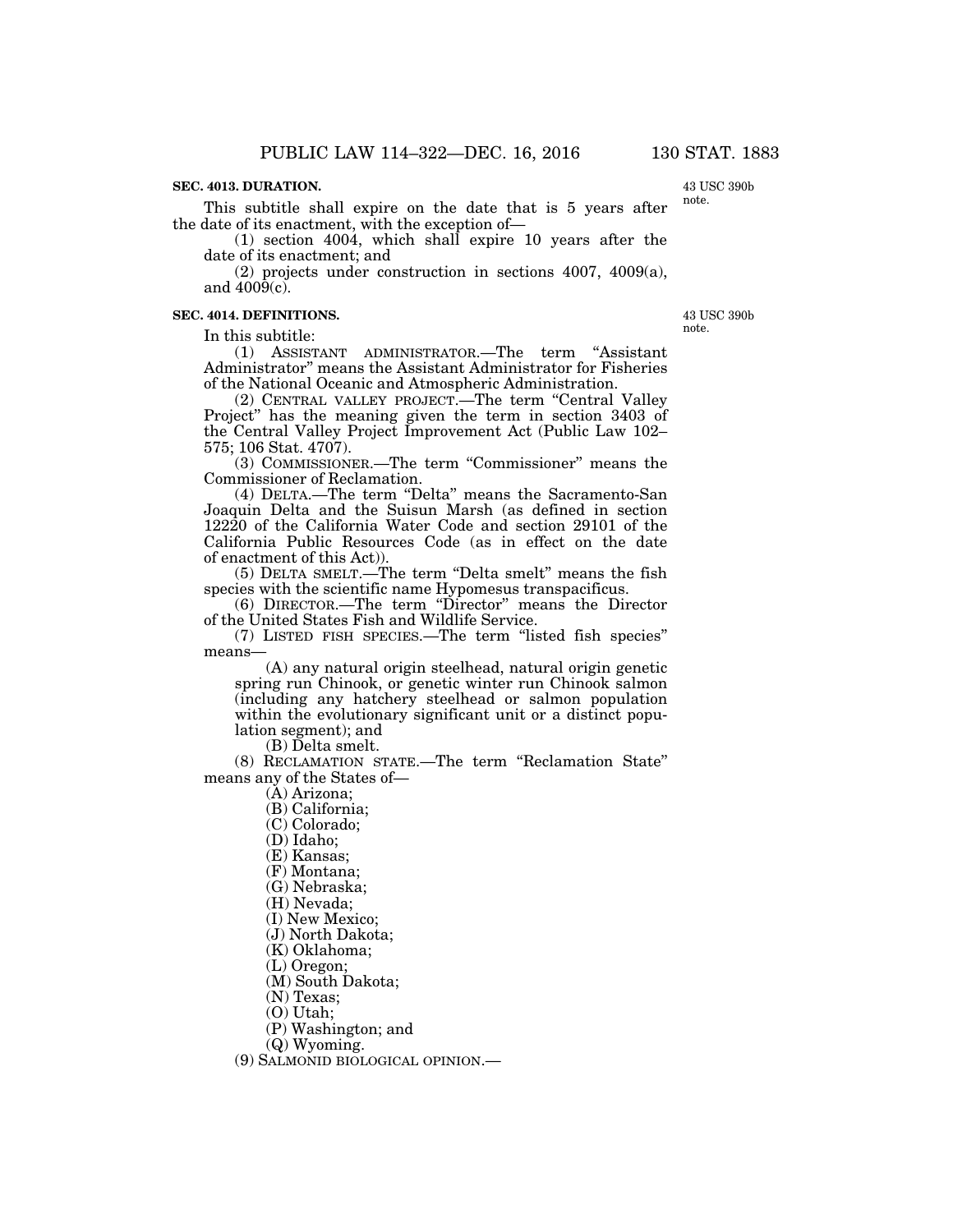(A) IN GENERAL.—The term ''salmonid biological opinion'' means the biological and conference opinion of the National Marine Fisheries Service dated June 4, 2009, regarding the long-term operation of the Central Valley Project and the State Water Project, and successor biological opinions.

(B) INCLUSIONS.—The term ''salmonid biological opinion'' includes the operative incidental take statement of the opinion described in subparagraph (A).

(10) SMELT BIOLOGICAL OPINION.— (A) IN GENERAL.—The term ''smelt biological opinion'' means the biological opinion dated December 15, 2008, regarding the coordinated operation of the Central Valley Project and the State Water Project, and successor biological opinions.

(B) INCLUSIONS.—The term ''smelt biological opinion'' includes the operative incidental take statement of the opinion described in subparagraph (A).

(11) STATE WATER PROJECT.—The term ''State Water Project'' means the water project described in chapter 5 of part 3 of division 6 of the California Water Code (sections 11550 et seq.) (as in effect on the date of enactment of this Act) and operated by the California Department of Water Resources.

# **TITLE IV—OTHER MATTERS**

#### **SEC. 5001. CONGRESSIONAL NOTIFICATION REQUIREMENTS.**

(a) IN GENERAL.—Subchapter I of chapter 3 of title 49, United States Code, is amended by adding at the end the following:

49 USC 311.

### **''§ 311. Congressional notification requirements**

"(a) IN GENERAL.—Except as provided in subsection (b) or as expressly provided in another provision of law, the Secretary of Transportation shall provide to the appropriate committees of Congress notice of an announcement concerning a covered project at least 3 full business days before the announcement is made by the Department.

''(b) EMERGENCY PROGRAM.—With respect to an allocation of funds under section 125 of title 23, the Secretary shall provide to the Committee on Transportation and Infrastructure of the House of Representatives and the Committee on Environment and Public Works of the Senate notice of the allocation—

" $(1)$  at least 3 full business days before the issuance of the allocation; or

"(2) concurrently with the issuance of the allocation, if the allocation is made using the quick release process of the Department (or any successor process).

"(c) DEFINITIONS.—In this section, the following definitions apply:

''(1) APPROPRIATE COMMITTEES OF CONGRESS.—The term 'appropriate committees of Congress' means—

''(A) the Committee on Transportation and Infrastructure of the House of Representatives; and

''(B) the Committee on Environment and Public Works, the Committee on Commerce, Science, and Transportation,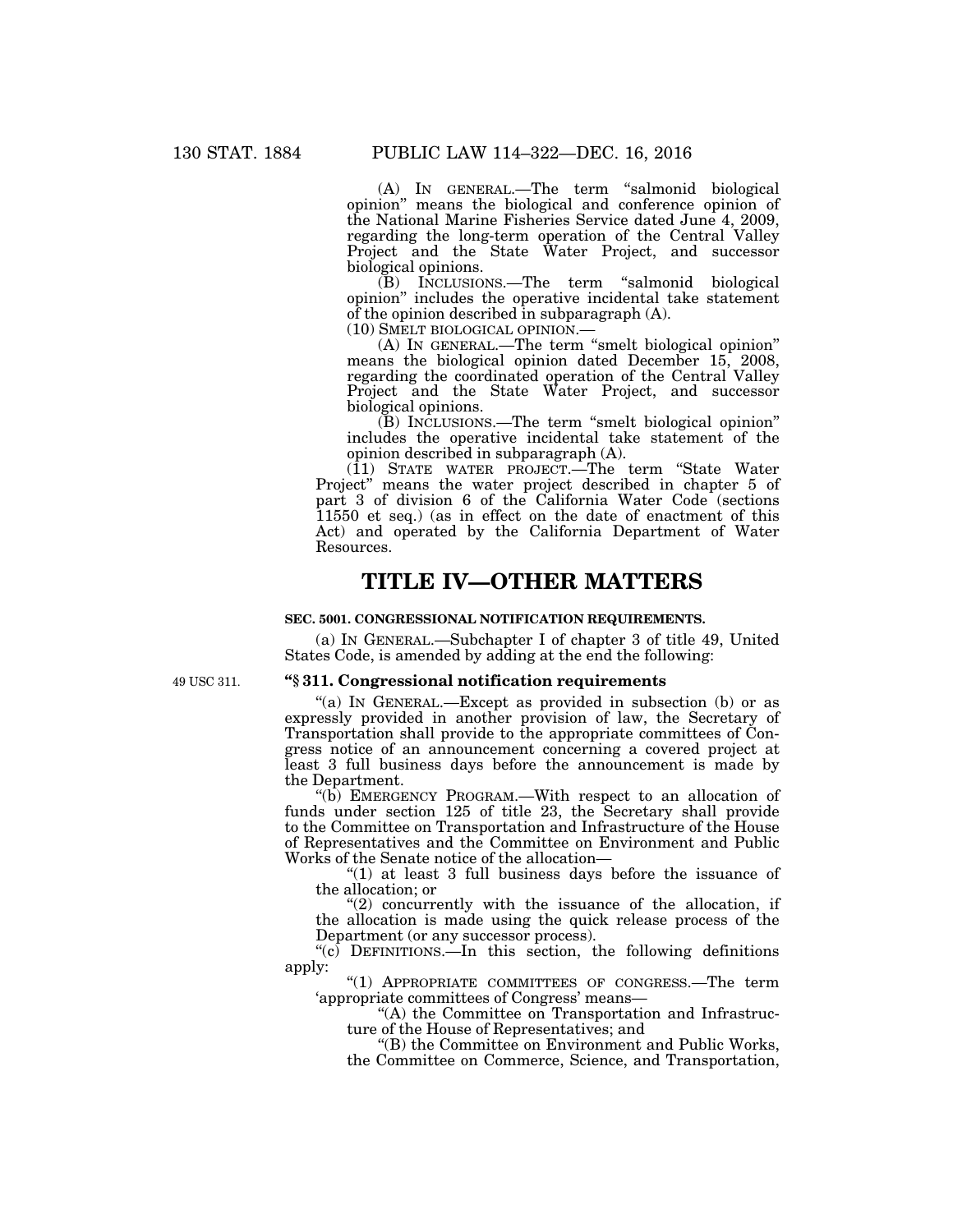and the Committee on Banking, Housing, and Urban Affairs of the Senate.

"(2) COVERED PROJECT.—The term 'covered project' means a project competitively selected by the Department to receive a discretionary grant award, letter of intent, loan commitment, loan guarantee commitment, or line of credit commitment in an amount equal to or greater than \$750,000.

"(3) DEPARTMENT.—The term 'Department' means the Department of Transportation, including the modal administrations of the Department.''.

(b) CLERICAL AMENDMENT.—The analysis for chapter 3 of title 49, United States Code, is amended by inserting after the item 49 USC relating to section 310 the following:

prec. 301.

''311. Congressional notification requirements.''.

#### **SEC. 5002. REAUTHORIZATION OF DENALI COMMISSION.**

(a) ADMINISTRATION.—Section 303 of the Denali Commission Act of 1998 (42 U.S.C. 3121 note; Public Law 105–277) is amended—

 $(1)$  in subsection  $(c)$ —

(A) in the first sentence by striking ''The Federal Cochairperson'' and inserting the following:

''(1) TERM OF FEDERAL COCHAIRPERSON.—The Federal Cochairperson'';

(B) in the second sentence by striking ''All other members'' and inserting the following:

"(3) TERM OF ALL OTHER MEMBERS.—All other members"; (C) in the third sentence by striking ''Any vacancy''

and inserting the following:

"(4) VACANCIES.—Except as provided in paragraph (2), any vacancy''; and

(D) by inserting before paragraph (3) (as designated by subparagraph (B)) the following:

"(2) INTERIM FEDERAL COCHAIRPERSON.—In the event of a vacancy for any reason in the position of Federal Cochairperson, the Secretary may appoint an Interim Federal Cochairperson, who shall have all the authority of the Federal Cochairperson, to serve until such time as the vacancy in the position of Federal Cochairperson is filled in accordance with subsection  $(b)(2))$ ."; and

(2) by adding at the end the following:

''(f) NO FEDERAL EMPLOYEE STATUS.—No member of the Commission, other than the Federal Cochairperson, shall be considered to be a Federal employee for any purpose.

''(g) CONFLICTS OF INTEREST.—

"(1) IN GENERAL.—Except as provided in paragraphs  $(2)$ and (3), no member of the Commission (referred to in this subsection as a 'member') shall participate personally or substantially, through recommendation, the rendering of advice, investigation, or otherwise, in any proceeding, application, request for a ruling or other determination, contract claim, controversy, or other matter in which, to the knowledge of the member, 1 or more of the following has a direct financial interest:

"(A) The member.

''(B) The spouse, minor child, or partner of the member.

''(C) An organization described in subparagraph (B),

 $(C)$ ,  $(D)$ ,  $(E)$ , or  $(F)$  of subsection  $(b)(1)$  for which the member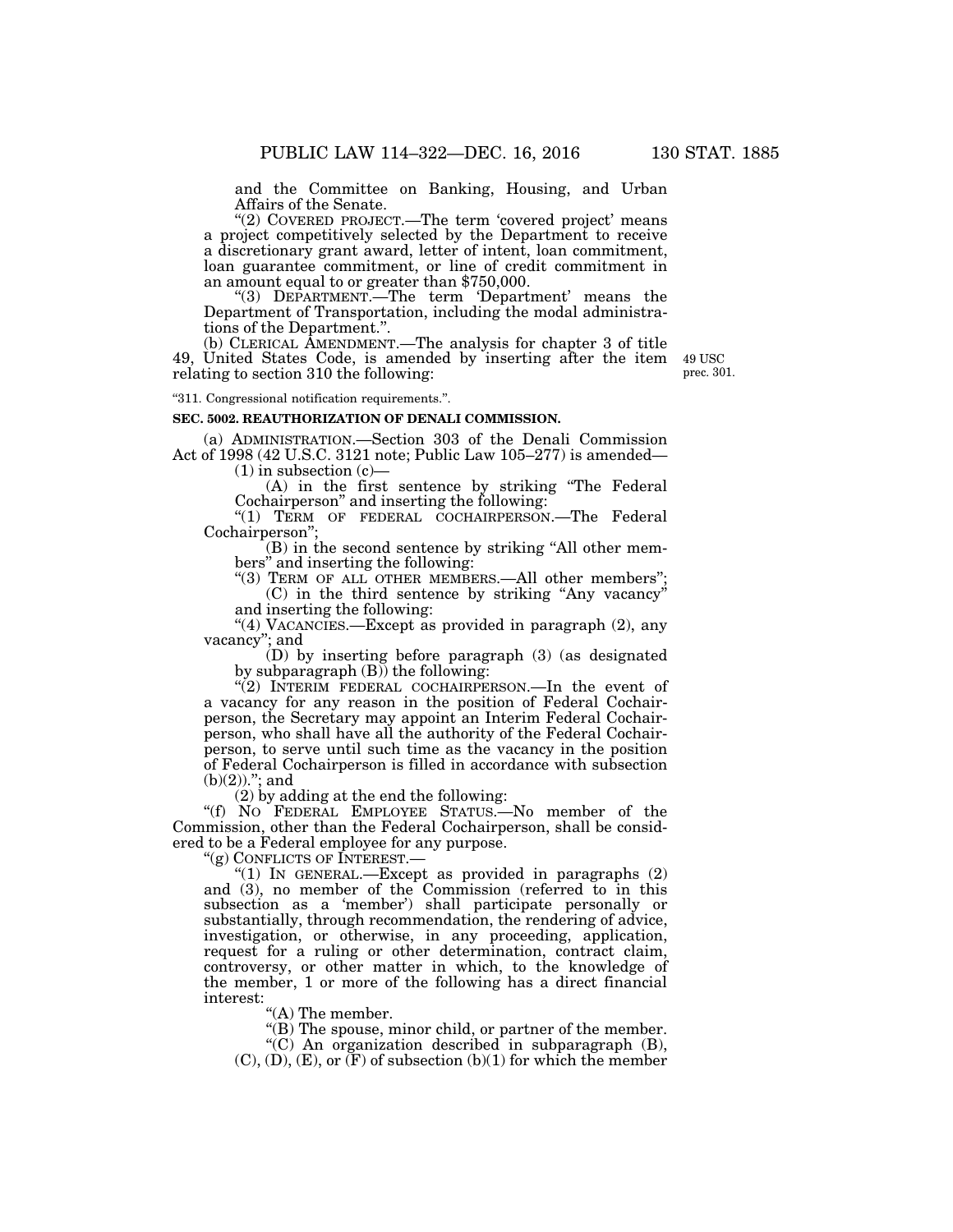is serving as an officer, director, trustee, partner, or employee.

''(D) Any individual, person, or organization with which the member is negotiating or has any arrangement concerning prospective employment.

''(2) DISCLOSURE.—Paragraph (1) shall not apply if the member—

''(A) immediately advises the designated agency ethics official for the Commission of the nature and circumstances of the matter presenting a potential conflict of interest;

''(B) makes full disclosure of the financial interest; and

''(C) before the proceeding concerning the matter presenting the conflict of interest, receives a written determination by the designated agency ethics official for the Commission that the interest is not so substantial as to be likely to affect the integrity of the services that the Commission may expect from the member. The written determination shall specify the rationale and any evidence or support for the decision, identify steps, if any, that should be taken to mitigate any conflict of interest, and be available to the public.

''(3) ANNUAL DISCLOSURES.—Once each calendar year, each member shall make full disclosure of financial interests, in a manner to be determined by the designated agency ethics official for the Commission.

''(4) TRAINING.—Once each calendar year, each member shall undergo disclosure of financial interests training, as prescribed by the designated agency ethics official for the Commission.

''(5) CLARIFICATION.—A member of the Commission may continue to participate personally or substantially, through decision, approval, or disapproval on the focus of applications to be considered but not on individual applications where a conflict of interest exists.

''(6) VIOLATION.—Any person that violates this subsection shall be fined not more than \$10,000, imprisoned for not more than 2 years, or both.''.

(b) AUTHORIZATION OF APPROPRIATIONS.—

(1) IN GENERAL.—Section 310 of the Denali Commission Act of 1998 (42 U.S.C. 3121 note; Public Law 105–277) (as redesignated by section 1960(1) of SAFETEA–LU (Public Law 109–59; 119 Stat. 1516)) is amended, in subsection (a), by striking ''under section 4 under this Act'' and all that follows through "2008" and inserting "under section 304, \$15,000,000 for each of fiscal years 2017 through 2021.''.

(2) CLERICAL AMENDMENT.—Section 310 of the Denali Commission Act of 1998 (42 U.S.C. 3121 note; Public Law 105–277) (as redesignated by section 1960(1) of SAFETEA– LU (Public Law 109–59; 119 Stat. 1516)) is redesignated as section 312.

#### **SEC. 5003. RECREATIONAL ACCESS FOR FLOATING CABINS AT TVA RESERVOIRS.**

The Tennessee Valley Authority Act of 1933 is amended by inserting after section 9a (16 U.S.C. 831h-1) the following: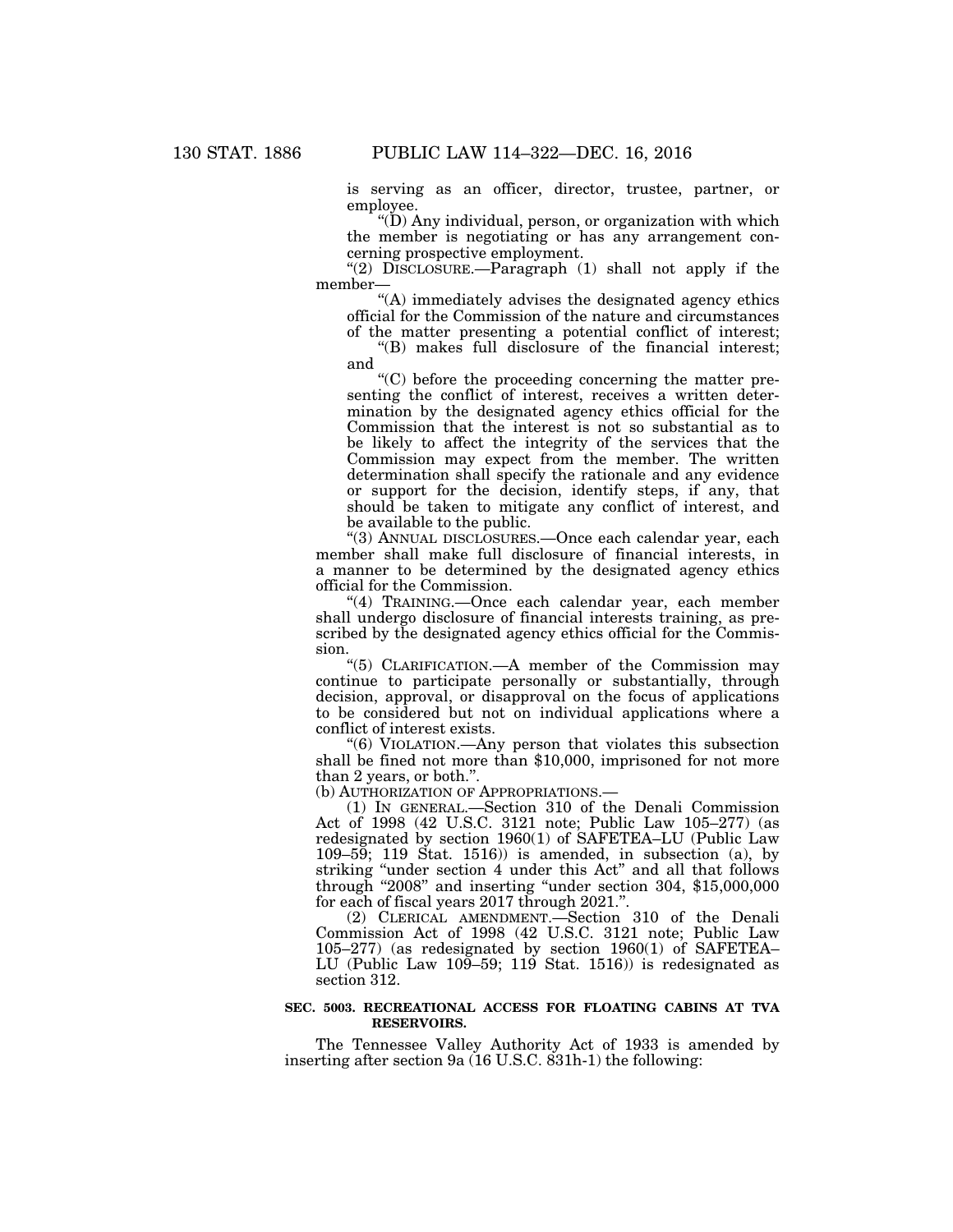#### **''SEC. 9b. RECREATIONAL ACCESS.**

16 USC 831h–3.

"(a) DEFINITION OF FLOATING CABIN.—In this section, the term

'floating cabin' means a watercraft or other floating structure— ''(1) primarily designed and used for human habitation or occupation; and

"(2) not primarily designed or used for navigation or transportation on water.

''(b) RECREATIONAL ACCESS.—The Board may allow the use of a floating cabin if—

" $(\tilde{1})$  the floating cabin is maintained by the owner to reasonable health, safety, and environmental standards, as required by the Board;

 $(2)$  the Corporation has authorized the use of recreational vessels on the waters; and

"(3) the floating cabin was located on waters under the jurisdiction of the Corporation as of the date of enactment of this section.

''(c) FEES.—The Board may levy fees on the owner of a floating cabin on waters under the jurisdiction of the Corporation for the purpose of ensuring compliance with subsection (b) if the fees are necessary and reasonable for such purpose.

''(d) CONTINUED RECREATIONAL USE.—

''(1) IN GENERAL.—With respect to a floating cabin located on waters under the jurisdiction of the Corporation on the date of enactment of this section, the Board—

''(A) may not require the removal of the floating cabin—

"(i) in the case of a floating cabin that was granted a permit by the Corporation before the date of enactment of this section, for a period of 15 years beginning on such date of enactment; and

"(ii) in the case of a floating cabin not granted a permit by the Corporation before the date of enactment of this section, for a period of 5 years beginning on such date of enactment; and

''(B) shall approve and allow the use of the floating cabin on waters under the jurisdiction of the Corporation at such time and for such duration as—

"(i) the floating cabin meets the requirements of subsection (b); and

"(ii) the owner of the floating cabin has paid any fee assessed pursuant to subsection (c).<br>"(2) SAVINGS PROVISIONS.—

"(A) Nothing in this subsection restricts the ability of the Corporation to enforce reasonable health, safety, or environmental standards.

''(B) This section applies only to floating cabins located on waters under the jurisdiction of the Corporation.

''(e) NEW CONSTRUCTION.—The Corporation may establish regulations to prevent the construction of new floating cabins.''.

#### **SEC. 5004. GOLD KING MINE SPILL RECOVERY.**

(a) DEFINITIONS.—In this section:

(1) ADMINISTRATOR.—The term ''Administrator'' means the Administrator of the Environmental Protection Agency.

(2) CLAIMANT.—The term ''claimant'' means a State, Indian tribe, or local government that submits a claim under subsection (c).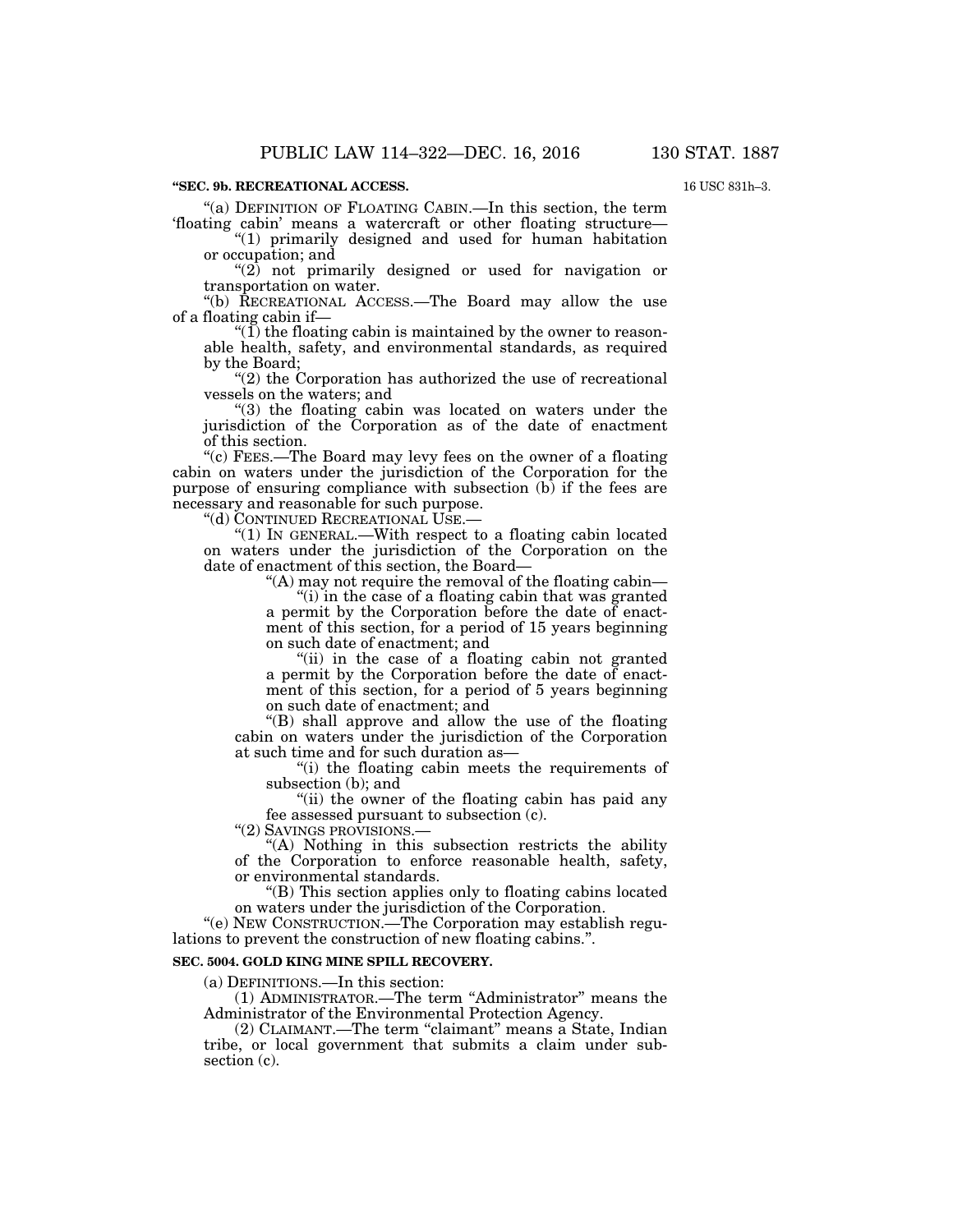(3) GOLD KING MINE RELEASE.—The term ''Gold King Mine release'' means the discharge on August 5, 2015, of approximately 3,000,000 gallons of contaminated water from the Gold King Mine north of Silverton, Colorado, into Cement Creek that occurred while contractors of the Environmental Protection Agency were conducting an investigation of the Gold King Mine to assess mine conditions.

(4) NATIONAL CONTINGENCY PLAN.—The term ''National Contingency Plan'' means the National Contingency Plan prepared and published under part 300 of title 40, Code of Federal Regulations (or successor regulations).

(5) RESPONSE.—The term ''response'' has the meaning given the term in section 101 of the Comprehensive Environmental Response, Compensation, and Liability Act of 1980 (42 U.S.C.  $9601$ ).

(b) SENSE OF CONGRESS.—It is the sense of Congress that the Administrator should receive and process, as expeditiously as possible, claims under chapter 171 of title 28, United States Code (commonly known as the ''Federal Tort Claims Act'') for any injury arising out of the Gold King Mine release.

(c) GOLD KING MINE RELEASE CLAIMS PURSUANT TO COM-PREHENSIVE ENVIRONMENTAL RESPONSE, COMPENSATION, AND LIABILITY ACT.—

(1) IN GENERAL.—The Administrator shall, consistent with the National Contingency Plan, receive and process under the Comprehensive Environmental Response, Compensation, and Liability Act of 1980 (42 U.S.C. 9601 et seq.), and pay from appropriations made available to the Administrator to carry out such Act, any claim made by a State, Indian tribe, or local government for eligible response costs relating to the Gold King Mine release.

(2) ELIGIBLE RESPONSE COSTS.—

(A) IN GENERAL.—Response costs incurred between August 5, 2015, and September 9, 2016, are eligible for payment by the Administrator under this subsection, without prior approval by the Administrator, if the response costs are consistent with the National Contingency Plan.

(B) PRIOR APPROVAL REQUIRED.—Response costs incurred after September 9, 2016, are eligible for payment by the Administrator under this subsection if—

(i) the Administrator approves the response costs under section  $111(a)(2)$  of the Comprehensive Environmental Response, Compensation, and Liability Act of 1980 (42 U.S.C. 9611(a) $(2)$ ); and

(ii) the response costs are consistent with the National Contingency Plan.

 $(3)$  TIMING.

(A) IN GENERAL.—Not later than 90 days after the date of enactment of this Act, the Administrator shall make a decision on, and pay, any eligible response costs submitted to the Administrator before such date of enactment.

(B) SUBSEQUENTLY FILED CLAIMS.—Not later than 90 days after the date on which a claim is submitted to the Administrator, the Administrator shall make a decision on, and pay, any eligible response costs.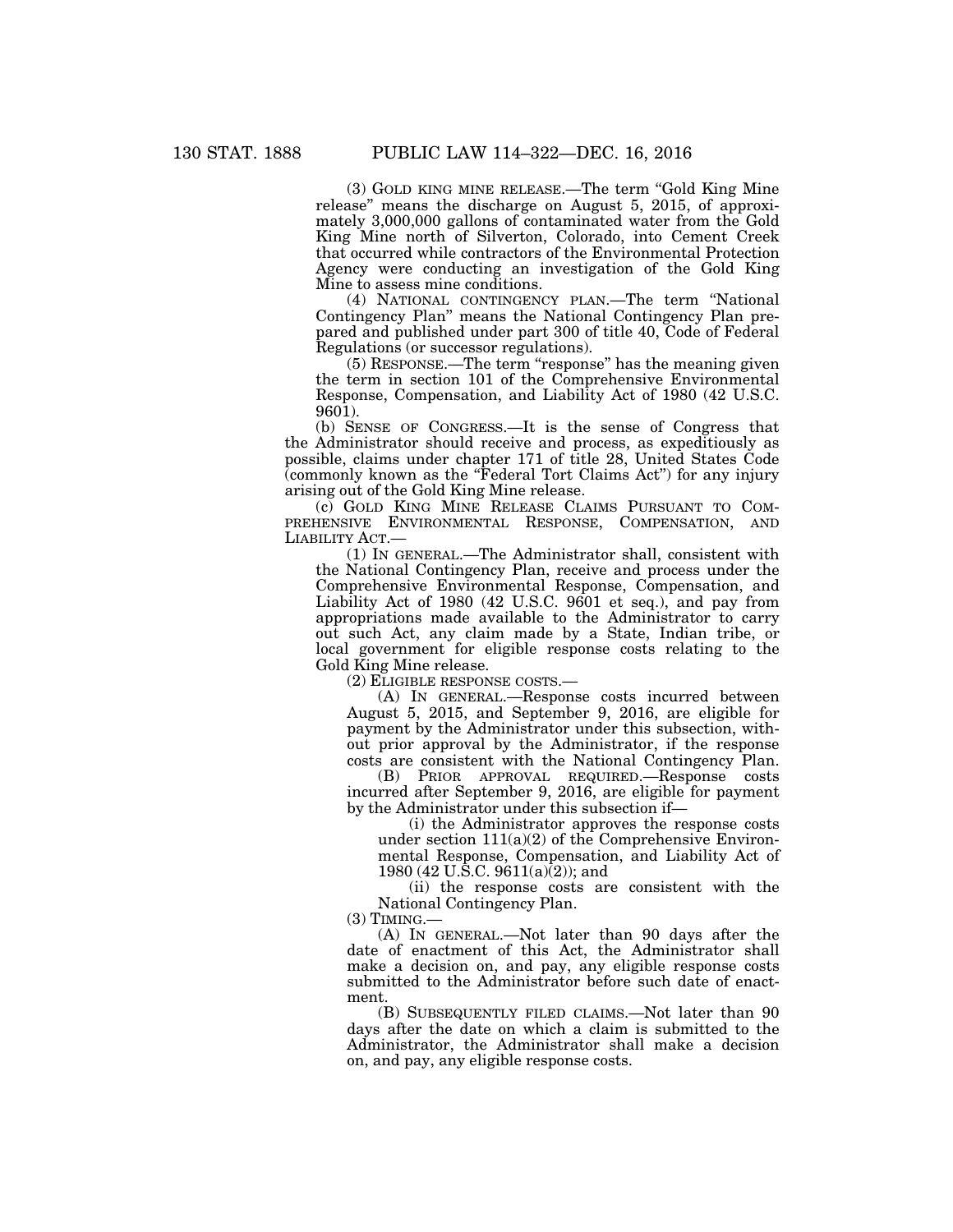(C) DEADLINE.—All claims under this subsection shall be submitted to the Administrator not later than 180 days after the date of enactment of this Act.

(D) NOTIFICATION.—Not later than 30 days after the date on which the Administrator makes a decision under subparagraph (A) or (B), the Administrator shall notify the claimant of the decision.

(d) WATER QUALITY PROGRAM.—

(1) IN GENERAL.—In response to the Gold King Mine release, the Administrator, in conjunction with affected States, Indian tribes, and local governments, shall, subject to the availability of appropriations, develop and implement a program for long-term water quality monitoring of rivers contaminated by the Gold King Mine release.

(2) REQUIREMENTS.—In carrying out the program described in paragraph (1), the Administrator, in conjunction with affected States, Indian tribes, and local governments, shall—

(A) collect water quality samples and sediment data;

(B) provide the public with a means of viewing the water quality sample results and sediment data referred to in subparagraph (A) by, at a minimum, posting the information on the website of the Administrator;

(C) take any other reasonable measure necessary to assist affected States, Indian tribes, and local governments with long-term water monitoring; and

(D) carry out additional program activities related to long-term water quality monitoring that the Administrator determines to be necessary.

(3) AUTHORIZATION OF APPROPRIATIONS.—There are authorized to be appropriated to the Administrator \$4,000,000.00 for each of fiscal years 2017 through 2021 to carry out this subsection, including the reimbursement of affected States, Indian tribes, and local governments for the costs of longterm water quality monitoring of any river contaminated by the Gold King Mine release.

(e) EXISTING STATE AND TRIBAL LAW.—Nothing in this section affects the jurisdiction or authority of any department, agency, or officer of any State government or any Indian tribe.

(f) SAVINGS CLAUSE.—Nothing in this section affects any right of any State, Indian tribe, or other person to bring a claim against the United States for response costs or natural resources damages pursuant to section 107 of the Comprehensive Environmental Response, Compensation, and Liability Act of 1980 (42 U.S.C. 9607).

#### **SEC. 5005. GREAT LAKES RESTORATION INITIATIVE.**

Section 118(c)(7) of the Federal Water Pollution Control Act  $(33 \text{ U.S.C. } 1268(c)(7))$  is amended—

(1) by striking subparagraphs (B) and (C) and inserting the following:

" $(B)$  Focus AREAS.—In carrying out the Initiative, the Administrator shall prioritize programs and projects, to be carried out in coordination with non-Federal partners, that address the priority areas described in the Initiative Action Plan, including—

''(i) the remediation of toxic substances and areas of concern;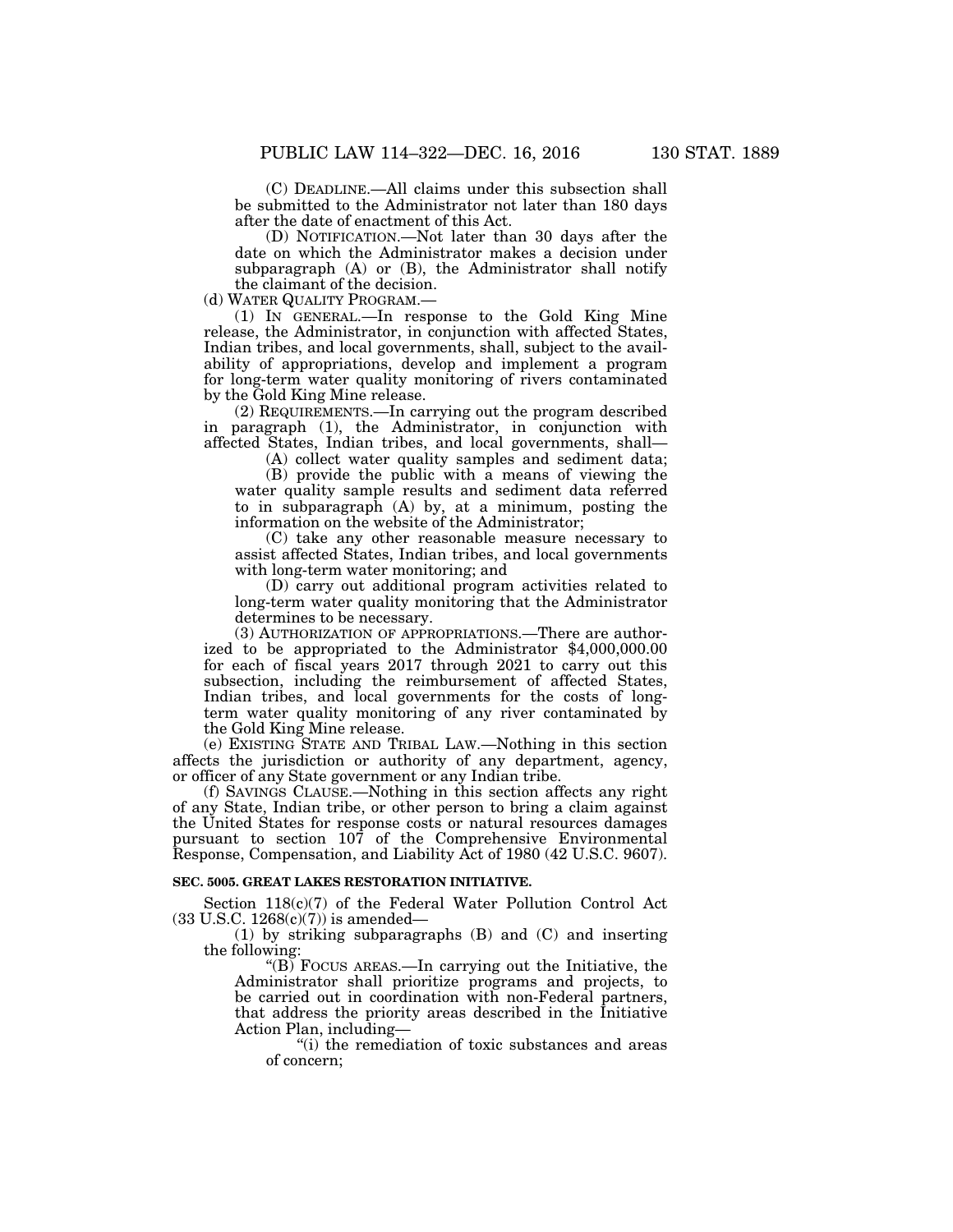''(ii) the prevention and control of invasive species and the impacts of invasive species;

''(iii) the protection and restoration of nearshore health and the prevention and mitigation of nonpoint source pollution;

"(iv) habitat and wildlife protection and restoration, including wetlands restoration and preservation; and

 $\mathcal{H}(v)$  accountability, monitoring, evaluation, communication, and partnership activities.

''(C) PROJECTS.—

''(i) IN GENERAL.—In carrying out the Initiative, the Administrator shall collaborate with other Federal partners, including the Great Lakes Interagency Task Force established by Executive Order No. 13340 (69 Fed. Reg. 29043), to select the best combination of programs and projects for Great Lakes protection and restoration using appropriate principles and criteria, including whether a program or project provides—

 $\sqrt[4]{(I)}$  the ability to achieve strategic and measurable environmental outcomes that implement the Initiative Action Plan and the Great Lakes Water Quality Agreement;

''(II) the feasibility of—

''(aa) prompt implementation;

''(bb) timely achievement of results; and ''(cc) resource leveraging; and

"(III) the opportunity to improve interagency,<br>intergovernmental, and interorganizational interorganizational coordination and collaboration to reduce duplication and streamline efforts.

''(ii) OUTREACH.—In selecting the best combination of programs and projects for Great Lakes protection and restoration under clause (i), the Administrator shall consult with the Great Lakes States and Indian tribes and solicit input from other non-Federal stakeholders.

"(iii) HARMFUL ALGAL BLOOM COORDINATOR.—The Administrator shall designate a point person from an appropriate Federal partner to coordinate, with Federal partners and Great Lakes States, Indian tribes, and other non-Federal stakeholders, projects and activities under the Initiative involving harmful algal blooms in the Great Lakes.'';

 $(2)$  in subparagraph  $(D)$ -

(A) by striking clause (i) and inserting the following:

"(i) IN GENERAL.—Subject to subparagraph (J)(ii), funds made available to carry out the Initiative shall be used to strategically implement—

''(I) Federal projects;

''(II) projects carried out in coordination with States, Indian tribes, municipalities, institutions of higher education, and other organizations; and

 $\sqrt{\text{III}}$  operations and activities of the Program Office, including remediation of sediment contamination in areas of concern.'';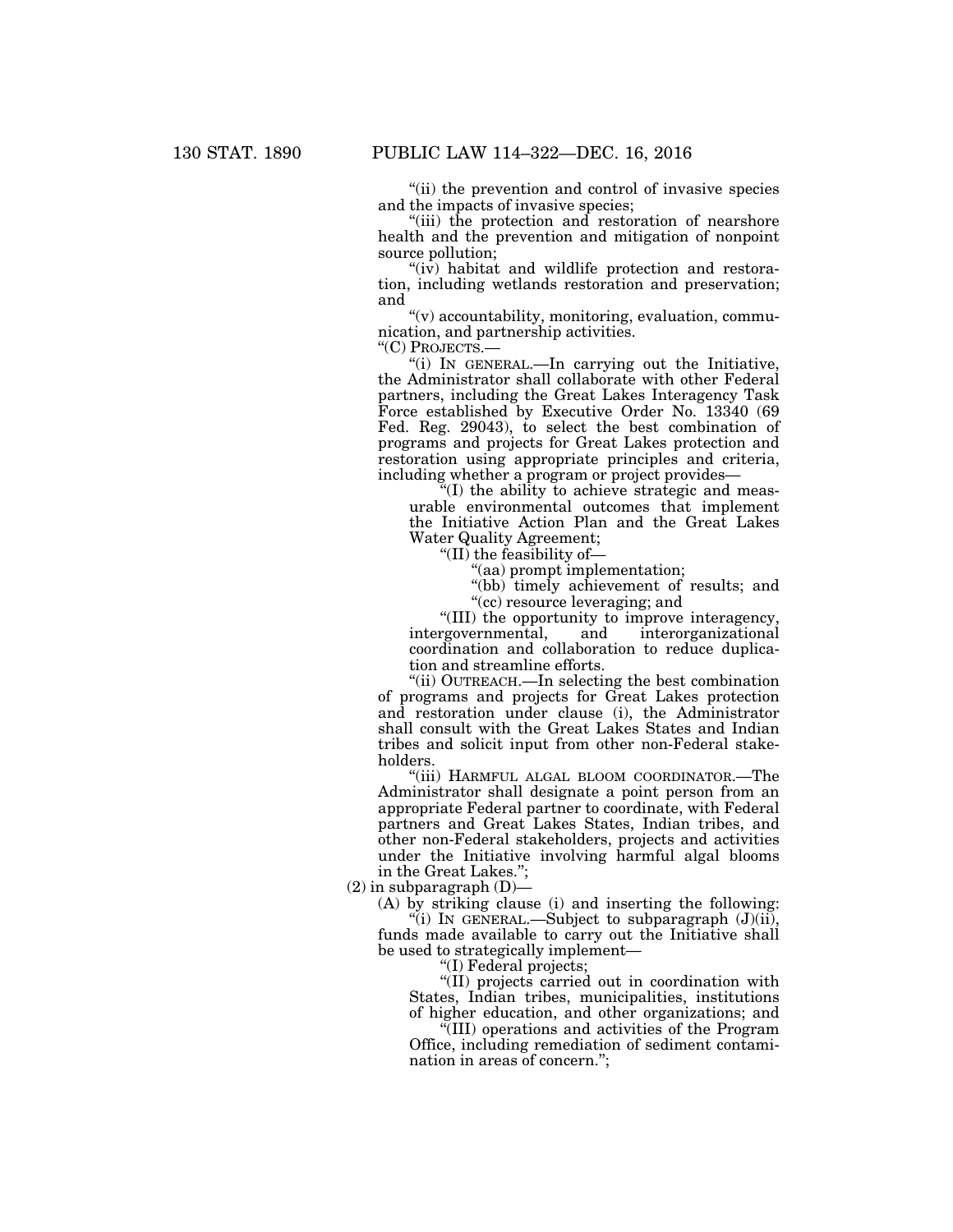(B) in clause (ii)(I), by striking " $(G)(i)$ " and inserting " $(J)(i)$ "; and

(C) by inserting after clause (ii) the following:

''(iii) AGREEMENTS WITH NON-FEDERAL ENTITIES.— ''(I) IN GENERAL.—The Administrator, or the

head of any other Federal department or agency receiving funds under clause (ii)(I), may make a grant to, or otherwise enter into an agreement with, a qualified non-Federal entity, as determined by the Administrator or the applicable head of the other Federal department or agency receiving funds, for planning, research, monitoring, outreach, or implementation of a project selected under subparagraph (C), to support the Initiative Action Plan or the Great Lakes Water Quality Agreement.

''(II) QUALIFIED NON-FEDERAL ENTITY.—For purposes of this clause, a qualified non-Federal entity may include a governmental entity, nonprofit organization, institution, or individual.''; and

(3) by striking subparagraphs (E) through (G) and inserting the following:

 $E$ <sup>"</sup>(E) SCOPE.-

''(i) IN GENERAL.—Projects may be carried out under the Initiative on multiple levels, including—

''(I) locally;

''(II) Great Lakes-wide; or

''(III) Great Lakes basin-wide.

''(ii) LIMITATION.—No funds made available to carry out the Initiative may be used for any water infrastructure activity (other than a green infrastructure project that improves habitat and other ecosystem functions in the Great Lakes) for which financial assistance is received—

''(I) from a State water pollution control revolving fund established under title VI;

''(II) from a State drinking water revolving loan fund established under section 1452 of the Safe Drinking Water Act (42 U.S.C. 300j–12); or

''(III) pursuant to the Water Infrastructure Finance and Innovation Act of 2014 (33 U.S.C. 3901 et seq.).

''(F) ACTIVITIES BY OTHER FEDERAL AGENCIES.—Each relevant Federal department or agency shall, to the maximum extent practicable—

''(i) maintain the base level of funding for the Great Lakes activities of that department or agency without regard to funding under the Initiative; and

''(ii) identify new activities and projects to support

the environmental goals of the Initiative.<br>"(G) REVISION OF INITIATIVE ACTION PLAN.—

"(i) IN GENERAL.—Not less often than once every 5 years, the Administrator, in conjunction with the Great Lakes Interagency Task Force, shall review, and revise as appropriate, the Initiative Action Plan to guide the activities of the Initiative in addressing the restoration and protection of the Great Lakes system.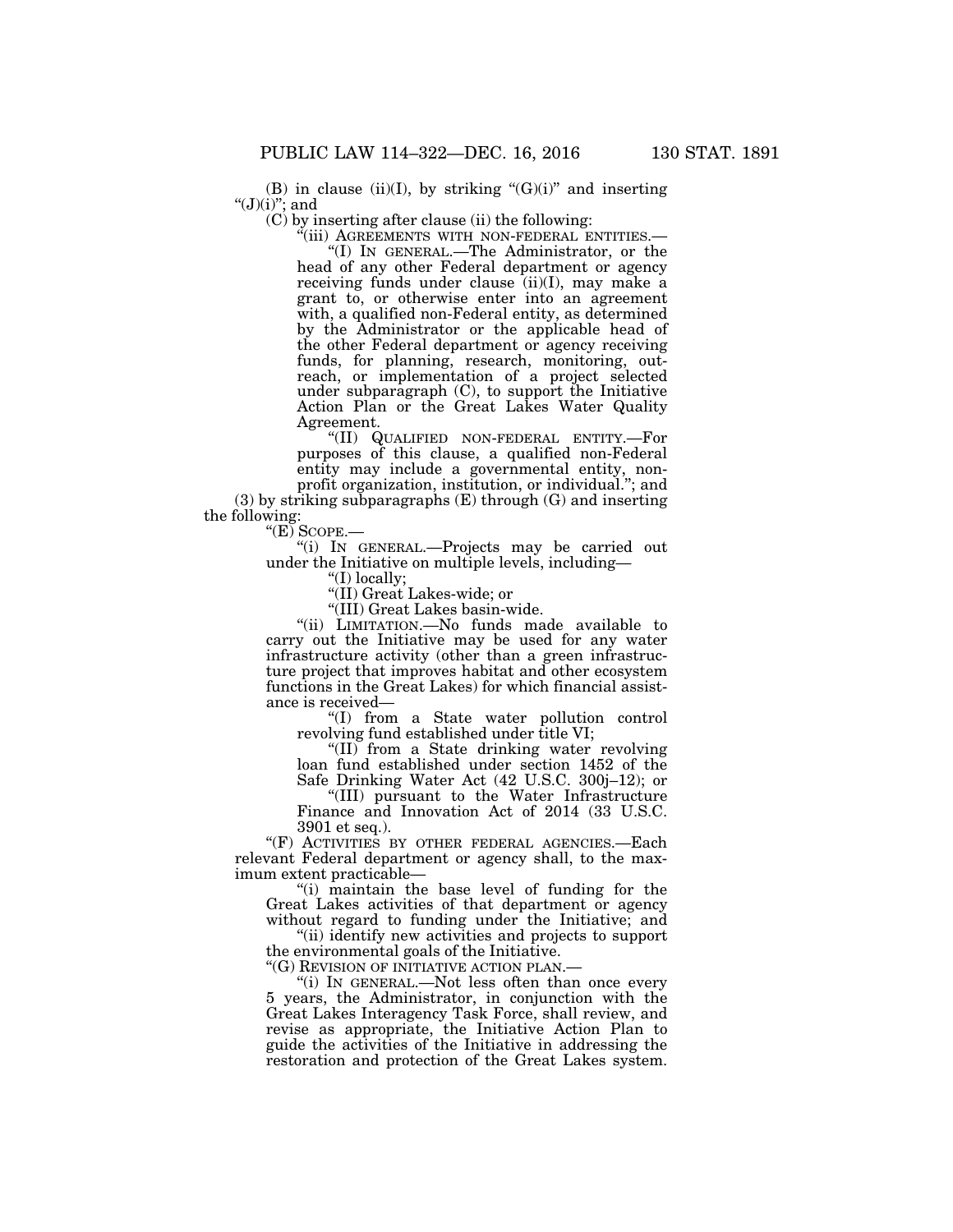''(ii) OUTREACH.—In reviewing and revising the Initiative Action Plan under clause (i), the Administrator shall consult with the Great Lakes States and Indian tribes and solicit input from other non-Federal stakeholders.

''(H) MONITORING AND REPORTING.—The Administrator shall—

''(i) establish and maintain a process for monitoring and periodically reporting to the public on the progress made in implementing the Initiative Action Plan;

''(ii) make information about each project carried out under the Initiative Action Plan available on a public website; and

"(iii) provide to the Committee on Transportation and Infrastructure of the House of Representatives and the Committee on Environment and Public Works of the Senate a yearly detailed description of the progress of the Initiative and amounts transferred to participating Federal departments and agencies under subparagraph (D)(ii).

''(I) INITIATIVE ACTION PLAN DEFINED.—In this paragraph, the term 'Initiative Action Plan' means the comprehensive, multiyear action plan for the restoration of the Great Lakes, first developed pursuant to the Joint Explanatory Statement of the Conference Report accompanying the Department of the Interior, Environment, and Related Agencies Appropriations Act, 2010 (Public Law 111–88).

''(J) FUNDING.—

''(i) IN GENERAL.—There is authorized to be appropriated to carry out this paragraph \$300,000,000 for each of fiscal years 2017 through 2021.

"(ii) LIMITATION.—Nothing in this paragraph creates, expands, or amends the authority of the Administrator to implement programs or projects under—

"(I) this section;

''(II) the Initiative Action Plan; or

''(III) the Great Lakes Water Quality Agreement.''.

# **SEC. 5006. REHABILITATION OF HIGH HAZARD POTENTIAL DAMS.**

(a) DEFINITIONS.—Section 2 of the National Dam Safety Program Act (33 U.S.C. 467) is amended—

(1) by redesignating paragraphs (4), (5), (6), (7), (8), (9),  $(10)$ ,  $(11)$ ,  $(12)$ , and  $(13)$  as paragraphs  $(5)$ ,  $(6)$ ,  $(7)$ ,  $(8)$ ,  $(9)$ ,

(11), (13), (14), (15), and (16), respectively; (2) by inserting after paragraph (3) the following:

''(4) ELIGIBLE HIGH HAZARD POTENTIAL DAM.—

''(A) IN GENERAL.—The term 'eligible high hazard potential dam' means a non-Federal dam that—

''(i) is located in a State with a State dam safety program;

"(ii) is classified as 'high hazard potential' by the State dam safety agency in the State in which the dam is located;

''(iii) has an emergency action plan approved by the relevant State dam safety agency; and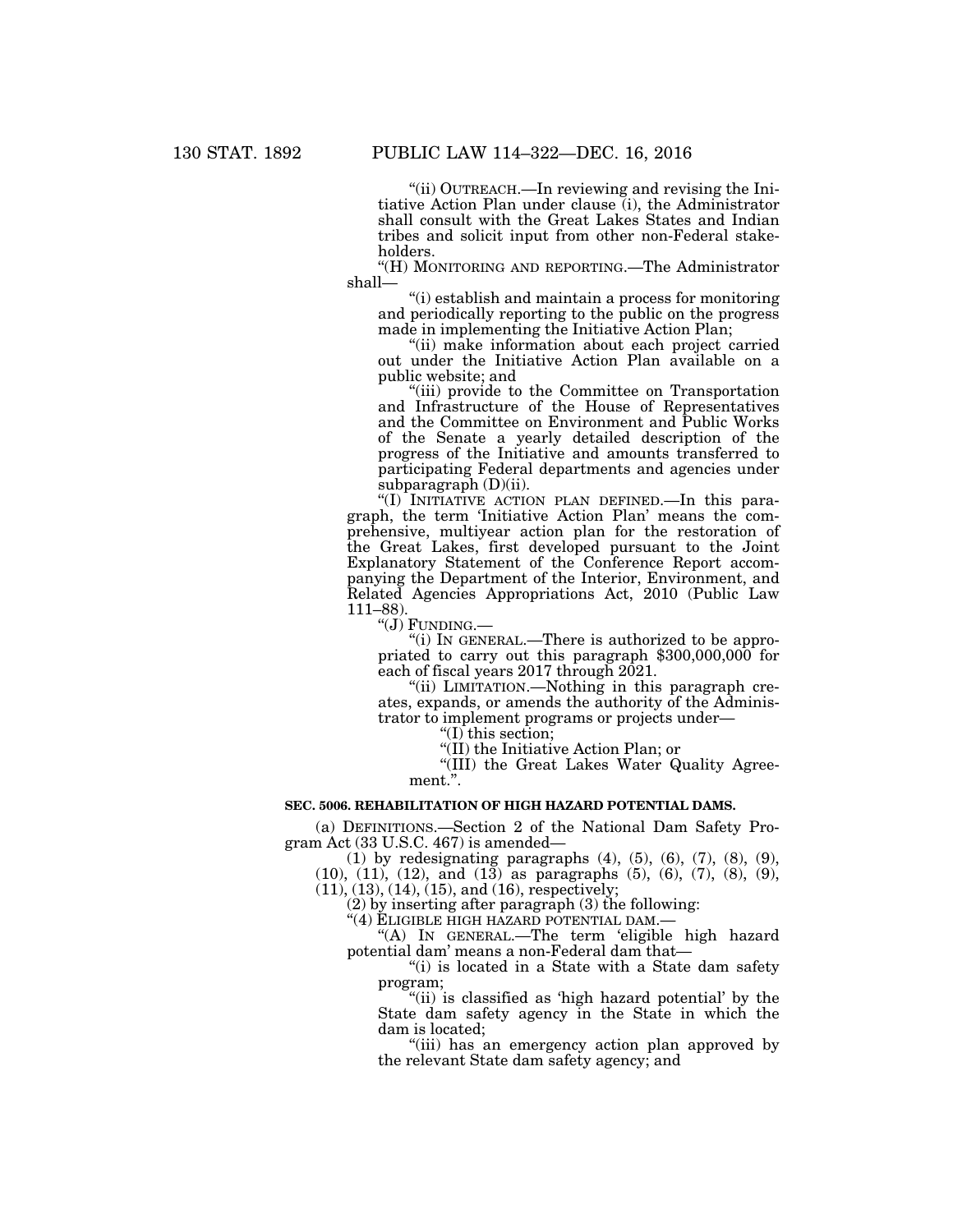"(iv) the State in which the dam is located determines—

''(I) fails to meet minimum dam safety standards of the State; and

''(II) poses an unacceptable risk to the public. ''(B) EXCLUSION.—The term 'eligible high hazard potential dam' does not include—

''(i) a licensed hydroelectric dam; or

''(ii) a dam built under the authority of the Secretary of Agriculture.'';

(3) by inserting after paragraph (9) (as redesignated by paragraph (1) of this subsection) the following:

''(10) NON-FEDERAL SPONSOR.—The term 'non-Federal sponsor', in the case of a project receiving assistance under section 8A, includes—

''(A) a governmental organization; and

''(B) a nonprofit organization.''; and

(4) by inserting after paragraph (11) (as redesignated by paragraph (1) of this subsection) the following:

 $\sqrt{\frac{2}{12}}$  REHABILITATION.—The term 'rehabilitation' means the repair, replacement, reconstruction, or removal of a dam that is carried out to meet applicable State dam safety and security standards.''.

(b) PROGRAM FOR REHABILITATION OF HIGH HAZARD POTENTIAL DAMS.—The National Dam Safety Program Act is amended by inserting after section 8 (33 U.S.C. 467f) the following:

## **''SEC. 8A. REHABILITATION OF HIGH HAZARD POTENTIAL DAMS.**

33 USC 467f–2.

"(a) ESTABLISHMENT OF PROGRAM.—The Administrator shall establish, within FEMA, a program to provide technical, planning, design, and construction assistance in the form of grants to non-Federal sponsors for rehabilitation of eligible high hazard potential dams.

''(b) ELIGIBLE ACTIVITIES.—A grant awarded under this section for a project may be used for—

 $(1)$  repair;

''(2) removal; or

''(3) any other structural or nonstructural measures to rehabilitate an eligible high hazard potential dam.

''(c) AWARD OF GRANTS.—

''(1) APPLICATION.—

''(A) IN GENERAL.—A non-Federal sponsor interested in receiving a grant under this section may submit to the Administrator an application for the grant.

''(B) REQUIREMENTS.—An application submitted to the Administrator under this section shall be submitted at such time, be in such form, and contain such information as the Administrator may prescribe by regulation.

 $"(2)$  GRANT. $-$ 

''(A) IN GENERAL.—The Administrator may make a grant in accordance with this section for rehabilitation of an eligible high hazard potential dam to a non-Federal sponsor that submits an application for the grant in accordance with the regulations prescribed by the Administrator.

''(B) PROJECT GRANT AGREEMENT.—The Administrator shall enter into a project grant agreement with the non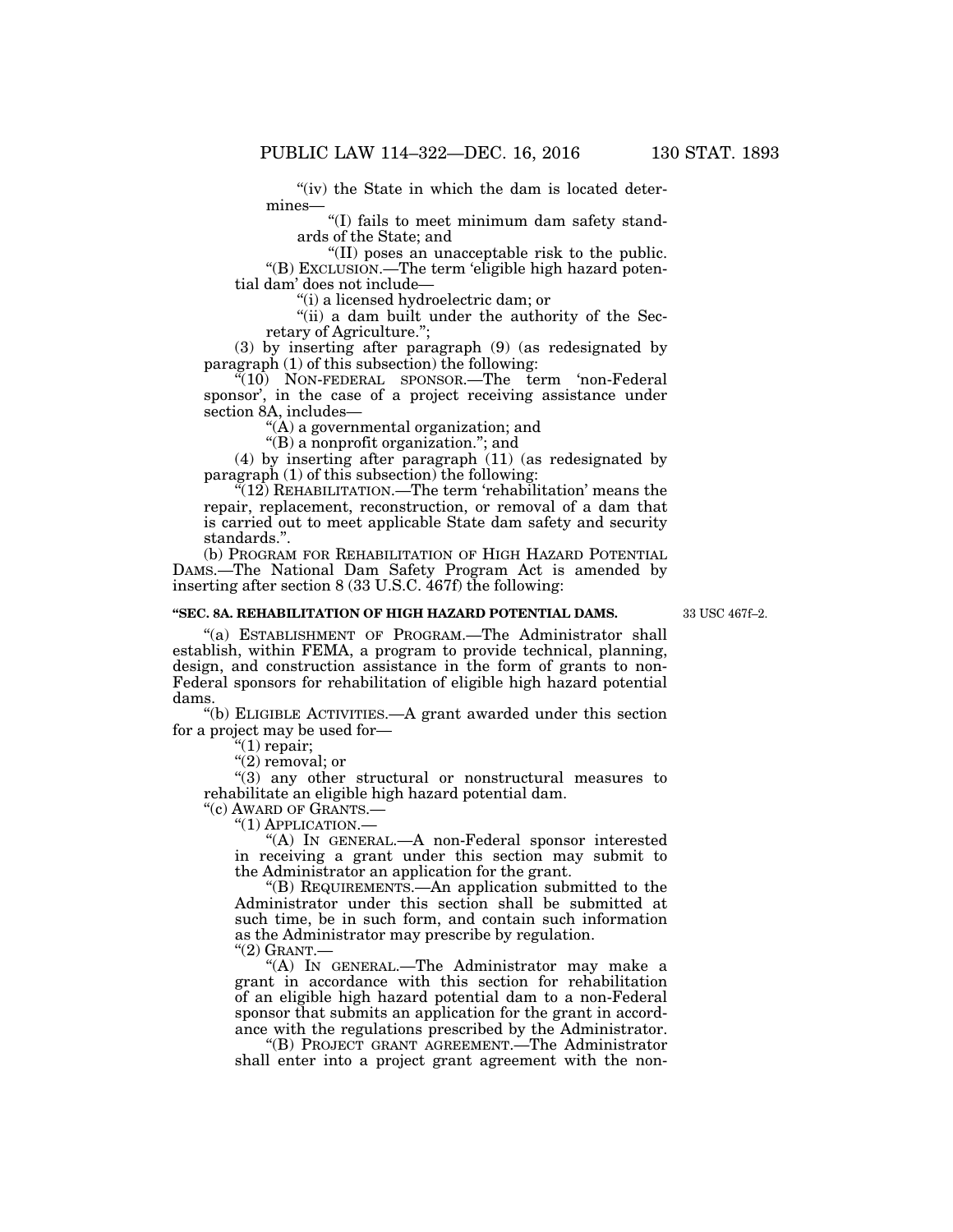Federal sponsor to establish the terms of the grant and the project, including the amount of the grant.

 $(C)$  GRANT ASSURANCE.—As part of a project grant agreement under subparagraph (B), the Administrator shall require the non-Federal sponsor to provide an assurance, with respect to the dam to be rehabilitated under the project, that the owner of the dam has developed and will carry out a plan for maintenance of the dam during the expected life of the dam.

"(D) LIMITATION.—A grant provided under this section shall not exceed the lesser of—

''(i) 12.5 percent of the total amount of funds made available to carry out this section; or

"(ii) \$7,500,000.

''(d) REQUIREMENTS.—

''(1) APPROVAL.—A grant awarded under this section for a project shall be approved by the relevant State dam safety agency.

" $(2)$  NON-FEDERAL SPONSOR REQUIREMENTS.—To receive a grant under this section, the non-Federal sponsor shall—

''(A) participate in, and comply with, all applicable Federal flood insurance programs;

''(B) have in place a hazard mitigation plan that— ''(i) includes all dam risks; and

''(ii) complies with the Disaster Mitigation Act of 2000 (Public Law 106–390; 114 Stat. 1552);

''(C) commit to provide operation and maintenance of the project for the 50-year period following completion of rehabilitation;

''(D) comply with such minimum eligibility requirements as the Administrator may establish to ensure that each owner and operator of a dam under a participating State dam safety program and that receives assistance under this section—

''(i) acts in accordance with the State dam safety program; and

''(ii) carries out activities relating to the public in the area around the dam in accordance with the hazard mitigation plan described in subparagraph (B); and

"(E) comply with section  $611(j)(9)$  of the Robert T. Stafford Disaster Relief and Emergency Assistance Act (42 U.S.C. 5196(j)(9)) (as in effect on the date of enactment of this section) with respect to projects receiving assistance under this section in the same manner as recipients are required to comply in order to receive financial contributions from the Administrator for emergency preparedness purposes.

''(e) FLOODPLAIN MANAGEMENT PLANS.—

" $(1)$  In GENERAL.—As a condition of receipt of assistance under this section, the non-Federal sponsor shall demonstrate that a floodplain management plan to reduce the impacts of future flood events in the area protected by the project—

''(A) is in place; or

"(B) will be—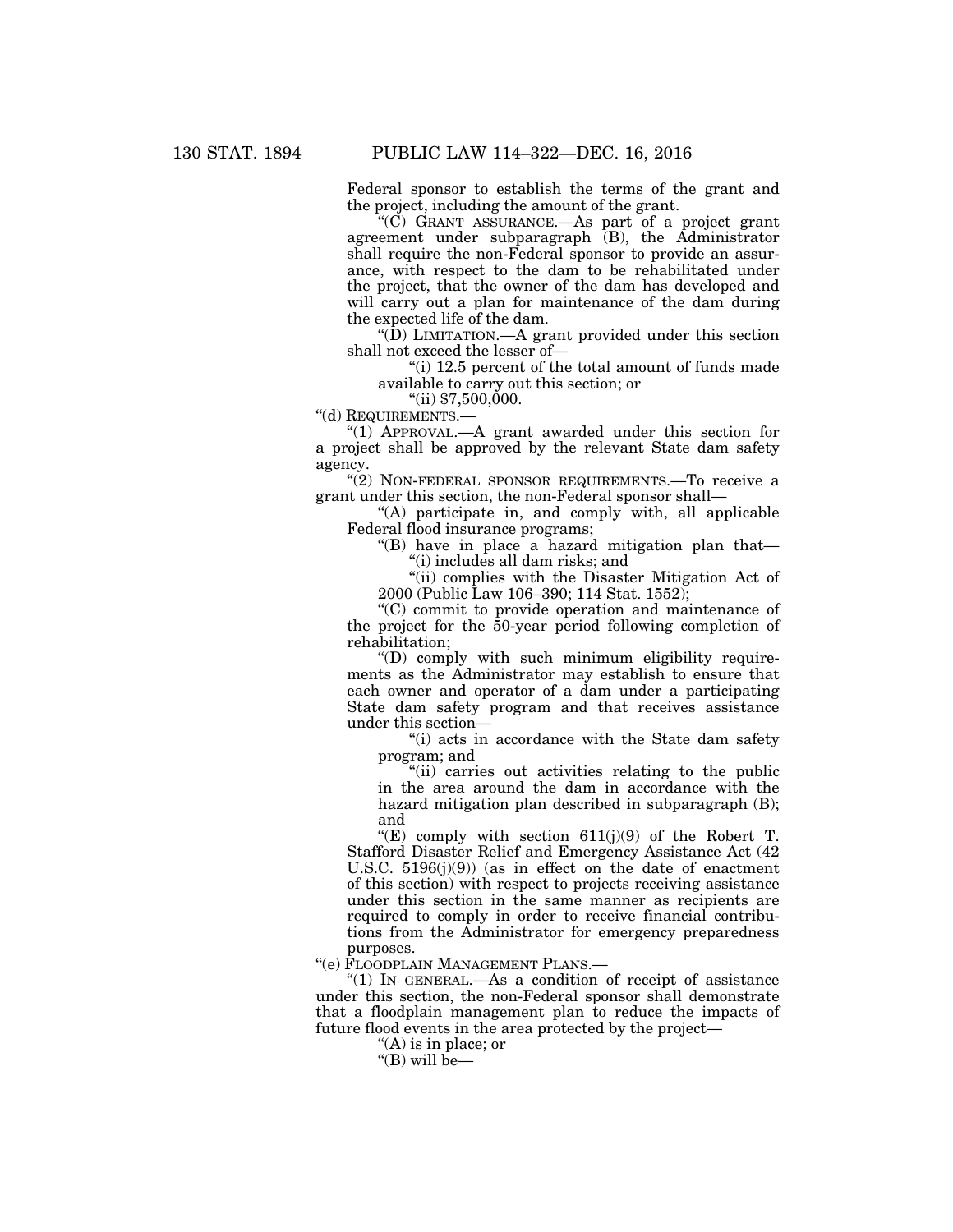"(i) developed not later than 1 year after the date of execution of a project agreement for assistance under this section; and

"(ii) implemented not later than 1 year after the date of completion of construction of the project.

"(2) INCLUSIONS.—A plan under paragraph (1) shall address—

"(A) potential measures, practices, and policies to reduce loss of life, injuries, damage to property and facilities, public expenditures, and other adverse impacts of flooding in the area protected by the project;

''(B) plans for flood fighting and evacuation; and

''(C) public education and awareness of flood risks. ''(3) TECHNICAL SUPPORT.—The Administrator may provide technical support for the development and implementation of floodplain management plans prepared under this subsection.

''(f) PRIORITY SYSTEM.—The Administrator, in consultation with the Board, shall develop a risk-based priority system for use in identifying eligible high hazard potential dams for which grants may be made under this section.

''(g) FUNDING.—

''(1) COST SHARING.—

''(A) IN GENERAL.—Any assistance provided under this section for a project shall be subject to a non-Federal costsharing requirement of not less than 35 percent.

"(B) IN-KIND CONTRIBUTIONS.—The non-Federal share under subparagraph (A) may be provided in the form of in-kind contributions.

''(2) ALLOCATION OF FUNDS.—The total amount of funds made available to carry out this section for each fiscal year shall be distributed as follows:

"(A) EQUAL DISTRIBUTION.— $\frac{1}{3}$  shall be distributed equally among the States in which the projects for which applications are submitted under subsection  $(c)(1)$  are located.

"(B) NEED-BASED.— $\frac{2}{3}$  shall be distributed among the States in which the projects for which applications are submitted under subsection (c)(1) are located based on the proportion that—

''(i) the number of eligible high hazard potential dams in the State; bears to

"(ii) the number of eligible high hazard potential dams in all such States.

''(h) USE OF FUNDS.—None of the funds provided in the form of a grant or otherwise made available under this section shall be used—

''(1) to rehabilitate a Federal dam;

 $''(2)$  to perform routine operation or maintenance of a dam;

"(3) to modify a dam to produce hydroelectric power;

''(4) to increase water supply storage capacity; or

"(5) to make any other modification to a dam that does not also improve the safety of the dam.

''(i) CONTRACTUAL REQUIREMENTS.—

''(1) IN GENERAL.—Subject to paragraph (2), as a condition on the receipt of a grant under this section of an amount greater than  $$1,000,000$ , a non-Federal sponsor that receives the grant shall require that each contract and subcontract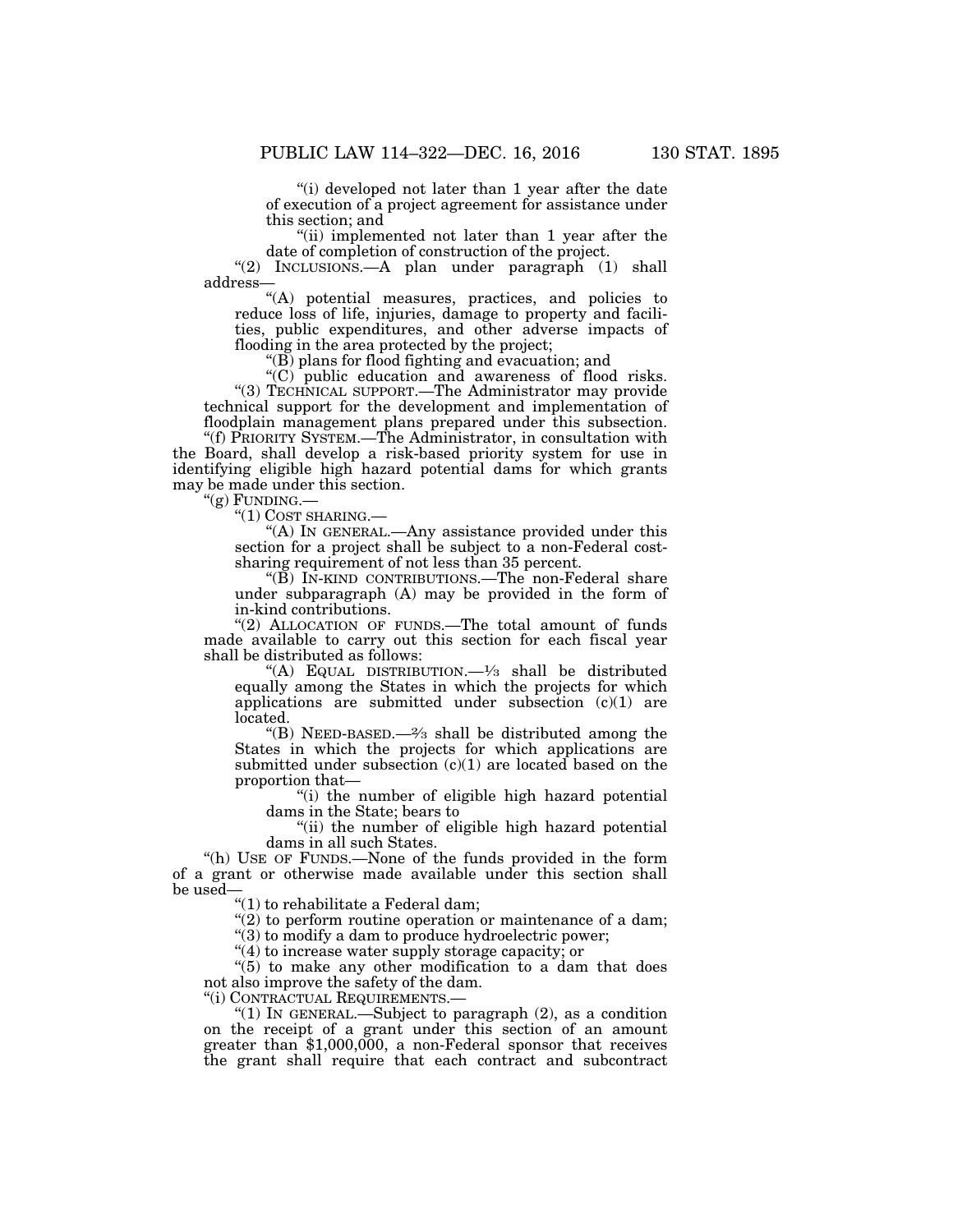for program management, construction management, planning studies, feasibility studies, architectural services, preliminary engineering, design, engineering, surveying, mapping, and related services entered into using funds from the grant be awarded in the same manner as a contract for architectural and engineering services is awarded under—

''(A) chapter 11 of title 40, United States Code; or ''(B) an equivalent qualifications-based requirement prescribed by the relevant State.

 $\sqrt{a(2)}$  No PROPRIETARY INTEREST.—A contract awarded in accordance with paragraph (1) shall not be considered to confer a proprietary interest upon the United States.

''(j) AUTHORIZATION OF APPROPRIATIONS.—There are authorized to be appropriated to carry out this section—

"(1)  $$10,000,000$  for fiscal years 2017 and 2018;

''(2) \$25,000,000 for fiscal year 2019;

''(3) \$40,000,000 for fiscal year 2020; and

 $*(4)$  \$60,000,000 for each of fiscal years 2021 through  $2026.$ ".

33 USC 467f–2 note.

(c) RULEMAKING.—

(1) PROPOSED RULEMAKING.—Not later than 90 days after the date of enactment of this Act, the Administrator of the Federal Emergency Management Agency shall issue a notice of proposed rulemaking regarding applications for grants of assistance under the amendments made by subsection (b) to the National Dam Safety Program Act (33 U.S.C. 467 et seq.).

(2) FINAL RULE.—Not later than 180 days after the date of enactment of this Act, the Administrator of the Federal Emergency Management Agency shall promulgate a final rule regarding the amendments described in paragraph (1).

#### **SEC. 5007. CHESAPEAKE BAY GRASS SURVEY.**

Section 117(i) of the Federal Water Pollution Control Act (33 U.S.C. 1267(i)) is amended by adding at the end the following:

''(3) ANNUAL SURVEY.—The Administrator shall carry out

an annual survey of sea grasses in the Chesapeake Bay.''.

## **SEC. 5008. WATER INFRASTRUCTURE FINANCE AND INNOVATION.**

(a) AUTHORITY TO PROVIDE ASSISTANCE.—Section 5023(b)(2) of the Water Infrastructure Finance and Innovation Act of 2014 (33 U.S.C.  $3902(b)(2)$  is amended by striking "carry out" and inserting ''provide financial assistance to carry out''.

(b) PROJECTS ELIGIBLE FOR ASSISTANCE.—

(1) IN GENERAL.—Section 5026 of the Water Infrastructure Finance and Innovation Act of 2014 (33 U.S.C. 3905) is amended—

 $(A)$  in paragraph  $(6)$ 

(i) by striking ''desalination project'' and inserting ''desalination project, including chloride control''; and

(ii) by striking "or a water recycling project" and inserting ''a water recycling project, or a project to provide alternative water supplies to reduce aquifer depletion'';

 $(B)$  by redesignating paragraphs  $(7)$ ,  $(8)$ , and  $(9)$  as paragraphs  $(8)$ ,  $(9)$ , and  $(10)$ , respectively;

 $(C)$  by inserting after paragraph  $(6)$  the following: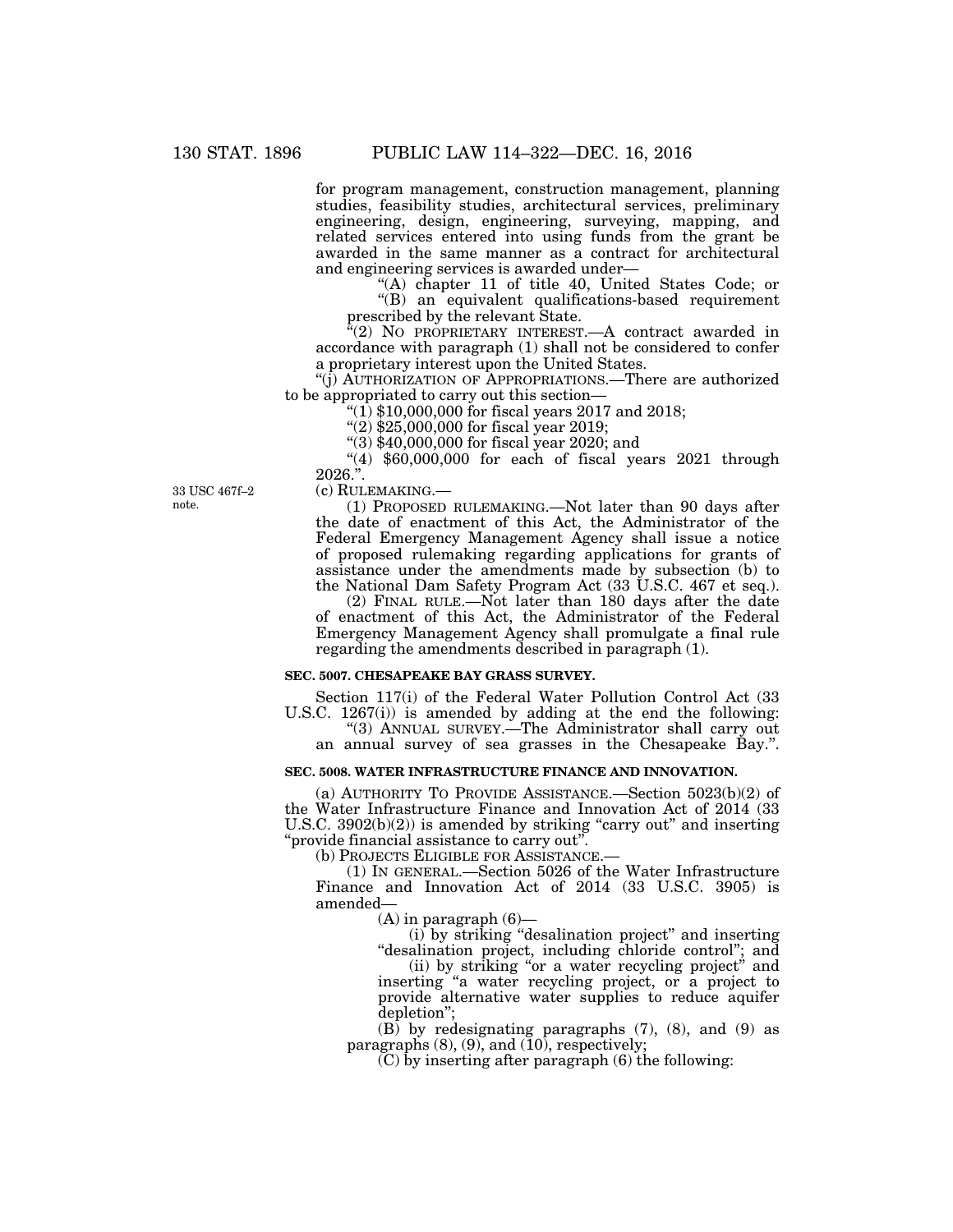"(7) A project to prevent, reduce, or mitigate the effects of drought, including projects that enhance the resilience of drought-stricken watersheds.''; and

(D) in paragraph (10) (as redesignated by subparagraph  $(B)$ ), by striking "or  $(7)$ " and inserting " $(7)$ , or  $(8)$ ".  $(2)$  CONFORMING AMENDMENTS.—<br>(A) Section 5023(b) of the Water Infrastructure Finance

and Innovation Act of 2014 (33 U.S.C. 3902(b)) is amended—

(i) in paragraph  $(2)$  by striking "and  $(8)$ " and inserting  $(7)$ , and  $(9)$ "; and

(ii) in paragraph  $(3)$  by striking "paragraph  $(7)$ or  $(9)$ " and inserting "paragraph  $(8)$  or  $(10)$ ".

(B) Section 5024(b) of the Water Infrastructure Finance and Innovation Act of 2014 (33 U.S.C. 3903(b)) is amended by striking "paragraph (8) or (9)" and inserting "paragraph  $(9)$  or  $(10)$ "

(C) Section 5027(3) of the Water Infrastructure Finance and Innovation Act of 2014 (33 U.S.C. 3906(3)) is amended by striking ''section 5026(7)'' and inserting ''section 5026(8)''.

(D) Section 5028 of the Water Infrastructure Finance and Innovation Act of 2014 (33 U.S.C. 3907) is amended—

(i) in subsection  $(a)(1)(E)$ —

(I) by striking ''section 5026(9)'' and inserting "section 5026(10)"; and

(II) by striking ''section 5026(8)'' and inserting "section  $5026(9)$ "; and

(ii) in subsection  $(b)(3)$  by striking "section  $5026(8)$ " and inserting "section  $5026(9)$ ".

(c) TERMS AND CONDITIONS.—Section 5029(b) of the Water Infrastructure Finance and Innovation Act of 2014 (33 U.S.C.  $3908(b)$ ) is amended-

 $(1)$  in paragraph  $(7)$ —

 $(A)$  by striking "The Secretary" and inserting the following:

''(A) IN GENERAL.—Except as provided in subparagraph (B), the Secretary''; and

(B) by adding at the end the following:

 $\cdot$ <sup>"(B)</sup> FINANCING FEES.—On request of an eligible entity, the Secretary or the Administrator, as applicable, shall allow the fees under subparagraph (A) to be financed as part of the loan.''; and

(2) by adding at the end the following:

''(10) CREDIT.—Any eligible project costs incurred and the value of any integral in-kind contributions made before receipt of assistance under this subtitle shall be credited toward the 51 percent of project costs to be provided by sources of funding other than a secured loan under this subtitle (as described in paragraph  $(2)(A)$ .".

(d) SENSE OF CONGRESS.—It is the sense of Congress that— (1) appropriations made available to carry out the Water Infrastructure Finance and Innovation Act of 2014 (33 U.S.C. 3901 et seq.) should be in addition to robust funding for the State water pollution control revolving funds established under title VI of the Federal Water Pollution Control Act (33 U.S.C. 1381 et seq.) and State drinking water treatment revolving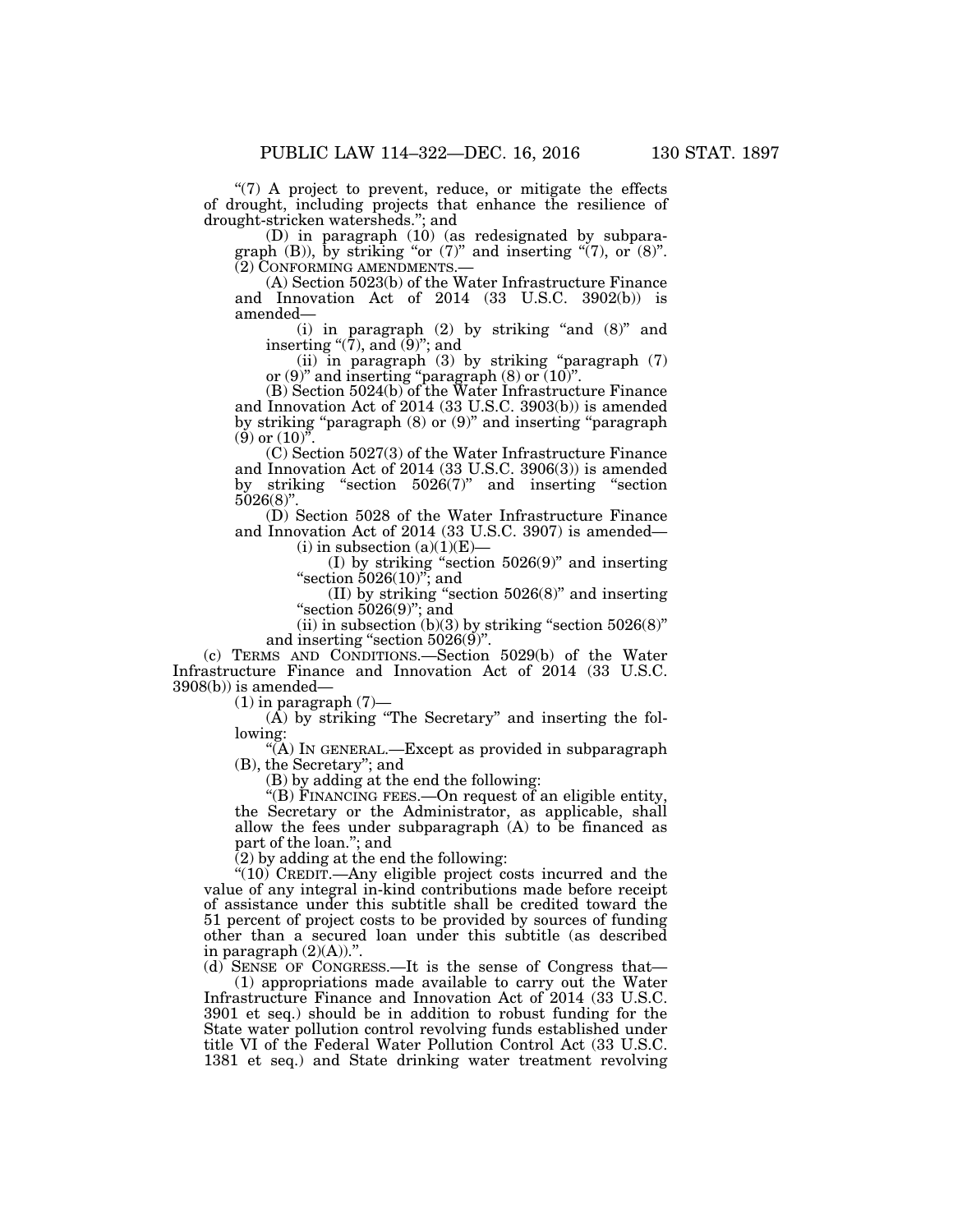loan funds established under section 1452 of the Safe Drinking Water Act (42 U.S.C. 300j–12); and

(2) the appropriations made available for the funds referred to in paragraph (1) should not decrease for any fiscal year.

## **SEC. 5009. REPORT ON GROUNDWATER CONTAMINATION.**

(a) IN GENERAL.—Not later than 180 days after the date of enactment of this Act, and annually thereafter for the next 4 years, the Secretary of the Navy shall submit a report to Congress on the groundwater contamination from the site that includes—

(1) a description of the status of the groundwater contaminants that are leaving the site and migrating to a location within a 10-mile radius of the site, including—

(A) detailed mapping of the movement of the plume over time; and

(B) projected migration rates of the plume;

(2) an analysis of the current and future impact of the movement of the plume on drinking water facilities; and

(3) a comprehensive strategy to prevent the groundwater contaminants from the site from contaminating drinking water wells that, as of the date of the submission of the report, have not been affected by the migration of the plume.

(b) DEFINITIONS.—In this section, the following definitions apply:

(1) COMPREHENSIVE STRATEGY.—The term ''comprehensive strategy'' means a plan for—

(A) the remediation of the plume under the Comprehensive Environmental Response, Compensation, and Liability Act of 1980 (42 U.S.C.  $9601$  et seq.); or

(B) corrective action under the Solid Waste Disposal Act (42 U.S.C. 6901 et seq.).

(2) GROUNDWATER.—The term ''groundwater'' means water in a saturated zone or stratum beneath the surface of land or water.

(3) PLUME.—The term ''plume'' means any hazardous waste (as defined in section 1004 of the Solid Waste Disposal Act (42 U.S.C. 6903)) or hazardous substance (as defined in section 101 of the Comprehensive Environmental Response, Compensation, and Liability Act of 1980 (42 U.S.C. 9601)) found in the groundwater supply.

 $(4)$  SITE.—The term "site" means the site located at 830 South Oyster Bay Road, Bethpage, New York, 11714 (Environmental Protection Agency identification number NYD002047967).

## **SEC. 5010. COLUMBIA RIVER BASIN RESTORATION.**

Title I of the Federal Water Pollution Control Act (33 U.S.C. 1251 et seq.) is amended by adding at the end the following:

33 USC 1275.

## **''SEC. 123. COLUMBIA RIVER BASIN RESTORATION.**

''(a) DEFINITIONS.—In this section, the following definitions apply:

''(1) COLUMBIA RIVER BASIN.—The term 'Columbia River Basin' means the entire United States portion of the Columbia River watershed.

"(2) ESTUARY PARTNERSHIP.—The term 'Estuary Partnership' means the Lower Columbia Estuary Partnership, an entity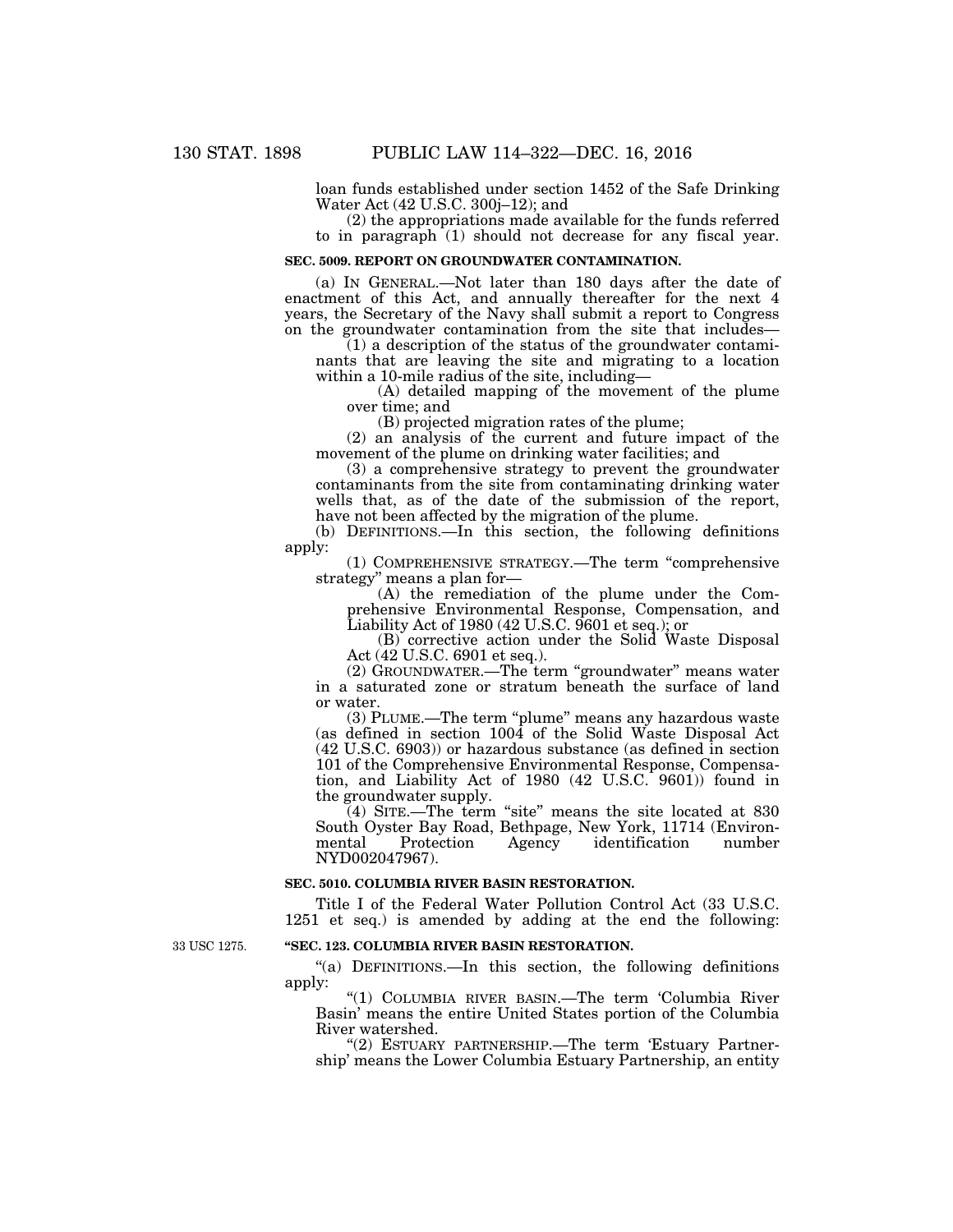created by the States of Oregon and Washington and the Environmental Protection Agency under section 320.

''(3) ESTUARY PLAN.—

"(A) IN GENERAL.—The term 'Estuary Plan' means the Estuary Partnership Comprehensive Conservation and Management Plan adopted by the Environmental Protection Agency and the Governors of Oregon and Washington on October 20, 1999, under section 320.

''(B) INCLUSION.—The term 'Estuary Plan' includes any amendments to the plan.

''(4) LOWER COLUMBIA RIVER ESTUARY.—The term 'Lower Columbia River Estuary' means the mainstem Columbia River from the Bonneville Dam to the Pacific Ocean and tidally influenced portions of tributaries to the Columbia River in that region.

''(5) MIDDLE AND UPPER COLUMBIA RIVER BASIN.—The term 'Middle and Upper Columbia River Basin' means the region consisting of the United States portion of the Columbia River Basin above Bonneville Dam.

''(6) PROGRAM.—The term 'Program' means the Columbia River Basin Restoration Program established under subsection  $(b)(1)(A)$ .

''(b) COLUMBIA RIVER BASIN RESTORATION PROGRAM.—

''(1) ESTABLISHMENT.—

''(A) IN GENERAL.—The Administrator shall establish within the Environmental Protection Agency a Columbia River Basin Restoration Program.

''(B) EFFECT.—

''(i) The establishment of the Program does not modify any legal or regulatory authority or program in effect as of the date of enactment of this section, including the roles of Federal agencies in the Columbia River Basin.

"(ii) This section does not create any new regulatory authority.

''(2) SCOPE OF PROGRAM.—The Program shall consist of a collaborative stakeholder-based program for environmental protection and restoration activities throughout the Columbia River Basin.

''(3) DUTIES.—The Administrator shall—

"(A) assess trends in water quality, including trends that affect uses of the water of the Columbia River Basin;

''(B) collect, characterize, and assess data on water quality to identify possible causes of environmental problems; and

"(C) provide grants in accordance with subsection  $(d)$ for projects that assist in—

''(i) eliminating or reducing pollution;

"(ii) cleaning up contaminated sites;

''(iii) improving water quality;

"(iv) monitoring to evaluate trends;

''(v) reducing runoff;

''(vi) protecting habitat; or

"(vii) promoting citizen engagement or knowledge. ''(c) STAKEHOLDER WORKING GROUP.—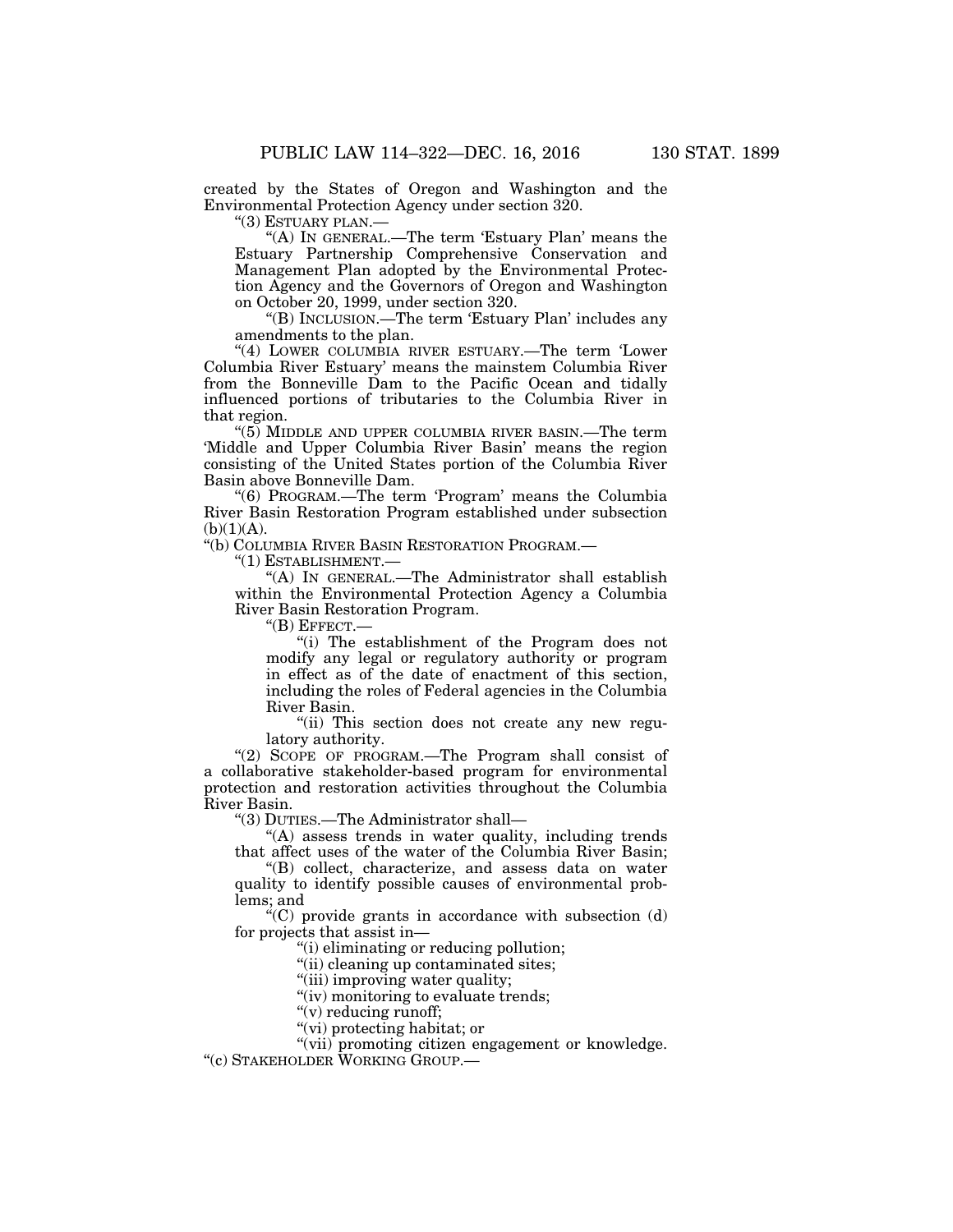''(1) ESTABLISHMENT.—The Administrator shall establish a Columbia River Basin Restoration Working Group (referred to in this subsection as the 'Working Group').

''(2) MEMBERSHIP.— ''(A) IN GENERAL.—Membership in the Working Group shall be on a voluntary basis and any person invited by the Administrator under this subsection may decline membership.

''(B) INVITED REPRESENTATIVES.—The Administrator shall invite, at a minimum, representatives of—

''(i) each State located in whole or in part in the Columbia River Basin;

"(ii) the Governors of each State located in whole or in part in the Columbia River Basin;

''(iii) each federally recognized Indian tribe in the Columbia River Basin;

''(iv) local governments in the Columbia River Basin;

"(v) industries operating in the Columbia River Basin that affect or could affect water quality;

"(vi) electric, water, and wastewater utilities operating in the Columba River Basin;

''(vii) private landowners in the Columbia River Basin;

"(viii) soil and water conservation districts in the Columbia River Basin;

"(ix) nongovernmental organizations that have a presence in the Columbia River Basin;

" $(x)$  the general public in the Columbia River Basin; and

''(xi) the Estuary Partnership.

''(3) GEOGRAPHIC REPRESENTATION.—The Working Group shall include representatives from—

"(A) each State located in whole or in part in the Columbia River Basin; and

''(B) each of the lower, middle, and upper basins of the Columbia River.

"(4) DUTIES AND RESPONSIBILITIES.—The Working Group shall—

"(A) recommend and prioritize projects and actions; and

''(B) review the progress and effectiveness of projects and actions implemented.

''(5) LOWER COLUMBIA RIVER ESTUARY.—

''(A) ESTUARY PARTNERSHIP.—The Estuary Partnership shall perform the duties and fulfill the responsibilities of the Working Group described in paragraph (4) as those duties and responsibilities relate to the Lower Columbia River Estuary for such time as the Estuary Partnership is the management conference for the Lower Columbia River National Estuary Program under section 320.

''(B) DESIGNATION.—If the Estuary Partnership ceases to be the management conference for the Lower Columbia River National Estuary Program under section 320, the Administrator may designate the new management conference to assume the duties and responsibilities of the Working Group described in paragraph  $(4)$  as those duties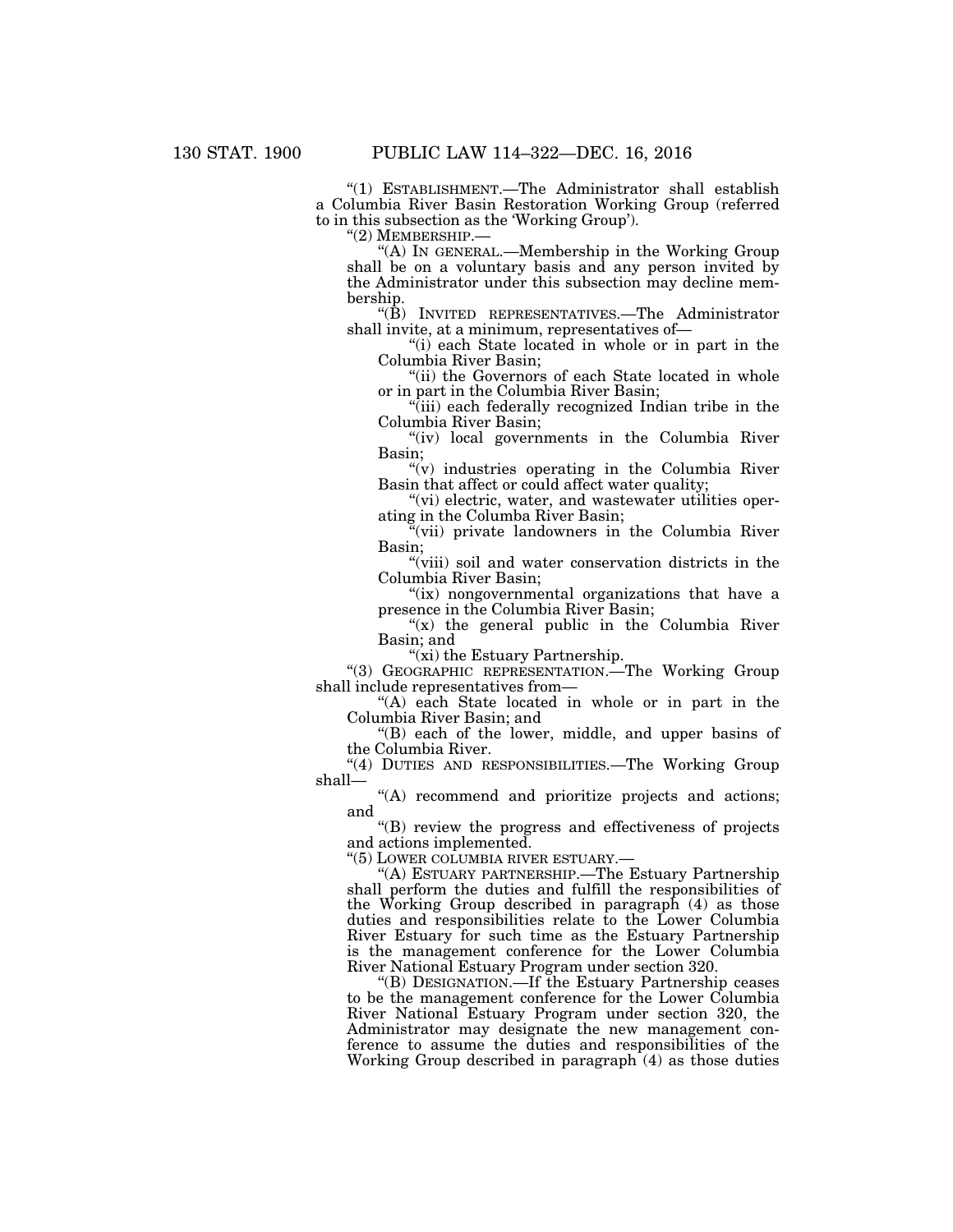and responsibilities relate to the Lower Columbia River Estuary.

"(C) INCORPORATION.—If the Estuary Partnership is removed from the National Estuary Program, the duties and responsibilities for the lower 146 miles of the Columbia River pursuant to this section shall be incorporated into the duties of the Working Group.

''(d) GRANTS.—

''(1) IN GENERAL.—The Administrator shall establish a voluntary, competitive Columbia River Basin program to provide grants to State governments, tribal governments, regional water pollution control agencies and entities, local government entities, nongovernmental entities, or soil and water conservation districts to develop or implement projects authorized under this section for the purpose of environmental protection and restoration activities throughout the Columbia River Basin.

''(2) FEDERAL SHARE.—

''(A) IN GENERAL.—Except as provided in subparagraph (B), the Federal share of the cost of any project or activity carried out using funds from a grant provided to any person (including a State, tribal, or local government or interstate or regional agency) under this subsection for a fiscal year—

"(i) shall not exceed 75 percent of the total cost of the project or activity; and

''(ii) shall be made on condition that the non-Federal share of such total cost shall be provided from non-Federal sources.

''(B) EXCEPTIONS.—With respect to cost-sharing for a grant provided under this subsection—

''(i) a tribal government may use Federal funds for the non-Federal share; and

''(ii) the Administrator may increase the Federal share under such circumstances as the Administrator determines to be appropriate.

''(3) ALLOCATION.—In making grants using funds appropriated to carry out this section, the Administrator shall—

"(A) provide not less than 25 percent of the funds to make grants for projects, programs, and studies in the Lower Columbia River Estuary;

''(B) provide not less than 25 percent of the funds to make grants for projects, programs, and studies in the Middle and Upper Columbia River Basin, including the Snake River Basin; and

''(C) retain not more than 5 percent of the funds for the Environmental Protection Agency for purposes of implementing this section.

"(4) REPORTING.

"(A) IN GENERAL.—Each grant recipient under this subsection shall submit to the Administrator reports on progress being made in achieving the purposes of this section.

''(B) REQUIREMENTS.—The Administrator shall establish requirements and timelines for recipients of grants under this subsection to report on progress made in achieving the purposes of this section.

''(5) RELATIONSHIP TO OTHER FUNDING.—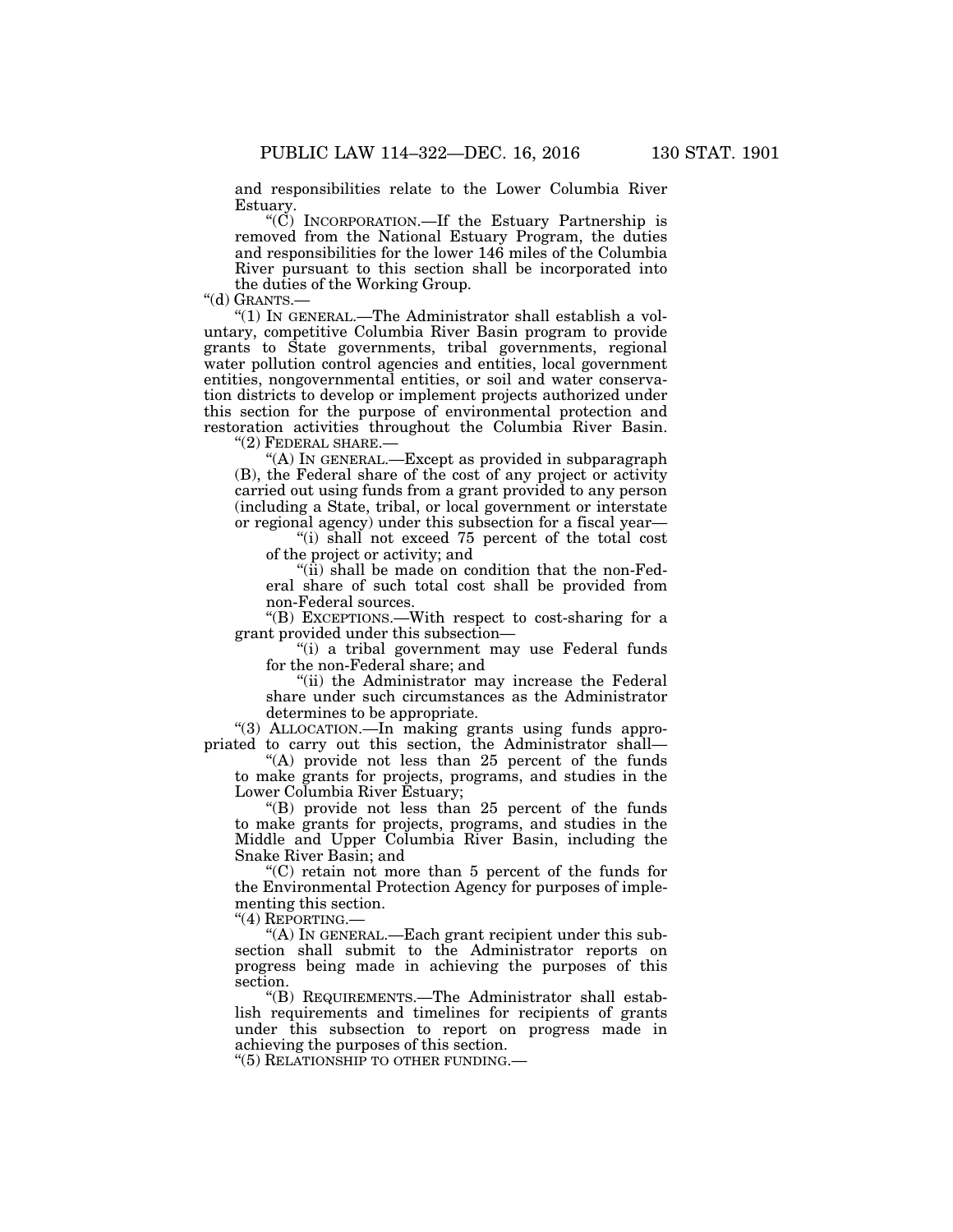''(A) IN GENERAL.—Nothing in this subsection limits the eligibility of the Estuary Partnership to receive funding under section  $320(g)$ .

''(B) LIMITATION.—None of the funds made available under this subsection may be used for the administration of a management conference under section 320.

''(e) ANNUAL BUDGET PLAN.—The President, as part of the annual budget submission of the President to Congress under section 1105(a) of title 31, United States Code, shall submit information regarding each Federal agency involved in protection and restoration of the Columbia River Basin, including an interagency crosscut budget that displays for each Federal agency—

''(1) the amounts obligated for the preceding fiscal year for protection and restoration projects, programs, and studies relating to the Columbia River Basin;

" $(2)$  the estimated budget for the current fiscal year for protection and restoration projects, programs, and studies relating to the Columbia River Basin; and

 $(3)$  the proposed budget for protection and restoration projects, programs, and studies relating to the Columbia River Basin.''.

## **SEC. 5011. REGULATION OF ABOVEGROUND STORAGE AT FARMS.**

Section 1049(c) of the Water Resources Reform and Development Act of 2014 (33 U.S.C. 1361 note; Public Law 113–121) is amended—

(1) by redesignating paragraphs (1) and (2) as subparagraphs  $(A)$  and  $(B)$ , respectively, and indenting appropriately;

(2) by striking the subsection designation and heading and all that follows through "subsection  $(b)$ ," and inserting the following:

''(c) REGULATION OF ABOVEGROUND STORAGE AT FARMS.—

''(1) CALCULATION OF AGGREGATE ABOVEGROUND STORAGE  $CAPACITY$ .—For purposes of subsection  $(b)$ ,"; and

(3) by adding at the end the following:

"(2) CERTAIN FARM CONTAINERS.—Part 112 of title 40, Code of Federal Regulations (or successor regulations), shall not apply to the following containers located at a farm:

''(A) Containers on a separate parcel that have—

''(i) an individual capacity of not greater than 1,000 gallons; and

"(ii) an aggregate capacity of not greater than 2,500 gallons.

''(B) A container holding animal feed ingredients approved for use in livestock feed by the Food and Drug Administration.''.

#### **SEC. 5012. IRRIGATION DISTRICTS.**

Section 603(i)(1) of the Federal Water Pollution Control Act (33 U.S.C. 1383) is amended—

(1) in the matter preceding subparagraph (A) by striking ''to a municipality or intermunicipal, interstate, or State agency'' and inserting ''to an eligible recipient''; and

(2) in subparagraph (A), in the matter preceding clause (i), by inserting ''in assistance to a municipality or intermunicipal, interstate, or State agency" before "to benefit".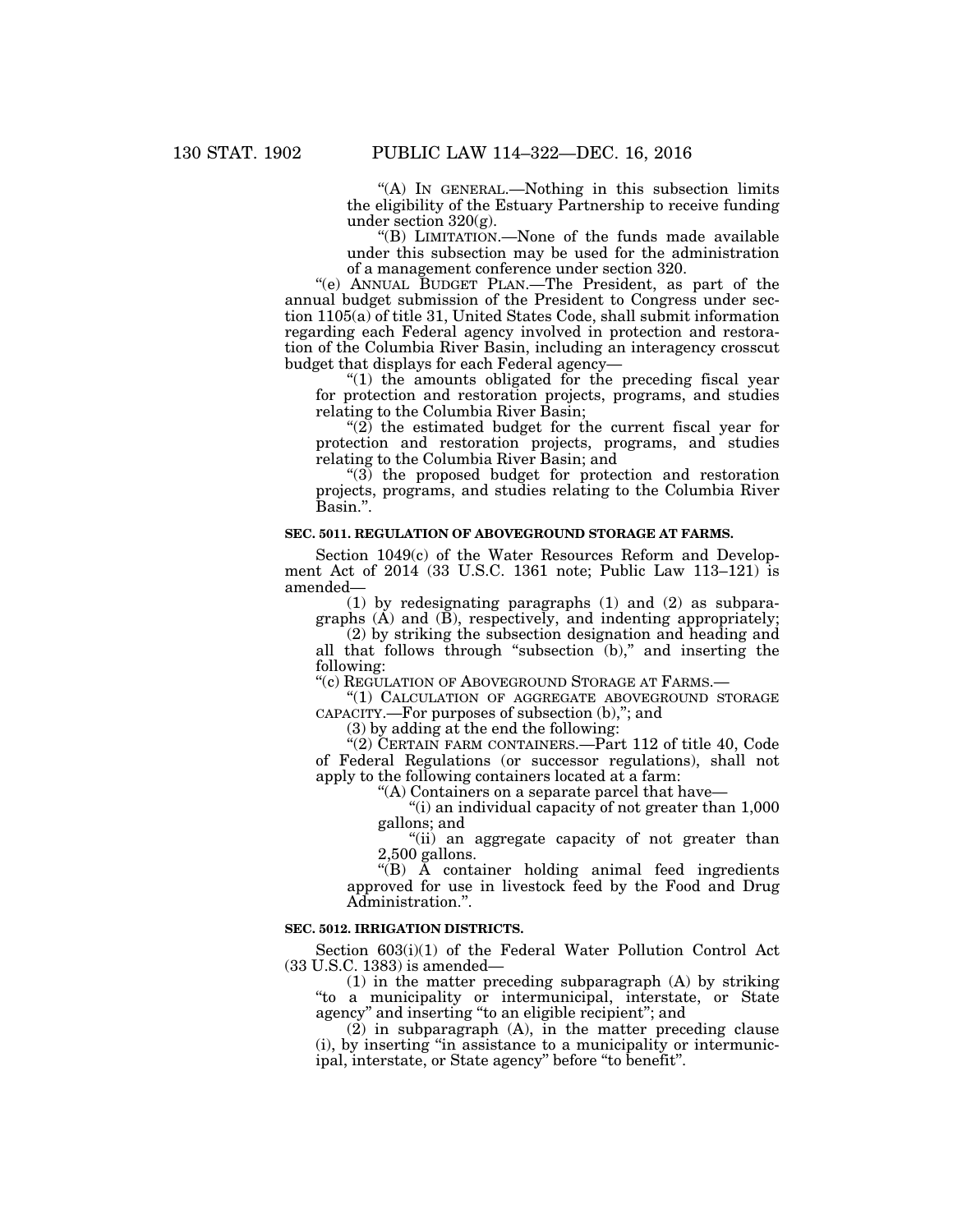# **SEC. 5013. ESTUARY RESTORATION.**

(a) PARTICIPATION OF NON-FEDERAL INTERESTS.—Section 104(f) of the Estuary Restoration Act of 2000 (33 U.S.C. 2903(f)) is amended by adding at the end the following:

''(3) PROJECT AGREEMENTS.—For a project carried out under this title, the requirements of section  $103(j)(1)$  of the Water Resources Development Act of 1986 (33 U.S.C. 2213(j)(1)) may be fulfilled by a nongovernmental organization serving as the non-Federal interest for the project pursuant to paragraph (2).''.

(b) EXTENSION.—Section 109(a) of the Estuary Restoration Act of 2000 (33 U.S.C. 2908(a)) is amended by striking ''2012'' each place it appears and inserting "2021".

#### **SEC. 5014. ENVIRONMENTAL BANKS.**

The Coastal Wetlands Planning, Protection and Restoration Act (Public Law 101–646; 16 U.S.C. 3951 et seq.) is amended by adding at the end the following:

#### **''SEC. 309. ENVIRONMENTAL BANKS.**

16 USC 3957.

''(a) GUIDELINES.—Not later than 1 year after the date of enactment of the Water Resources Development Act of 2016, the Task Force shall, after public notice and opportunity for comment, issue guidelines for the use, maintenance, and oversight of environmental banks in Louisiana.

''(b) REQUIREMENTS.—The guidelines issued pursuant to subsection (a) shall-

''(1) set forth procedures for establishment and approval of environmental banks subject to the approval of the heads of the appropriate Federal agencies responsible for implementation of Federal environmental laws for which mitigation credits may be used;

"(2) establish criteria for siting of environmental banks that enhance the resilience of coastal resources to inundation and coastal erosion in high priority areas, as identified within Federal or State restoration plans, including the restoration of resources within the scope of a project authorized for construction;

"(3) establish criteria that ensure environmental banks secure adequate financial assurances and legally enforceable protection for the land or resources that generate the credits from environmental banks;

''(4) stipulate that credits from environmental banks may not be used for mitigation of impacts required under section 404 of the Federal Water Pollution Control Act (33 U.S.C. 1342) or the Endangered Species Act (16 U.S.C. 1531 et seq.) in an area where an existing mitigation bank approved pursuant to such laws within 5 years of enactment of the Water Resources Development Act of 2016 has credits available;

''(5) establish performance criteria for environmental banks; and

''(6) establish criteria and financial assurance for the operation and monitoring of environmental banks.

''(c) ENVIRONMENTAL BANK.—

''(1) DEFINITION OF ENVIRONMENTAL BANK.—In this section, the term 'environmental bank' means a project, project increment, or projects for purposes of restoring, creating, or